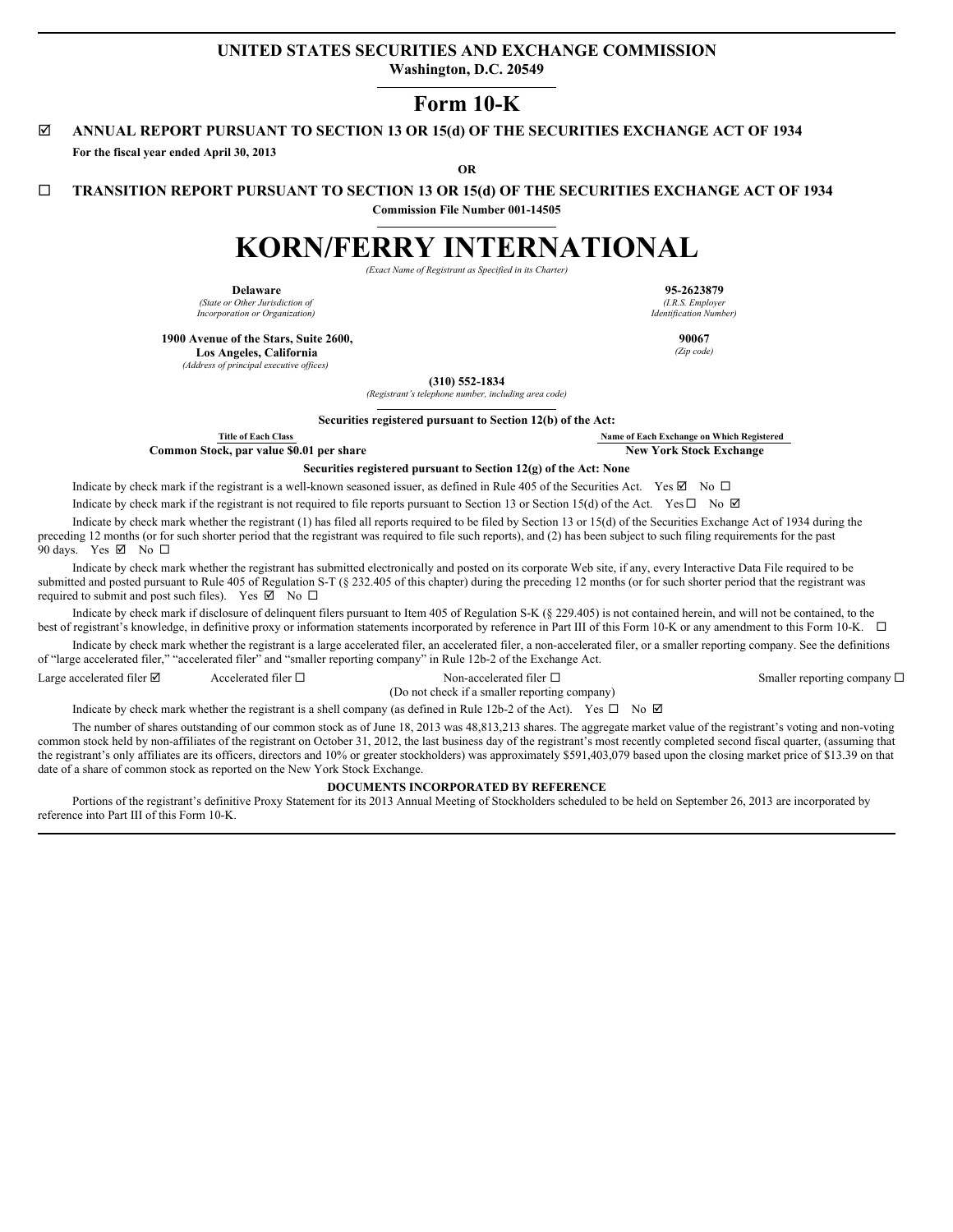# **KORN/FERRY INTERNATIONAL**

**Index to Annual Report on Form 10-K for the Fiscal Year Ended April 30, 2013**

| Item#   | <b>Description</b>                                                                                           | Page     |
|---------|--------------------------------------------------------------------------------------------------------------|----------|
|         | PART I.                                                                                                      |          |
| Item 1  | <b>Business</b>                                                                                              |          |
| Item 1A | <b>Risk Factors</b>                                                                                          | 11<br>19 |
| Item 1B | <b>Unresolved Staff Comments</b>                                                                             |          |
| Item 2  | <b>Properties</b>                                                                                            | 19       |
| Item 3  | <b>Legal Proceedings</b>                                                                                     | 19       |
| Item 4  | <b>Mine Safety Disclosures</b>                                                                               | 19       |
|         | <b>Executive Officers</b>                                                                                    | 19       |
|         | PART II.                                                                                                     |          |
| Item 5  | Market for Registrant's Common Equity, Related Stockholder Matters and Issuer Purchases of Equity Securities | 21       |
| Item 6  | <b>Selected Financial Data</b>                                                                               | 24       |
| Item 7  | Management's Discussion and Analysis of Financial Condition and Results of Operations                        | 25       |
| Item 7A | <b>Ouantitative and Oualitative Disclosures About Market Risk</b>                                            | 47       |
| Item 8  | <b>Financial Statements and Supplementary Data</b>                                                           | 47       |
| Item 9  | Changes in and Disagreements with Accountants on Accounting and Financial Disclosure                         | 47       |
| Item 9A | <b>Controls and Procedures</b>                                                                               | 48       |
| Item 9B | <b>Other Information</b>                                                                                     | 48       |
|         | PART III.                                                                                                    |          |
| Item 10 | Directors, Executive Officers and Corporate Governance                                                       | 48       |
| Item 11 | <b>Executive Compensation</b>                                                                                | 48       |
| Item 12 | Security Ownership of Certain Beneficial Owners and Management and Related Stockholder Matters               | 48       |
| Item 13 | Certain Relationships and Related Transactions, and Director Independence                                    | 48       |
| Item 14 | <b>Principal Accountant Fees and Services</b>                                                                | 48       |
|         | PART IV.                                                                                                     |          |
| Item 15 | <b>Exhibit and Financial Statements Schedules</b>                                                            | 49       |
|         | <b>Signatures</b>                                                                                            | 53       |
|         | <b>Financial Statements and Financial Statement Schedules</b>                                                | $F-1$    |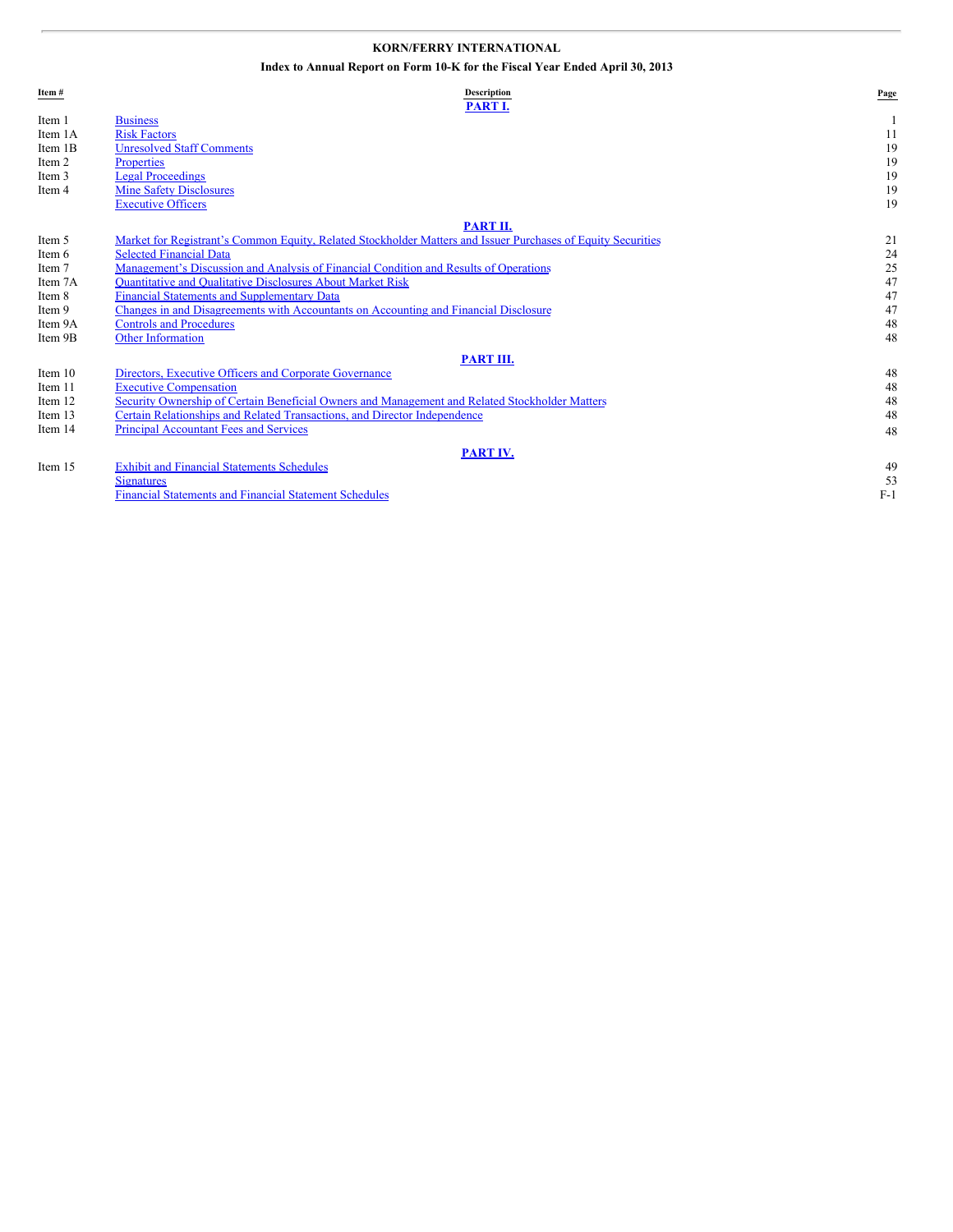# <span id="page-2-1"></span><span id="page-2-0"></span>**Item 1.** *Business*

## **Business Overview**

Korn/Ferry International (referred to herein as the "Company," "Korn/Ferry," or in the first person notations "we," "our," and "us") is a premier global provider of talent management solutions that help clients to design strategies to assist clients in building and attracting their talent. We opened our first office in Los Angeles in 1969 and currently operate in 87 offices in 37 countries. As of April 30, 2013, we had 3,272 full-time employees, including 399 Executive Recruitment, 133 Leadership & Talent Consulting, and 75 Futurestep consultants who are primarily responsible for client services. Our clients include many of the world's largest and most prestigious public and private companies, middle market and emerging growth companies, as well as government and nonprofit organizations. We have built strong client loyalty with 81% of our assignments performed during fiscal 2013 on behalf of clients for whom we had conducted assignments in the previous three fiscal years.

We were originally formed as a California corporation in November 1969 and reincorporated as a Delaware corporation in fiscal 2000.

Korn/Ferry delivers and develops superior talent for the world's leading organizations. We focus on three areas:

We **Design** talent strategies to accelerate the achievement of our clients' business goals;

We **Build** high-performing talent through engagement and development; and

We **Attract** the right talent and create talent pools for the future.

Delivered by our professionals and utilizing proprietary research and intellectual property, Korn/Ferry helps clients design strategies to assist clients in building and attracting leaders who can drive organizational success, through the following business segments:

*Executive Recruitment:* Executive Recruitment, our largest business, focuses on recruiting board-level, chief executive and other senior executive positions for clients predominantly in the consumer, financial services, industrial, life sciences/healthcare provider, technology and educational industries. The relationships that we develop through this business allows us to add incremental value to our clients through the delivery of our many talent management solutions.

*Leadership & Talent Consulting ("LTC"):* Our comprehensive blend of talent management offerings assists clients with their ongoing assessment, organizational design and leadership development efforts. Services address six fundamental needs — board effectiveness, Chief Executive Officer ("CEO") & top team effectiveness, diversity & inclusion, integrated talent management, leadership development, and organization transformation. Each of Korn/Ferry's solutions is delivered by an experienced team of leadership consultants, a global network of top executive coaches and the intellectual property of research-based, time-tested leadership assessment and developmental tools.

*High-Impact Recruitment Solutions:* In 1998, we extended our market reach into recruitment for non-executive professionals with the introduction of our subsidiary, Futurestep. Futurestep draws from Korn/Ferry's four decades of industry experience to offer fully customized, flexible services to help organizations meet their talent and recruitment needs. Futurestep's portfolio of services includes recruitment process outsourcing ("RPO"), project recruitment, search and consulting.

We file annual, quarterly and current reports, proxy statements and other documents with the Securities and Exchange Commission (the "SEC"), pursuant to the Securities Exchange Act of 1934 (the "Exchange Act"). You may read and copy any materials that we file with the SEC at the SEC's Public Reference Room at 100 F Street N.E., Washington, D.C. 20549. You may obtain information on the operation of the Public Reference Room by calling the SEC at 1-800-732-0330. Our reports, proxy statements and other documents filed electronically with the SEC are available at the website maintained by the SEC at *www.sec.gov*.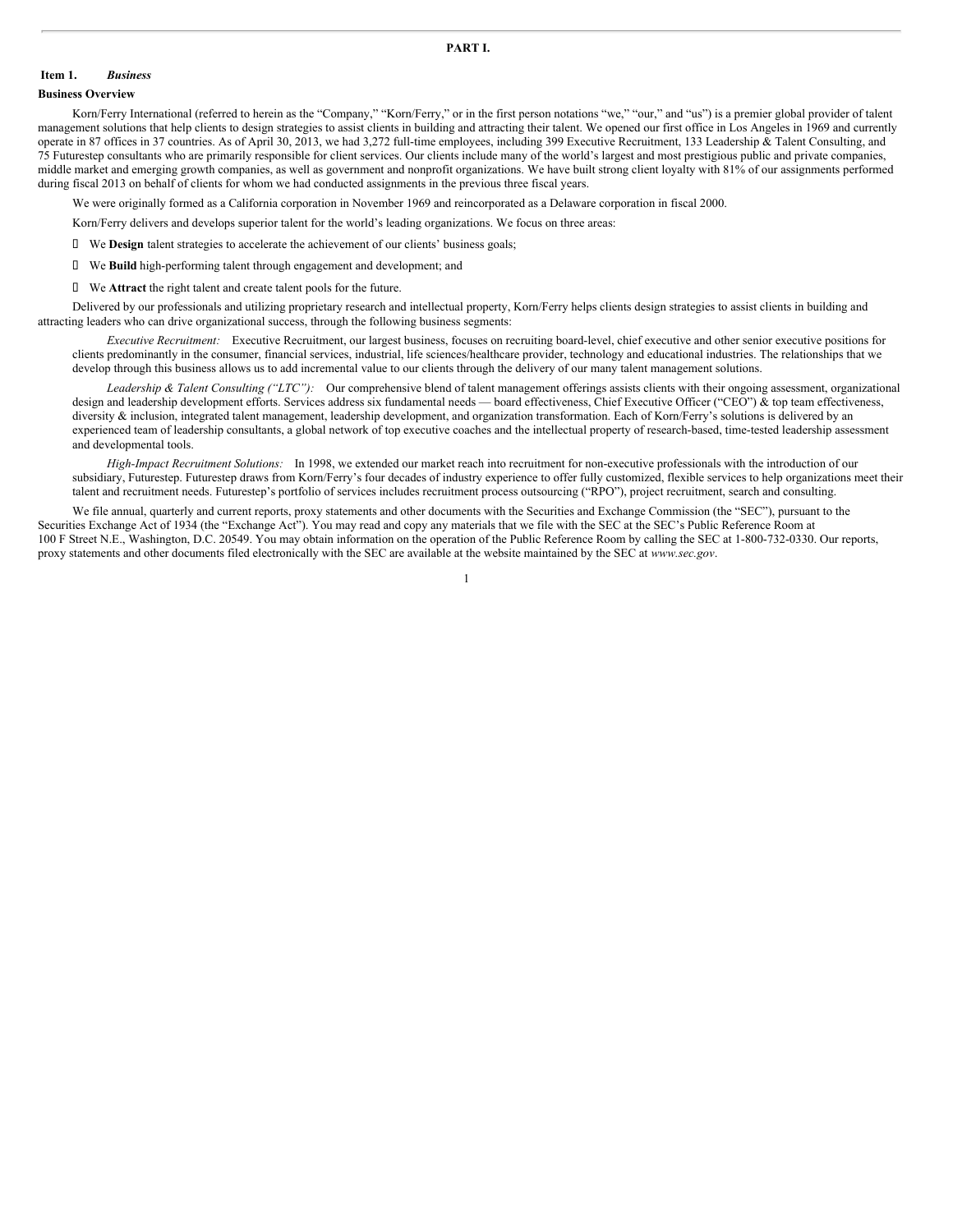We also make available, free of charge on our website at*www.kornferry.com*, our annual, quarterly, and current reports, and, if applicable, amendments to those reports, filed or furnished pursuant to Section 13(a) or 15(d) of the Exchange Act as soon as reasonably practicable after we electronically file such reports with, or furnish them to, the SEC.

Our Corporate Governance Guidelines, Code of Business Conduct and Ethics and the charters of the Audit Committee, Compensation and Personnel Committee, and Nominating and Corporate Governance Committee of our Board of Directors are also posted on our website at *www.kornferry.com*. Stockholders may request copies of these documents by writing to our Corporate Secretary at 1900 Avenue of the Stars, Suite 2600, Los Angeles, California 90067.

#### **Industry Overview**

*Executive Recruitment Services:* Our executive recruitment services concentrate on searches for positions with annual compensation of \$250,000 or more, or comparable in foreign locations, which may involve board-level, chief executive and other senior executive positions. The industry is comprised of retained and contingency recruitment firms. Retained firms, such as Korn/Ferry, typically charge a fee for their services equal to approximately one-third of the first year annual cash compensation for the position being filled regardless of whether the position is filled. Contingency firms generally work on a non-exclusive basis and are compensated only upon successfully placing a recommended candidate.

*Leadership & Talent Consulting Services:* Our LTC services are accelerating our transformation into a broad-based talent management firm. These diversified offerings help our clients to not only attract but to design and develop their talent, to maximize leadership effectiveness and business impact. Our LTC offerings have recently been expanded and enhanced through the acquisitions of PDI Ninth House ("PDI") and Global Novations, LLC ("Global Novations").

*High-Impact Recruitment Solutions:* Futurestep, a Korn/Ferry subsidiary, offers talent acquisition solutions for mid- and high-level management, with annual compensation less than \$250,000 or comparable in foreign locations. Futurestep has locations on five continents and a record of success in helping clients improve business performance through high-impact talent.

## **Industry Trends**

The current global economic environment is unpredictable as we face such challenges as low job growth, uneven consumer demand, and sovereign governments near financial crisis. Despite these market conditions, we remain vigilant about accelerating our clients' success and believe the mid- to long-term business outlook for the talent management industry is positive. Contributing to this is a confluence of market trends which should ultimately fuel job growth and hiring, including the following:

*Consolidation of Talent Management Solution Providers*— In choosing recruitment and human resource service providers, we believe:

- Companies are actively in search of preferred providers in order to create efficiencies and consolidate vendor relationships;
- Companies that can offer a full suite of talent management solutions are becoming increasingly attractive; and
- Clients seek trusted advisors who understand their business and unique organizational culture in order to manage the multiple needs of their business on a global scale.

*Skills Gaps* — There are not enough highly "skilled" people coming into the labor market to fill open jobs. Particularly at the senior management levels, there is an inadequate available talent pool. New leaders must step into bigger, more complex, and more global roles faster — and with less experience — than their predecessors. We believe employers will increasingly seek service providers who can help them find, develop and retain highly qualified talent that secures a competitive advantage.

 $\overline{\mathcal{L}}$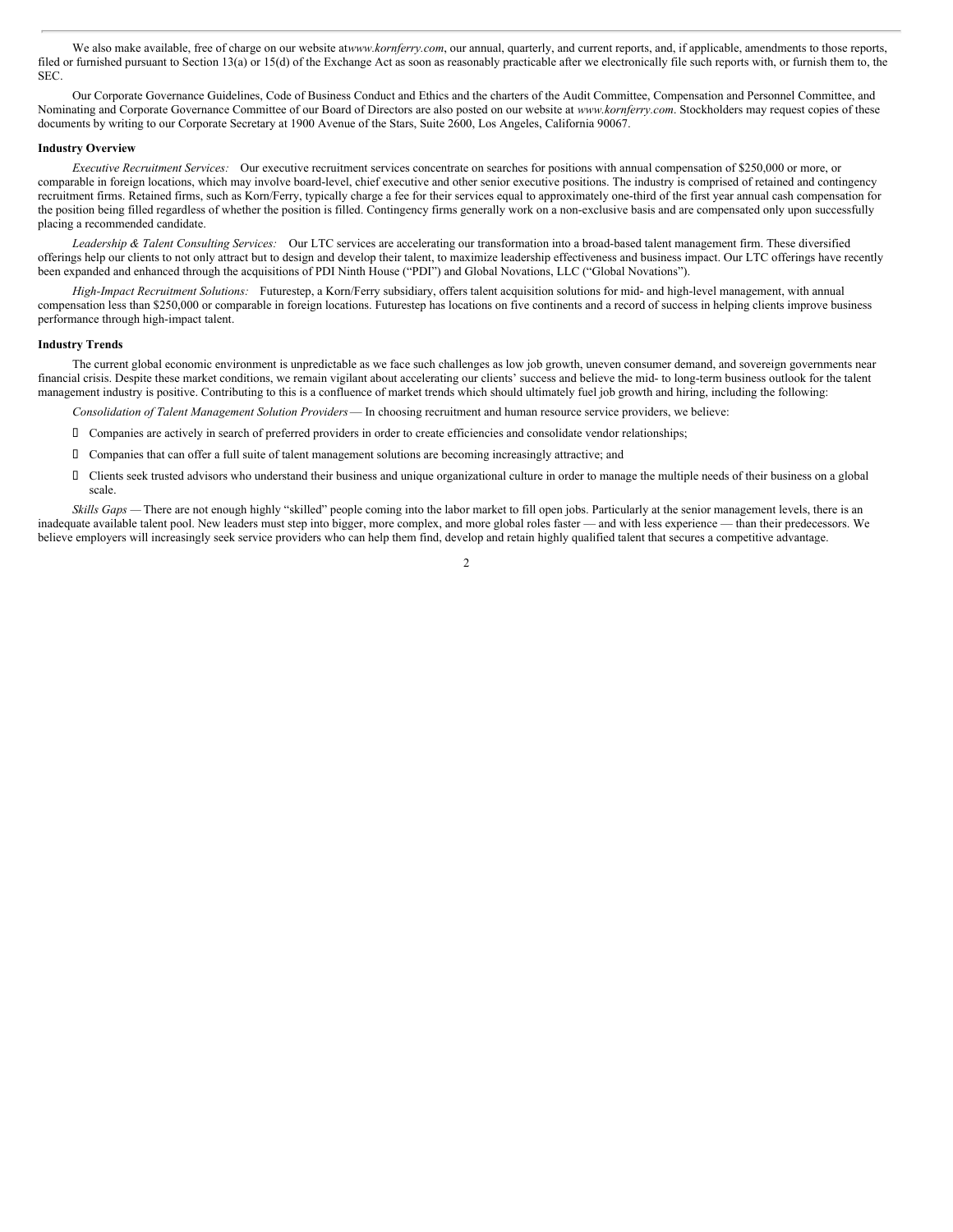*Human Capital Is One of the Top CEO Challenges —*Whereas the innovation solution used to be technology, now the human element — the people, the minds, the alliances and the culture that can create and then nurture innovative ideas — are seen as central to CEOs. In fact, according to the Conference Board, human capital — including talent acquisition, leadership, employee development, training and engagement — is the single biggest challenge facing CEOs in 2013.

*Emerging Markets Are Focus for New Growth —* We are experiencing a global workforce imbalance as slower-growth countries are facing hiring slowdowns and emerging economies' need for talent is increasing. If emerging markets in Asia, Eastern Europe and Africa are to continue their growth trajectory, they will need to solve human capital issues like how to attract, engage and retain highly competent, innovative talent, as well as how to develop effective leaders to drive the business. As companies expand internationally, and different markets present more attractive business opportunities, they have to think about their workforce and talent in this way too. Clients are turning to firms that understand the global complexities impacting workforce planning today.

*Talent Analytics* — Companies are increasingly leveraging big data and analytics to measure the influence of activities across all aspects of their business, including HR. They expect their service providers to deliver superior metrics and measures and better ways of communicating results. Korn/Ferry's go-to-market approach is increasingly focused on talent analytics — we are injecting research-based intellectual property ("IP") into all areas of our business, cascading innovation and new offerings up to our clients.

*Increased Outsourcing of Recruitment Functions*— More companies are focusing on core competencies and outsourcing non-core, back-office functions to providers who can provide efficient, high-quality services. Third-party providers can apply immediate and long-term approaches for improving all aspects of talent acquisition. Advantages to outsourcing part or all of the recruitment function include:

- Access to a diverse and highly qualified pool of candidates, which is refreshed on a regular basis;
- Reduction or elimination of the costs required to maintain and train an in-house recruiting department in a rapidly changing industry;
- Ability to use the workflow methodologies we have developed over tens of thousands of assignments, which allows clients to fulfill positions on a streamlined basis;
- Access to the most updated industry and geographic market information;
- Access to cutting-edge search technology software; and
- Ability to maintain management focus on core strategic business issues.

*Key Role of Technology* — At Korn/Ferry, we are adding more discipline and scientific research into the recruitment and talent management process, with emphasis shifting from candidate identification to candidate assessment, fit and attraction. Driving this initiative is enhanced technology, as the power of the Internet, databases and online talent communities make it possible to efficiently identify greater numbers of qualified candidates. Innovative technology, when combined with world-class intellectual property and thought leadership, creates a compelling set of tools to manage the process of identifying, assessing and recruiting the most desirable candidates.

*Other Industry Trends*— In addition to the industry trends mentioned above, we believe the following factors will have a long-term positive impact on the talent management industry:

- Increasing demand for professionals with not just the right technical skills, but also the right leadership style, values and motivation to meet the specific requirements of the position and organizational culture;
- Decreasing executive management tenure and more frequent job changes;
- Shifting balance of power towards the employee as more people take charge of their own careers, and the new norm of employee-driven development;
- Increasing importance of talent mobility in engaging and developing people within an organization;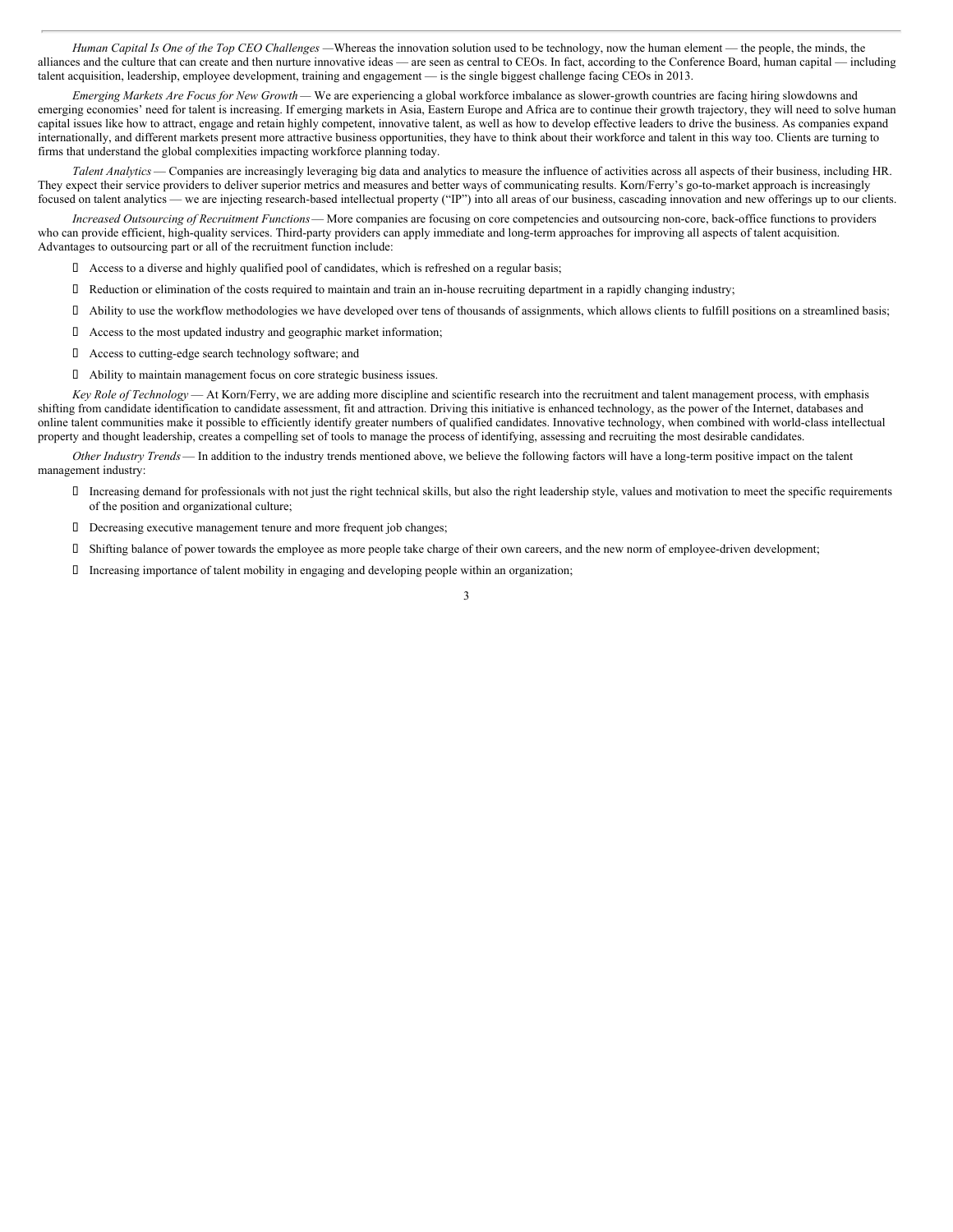Consumer-grade employer branding; and

Inadequate succession planning.

## **Growth Strategy**

Our objective is to expand our position as a premier global provider of talent management solutions. In order to meet this objective, we will continue to pursue five strategic initiatives:

## *1. Drive an Integrated, Solutions-Based Go-to-Market Strategy*

*Dif erentiating Client Value Proposition*— Korn/Ferry offers its clients a global, integrated, enterprise-wide talent management solution. To that end, we have made progress in helping clients more effectively and efficiently design strategies to assist clients in building and attracting their talent.

In analyzing talent management across the entire value chain, Korn/Ferry has developed a robust suite of offerings and leverages our market-leading position in executive recruitment to extend the value we bring our clients through our diversified capabilities along the rest of the talent lifecycle through our LTC and Futurestep service lines.

Our synergistic go-to-market strategy, utilizing all three of our service lines, is driving more integrated, scalable client relationships, while accelerating our evolution to a consultative solutions-based organization. This is evidenced by the fact that nearly 88% of our top 50 clients utilize at least two of our service lines.

We are an increasingly diversified enterprise in the world of human capital services and products, an industry, that according to Bain & Company, represents an estimated \$380 billion global market opportunity.

In an effort to better coordinate global recruiting and to gain operational efficiencies, we expect that multinational clients increasingly will turn to strategic partners who can manage their recruitment needs on a centralized basis. This will require vendors with a global network of offices and technological support systems to manage multiple hires across geographical regions. We established our *Premier Client Partnership* ("PCP") program to act as a catalyst for change as we transform our Company from individual operators to an integrated talent solutions provider, in an effort to drive major global and regional strategic account development as well as to provide a framework for all of our client development activities. Today, the PCP program consists of global colleagues from every line of business and geography. We are in the process of cascading this methodology throughout every market, country and office.

## *2. Deliver Unparalleled Client Excellence*

*World-class Intellectual Property —* Korn/Ferry continues to scale and more deeply embed our industry-leading intellectual property within the talent management processes of our global clients.

Our IP-driven Lominger tools and services are being utilized by our clients for everything from organizational development and job profiling to selection, training, individual and team development, succession planning and more. We have more than doubled the Lominger business since we acquired it in 2006. As a product-focused offering, Lominger helps us to generate long-term relationships with our clients. We continue to seek ways to scale the Lominger product offering to our global clients.

Global organizations utilizing our Company's validated assessment capability are realizing the power and benefits of Korn/Ferry IP in their talent evaluation process. Our assessment capability, currently utilized by more than 70% of our clients, can improve executive retention and prospects of promotion. According to internal research conducted by Korn/Ferry over the period of 2006-2009, executive candidates placed in a position where our proprietary assessment methodology was utilized were eight times more likely to be promoted within the first three years of employment than those searches where our assessment tool was not employed.

Our IP orientation is further validated by our recent acquisitions of PDI and Global Novations. These firms offer a variety of leadership development, coaching and assessment solutions for different organizational levels, as well as technology-driven talent management solutions.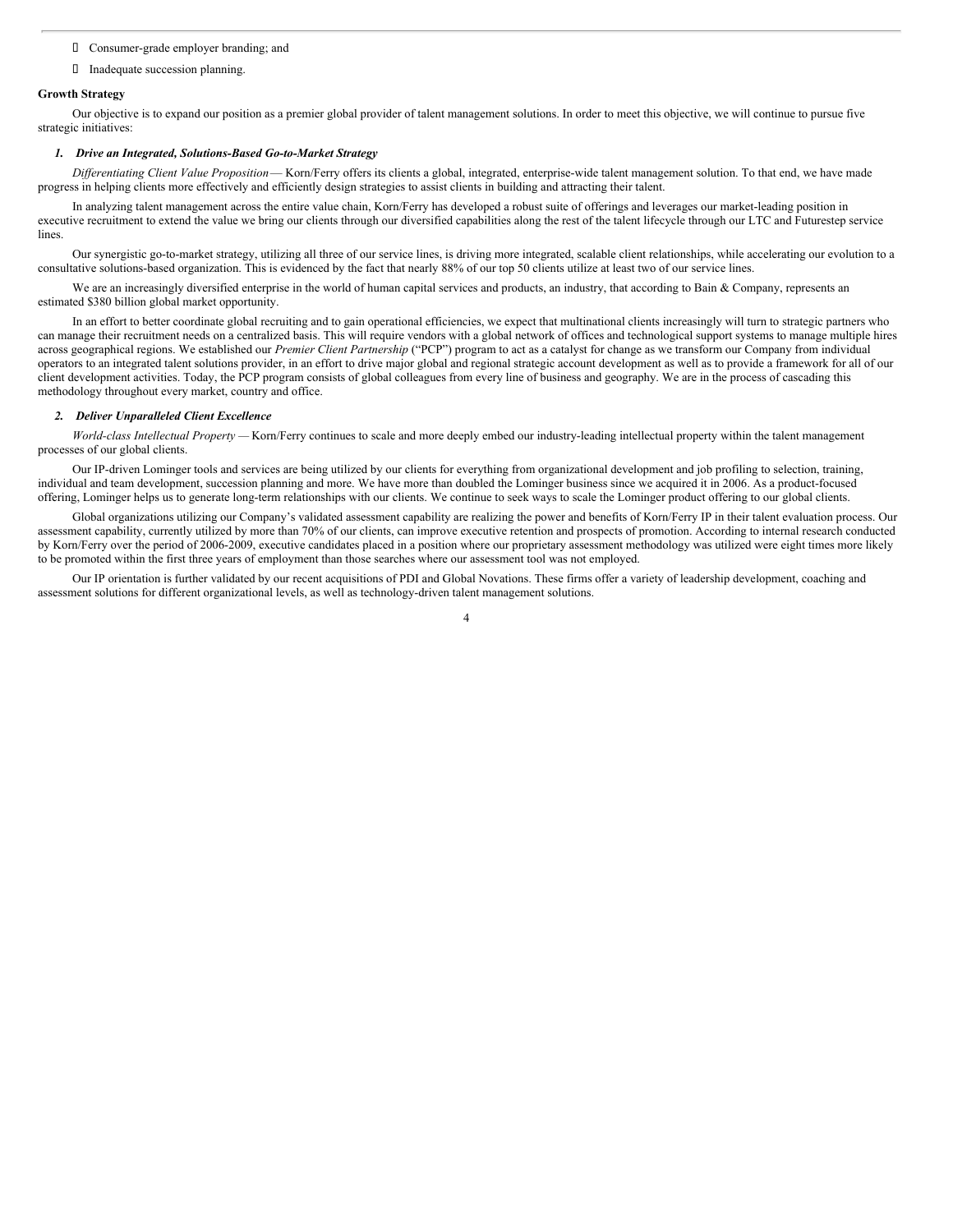*Technology —* Information technology is a critical element of all of our businesses. In fiscal 2013, we continued to invest in enhanced tools and knowledge management to gain competitive advantage. We introduced key enhancements to *Searcher Express*, our engagement execution platform and the cornerstone of the Company's strategy to better share knowledge. We introduced *iSearcher*, an iOS mobile version that enables our consultants to conveniently manage their search assignments on their iPhone or iPad wherever they go, providing secure access to key information from the field. We launched a new initiative to consolidate regional databases to improve cross border collaboration and visibility of multinational engagements and clients. We have expanded our IT security team and enhanced our security infrastructure to protect the Company's assets against today's threats.

The technology supporting LTC continued to evolve in fiscal 2013 through the integration of Lominger's intellectual property into our assessment and talent management services. We continued to build out our intellectual property platform, including enhancements to Lominger's e-Suite, Voices® 360 suite, Learning Agility tools, and library of e-books. Through the PDI acquisition, we acquired a sophisticated, cloud-based technology platform (*PALMS*) and a robust library of intellectual property. PALMS provides Korn/Ferry with the client-facing technology platform to launch all assessment activities, a centralized database to track and analyze all assessment data and an e-learning platform to launch interactive, simulation based learning modules. We are currently in the process of integrating PALMS across our entire LTC portfolio.

Information technology is a key driver of Futurestep's growth in RPO, project recruitment and search. Database technology and the Internet have greatly improved capabilities in identifying, targeting and reaching potential candidates. In fiscal 2013, we continued the integration of advanced, Internet-based sourcing, assessment and selection technologies into the engagement workflow. We launched *Foresight*, a new data aggregation warehouse for analytical reporting of Futurestep recruiting activities across internal systems and external clients' applicant tracking systems.

We are committed to investing in technology across all lines of business — extending the Company's brand through integration with social networks — and delivering our unique intellectual property through smart phones and tablets. We released *Forte*, a mobile/desktop application for career development and transitions. It enables users to build a customized, personal development plan drawing on the ProSpective assessment and Lominger competencies.

We will continue to enhance our technology in order to strengthen our relationships with clients, expand our markets through new delivery channels and maintain a competitive advantage in offering the full range of executive talent management services.

#### *3. Extend and Elevate the Korn/Ferry Brand*

Next to our people, the Korn/Ferry brand is the strongest asset of the Company. Since inception, Korn/Ferry has always maintained an aggressive stance in building our global presence and supporting our vision and ongoing growth through a comprehensive marketing approach. At the highest level, we will continue to extend and elevate the Korn/Ferry brand to raise awareness and drive higher market share within key segments.

Our leadership in executive recruitment enables us to grow our business by increasing the number of recruitment assignments we handle for existing clients. We also believe that our strong relationships and well-recognized brand name will enable us to bring a broader base of solutions and services to our existing client base and to potential new clients, while allowing us to build communities of candidates to whom we can directly market our services.

For example, we will leverage the work our Board & CEO Services practice performs at the top of our clients' organizations to promote awareness of our various solutions at the highest levels. We believe these engagements will create significant "trickle-down" revenue opportunities across all of our lines of business and lead to the expansion of other high-level, consultative relationships within the board and CEO community. Additionally, we have developed and launched an in-depth and ongoing professional development program called *The Edge* for our consultants and client-facing practitioners to further train them on our strategy, our various solutions and a systematic approach for broadening the conversations, and subsequently, the relationships with our clients.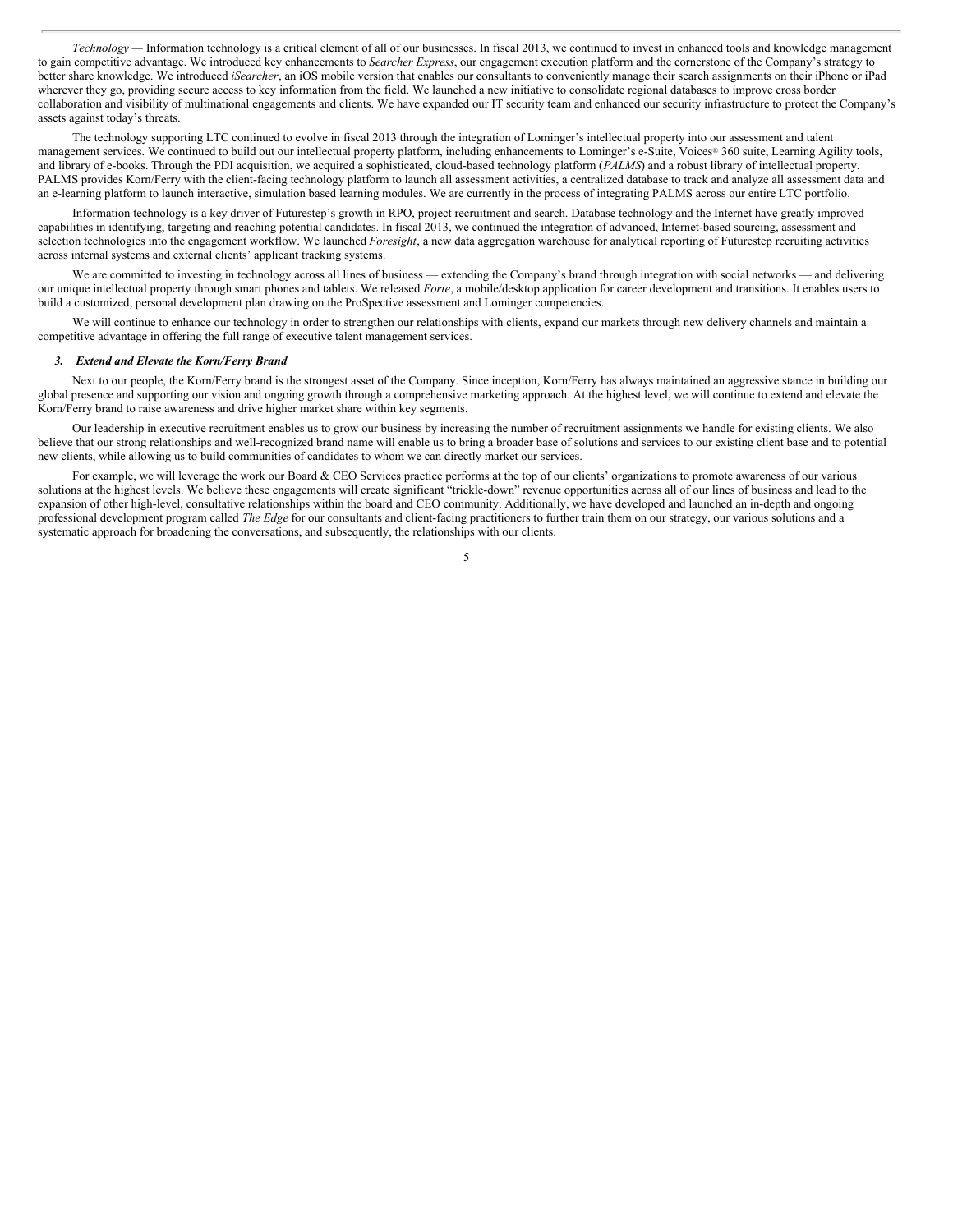#### *4. Advance Korn/Ferry as a Premier Career Destination*

As our business strategy evolves, so should our talent strategy in order to drive the growth we need and the culture we want, at a pace we can absorb. Our talent strategy is what we do to allow us to design, build and attract the best talent for ourselves (and, by extension, for our clients) to achieve our business potential.

Our goal is to become the premier career destination for top talent through offering a client-focused culture, promotional/developmental opportunities and compensation that aligns employee behavior to corporate strategy.

#### *5. Pursue Transformational Opportunities Along the Broad Human Resources Spectrum*

In addition to our heritage as a leading provider of executive recruitment, we also offer clients RPO, project recruitment, search and consulting services through Futurestep, and board effectiveness, CEO & top team effectiveness, diversity & inclusion, leadership development, organization transformation and integrated talent management services through LTC.

We will continue to develop and add new products and services that our clients demand and continue to pursue a disciplined acquisition strategy, both of which are consistent with our strategic goals.

## **Our Services and Organization**

#### **Organization**

The Company operates in three global business segments: Executive Recruitment, LTC, and Futurestep. Beginning in the first quarter of fiscal 2013, the Company disaggregated its previously reported business segment, Executive Recruitment, into two business segments Executive Recruitment and Leadership & Talent Consulting. Our executive recruitment business is managed on a geographic basis throughout our four regions: North America, Europe, the Middle East and Africa ("EMEA"), Asia Pacific and South America. LTC and Futurestep are managed on a worldwide basis with operations in North America, Europe, Asia Pacific and South America.

We address the global recruitment needs of our clients at all levels of management by offering the following services:

#### *Executive Recruitment Services*

*Overview* — Our executive recruitment services are typically used to fill executive-level positions, such as board directors, CEO, chief financial officers ("CFO"), chief operating officers ("COO"), chief information officers ("CIO") and other senior executive officers. Once we are retained by a client to conduct a search, we assemble a team comprised of consultants with appropriate geographic, industry and functional expertise. Our search consultants serve as management advisors who work closely with the client in identifying, assessing and placing qualified candidates. In fiscal 2013, we executed 7,554 executive recruitment assignments.

We utilize a standardized approach to placing talent that integrates research with our practical experience. Providing a more complete view of the candidate than is otherwise possible, we believe our proprietary tools generate better results in identifying the right person for the position. We call our executive recruitment methodology *The Korn/Ferry Advantage*.

We emphasize a close working relationship with the client and a comprehensive understanding of the client's business issues, strategy and culture, as well as an in-depth knowledge of the skills necessary to succeed within a client's organization. Initially, the search team consults with the client to better understand its history, culture, structure, expectations, challenges, future direction and operations. In these meetings, the team identifies the specific needs of the client and develops a profile of an ideal candidate for the position using our proprietary *Leadership Sort System*, which allows clients to select the desired leadership characteristics for specific roles. Early in the process, the team also works with the client to develop the general parameters of a compensation package that will attract highly qualified candidates.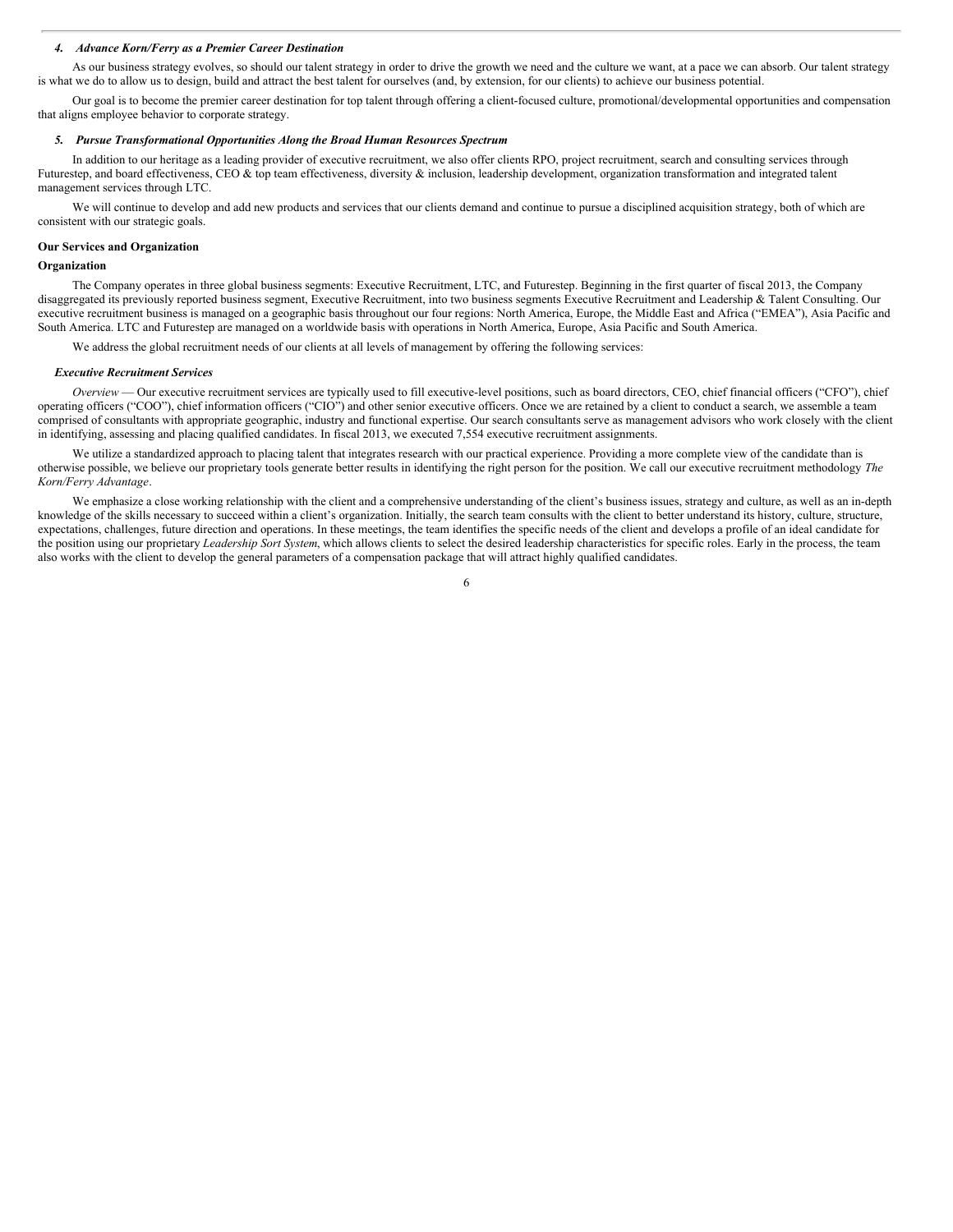Once the position is defined and outlined via an enhanced job specification that embodies the desired leadership characteristics, a research team identifies through the use of our proprietary databases and other information resources, companies in related industries facing similar issues and with operating characteristics similar to those of the client. In addition, the team consults with its established network of resources and searches our databases containing profiles of approximately five million executives to assist in identifying individuals with the right background, cultural fit and abilities. These sources are a critical element in assessing the marketplace.

An original list of candidates is carefully screened through phone interviews, video conferences and in-person meetings, using our proprietary behavioral interviewing approach. Candidates also complete Search Assessment<sup>es</sup>, a behavioral mapping tool that provides clients with insights into how candidates will lead, how they will approach and solve complex problems, what their emotional profile is likely to be and what motivates them to succeed. The client is then presented final qualified candidates to interview. We conduct due diligence and background verification of the candidate throughout the process, at times with the assistance of an independent third party.

The finalist for the position will usually meet with the client for a second and possibly a third round of discussions. At this point, the compensation package will have been discussed in detail, increasing the likelihood that an offer will be accepted. Throughout the process, ongoing communication with the client is critical to keep client management apprised of progress.

*Industry Specialization* — Consultants in our five global markets and one regional specialty practice groups bring an in-depth understanding of the market conditions and strategic management issues faced by clients within their specific industry and geography. We are continually looking to expand our specialized expertise through internal development and strategic hiring in targeted growth areas.

#### **Percentage of Fiscal 2013 Assignments by Industry Specialization**

| <b>Global Markets:</b>            |       |
|-----------------------------------|-------|
| Industrial                        | 26%   |
| Consumer                          | 19%   |
| Life Sciences/Healthcare Provider | 18%   |
| Technology                        | 16%   |
| <b>Financial Services</b>         | 14%   |
| <b>Regional Specialties:</b>      |       |
| Education/Not-for-Profit          | $7\%$ |

*Functional Expertise* — We have organized executive recruitment centers of functional expertise, composed of consultants who have extensive backgrounds in placing executives in certain functions, such as board directors, CEOs and other senior executive officers. Our Board & CEO Services group, for example, focuses exclusively on placing CEOs and board directors in organizations around the world. This is a dedicated team from the most senior ranks of the Company. Their work is with CEOs and in the board room, and their expertise is organizational leadership and governance. They conduct hundreds of engagements every year, tapping talent from every corner of the globe. This work spans all ranges of organizational scale and purpose. Members of functional groups are located throughout our regions and across our industry groups.

## **Percentage of Fiscal 2013 Assignments by Functional Expertise**

| Board Level/CEO/CFO/Senior Executive and General Management   | 75%   |
|---------------------------------------------------------------|-------|
| Finance and Control                                           | $7\%$ |
| Marketing and Sales                                           | 6%    |
| Manufacturing/Engineering/Research and Development/Technology | $5\%$ |
| Human Resources and Administration                            | $4\%$ |
| <b>Information Systems</b>                                    | $3\%$ |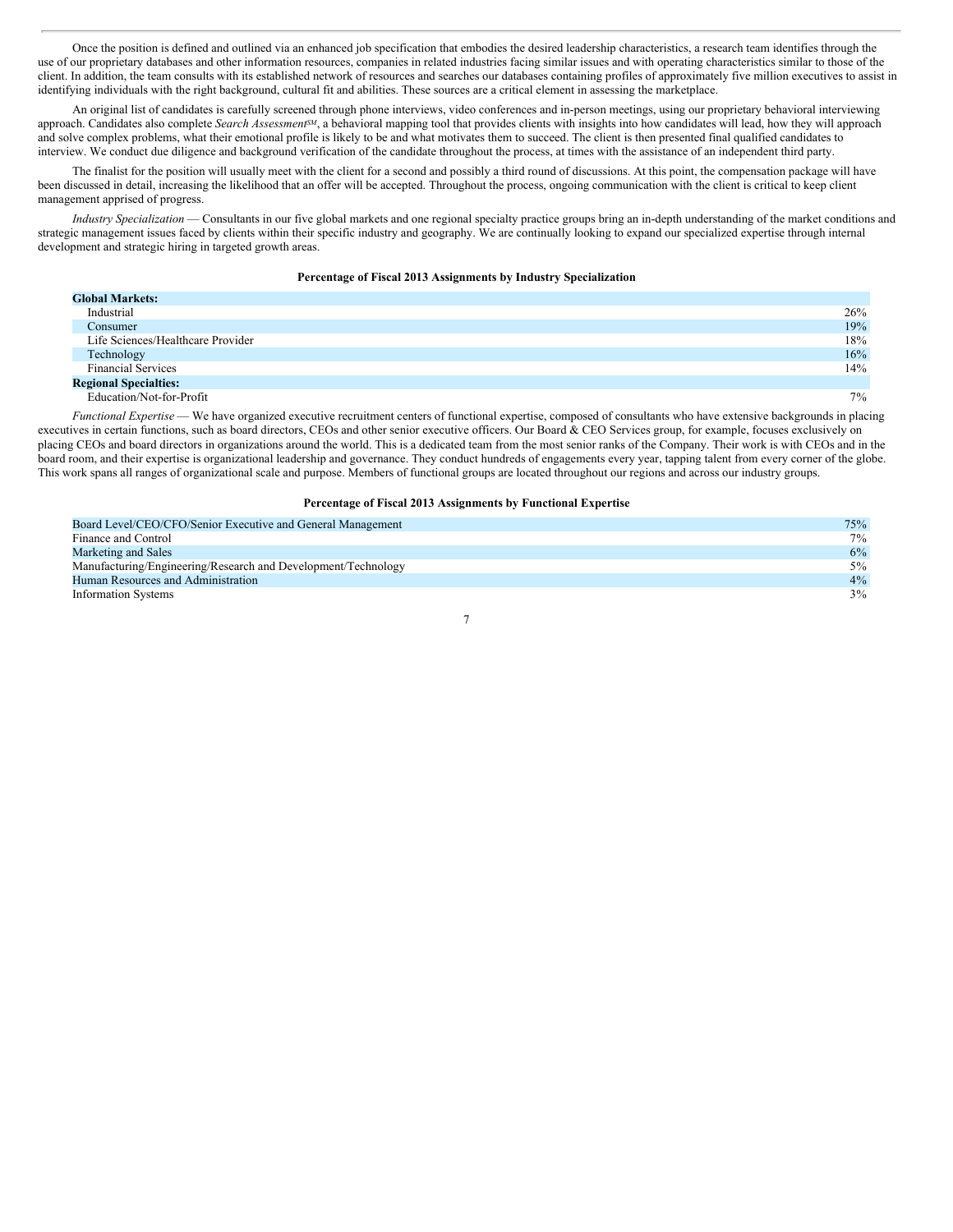#### *Regions*

*North America* — We opened our first office in Los Angeles in 1969 and currently have 19 offices throughout the United States and Canada. In fiscal 2013, the region generated fee revenue of \$290.3 million from 3,119 assignments billed with an average of 196 consultants.

*EMEA* — We opened our first European office in London in 1972 and currently have 19 offices in 16 countries throughout the region. In fiscal 2013, the region generated fee revenue of \$128.8 million from 2,246 assignments billed with an average of 114 consultants.

*Asia Pacific* — We opened our first Asia Pacific office in Tokyo in 1973 and currently have 17 offices in 10 countries throughout the region. In fiscal 2013, the region generated fee revenue of \$73.2 million from 1,260 assignments billed with an average of 73 consultants.

*South America* — We opened our first South America office in Brazil in 1974. As of April 30, 2013, we operate a network of eight offices in seven countries covering the entire South American region. The region generated fee revenue of \$30.2 million in fiscal 2013 from 929 assignments billed with an average of 18 consultants.

*Mexico* — We expanded our practice to Mexico through the 1977 acquisition of a less than 50% interest in a Mexico City company. We currently serve our clients needs in two offices in Mexico through a subsidiary in which we hold a minority interest. Our share of the net earnings from our Mexico subsidiary was \$1.7 million for both the years ended April 30, 2013 and 2012, and is included in equity in earnings of unconsolidated subsidiaries on the consolidated statements of income.

*Client Base* — Our 5,228 clients include many of the world's largest and most prestigious public and private companies, and 42% of FORTUNE 500 companies were clients in fiscal 2013. In fiscal 2013, only one single client represented more than 1% of fee revenue, with that client representing 1.3%.

*Competition* — Other multinational executive recruitment firms include Egon Zehnder International, Heidrick & Struggles International, Inc., Russell Reynolds Associates and Spencer Stuart. Although these firms are our largest competitors, we also compete with smaller boutique firms that specialize in specific regional, industry or functional searches. We believe our brand name, differentiated business model, systematic approach to client service, cutting-edge technology, global network, prestigious clientele, strong specialty practices and high-caliber colleagues are recognized worldwide. We also believe our long-term incentive compensation arrangements, as well as other executive benefits, distinguish us from most of our competitors and are important in attracting and retaining our key consultants.

## *Leadership & Talent Consulting Services*

We consolidated our strategic management assessment and executive coaching and development services under the name*Leadership & Talent Consulting* to more accurately reflect the array of solutions we now offer and to accommodate further growth. We have made significant investments in these service areas with the acquisitions of Lominger Limited, Inc., Lominger Consulting ("Lominger"), LeaderSource in fiscal 2007, Lore International in fiscal 2009, SENSA Solutions in fiscal 2010, and PDI and Global Novations in fiscal 2013. Our comprehensive blend of talent management offerings assists clients with the ongoing assessment and development of their senior executives and management teams and addresses six fundamental needs:

- 1. Board effectiveness;
- 2. CEO and top team effectiveness;
- 3. Diversity and inclusion;
- 4. Leadership development;
- 5. Organization transformation; and
- 6. Integrated talent management.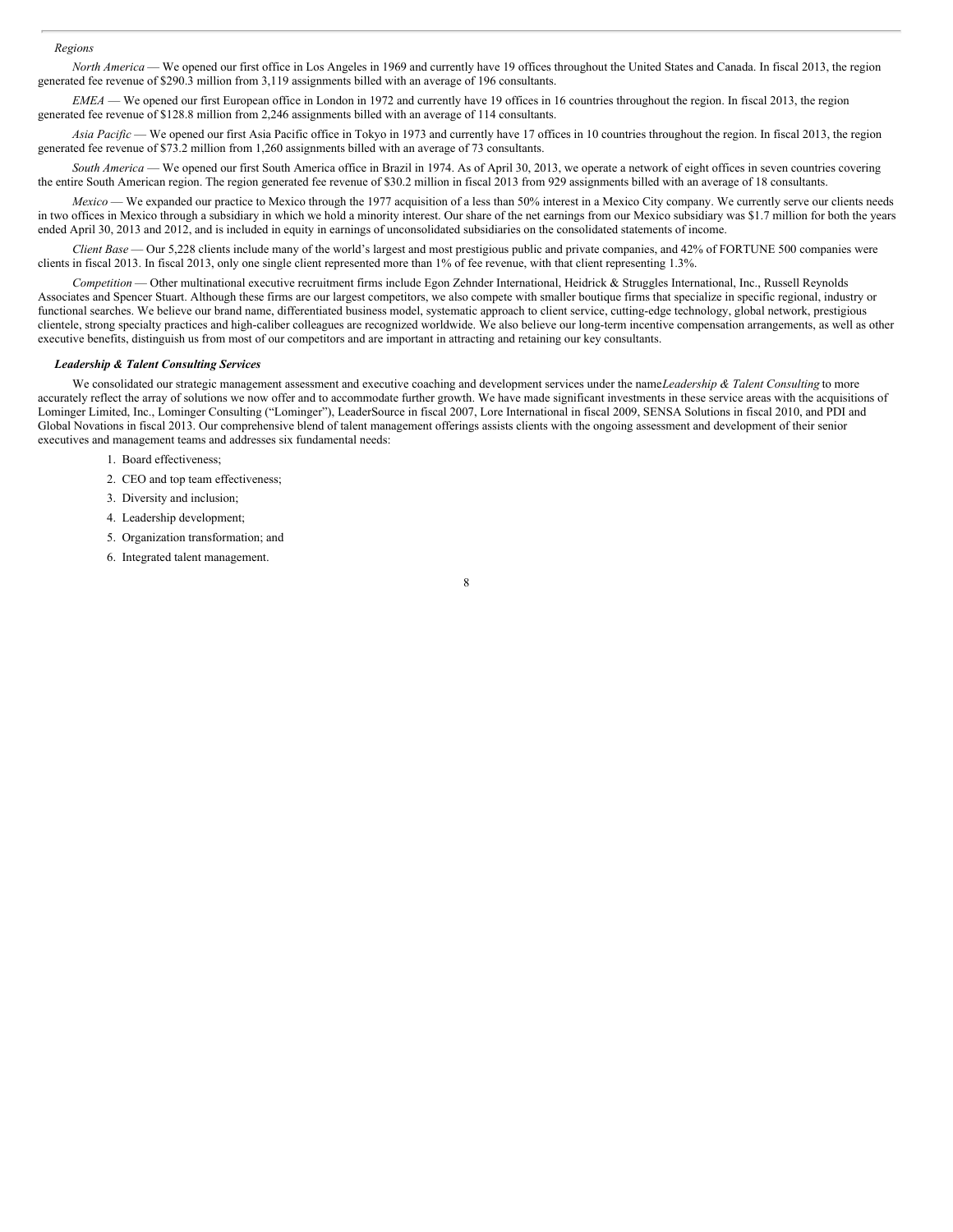Each of Korn/Ferry's solutions is delivered by an experienced team of leadership consultants, a global network of top executive coaches and the intellectual property of research-based, time-tested leadership assessment and developmental tools. As of April 30, 2013, we had LTC operations in 15 cities in North America, 10 in Europe, 12 in Asia Pacific, and 5 in Latin America.

*Client Base* — During fiscal 2013, LTC partnered with 2,087 clients across the globe, including 42% of the FORTUNE 500.

*Competition* — Outside of the large talent management software players such as SAP and Oracle, this is a cottage industry with many small players. The main competitors include firms like Development Dimensions International, Center for Creative Leadership, Right Management, and SHL, a subsidiary of Corporate Executive Board. Although these firms are our largest competitors, we also compete with smaller boutique firms that specialize in specific regional, industry or functional aspects of talent management. We believe the strong leadership brands that comprise LTC offer a robust, research-based leadership and talent management content.

#### *High-Impact Recruitment Solutions — Futurestep*

*Overview* — Founded in 1998 as Korn/Ferry's scalable, outsourced recruitment subsidiary, Futurestep offers clients a portfolio of talent acquisition solutions, including RPO, project recruitment, search and consulting. Each Futurestep engagement leverages a world-class global recruitment process and best-in-class technology to maximize and measure quality.

Futurestep combines traditional recruitment expertise with a multi-tiered portfolio of talent acquisition solutions. Futurestep consultants, based in 16 countries, have access to our databases of pre-screened, mid-level professionals. Our global candidate pool complements our international presence and multi-channel sourcing strategy to aid speed, efficiency and quality service for clients worldwide.

Futurestep RPO solutions are flexible and scalable, improving talent operations and delivering business impact for today's large, complex and global organizations.

Project recruitment services offer a proven, outsourced approach for managing multiple hires within a specific timeframe.

In terms of search, Futurestep's brand association with Korn/Ferry has helped us become regarded by today's industry leaders as a trusted resource for securing management and specialized talent on a professional level.

Consulting services support clients with the wider aspects of the employee lifecycle including recruitment diagnostic, workforce planning, talent communication and employer brand, candidate assessment and selection and recruitment technology services. Aided by the consulting expertise of The Newman Group, acquired by Futurestep in fiscal 2008, Futurestep helps companies align people, processes and technology.

*Regions* — We opened our first Futurestep office in Los Angeles in May 1998. In January 2000, we acquired the Executive Search & Selection business of PA Consulting with operations in Europe and Asia Pacific. As of April 30, 2013, we had Futurestep operations in nine cities in North America, 10 in Europe, 11 in Asia Pacific, and one in Latin America.

*Client Base* — During fiscal 2013, Futurestep partnered with 1,052 clients across the globe and 32% of Futurestep's fiscal 2013 fee revenue was referred from Korn/Ferry's Executive Recruitment and LTC segments.

*Competition* — Futurestep primarily competes for business with other RPO providers such as Alexander Mann Solutions, Hays, Kenexa, Spherion, KellyOCG and The RightThing and competes for search assignments with regional contingency recruitment firms and large national retained recruitment firms.

For talent acquisition and management consulting services, Futurestep competes with boutique consulting providers such as HRchitect and Knowledge Infusion and larger consulting firms such as Accenture, Aon Hewitt and Towers Watson that are building businesses in human resource management consulting.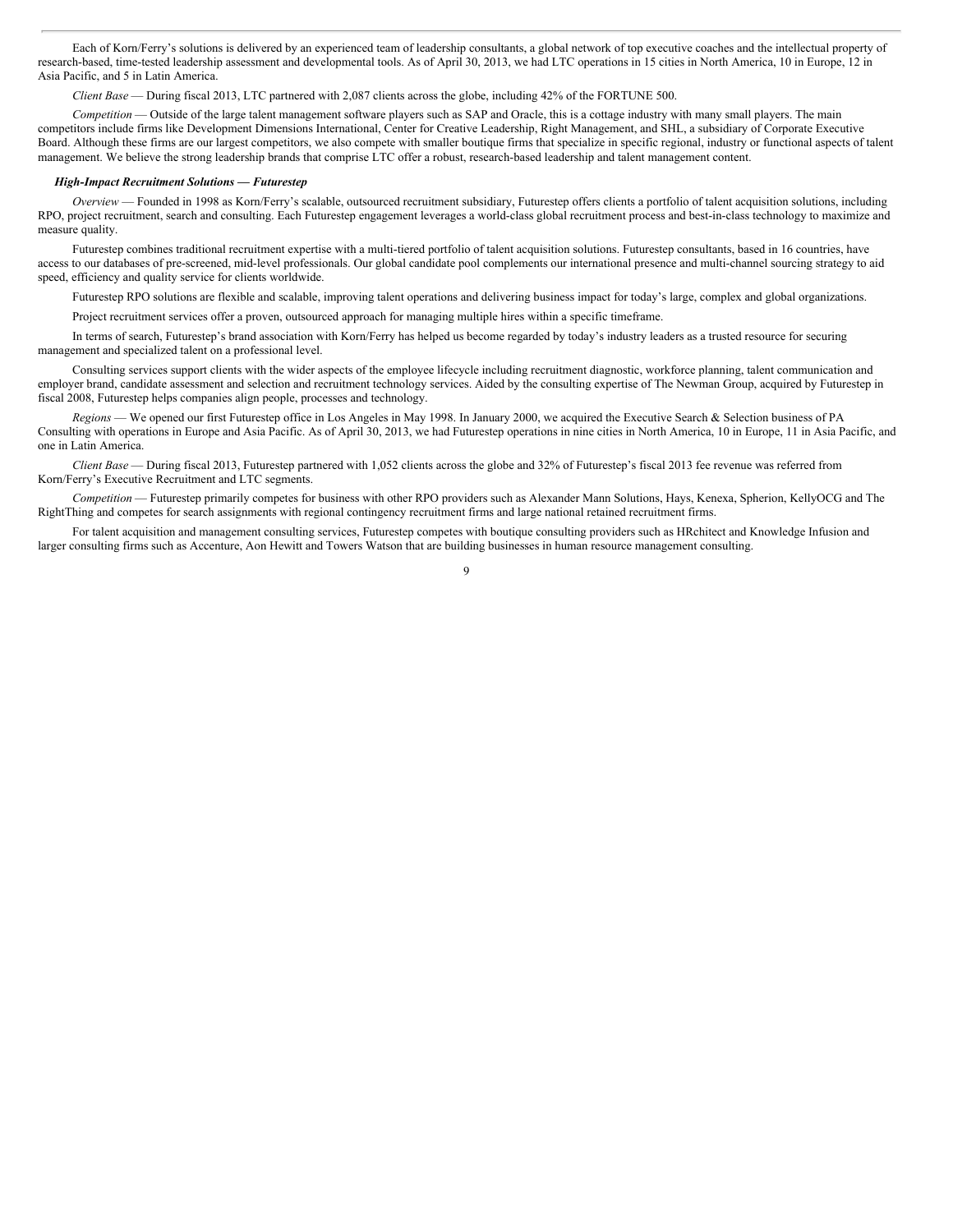#### *Professional Staf and Employees*

As of April 30, 2013, we had a total of 3,272 full-time employees. Of this, 1,471 were executive recruitment employees consisting of 399 consultants and 1,072 associates, researchers, administrative and support staff. In addition, there are 9 consultants in our unconsolidated Mexico office. LTC had 886 employees as of April 30, 2013, consisting of 133 consultants and 753 associates, researchers, administrative and support staff. Futurestep had 835 employees as of April 30, 2013, consisting of 75 consultants and 760 administrative and support staff. Corporate had 80 professionals at April 30, 2013. We are not party to a collective bargaining agreement and consider our relations with our employees to be good. Korn/Ferry is an equal opportunity employer.

In Executive Recruitment, senior associates, associates and researchers support the efforts of our consultants with candidate sourcing and identification, but do not generally lead assignments. These colleagues are developed through our training and professional development programs. Promotion to senior client partner is based on a variety of factors, including demonstrated superior execution and business development skills, the ability to identify solutions to complex issues, personal and professional ethics, a thorough understanding of the market and the ability to develop and help build effective teams. In addition, we have a program for recruiting experienced professionals into our Company.

The following table provides information relating to each of our business segments for fiscal 2013. Financial information regarding our business segments for fiscal 2012 and 2011 and additional information for fiscal 2013 is contained in Note 11 — *Business Segments*, in the Notes to our Consolidated Financial Statements included in this Annual Report on Form 10-K.

|                                    | Fee<br>Revenue | Operating<br>Income<br>(Loss) | Number of<br>Offices as of<br>April 30, 2013 | Number of<br><b>Consultants as of</b><br>April 30, 2013 |
|------------------------------------|----------------|-------------------------------|----------------------------------------------|---------------------------------------------------------|
|                                    |                |                               | (dollars in thousands)                       |                                                         |
| <b>Executive Recruitment:</b>      |                |                               |                                              |                                                         |
| North America                      | \$290,317      | \$58,832                      | 19                                           | 195                                                     |
| <b>EMEA</b>                        | 128,807        | 9,173                         | 19                                           | 116                                                     |
| Asia Pacific                       | 73,221         | 6,973                         | 17                                           | 70                                                      |
| South America                      | 30,134         | 5,987                         |                                              | 18                                                      |
| <b>Total Executive Recruitment</b> | 522,479        | 80,965                        | 63                                           | 399                                                     |
| LTC(1)                             | 168,115        | 6.424                         | 14                                           | 133                                                     |
| Futurestep(2)                      | 122,237        | 10,975                        | 10                                           | 75                                                      |
| Corporate                          |                | (54, 488)                     |                                              |                                                         |
| Total                              | \$812,831      | \$43,876                      | 87                                           | 607                                                     |

(1) Leadership & Talent Consulting partially occupies 32 of the executive recruitment offices globally in 21 countries.

(2) Futurestep partially occupies 21 of the executive recruitment offices globally in 16 countries.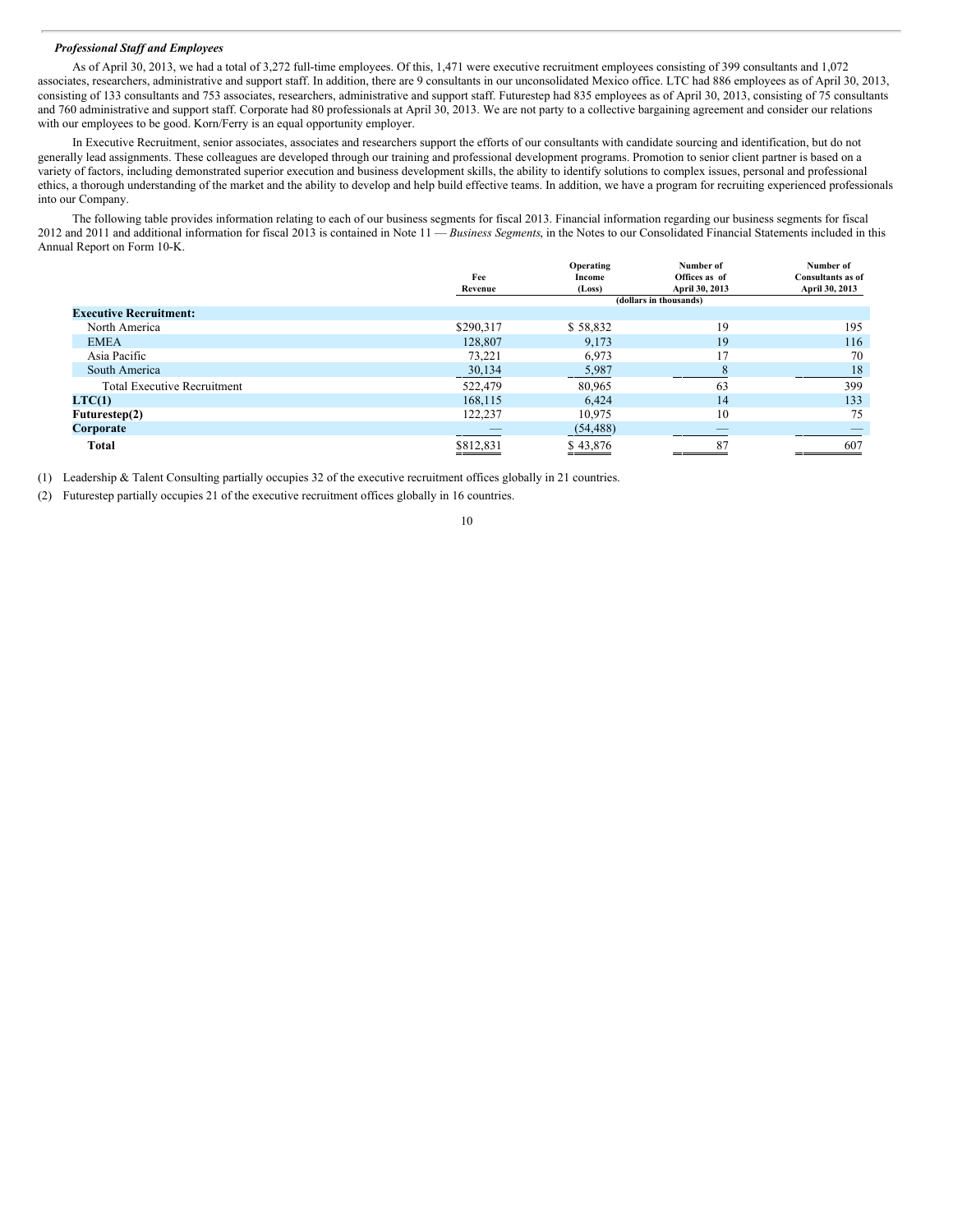The following table provides information on fee revenues for each of the last three fiscal years attributable to the regions in which the Company operates:

|                      |           | Year Ended April 30, |           |  |
|----------------------|-----------|----------------------|-----------|--|
|                      | 2013      | 2012                 |           |  |
|                      |           | (in thousands)       |           |  |
| <b>Fee Revenue:</b>  |           |                      |           |  |
| <b>United States</b> | \$416,987 | \$383,955            | \$365,919 |  |
| Canada               | 42,263    | 45,164               | 45,313    |  |
| <b>EMEA</b>          | 192,242   | 196,514              | 183,373   |  |
| Asia Pacific         | 124,720   | 128,281              | 117,685   |  |
| South America        | 36,619    | 36,591               | 31,959    |  |
| Total                | \$812,831 | \$790,505            | \$744,249 |  |

Additional financial information regarding the regions in which the Company operates can be found in Note 11 —*Business Segments*, in the Notes to our Consolidated Financial Statements included in this Annual Report on Form 10-K.

#### <span id="page-12-0"></span>**Item 1A.** *Risk Factors*

The risks described below are the material risks facing our Company. Additional risks not presently known to us or that we currently deem immaterial may also impair our business operations. Our business, financial condition or results of operations could be materially adversely affected by any of these risks.

## Competition in our industries could result in our losing market share and/or require us to charge lower prices for services, which could reduce our revenue.

We compete for executive recruitment business with numerous executive recruitment firms and businesses that provide job placement services, including other large global executive search firms, smaller specialty firms and web-based firms. Traditional executive recruitment competitors include Egon Zehnder International, Heidrick  $\&$ Struggles International, Inc., Russell Reynolds Associates and Spencer Stuart. In each of our markets, our competitors may possess greater resources, greater name recognition, lower overhead or other costs and longer operating histories than we do, which may give them an advantage in obtaining future clients, capitalizing on new technology and attracting qualified professionals in these markets. Additionally, specialty firms can focus on regional or functional markets or on particular industries and executive search firms that have a smaller client base may be subject to fewer off-limits arrangements. There are no extensive barriers to entry into the executive recruitment industry and new recruiting firms continue to enter the market. We believe the continuing development and increased availability of information technology will continue to attract new competitors, especially web-enabled professional and social networking website providers and these providers may be facilitating a company's ability to insource their recruiting capabilities. As these providers continue to evolve, they may develop offerings similar to or more expansive than ours, thereby increasing competition for our services or more broadly causing disruption in the executive recruitment industry. The human resource consulting business has been traditionally fragmented and a number of large consulting firms, such as Accenture, Aon Hewitt and Towers Watson are building businesses in human resource management consulting to serve these needs. Increased competition, whether as a result of these professional and social networking website providers or traditional executive recruitment firms, may lead to pricing pressures that could negatively impact our business. For example, increased competition could require us to charge lower prices, and/or cause us to lose market share, each of which could reduce our fee revenue.

## If we fail to attract and retain qualified and experienced consultants, our revenue could decline and our business could be harmed.

We compete with other executive recruitment and consulting firms for qualified and experienced consultants. These other firms may be able to offer greater compensation and benefits or more attractive lifestyle choices, career paths or geographic locations than we do. Attracting and retaining consultants in our industry is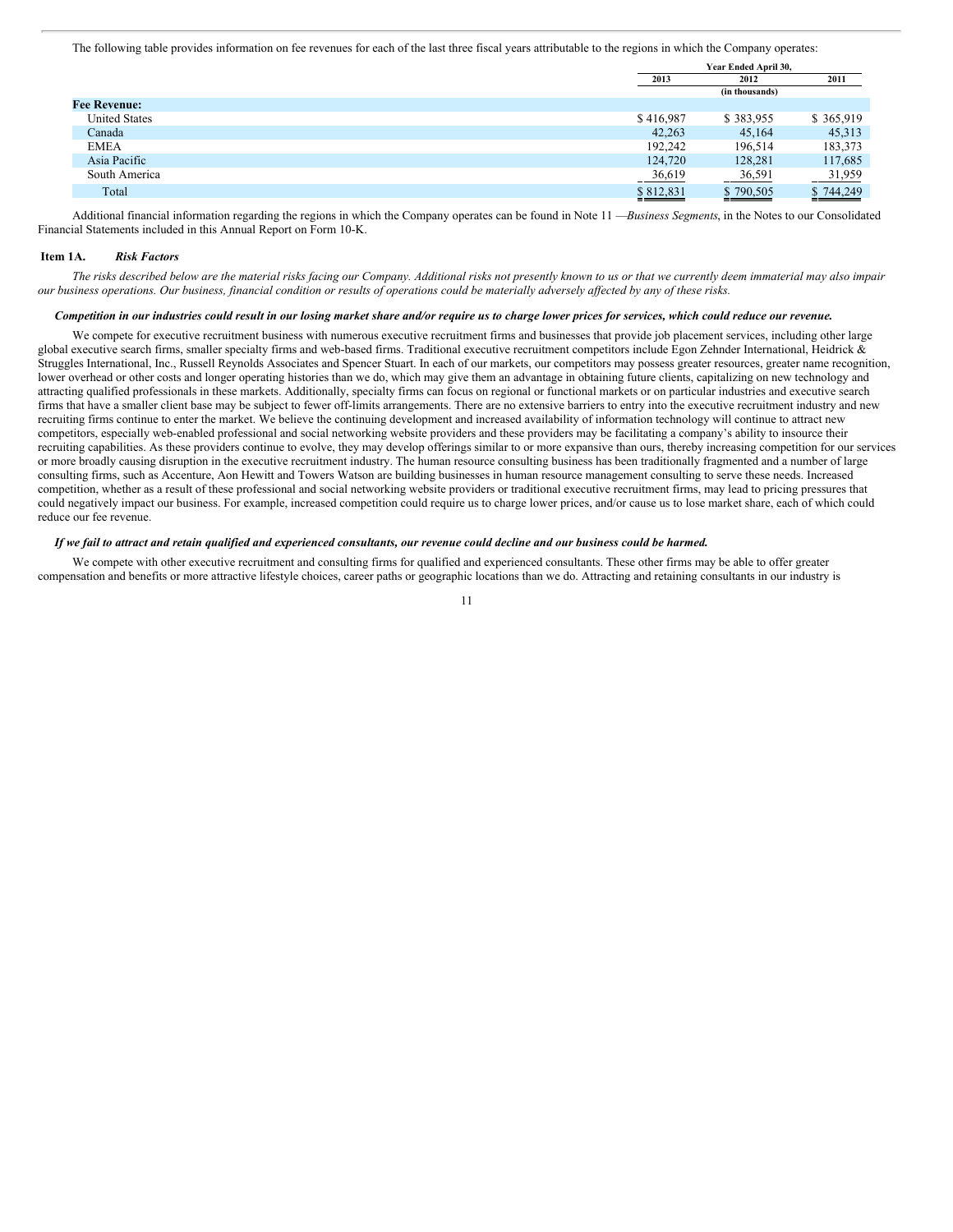particularly important because, generally, a small number of consultants have primary responsibility for a client relationship. Because client responsibility is so concentrated, the loss of key consultants may lead to the loss of client relationships. In 2013, for example, our top three executive search consultants had primary responsibility for generating business equal to approximately 2% of our net revenues, and our top ten executive search consultants had primary responsibility for generating business equal to approximately 5% of our net revenues. This risk is heightened due to the general portability of a consultant's business; consultants have in the past, and will in the future, terminate their employment with our Company. Any decrease in the quality of our reputation, reduction in our compensation levels relative to our peers or restructuring of our compensation program, whether as a result of insufficient revenue, a decline in the market price of our common stock or for any other reason, could impair our ability to retain existing consultants or attract additional qualified consultants with the requisite experience, skills and established client relationships. Our failure to retain our most productive consultants, whether in Executive Recruitment, LTC or Futurestep, or maintain the quality of service to which our clients are accustomed and the ability of a departing consultant to move business to his or her new employer could result in a loss of clients, which could in turn cause our fee revenue to decline and our business to be harmed. We may also lose clients if the departing executive search, LTC or Futurestep consultant has widespread name recognition or a reputation as a specialist in his or her line of business in a specific industry or management function. We could also lose additional consultants if they choose to join the departing executive search consultant at another executive search or consulting firm. If we fail to limit departing consultants from moving business or recruiting our consultants to a competitor, our business, financial condition and results of operations could be adversely affected.

#### *Acquisitions may have an adverse ef ect on our business.*

We have completed strategic acquisitions of businesses in the last several years, including our acquisition of PDI and Global Novations in fiscal 2013. While we may, under certain circumstances, pursue additional acquisitions in the future, we may not be able to consummate such acquisitions on satisfactory terms or integrate acquired businesses effectively and profitably into our existing operations. Our future success may depend in part on our ability to complete the integration of the acquisition target successfully into our operations. The process of integrating an acquired business, including that of PDI and Global Novations, may subject us to a number of risks, including:

- diversion of management attention;
- amortization of intangible assets, adversely affecting our reported results of operations;
- inability to retain and/or integrate the management, key personnel and other employees of the acquired business;
- inability to properly integrate business acquisitions resulting in operating inefficiencies;
- inability to establish uniform standards, disclosure controls and procedures, internal control over financial reporting and other systems, procedures and policies in a timely manner;
- $\Box$  inability to retain the acquired company's clients;
- $\Box$  exposure to legal claims for activities of the acquired business prior to acquisition; and
- incurrence of additional expenses in connection with the integration process.

If our acquisitions are not successfully integrated, our business, financial condition and results of operations, as well as our professional reputation, could be materially adversely affected.

## Global economic developments and the conditions in the geographic regions and the industries from which we derive a significant portion of our fee revenue could *negatively af ect our business, financial condition and results of operations.*

Demand for our services is affected by global economic conditions and the general level of economic activity in the geographic regions and industries in which we operate. When conditions in the global economy, including the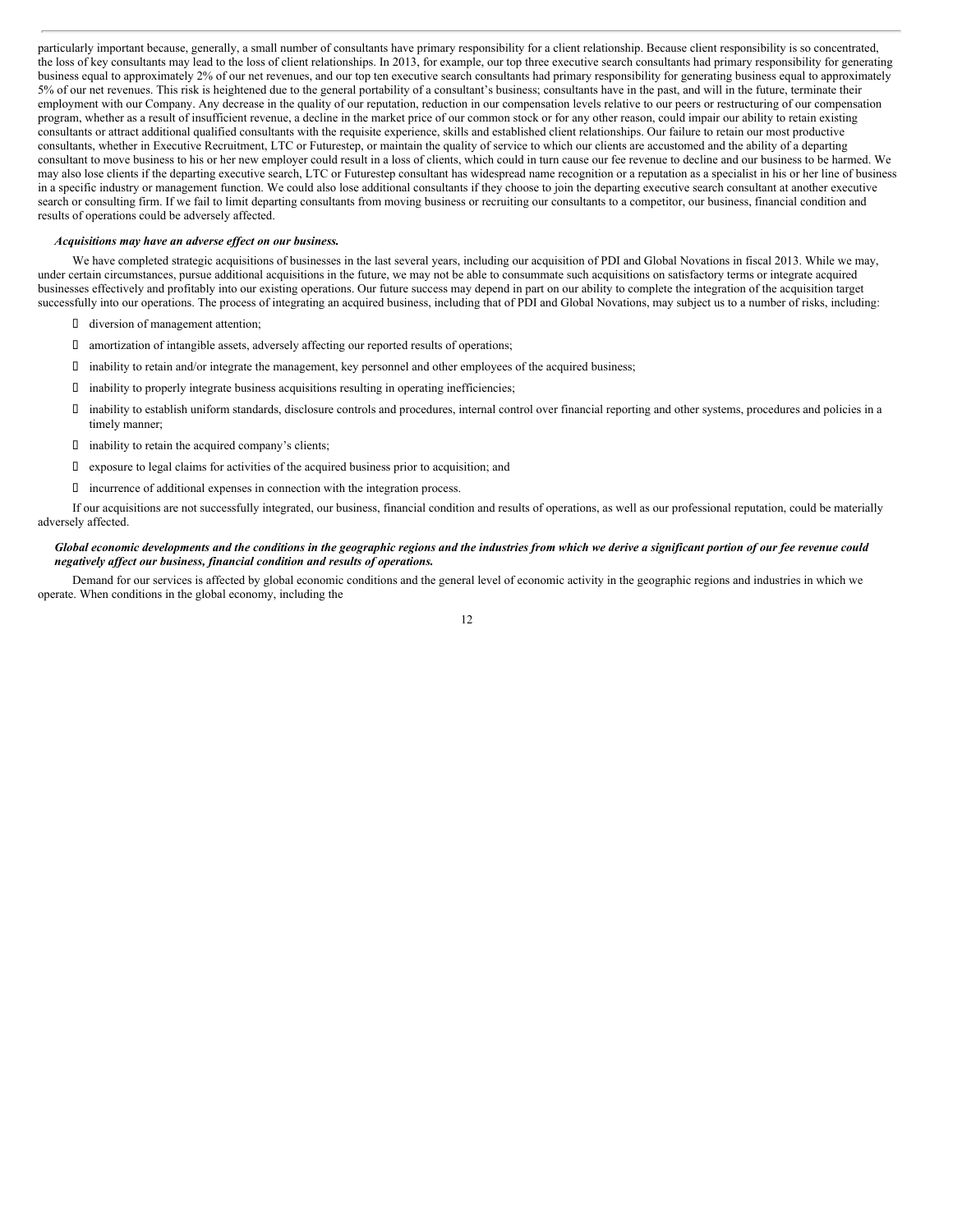credit markets, deteriorate, or economic activity slows, many companies hire fewer permanent employees and some companies, as a cost-saving measure, choose to rely on their own human resources departments rather than third-party search firms to find talent, which negatively affects our financial condition and results of operations, as evidenced by our results of operations for fiscal 2009 and fiscal 2010. We may also experience more competitive pricing pressure during periods of economic decline. During the recent economic downturn, our fee revenue significantly decreased from \$790.6 million in fiscal 2008 to \$572.4 million in fiscal 2010. While the economic activity in the regions and industries in which we operate has shown improvement, general market uncertainty continues to exist. If such uncertainty persists, if the national or global economy or credit market conditions in general deteriorate, or if the unemployment rate increases, such uncertainty or changes could put additional negative pressure on demand for our services and our pricing, resulting in lower cash flows and a negative effect on our business, financial condition and results of operations. In addition, some of our clients may experience reduced access to credit and lower revenues resulting in their inability to meet their payment obligations to us.

#### The continuing recession in the Euro zone and the instability of the Euro could have a material adverse effect on our results of operations.

A significant portion of our revenue is derived from our business in Europe. For the year ended April 30, 2013, approximately 10% of our revenues were derived from countries which use the Euro as their primary currency. The ongoing European financial crisis, coupled with the policy actions taken by the European central banks to support their financial system, have caused exchange rates to remain volatile. Concerns persist regarding several European countries' sovereign debt obligations, the overall stability of the Euro, the continuing recession in the Euro zone economy and the health of the European banking system. In the event that these conditions persist, or worsen, the Company's fee revenue and operating results would likely be adversely impacted until economic confidence is restored and the debt obligations, banking system and Euro are stabilized. If economic and financial market conditions in Europe remain uncertain or deteriorate further, our clients may respond by suspending, delaying or reducing their expenditures, which may adversely affect our cash flows and results of operations. In addition, if the conditions in Europe lead to disorderly bank failures it could adversely impact our bank accounts in affected countries.

#### If we are unable to retain our executive officers and key personnel, or integrate new members of our senior management who are critical to our business, we may not be *able to successfully manage our business in the future.*

Our future success depends upon the continued service of our executive officers and other key management personnel. Competition for qualified personnel is intense, and we may compete with other companies that have greater financial and other resources than we do. If we lose the services of one or more of our executives or key employees, or if one or more of them decides to join a competitor or otherwise compete directly or indirectly with us, or if we are unable to integrate new members of our senior management who are critical to our business, we may not be able to successfully manage our business or achieve our business objectives.

#### *If we are unable to maintain our professional reputation and brand name, our business will be harmed.*

We depend on our overall reputation and brand name recognition to secure new engagements and to hire qualified professionals. Our success also depends on the individual reputations of our professionals. We obtain a majority of our new engagements from existing clients or from referrals by those clients. Any client who is dissatisfied with our services can adversely affect our ability to secure new engagements.

If any factor, including poor performance or negative publicity, whether or not true, hurts our reputation, we may experience difficulties in competing successfully for both new engagements and qualified consultants. Failing to maintain our professional reputation and the goodwill associated with our brand name could seriously harm our business.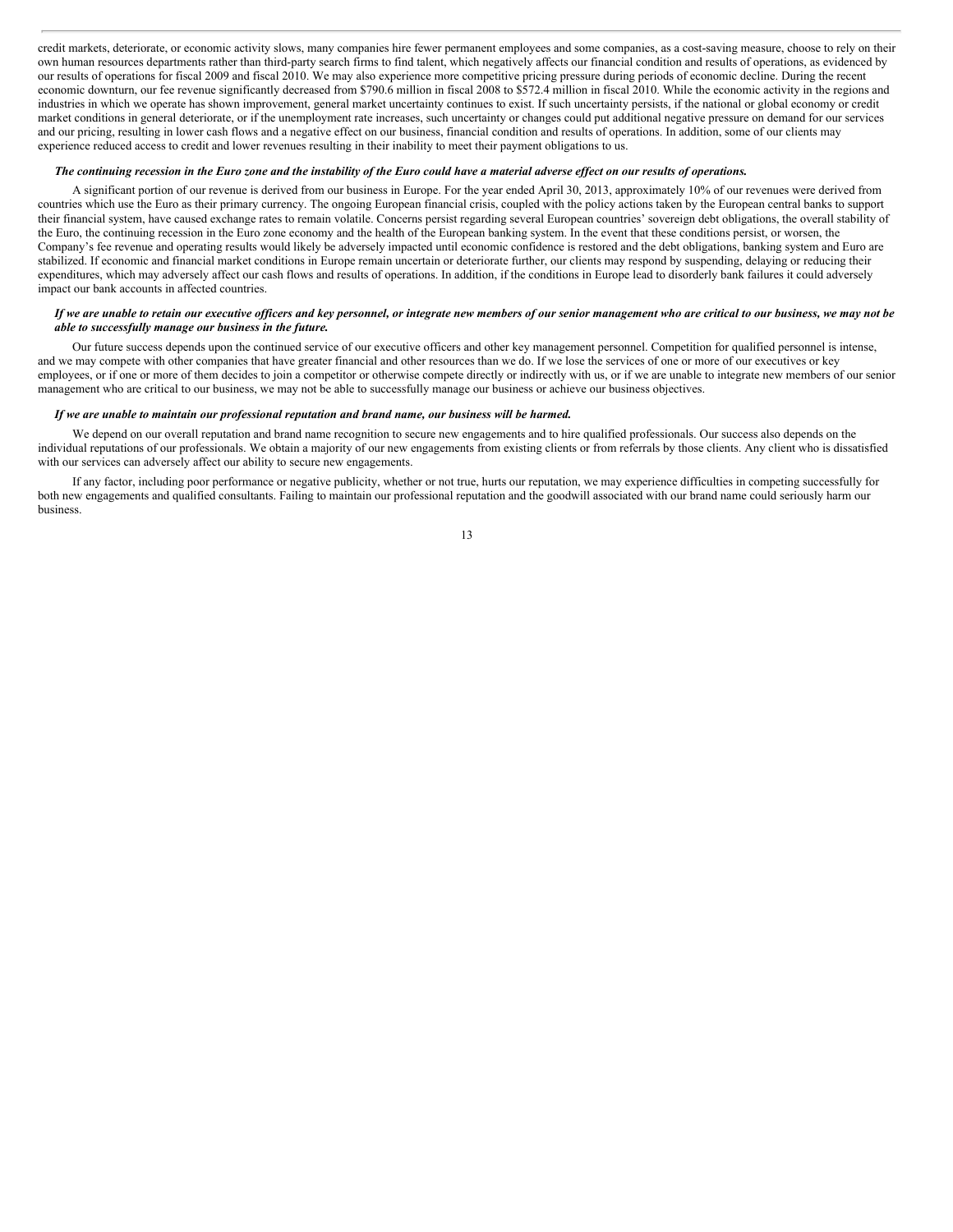## We are subject to potential legal liability from clients, employees and candidates for employment. Insurance coverage may not be available to cover all of our potential *liability and available coverage may not be suf icient to cover all claims that we may incur.*

Our ability to obtain liability insurance, its coverage levels, deductibles and premiums are all dependent on market factors, our loss history and insurers' perception of our overall risk profile. We are exposed to potential claims with respect to the executive recruitment process. For example, a client could assert a claim for matters such as breach of an off-limit agreement or recommending a candidate who subsequently proves to be unsuitable for the position filled. Further, the current employer of a candidate whom we placed could file a claim against us alleging interference with an employment contract, a candidate could assert an action against us for failure to maintain the confidentiality of the candidate's employment search, and a candidate or employee could assert an action against us for alleged discrimination, violations of labor and employment law or other matters. Also, in various countries, we are subject to data protection laws impacting the processing of candidate information and other regulatory requirements.

Additionally, as part of our LTC services, we often send a team of leadership consultants to our client's workplaces. Such consultants generally have access to client information systems and confidential information. An inherent risk of such activity includes possible claims of misuse or misappropriation of client intellectual property, confidential information, funds, or other property; harassment; criminal activity; torts; or other claims. Such claims may result in negative publicity, injunctive relief, criminal investigations and/or charges, payment by us of monetary damages or fines, or other material adverse effects on our business.

We cannot ensure that our insurance will cover all claims or that insurance coverage will be available at economically acceptable rates. Our insurance may also require us to meet a deductible. Significant uninsured liabilities could have a material adverse effect on our business, financial condition and results of operations.

## We rely heavily on our information systems and if we lose that technology, or fail to further develop our technology, our business could be harmed.

Our success depends in large part upon our ability to store, retrieve, process, manage and protect substantial amounts of information. To achieve our strategic objectives and to remain competitive, we must continue to develop and enhance our information systems. This may require the acquisition of equipment and software and the development of new proprietary software, either internally or through independent consultants. If we are unable to design, develop, implement and utilize, in a cost-effective manner, information systems that provide the capabilities necessary for us to compete effectively, or for any reason any interruption or loss of our information processing capabilities occurs, this could harm our business, results of operations and financial condition. Although we have disaster recovery procedures in place and insurance to protect against the effects of a disaster on our information technology, we cannot be sure that insurance or these services will continue to be available at reasonable prices, cover all our losses or compensate us for the possible loss of clients occurring during any period that we are unable to provide business services.

## Cyber security vulnerabilities could lead to improper disclosure of information obtained from our clients, candidates and employees that could result in liability and harm *our reputation.*

We use information technology and other computer resources to carry out operational and marketing activities and to maintain our business records. The continued occurrence of high-profile data breaches against various entities and organizations provides evidence of an external environment increasingly hostile to information security. This environment demands that we continuously improve our design and coordination of security controls across our business groups and geographies in order to protect information that we develop or that is obtained from our clients, candidates and employees. Despite these efforts, our security controls over this information, our training of employees, and other practices we follow may not prevent the improper disclosure of such information. In fiscal 2013, we discovered that our computer network was the target of a criminal data breach that accessed certain such information obtained from our clients, candidates and employees. The information we collected about this breach suggests that the intrusion falls within the category of an "Advanced Persistent Threat," which is activity consistent with state sponsored cyber criminals. Although this data breach was limited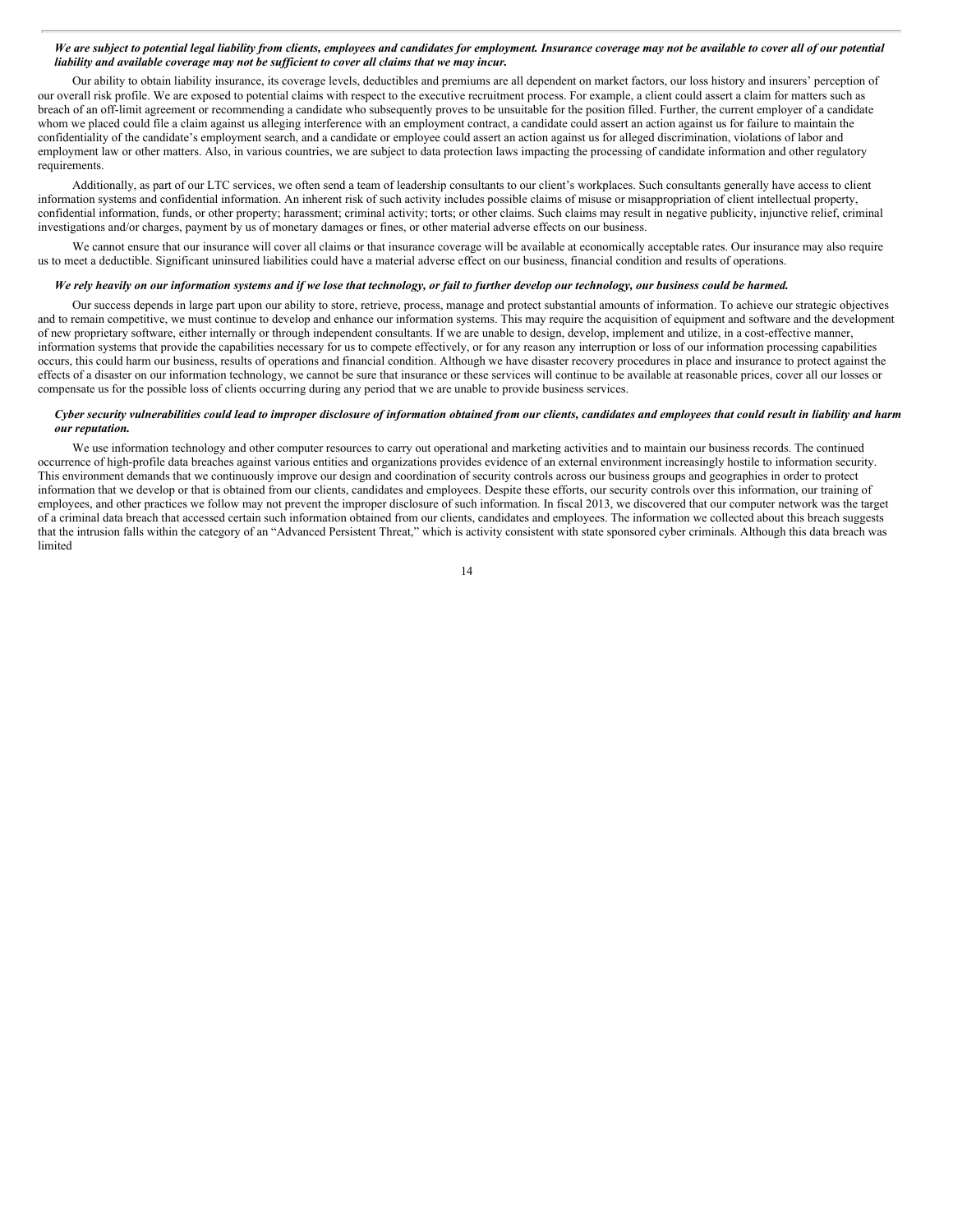in scope, and as such, did not have a material adverse effect on our operations or financial reporting capabilities, future breaches of this nature as well as any other security breach or other misuse of our data could lead to improper disclosure of Company information, including information obtained from our clients, candidates and employees, that could harm our reputation, lead to legal exposure, divert management attention and resources, increase our operating expenses due to the employment of consultants and third party experts and the purchase of additional infrastructure, and/or subject us to liability, resulting in increased costs and loss of revenue. We depend on our overall reputation and brand name recognition to secure new engagements. Perceptions that we do not adequately protect the privacy of information could inhibit attaining new engagements and qualified consultants, and could potentially damage currently existing client relationships.

## Limited protection of our intellectual property could harm our business, and we face the risk that our services or products may infringe upon the intellectual property *rights of others.*

We cannot guarantee that trade secret, trademark and copyright law protections are adequate to deter misappropriation of our intellectual property (which has become an increasingly important part of our business). Existing laws of some countries in which we provide services or products may offer only limited protection of our intellectual property rights. Redressing infringements may consume significant management time and financial resources. Also, we may be unable to detect the unauthorized use of our intellectual property and take the necessary steps to enforce our rights, which may have a material adverse impact on our business, financial condition or results of operations. We cannot be sure that our services and products, or the products of others that we offer to our clients, do not infringe on the intellectual property rights of third parties, and we may have infringement claims asserted against us or our clients. These claims may harm our reputation, result in financial liability and prevent us from offering some services or products.

#### We have invested in specialized technology and other intellectual property for which we may fail to fully recover our investment or which may become obsolete.

We have invested in developing specialized technology and intellectual property, including proprietary systems, processes and methodologies, that we believe provide us a competitive advantage in serving our current clients and winning new engagements. Many of our service and product offerings rely on specialized technology or intellectual property that is subject to rapid change, and to the extent that this technology and intellectual property is rendered obsolete and of no further use to us or our clients, our ability to continue offering these services, and grow our revenues, could be adversely affected. There is no assurance that we will be able to develop new, innovative or improved technology or intellectual property or that our technology and intellectual property will effectively compete with the intellectual property developed by our competitors. If we are unable to develop new technology and intellectual property or if our competitors develop better technology or intellectual property, our revenues and results of operations could be adversely affected.

#### We face risks associated with social and political instability, legal requirements, economic conditions and currency fluctuations in our international operations.

We operate in 37 countries and during the year ended April 30, 2013, generated 49% of our fee revenue from operations outside of the United States. We are exposed to the risk of changes in social, political, legal and economic conditions inherent in international operations. Examples of risks inherent in transacting business worldwide that we are exposed to include:

- changes in and compliance with applicable laws and regulatory requirements, including U.S. laws affecting the activities of U.S. companies abroad, including the Foreign Corrupt Practices Act of 1977 and sanctions programs administered by the U.S. Department of the Treasury Office of Foreign Assets Control, and similar foreign laws such as the U.K. Bribery Act, as well the fact that many countries have legal systems, local laws and trade practices that are unsettled and evolving, and/or commercial laws that are vague and/or inconsistently applied;
- difficulties in staffing and managing global operations, which could impact our ability to maintain an effective system of internal control;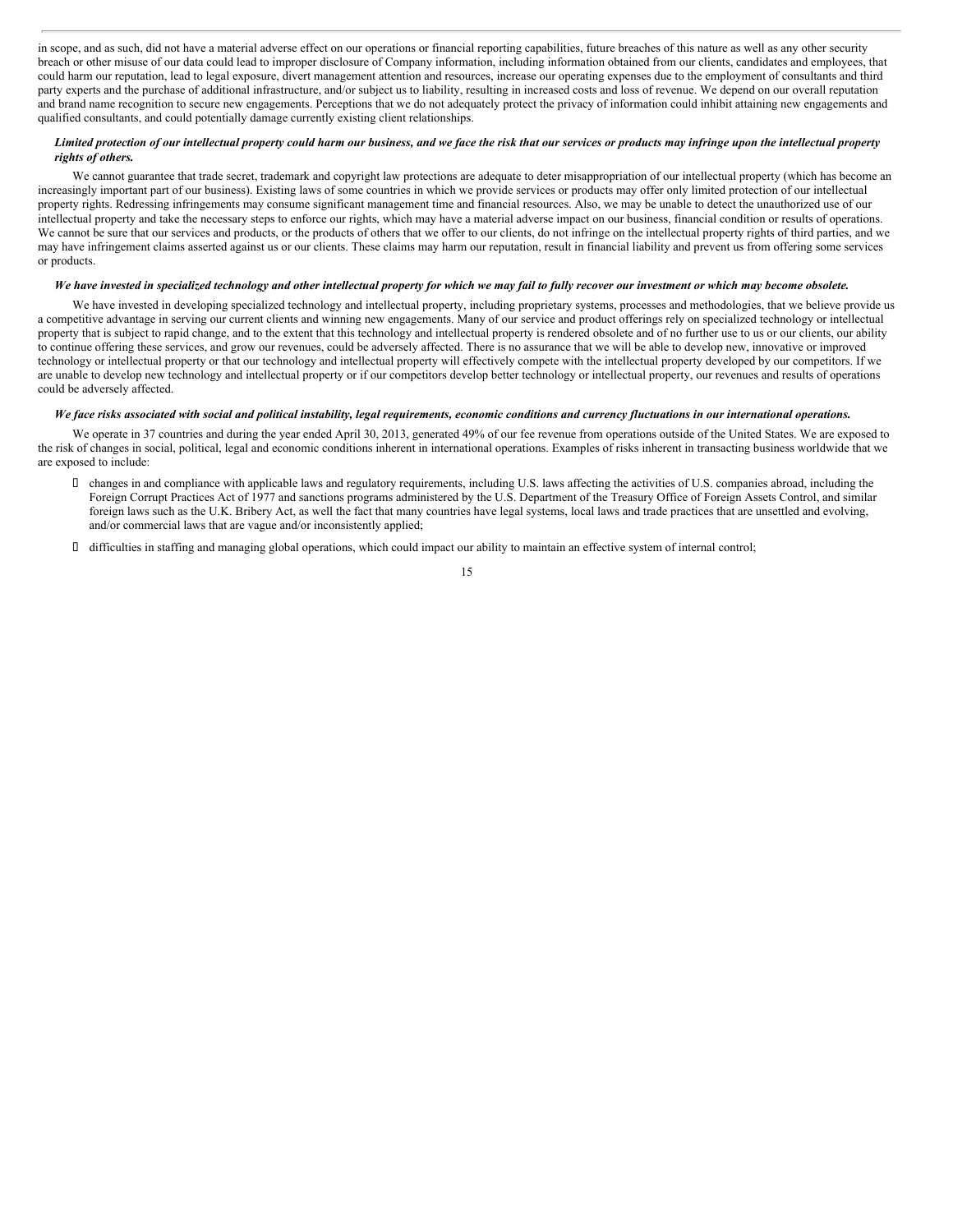- difficulties in building and maintaining a competitive presence in existing and new markets;
- social, economic and political instability;
- differences in cultures and business practices;
- fluctuations in currency exchange rates;
- statutory equity requirements;
- differences in accounting and reporting requirements;
- repatriation controls;
- differences in labor and market conditions;
- potential adverse tax consequences; and
- multiple regulations concerning pay rates, benefits, vacation, statutory holiday pay, workers' compensation, union membership, termination pay, the termination of employment, and other employment laws.

We have no hedging or similar foreign currency contracts and therefore, as described below, fluctuations in the value of foreign currencies could impact our global results of operations. We cannot ensure that one or more of these factors will not harm our business, financial condition or results of operations.

#### *Foreign currency exchange rate risks may adversely af ect our results of operations.*

A material portion of our revenue and expenses are generated by our operations in foreign countries, and we expect that our foreign operations will account for a material portion of our revenue and expenses in the future. Most of our international expenses and revenue are denominated in foreign currencies. As a result, our financial results could be affected by factors, such as changes in foreign currency exchange rates or weak economic conditions in European and other foreign markets in which we have operations. Fluctuations in the value of those currencies in relation to the United States dollar have caused and will continue to cause dollar-translated amounts to vary from one period to another. Given the volatility of exchange rates, we may not be able to manage effectively our currency translation or transaction risks, which may adversely affect our financial condition and results of operations.

## We may be limited in our ability to recruit employees from our clients and we could lose those opportunities to our competition, which could harm our business.

Either by agreement with clients, or for client relations or marketing purposes, we sometimes refrain from, for a specified period of time, recruiting candidates from a client when conducting searches on behalf of other clients. These off-limit agreements can generally remain in effect for up to two years following completion of an assignment. The duration and scope of the off-limit agreement, including whether it covers all operations of the client and its affiliates or only certain divisions of a client, generally are subject to negotiation or internal policies and may depend on factors such as the scope, size and complexity of the client's business, the length of the client relationship and the frequency with which we have been engaged to perform executive searches for the client. If a prospective client believes that we are overly restricted by these off-limit agreements from recruiting employees of our existing clients, these prospective clients may not engage us to perform their executive searches. Therefore, our inability to recruit candidates from these clients may make it difficult for us to obtain search assignments from, or to fulfill search assignments for, other companies in that client's industry. We cannot ensure that off-limit agreements will not impede our growth or our ability to attract and serve new clients, or otherwise harm our business.

## *Consolidation in the industries that we serve could harm our business.*

Companies in the industries that we serve may seek to achieve economies of scale and other synergies by combining with or acquiring other companies. If two or more of our clients merge or consolidate and combine their operations, we may experience a decrease in the amount of services we perform for these clients. If one of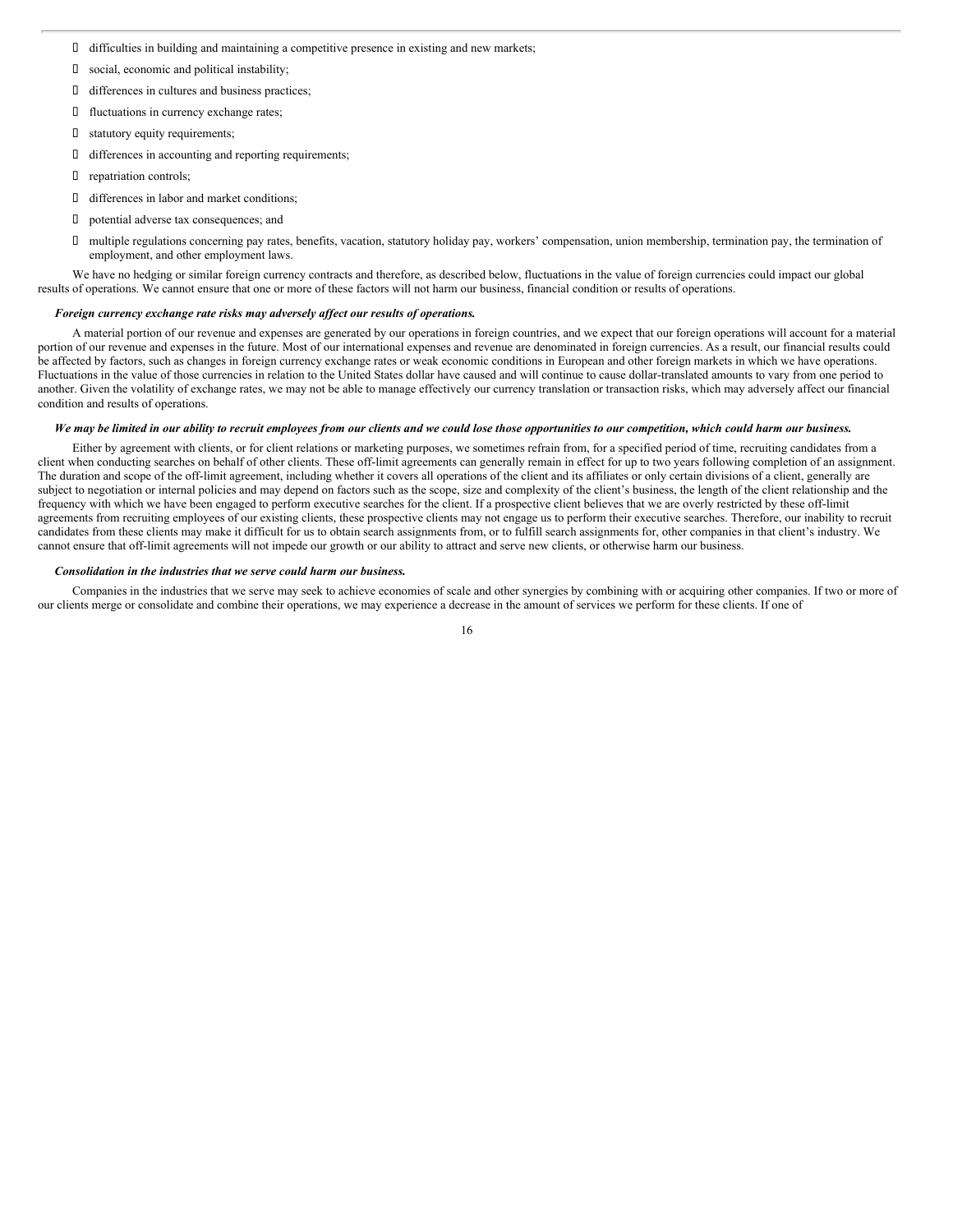our clients merges or consolidates with a company that relies on another provider for its services, we may lose work from that client or lose the opportunity to gain additional work. The increased market power of larger companies could also increase pricing and competitive pressures on us. Any of these possible results of industry consolidation could harm our business, results of operations and financial condition.

## *We have provisions that make an acquisition of us more dif icult and expensive.*

Anti-takeover provisions in our Certificate of Incorporation, our Bylaws and under Delaware law make it more difficult and expensive for us to be acquired in a transaction that is not approved by our Board of Directors. Some of the provisions in our Certificate of Incorporation and Bylaws include:

- limitations on the removal of directors;
- limitation on stockholder actions;
- advance notification requirements for director nominations and actions to be taken at stockholder meetings; and
- the ability to issue one or more series of preferred stock by action of our Board of Directors.

These provisions could discourage an acquisition attempt or other transaction in which stockholders could receive a premium over the current market price for the common stock.

## *Unfavorable tax laws, tax law changes and tax authority rulings may adversely af ect results.*

We are subject to income taxes in the United States and in various foreign jurisdictions. Domestic and international tax liabilities are subject to the allocation of income among various tax jurisdictions. Our effective tax rate could be adversely affected by changes in the mix of earnings among countries with differing statutory tax rates or changes in tax laws. The amount of income taxes and other taxes are subject to ongoing audits by United States federal, state and local tax authorities and by non-United States authorities. If these audits result in assessments different from estimated amounts recorded, future financial results may include unfavorable tax adjustments.

## *We have deferred tax assets that we may not be able to use under certain circumstances.*

If we are unable to generate sufficient future taxable income in certain jurisdictions, or if there is a significant change in the time period within which the underlying temporary differences become taxable or deductible, we could be required to increase our valuation allowances against our deferred tax assets. This would result in an increase in our effective tax rate, and an adverse effect on our future operating results. In addition, changes in statutory tax rates may also change our deferred tax assets or liability balances, with either a favorable or unfavorable impact on our effective tax rate. Our deferred tax assets may also be impacted by new legislation or regulation.

## An impairment in the carrying value of goodwill and other intangible assets could negatively impact our consolidated results of operations and net worth.

Goodwill is initially recorded as the excess of amounts paid over the fair value of net assets acquired. While goodwill is not amortized it is reviewed for impairment at least annually or more frequently if impairment indicators are present. In assessing the carrying value of goodwill, we make qualitative and quantitative assumptions and estimates about revenues, operating margins, growth rates and discount rates based on our business plans, economic projections, anticipated future cash flows and marketplace data. There are inherent uncertainties related to these factors and management's judgment in applying these factors. Goodwill valuations have been calculated using an income approach based on the present value of future cash flows of each reporting unit and a market approach. We could be required to evaluate the carrying value of goodwill prior to the annual assessment, if we experience unexpected significant declines in operating results or sustained market capitalization declines. These types of events and the resulting analyses could result in goodwill impairment charges in the future. Impairment charges could substantially affect our results of operations and net worth in the periods of such charges.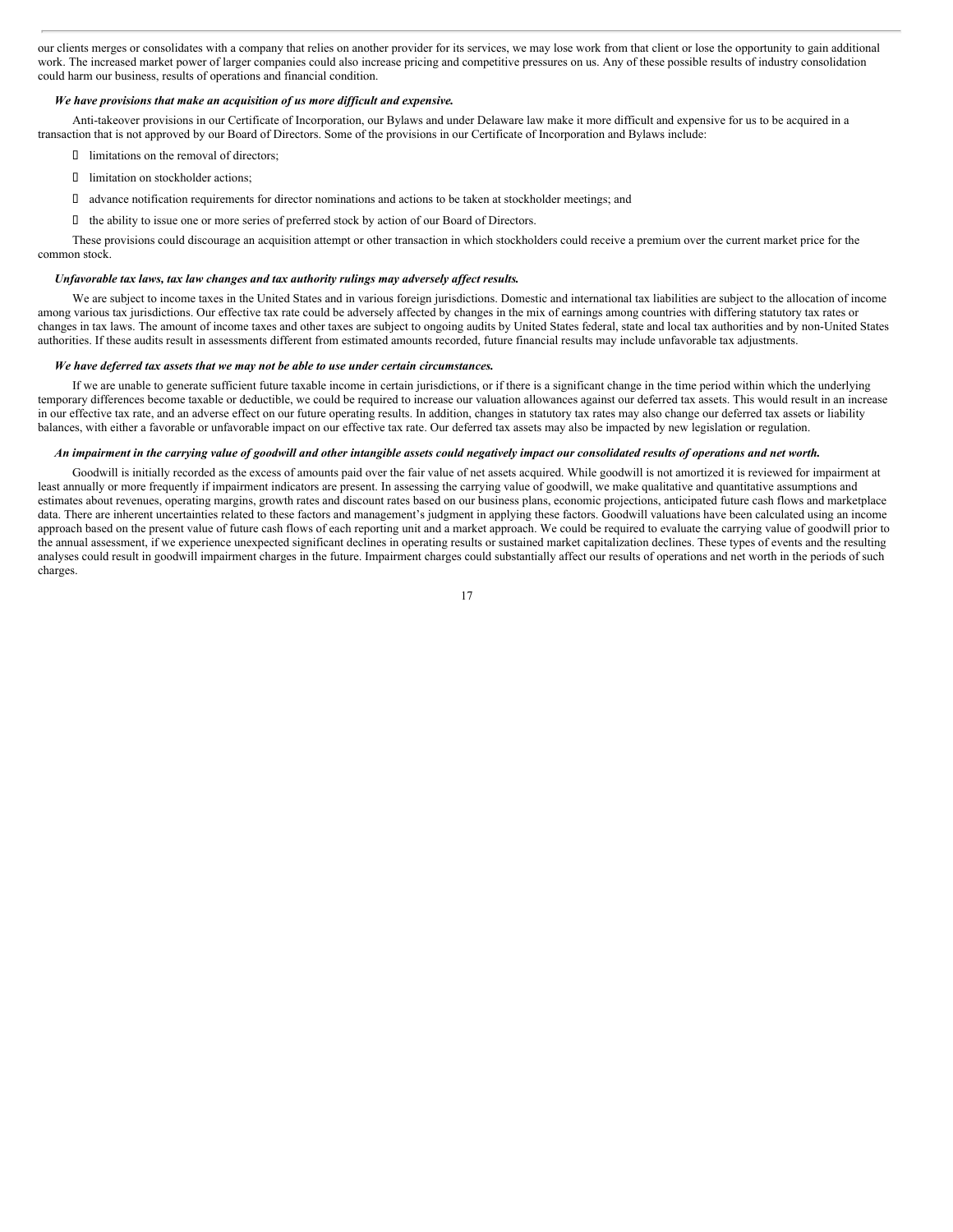#### *We may not be able to align our cost structure with our revenue level.*

We continuously evaluate our cost base in relation to projected near to mid-term demand for our services in an effort to align our cost structure with the current realities of our markets. If actual or projected fee revenue are negatively impacted by weakening customer demand, we may find it necessary to take cost cutting measures so that we can minimize the impact on our profitability. There is, however, no guarantee that if we do take such measures that such measures will properly align our cost structure to our revenue level. Any failure to maintain a balance between our cost structure and our revenue could adversely affect our business, financial condition, and results of operations and lead to negative cash flows, which in turn might require us to obtain additional financing to meet our capital needs.

#### We may require additional capital in the future, which may not be available at all or may be available only on unfavorable terms.

Future adverse changes in the Company's revenue could require us to institute cost cutting measures. To the extent our efforts are insufficient, we may incur negative cash flows. If such conditions persist over an extended period of time, it might require us to obtain financing to meet our capital needs. If we are unable to secure financing on favorable terms, or at all, our ability to fund our operations could be impaired, which could have a material adverse effect on our results of operations.

## We invest in marketable securities classified as trading and available for sale and if the market value of these securities declines materially, they could have an adverse *ef ect on our financial position and results of operations.*

Marketable securities consist of mutual funds and investments in corporate bonds, commercial paper and U.S. Treasury and agency securities. The primary objectives of the mutual funds are to meet the obligations under certain of our deferred compensation plans, while the other securities are available for general corporate purposes. If the financial markets in which these securities trade were to materially decline in value, the unrealized losses and potential realized losses could negatively impact the Company's financial position and results of operations.

## Our inability to successfully recover should we experience a disaster or other business continuity problem could cause material financial loss, loss of human capital, *regulatory actions, reputational harm or legal liability.*

Should we experience a disaster or other business continuity problem, such as an earthquake, hurricane, terrorist attack, pandemic, security breach, power loss, telecommunications failure or other natural or man-made disaster, our continued success will depend, in part, on the availability of our personnel, our office facilities, and the proper functioning of our computer, telecommunication and other related systems and operations. In such an event, we could experience near-term operational challenges with regard to particular areas of our operations. In particular, our ability to recover from any disaster or other business continuity problem will depend on our ability to protect our technology infrastructure against damage from business continuity events that could have a significant disruptive effect on our operations. We could potentially lose client data or experience material adverse interruptions to our operations or delivery of services to our clients in a disaster. We will continue to regularly assess and take steps to improve upon our business continuity plans. However, a disaster on a significant scale or affecting certain of our key operating areas within or across regions, or our inability to successfully recover should we experience a disaster or other business continuity problem, could materially interrupt our business operations and cause material financial loss, loss of human capital, regulatory actions, reputational harm, damaged client relationships or legal liability.

## Changes in our accounting estimates and assumptions could negatively affect our financial position and results of operations.

We prepare our consolidated financial statements in accordance with U.S. generally accepted accounting principles ("GAAP"). These accounting principles require us to make estimates and assumptions that affect the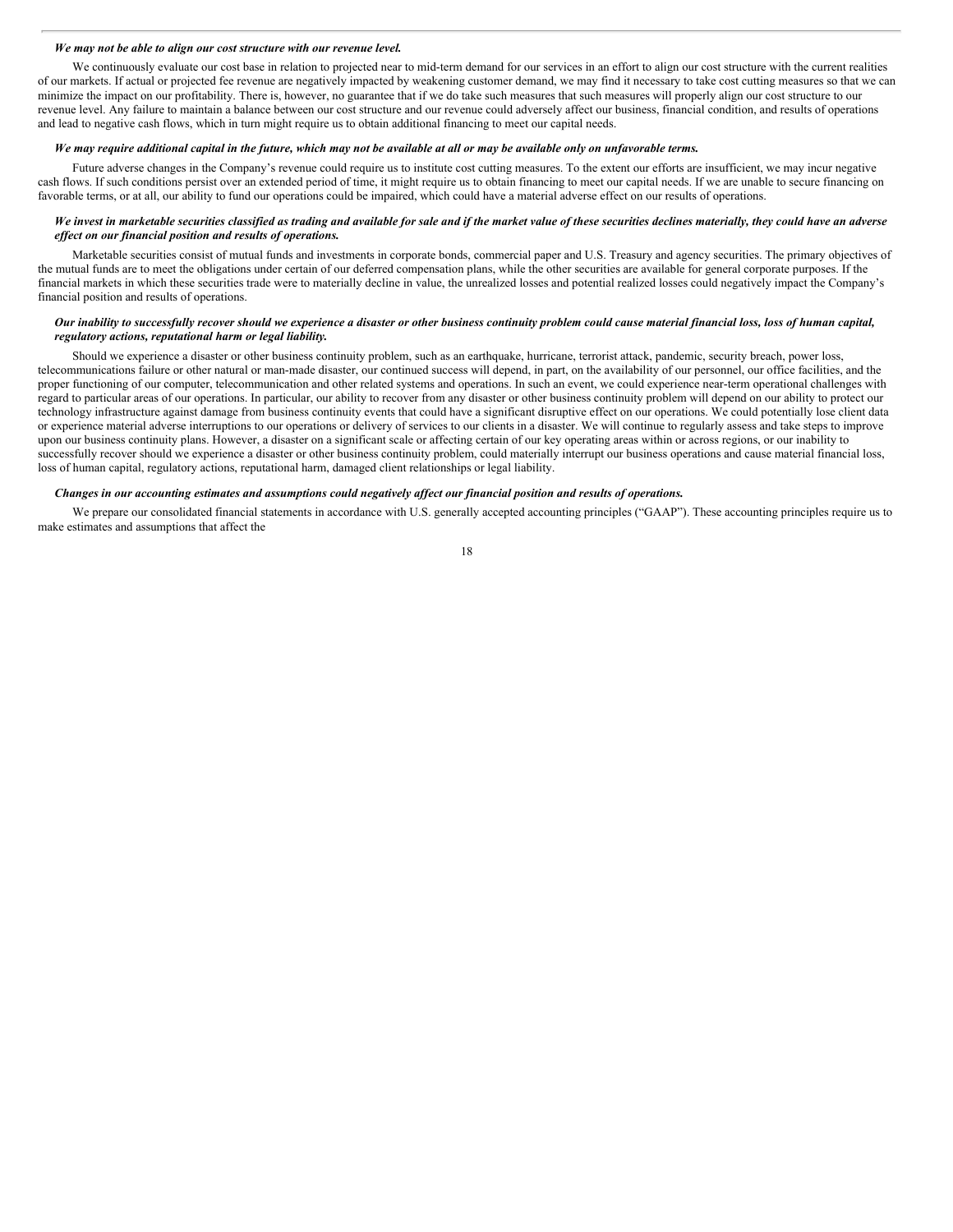reported amounts of assets and liabilities, and the disclosure of contingent assets and liabilities at the date of our financial statements. We are also required to make certain judgments that affect the reported amounts of revenues and expenses during each reporting period. We periodically evaluate our estimates and assumptions including those relating to revenue recognition, restructuring, deferred compensation, goodwill and other intangible assets, contingencies, annual performance related bonus, allowance for doubtful accounts, marketable securities, share-based payments and deferred income taxes. We base our estimates on historical experience and various assumptions that we believe to be reasonable based on specific circumstances. Actual results could differ from these estimates, and changes in accounting standards could have an adverse impact on our future financial position and results of operations.

## <span id="page-20-0"></span>**Item 1B.** *Unresolved Staf Comments*

Not applicable.

#### <span id="page-20-1"></span>**Item 2.** *Properties*

Our corporate office is located in Los Angeles, California. We lease all 87 of our Executive Recruitment, Leadership & Talent Consulting, and Futurestep offices located in North America, EMEA, Asia Pacific and South America. As of April 30, 2013, we leased an aggregate of approximately 902,770 square feet of office space. The leases generally are for terms of one to 13 years and contain customary terms and conditions. We believe that our facilities are adequate for our current needs and we do not anticipate any difficulty replacing such facilities or locating additional facilities to accommodate any future growth.

## <span id="page-20-2"></span>**Item 3.** *Legal Proceedings*

On April 18, 2013, the Los Angeles Regional Office of the SEC formally notified the Company that it had completed its inquiry regarding the accounting for certain bonus and related accruals for the Company's periodic reporting periods in fiscal 2009, 2010, and 2011 and that it did not intend to recommend any action be taken against the Company.

## <span id="page-20-3"></span>**Item 4.** *Mine Safety Disclosures*

Not applicable.

## <span id="page-20-4"></span>**Executive Officers of the Registrant**

| Name                   | Age | <b>Position</b>                                      |
|------------------------|-----|------------------------------------------------------|
| Gary D. Burnison       |     | President and Chief Executive Officer                |
| Robert P. Rozek        | 52  | Executive Vice President and Chief Financial Officer |
| RJ Heckman             | 45  | President of Leadership & Talent Consulting          |
| <b>Byrne Mulrooney</b> |     | Chief Executive Officer, Futurestep                  |

Our executive officers serve at the discretion of our Board of Directors. There is no family relationship between any executive officer or director. The following information sets forth the business experience for at least the past five years for each of our executive officers.

*Gary D. Burnison* has been President and Chief Executive Officer since July 2007. He was Executive Vice President and Chief Financial Officer from March 2002 until June 30, 2007 and Chief Operating Officer from November 2003 until June 30, 2007. Prior to joining Korn/Ferry, Mr. Burnison was Principal and Chief Financial Officer of Guidance Solutions, a privately held consulting firm, from 1999 to 2001. Prior to that, he served as an executive officer and a member of the board of directors of Jefferies and Company, an investment bank and brokerage firm, from 1995 to 1999. Earlier, Mr. Burnison was a partner at KPMG Peat Marwick.

*Robert P. Rozek* joined the Company in February 2012 as our Executive Vice President and Chief Financial Officer. Prior to joining Korn/Ferry, he served as Executive Vice President and Chief Financial Officer of Cushman & Wakefield, Inc., a privately held commercial real estate services firm, from June 2008 to February 2012.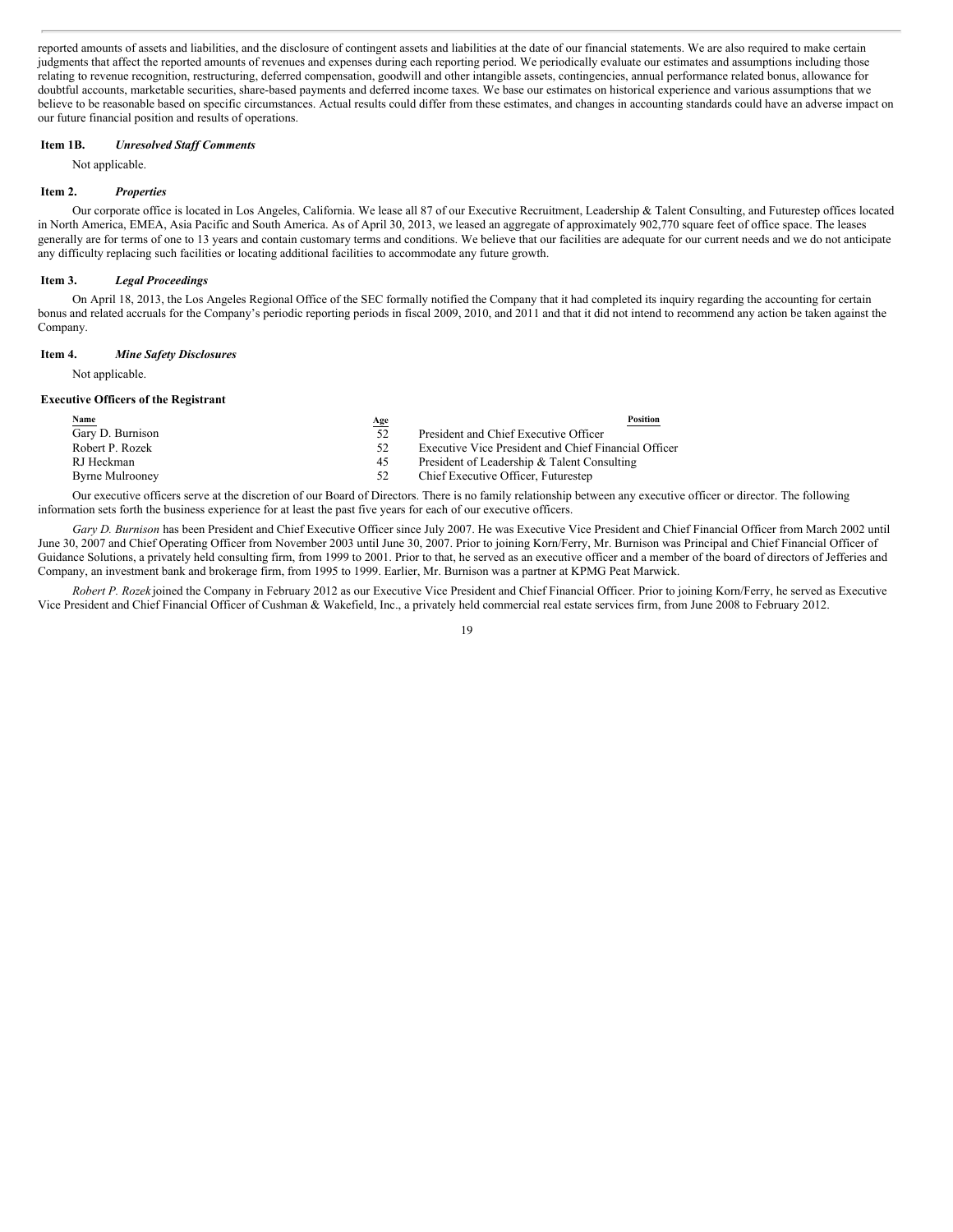Prior to joining Cushman & Wakefield, Inc., Mr. Rozek served as Senior Vice President and Chief Financial Officer of Las Vegas Sands Corp, a leading global developer of destination properties (integrated resorts) that feature premium accommodations, world-class gaming and entertainment, convention and exhibition facilities and many other amenities, from 2006 to 2008. Prior to that, Mr. Rozek held senior leadership positions at Eastman Kodak, and spent five years as a partner with PricewaterhouseCoopers LLP.

*RJ Heckman* was appointed President of Leadership and Talent Consulting in April 2013. He is responsible for driving the global growth of our Leadership and Talent Consulting services. From 2008 until he joined the Company he served as president and Chief Executive Officer of PDI. During that time, he led the acquisition and integration of Ninth House and positioned PDI to become the premier global leadership solutions organization. Prior to this role, he held key leadership positions at Honeywell and AT&T. Mr. Heckman has a Ph.D. in industrial and organizational psychology from the University of Tulsa.

*Byrne Mulrooney* joined the Company in April 2010 as Chief Executive Officer of Futurestep. Prior to joining Korn/Ferry, he was President and Chief Operating Officer of Flynn Transportation Services, a third party logistics company, from 2007 to 2010. Prior to that, he led Spherion's workforce solutions business in North America, which provides workforce solutions in professional services and general staffing, including recruitment process outsourcing and managed services, from 2003 to 2007. Mr. Mulrooney has held executive positions for almost 20 years at EDS and IBM in client services, sales, marketing and operations. Mr. Mulrooney is a graduate of Villanova University in Pennsylvania. He holds a master's degree in management from Northwestern University's J.L. Kellogg Graduate School of Management.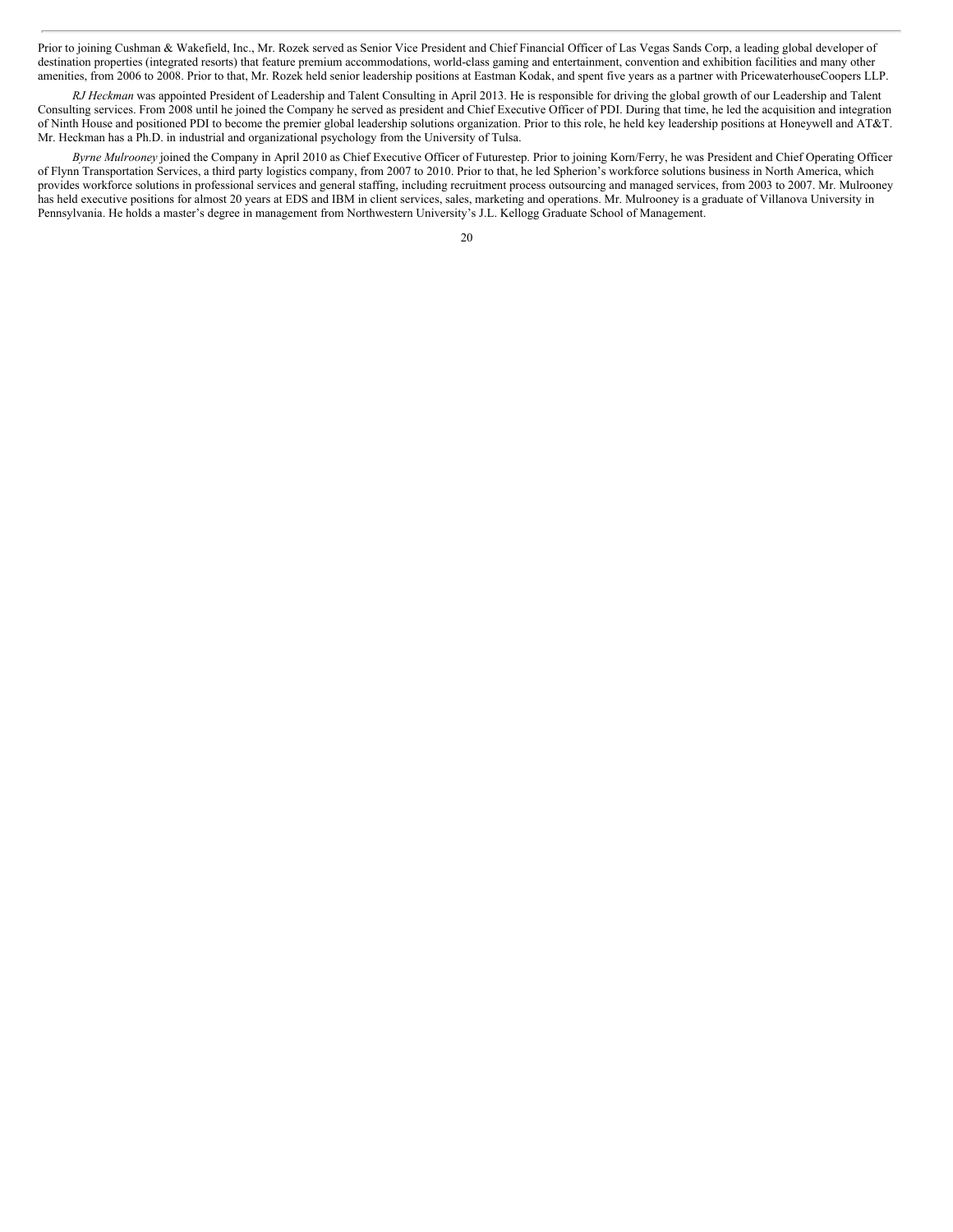# <span id="page-22-0"></span>**PART II.**

# <span id="page-22-1"></span>Item 5. Market for Registrant's Common Equity, Related Stockholder Matters and Issuer Purchases of Equity Securities

## **Common Stock**

Our common stock is listed on the New York Stock Exchange under the symbol "KFY". The following table sets forth the high and low sales price per share of the common stock for the periods indicated, as reported on the New York Stock Exchange:

|                                         | High    | Low     |
|-----------------------------------------|---------|---------|
| <b>Fiscal Year Ended April 30, 2013</b> |         |         |
| First Ouarter                           | \$16.54 | \$12.10 |
| <b>Second Quarter</b>                   | \$15.94 | \$12.73 |
| Third Quarter                           | \$17.22 | \$12.83 |
| Fourth Quarter                          | \$19.38 | \$15.15 |
| Fiscal Year Ended April 30, 2012        |         |         |
| <b>First Quarter</b>                    | \$23.98 | \$18.94 |
| Second Quarter                          | \$21.65 | \$11.25 |
| Third Quarter                           | \$18.75 | \$14.26 |
| Fourth Ouarter                          | \$17.27 | \$15.07 |

On June 18, 2013, the last reported sales price on the New York Stock Exchange for the Company's common stock, was \$18.04 per share and there were approximately 6,113 beneficial holders of the Company's common stock.

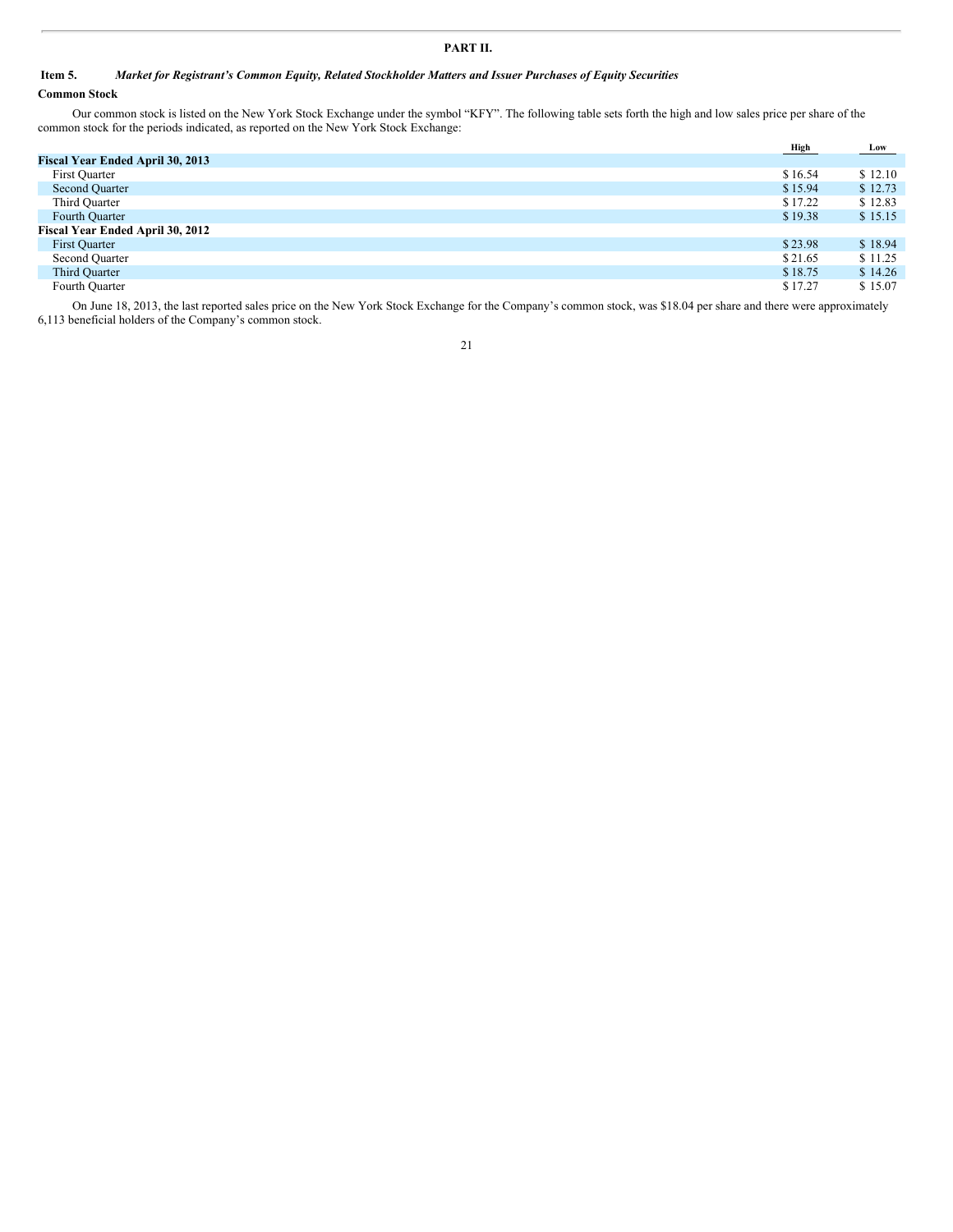#### **Performance Graph**

We have presented below a graph comparing the cumulative total stockholder return on the Company's shares with the cumulative total stockholder return on (1) the Standard & Poor's 500 Stock Index and (2) a company-established peer group. Cumulative total return for each of the periods shown in the performance graph is measured assuming an initial investment of \$100 on April 30, 2008 and the reinvestment of any dividends paid by any company in the peer group on the date the dividends were declared.

In fiscal 2011, we established a new peer group, which the Company continues to use today, comprised of a broad number of publicly traded companies, which are principally or in significant part involved in either professional staffing or consulting. The peer group is comprised of the following 15 companies: CBIZ, Inc. (CBZ), FTI Consulting, Inc. (FCN), Heidrick & Struggles International, Inc. (HSII), Huron Consulting Group Inc. (HURN), ICF International, Inc. (ICFI), Insperity, Inc. (NSP), Kelly Services, Inc. (KELYA), Kforce Inc. (KFRC), Navigant Consulting, Inc. (NCI), Resources Connection, Inc. (RECN), Robert Half International Inc. (RHI), The Corporate Executive Board Company (EXBD), The Dun & Bradsheet Corporation (DNB), Towers Watson & Co. (TW) and TrueBlue, Inc. (TBI). We believe this group of professional services firms, is more reflective of similar sized companies in terms of our market capitalization, revenue or profitability, and therefore provides a more meaningful comparison of stock performance. The returns of each company have been weighted according to their respective stock market capitalization at the beginning of each measurement period for purposes of arriving at a peer group average.

The stock price performance depicted in this graph is not necessarily indicative of future price performance. This graph will not be deemed to be incorporated by reference by any general statement incorporating this Form 10-K into any filing by us under the Securities Act of 1933 or the Securities Exchange Act of 1934, except to the extent we specifically incorporate this information by reference, and shall not otherwise be deemed soliciting material or deemed filed under the Securities Act of 1933 or the Securities Exchange Act of 1934.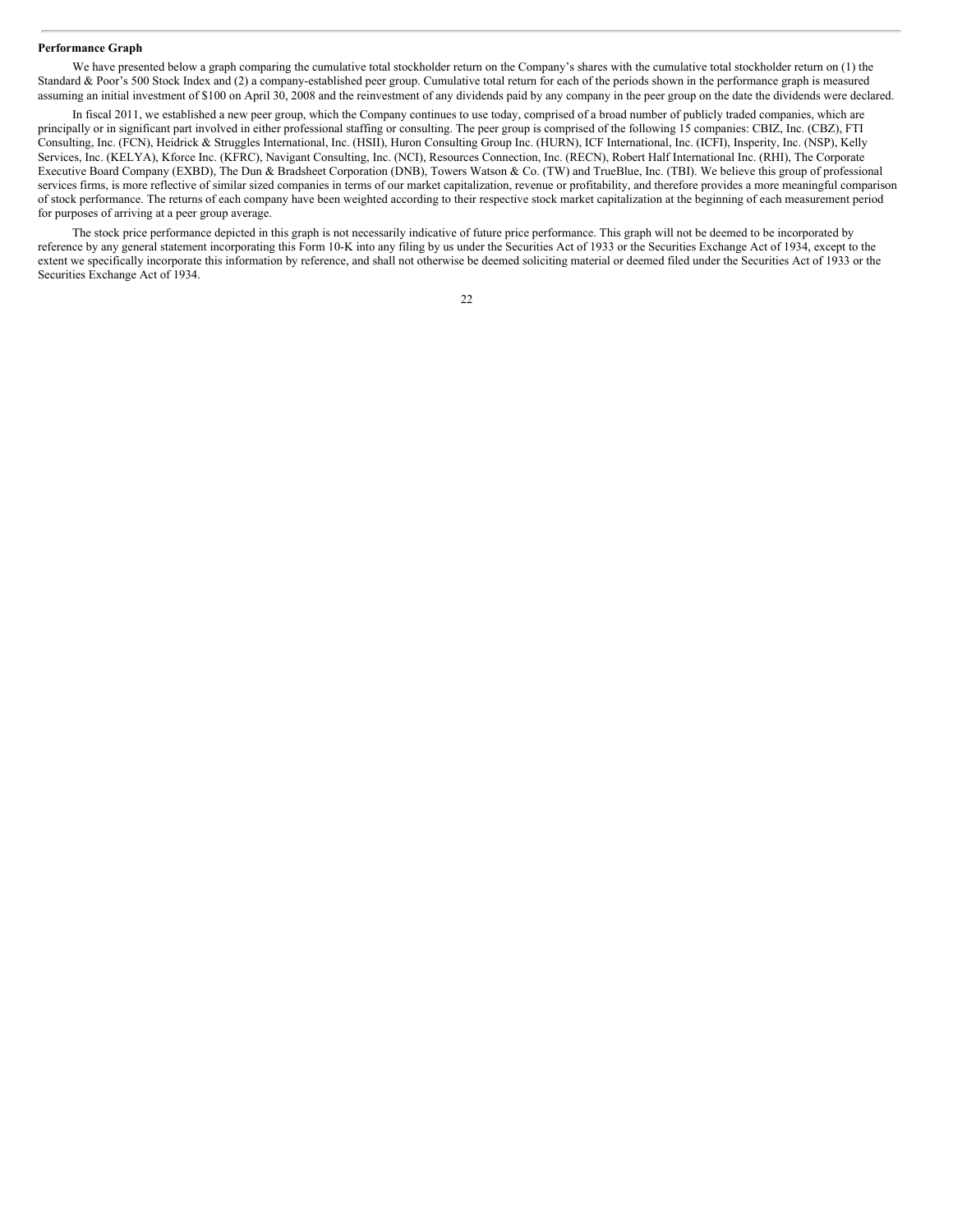# **COMPARISON OF 5 YEAR CUMULATIVE TOTAL RETURN\***

Among Kom/Ferry International, the S&P 500 Index, and a Peer Group



-B-Korn/Ferry International  $-4 -$  S&P 500 -- O-- Peer Group

\* \$100 invested on 4/30/08 in stock or index-including reinvestment of dividends. Fiscal year ending April 30, 2013.

**Approximate Dollar**

Copyright 2013, Standard & Poor's, a division of The McGraw-Hill Companies, Inc. All rights reserved.*www.researchdatagroup.com/S&P.htm* ©

We have not paid any cash dividends on our common stock since April 30, 1996, and we currently have no plans to pay any cash dividends on our common stock. The Board of Directors has authorized the Company to repurchase up to \$50.0 million of the Company's outstanding shares of common stock pursuant to an issuer repurchase program. Since this program was approved on November 2, 2007 through April 30, 2013, we have repurchased approximately \$25.6 million of the Company's common stock under this program. Our future dividend policy as well as any decision to execute on our currently outstanding issuer repurchase program will depend on our earnings, capital requirements, financial condition and other factors considered relevant by our Board of Directors. Our credit facility requires us to maintain \$50 million in unrestricted cash and/or marketable securities (excluding any marketable securities that are held in trust for the settlement of the Company's obligation under certain deferred compensation plans) as a condition to consummating permitted acquisitions, paying dividends to our shareholders and share repurchases of our common.

## **Issuer Purchases of Equity Securities**

The following table summarizes common stock repurchased by us during the fourth quarter of fiscal 2013:

|                                      |                               |                                        | <b>Shares Purchased</b>                              | <b>Value of Shares</b><br>that May Yet be |
|--------------------------------------|-------------------------------|----------------------------------------|------------------------------------------------------|-------------------------------------------|
|                                      | <b>Shares</b><br>Purchased(1) | <b>Average Price</b><br>Paid Per Share | as Part of Publicly-<br><b>Announced Programs(2)</b> | <b>Purchased under</b><br>the Programs(2) |
| February 1, 2013 — February 28, 2013 | 7.330                         | 18.41                                  |                                                      | \$24.4 million                            |
| March 1, 2013 — March 31, 2013       | $\overline{\phantom{a}}$      | $\overline{\phantom{m}}$               | _                                                    | \$24.4 million                            |
| April 1, 2013 — April 30, 2013       | 1,855                         | 16.42                                  | $\overline{\phantom{a}}$                             | \$24.4 million                            |
| Total                                | 9,185                         | 18.01                                  |                                                      | \$24.4 million                            |

(1) Represents withholding of a portion of restricted shares to cover taxes upon vesting of restricted shares.

(2) On November 2, 2007, the Board of Directors approved the repurchase of up to \$50 million of the Company's common stock in a common stock repurchase program. The shares can be repurchased in open market transactions or privately negotiated transactions at the Company's discretion.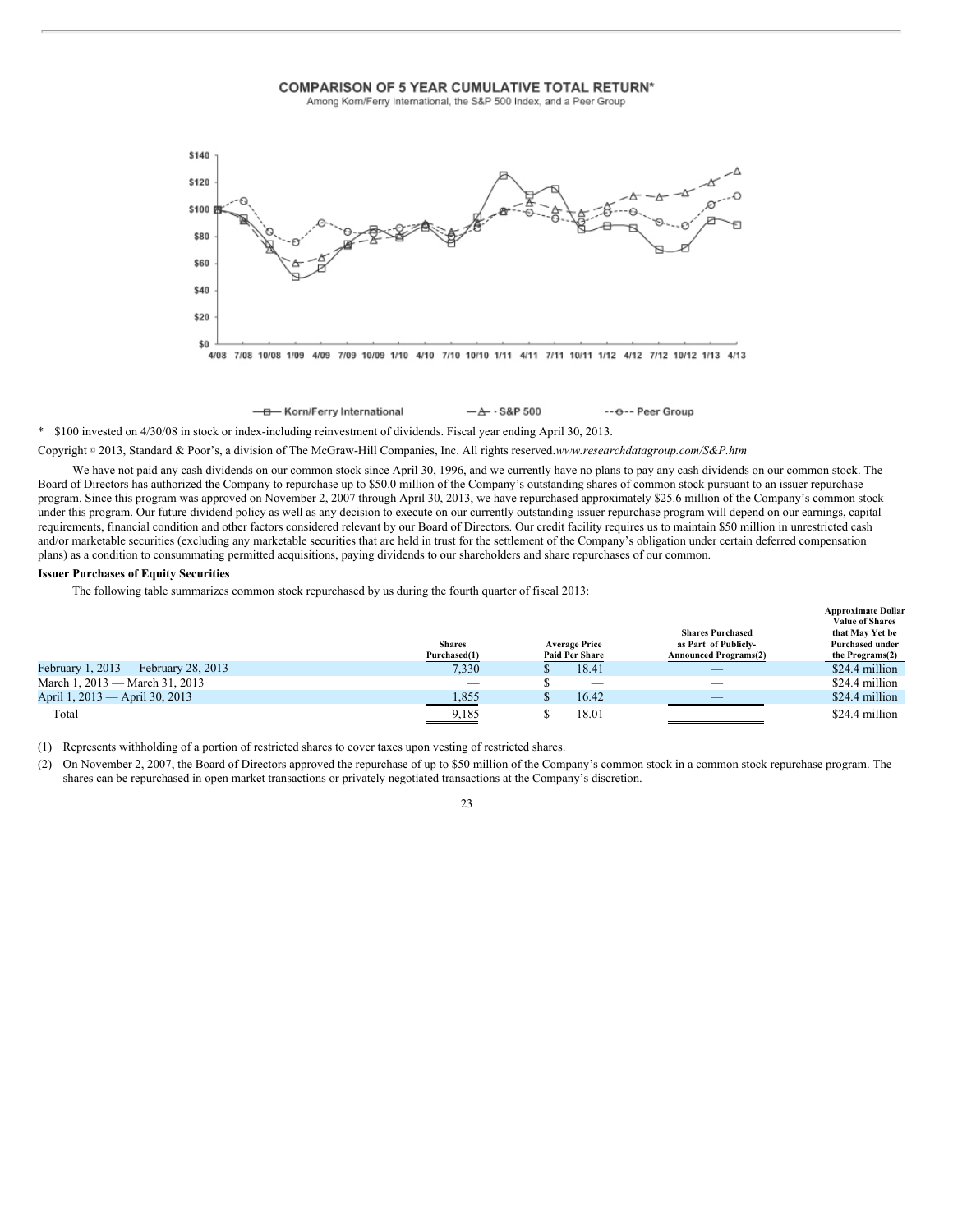#### <span id="page-25-0"></span>**Item 6.** *Selected Financial Data*

The following selected financial data are qualified by reference to, and should be read together with, our "Audited Consolidated Financial Statements and Notes to Consolidated Financial Statements" and "Management's Discussion and Analysis of Financial Condition and Results of Operations" appearing elsewhere in this Annual Report on Form 10-K. The selected statement of income data set forth below for the fiscal years ended April 30, 2013, 2012 and 2011 and the selected balance sheet data as of April 30, 2013 and 2012 are derived from our consolidated financial statements, audited by Ernst & Young LLP, appearing elsewhere in this Form 10-K. The selected balance sheet data as of April 30, 2011, 2010 and 2009 and the selected statement of operations data set forth below for the fiscal years ended April 30, 2010 and 2009 are derived from consolidated financial statements and notes thereto which are not included in this Form 10-K report and were audited by Ernst & Young LLP.

|                                                          |                      | Year Ended April 30,                                           |                      |                        |              |  |
|----------------------------------------------------------|----------------------|----------------------------------------------------------------|----------------------|------------------------|--------------|--|
|                                                          | 2013(1)              | 2012                                                           | 2011                 | 2010                   | 2009         |  |
|                                                          |                      | (in thousands, except per share data and other operating data) |                      |                        |              |  |
| <b>Selected Statement of Income Data:</b><br>Fee revenue | \$812,831            | \$790,505                                                      | \$744,249            | \$572,380              | \$638,223    |  |
| Reimbursed out-of-pocket engagement expenses             | 36,870               | 36,254                                                         | 32,002               | 27,269                 | 37,905       |  |
|                                                          |                      |                                                                |                      |                        |              |  |
| Total revenue                                            | 849,701              | 826,759                                                        | 776,251              | 599,649                | 676,128      |  |
| Compensation and benefits                                | 555,346              | 534,186                                                        | 507,405              | 413,340                | 442,632      |  |
| General and administrative expenses                      | 142,771              | 138,872                                                        | 116,494              | 115,280                | 126,882      |  |
| <b>Engagement</b> expenses                               | 65,847               | 55,889                                                         | 51,766               | 41,585                 | 49,388       |  |
| Depreciation and amortization                            | 19,004               | 14,017                                                         | 12,671               | 11,493                 | 11,583       |  |
| Restructuring charges, net(2)                            | 22,857               | 929                                                            | 2,130                | 20,673                 | 41,915       |  |
| Total operating expenses                                 | 805,825              | 743,893                                                        | 690,466              | 602,371                | 672,400      |  |
| Operating income (loss)                                  | 43,876               | 82,866                                                         | 85,785               | (2,722)                | 3,728        |  |
| Other income (loss), net                                 | 6,309                | (271)                                                          | 6,454                | 10,066                 | (14, 738)    |  |
| Interest expense, net                                    | (2,365)              | (1,791)                                                        | (2, 535)             | (2,622)                | (1,063)      |  |
| Provision (benefit) for income taxes                     | 16,637               | 28,351                                                         | 32,692               | (485)                  | 384          |  |
| Equity in earnings of unconsolidated subsidiaries, net   | 2,110                | 1,850                                                          | 1,862                | 91                     | 2,365        |  |
| Net income (loss)                                        | 33,293<br>\$         | \$54,303                                                       | \$58,874             | $\frac{1}{2}$<br>5,298 | \$(10,092)   |  |
| Basic earnings (loss) per share                          | $\mathbb{S}$<br>0.71 | $\mathbb{S}$<br>1.17                                           | $\mathbb{S}$<br>1.30 | $\mathbb{S}$<br>0.12   | \$<br>(0.23) |  |
| Diluted earnings (loss) per share                        | Ŝ.<br>0.70           | S.<br>1.15                                                     | S.<br>1.27           | S.<br>0.12             | S<br>(0.23)  |  |
| Basic weighted average common shares outstanding         | 47,224               | 46,397                                                         | 45,205               | 44,413                 | 43,522       |  |
| Diluted weighted average common shares outstanding       | 47,883               | 47,261                                                         | 46,280               | 45,457                 | 43,522       |  |
| <b>Other Operating Data:</b>                             |                      |                                                                |                      |                        |              |  |
| Fee revenue by business segment:                         |                      |                                                                |                      |                        |              |  |
| <b>Executive recruitment:</b>                            |                      |                                                                |                      |                        |              |  |
| North America                                            | \$290,317            | \$305,717                                                      | \$306,180            | \$224,549              | \$259,227    |  |
| <b>EMEA</b>                                              | 128,807              | 141,409                                                        | 137,398              | 122,194                | 132,125      |  |
| Asia Pacific                                             | 73,221               | 82,230                                                         | 81,951               | 59,858                 | 64,575       |  |
| South America                                            | 30,134               | 31,846                                                         | 29,177               | 20,715                 | 21,285       |  |
| Total executive recruitment                              | 522,479              | 561,202                                                        | 554,706              | 427,316                | 477,212      |  |
| Leadership & Talent Consulting                           | 168,115              | 115,407                                                        | 99,352               | 77,085                 | 66,141       |  |
| Futurestep                                               | 122,237              | 113,896                                                        | 90,191               | 67,979                 | 94,870       |  |
| Total fee revenue                                        | \$812,831            | \$790,505                                                      | \$744,249            | \$572,380              | \$638,223    |  |
| Number of offices (at period end)                        | 87                   | 76                                                             | 76                   | 76                     | 78           |  |
| Number of consultants (at period end)                    | 607                  | 522                                                            | 562                  | 547                    | 547          |  |
| Number of new engagements opened                         | 11,750               | 11,624                                                         | 11,854               | 9,794                  | 9,630        |  |
| Number of full-time employees:                           |                      |                                                                |                      |                        |              |  |
| <b>Executive recruitment</b>                             | 1,471                | 1,471                                                          | 1,494                | 1,387                  | 1,351        |  |
| Leadership & Talent Consulting                           | 886                  | 291                                                            | 280                  | 277                    | 232          |  |
| Futurestep                                               | 835                  | 826                                                            | 628                  | 487                    | 493          |  |
| Corporate                                                | 80                   | 66                                                             | 61                   | 48                     | 48           |  |
| Total full-time employees                                | 3.272                | 2.654                                                          | 2.463                | 2.199                  | 2.124        |  |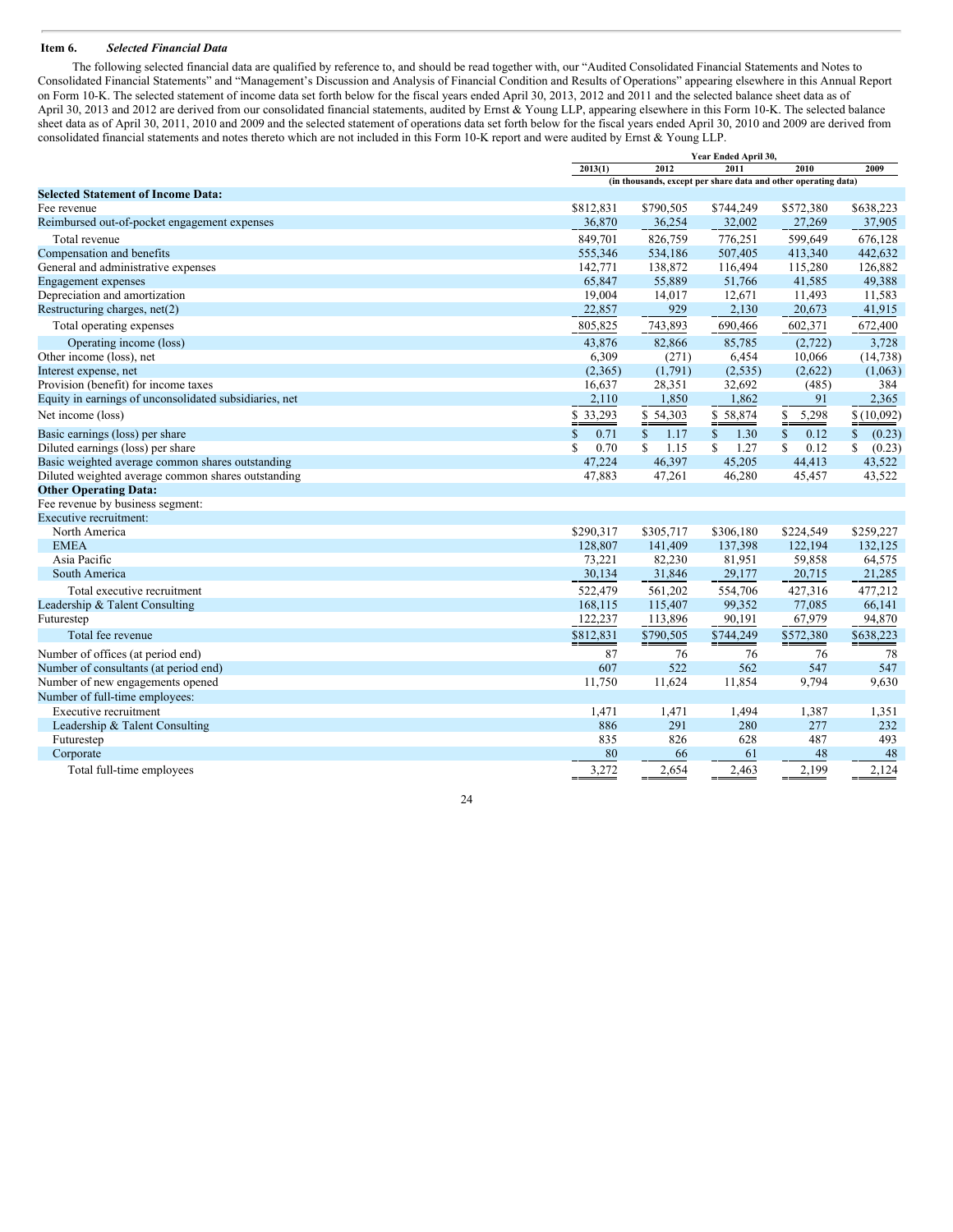|                                                    |           | Year Ended April 30,                                           |           |           |           |  |
|----------------------------------------------------|-----------|----------------------------------------------------------------|-----------|-----------|-----------|--|
|                                                    | 2013(1)   | 2012                                                           | 2011      | 2010      | 2009      |  |
|                                                    |           | (in thousands, except per share data and other operating data) |           |           |           |  |
| <b>Selected Balance Sheet Data as of April 30:</b> |           |                                                                |           |           |           |  |
| Cash and cash equivalents                          | 224,066   | 282,005                                                        | \$246,856 | \$219,233 | \$255,000 |  |
| Marketable securities(3)                           | 141,916   | 135,734                                                        | 122,231   | 77.219    | 75,255    |  |
| Working capital                                    | 178,549   | 278,343                                                        | 207,731   | 182.781   | 198,250   |  |
| Total assets                                       | 1,115,229 | 1,014,689                                                      | 971,680   | 827,098   | 740,879   |  |
| Long-term obligations                              | 182,210   | 163.489                                                        | 159.477   | 137,673   | 108,433   |  |
| Total stockholders' equity                         | 664,468   | 629,476                                                        | 578,337   | 491.342   | 459,099   |  |

- (1) Due to the acquisitions of PDI and Global Novations, which accounted for \$45.6 million and \$116.2 million of fee revenue and total assets, respectively, during fiscal 2013, financial data trends are not comparative to prior periods. See Note 12 — *Acquisitions,* in the Notes to our Consolidated Financial Statements for discussion of fiscal 2013 acquisitions.
- (2) During fiscal 2013, we implemented two restructuring plans in order to rationalize our cost structure in response to anticipated revenue levels and to focus on the integration synergies associated with the current year acquisitions. As a result, we recorded \$22.8 million of restructuring charges with \$16.3 million of severance and \$6.5 million relating to the consolidation of premises. During fiscal 2012 and 2011, we increased our previously recorded restructuring charges by \$0.9 million and \$2.1 million, respectively primarily related to the inability to sublease space, which was included in the original estimate. During fiscal 2010, our restructuring initiatives resulted in restructuring charges of \$25.8 million against operations, of which \$16.0 million and \$9.8 million related to severance costs and the consolidation of premises, respectively. These restructuring charges were partially offset by \$5.1 million of reductions from previous restructuring charges resulting in net restructuring costs of \$20.7 million during fiscal 2010. During fiscal 2009, the restructuring charges were comprised of severance charges of \$26.9 million and facilities charges of \$15.0 million.
- (3) As of April 30, 2013, 2012, 2011, 2010, and 2009, the Company's marketable securities included \$98.0 million, \$82.2 million, \$71.4 million, \$69.0 million, and \$60.8 million, respectively, held in trust for settlement of the Company's obligations under certain of its deferred compensation plans.

## <span id="page-26-0"></span>**Item 7.** *Management's Discussion and Analysis of Financial Condition and Results of Operations*

## **Forward-looking Statements**

This Annual Report on Form 10-K may contain certain statements that we believe are, or may be considered to be, "forward-looking" statements, within the meaning of Section 27A of the Securities Act of 1933 and Section 21E of the Securities Exchange Act of 1934. These forward-looking statements generally can be identified by use of statements that include phrases such as "believe," "expect," "anticipate," "intend," "plan," "foresee," "may," "will," "likely," "estimates," "potential," "continue" or other similar words or phrases. Similarly, statements that describe our objectives, plans or goals also are forward-looking statements. All of these forward-looking statements are subject to risks and uncertainties that could cause our actual results to differ materially from those contemplated by the relevant forward-looking statement. The principal risk factors that could cause actual performance and future actions to differ materially from the forward-looking statements include, but are not limited to, dependence on attracting and retaining qualified and experienced consultants, maintaining our brand name and professional reputation, potential legal liability and regulatory developments, portability of client relationships, global and local political or economic developments in or affecting countries where we have operations, currency fluctuations in our international operations, risks related to growth, restrictions imposed by off-limits agreements, competition, reliance on information processing systems, cyber security vulnerabilities, limited protection of our intellectual property, our ability to enhance and develop new technology, our ability to successfully recover from a disaster or business continuity problems, employment liability risk, an impairment in the carrying value of goodwill and other intangible assets, deferred tax assets that we may not be able to use, our ability to develop new products and services, changes in our accounting estimates and assumptions, alignment of our cost structure, risks related to the integration of *recently acquired businesses and the matters disclosed under the heading "Risk Factors" in the*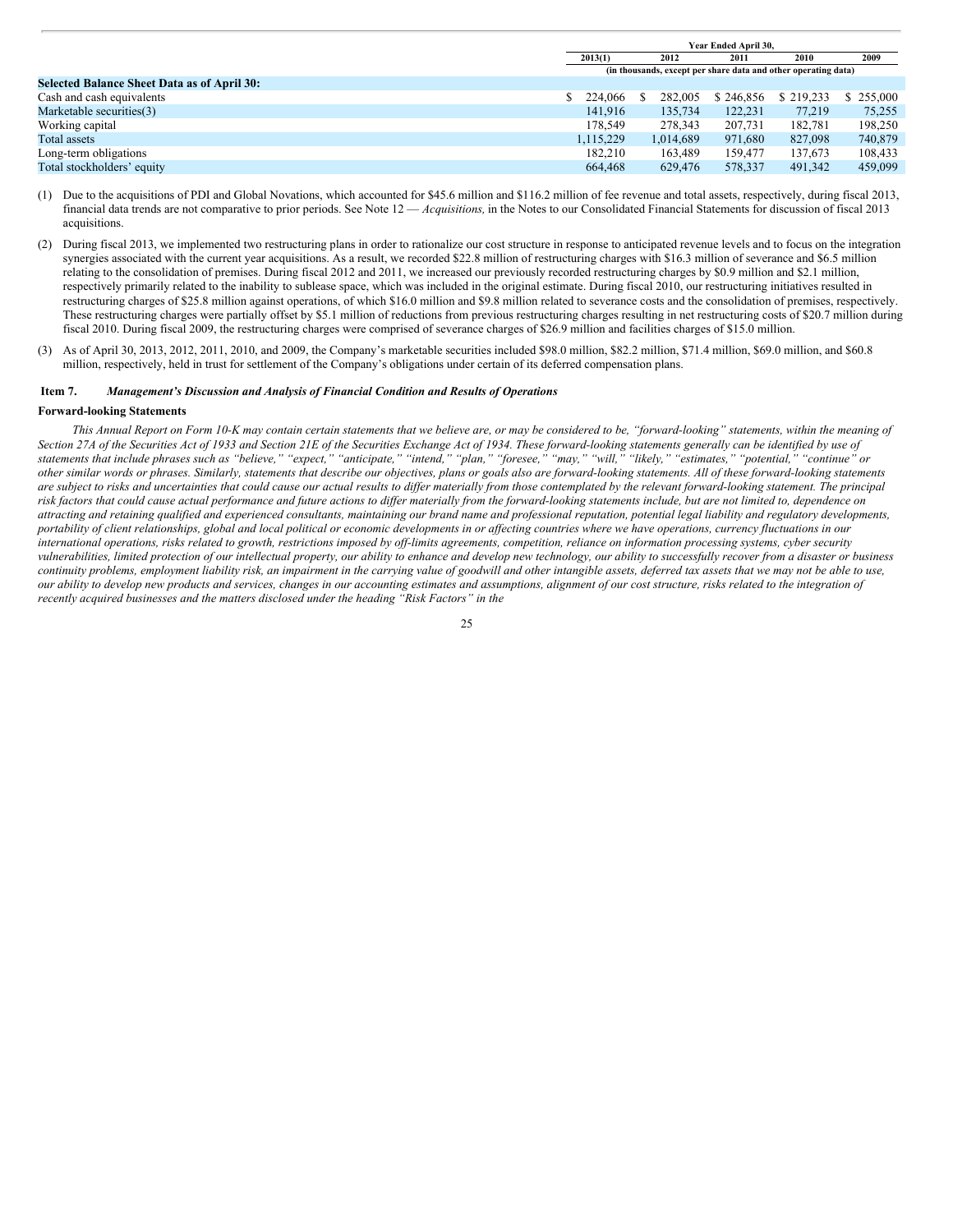Company's Exchange Act reports, including Item 1A included in this Annual Report. Readers are urged to consider these factors carefully in evaluating the forward-looking statements. The forward-looking statements included in this Annual Report on Form 10-K are made only as of the date of this Annual Report on Form 10-K and we undertake *no obligation to publicly update these forward-looking statements to reflect subsequent events or circumstances.*

The following presentation of management's discussion and analysis of our financial condition and results of operations should be read together with our consolidated *financial statements and related notes included in this Annual Report on Form 10-K.*

#### **Executive Summary**

Korn/Ferry International (referred to herein as the "Company," "Korn/Ferry," or in the first person notations "we," "our," and "us") is a premier global provider of talent management solutions that helps clients design strategies to assist clients in building and attracting their talent. We are the premier provider of executive recruitment, leadership and talent consulting and talent acquisition solutions with the broadest global presence in the recruitment industry. Our services include Executive Recruitment, consulting and solutions services through Leadership & Talent Consulting ("LTC") and recruitment for non-executive professionals and recruitment process outsourcing ("RPO") through Futurestep. Approximately 75% of the executive recruitment searches we performed in fiscal 2013 were for board level, chief executive and other senior executive and general management positions. Our 5,228 clients in fiscal 2013 included many of the world's largest and most prestigious public and private companies, including approximately 42% of the FORTUNE 500, middle market and emerging growth companies, as well as government and nonprofit organizations. We have built strong client loyalty, with 81% of assignments performed during fiscal 2013 having been on behalf of clients for whom we had conducted assignments in the previous three fiscal years.

In an effort to maintain our long-term strategy of being the leading provider of talent management solutions, our strategic focus for fiscal 2014 centers upon enhancing the integration of our multi-service strategy. We plan to continue to address areas of increasing client demand including LTC and RPO. We further plan to explore new products and services, continue to pursue a disciplined acquisition strategy, enhance our technology and processes and aggressively leverage our brand through thought leadership and intellectual capital projects as a means of delivering world-class service to our clients. During fiscal 2013, nearly 88% of our top 50 clients utilized at least two of our service lines. During fiscal 2013, we completed the acquisitions of Minneapolis-based PDI Ninth House ("PDI"), a leading, globally-recognized provider of leadership assessment and development solutions and Global Novations, LLC, ("Global Novations") a leading provider of diversity and inclusion and leadership development solutions (see Note 12 *Acquisitions* for additional information regarding acquisitions completed during fiscal 2013). As a result of the uncertainties and challenges that continue to face the global economy and financial markets, we implemented a restructuring plan in fiscal 2013 in order to align our cost structure with anticipated revenue levels. The Company also implemented a restructuring plan focused on the integration synergies associated with the current year acquisitions. In fiscal 2013, the Company recorded restructuring charges of \$22.8 million of which \$16.3 million were for severance costs and \$6.5 million in facility costs due to the consolidation and elimination of office space around the world.

As previously announced, beginning in the first quarter of fiscal 2013, the Company disaggregated its previously reported business segment, Executive Recruitment, into two business segments, Executive Recruitment and LTC. The Company now operates in three global business segments: Executive Recruitment, LTC and Futurestep. See Note 11 — *Business Segments,* in the Notes to our Consolidated Financial Statements for discussion of the Company's global business segments. Amounts reported for prior periods in this report have been reclassified to conform to the revised global business segments.

The Company evaluates performance and allocates resources based on the chief operating decision maker's review of (1) fee revenue and (2) earnings before interest, taxes, depreciation and amortization ("EBITDA"), which is further adjusted to exclude restructuring charges, transaction and integration costs, and certain separation costs ("Adjusted EBITDA"). EBITDA and Adjusted EBITDA are non-GAAP financial measures. They have limitations as analytical tools, should not be viewed as substitutes for financial information determined in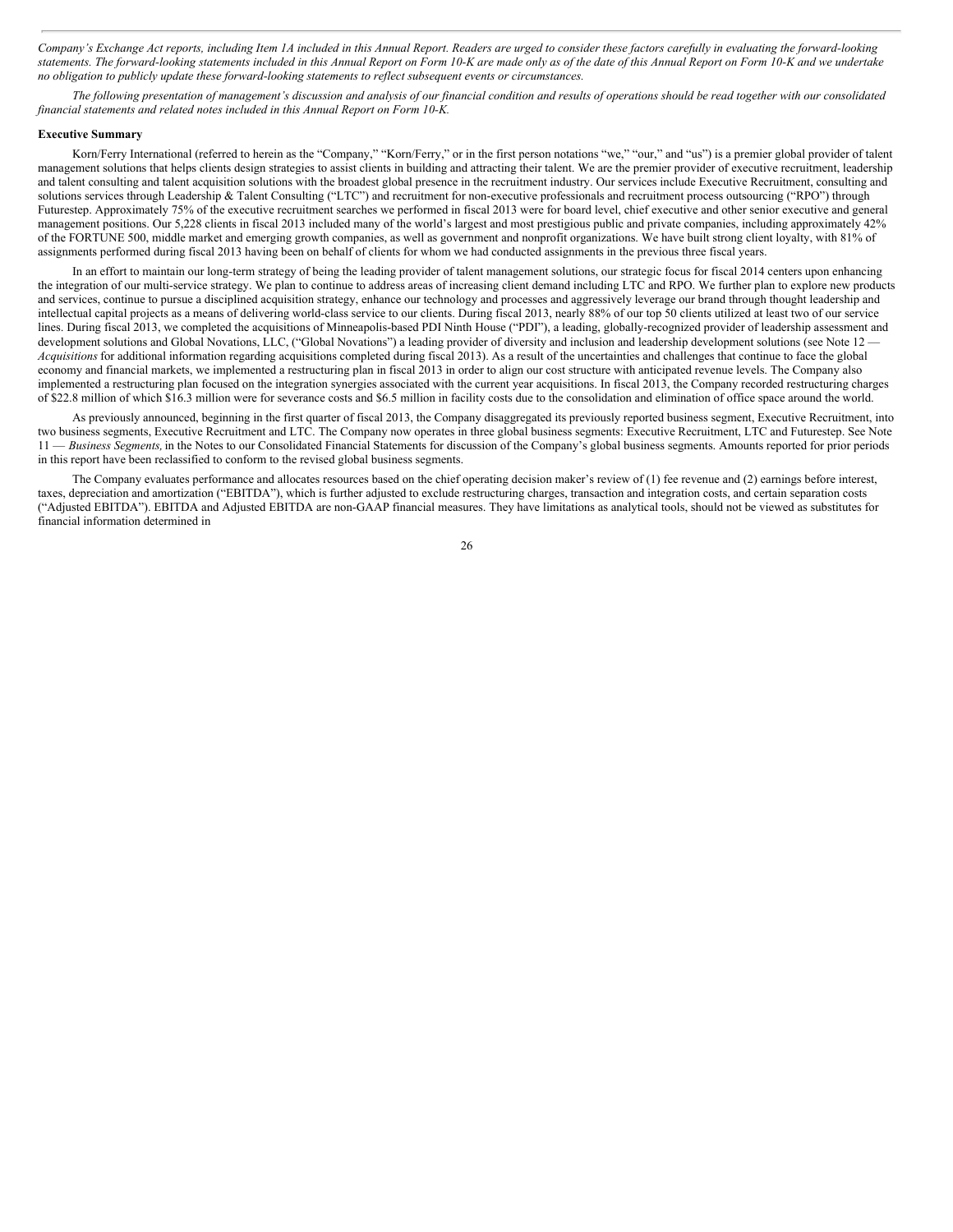accordance with GAAP, and should not be considered in isolation or as substitutes for analysis of the Company's results as reported under GAAP, nor are they necessarily comparable to non-GAAP performance measures that may be presented by other companies. Management believes the presentation of these non-GAAP financial measures provides meaningful supplemental information regarding Korn/Ferry's performance by excluding certain charges and other items that may not be indicative of Korn/Ferry's ongoing operating results. The use of these non-GAAP financial measures facilitate comparisons to Korn/Ferry's historical performance. Korn/Ferry includes these non-GAAP financial measures because management believes they are useful to investors in allowing for greater transparency with respect to supplemental information used by management in its evaluation of Korn/Ferry's ongoing operations and financial and operational decision-making. The accounting policies for the reportable segments are the same as those described in the summary of significant accounting policies in the accompanying consolidated financial statements, except that the above noted items are excluded from adjusted EBITDA.

Fee revenue increased \$22.3 million, or 3% (3% decrease excluding fee revenue from the recently acquired PDI and Global Novations) in fiscal 2013 to \$812.8 million compared to \$790.5 million in fiscal 2012, with increases in fee revenue in Futurestep and LTC, offset by decreases in fee revenue in all regions of Executive Recruitment. During fiscal 2013, we recorded operating income of \$43.9 million with Executive Recruitment, LTC, and Futurestep segments contributing \$81.0 million, \$6.4 million, and \$11.0 million, respectively, offset by corporate expenses of \$54.5 million. Net income for fiscal 2013 and fiscal 2012 was \$33.3 million and \$54.3 million, respectively. Adjusted EBITDA was \$97.8 million with Executive Recruitment, LTC, and Futurestep segments contributing \$99.9 million, \$22.6 million, and \$15.7 million, respectively, offset by corporate expenses of \$40.4 million. Adjusted EBITDA decreased \$3.5 million in fiscal 2013, from adjusted EBITDA of \$101.3 million in fiscal 2012.

Our cash, cash equivalents and marketable securities decreased \$51.7 million, or 12%, to \$366.0 million at April 30, 2013 compared to \$417.7 million at April 30, 2012, mainly due to bonuses earned in fiscal 2012 and paid during the first quarter of fiscal 2013 and the purchase price paid as a result of the acquisitions of Global Novations and PDI during fiscal 2013, partially offset by cash provided by operating activities. As of April 30, 2013, we held marketable securities to settle obligations under our Executive Capital Accumulation Plan ("ECAP") with a cost value of \$94.9 million and a fair value of \$98.0 million. Our obligations for which these assets were held in trust totaled \$99.2 million as of April 30, 2013. Our working capital decreased by \$99.8 million to \$178.5 million in fiscal 2013. We believe that cash on hand and funds from operations will be sufficient to meet our anticipated working capital, capital expenditures and general corporate requirements in the next twelve months. We had no long-term debt or any outstanding borrowings under our credit facility at April 30, 2013 or 2012. We are required to maintain \$2.9 million of restricted cash to provide collateral for the standby letters of credit associated with certain lease premises. As of April 30, 2013 and 2012, we had \$2.7 million and \$2.9 million, respectively, of standby letters of credit issued under our previous credit facility.

#### **Critical Accounting Policies**

The following discussion and analysis of our financial condition and results of operations are based on our consolidated financial statements. Preparation of our periodic filings requires us to make estimates and assumptions that affect the reported amount of assets and liabilities and disclosure of contingent assets and liabilities at the date of our financial statements and the reported amounts of revenue and expenses during the reporting period. Actual results could differ from those estimates and assumptions and changes in the estimates are reported in current operations as new information is learned or upon the amounts becoming fixed and determinable. In preparing our consolidated financial statements and accounting for the underlying transactions and balances, we apply our accounting policies as disclosed in the notes to our consolidated financial statements. We consider the policies discussed below as critical to an understanding of our consolidated financial statements because their application places the most significant demands on management's judgment and estimates. Specific risks for these critical accounting policies are described in the following paragraphs. Senior management has discussed the development and selection of the critical accounting estimates with the Audit Committee of the Board of Directors.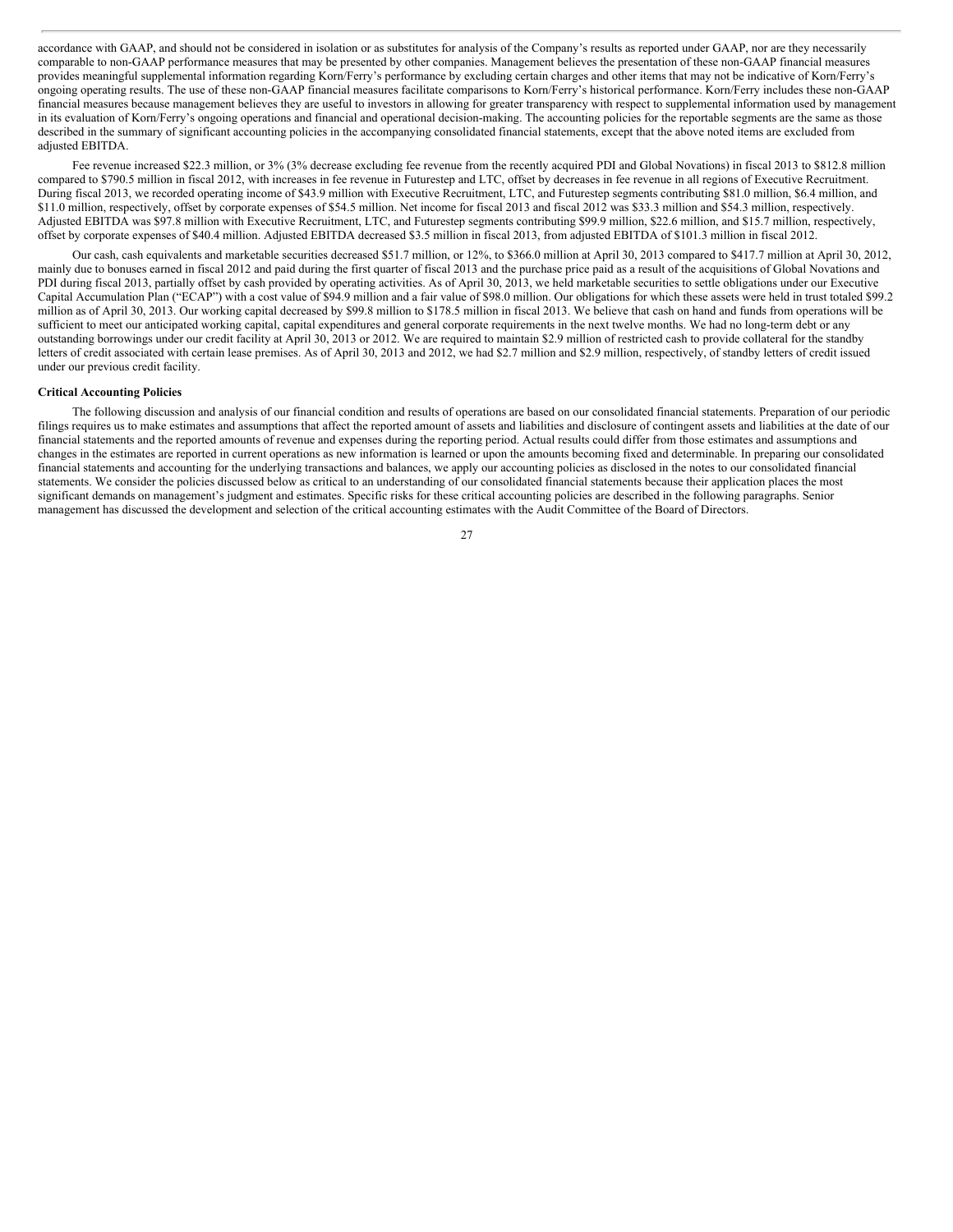*Revenue Recognition.* Management is required to establish policies and procedures to ensure that revenue is recorded over the performance period for valid engagements and related costs are matched against such revenue. We provide professional services related to executive recruitment activities and recruitment for non-executive professionals, on a retained basis, recruitment process outsourcing and leadership & talent consulting services. For executive recruitment activities and recruitment for nonexecutive professionals we generally recognize revenue in three monthly installments commencing the month of client acceptance as this is the period over which the recruitment services are performed. Fees earned in excess of the initial contract amount are recognized upon completion of the engagement, which reflect the difference between the final actual compensation of the placed executive and the estimate used for purposes of the previous billings. Since the fees are generally not contingent upon placement of a candidate, our assumptions primarily relate to establishing the period over which such service is performed. These assumptions determine the timing of revenue recognition and profitability for the reported period. If these assumptions do not accurately reflect the period over which revenue is earned, revenue and profit could differ. Any services that are provided on a contingent basis are recognized once the contingency is fulfilled. In addition to recruitment for non-executive professionals, Futurestep provides recruitment process outsourcing services and fee revenue is recognized as services are rendered. Fee revenue from LTC services is recognized as services are rendered for consulting engagements and other time based services, measured by total hours incurred to the total estimated hours at completion. It is possible that updated estimates for the consulting engagement may vary from initial estimates with such updates being recognized in the period of determination. LTC revenue is also derived from the sale of solution services, which includes revenue from licenses and the sale of products. Revenue from licenses is recognized using a straight-line method over the term of the contract (generally 12 months), which begins upon execution and is invoiced in the same month. Products sold by the Company mainly consist of books covering a variety of topics including performance management, team effectiveness, and coaching and development. The Company recognizes revenue for its products when the product has been sold. Furthermore, a provision for doubtful accounts on recognized revenue is established with a charge to general and administrative expenses based on historical loss experience, assessment of the collectability of specific accounts, as well as expectations of future collections based upon trends and the type of work for which services are rendered.

*Annual Performance Related Bonuses.* Each quarter, management records its best estimate of its annual performance related bonuses, which requires management to, among other things, project annual consultant (employees who originate business) productivity (as measured by engagement fees billed and collected by executive search consultants and revenue for LTC and Futurestep consultants), Company performance including profitability, competitive forces and future economic conditions impact our results. At the end of each fiscal year, annual performance related bonuses take into account final individual consultant productivity, Company results including profitability, the achievement of strategic objectives and the results of individual performance appraisals, and the current economic landscape. Management takes these factors into consideration, and any changes in the estimate are reported in current operations. Because annual performance-based bonuses are communicated and paid only after the Company reports its full fiscal year results, actual performance-based bonus payments may differ from the prior year's estimate. Such changes in the bonus estimates historically have been immaterial and are recorded in current operations in the period in which they are determined.

*Deferred Compensation.* Estimating deferred compensation requires assumptions regarding the timing and probability of payments of benefits to participants and the discount rate. Changes in these assumptions would significantly impact the liability and related cost on our consolidated balance sheet and statement of income. Management engages an independent actuary to periodically review these assumptions in order to ensure that they reflect the population and economics of our deferred compensation plans in all material respects and to assist us in estimating our deferred compensation liability and the related cost. The actuarial assumptions we use may differ from actual results due to changing market conditions or changes in the participant population. These differences could have a significant impact on our deferred compensation liability and the related cost.

*Carrying Values.* Valuations are required under U.S. generally accepted accounting principles ("GAAP") to determine the carrying value of various assets. Our most significant assets for which management is required to prepare valuations are carrying value of receivables, marketable securities, goodwill, intangible assets, fair value of contingent consideration, and recoverability of deferred income taxes. Management must identify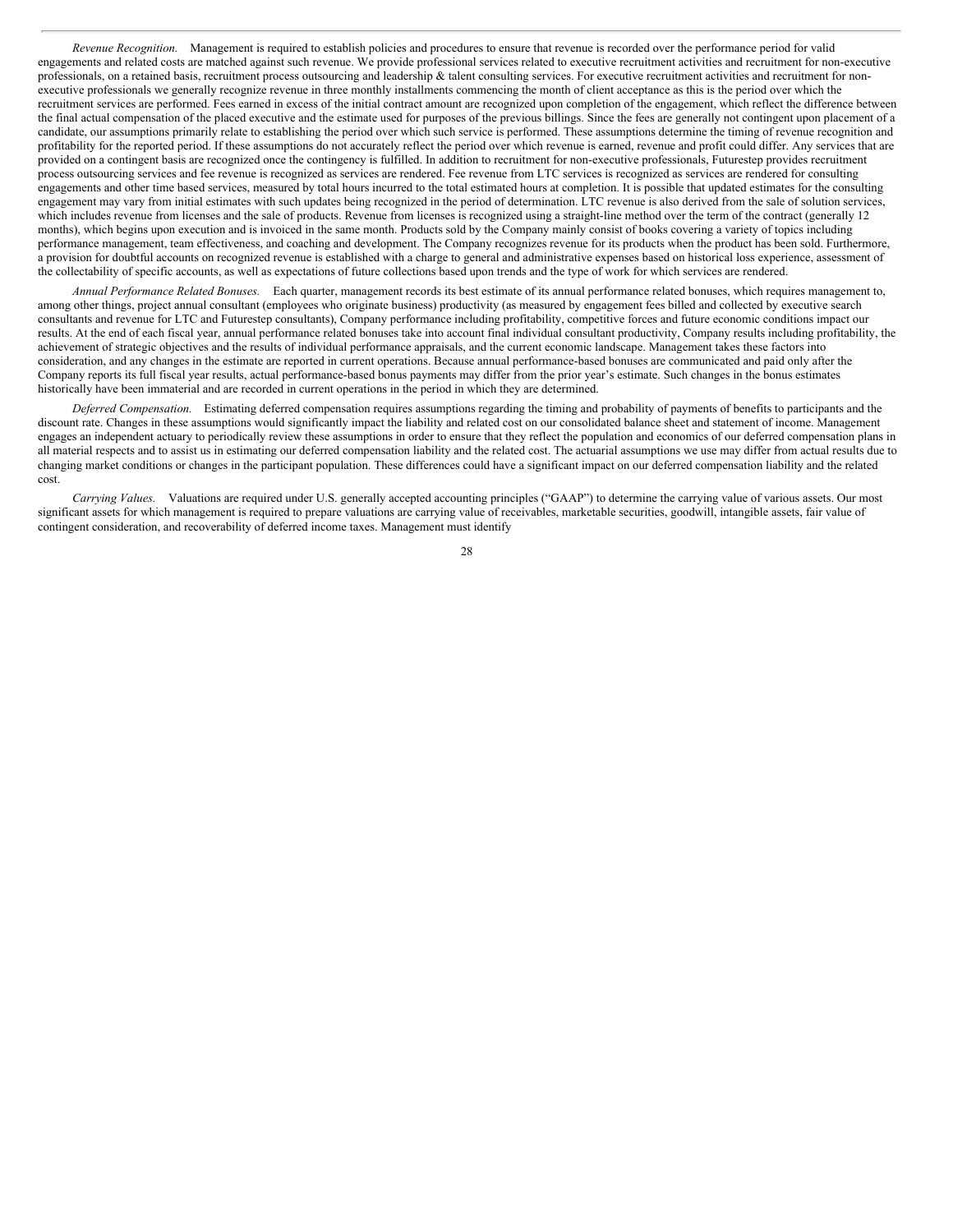whether events have occurred that may impact the carrying value of these assets and make assumptions regarding future events, such as cash flows and profitability. Differences between the assumptions used to prepare these valuations and actual results could materially impact the carrying amount of these assets and our operating results.

Of the assets mentioned above, goodwill is the largest asset requiring a valuation. Fair value of goodwill for purposes of the goodwill impairment test is determined utilizing a discounted cash flow analysis based on forecast cash flows (including estimated underlying revenue and operating income growth rates) discounted using an estimated weighted-average cost of capital for market participants. A market approach, utilizing observable market data such as comparable companies in similar lines of business that are publicly traded or which are part of a public or private transaction (to the extent available), is used to corroborate the discounted cash flow analysis performed at each reporting unit. The Company also reconciles the results of these analyses to its market capitalization. If the carrying amount of a reporting unit exceeds its estimated fair value, goodwill is considered potentially impaired and further tests are performed to measure the amount of impairment loss, if any. We recorded no goodwill impairments in conjunction with our annual goodwill impairment assessment performed as of January 31, 2013. While historical performance and current expectations have resulted in fair values of goodwill in excess of carrying values, if our assumptions are not realized, it is possible that in the future an impairment charge may need to be recorded. However, it is not possible at this time to determine if an impairment charge would result or if such a charge would be material. Fair value determinations require considerable judgment and are sensitive to changes in underlying assumptions and factors. As a result, there can be no assurance that the estimates and assumptions made for purposes of the annual goodwill impairment test will prove to be accurate predictions of the future. As of our testing date, the fair value of each reporting unit exceeded its carrying amount and none of the reporting units were considered at risk. As a result, no impairment charge was recognized. There was also no indication of impairment during the fourth quarter of fiscal 2013.

Examples of events or circumstances that could reasonably be expected to negatively affect the underlying key assumptions and ultimately impact the estimated fair value of the reporting units may include such items as follows:

- $\Box$  A prolonged downturn in the business environment in which the reporting units operate especially in EMEA;
- An economic recovery that significantly differs from our assumptions in timing or degree; and
- Volatility in equity and debt markets.

#### **Results of Operations**

The following table summarizes the results of our operations as a percentage of fee revenue:

|                                              | Year Ended April 30, |         |           |
|----------------------------------------------|----------------------|---------|-----------|
|                                              | 2013                 | 2012    | 2011      |
| Fee revenue                                  | 100.0%               | 100.0%  | $100.0\%$ |
| Reimbursed out-of-pocket engagement expenses | 4.5                  | $-4.6$  | $-4.3$    |
| Total revenue                                | 104.5                | 104.6   | 104.3     |
| Compensation and benefits                    | 68.3                 | 67.6    | 68.2      |
| General and administrative expenses          | 17.6                 | 17.5    | 15.7      |
| Engagement expenses                          | 8.1                  | 7.1     | 6.9       |
| Depreciation and amortization                | 2.3                  | 1.8     | 1.7       |
| Restructuring charges, net                   | 2.8                  | 0.1     | 0.3       |
| Operating income                             | 5.4                  | 10.5    | 11.5      |
| Net income                                   | 4.1%                 | $6.9\%$ | 7.9%      |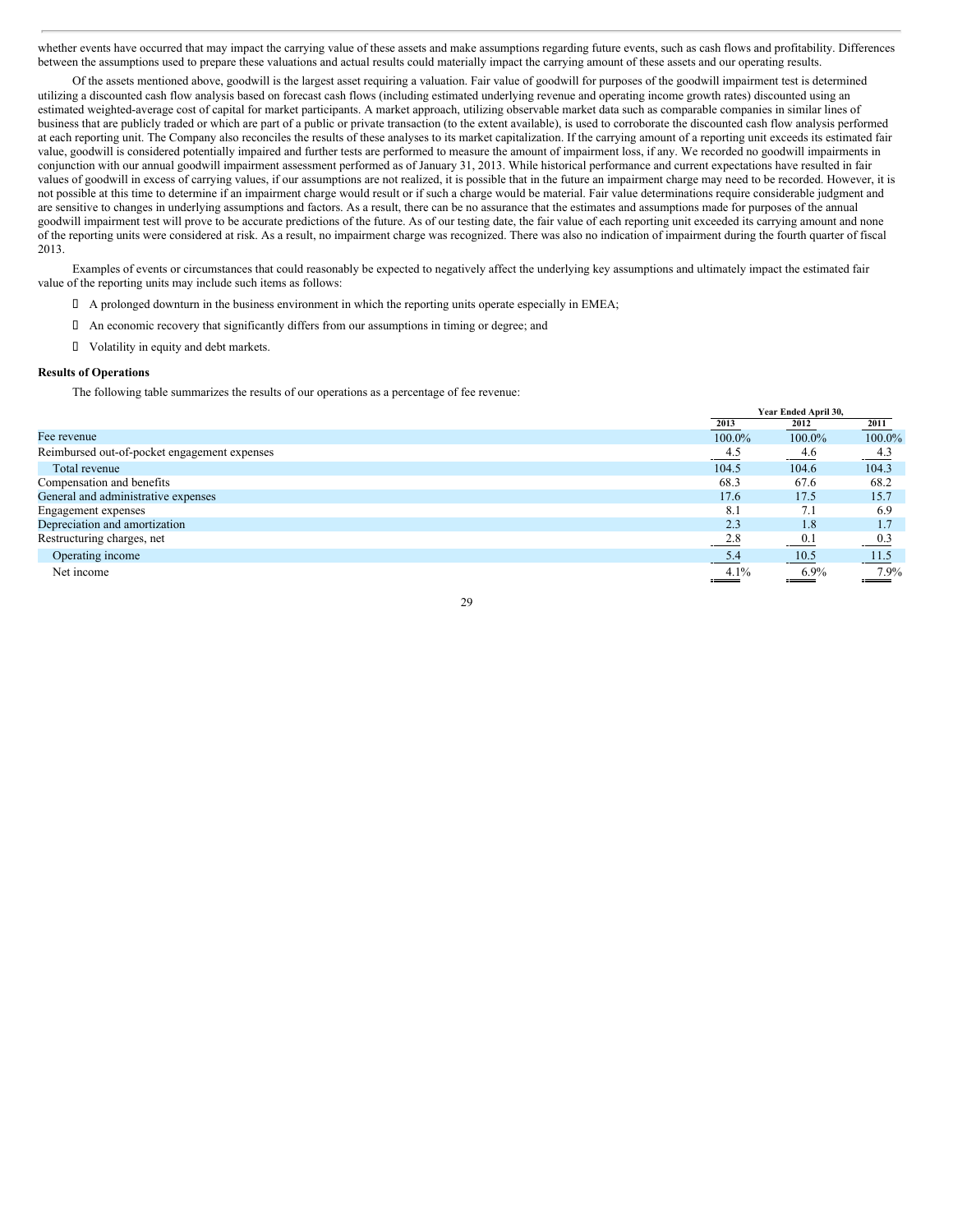The following tables summarize the results of our operations by business segment:

| The following tholes summarize the results of our operations of ousnicss segment. |                |                                 |                    |                        |                |               |
|-----------------------------------------------------------------------------------|----------------|---------------------------------|--------------------|------------------------|----------------|---------------|
|                                                                                   |                |                                 |                    | Year Ended April 30,   |                |               |
|                                                                                   |                | 2013                            |                    | 2012                   |                | 2011          |
|                                                                                   |                | $\frac{0}{6}$<br><b>Dollars</b> | <b>Dollars</b>     | $\frac{0}{2}$          | <b>Dollars</b> | $\frac{0}{6}$ |
|                                                                                   |                |                                 |                    | (dollars in thousands) |                |               |
| <b>Fee revenue</b>                                                                |                |                                 |                    |                        |                |               |
| <b>Executive Recruitment:</b>                                                     |                |                                 |                    |                        |                |               |
| North America                                                                     |                | \$290,317                       | 35.7%<br>\$305,717 | 38.7%                  | \$ 306,180     | 41.1%         |
| <b>EMEA</b>                                                                       |                | 128,807                         | 15.9<br>141,409    | 17.9                   | 137,398        | 18.5          |
| Asia Pacific                                                                      |                | 73,221                          | 9.0<br>82,230      | 10.4                   | 81,951         | 11.0          |
| South America                                                                     |                | 30,134                          | 3.7<br>31,846      | 4.0                    | 29,177         | 3.9           |
| <b>Total Executive Recruitment</b>                                                |                | 522,479                         | 64.3<br>561,202    | 71.0                   | 554,706        | 74.5          |
| <b>LTC</b>                                                                        |                | 168,115                         | 20.7<br>115,407    | 14.6                   | 99,352         | 13.4          |
| <b>Futurestep</b>                                                                 |                | 122,237                         | 15.0<br>113,896    | 14.4                   | 90,191         | 12.1          |
| <b>Total fee revenue</b>                                                          |                | 812,831                         | 100.0%<br>790,505  | 100.0%                 | 744,249        | $100.0\%$     |
| Reimbursed out-of-pocket engagement expense                                       |                | 36,870                          | 36,254             |                        | 32,002         |               |
| <b>Total revenue</b>                                                              |                | \$849,701                       | \$826,759          |                        | \$776,251      |               |
|                                                                                   |                | Year Ended April 30,            |                    |                        |                |               |
|                                                                                   | 2013           |                                 |                    | 2012                   |                | 2011          |
|                                                                                   | <b>Dollars</b> | Margin(1)                       | <b>Dollars</b>     | Margin(1)              | <b>Dollars</b> | Margin(1)     |
|                                                                                   |                |                                 |                    | (dollars in thousands) |                |               |
| <b>Operating income (loss)</b>                                                    |                |                                 |                    |                        |                |               |
| <b>Executive Recruitment:</b>                                                     |                |                                 |                    |                        |                |               |
| North America                                                                     | \$58,832       | 20.3%                           | \$75,580           | 24.7%                  | \$70,782       | 23.1%         |
| <b>EMEA</b>                                                                       | 9,173          | 7.1                             | 13,288             | 9.4                    | 12,768         | 9.3           |
| Asia Pacific                                                                      | 6,973          | 9.5                             | 11,859             | 14.4                   | 13,172         | 16.1          |
| South America                                                                     | 5,987          | 19.9                            | 9,207              | 28.9                   | 7,539          | 25.8          |
| <b>Total Executive Recruitment</b>                                                | 80,965         | 15.5                            | 109,934            | 19.6                   | 104,261        | 18.8          |
| <b>LTC</b>                                                                        | 6,424          | 3.8                             | 16,360             | 14.2                   | 5,138          | 5.2           |
| <b>Futurestep</b>                                                                 | 10,975         | 9.0                             | 8,445              | 7.4                    | 6,955          | 7.7           |
| Corporate                                                                         | (54, 488)      |                                 | (51, 873)          |                        | (30, 569)      |               |
| <b>Total operating income (loss)</b>                                              | \$43,876       | 5.4%                            | \$82,866           | 10.5%                  | \$85,785       | 11.5%         |
|                                                                                   |                |                                 |                    |                        |                |               |

(1) Margin calculated as a percentage of fee revenue by business segment.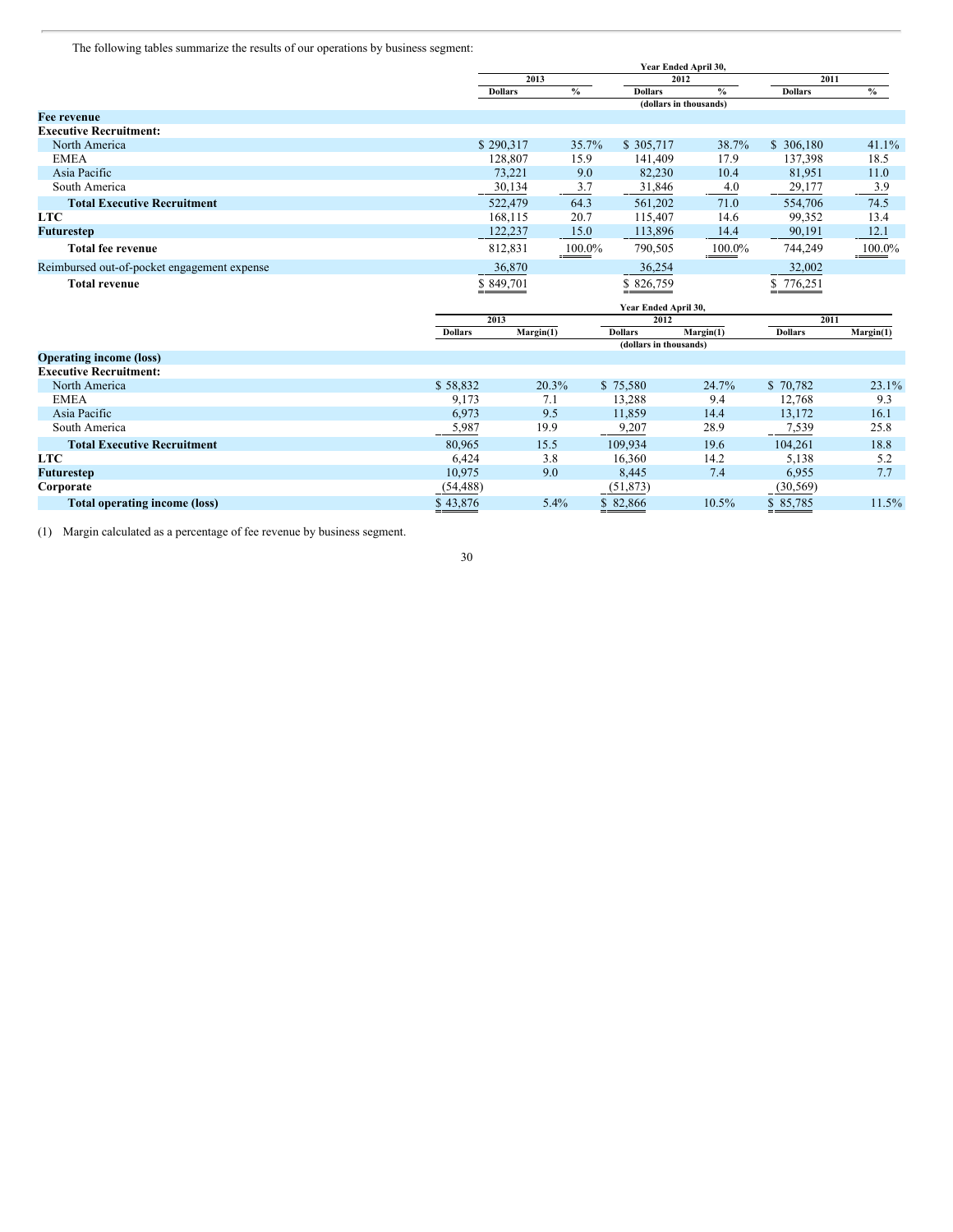|                                                        | Year Ended April 30, 2013    |             |                 |                  |          |            |             |            |              |
|--------------------------------------------------------|------------------------------|-------------|-----------------|------------------|----------|------------|-------------|------------|--------------|
|                                                        | <b>Executive Recruitment</b> |             |                 |                  |          |            |             |            |              |
|                                                        | North<br>America             | <b>EMEA</b> | Asia<br>Pacific | South<br>America | Subtotal | <b>LTC</b> | Futurestep  | Corporate  | Consolidated |
|                                                        | (in thousands)               |             |                 |                  |          |            |             |            |              |
| Net income                                             |                              |             |                 |                  |          |            |             |            | 33,293<br>S. |
| Other income, net                                      |                              |             |                 |                  |          |            |             |            | (6,309)      |
| Interest expense, net                                  |                              |             |                 |                  |          |            |             |            | 2,365        |
| Income tax provision                                   |                              |             |                 |                  |          |            |             |            | 16,637       |
| Equity in earnings of unconsolidated subsidiaries, net |                              |             |                 |                  |          |            |             |            | (2,110)      |
| Operating income (loss)                                | \$58,832                     | \$9,173     | \$6,973         | \$5,987          | \$80,965 | \$6,424    | \$10,975    | \$(54,488) | 43,876       |
| Depreciation and amortization                          | 4,726                        | 2,347       | 1,546           | 372              | 8,991    | 6,012      | 1,180       | 2,821      | 19,004       |
| Other income (loss), net                               | 466                          | 95          | 200             | 32               | 793      | (75)       | 51          | 5,540      | 6,309        |
| Equity in earnings of unconsolidated subsidiaries, net | 434                          |             |                 |                  | 434      |            |             | 1,676      | 2,110        |
| <b>EBITDA</b>                                          | 64,458                       | 11,615      | 8,719           | 6,391            | 91,183   | 12,361     | 12,206      | (44, 451)  | 71,299       |
| Restructuring charges, net                             | 3,583                        | 3,982       | 629             |                  | 8,194    | 10,198     | 3,527       | 938        | 22,857       |
| Transaction and integration costs                      |                              |             |                 |                  |          |            |             | 3,106      | 3,106        |
| Separation costs                                       |                              | 516         |                 |                  | 516      |            |             |            | 516          |
| Adjusted EBITDA                                        | \$68,041                     | \$16,113    | \$9,348         | \$6,391          | \$99,893 | \$22,559   | \$15,733    | \$(40,407) | 97,778<br>S. |
| Adjusted EBITDA margin                                 | 23.4%                        | 12.5%       | 12.8%<br>==     | 21.2%            | 19.1%    | 13.4%      | 12.9%<br>-- |            | 12.0%        |

|                                                    | Year Ended April 30, 2012    |             |          |         |                |            |             |            |              |
|----------------------------------------------------|------------------------------|-------------|----------|---------|----------------|------------|-------------|------------|--------------|
|                                                    | <b>Executive Recruitment</b> |             |          |         |                |            |             |            |              |
|                                                    | North                        |             | Asia     | South   |                |            |             |            |              |
|                                                    | America                      | <b>EMEA</b> | Pacific  | America | Subtotal       | <b>LTC</b> | Futurestep  | Corporate  | Consolidated |
|                                                    |                              |             |          |         | (in thousands) |            |             |            |              |
| Net income                                         |                              |             |          |         |                |            |             |            | 54,303<br>S. |
| Other loss, net                                    |                              |             |          |         |                |            |             |            | 271          |
| Interest expense, net                              |                              |             |          |         |                |            |             |            | 1,791        |
| Income tax provision                               |                              |             |          |         |                |            |             |            | 28,351       |
| Equity in earnings of unconsolidated subsidiaries, |                              |             |          |         |                |            |             |            |              |
| net                                                |                              |             |          |         |                |            |             |            | (1,850)      |
| Operating income (loss)                            | \$75,580                     | \$13,288    | \$11,859 | \$9,207 | \$109,934      | \$16,360   | \$<br>8,445 | \$(51,873) | 82,866       |
| Depreciation and amortization                      | 4,624                        | 1,881       | 1,268    | 367     | 8,140          | 2,613      | 1,070       | 2,194      | 14,017       |
| Other income (loss), net                           | 5                            | (149)       | 60       | (61)    | (145)          | 146        | 41          | (313)      | (271)        |
| Equity in earnings of unconsolidated subsidiaries, |                              |             |          |         |                |            |             |            |              |
| net                                                | 159                          |             |          |         | 159            |            |             | 1,691      | 1,850        |
| <b>EBITDA</b>                                      | 80,368                       | 15,020      | 13,187   | 9,513   | 118,088        | 19,119     | 9,556       | (48,301)   | 98,462       |
| Restructuring charges, net                         | (15)                         | 897         |          | (99)    | 783            |            | 146         |            | 929          |
| Separation costs                                   |                              |             |          |         |                |            | 920         | 999        | 1,919        |
| <b>Adjusted EBITDA</b>                             | \$80,353                     | \$15,917    | \$13,187 | \$9,414 | \$118,871      | \$19,119   | \$10,622    | \$(47,302) | \$101,310    |
| Adjusted EBITDA margin                             | 26.3%                        | 11.3%       | 16.0%    | 29.6%   | 21.2%          | 16.6%      | 9.3%        |            | 12.8%        |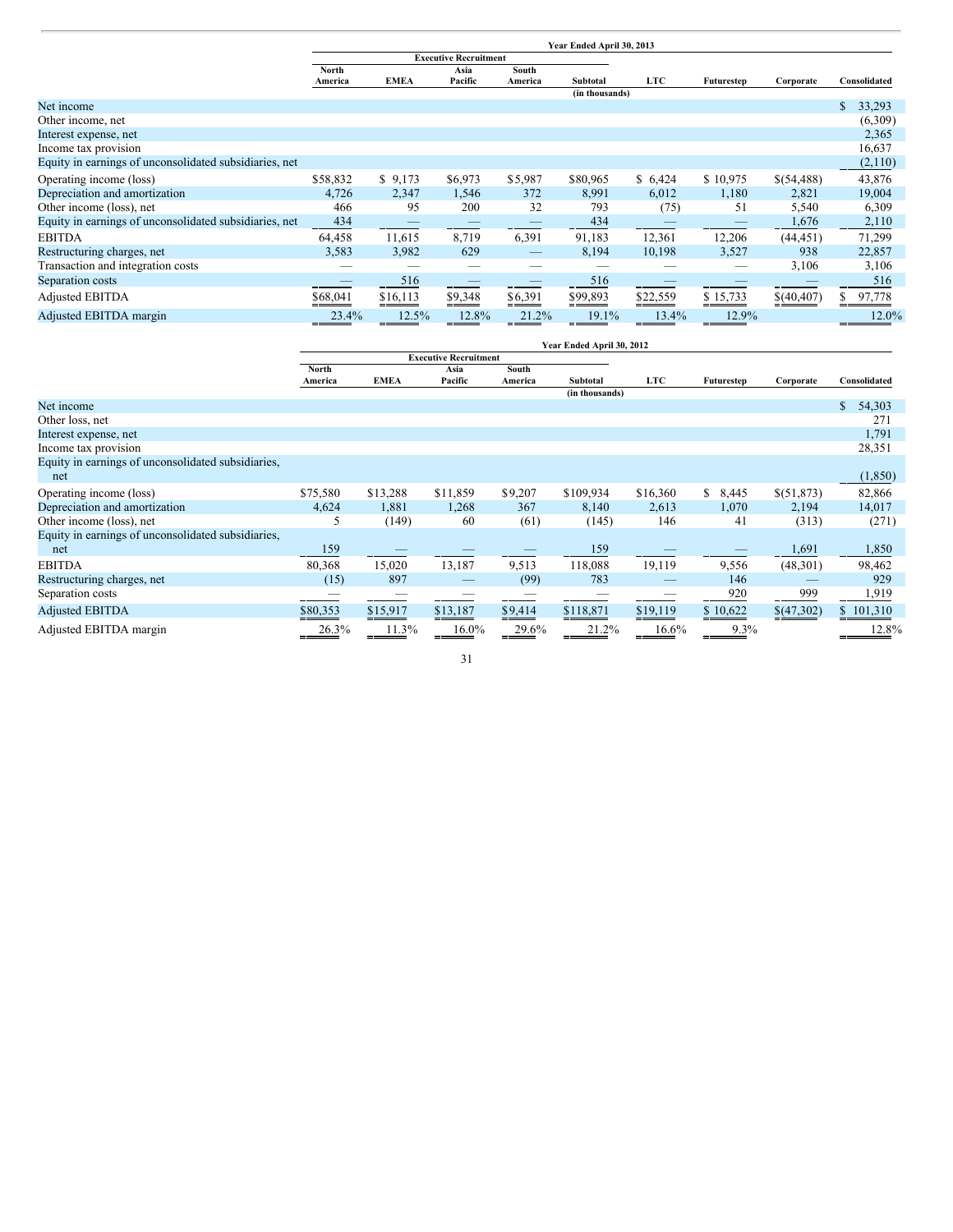|                                                    | Year Ended April 30, 2011    |             |          |         |                |            |             |            |              |
|----------------------------------------------------|------------------------------|-------------|----------|---------|----------------|------------|-------------|------------|--------------|
|                                                    | <b>Executive Recruitment</b> |             |          |         |                |            |             |            |              |
|                                                    | North                        |             | Asia     | South   |                |            |             |            |              |
|                                                    | America                      | <b>EMEA</b> | Pacific  | America | Subtotal       | <b>LTC</b> | Futurestep  | Corporate  | Consolidated |
| Net income                                         |                              |             |          |         | (in thousands) |            |             |            |              |
|                                                    |                              |             |          |         |                |            |             |            | 58,874<br>\$ |
| Other income, net                                  |                              |             |          |         |                |            |             |            | (6, 454)     |
| Interest expense, net                              |                              |             |          |         |                |            |             |            | 2,535        |
| Income tax provision                               |                              |             |          |         |                |            |             |            | 32,692       |
| Equity in earnings of unconsolidated subsidiaries, |                              |             |          |         |                |            |             |            |              |
| net                                                |                              |             |          |         |                |            |             |            | (1,862)      |
| Operating income (loss)                            | \$70,782                     | \$12,768    | \$13,172 | \$7,539 | \$104,261      | \$5,138    | \$<br>6,955 | \$(30,569) | 85,785       |
| Depreciation and amortization                      | 3,956                        | 1,858       | 919      | 335     | 7,068          | 2,801      | 926         | 1,876      | 12,671       |
| Other income (loss), net                           | 319                          | (156)       | 186      | 56      | 405            | 121        | 11          | 5,917      | 6,454        |
| Equity in earnings of unconsolidated subsidiaries, |                              |             |          |         |                |            |             |            |              |
| net                                                |                              |             |          |         |                |            |             | 1,862      | 1,862        |
| <b>EBITDA</b>                                      | 75,057                       | 14,470      | 14,277   | 7,930   | 111,734        | 8,060      | 7,892       | (20,914)   | 106,772      |
| Restructuring charges, net                         | (340)                        | 2,569       |          |         | 2,229          |            | (99)        |            | 2,130        |
| Separation costs                                   |                              |             |          |         |                |            |             |            |              |
| <b>Adjusted EBITDA</b>                             | \$74,717                     | \$17,039    | \$14,277 | \$7,930 | \$113,963      | \$8,060    | 7,793<br>ъ  | \$(20,914) | \$108,902    |
| Adjusted EBITDA margin                             | 24.4%<br>___                 | 12.4%       | 17.4%    | 27.2%   | 20.5%          | 8.1%       | 8.6%<br>--  |            | 14.6%<br>___ |

## **Fiscal 2013 Compared to Fiscal 2012**

## *Fee Revenue*

*Fee Revenue.* Fee revenue increased \$22.3 million, or 3%, to \$812.8 million in fiscal 2013 compared to \$790.5 million in fiscal 2012. The acquisitions of PDI and Global Novations, collectively referred to as current year acquisitions, contributed \$45.6 million in fee revenue in LTC. Excluding fee revenue from the current year acquisitions, fee revenue was \$767.2 million during fiscal 2013, a decrease of \$23.3 million, or 3%, compared to fiscal 2012. The decrease in fee revenue was attributable to a 4% decrease in the weighted-average fees billed per engagement during fiscal 2013 as compared to fiscal 2012, offset by a 2% increase in the number of engagements billed during the same period. Weighted-average fees billed is impacted by the mix of engagements by segment and fluctuating foreign currencies. Exchange rates unfavorably impacted fee revenues by \$15.1 million in fiscal 2013.

*Executive Recruitment.* Executive Recruitment reported fee revenue of \$522.5 million, a decrease of \$38.7 million, or 7%, in fiscal 2013 compared to \$561.2 million in fiscal 2012. As detailed below, Executive Recruitment fee revenue decreased in all regions in fiscal 2013 compared to fiscal 2012. The decrease in Executive Recruitment fee revenue was mainly due to a 4% decrease in the number of Executive Recruitment engagements billed in fiscal 2013 as compared to fiscal 2012 and a 3% decrease in the weighted-average fee billed per engagement during the same period and due to a decline in the number of consultants. Exchange rates unfavorably impacted fee revenues by \$10.5 million in fiscal 2013.

North America reported fee revenue of \$290.3 million, a decrease of \$15.4 million, or 5%, in fiscal 2013 compared to \$305.7 million in fiscal 2012. North America's decrease in fee revenue is primarily due to a 4% decrease in the number of engagements billed during fiscal 2013 as compared to fiscal 2012, and a 1% decrease in the weighted-average fees billed per engagement in the region during the same period. The overall decrease in fee revenue was driven by decreases in fee revenue in the industrial, life sciences/healthcare and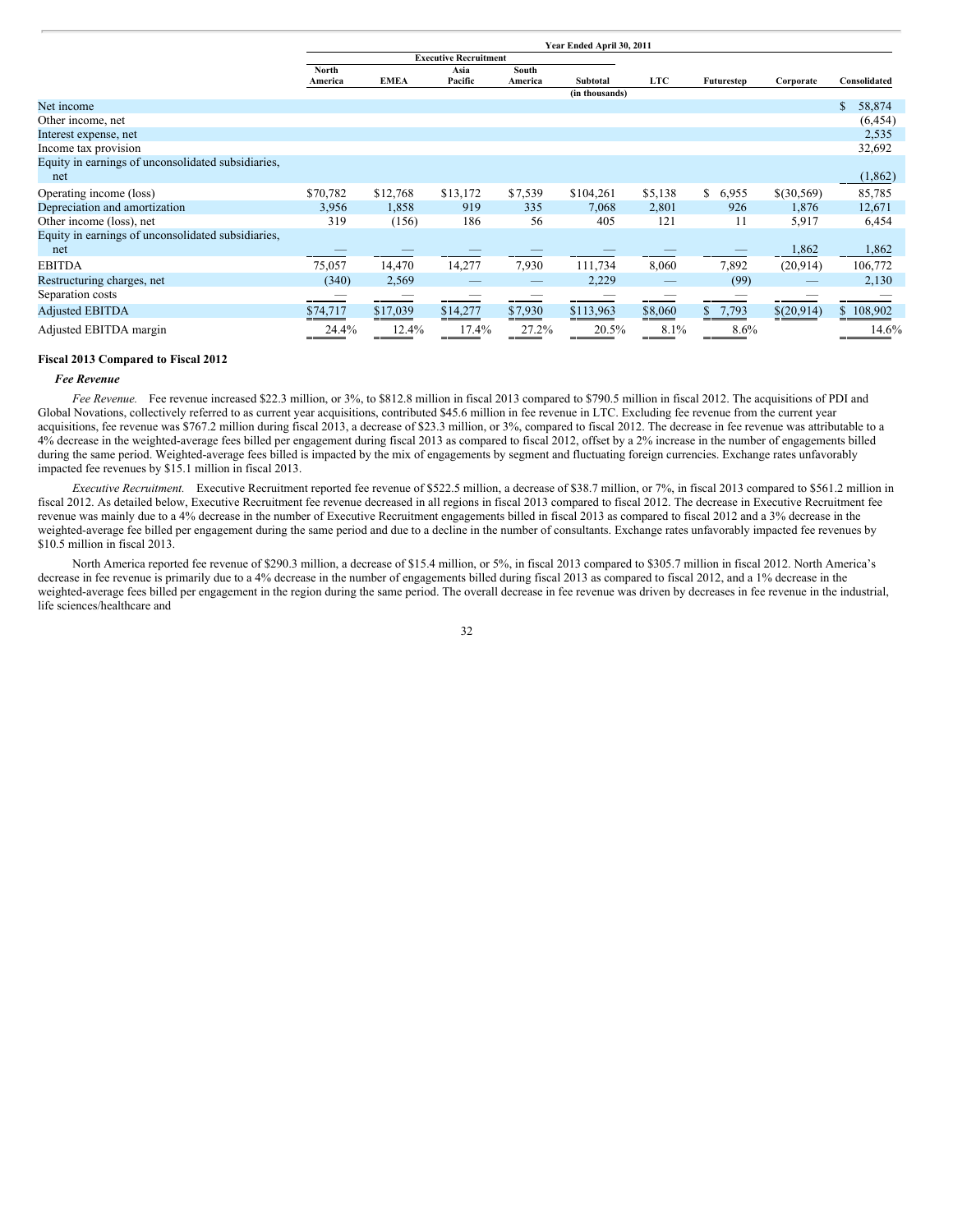financial services sectors, partially offset by the growth in education/non-profit sector. Exchange rates unfavorably impacted North America fee revenue by \$0.4 million in fiscal 2013.

EMEA reported fee revenue of \$128.8 million, a decrease of \$12.6 million, or 9%, in fiscal 2013 compared to \$141.4 million in fiscal 2012. Exchange rates unfavorably impacted EMEA's fee revenue by \$5.9 million in fiscal 2013. EMEA's decrease in fee revenue was primarily driven by a 7% decrease in the number of engagements billed and a 2% decrease in weighted-average fees billed per engagement in fiscal 2013 as compared to fiscal 2012. The performance in existing offices in the France, United Kingdom, Spain, Turkey and Sweden were the primary contributors to the decrease. In terms of business sectors, industrial and life sciences/healthcare experienced the largest decreases in fee revenue, partially offset by the growth in consumer goods, education/non-profit and financial services sectors in fiscal 2013 as compared to fiscal 2012.

Asia Pacific reported fee revenue of \$73.2 million, a decrease of \$9.0 million, or 11%, in fiscal 2013 compared to \$82.2 million in fiscal 2012. Exchange rates unfavorably impacted fee revenue for Asia Pacific by \$1.4 million in fiscal 2013. The decrease was mainly due to a 13% decrease in the number of engagements billed, partially offset by a 3% increase in weighted-average fees billed per engagement in fiscal 2013 compared to fiscal 2012. The decrease in performance in Japan, Australia, Hong Kong, and Malaysia were the primary contributors to the decrease in fee revenue, partially offset by an increase in fee revenues in Singapore. The largest decrease in fee revenue was experienced in the industrial, financial services and consumer goods sectors, offset by growth in the technology sector.

South America reported fee revenue of \$30.2 million, a decrease of \$1.7 million, or 5%, in fiscal 2013 compared to \$31.9 million in fiscal 2012. Exchange rates unfavorably impacted fee revenue for South America by \$2.8 million in fiscal 2013. The decrease in fee revenue was mainly due to a decrease in the weighted-average fees billed offset by an increase in the number of engagements billed. The decrease in performance in Brazil was the primary contributor to the decrease in fee revenue, offset by increases in fee revenue in Peru and Venezuela. Industrial and financial services were the main sectors contributing to the decrease in fee revenue, partially offset by growth in the technology and consumer goods sectors.

*Leadership & Talent Consulting.* LTC serves as a bridge between a client's business strategy and their talent strategy. LTC combines intellectual content with traditional consulting services such as CEO & top team effectiveness, integrated talent management as well as leadership development and enterprise learning. LTC reported fee revenue of \$168.1 million, an increase of \$52.7 million, or 46%, in fiscal 2013 compared to \$115.4 million in fiscal 2012. Excluding fee revenue of \$45.6 million from the current year acquisitions, fee revenue would have been \$122.5 million, an increase of \$7.1 million, or 6% as compared to fiscal 2012. Exchange rates unfavorably impacted fee revenue for LTC by \$2.1 million in fiscal 2013. Excluding fee revenue from the current year acquisitions, the improvement in fee revenue was driven by an increase in broad based client demand with increases in the number of consulting clients. The increase in fee revenue consisted of an increase in fee revenue in EMEA of \$1.3 million, or 6%, to \$24.0 million, an increase in South America fee revenue of \$1.1 million to \$5.0 million, an increase in Asia Pacific fee revenue of \$0.5 million to \$13.5 million and an increase in fee revenue in North America of \$4.2 million or 6% to \$80.0 million.

*Futurestep.* Futurestep reported fee revenue of \$122.2 million, an increase of \$8.3 million, or 7%, in fiscal 2013 compared to \$113.9 million in fiscal 2012. Exchange rates unfavorably impacted fee revenue for Futurestep by \$2.5 million in fiscal 2013. The increase in Futurestep's fee revenue was due to a 14% increase in the number of engagements billed, offset by a 6% decrease in the weighted-average fees billed per engagement in fiscal 2013 compared to fiscal 2012. The increase in fee revenue was also positively impacted by an increase in level of activity for existing clients in fiscal 2013 as compared to fiscal 2012. Improvement in Futurestep fee revenue is primarily driven by increases in recruitment process outsourcing and to a lesser extent recruitment for non-executive professionals.

# *Compensation and Benefits*

Compensation and benefits expense increased \$21.1 million, or 4%, to \$555.3 million in fiscal 2013 from \$534.2 million in fiscal 2012. The increase in compensation and benefits expense was due to the current year acquisitions, which contributed \$30.9 million in compensation and benefits expense. Excluding the current year

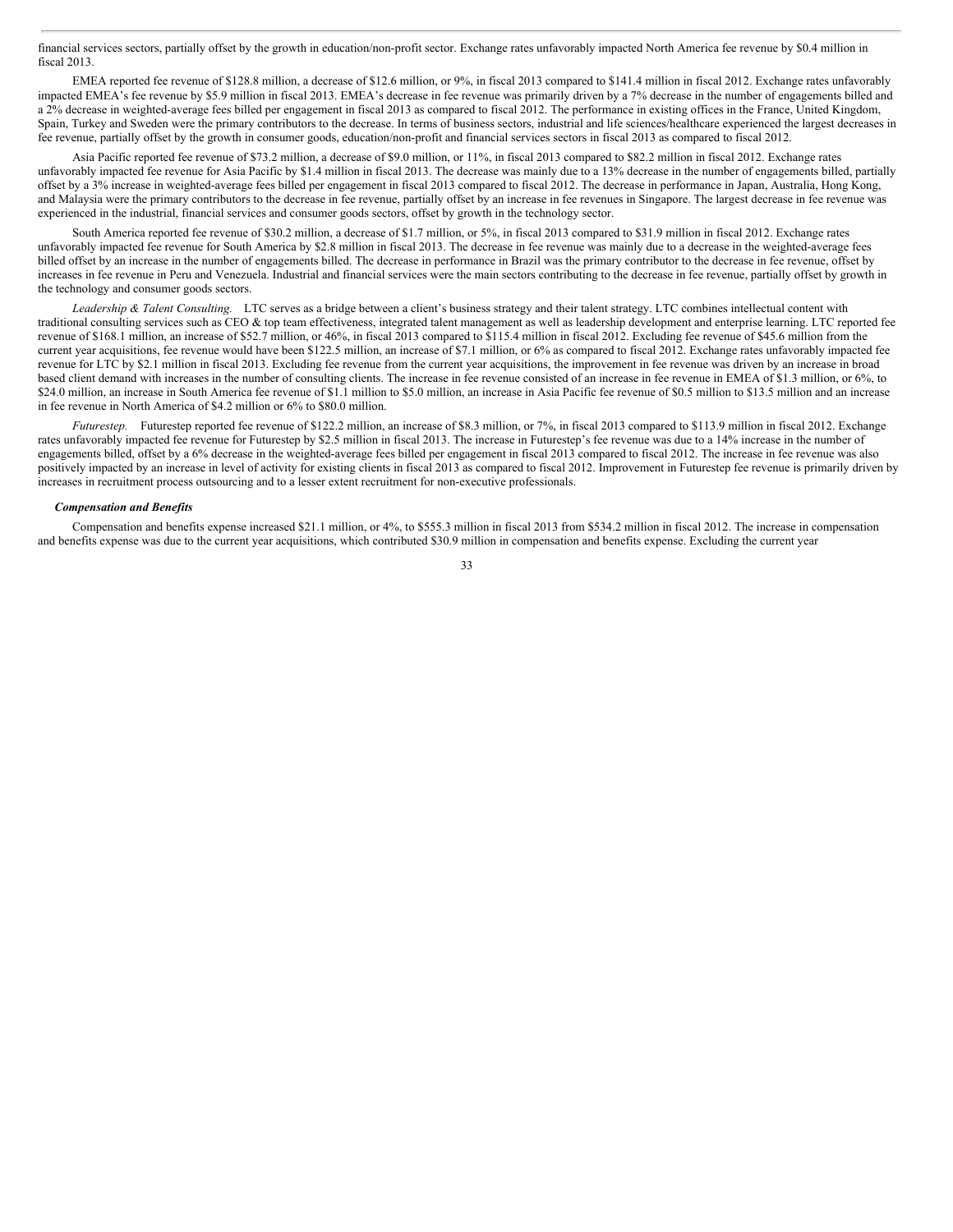acquisitions, compensation and benefits expense decreased by \$9.8 million, or 2% compared to fiscal 2012. The decrease in compensation and benefits was mainly due to a \$9.5 million, or 3% decrease in salaries and related taxes (excluding current year acquisitions). Salaries and related payroll taxes declined due to a decrease in the average Executive Recruitment headcount during fiscal 2013 compared to fiscal 2012. Also contributing to the decline in compensation and benefits expense was a \$1.7 million decrease in performance related bonus expense to \$113.9 million from \$115.6 million as result of a decline in the Company's overall level of profitability as defined by pre-tax income before bonus and restructuring expense in fiscal 2013 compared to fiscal 2012. Offsetting the decline in compensation and benefits expense was an increase in the fair value of amounts owed under certain compensation plans of \$5.2 million, partially offset by \$1.9 million decrease in amortized prepaid compensation and a \$1.8 million decrease in stock based compensation due to a smaller amount of awards granted in fiscal 2013 compared to prior years. Exchange rates favorably impacted compensation and benefits expenses by \$10.2 million during fiscal 2013.

The changes in the fair value of vested amounts owed under certain deferred compensation plans resulted in an increase to compensation and benefits expense of \$5.6 million and \$0.4 million in fiscal 2013 and 2012, respectively. Offsetting these changes in compensation and benefits expense was an increase in the fair value of marketable securities classified as trading (held in trust to satisfy obligations under certain deferred compensation liabilities), of \$7.6 million and \$1.1 million in fiscal 2013 and 2012, respectively, recorded in other income (loss), net on the consolidated statement of income.

Executive Recruitment compensation and benefits expense decreased \$11.6 million, or 3%, to \$354.1 million in fiscal 2013 compared to \$365.7 million in fiscal 2012. primarily due to a \$8.4 million or 4% decrease in salaries and related payroll taxes, a decrease of \$1.4 million in stock based compensation and a \$1.3 million decline from the reduction in the use of outside contractors due to ongoing cost control initiatives, partially offset by an increase in the fair value of vested amounts owed under certain deferred compensation plans that resulted in an increase in compensation expense of \$4.9 million in fiscal 2013 compared to fiscal 2012. Salaries and related payroll taxes declined due to the decrease in average Executive Recruitment headcount while the decrease in stock based compensation was due to the smaller amount of awards being granted in fiscal 2013 compared to prior years. In addition, performance related bonus expense decreased by \$2.5 million driven by the decrease in Executive Recruitment overall level of profitability. Exchange rates favorably impacted compensation and benefits expense by \$7.2 million during fiscal 2013. Executive Recruitment compensation and benefits expense increased as a percentage of fee revenue to 68% in fiscal 2013 from 65% in fiscal 2012.

LTC compensation and benefits expense increased \$32.7 million, or 52%, to \$95.8 million in fiscal 2013 from \$63.1 million in fiscal 2012. The increase was primarily due to the current year acquisitions, which contributed \$30.9 million of compensation and benefits expense, an increase of \$1.4 million in salaries and related payroll taxes and an increase in performance related bonus expense of \$1.3 million. The increase in the performance related bonus expense was driven by the 6% increase in fee revenue (excluding fee revenue from current year acquisitions), which contributed to the overall level of profitability as defined by pre-tax income before bonus and restructuring expense while the increase in salaries and related payroll taxes is due to a 5% increase in average headcount (excluding current year acquisitions) in fiscal 2013 compared to fiscal 2012. LTC compensation and benefits expense as a percentage of fee revenue increased to 57% in fiscal 2013 from 55% in fiscal 2012. Exchange rates favorably impacted compensation and benefits expense by \$1.4 million during fiscal 2013.

Futurestep compensation and benefits expense increased \$0.1 million to \$82.8 million in fiscal 2013 from \$82.7 million in fiscal 2012. The increase was primarily due to an increase in performance related bonus expense of \$1.2 million which was driven by the 7% increase in fee revenue offset by savings in salaries and related payroll taxes due to fewer senior — level employees and more execution personnel. Exchange rates favorably impacted compensation and benefits expense by \$1.6 million. Futurestep compensation and benefits expense as a percentage of fee revenue decreased to 68% in fiscal 2013 from 73% in fiscal 2012.

Corporate compensation and benefits expense decreased \$0.1 million to \$22.6 million in fiscal 2013 from \$22.7 million in fiscal 2012. Compensation and benefits expense decreased due to a decrease in performance related bonus expense of \$1.7 million. Offsetting the decrease in compensation and benefits expense was a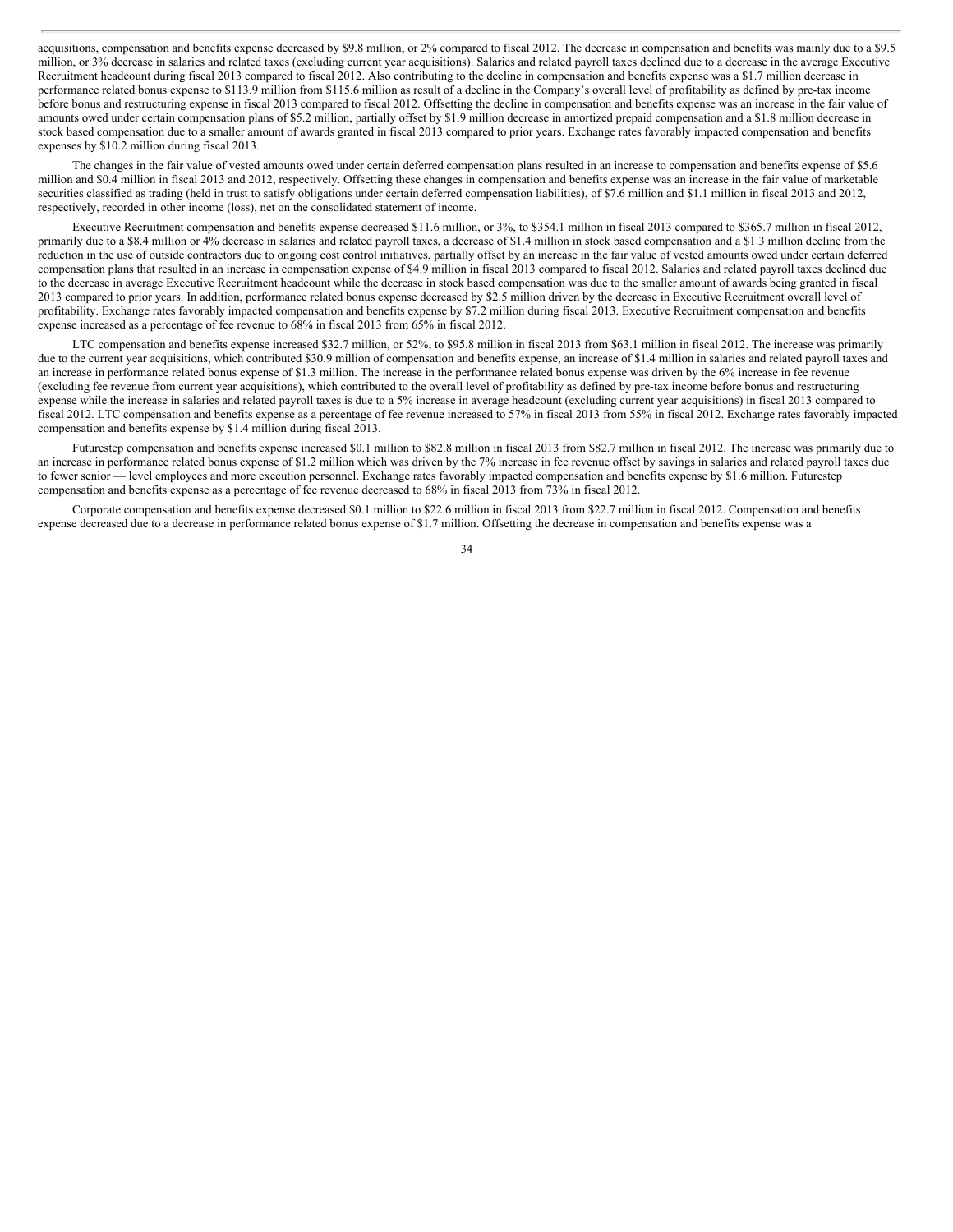15% increase in the average headcount contributed in part by transfers of certain individuals performing functions that benefit the Company worldwide.

#### *General and Administrative Expenses*

General and administrative expenses increased \$3.9 million, or 3%, to \$142.8 million in fiscal 2013 compared to \$138.9 million in fiscal 2012. The current year acquisitions, resulted in an increase in general and administrative expenses of \$7.9 million. Excluding the current year acquisitions, general and administrative expenses decreased \$4.0 million, or 3%, in fiscal 2013 compared to fiscal 2012. The decrease in general and administrative expenses is attributable to a decrease in legal and professional fees of \$6.0 million, a decrease in foreign exchange loss of \$2.0 million, a \$0.8 million decrease in business development expense and a decrease in travel related expenses of \$0.7 million. These decreases were partially offset by an increase of \$3.1 million in transaction and integration costs incurred as part of the acquisition of PDI, a reduction in contingent consideration relating to a prior acquisition of \$2.2 million, which reduced general and administrative expenses in fiscal 2012, and an increase in the bad debt expense of \$0.8 million. The decrease in business development expense and travel related expenses was due to the ongoing cost control initiatives. Exchange rates favorably impacted general and administrative expenses by \$3.5 million in fiscal 2013. General and administrative expenses as a percentage of fee revenue was 18% in both fiscal 2013 and 2012.

Executive Recruitment general and administrative expenses decreased \$6.3 million, or 8%, to \$69.9 million in fiscal 2013 from \$76.2 million in fiscal 2012. The decrease in general and administrative expenses was driven by a decrease of \$2.9 million in premise and office expense, \$1.2 million decrease in foreign exchange loss, a decrease of \$0.8 million in travel related expense, \$0.7 million decrease in bad debt expense, and a decrease of \$0.4 million in business development expense. The decrease in premise expense was due to the restructuring that took place in fiscal 2013 and lower maintenance costs while the decrease in bad debt expense was due to a decline in historical bad debt trends. The decrease in travel related expense and business development expense was due to the implementation of ongoing cost control initiatives. Exchange rates favorably impacted general and administrative expenses by \$2.2 million. Executive Recruitment general and administrative expenses as a percentage of fee revenue was 13% in fiscal 2013 compared to 14% in fiscal 2012.

LTC general and administrative expenses increased \$9.2 million, or 55%, to \$25.8 million in fiscal 2013 from \$16.6 million in fiscal 2012. The increase in general and administrative expense was due in large part to the current year acquisitions, which contributed \$7.9 million to the increase. Also contributing to the increase was an increase in bad debt expense of \$0.9 million and an increase in business development expense of \$0.5 million in fiscal 2013 compared to fiscal 2012. The increases in business development expense and bad debt expense were due to the increase in LTC's business activity. Exchange rates favorably impacted general and administrative expenses by \$0.3 million. LTC general and administrative expenses as a percentage of fee revenue was 15% in fiscal 2013 compared to 14% in fiscal 2012.

Futurestep general and administrative expenses decreased \$0.1 million, or 1%, to \$19.0 million in fiscal 2013 from \$19.1 million in fiscal 2012. As compared to fiscal 2012, the following components of general and administrative expenses decreased in fiscal 2013: business development expense decreased \$0.6 million, professional service fees decreased \$0.6 million and travel related expenses decreased \$0.2 million; such decreases were offset by increases in premise and office expense of \$0.8 million and bad debt expense of \$0.5 million due to an increase in business activity during fiscal 2013 compared to fiscal 2012. The decrease in business development and travel related expenses were both due to cost control initiatives, while the decrease in professional services was due to lower legal fees. The increase in the premise and office expense was due to higher maintenance costs. Exchange rates favorably impacted general and administrative expenses by \$1.0 million. Futurestep general and administrative expenses as a percentage of fee revenue was 16% in fiscal 2013 compared to 17% in fiscal 2012.

Corporate general and administrative expenses increased \$1.1 million, or 4%, to \$28.1 million in fiscal 2013 from \$27.0 million in fiscal 2012. The increase in general and administrative expenses was due to \$3.1 million in transaction and integration costs incurred as a result of the acquisition of PDI, and an increase of \$1.1 million in premise and office expense as a result of higher insurance and maintenance costs. In addition, fiscal 2012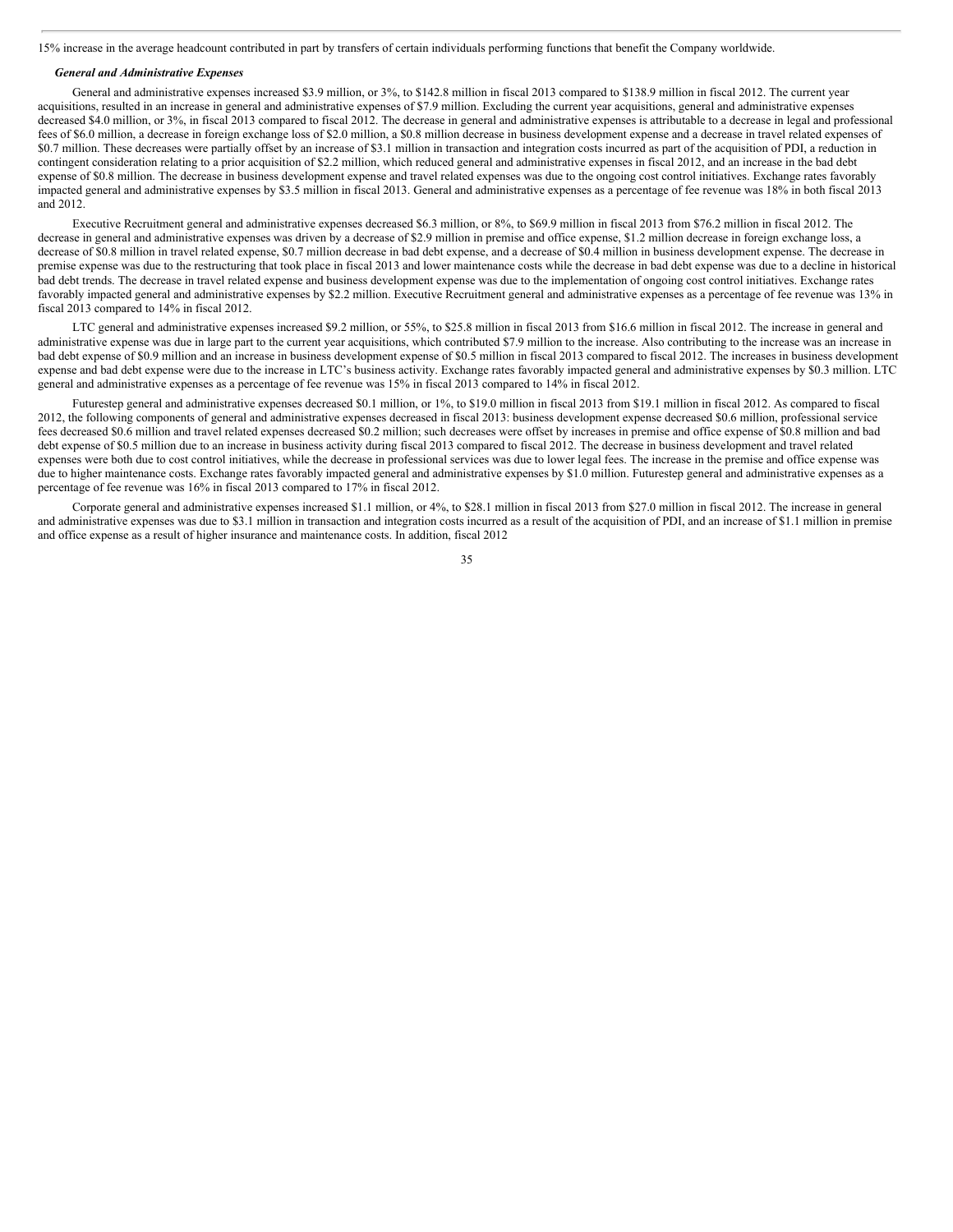included a reduction in a contingent consideration of \$2.2 million relating to a prior acquisition. These increases were partially offset by a decrease of \$5.1 million in professional services mainly due to a decline in legal fees.

## *Engagement Expenses*

Engagement expenses consist of expenses incurred by candidates and our consultants that are normally reimbursed by clients. In addition, engagement expenses include non-billable contractor and product costs related to the delivery of various services and products. Engagement expenses increased \$10.0 million, or 18%, to \$65.9 million in the fiscal 2013 compared to \$55.9 million in fiscal 2012. Excluding engagement expenses of \$9.4 million from the current year acquisitions, engagement expenses would have been \$56.5 million, an increase of \$0.6 million compared to fiscal 2012. Engagement expenses as a percentage of fee revenue was 8% and 7% during fiscal 2013 and 2012, respectively.

### *Depreciation and Amortization Expenses*

Depreciation and amortization expenses were \$19.0 million and \$14.0 million in fiscal 2013 and 2012, respectively, an increase of \$5.0 million or 36%. This increase is attributable to the current year acquisition which resulted in an increase in depreciation and amortization expense of \$3.5 million due to the increase in intangible assets from the acquisitions and fixed assets. This expense relates mainly to computer equipment, software, furniture and fixtures, leasehold improvements and intangible assets.

#### *Restructuring Charges, Net*

During fiscal 2013, we implemented two restructuring plans in order to rationalize our cost structure in response to anticipated revenue levels and to focus on the integration synergies associated with the current year acquisitions. As a result, we recorded \$22.8 million of restructuring charges, net with \$16.3 million of severance costs and \$6.5 million in facility costs due to the consolidation and elimination of office space around the world. During fiscal 2012, we increased previously recorded restructuring charges, net by \$0.9 million, primarily related to the inability to sublease space, which was included in the original estimate.

## *Operating Income*

Operating income decreased \$39.0 million to \$43.9 million in fiscal 2013 as compared to \$82.9 million in fiscal 2012. This decrease in operating income resulted from an increase in restructuring charges, compensation and benefits expense, engagement expenses, depreciation and amortization expenses and general administrative expenses of \$21.9 million, \$21.1 million, \$10.0 million, \$5.0 million and \$3.9 million, respectively, offset by a \$22.3 million increase in fee revenue, during fiscal 2013 as compared to fiscal 2012. Operating margin declined by 5.1 percentage points during fiscal 2013 as compared to fiscal 2012, primarily due to a change in mix of fee revenues by operating segment, lower operating margins in Executive Recruitment and LTC, partially offset by an increase in Futurestep operating margins and an increase in the operating loss in the Corporate segment.

Executive Recruitment operating income decreased \$28.9 million to \$81.0 million in fiscal 2013 as compared to \$109.9 million in fiscal 2012. The decrease in Executive Recruitment operating income is attributable to a decrease of \$38.7 million in fee revenue and in increase in restructuring charges of \$7.3 million, offset by a decrease of \$11.6 million in compensation and benefits expense and a decrease of \$6.3 million in general and administrative expenses, as compared to fiscal 2012. Executive Recruitment operating income during fiscal 2013 as a percentage of fee revenue was 16% compared to 20% in fiscal 2012.

LTC operating income decreased by \$10.0 million to \$6.4 million in fiscal 2013 as compared to \$16.4 million in fiscal 2012. The decrease in LTC operating income is primarily due to an increase of \$32.7 million in compensation and benefits expense, \$10.7 million in engagement expenses, \$9.2 million in general and administrative expenses, \$10.2 million in restructuring charges and \$3.4 million in depreciation and amortization expenses, offset by an increase of \$52.7 million in fee revenue and a \$3.6 million increase in reimbursed out of pocket engagement expenses, during fiscal 2013 as compared to fiscal 2012. LTC operating income as a percentage of fee revenue was 4% in fiscal 2013 compared to 14% in fiscal 2012 and was negatively impacted, in part, by the incremental infrastructure and support services costs related to the current year acquisitions.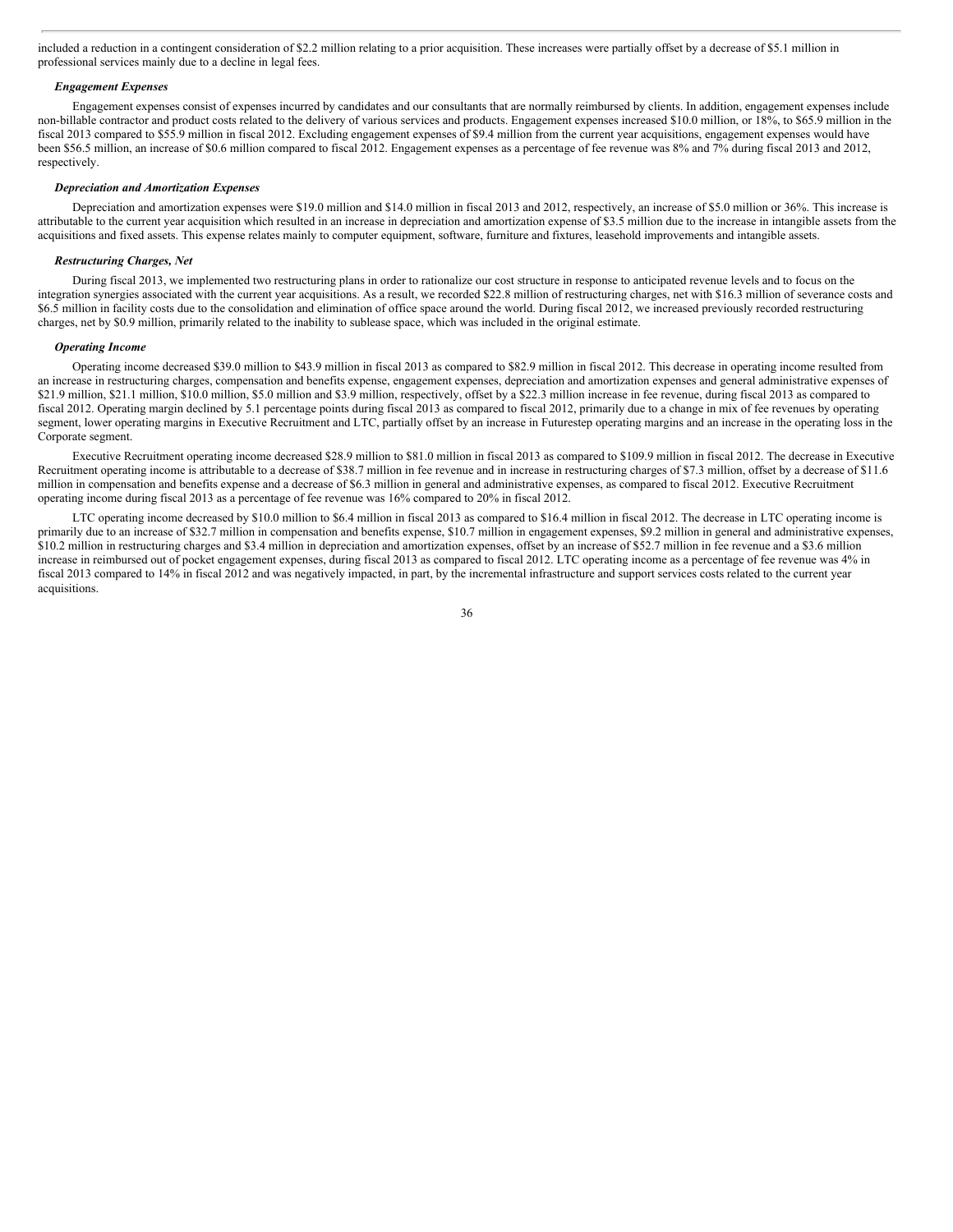Futurestep operating income increased by \$2.5 million to \$11.0 million in fiscal 2013 as compared to \$8.5 million in fiscal 2012. The increase in Futurestep operating income was primarily due to an increase in fee revenue of \$8.3 million, offset by an increase in cost to execute resource process outsourcing engagements of \$2.1 million and an increase in restructuring of \$3.4 million during fiscal 2013 as compared to fiscal 2012. Futurestep operating income as a percentage of fee revenue was 9% in fiscal 2013 compared to 7% in fiscal 2012.

## *Adjusted EBITDA*

Adjusted EBITDA decreased \$3.5 million to \$97.8 million in fiscal 2013 as compared to \$101.3 million in fiscal 2012. This decrease in adjusted EBITDA resulted from an increase in compensation and benefits expense (excluding separation costs), engagement expenses, and general administrative expenses (excluding transaction and integration costs) of \$22.4 million, \$10.0 million, and \$0.8 million, respectively, offset by a \$22.3 million increase in fee revenue and \$6.6 million in other income, during fiscal 2013 as compared to fiscal 2012. Adjusted EBITDA margin declined by 0.8 percentage points during fiscal 2013 as compared to fiscal 2012, primarily due to a change in mix of fee revenues by operating segment, lower adjusted EBITDA margins in Executive Recruitment, partially offset by an increase in Futurestep adjusted EBITDA margins and a decrease in the adjusted EBITDA in the Corporate segment.

Executive Recruitment adjusted EBITDA decreased \$19.0 million to \$99.9 million in fiscal 2013 as compared to \$118.9 million in fiscal 2012. The decrease in Executive Recruitment adjusted EBITDA is attributable to a decrease of \$38.7 million in fee revenue, offset by a decrease of \$12.2 million in compensation and benefits expense (excluding separation costs) and a decrease of \$6.3 million in general and administrative expenses, as compared to fiscal 2012. Executive Recruitment adjusted EBITDA during fiscal 2013 as a percentage of fee revenue was 19% compared to 21% in fiscal 2012.

LTC adjusted EBITDA increased by \$3.5 million to \$22.6 million in fiscal 2013 as compared to \$19.1 million in fiscal 2012. The increase in LTC adjusted EBITDA is primarily due to an increase of \$52.7 million in fee revenue and a \$3.6 million increase in reimbursed out of pocket engagement expenses, offset by an increase of \$32.7 million in compensation and benefits expense, \$10.7 million in engagement expenses and \$9.2 million in general and administrative expenses during fiscal 2013 as compared to fiscal 2012. LTC adjusted EBITDA as a percentage of fee revenue was 13% in fiscal 2013 compared to 17% in fiscal 2012 and was negatively impacted, in part, by the incremental infrastructure and support services costs related to the current year acquisitions.

Futurestep adjusted EBITDA increased by \$5.1 million to \$15.7 million in fiscal 2013 as compared to \$10.6 million in fiscal 2012. The increase in Futurestep adjusted EBITDA was primarily due to an increase in fee revenue of \$8.3 million, offset by an increase in cost to execute resource process outsourcing engagements of \$2.1 million and an increase in compensation and benefits expense (excluding separation costs) of \$1.0 million during fiscal 2013 as compared to fiscal 2012. Futurestep adjusted EBITDA as a percentage of fee revenue was 13% in fiscal 2013 compared to 9% in fiscal 2012.

#### *Other Income (Loss), Net*

Other income (loss), net increased by \$6.6 million, to income of \$6.3 million in fiscal 2013 compared to a loss of \$0.3 million in fiscal 2012. The increase in other income (loss), net reflects a \$6.5 million increase in the market value of mutual funds held in trust for settlement of our obligations under certain deferred compensation plans (see Note 6 — *Deferred Compensation and Retirement Plans*, included in the consolidated financial statements) during fiscal 2013 as compared to fiscal 2012. Offsetting this increase in other income (loss), net is a \$5.4 million increase in certain deferred compensation retirement plan liabilities (see Note 6 — *Deferred Compensation and Retirement Plans*, included in the Notes to our Consolidated Financial Statements) during the same period, which resulted in an increase of compensation and benefits expense.

### *Interest Expense, Net*

Interest expense, net primarily relates to borrowings under our COLI policies, which is partially offset by interest earned on cash and cash equivalent balances. Interest expense, net was \$2.3 million and \$1.8 million in fiscal 2013 and 2012, respectively.

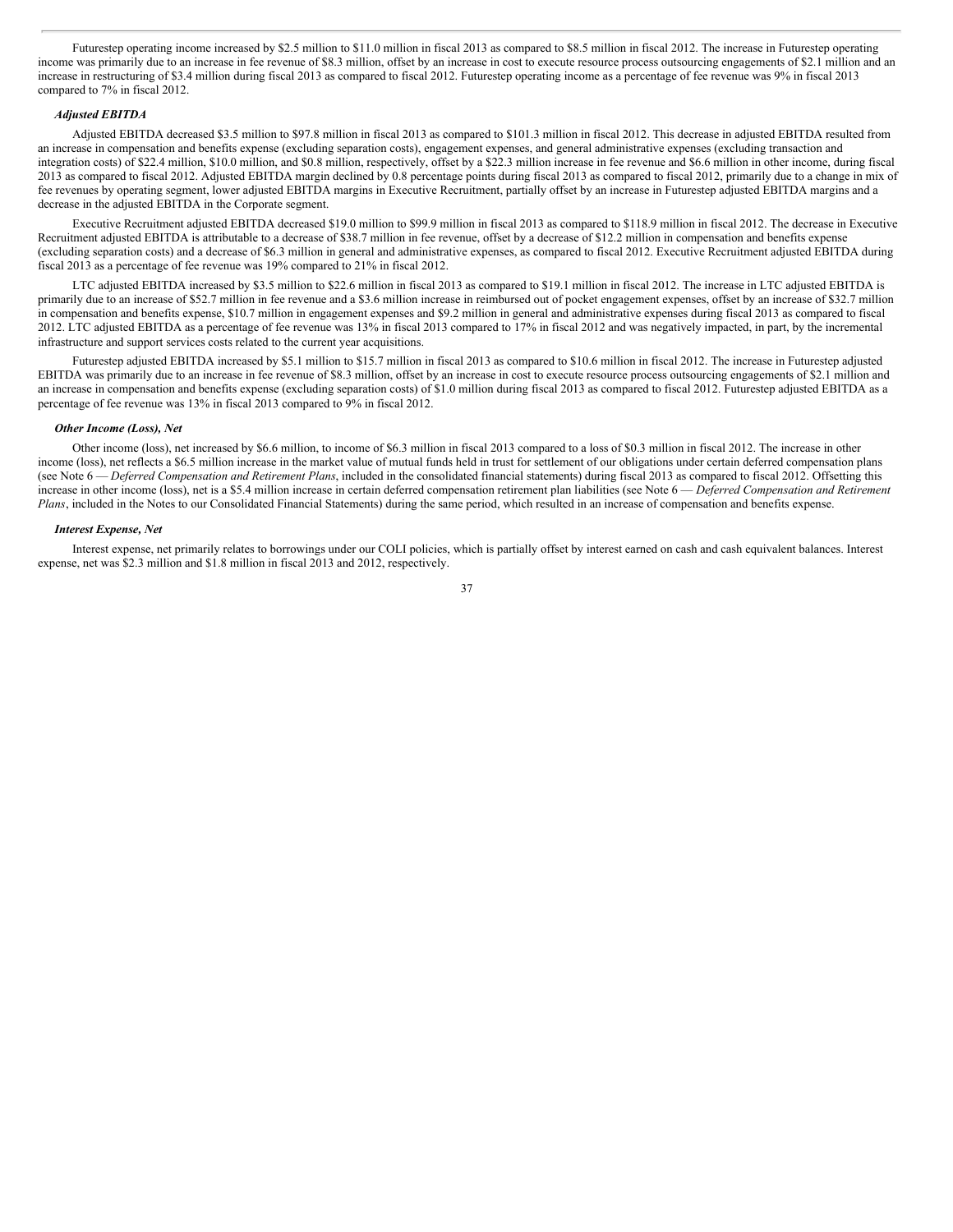#### *Income Tax Provision*

The provision for income taxes was \$16.7 million in fiscal 2013 compared to \$28.4 million in fiscal 2012. The provision for income taxes in fiscal 2013 and 2012 reflects a 35% effective tax rate for both periods.

## *Equity in Earnings of Unconsolidated Subsidiaries, Net*

Equity in earnings of unconsolidated subsidiaries, net is comprised of our less than 50% interest in our Mexican subsidiary and IGroup, LLC. IGroup, LLC became an unconsolidated subsidiary in the third quarter of fiscal 2012 when we sold a portion of the interest in the subsidiary. We report our interest in earnings or loss of our Mexican subsidiary and IGroup, LLC on the equity basis as a one-line adjustment to net income, net of taxes. Equity in earnings was \$2.1 million in fiscal 2013, compared to \$1.9 million in fiscal 2012.

## **Fiscal 2012 Compared to Fiscal 2011**

#### *Fee Revenue*

*Fee Revenue.* Fee revenue increased \$46.2 million, or 6%, to \$790.5 million in fiscal 2012 compared to \$744.3 million in fiscal 2011. The increase in fee revenue was primarily attributable to a 4% increase in the weighted-average fees billed per engagement during fiscal 2012 as compared to fiscal 2011 and a 2% increase in the number of engagements billed during the same period. Weighted-average fees billed are impacted by the mix of engagements by geography and segment, and fluctuating foreign currencies. Exchange rates favorably impacted fee revenues by \$18.3 million in fiscal 2012.

*Executive Recruitment.* Executive recruitment reported fee revenue of \$561.2 million, an increase of \$6.5 million, or 1%, in fiscal 2012 compared to \$554.7 million in fiscal 2011. The increase in executive recruitment fee revenue was driven by a 6% increase in the weighted-average fees billed per engagement in fiscal 2012 as compared to fiscal 2011, offset by a 5% decrease in the number of executive recruitment engagements billed during the same period. Weighted-average fees billed are impacted by the mix of engagements by geography and fluctuating foreign currencies. Exchange rates favorably impacted fee revenues by \$11.7 million in fiscal 2012.

North America reported fee revenue of \$305.7 million, a decrease of \$0.5 million in fiscal 2012 compared to \$306.2 million in fiscal 2011. North America's decrease in fee revenue was primarily due to a 2% decrease in the number of engagements billed during fiscal 2012 as compared to fiscal 2011, offset by an increase of 2% in the weightedaverage fees billed per engagement in the region during the same period. The overall decrease in fee revenue was driven by decreases in fee revenue in the technology and financial services sectors, partially offset by an increase in fee revenue in the life sciences/healthcare, industrial and education/non-profit sector. Exchange rates favorably impacted North America fee revenue by \$0.8 million in fiscal 2012.

EMEA reported fee revenue of \$141.4 million, an increase of \$4.0 million, or 3%, in fiscal 2012 compared to \$137.4 million in fiscal 2011. EMEA's increase in fee revenue was primarily driven by a 9% increase in the weighted-average fees billed, offset by a 6% decrease in the number of engagements billed in fiscal 2012 as compared to fiscal 2011. The performance in existing offices in Switzerland, Germany, and Belgium were the primary contributors to the increase in fee revenue in fiscal 2012 compared to fiscal 2011, offset by a decrease in fee revenue in the United Arab Emirates. In terms of business sectors, industrial and consumer goods experienced the largest increases in fee revenue in fiscal 2012 as compared to fiscal 2011, partially offset by a decrease in fee revenue in the financial services sector. Exchange rates favorably impacted EMEA's fee revenue by \$4.9 million in fiscal 2012.

Asia Pacific reported fee revenue of \$82.2 million, an increase of \$0.3 million, in fiscal 2012 compared to \$81.9 million in fiscal 2011. This increase was mainly due to a 16% increase in weighted-average fees billed per engagement, offset by a 13% decrease in the number of engagements billed in fiscal 2012 compared to fiscal 2011. The performance in Japan and Australia were the primary contributors to the increase in fee revenue in fiscal 2012 compared to fiscal 2011, offset by a decrease in fee revenue from Hong Kong. The largest increase in fee revenue was experienced in the consumer goods and industrial sectors, offset by a decrease in fee revenue in the financial services sector. Exchange rates favorably impacted fee revenue for Asia Pacific by \$3.9 million in fiscal 2012.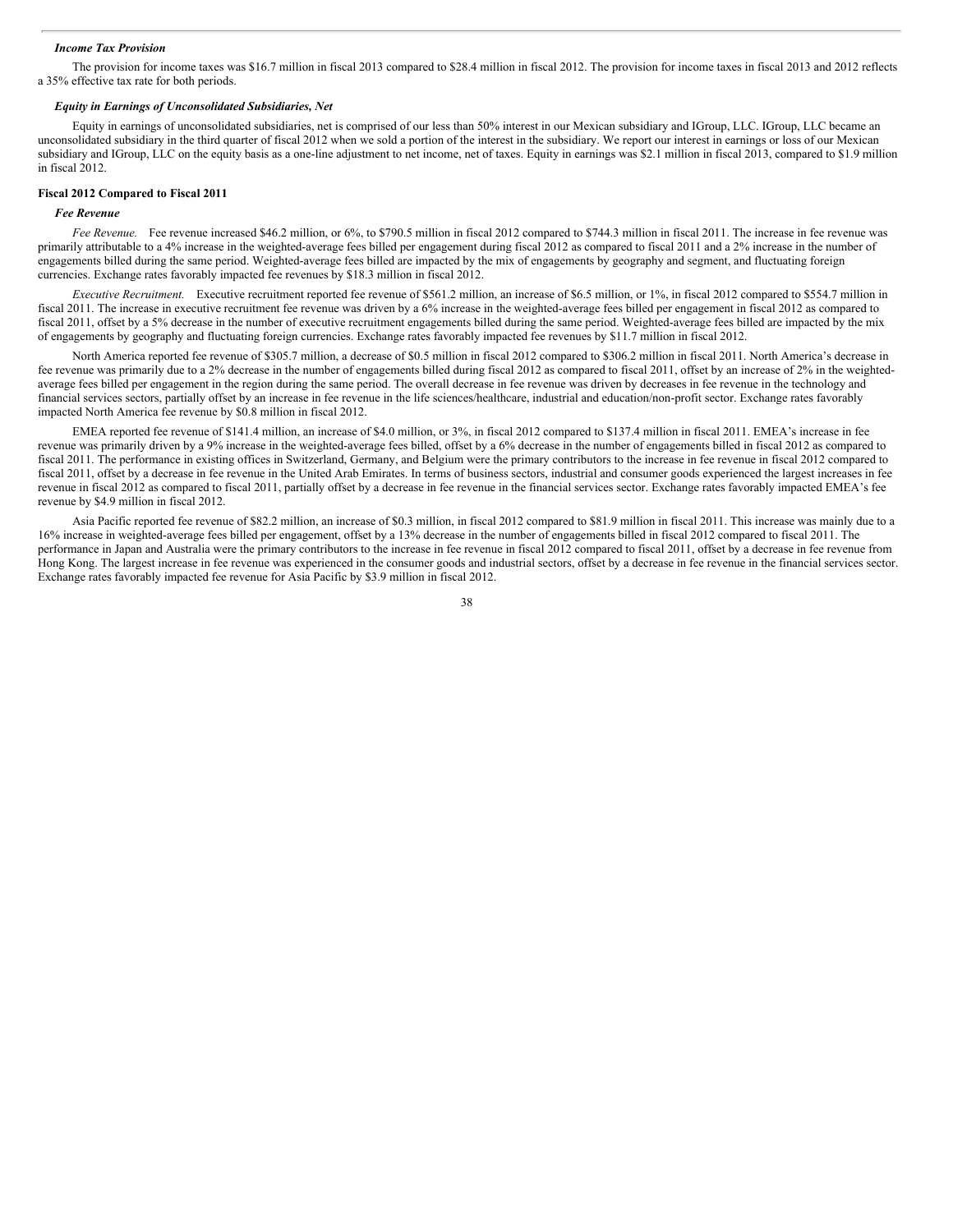South America reported fee revenue of \$31.9 million, an increase of \$2.7 million, or 9%, in fiscal 2012 compared to \$29.2 million in fiscal 2011. The increase in South America's fee revenue was due to a 7% increase in the number of engagements billed during fiscal 2012 as compared to fiscal 2011 and a 2% increase in the weighted- average fees billed per engagement in the region during the same period. The performance in Chile and Brazil were the primary contributors to the increase in fee revenue in fiscal 2012 compared to fiscal 2011. Industrial, financial services and life sciences/healthcare were the main sectors contributing to the increase in fee revenue in fiscal 2012 compared to fiscal 2011, partially offset by a decrease in fee revenue in the technology sector. Exchange rates favorably impacted fee revenue for South America by \$2.1 million in fiscal 2012.

*Leadership & Talent Consulting.* LTC reported fee revenue of \$115.4 million, an increase of \$16.0 million, or 16%, in fiscal 2012 compared to \$99.4 million in fiscal 2011. The improvement in fee revenue was driven by an increase in broad based client demand with increases in the number of consulting clients and in fee revenue productivity per consultant in fiscal 2012 compared to fiscal 2011. The increase in fee revenue consisted of an increase in fee revenue in North America of \$6.0 million or 9% to \$75.8 million, an increase in Asia Pacific fee revenue of \$4.6 million to \$13.0 million, an increase in fee revenue in EMEA of \$4.3 million, or 23%, to \$22.7 million and an increase in South America fee revenue of \$1.1 million to \$3.9 million. Exchange rates favorably impacted fee revenue for LTC by \$1.7 million in fiscal 2012.

*Futurestep.* Futurestep reported fee revenue of \$113.9 million, an increase of \$23.7 million, or 26%, in fiscal 2012 compared to \$90.2 million in fiscal 2011. The increase in Futurestep's fee revenue was due to a 23% increase in the weighted-average fees billed per engagement and a 3% increase in the number of engagements billed in fiscal 2012 compared to fiscal 2011. The increase in fee revenue was also positively impacted by an increase in new clients and in the level of activity for existing clients in fiscal 2012 as compared to fiscal 2011. The increase in Futurestep's fee revenue consisted of North America fee revenue increase of \$12.3 million, or 35%, to \$47.6 million; Asia Pacific fee revenue increase of \$5.8 million, or 21% to \$33.1 million; an increase in Europe fee revenue of \$4.8 million, or 17%, to \$32.4 million and fee revenue of \$0.8 million in South America. Improvement in Futurestep fee revenue is primarily driven by increases in RPO, which have higher average fees per engagement, and recruitment for non-executive professionals. Exchange rates favorably impacted fee revenue for Futurestep by \$4.9 million in fiscal 2012.

### *Compensation and Benefits*

Compensation and benefits expense increased \$26.8 million, or 5%, to \$534.2 million in fiscal 2012 from \$507.4 million in fiscal 2011. The increase in compensation and benefits expense is mainly due to a 14% increase in salaries and related payroll taxes in fiscal 2012 as compared to fiscal 2011 due in large part to a 10% growth in average worldwide headcount, and to a lesser extent, \$1.9 million of separation charges related to changes in certain corporate and Futurestep leadership positions recorded in fiscal 2012. The growth in average worldwide headcount was primarily due to an increase in execution and support staff to support our growth in Futurestep and other business activities. Compensation and benefits expense in Futurestep increased \$19.4 million in fiscal 2012 compared to fiscal 2011. The increase in compensation and benefits expense was partially offset by a \$10.7 million decrease in performance related bonus expense. This decrease was driven by the Company's overall level of profitability and was also impacted by a change in the mix of business by operating segment, notably from the strong performance of Futurestep, where bonus expense relative to revenues is lower than in the Executive Recruitment operating segment. During fiscal 2012, Futurestep and LTC fee revenue increased by 26% and 16%, respectively compared to fiscal 2011 while Executive Recruitment fee revenue only increased by 1% for the same period. The performance related bonus expense was \$116.8 million in fiscal 2012 compared to \$128.3 million in fiscal 2011. In addition, the performance related bonus expense for fiscal 2012 and fiscal 2011 was reduced by a change in the bonus expense estimate of \$1.2 million and \$2.0 million for fiscal 2011 and fiscal 2010, respectively, resulting in net bonus expense of \$115.6 million and \$126.3 million, respectively. These changes in estimates represent the difference between the bonus expense recorded for fiscal 2011 and fiscal 2010 and the actual cash payments made or to be made with respect to amounts earned during such fiscal years. Exchange rates unfavorably impacted compensation and benefits expenses by \$13.2 million during fiscal 2012.

In addition, changes in the fair value of vested amounts owed under certain deferred compensation plans resulted in an increase of compensation expense of \$0.4 million and \$6.2 million in fiscal 2012 and fiscal 2011,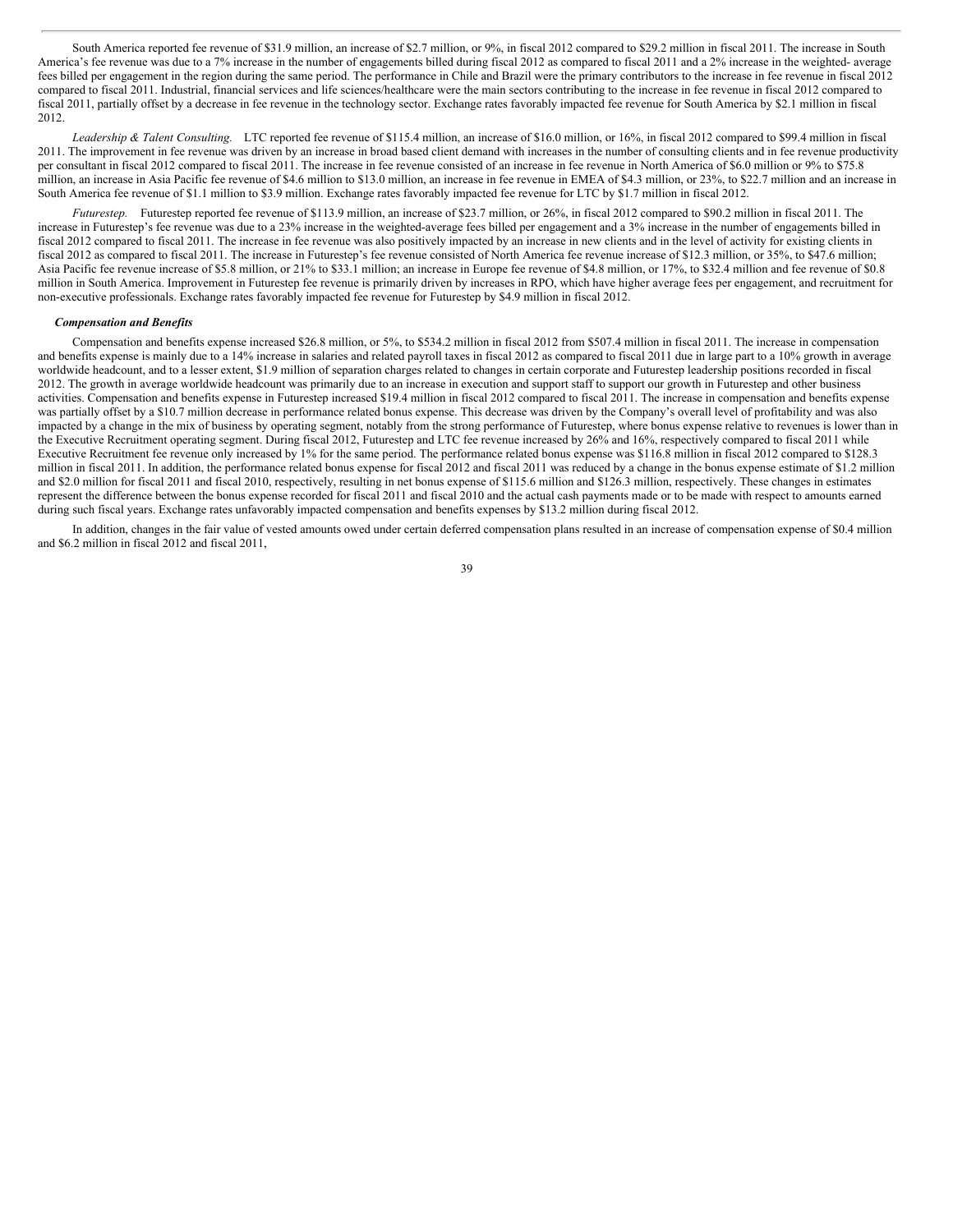respectively. Offsetting these changes in compensation and benefits expense was an increase in the fair value of marketable securities classified as trading (held in trust to satisfy obligations under certain deferred compensation liabilities) of \$1.1 million and \$7.6 million during fiscal 2012 and fiscal 2011, respectively, recorded in other (loss) income, net on the consolidated statements of income.

Executive recruitment compensation and benefits expense decreased \$1.9 million to \$365.7 million in fiscal 2012 compared to \$367.6 million in fiscal 2011. The decrease in compensation and benefits expense is primarily due to a reduction in the performance related bonus expense of \$10.4 million in fiscal 2012 compared to the fiscal 2011 driven by the Company's overall level of profitability as defined by pre-tax income before bonus expense. Offsetting these decreases was a 7% increase in salaries and related payroll taxes due in large part to a 3% growth in average executive recruitment headcount (primarily support staff). In addition, changes in the fair value of vested amounts owed under certain deferred compensation plans resulted in an increase of compensation expense of \$0.4 million and \$5.6 million in fiscal 2012 and fiscal 2011, respectively. Executive recruitment compensation and benefits expense decreased as a percentage of fee revenue to 65% from 66% in fiscal 2012 and 2011, respectively. Exchange rates unfavorably impacted compensation and benefits expenses by \$8.9 million during fiscal 2012.

LTC compensation and benefits expense increased \$4.8 million, or 8%, to \$63.1 million in fiscal 2012 from \$58.3 million in fiscal 2011. The increase was primarily due to an increase in salaries and related payroll taxes which was due to a 3% increase in average headcount in fiscal 2012 compared to fiscal 2011 and an increase in resources used to support the increase in the volume of business activity. LTC compensation and benefits expense as a percentage of fee revenue decreased to 55% in fiscal 2012 from 59% in fiscal 2011. Exchange rates unfavorably impacted compensation and benefits expense by \$1.1 million during fiscal 2012.

Futurestep compensation and benefits expense increased \$19.4 million, or 31%, to \$82.7 million in fiscal 2012 from \$63.3 million in fiscal 2011. The increase was primarily due to a 30% increase in average headcount in support of Futurestep's increased business activities and 26% increase in fee revenue, and to a lesser extent, \$0.9 million of separation changes related to changes in Futurestep leadership positions. Exchange rates unfavorably impacted compensation and benefits expense by \$3.2 million. Futurestep compensation and benefits expense as a percentage of fee revenue increased to 73% in fiscal 2012 from 70% in fiscal 2011.

Corporate compensation and benefits expense was \$22.7 million in fiscal 2012 which is net of \$6.3 million increase in the cash surrender value ("CSV") of company owned life insurance ("COLI") compared to \$18.2 million in fiscal 2011 which is net of \$7.2 million increase of the CSV of COLI. The CSV of COLI is held to fund other deferred compensation retirement plans and the change in CSV of COLI was the primary reason for the increase in compensation and benefits expense in addition to an increase in average headcount. The increase in the CSV of COLI was due to changes in the value of the underlying investments due to market changes. Contributing to the increase in compensation and benefit expense in fiscal 2012 is \$1.0 million in separation charges related to changes in a Corporate leadership position and a 17% increase in average headcount.

#### *General and Administrative Expenses*

General and administrative expenses increased \$22.4 million, or 19%, to \$138.9 million in fiscal 2012 compared to \$116.5 million in fiscal 2011. The increase is attributable to an increase of \$12.4 million in legal and other professional fees associated with regulatory matters and, to a much lesser extent, our investments to enhance our internal control environment, business development activities and other employee related matters an increase of \$5.8 million in premise and office expenses and \$3.2 million in business development expenses, which includes costs associated with social media initiatives. Also, contributing to the increase in general and administrative expenses were foreign exchange transaction losses in fiscal 2012 compared to foreign exchange transaction gains in fiscal 2011, netting to an increase in general and administrative expenses of \$2.7 million. Partially offsetting these increases was a decrease of \$1.9 million in bad debt expense due to greater than anticipated collections in the second half of fiscal 2012. Exchange rates unfavorably impacted general and administrative expenses by \$4.0 million in fiscal 2012. General and administrative expenses as a percentage of fee revenue were 18% in fiscal 2012 as compared to 16% in fiscal 2011.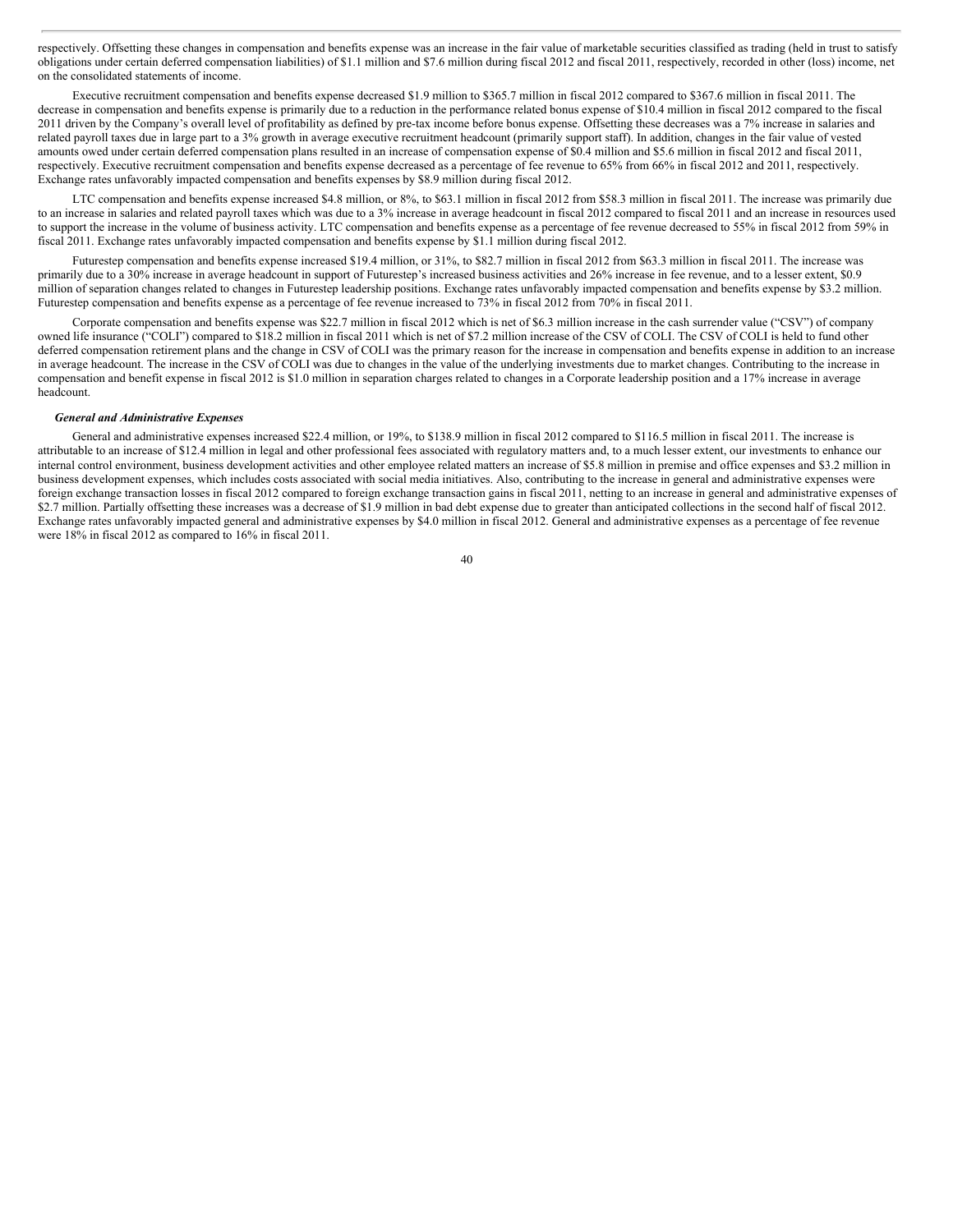Executive recruitment general and administrative expenses increased \$5.5 million, or 8%, to \$76.2 million in fiscal 2012 from \$70.7 million in fiscal 2011. The increase in general and administrative expenses was driven by an increase in premises and office expense, foreign exchange transaction losses and an increase in business development, partially offset by a decrease in bad debt expense in fiscal 2012 compared to fiscal 2011. Premise and office expenses increased due to obtaining additional office space in existing locations and bad debt expense decreased due to greater than anticipated collections in fiscal 2012. Exchange rates unfavorably impacted general and administrative expenses by \$2.4 million. Executive recruitment general and administrative expenses as a percentage of fee revenue were 14% in in fiscal 2012 as compared to 13% in fiscal 2011.

LTC general and administrative expenses decreased \$2.3 million, or 12%, to \$16.6 million in fiscal 2012 from \$18.9 million in fiscal 2011. The decrease in general and administrative expense was due to write-off the Sensa trademark, in fiscal 2011 and decrease in bad debt expense in fiscal 2012 compared to fiscal 2011. Exchange rates unfavorably impacted general and administrative expenses by \$0.3 million. LTC general and administrative expenses as a percentage of fee revenue were 14% in fiscal 2012 compared to 19% in fiscal 2011.

Futurestep general and administrative expenses increased \$2.7 million, or 16%, to \$19.1 million in fiscal 2012 compared to \$16.4 million in fiscal 2011, primarily due to increases of \$1.8 million in premises and office expenses and \$1.0 million in business development related to the increase in our overall business activities reflected in the 26% increase in fee revenues. Exchange rates unfavorably impacted general and administrative expenses by \$1.3 million in fiscal 2012. Futurestep general and administrative expenses as a percentage of fee revenue were 17% in fiscal 2012 compared to 18% in fiscal 2011.

Corporate general and administrative expenses increased \$16.5 million to \$27.0 million in fiscal 2012 compared to \$10.5 million in fiscal 2011. The increase is largely attributable to an increase in legal and other professional fees of \$11.0 million, and to a lesser extent, an increase of \$2.7 million as a result of recording a reduction of \$2.2 million in the estimated fair value of acquisition-related contingent consideration in fiscal 2012 compared to \$4.9 million in fiscal 2011. In addition, business development expenses and foreign exchange transaction losses increased \$1.7 million and \$1.0 million, respectively. Business development expenses, including costs associated with social media initiatives, increased primarily due to the increase in our overall business activities.

## *Engagement Expenses*

Engagement expenses consist of expenses incurred by candidates and our consultants that are normally reimbursed by clients. In addition, engagement expenses include non-billable contractor and product costs related to the delivery of various services and products. Engagement expenses increased \$4.1 million, or 8%, to \$55.9 million in fiscal 2012 compared to \$51.8 million in fiscal 2011, driven by the increase in the volume of business activity. Engagement expenses as a percentage of fee revenue were 7% in both fiscal 2012 and 2011.

## *Depreciation and Amortization Expenses*

Depreciation and amortization expenses were \$14.0 million and \$12.7 million in fiscal 2012 and 2011, respectively. This expense relates mainly to computer equipment, software, furniture and fixtures and leasehold improvements.

### *Restructuring Charges, Net*

During fiscal 2012 and 2011, we increased previously recorded restructuring charges, net by \$0.9 million and \$2.1 million, respectively primarily related to the inability to sublease space, which was included in the original estimate.

#### *Operating Income*

Operating income decreased \$2.9 million to \$82.9 million in fiscal 2012 as compared to \$85.8 million in fiscal 2011. This decrease in operating income resulted from an increase in compensation and benefits expense and general administrative expenses of \$26.8 million and \$22.4 million, respectively, offset by a \$46.2 million increase in fee revenue during fiscal 2012 as compared to fiscal 2011. Operating margin declined by 1.0 percentage points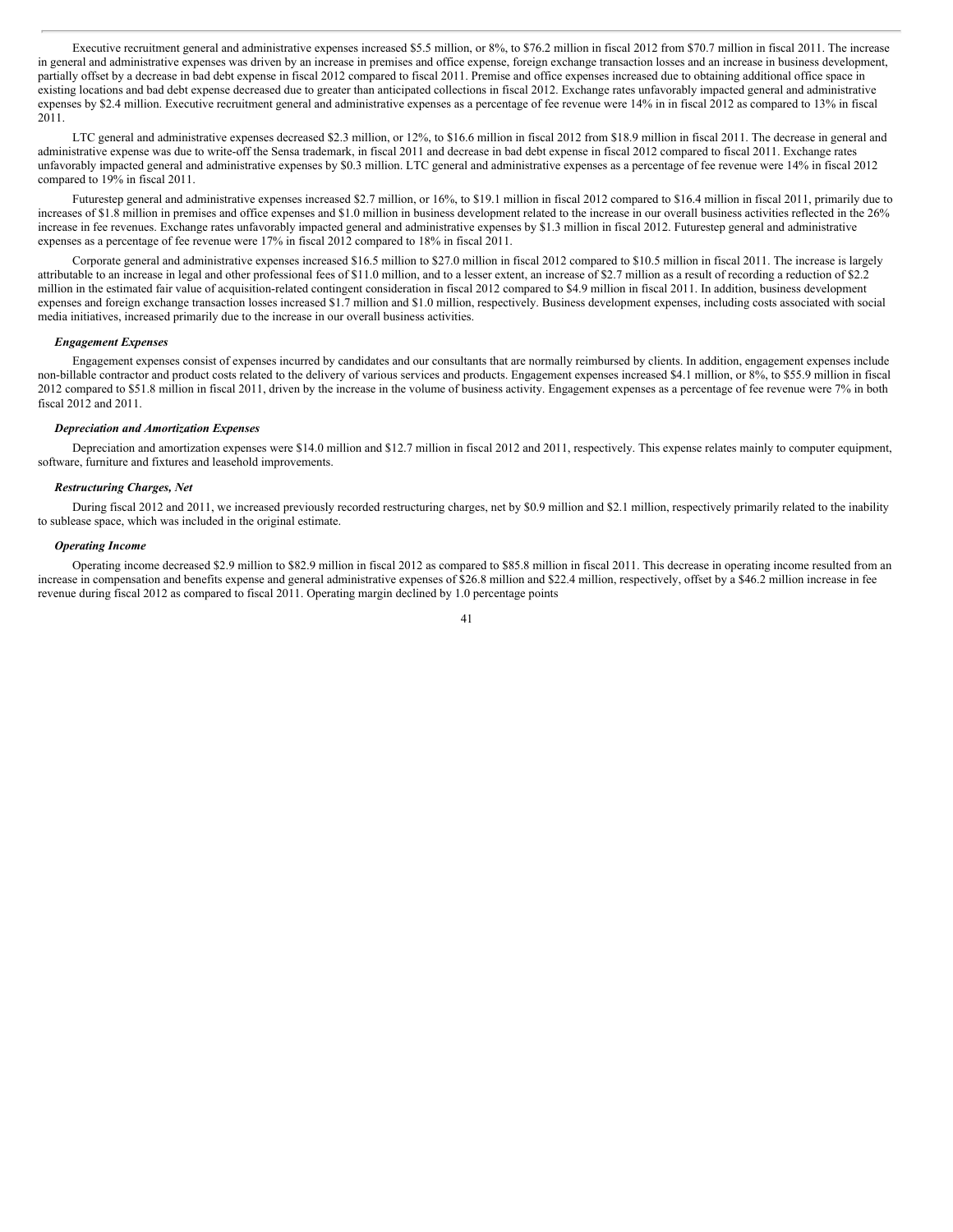during fiscal 2012 as compared to fiscal 2011, primarily due to a change in mix of fee revenues by operating segment and a decrease in operating loss in the Corporate segment.

Executive Recruitment operating income increased \$5.6 million to \$109.9 million in the fiscal 2012 as compared to \$104.3 million in fiscal 2011. The increase in Executive Recruitment operating income is attributable to an increase of \$6.5 million in fee revenue, a decrease of \$1.9 million and \$1.4 million in compensation and benefits expense and restructuring charges, respectively, offset by an increase of \$5.5 million in general and administrative expenses during fiscal 2012 as compared to fiscal 2011. Executive Recruitment operating income as a percentage of fee revenue were 20% in fiscal 2012 as compared to 19% in fiscal 2011.

LTC operating income increased by \$11.3 million to \$16.4 million in fiscal 2012 as compared to \$5.1 million in fiscal 2011. The increase in LTC operating income is primarily due to an increase of \$16.0 million in fee revenue and a decrease of \$2.3 million in general and administrative expenses, offset by an increase of \$4.8 million in compensation and benefits expense during fiscal 2012 as compared to fiscal 2011. LTC operating income as a percentage of fee revenue was 14% in fiscal 2012 as compared to 5% in fiscal 2011.

Futurestep operating income increased by \$1.5 million to \$8.5 million in fiscal 2012 as compared to \$7.0 million in fiscal 2011. The increase in Futurestep operating income was primarily due to an increase in fee revenue of \$23.7 million, offset by an increase in compensation and benefits expense of \$19.4 million and an increase of \$2.7 million in general and administrative expenses during fiscal 2012 as compared to fiscal 2011. Futurestep operating income as a percentage of fee revenue were 7% in fiscal 2012 as compared to 8% in fiscal 2011.

## *Adjusted EBITDA*

Adjusted EBITDA decreased \$7.6 million to \$101.3 million in fiscal 2012 as compared to \$108.9 million in fiscal 2011. This decrease in adjusted EBITDA resulted from an increase in compensation and benefits expense (excluding separation charges), and general administrative expenses of \$24.9 million and \$22.4 million, respectively, and a decrease of \$6.7 million in other income, due to an increase in the market value of mutual funds held in trust for settlement of our obligations under certain deferred compensation plans, offset by a \$46.2 million increase in fee revenue and \$4.3 million increase in reimbursed out of pocket engagement expenses during fiscal 2012 as compared to fiscal 2011. Adjusted EBITDA margin declined by 1.8 percentage points during fiscal 2012 as compared to fiscal 2011, primarily due to a change in mix of fee revenues by operating segment and a decrease in adjusted EBITDA in the Corporate segment.

Executive Recruitment adjusted EBITDA increased \$5.0 million to \$118.9 million in the fiscal 2012 as compared to \$113.9 million in fiscal 2011. The increase in Executive Recruitment adjusted EBITDA is attributable to an increase of \$6.5 million in fee revenue, a decrease of \$1.9 million in compensation and benefits expense, offset by an increase of \$5.5 million in general and administrative expenses during fiscal 2012 as compared to fiscal 2011. Executive Recruitment adjusted EBITDA as a percentage of fee revenue were 21% in both fiscal 2012 and 2011.

LTC adjusted EBITDA increased by \$11.0 million to \$19.1 million in fiscal 2012 as compared to \$8.1 million in fiscal 2011. The increase in LTC adjusted EBITDA is primarily due to an increase of \$16.0 million in fee revenue and a decrease of \$2.3 million in general and administrative expenses, offset by an increase of \$4.8 million in compensation and benefits expense during fiscal 2012 as compared to fiscal 2011. LTC adjusted EBITDA as a percentage of fee revenue was 17% in fiscal 2012 as compared to 8% in fiscal 2011.

Futurestep adjusted EBITDA increased by \$2.8 million to \$10.6 million in fiscal 2012 as compared to \$7.8 million in fiscal 2011. The increase in Futurestep adjusted EBITDA was primarily due to an increase in fee revenue of \$23.7 million, offset by an increase in compensation and benefits expense (excluding separation costs) of \$18.5 million and an increase of \$2.7 million in general and administrative expenses during fiscal 2012 as compared to fiscal 2011. Futurestep adjusted EBITDA as a percentage of fee revenue were 9% in both fiscal 2012 and 2011.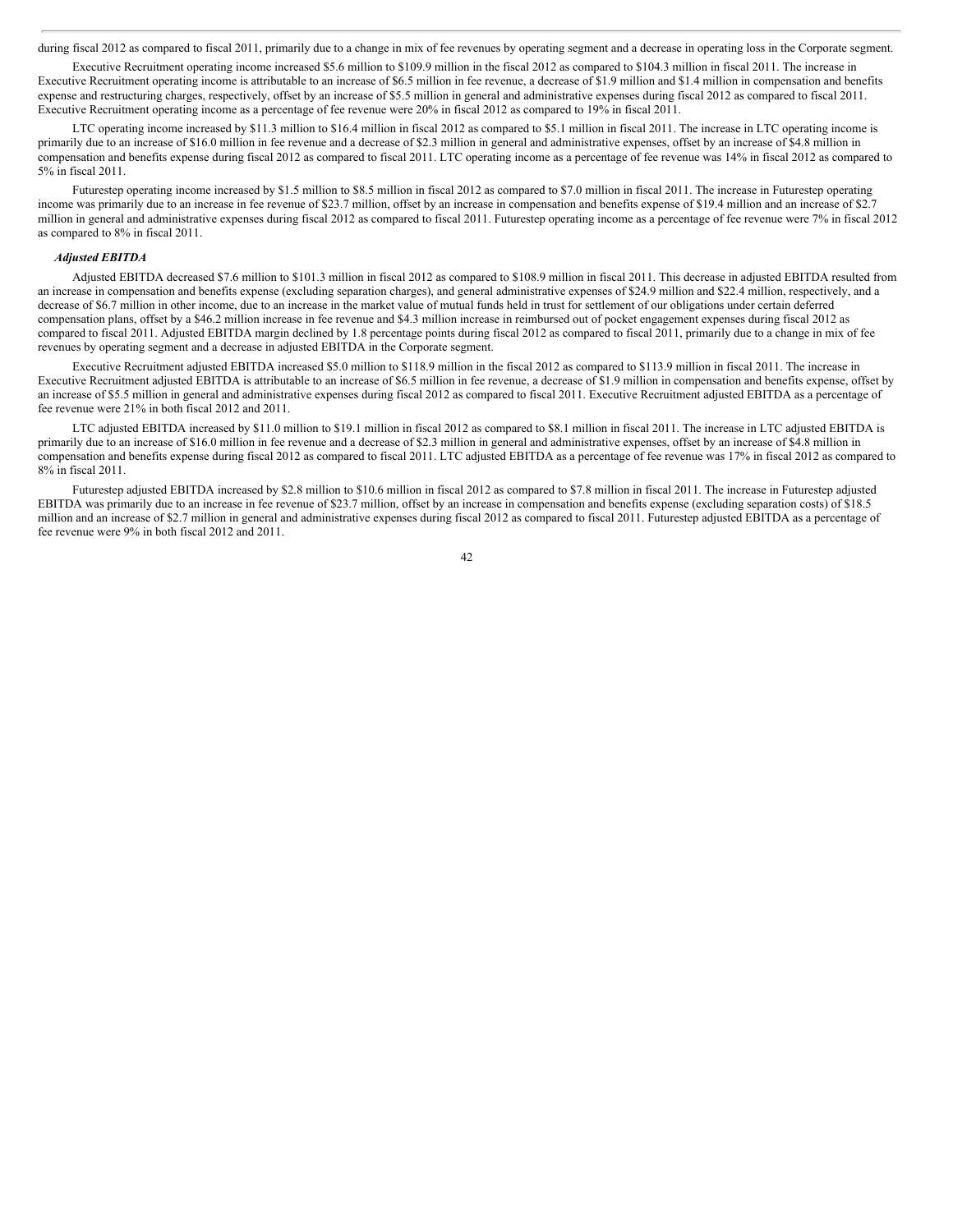#### *Other (Loss) Income, Net*

Other (loss) income, net decreased by \$6.7 million to a loss of \$0.3 million in fiscal 2012 as compared to other income of \$6.4 million in fiscal 2011. This decrease was primarily due to net gains on marketable securities of \$1.1 million and \$7.6 million classified as trading in fiscal 2012 and fiscal 2011, respectively. The decrease in other (loss) income, net reflects a \$6.5 million change in the increase in the market value of mutual funds held in trust for settlement of our obligations under certain deferred compensation plans (see Note 5 — *Marketable Securities,* in the Notes to our Consolidated Financial Statements) during fiscal 2012 as compared to fiscal 2011. Offsetting this decrease in other (loss) income, net is a \$5.8 million decrease in certain deferred compensation retirement plan liabilities (see Note 6 — *Deferred Compensation and Retirement Plans,* in the Notes to our Consolidated Financial Statements) during the same period, which resulted in a reduction of compensation and benefits expense.

#### *Interest Expense, Net*

Interest expense, net primarily relates to borrowings under our COLI policies, which is partially offset by interest earned on cash and cash equivalent balances. Interest expense, net was \$1.8 million in fiscal 2012 as compared to \$2.5 million in fiscal 2011. The decrease in interest expense, net is due to a decline in our average borrowings under our COLI policies and an increase in dividend and interest income primarily as a result of higher average balances of interest earning assets.

#### *Income Taxes Provision*

The provision for income taxes was \$28.4 million in fiscal 2012 compared to \$32.7 million in fiscal 2011. The provision for income taxes in fiscal 2012 reflects a 35% effective tax rate, compared to a 36% effective tax rate for fiscal 2011. The decrease in the effective tax rate during fiscal 2012 as compared to fiscal 2011, is due to a decline in international income tax rates and a greater percentage of our worldwide income arising in jurisdictions outside the U.S. with lower income tax rates.

## *Equity in Earnings of Unconsolidated Subsidiaries, Net*

Equity in earnings of unconsolidated subsidiaries, net is comprised of our less than 50% interest in our Mexican subsidiary and IGroup, LLC. IGroup, LLC became an unconsolidated subsidiary in fiscal 2012 when we sold a portion of the interest in the subsidiary. We report our interest in earnings or loss of our Mexican subsidiary and IGroup, LLC on the equity basis as a one-line adjustment to net income, net of taxes. Equity in earnings were \$1.9 million in both fiscal 2012 and 2011.

#### **Liquidity and Capital Resources**

Our performance is subject to the general level of economic activity in the geographic regions and the industries which we service. While we believe, based on current economic conditions, that our cash on hand and funds from operations will be sufficient to meet anticipated working capital, capital expenditures and general corporate requirements during the next twelve months, if the national or global economy, credit market conditions, and/or labor markets were to deteriorate in the future, it is likely that such changes would put negative pressure on demand for our services and affect our operating cash flows. In light of the current economic uncertainty, the Company implemented a restructuring plan in the second quarter of fiscal 2013 in order to align our cost structure with anticipated revenue levels. In addition, in the third and fourth quarters of fiscal 2013, we implemented another restructuring plan focused on the integration synergies associated with the current year acquisitions. If the uncertain economic environment negatively impacts the demand for our services for a prolonged period of time, we may incur negative cash flows, and if such conditions persist over an extended period of time, it might require us to access our existing credit Facility to meet our capital needs.

Cash and cash equivalents and marketable securities were \$366.0 million and \$417.7 million as of April 30, 2013 and 2012, respectively. As of April 30, 2013 and 2012, we held \$146.8 million and \$130.3 million, respectively of cash and cash equivalents in foreign locations, substantially all of which is readily convertible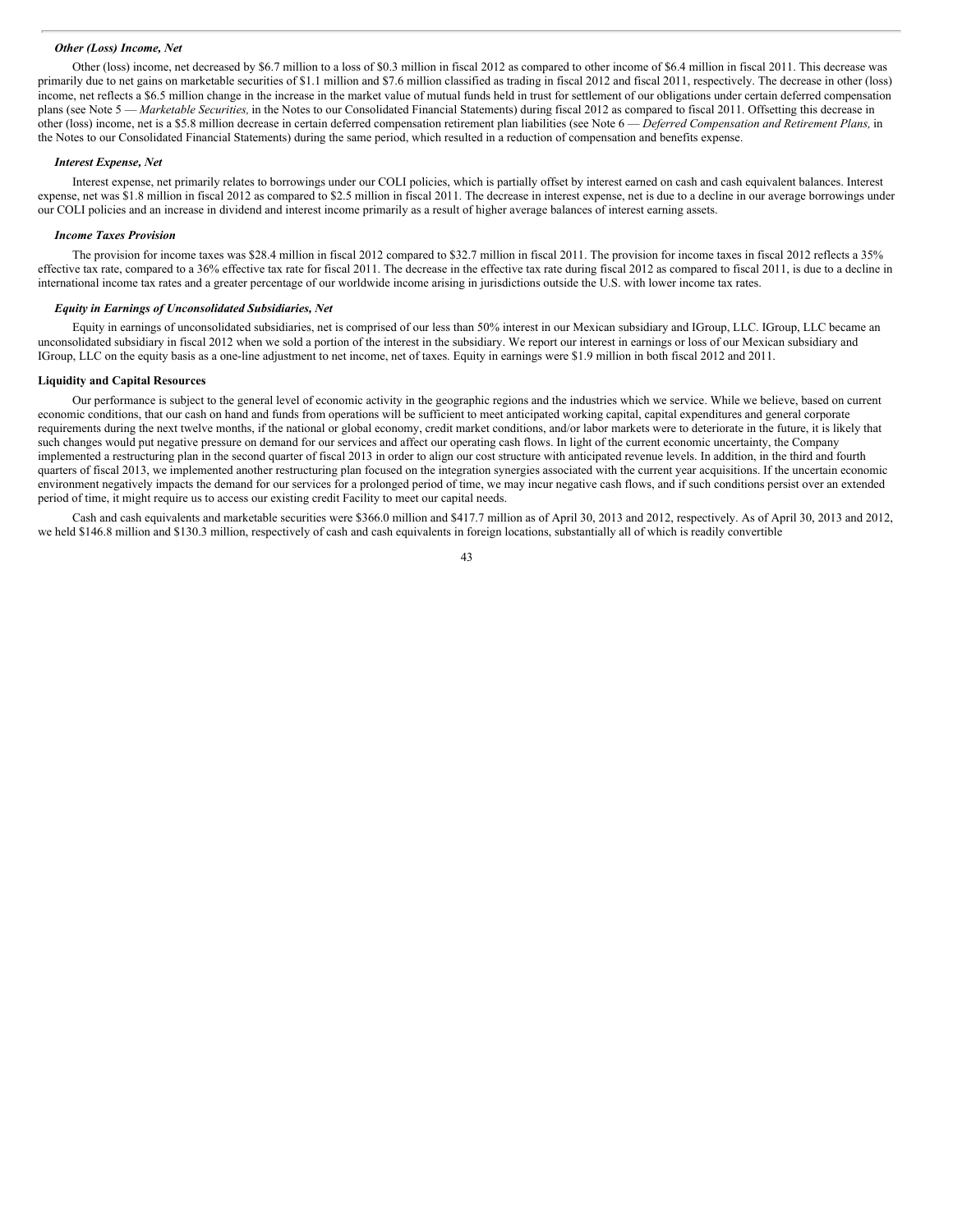into other foreign currencies. If these amounts were distributed to the United States, in the form of dividends, we would be subject to additional U.S. income taxes. The Company has a plan to distribute a portion of the cash held in foreign locations to the United States and has recorded a \$0.9 million deferred tax liability for additional taxes that would arise in connection with these distributions. Cash and cash equivalents consist of cash and highly liquid investments purchased with original maturities of three months or less. Marketable securities consist of mutual funds and investments in corporate bonds, U.S. Treasury and agency securities and commercial paper. The primary objectives of our investment in mutual funds are to meet the obligations under certain of our deferred compensation plans, while the other securities are available for general corporate purposes.

As of April 30, 2013 and 2012, our marketable securities of \$141.9 million and \$135.7 million, respectively, included \$98.0 million (net of gross unrealized gains of \$3.1) million and no gross unrealized losses) and \$82.2 million (net of gross unrealized gains of \$3.5 million and gross unrealized losses of \$0.4 million), respectively, held in trust for settlement of our obligations under certain deferred compensation plans, of which \$93.5 million and \$74.6 million, respectively, are classified as non-current. Our obligations for which these assets were held in trust totaled \$99.2 million and \$82.6 million as of April 30, 2013 and 2012, respectively. As of April 30, 2013 and 2012, we had marketable securities classified as available-for-sale with a balance of \$43.9 million and \$53.5 million, respectively. These securities represent excess cash invested under our investment policy with a professional money manager and are available for general corporate purposes.

The net decrease in our working capital of \$99.8 million as of April 30, 2013 compared to April 30, 2012 is primarily attributable to a decrease in cash and cash equivalents and current portion of marketable securities and an increase in other accrued liabilities, partially offset by an increase in accounts receivable. Cash and cash equivalents decreased due to the payment of annual bonuses earned in fiscal 2012 and paid during the first quarter fiscal 2013 and Company contributions made to the ECAP. Cash and cash equivalents also decreased as a result of the acquisitions of Global Novations and PDI while accounts receivable increased due to an increase in the number of days sales outstanding which increased from 64 days to 68 days from April 30, 2012 to April 30, 2013. Accounts receivable also increased as a result of the acquisitions of PDI and Global Novations, which accounted for \$25.7 million of the increase as of acquisition date. The decrease in marketable securities is due to lower expected ECAP payments in the next twelve months and an overall decrease in our available-for-sale securities as a result of the acquisitions of Global Novations and PDI. The increase in other accrued liabilities is primarily due to restructuring accruals recorded in fiscal 2013 that are due within one year and \$15.0 million in contingent consideration liabilities due to the acquisition of PDI. Cash provided by operating activities was \$61.7 million in fiscal 2013, a decrease of \$9.3 million, from cash provided by operating activities of \$71.0 million in fiscal 2012. The decrease in cash provided in operating activities is primarily due to lower operating income, offset by a decrease in fiscal 2012 bonuses paid in fiscal 2013 as compared to fiscal 2011 bonuses paid in fiscal 2012.

Cash used in investing activities was \$116.7 million in fiscal 2013; an increase of \$83.7 million from cash used in investing activities of \$33.0 million in fiscal 2012. The increase in cash used in investing activities is primarily attributable to the purchase price payment for the acquisition of PDI of \$77.6 million and Global Novations of \$34.5 million, offset by an increase of \$13.6 million in net proceeds from the purchase and sale/maturities of marketable securities. In addition, there was \$7.2 million in restricted cash that became unrestricted during the year as a result of entering into a new credit agreement, as described below, that does not require the Company to maintain a certain amount of cash as collateral (which was required under the Company's prior credit facility), and a decrease in cash used to purchase property and equipment of \$5.5 million.

Cash used in financing activities was \$0.4 million in fiscal 2013, an increase of \$2.6 million from cash provided by financing activities of \$2.2 million in fiscal 2012. Cash used in financing activities increased primarily due to a decrease of \$2.2 million in cash proceeds from the exercise of employee stock options and our employee stock purchase plan, a decrease of \$1.4 million in tax benefit from the exercise of stock options and a \$0.4 million decrease in the amount of borrowings under life insurance policies, offset by a decrease in the cash used to repurchase shares of common stock to satisfy tax withholding requirements upon the vesting of restricted stock by \$1.4 million. As of April 30, 2013, \$24.4 million remained available for common stock repurchases under our stock repurchase program, approved by the Board of Directors on November 2, 2007.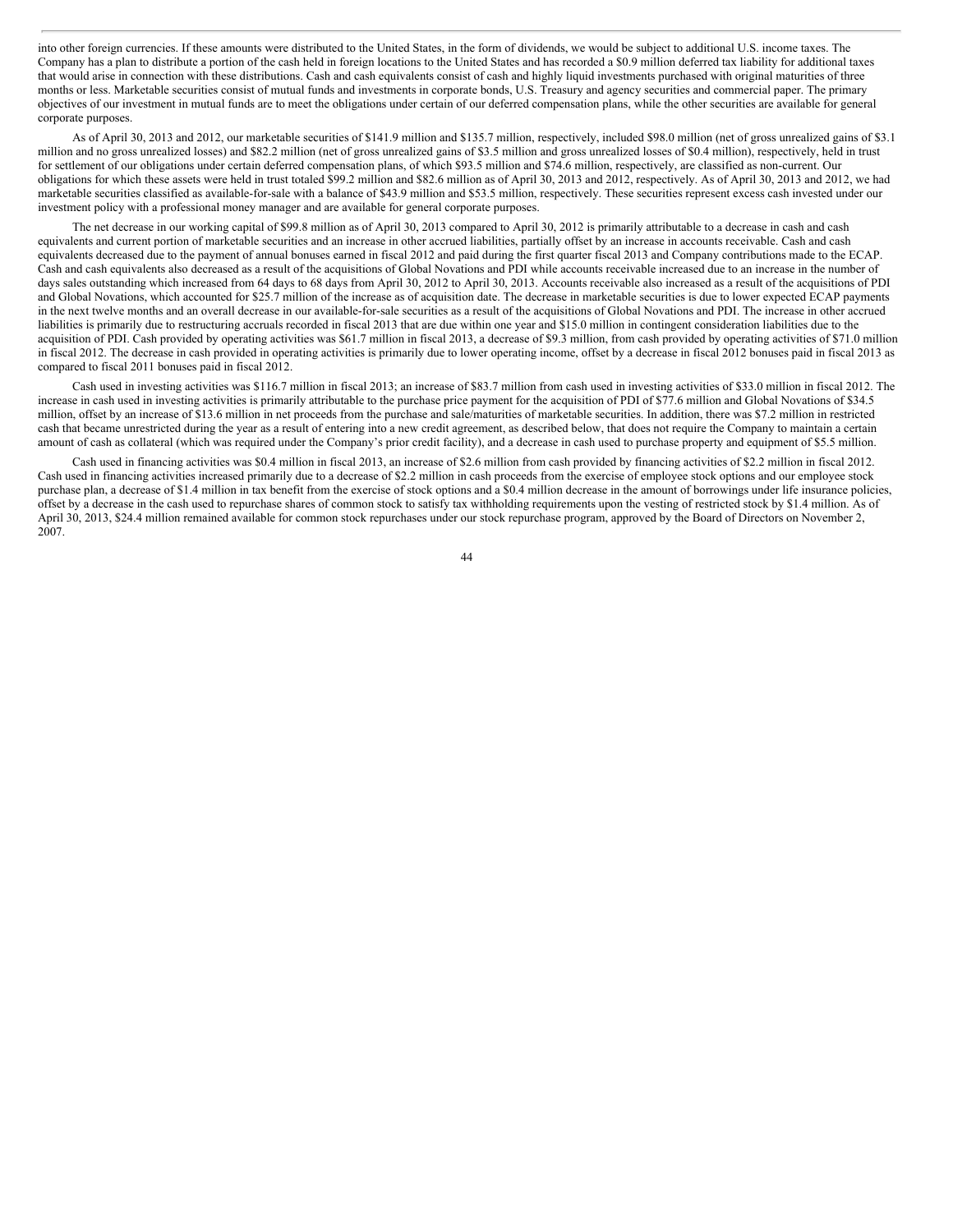## **Off-Balance Sheet Arrangements**

We have no off-balance sheet arrangements and have not entered into any transactions involving unconsolidated, special purpose entities.

### **Contractual Obligations**

Contractual obligations represent future cash commitments and liabilities under agreements with third parties, and exclude contingent liabilities for which we cannot reasonably predict future payment. The following table represents our contractual obligations as of April 30, 2013:

|                                    |         |           |                  | <b>Payments Due in:</b> |           |                  |
|------------------------------------|---------|-----------|------------------|-------------------------|-----------|------------------|
|                                    |         |           | <b>Less Than</b> |                         |           | <b>More Than</b> |
|                                    | Note(1) | Total     | 1 Year           | 1-3 Years               | 3-5 Years | 5 Years          |
|                                    |         |           |                  | (in thousands)          |           |                  |
| Operating lease commitments        | 14      | \$213,328 | \$44,096         | \$65,456                | \$ 37,681 | 66,095           |
| Accrued restructuring charges(2)   |         | 11.045    | 8,426            | 2.041                   | 558       | 20               |
| Interest payments on COLI loans(3) | 10      | 49.385    | 4.139            | 8,277                   | 8,266     | 28,703           |
| Contingent consideration           | 12      | 15,000    | 15,000           | __                      | _         |                  |
| Total                              |         | \$288,758 | \$71,661         | \$75,774                | \$46,505  | 94,818           |

(1) See Note in the accompanying consolidated financial statements in Item 15.

(2) Represents rent payments, net of sublease income on an undiscounted basis and severance costs.

(3) Assumes COLI loans remain outstanding until receipt of death benefits on COLI policies and applies current interest rates on COLI loans ranging from 4.76% to 8.00%.

In addition to the contractual obligations above, we have liabilities related to certain employee benefit plans. These liabilities are recorded in our Consolidated Balance Sheets. The obligations related to these employee benefit plans are described in Note 6 — *Deferred Compensation and Retirement Plans*, in the Notes to our Consolidated Financial Statements.

Lastly, we have contingent commitments under certain employment agreements that are payable upon involuntary, termination without cause, as described in Note 14 — *Commitments and Contingencies*, in the Notes to our Consolidated Financial Statements.

#### *Cash Surrender Value of Company Owned Life Insurance Policies, Net of Loans*

The Company purchased Company Owned Life Insurance ("COLI") policies or contracts insuring certain employees eligible to participate in the deferred compensation and pension plans as a means of funding benefits under such plans. As of April 30, 2013 and 2012, we held contracts with gross CSV of \$159.2 million and \$151.1 million, respectively. Total outstanding borrowings against the CSV of COLI contracts were \$73.3 million as of April 30, 2013 and 2012. At April 30, 2013 and 2012, the net cash value of these policies was \$85.9 million and \$77.8 million, respectively. Such borrowings do not require annual principal repayments, bear interest primarily at variable rates and are secured by the CSV of COLI contracts. Starting in second quarter of fiscal 2012, we paid our premiums under our COLI contracts from operating cash, and in prior years, we generally borrowed under our COLI contracts to pay related premiums and as a result there were no borrowings under our COLI contracts in fiscal 2013.

## *Long-Term Debt*

We entered into a new senior unsecured revolving Credit Agreement (the "Facility") on January 18, 2013, which provides for an aggregate availability up to \$75.0 million with an option to increase the Facility by an additional \$50.0 million, subject to lender consent, and a \$15.0 million sub-limit for letters of credit. The Facility matures on January 18, 2018 and replaces the senior secured Loan Agreement dated as of March 14, 2011 (the "Previous Facility"), which was terminated on the same date the Facility was entered into with the exception of

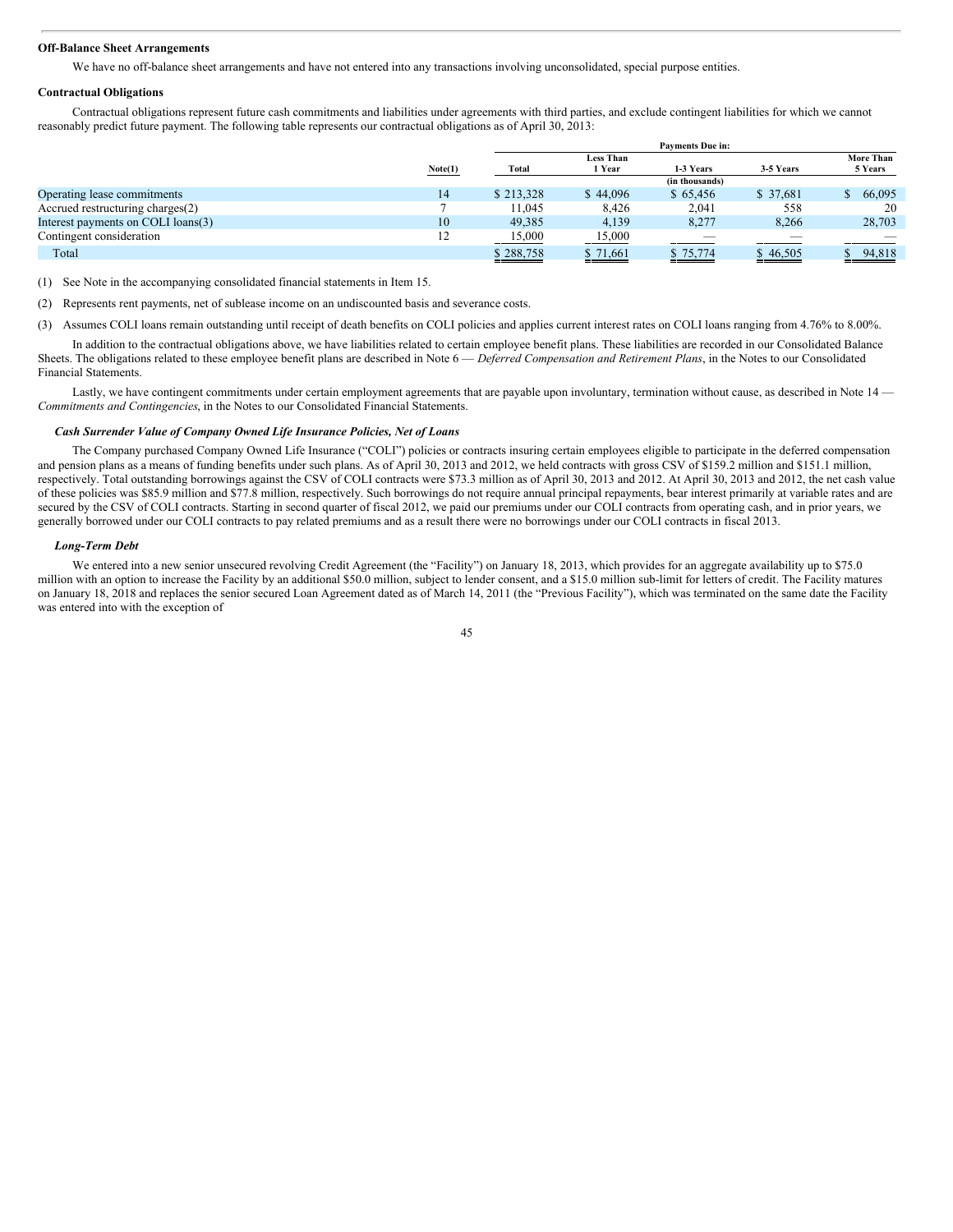\$2.7 million of letters of credits that are still outstanding under the Previous Facility. Borrowings under the Facility bear interest, at our election, at the London Interbank Offered Rate ("LIBOR") plus the applicable margin or the base rate plus the applicable margin. The base rate is the highest of (i) the published prime rate, (ii) the federal funds rate plus 1.50%, or (iii) one month LIBOR plus 1.50%. The applicable margin is based on a percentage per annum determined in accordance with a specified pricing grid based on the total funded debt to adjusted EBITDA ratio. For LIBOR loans, the applicable margin will range from 0.50% to 1.50% per annum, while for base rate loans the applicable margin will range from 0.00% to 0.25% per annum. We are required to pay a quarterly commitment fee of 0.25% to 0.35% on the Facility's unused commitments based on the Company's funded debt to adjusted EBITDA ratio. The financial covenants include a maximum consolidated funded debt to adjusted EBITDA ratio, and a minimum adjusted EBITDA. As of April 30, 2013, we are in compliance with the financial covenants. In addition, there is a domestic liquidity requirement that we maintain \$50.0 million in unrestricted cash and/or marketable securities (excluding any marketable securities that are held in trust for the settlement of our obligations under certain deferred compensation plans) as a condition to consummating permitted acquisitions, paying dividends to our shareholders and shares repurchases of our common stock.

As of April 30, 2013 and 2012, we had no borrowings under the Facility or Previous Facility. At April 30, 2013 and 2012, there was \$2.7 million and \$2.9 million, respectively, of standby letters of credit associated with certain lease premises. We were required to maintain \$2.9 million in restricted cash to provide collateral for the standby letters of credit that remain outstanding as of April 30, 2013. As of April 30, 2012, under the Previous Facility, we had \$10.0 million of restricted cash. There is no restricted cash requirement under the Facility.

We are not aware of any other trends, demands or commitments that would materially affect liquidity or those that relate to our resources.

### **Accounting Developments**

## *Recently Adopted Accounting Standards*

In June 2011, the Financial Accounting Standards Board ("FASB") issued guidance on the presentation of comprehensive income in the financial statements. The new guidance eliminates the option to present other comprehensive income and its components as part of the statement of changes in stockholders' equity. Instead, it requires the Company to present either a continuous statement of net income and other comprehensive income, or in two separate but consecutive statements. The new guidance was effective for the Company beginning May 1, 2012. The Company now presents the components of comprehensive income as a separate, consecutive statement. The adoption of this guidance did not have an impact on the Company's financial position or results of operations.

## *Recently Proposed Accounting Standards*

In July 2012, the FASB issued updated guidance on the periodic testing of indefinite-lived intangible assets for impairment. This guidance allows companies to assess qualitative factors to determine if it is more likely than not that the indefinite—lived intangible asset might be impaired and whether it is necessary to perform a quantitative impairment test. This new guidance is effective for the Company beginning May 1, 2013, with early adoption permitted. The adoption of this update is not expected to have a material impact on our Consolidated Financial Statements.

In February 2013, the FASB issued updated guidance requiring entities to provide information about the amounts reclassified out of accumulated other comprehensive income ("AOCI") by component. In addition, an entity is required to present, either on the face of the financial statements or in the notes, significant amounts reclassified out of AOCI by the respective line items of net income, but only if the amount reclassified is required to be reclassified in its entirety in the same reporting period. For amounts that are not required to be reclassified in their entirety to net income, an entity is required to cross-reference to other disclosures that provide additional details about those amounts. No changes were made to the current requirements for reporting net income or other comprehensive income in the financial statements. The guidance is effective for annual and interim reporting periods beginning after December 15, 2012. The adoption of this update is not expected to have a material impact on the Consolidated Financial Statements of the Company.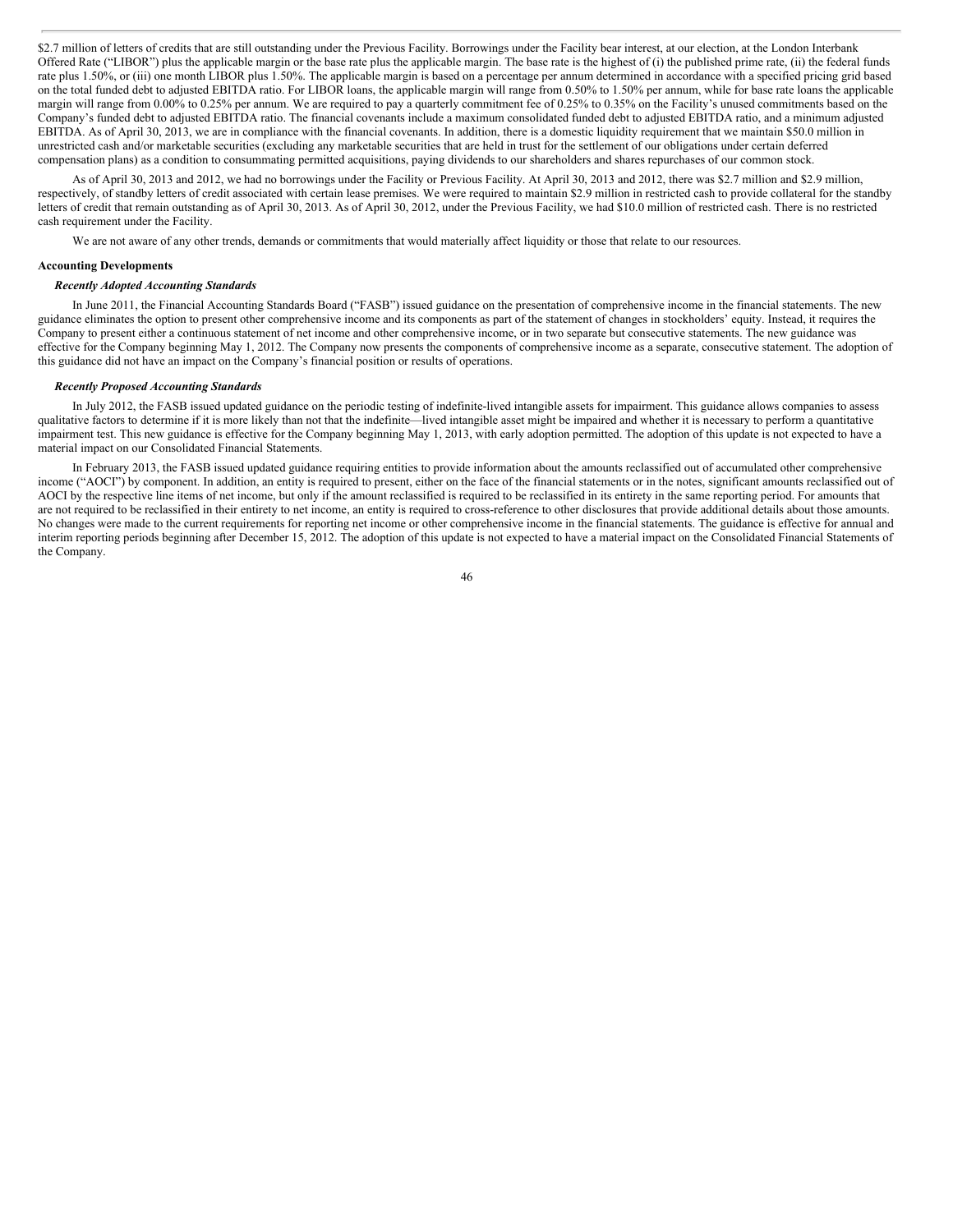In March 2013, the FASB issued guidance on releasing cumulative translation adjustments when a reporting entity (parent) ceases to have a controlling financial interest in a subsidiary or group of assets that is a nonprofit activity or a business within a foreign entity. In addition, these amendments provide guidance on the release of cumulative translation adjustments in partial sales of equity method investments and in step acquisitions. This new guidance is effective on a prospective basis for fiscal years and interim reporting periods beginning after December 15, 2013. The amendments should be applied prospectively to derecognition events occurring after the effective date. Prior periods should not be adjusted and early adoption is permitted. The Company plans to adopt this guidance beginning May 1, 2014.

## *Item 7A. Quantitative and Qualitative Disclosures About Market Risk*

As a result of our global operating activities, we are exposed to certain market risks, including foreign currency exchange fluctuations and fluctuations in interest rates. We manage our exposure to these risks in the normal course of our business as described below. We have not utilized financial instruments for trading, hedging or other speculative purposes nor do we trade in derivative financial instruments.

## **Foreign Currency Risk**

Substantially all our foreign subsidiaries' operations are measured in their local currencies. Assets and liabilities are translated into U.S. dollars at the rates of exchange in effect at the end of each reporting period and revenue and expenses are translated at average rates of exchange during the reporting period. Resulting translation adjustments are reported as a component of accumulated other comprehensive income on our consolidated balance sheets.

Transactions denominated in a currency other than the reporting entity's functional currency may give rise to transaction gains and losses that impact our results of operations. Historically, we have not realized significant foreign currency gains or losses on such transactions. Foreign currency losses, on an after tax basis, included in net income were \$0.5 million and \$1.6 million during fiscal 2013 and 2012, respectively. Foreign currency gains, on an after tax basis, included in net income were \$0.1 million in fiscal 2011.

Our primary exposure to exchange losses or gains is based on outstanding intercompany loan balances denominated in U.S. dollars. If the U.S. dollar strengthened or weakened by 15%, 25% and 35% against the Pound Sterling, the Euro, the Canadian dollar, the Australian dollar and the Yen, our exchange loss or gain would have been \$0.6 million, \$1.1 million and \$1.5 million, respectively, based on outstanding balances at April 30, 2013.

#### **Interest Rate Risk**

We primarily manage our exposure to fluctuations in interest rates through our regular financing activities, which generally are short term and provide for variable market rates. As of April 30, 2013 and 2012, we had no outstanding borrowings under our Facility and Previous Facility. We had \$73.3 million of borrowings against the CSV of COLI contracts as of April 30, 2013 and 2012, bearing interest primarily at variable rates. The risk of fluctuations in these variable rates is minimized by the fact that we receive a corresponding adjustment to our borrowed funds crediting rate on the CSV on our COLI contracts.

#### **Item 8.** *Financial Statements and Supplementary Data*

See Consolidated Financial Statements beginning on page F-1 of this Annual Report on Form 10-K.

Supplemental Financial Information regarding quarterly results is contained in Note 15 — Q*uarterly Results*, in the Notes to our Consolidated Financial Statements.

## **Item 9.** *Changes in and Disagreements with Accountants on Accounting and Financial Disclosure*

Not applicable.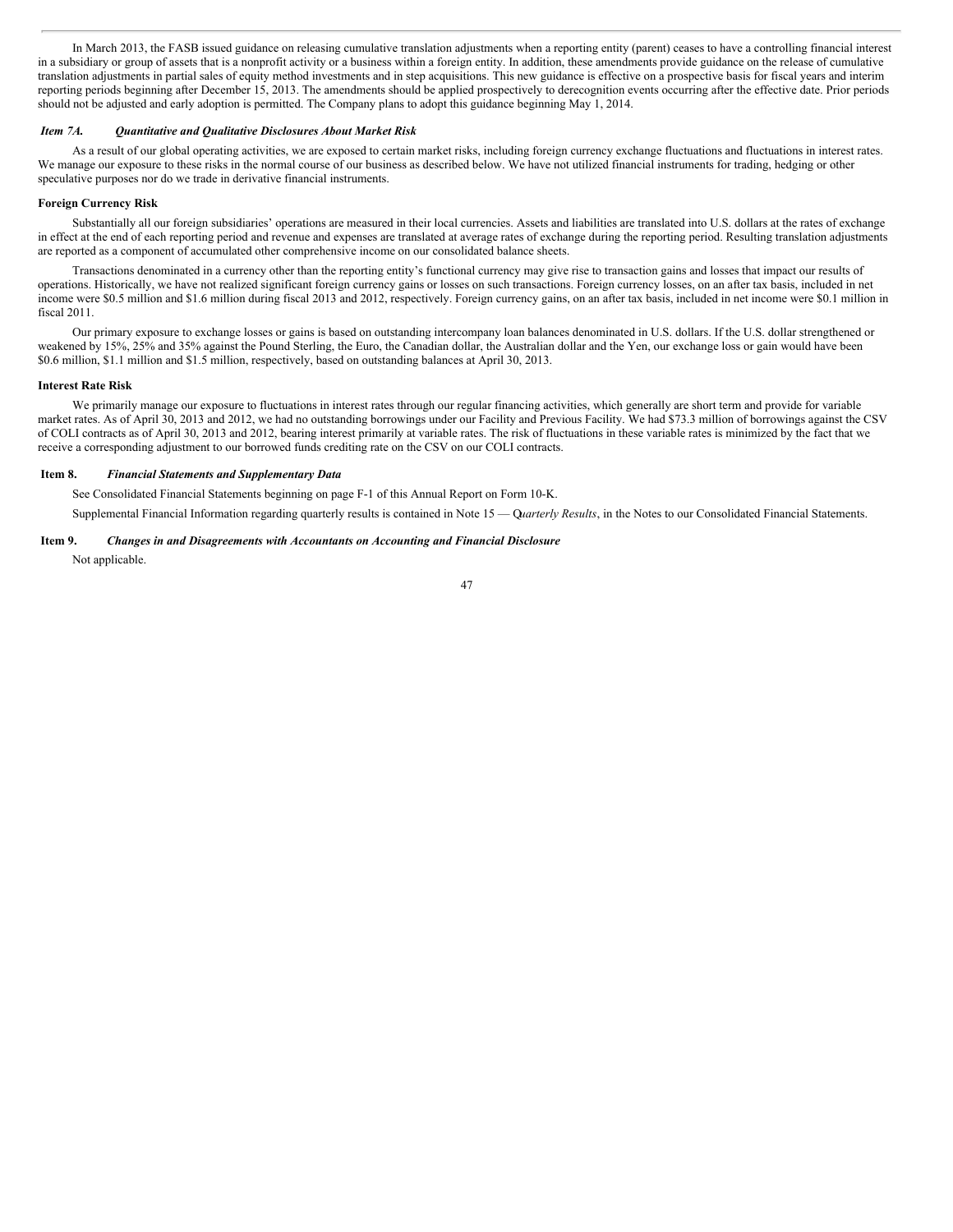## **Item 9A.** *Controls and Procedures*

## (a) Evaluation of Disclosure Controls and Procedures.

Based on their evaluation of our disclosure controls and procedures conducted as of the end of the period covered by this Annual Report on Form 10-K, our Chief Executive Officer and Chief Financial Officer have concluded that our disclosure controls and procedures (as defined in Rules 13a-15(e) and 15d-15(e) under the Exchange Act of 1934 (the "Exchange Act")) are effective.

(b) Changes in Internal Control over Financial Reporting.

There were no changes in our internal control over financial reporting during the fourth fiscal quarter that have materially affected or are reasonably likely to materially affect our internal control over financial reporting. See Management's Report on Internal Control Over Financial Reporting and Report of Independent Registered Public Accounting Firm on Internal Control Over Financial Reporting on pages F-2 and F-3, respectively.

## **Item 9B.** *Other Information*

Not applicable.

## **PART III.**

### **Item 10.** *Directors, Executive Of icers and Corporate Governance*

The information required by this Item will be included under the captions "The Board of Directors" and "Section 16(a) Beneficial Ownership Reporting Compliance" and elsewhere in our 2013 Proxy Statement, and is incorporated herein by reference. The information under the heading "Executive Officers of the Registrant" in Part I of this Annual Report on Form 10-K is also incorporated by reference in this section.

We have adopted a "Code of Business Conduct and Ethics," which is applicable to our directors, chief executive officer and senior financial officers, including our principal financial officer, who is also our principal accounting officer. The Code of Business Conduct and Ethics is available on our website at *www.kornferry.com*. We intend to post amendments to or waivers to this Code of Business Conduct and Ethics on our website when adopted.

#### **Item 11.** *Executive Compensation*

The information required by this Item will be included in our 2013 Proxy Statement, and is incorporated herein by reference.

## **Item 12.** *Security Ownership of Certain Beneficial Owners and Management and Related Stockholder Matters*

The information required by this Item will be included under the caption "Security Ownership of Certain Beneficial Owners and Management" and elsewhere in our 2013 Proxy Statement, and is incorporated herein by reference.

## **Item 13.** *Certain Relationships and Related Transactions, and Director Independence*

The information required by this Item will be included under the caption "Certain Relationships and Related Transactions" and elsewhere in our 2013 Proxy Statement, and is incorporated herein by reference.

## **Item 14.** *Principal Accountant Fees and Services*

The information required by this Item will be included under the captions "Fees Paid to Ernst & Young LLP," and "Audit Committee Pre-Approval Policies and Procedures," and elsewhere in our 2013 Proxy Statement, and is incorporated herein by reference.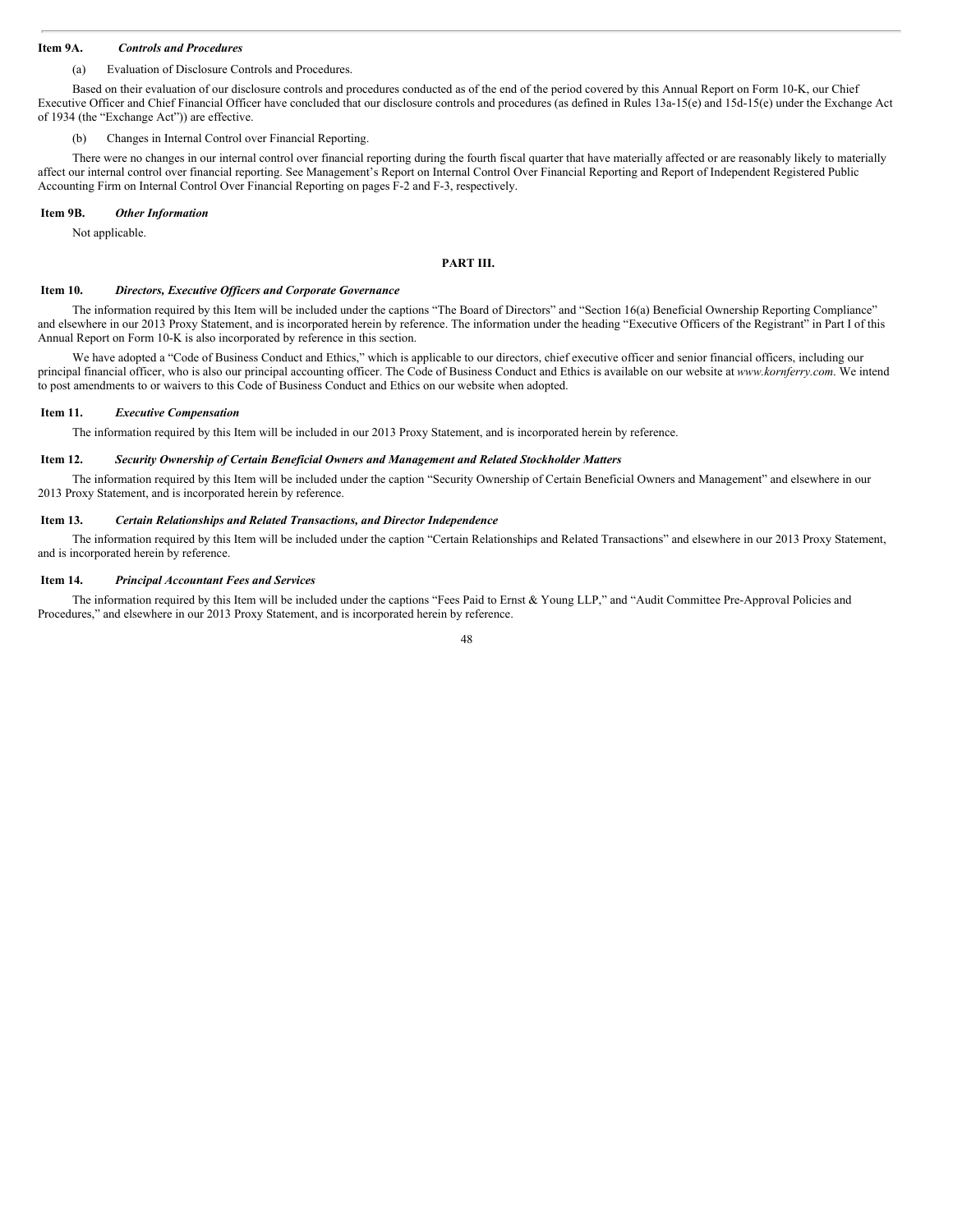## **PART IV.**

**Financial Statements.**

## 1. *Index to Financial Statements:*

See Consolidated Financial Statements included as part of this Form 10-K and Schedule II — Valuation and Qualifying Accounts. Pursuant to Rule 7-05 of Regulation S-X, the other schedules have been omitted as the information to be set forth therein is included in the notes of the audited consolidated financial statements F-1

| <b>Exhibits:</b>         |                                                                                                                                                                                                                                                                                                                                                                                                                                         |
|--------------------------|-----------------------------------------------------------------------------------------------------------------------------------------------------------------------------------------------------------------------------------------------------------------------------------------------------------------------------------------------------------------------------------------------------------------------------------------|
| <b>Exhibit</b><br>Number | <b>Description</b>                                                                                                                                                                                                                                                                                                                                                                                                                      |
| $2.1***$                 | Agreement and Plan of Merger, dated as of December 5, 2012, by and among Korn/Ferry International, Personnel Decisions International Corporation, Unity<br>Sub, Inc., Personnel Decisions International Corporation, all of the stockholders of Personnel Decisions International Corporation, and PDI Stockholder<br>Representative, LLC, filed as Exhibit 2.1 to the Company's Current Report on Form 8-K, filed on December 6, 2012. |
| $3.1+$                   | Certificate of Incorporation of the Company, filed as Exhibit 3.1 to the Company's Quarterly Report on Form 10-Q, filed December 15, 1999.                                                                                                                                                                                                                                                                                              |
| $3.2+$                   | Certificate of Designations of 7.5% Convertible Series A Preferred Stock, filed as Exhibit 3.1 to the Company's Current Report on Form 8-K, filed June 18,<br>2002.                                                                                                                                                                                                                                                                     |
| $3.3+$                   | Second Amended and Restated Bylaws of the Company, filed as Exhibit 3.1 to the Company's Current Report on Form 8-K, filed April 29, 2009.                                                                                                                                                                                                                                                                                              |
| $4.1+$                   | Form of Common Stock Certificate of the Company, filed as Exhibit 4.1 to the Company's Registration Statement on Form S-3 (No. 333-49286), filed<br>November 3, 2000.                                                                                                                                                                                                                                                                   |
| $4.2+$                   | Form of Stock Purchase Warrant, filed as Exhibit 4.2 to the Company's Current Report on Form 8-K, filed June 18, 2002.                                                                                                                                                                                                                                                                                                                  |
| $10.1*+$                 | Form of Indemnification Agreement between the Company and some of its executive officers and directors, filed as Exhibit 10.1 to the Company's Registration<br>Statement on Form S-1 (No. 333-61697), effective February 10, 1999.                                                                                                                                                                                                      |
| $10.2*+$                 | Form of U.S. and International Worldwide Executive Benefit Retirement Plan, filed as Exhibit 10.3 to the Company's Registration Statement on Form S-1 (No.<br>333-61697), effective February 10, 1999.                                                                                                                                                                                                                                  |
| $10.3*+$                 | Form of U.S. and International Worldwide Executive Benefit Life Insurance Plan, filed as Exhibit 10.4 to the Company's Registration Statement on Form S-1<br>(No. 333-61697), effective February 10, 1999.                                                                                                                                                                                                                              |
| $10.4*+$                 | Worldwide Executive Benefit Disability Plan (in the form of Long-Term Disability Insurance Policy), filed as Exhibit 10.5 to the Company's Registration<br>Statement on Form S-1 (No. 333-61697), effective February 10, 1999.                                                                                                                                                                                                          |
| $10.5*+$                 | Form of U.S. and International Enhanced Executive Benefit and Wealth Accumulation Plan, filed as Exhibit 10.6 to the Company's Registration Statement on<br>Form S-1 (No. 333-61697), effective February 10, 1999.                                                                                                                                                                                                                      |
| $10.6*+$                 | Form of U.S. and International Senior Executive Incentive Plan, filed as Exhibit 10.7 to the Company's Registration Statement on Form S-1 (No. 333-61697),<br>effective February 10, 1999.                                                                                                                                                                                                                                              |

10.7\*+ Executive Salary Continuation Plan, filed as Exhibit 10.8 to the Company's Registration Statement on Form S-1 (No. 333-61697), effective February 10, 1999.

49

**Page**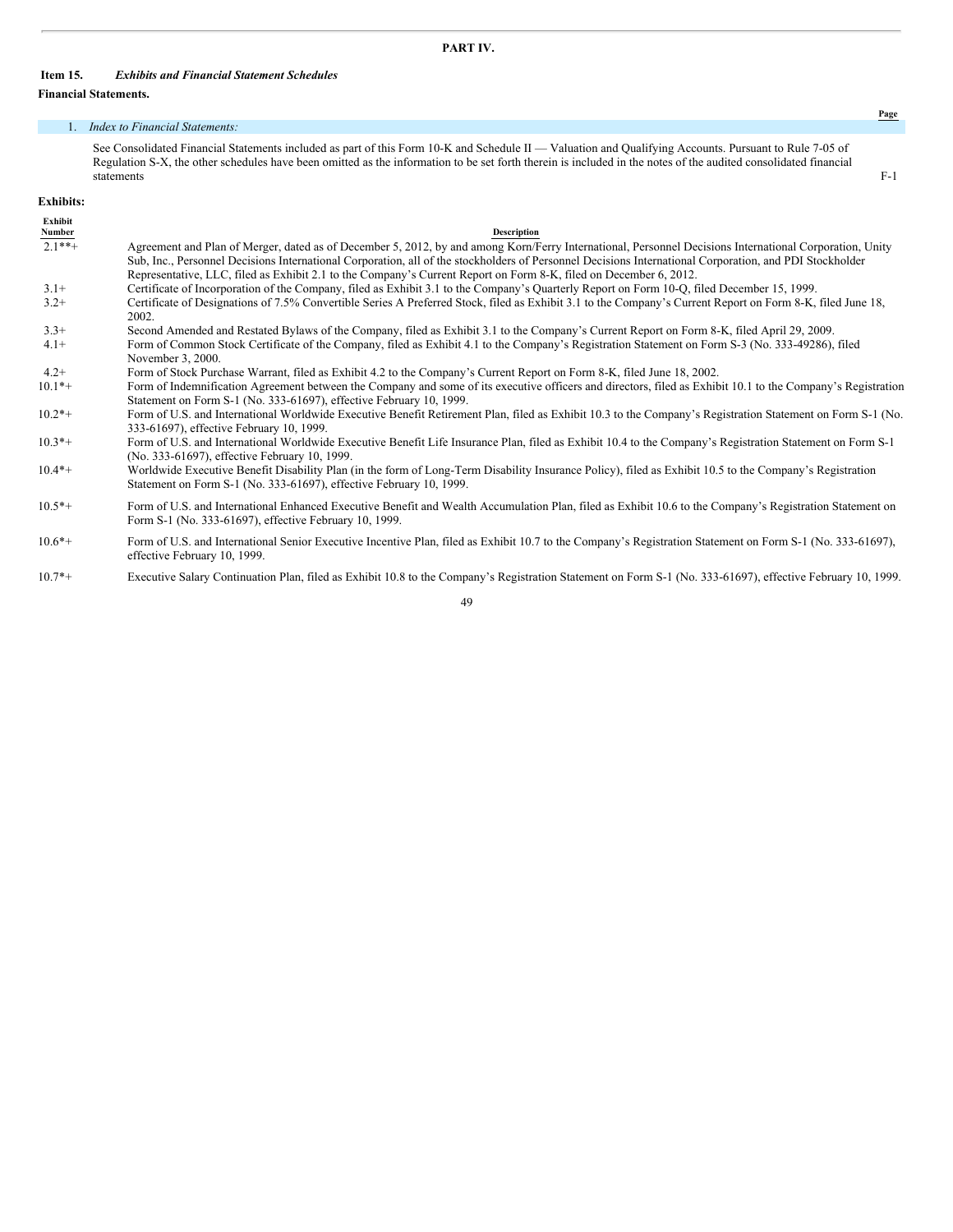| Exhibit<br>Number | Description                                                                                                                                                                                                                                                                                |
|-------------------|--------------------------------------------------------------------------------------------------------------------------------------------------------------------------------------------------------------------------------------------------------------------------------------------|
| $10.8*+$          | Form of Amended and Restated Stock Repurchase Agreement, filed as Exhibit 10.10 to the Company's Registration Statement on Form S-1 (No. 333-61697),<br>effective February 10, 1999.                                                                                                       |
| $10.9*+$          | Form of Standard Employment Agreement, filed as Exhibit 10.11 to the Company's Registration Statement on Form S-1 (No. 333-61697), effective<br>February 10, 1999.                                                                                                                         |
| $10.10*+$         | Form of U.S. and Foreign Executive Participation Program, filed as Exhibit 10.27 to the Company's Registration Statement on Form S-1 (No. 333-61697),<br>effective February 10, 1999.                                                                                                      |
| $10.11*+$         | Korn/Ferry International Special Severance Pay Policy, dated January 1, 2000, filed as Exhibit 10.2 to the Company's Quarterly Report on Form 10-Q, filed<br>March 19, 2001.                                                                                                               |
| $10.12*+$         | Korn/Ferry International Second Amended and Restated Performance Award Plan, filed as Appendix A to the Company's Definitive Proxy Statement, filed<br>August 12, 2004.                                                                                                                    |
| $10.13*+$         | Letter from Korn/Ferry International Futurestep, Inc. to Robert H. McNabb, dated December 3, 2001, filed as Exhibit 10.29 to the Company's Amended<br>Annual Report on Form 10-K/A, filed August 12, 2002.                                                                                 |
| $10.14*+$         | Letter from the Company to Robert H. McNabb, dated November 28, 2001, filed as Exhibit 10.30 to the Company's Amended Annual Report on Form 10-<br>K/A, filed August 12, 2002.                                                                                                             |
| $10.15*+$         | Employment Agreement between the Company and Robert H. McNabb, dated October 1, 2003, filed as Exhibit 10.2 to the Company's Quarterly Report on<br>Form 10-O, filed December 12, 2003.                                                                                                    |
| $10.16*+$         | Employment Agreement between the Company and Gary D. Burnison, dated October 1, 2003, filed as Exhibit 10.2 to the Company's Quarterly Report on<br>Form 10-O, filed March 12, 2004.                                                                                                       |
| $10.17+$          | Letter Agreement, dated December 31, 2003, among the Company, Friedman Fleischer & Lowe Capital Partners, L.P. and FFL Executive Partners, L.P., filed<br>as Exhibit 10.1 to the Company's Quarterly Report on Form 10-Q, filed March 12, 2004.                                            |
| $10.18*+$         | Form of Indemnification Agreement between the Company and some of its executive officers and directors, filed as Exhibit 10.4 to the Company's Quarterly<br>Report on Form 10-Q, filed March 12, 2004.                                                                                     |
| $10.19+$          | Summary of Non-Employee Director Compensation, filed as Exhibit 10.1 to the Company's Current Report on Form 8-K, filed January 12, 2006.                                                                                                                                                  |
| $10.20*+$         | Form of Restricted Stock Award Agreement to Employees Under the Performance Award Plan filed as Exhibit 10.1 to the Company's Current Report on Form<br>8-K, filed June 29, 2006.                                                                                                          |
| $10.21*+$         | Form of Restricted Stock Award Agreement to Non-Employee Directors Under the Performance Award Plan filed as Exhibit 10.2 to the Company's Current<br>Report on Form 8-K, filed June 29, 2006.                                                                                             |
| $10.22*+$         | Stock and Asset Purchase Agreement dated as of August 8, 2006, by and among Lominger Limited, Inc., Lominger Consulting, Inc., Michael M. Lombardo,<br>Robert W. Eichinger, and the Company filed as Exhibit 10.1 to the Company's Quarterly Report on Form 10-Q, filed September 8, 2006. |
| $10.23*+$         | Letter Agreement between the Company and Robert H. McNabb, dated as of September 29, 2006, filed as Exhibit 10.1 to the Company's Quarterly Report on<br>Form 10-Q, filed December 11, 2006.                                                                                               |
| $10.24*+$         | Letter from the Company to Gary Burnison, dated March 30, 2007, filed as Exhibit 10.38 to the Company's Annual Report on Form 10-K, filed June 29, 2007.                                                                                                                                   |

10.25\*+ Employment Agreement between the Company and Gary Burnison, dated April 24, 2007, filed as Exhibit 10.41 to the Company's Annual Report on Form 10- K, filed June 29, 2007.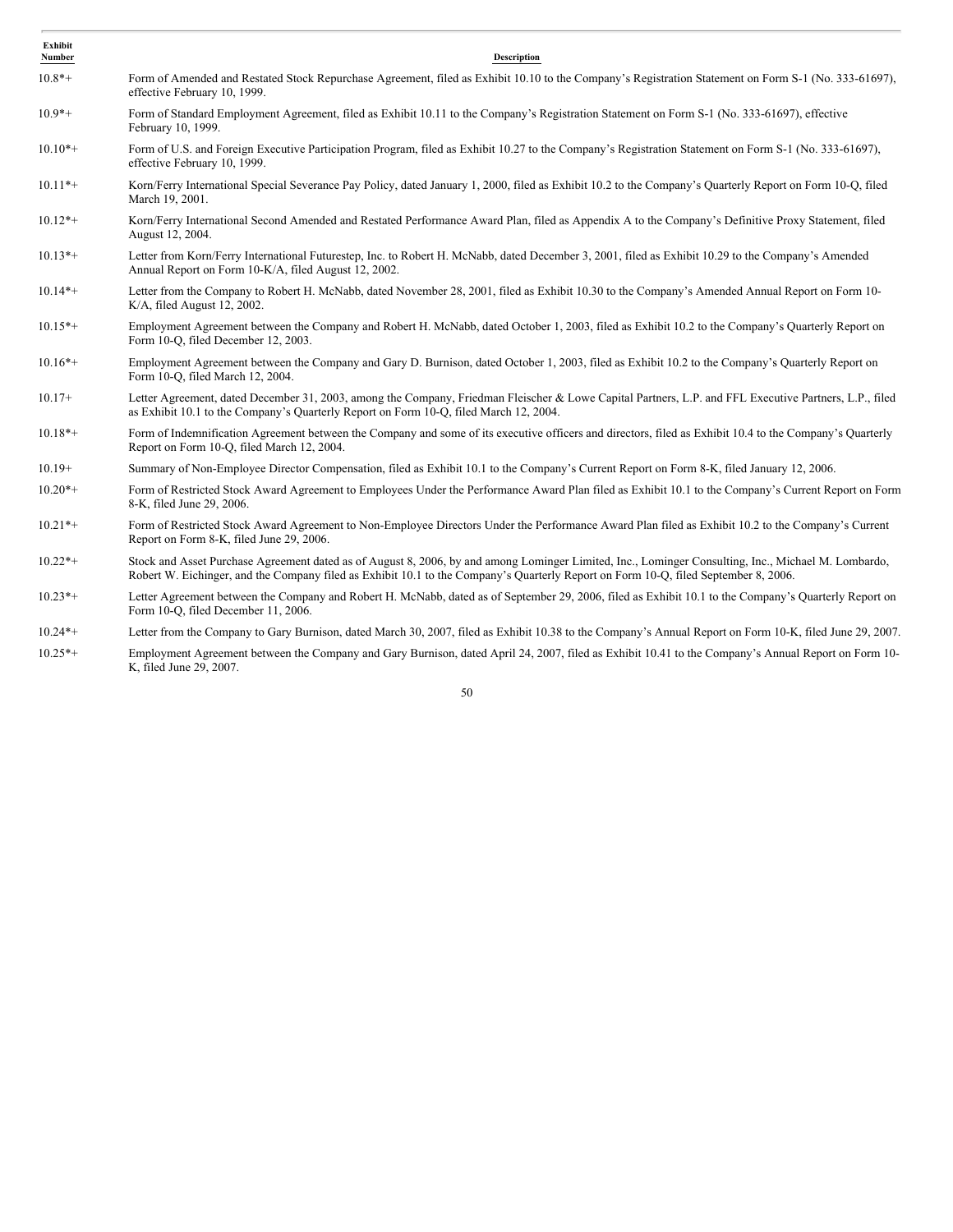| Exhibit<br>Number | <b>Description</b>                                                                                                                                                                                                                                                                                             |
|-------------------|----------------------------------------------------------------------------------------------------------------------------------------------------------------------------------------------------------------------------------------------------------------------------------------------------------------|
| $10.26*+$         | Form of Restricted Stock Unit Award Agreement to Directors Under the Performance Award Plan, filed as Exhibit 10.2 to the Company's Quarterly Report<br>on Form 10-Q, filed December 10, 2007.                                                                                                                 |
| $10.27*+$         | Letter from the Company to Ana Dutra, dated January 16, 2008, filed as Exhibit 10.1 to the Company's Quarterly Report on Form 10-Q, filed March 11,<br>2008.                                                                                                                                                   |
| $10.28*+$         | Form of Restricted Stock Award Agreement to Employees and Non-Employee Directors Under the Korn/Ferry International 2008 Stock Incentive Plan, filed<br>as Exhibit 10.2 to the Company's Current Report on Form 8-K, filed June 12, 2009.                                                                      |
| $10.29*+$         | Form of Stock Option Agreement to Employees and Non-Employee Directors Under the Korn/Ferry International 2008 Stock Incentive Plan, filed as Exhibit<br>10.3 to the Company's Current Report on Form 8-K, filed June 12, 2009.                                                                                |
| $10.30*+$         | Korn/Ferry International Executive Capital Accumulation Plan, filed as Exhibit 4.1 to the Company's Registration Statement on Form S-8 (No. 333-111038),<br>filed December 10, 2003.                                                                                                                           |
| $10.31*+$         | Letter Agreement dated June 25, 2009, by and among the Company and Robert McNabb, modifying the terms of Mr. McNabb's Employment Agreement,<br>dated October 1, 2003, as renewed and amended on September 29, 2006, filed as Exhibit 10.50 to the Company's Annual Report on Form 10-K, filed<br>June 29, 2009 |
| $10.32*+$         | Letter Agreement between the Company and Gary D. Burnison dated June 25, 2009, filed as Exhibit 10.51 to the Company's Annual Report on Form 10-K,<br>filed June 29, 2009.                                                                                                                                     |
| $10.33*+$         | Employment Agreement between the Company and Byrne Mulrooney dated March 5, 2010, filed as Exhibit 10.40 to the Company's Annual Report on Form<br>10-K, filed June 29, 2010.                                                                                                                                  |
| $10.34*+$         | Korn/Ferry International Amended and Restated Employee Stock Purchase Plan, filed as Exhibit 10.1 to the Company's Quarterly Report on Form 10-Q,<br>filed December 12, 2011.                                                                                                                                  |
| $10.35*+$         | Employment Agreement between the Company and Robert P. Rozek, filed as Exhibit 10.2 to the Company's Current Report on Form 8-K, filed February 21,<br>2012.                                                                                                                                                   |
| $10.36*+$         | Separation and General Release Agreement, between Michael DiGregorio and Korn/Ferry International, dated as of February 17, 2012, filed as Exhibit 10.1<br>to the Company's Current Report on Form 8-K, filed February 21, 2012.                                                                               |
| $10.37*+$         | Second Amended and Restated Korn/Ferry International 2008 Stock Incentive Plan, filed as Exhibit 10.1 to the Company's Current Report on Form 8-K,<br>filed October 2, 2012.                                                                                                                                   |
| $10.38*$          | Form of Restricted Stock Unit Award Agreement to Non-Employee Directors Under the Performance Award Plan.                                                                                                                                                                                                      |
| $10.39*$          | Form of Restricted Stock Unit Award Agreement to Employees Under the Performance Award Plan.                                                                                                                                                                                                                   |
| $10.40*$          | Letter Agreement between the Company and R.J. Heckman, Ph.D., dated December 4, 2012.                                                                                                                                                                                                                          |
| 21.1              | Subsidiaries of Korn/Ferry International.                                                                                                                                                                                                                                                                      |
| 23.1              | Consent of Ernst & Young LLP, Independent Registered Public Accounting Firm.                                                                                                                                                                                                                                   |
| 24.1              | Power of Attorney (contained on signature page).                                                                                                                                                                                                                                                               |
| 31.1              | Chief Executive Officer Certification pursuant to Rule $13a-14(a)$ under the Exchange Act.                                                                                                                                                                                                                     |
| 31.2              | Chief Financial Officer Certification pursuant to Rule 13a-14(a) under the Exchange Act.                                                                                                                                                                                                                       |

32.1 Chief Executive Officer and Chief Financial Officer Certification pursuant to 18 U.S.C. Section 1350.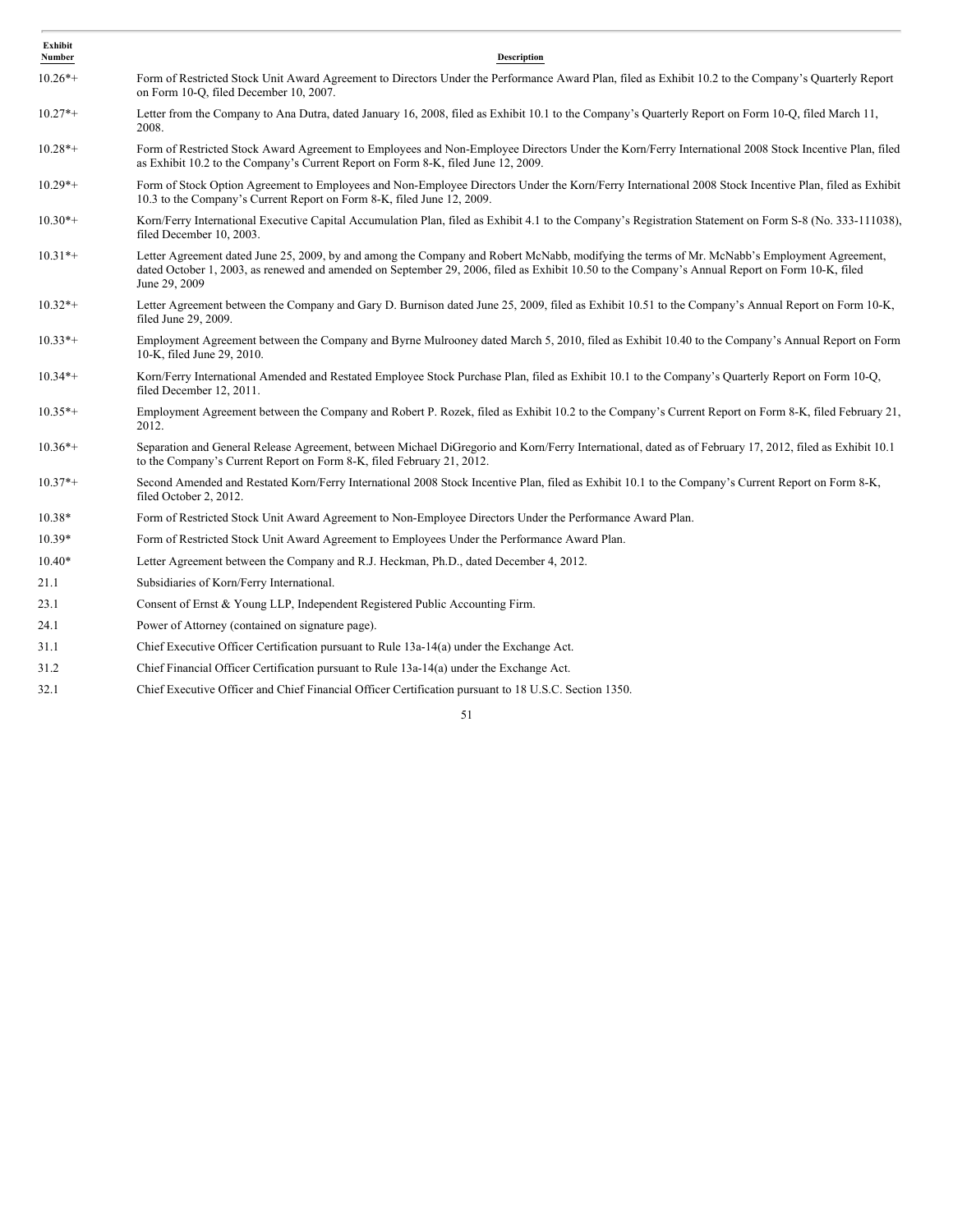| Exhibit<br><b>Number</b> | Description                                             |
|--------------------------|---------------------------------------------------------|
| 101.INS                  | <b>XBRL</b> Instance Document.                          |
| 101.SCH                  | XBRL Taxonomy Extension Schema Document.                |
| 101.CAL                  | XBRL Taxonomy Extension Calculation Linkbase Document.  |
| 101.DEF                  | XBRL Taxonomy Extension Definition Linkbase Document.   |
| 101.LAB                  | XBRL Taxonomy Extension Label Linkbase Document.        |
| 101.PRE                  | XBRL Taxonomy Extension Presentation Linkbase Document. |

\* Management contract, compensatory plan or arrangement.

\*\* Schedules omitted pursuant to Item 601(b)(2) of Regulation S-K. The Company agrees to furnish supplementally a copy of any omitted schedule to the Securities and Exchange Commission upon request.

+ Incorporated herein by reference.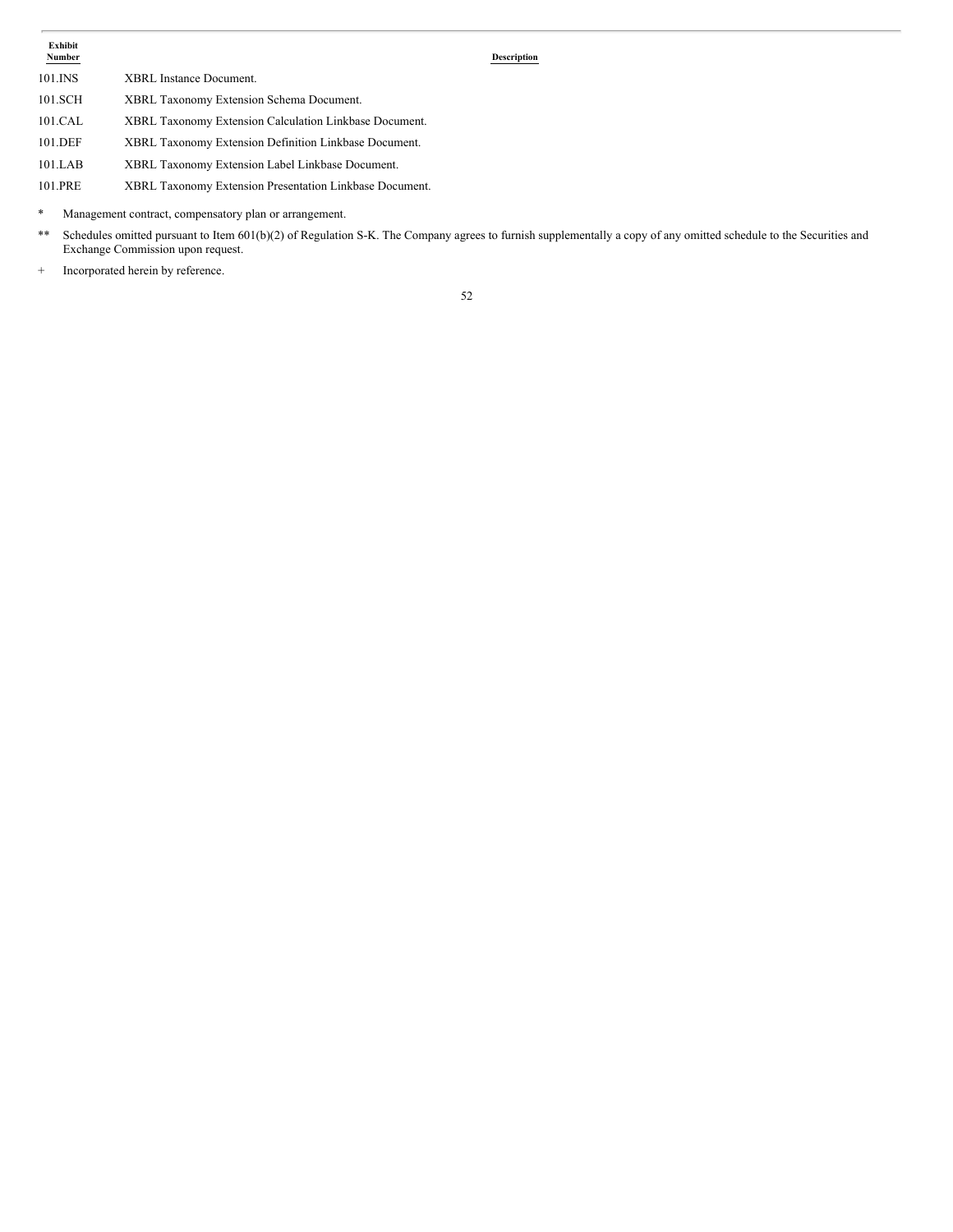**SIGNATURES**

Pursuant to the requirements of the Securities Exchange Act of 1934, as amended, the registrant has duly caused this report to be signed on its behalf by the **undersigned, thereunto duly authorized.**

KORN/FERRY INTERNATIONAL

By:  $\qquad$  /s/ Robert P. Rozek

**Robert P. Rozek Executive Vice President and Chief Financial Officer**

Date: June 25, 2013

## **POWER OF ATTORNEY**

KNOW ALL MEN BY THESE PRESENTS, that each of the undersigned officers and directors of the registrant hereby constitutes and appoints Peter L. Dunn and Gary D. Burnison, and each of them, as lawful attorney-in-fact and agent for each of the undersigned (with full power of substitution and resubstitution, for and in the name, place and stead of each of the undersigned officers and directors), to sign and file with the Securities and Exchange Commission under the Securities Exchange Act of 1934, as amended, any and all amendments, supplements and exhibits to this report and any and all other documents in connection therewith, hereby granting unto said attorneys-in-fact, and each of them, full power and authority to do and perform each and every act and thing necessary or desirable to be done in order to effectuate the same as fully and to all intents and purposes as each of the undersigned might or could do if personally present, hereby ratifying and confirming all that said attorneys-in-fact and agents, or any of them, or any of their substitutes, may do or cause to be done by virtue hereof.

Pursuant to the requirements of the Securities Exchange Act of 1934, as amended, this report has been signed below by the following persons on behalf of the registrant and in the capacities and on the dates indicated.

| Signature                                                 | Title                                                                                                                  | Date          |
|-----------------------------------------------------------|------------------------------------------------------------------------------------------------------------------------|---------------|
| <b>GEORGE T. SHAHEEN</b><br>/S/<br>George T. Shaheen      | Chairman of the Board and Director                                                                                     | June 25, 2013 |
| <b>GARY D. BURNISON</b><br>/S/<br><b>Gary D. Burnison</b> | President & Chief Executive Officer<br>(Principal Executive Officer) and Director                                      | June 25, 2013 |
| ROBERT P. ROZEK<br>/S/<br><b>Robert P. Rozek</b>          | Executive Vice President and Chief Financial Officer (Principal<br>Financial Officer and Principal Accounting Officer) | June 25, 2013 |
| WILLIAM R. FLOYD<br>/S/<br>William R. Floyd               | Director                                                                                                               | June 25, 2013 |
| <b>JERRY LEAMON</b><br>/S/<br><b>Jerry Leamon</b>         | Director                                                                                                               | June 25, 2013 |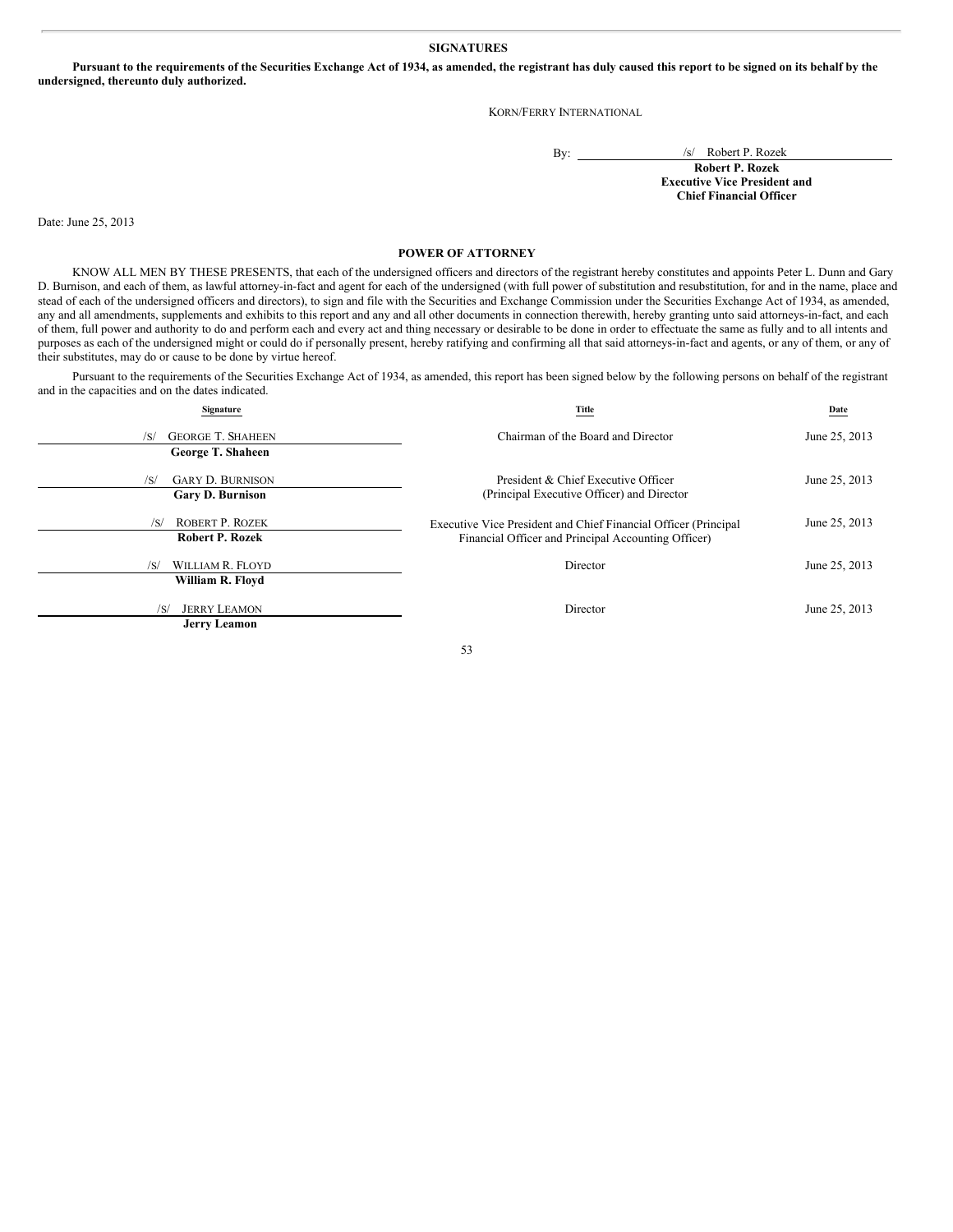| Signature                                                     | Title    | Date          |
|---------------------------------------------------------------|----------|---------------|
| EDWARD D. MILLER<br>/S/<br><b>Edward D. Miller</b>            | Director | June 25, 2013 |
| <b>DEBRA J. PERRY</b><br>/S/<br>Debra J. Perry                | Director | June 25, 2013 |
| <b>GERHARD SCHULMEYER</b><br>/S/<br><b>Gerhard Schulmeyer</b> | Director | June 25, 2013 |
| HARRY L. YOU<br>/S/<br>Harry L. You                           | Director | June 25, 2013 |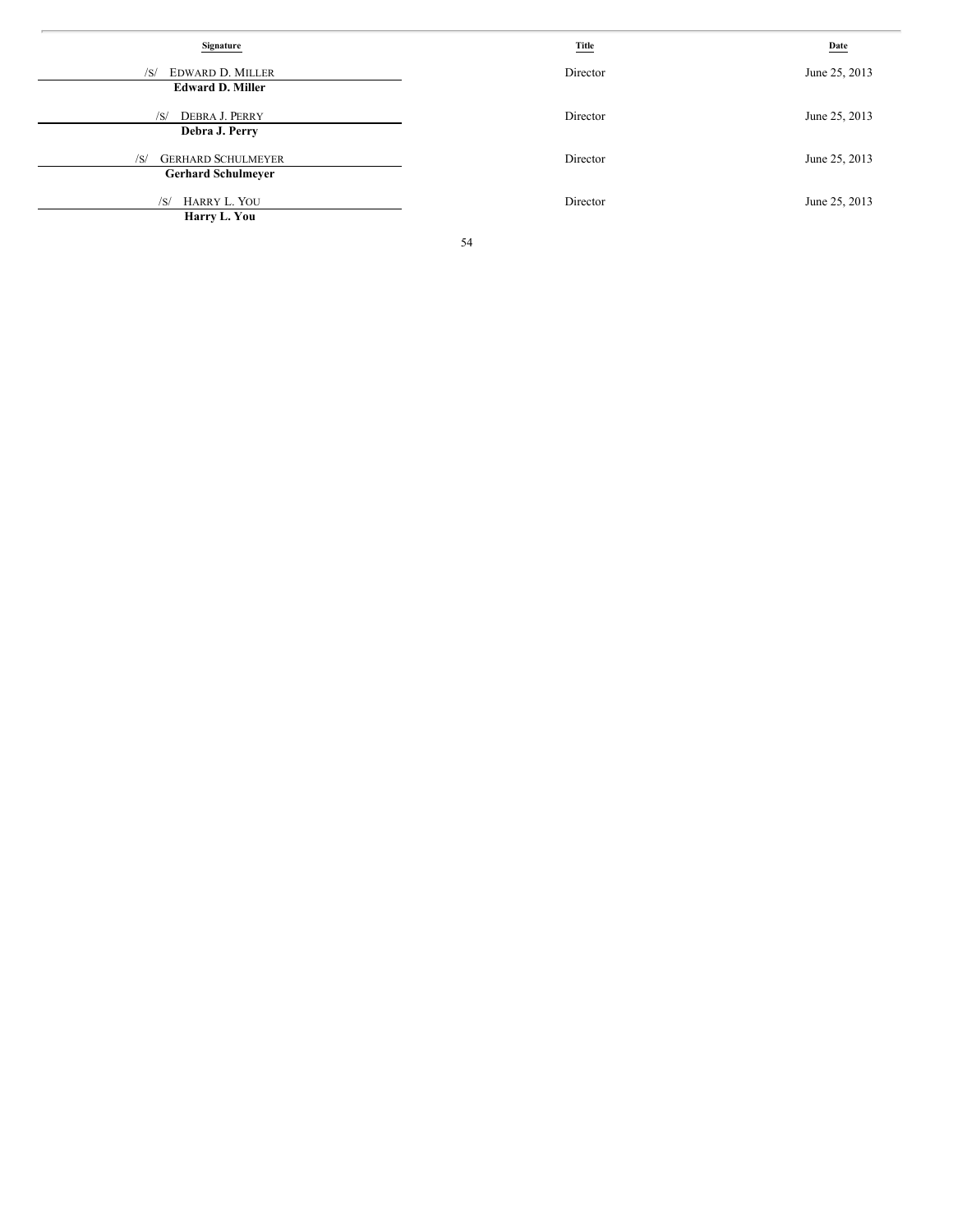# **KORN/FERRY INTERNATIONAL AND SUBSIDIARIES INDEX TO CONSOLIDATED FINANCIAL STATEMENTS**

**APRIL 30, 2013**

|                                                                                                      | Page   |
|------------------------------------------------------------------------------------------------------|--------|
| Management's Report on Internal Control over Financial Reporting                                     | $F-2$  |
| Report of Independent Registered Public Accounting Firm on Internal Control over Financial Reporting | $F-3$  |
| Report of Independent Registered Public Accounting Firm                                              | F-5    |
| Consolidated Balance Sheets as of April 30, 2013 and 2012                                            | F-6    |
| Consolidated Statements of Income for the years ended April 30, 2013, 2012 and 2011                  | $F-7$  |
| Consolidated Statements of Comprehensive Income for the years ended April 30, 2013, 2012 and 2011    | $F-8$  |
| Consolidated Statements of Stockholders' Equity for the years ended April 30, 2013, 2012 and 2011    | $F-9$  |
| Consolidated Statements of Cash Flows for the years ended April 30, 2013, 2012 and 2011              | $F-10$ |
| <b>Notes to Consolidated Financial Statements</b>                                                    | $F-11$ |
| Financial Statements Schedule II — Valuation and Qualifying Accounts                                 | $F-45$ |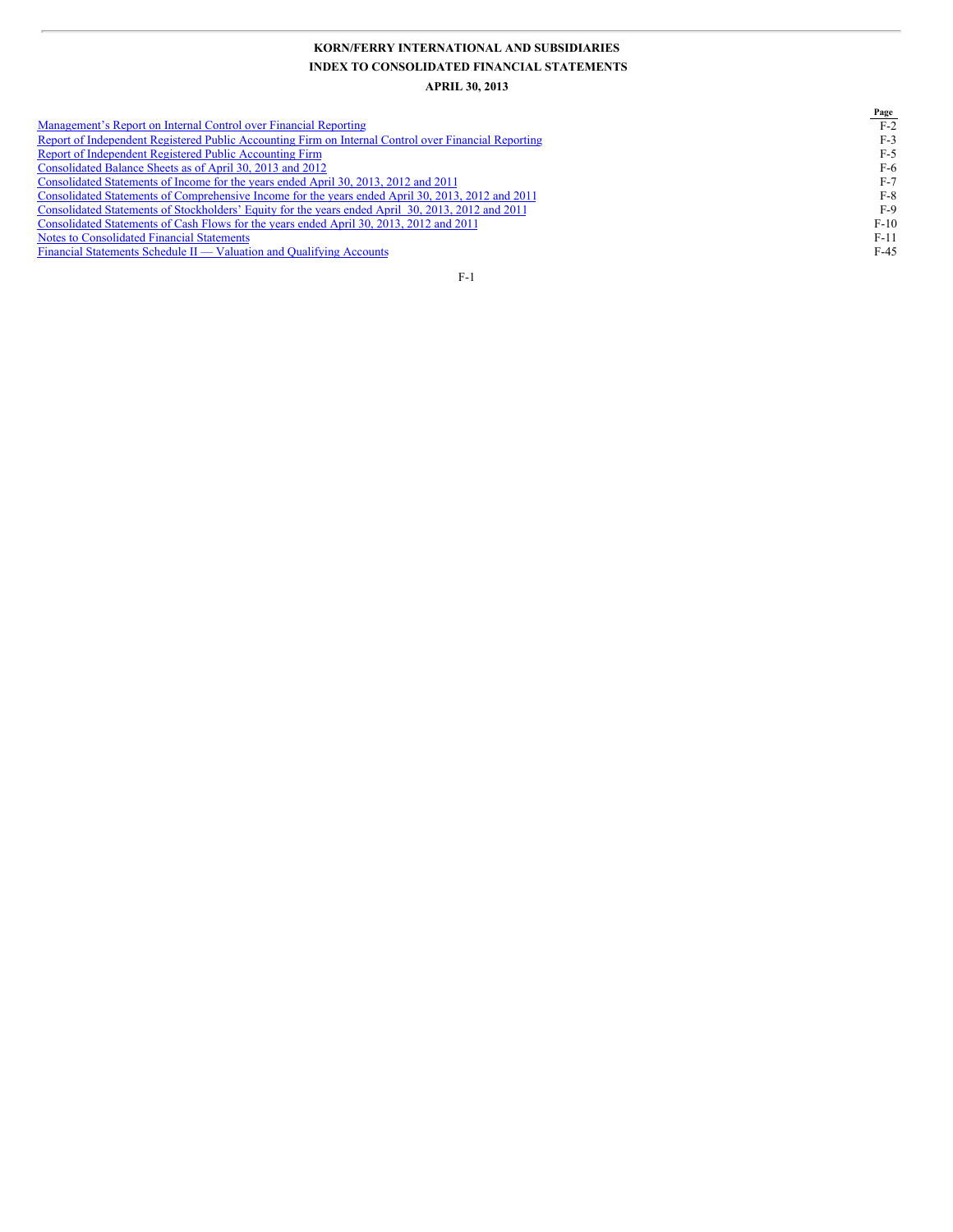## <span id="page-57-0"></span>**MANAGEMENT'S REPORT ON INTERNAL CONTROL OVER FINANCIAL REPORTING**

Management of Korn/Ferry International (the "Company") is responsible for establishing and maintaining adequate internal control over financial reporting and for the assessment of the effectiveness of internal control over financial reporting. As defined by the Securities and Exchange Commission, internal control over financial reporting is a process designed by, or supervised by, the issuer's principal executive and principal financial officers, and effected by the issuer's board of directors, management and other personnel, to provide reasonable assurance regarding the reliability of financial reporting and the preparation of financial statements for external purposes in accordance with U.S. generally accepted accounting principles.

The Company's internal control over financial reporting is supported by written policies and procedures, that (1) pertain to the maintenance of records that, in reasonable detail, accurately and fairly reflect the transactions and dispositions of the Company's assets; (2) provide reasonable assurance that transactions are recorded as necessary to permit preparation of financial statements in accordance with generally accepted accounting principles, and that receipts and expenditures of the Company are being made only in accordance with authorizations of the Company's management and directors; and (3) provide reasonable assurance regarding prevention or timely detection of unauthorized acquisition, use or disposition of the Company's assets that could have a material effect on the financial statements.

Because of its inherent limitations, internal control over financial reporting may not prevent or detect misstatements. Projections of any evaluation of effectiveness to future periods are subject to the risk that control may become inadequate because of changes in conditions, or that the degree of compliance with the policies or procedures may deteriorate.

In connection with the preparation of the Company's annual financial statements, management of the Company has undertaken an assessment of the effectiveness of the Company's internal control over financial reporting as of April 30, 2013 based on criteria established in *Internal Control — Integrated Framework* issued by the Committee of Sponsoring Organizations of the Treadway Commission ("the COSO Framework"). Management's assessment included an evaluation of the design of the Company's internal control over financial reporting and testing of the operational effectiveness of the Company's internal control over financial reporting.

Our evaluation did not include assessing the effectiveness of internal control over financial reporting for the 2013 acquisition of PDI Ninth House which is included in the 2013 consolidated financial statements of the Company and constituted 11% and 13% of total and net assets, respectively, as of April 30, 2013 and 3% of fee revenues, for the year then ended. We did not assess the effectiveness of internal control over financial reporting at this newly acquired entity due to the insufficient time between the date acquired and year-end and the complexity associated with assessing internal controls during integration efforts making the process impractical.

Based on this assessment, management did not identify any material weakness in the Company's internal control over financial reporting, and management has concluded that the Company's internal control over financial reporting was effective as of April 30, 2013.

Ernst & Young, LLP, the independent registered public accounting firm that audited the Company's financial statements for the year ended April 30, 2013 included in this Annual Report on Form 10-K, has issued an audit report on the effectiveness of the Company's internal control over financial reporting as of April 30, 2013, a copy of which is included in this Annual Report on Form 10-K.

June 25, 2013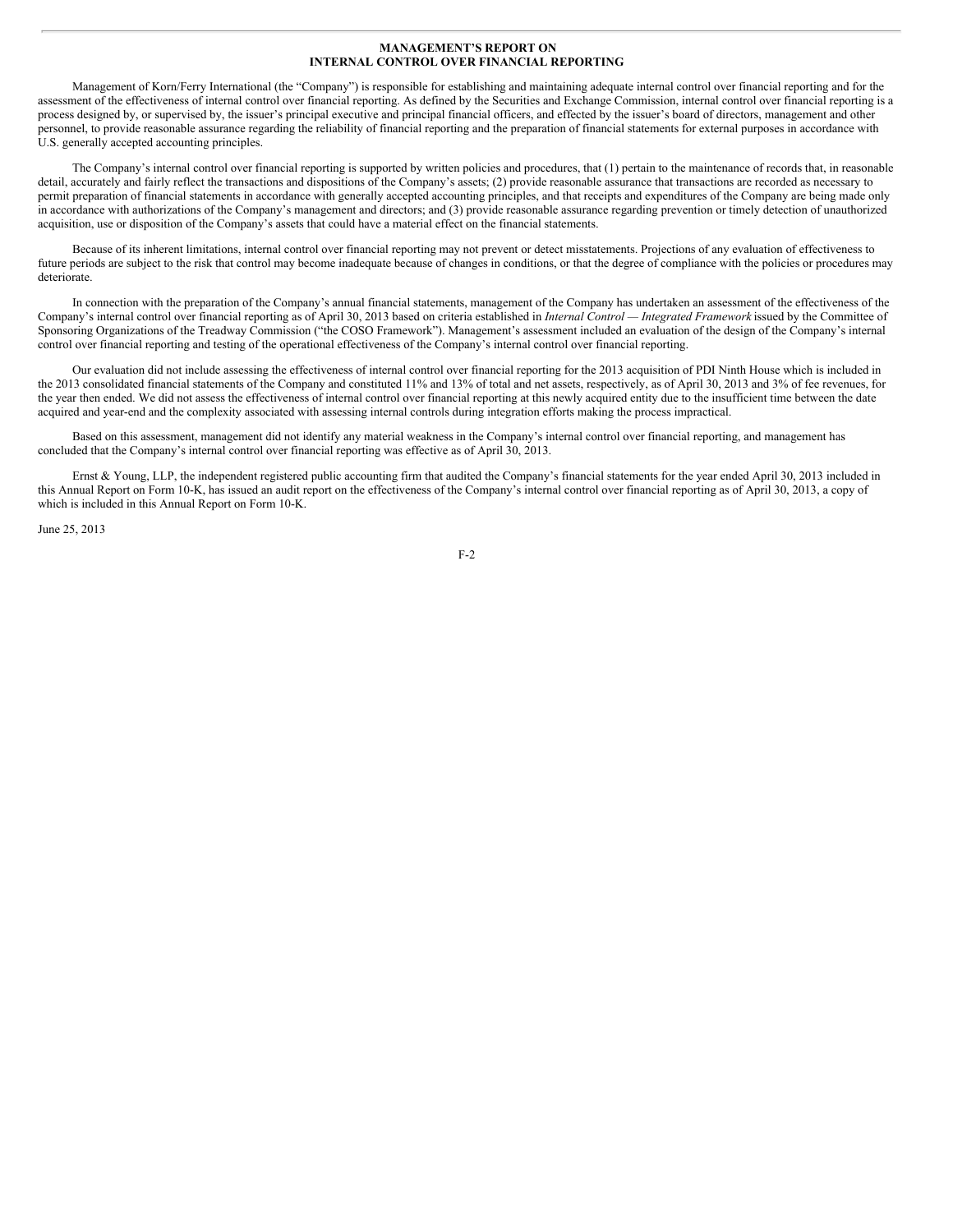## <span id="page-58-0"></span>**REPORT OF INDEPENDENT REGISTERED PUBLIC ACCOUNTING FIRM ON INTERNAL CONTROL OVER FINANCIAL REPORTING**

Stockholders and Board of Directors Korn/Ferry International

We have audited Korn/Ferry International and subsidiaries' (the "Company") internal control over financial reporting as of April 30, 2013 based on criteria established in Internal Control — Integrated Framework issued by the Committee of Sponsoring Organizations of the Treadway Commission (the COSO criteria). The Company's management is responsible for maintaining effective internal control over financial reporting, and for its assessment of the effectiveness of internal control over financial reporting included in the accompanying Management's Report on Internal Control over Financial Reporting. Our responsibility is to express an opinion on the Company's internal control over financial reporting based on our audit.

We conducted our audit in accordance with the standards of the Public Company Accounting Oversight Board (United States). Those standards require that we plan and perform the audit to obtain reasonable assurance about whether effective internal control over financial reporting was maintained in all material respects. Our audit included obtaining an understanding of internal control over financial reporting, assessing the risk that a material weakness exists, testing and evaluating the design and operating effectiveness of internal control based on the assessed risk, and performing such other procedures as we considered necessary in the circumstances. We believe that our audit provides a reasonable basis for our opinion.

A company's internal control over financial reporting is a process designed to provide reasonable assurance regarding the reliability of financial reporting and the preparation of financial statements for external purposes in accordance with generally accepted accounting principles. A company's internal control over financial reporting includes those policies and procedures that (1) pertain to the maintenance of records that, in reasonable detail, accurately and fairly reflect the transactions and dispositions of the assets of the company; (2) provide reasonable assurance that transactions are recorded as necessary to permit preparation of financial statements in accordance with generally accepted accounting principles, and that receipts and expenditures of the company are being made only in accordance with authorizations of management and directors of the company; and (3) provide reasonable assurance regarding prevention or timely detection of unauthorized acquisition, use, or disposition of the company's assets that could have a material effect on the financial statements.

As indicated in the accompanying Report of Management on Korn/Ferry International's Internal Control Over Financial Reporting, management's assessment of and conclusion on the effectiveness of internal control over financial reporting did not include the internal controls of the 2013 acquisition of PDI Ninth House, which is included in the 2013 consolidated financial statements of the Company and constituted 11% and 13% of total and net assets, respectively, as of April 30, 2013 and 3% of fee revenue, for the year then ended. Our audit of internal control over financial reporting of Korn/Ferry International also did not include an evaluation of the internal control over financial reporting of this newly acquired entity.

Because of its inherent limitations, internal control over financial reporting may not prevent or detect misstatements. Also, projections of any evaluation of effectiveness to future periods are subject to the risk that controls may become inadequate because of changes in conditions, or that the degree of compliance with the policies or procedures may deteriorate.

In our opinion, Korn/Ferry International and subsidiaries maintained, in all material respects, effective internal control over financial reporting as of April 30, 2013, based on the COSO criteria.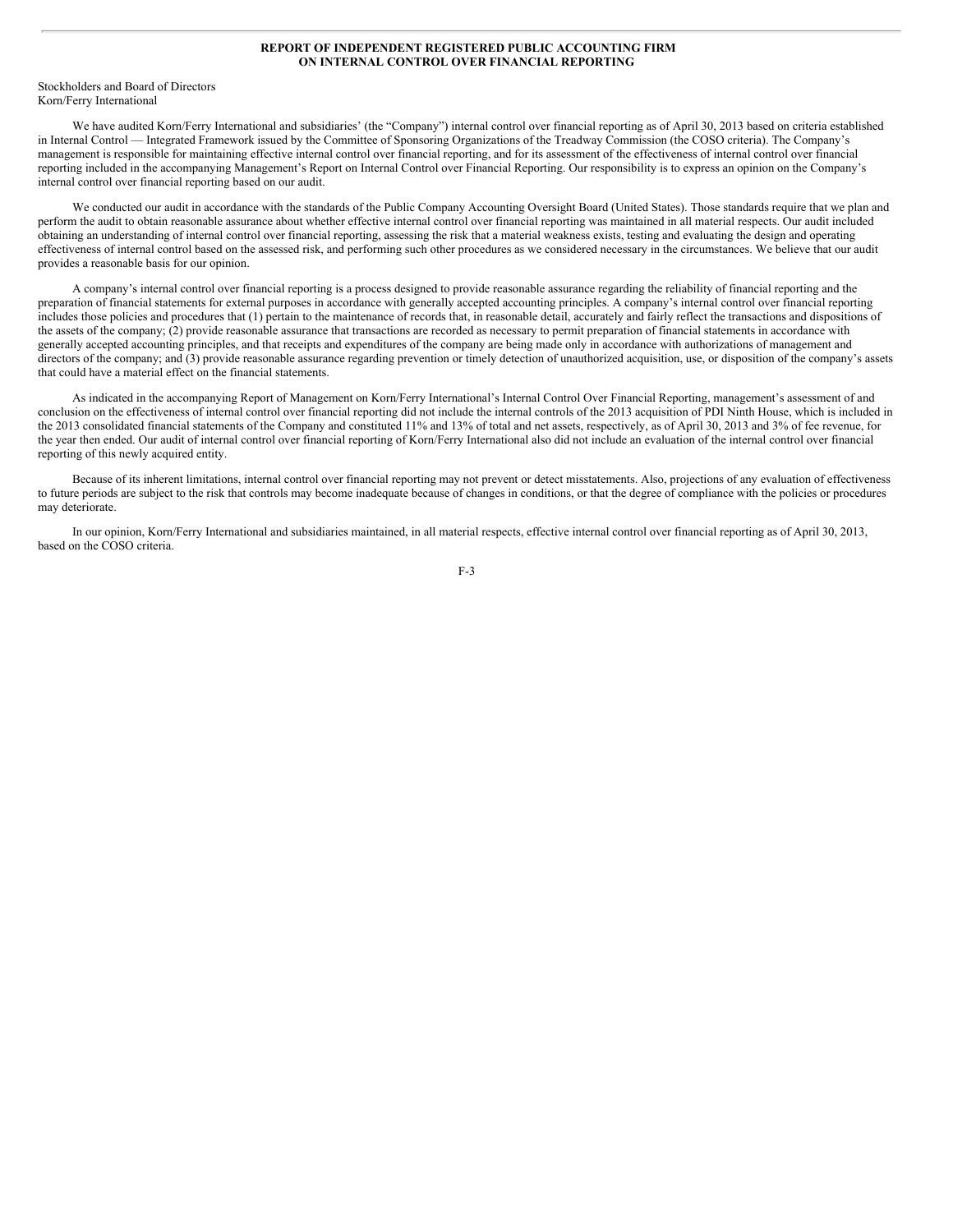We also have audited, in accordance with the standards of the Public Company Accounting Oversight Board (United States), the consolidated balance sheets of Korn/Ferry International and subsidiaries as of April 30, 2013 and 2012, and the related consolidated statements of income, comprehensive income, stockholders' equity, and cash flows for each of the three years in the period ended April 30, 2013 and our report dated June 25, 2013, expressed an unqualified opinion thereon.

Los Angeles, California June 25, 2013

<sup>/</sup>s/ Ernst & Young LLP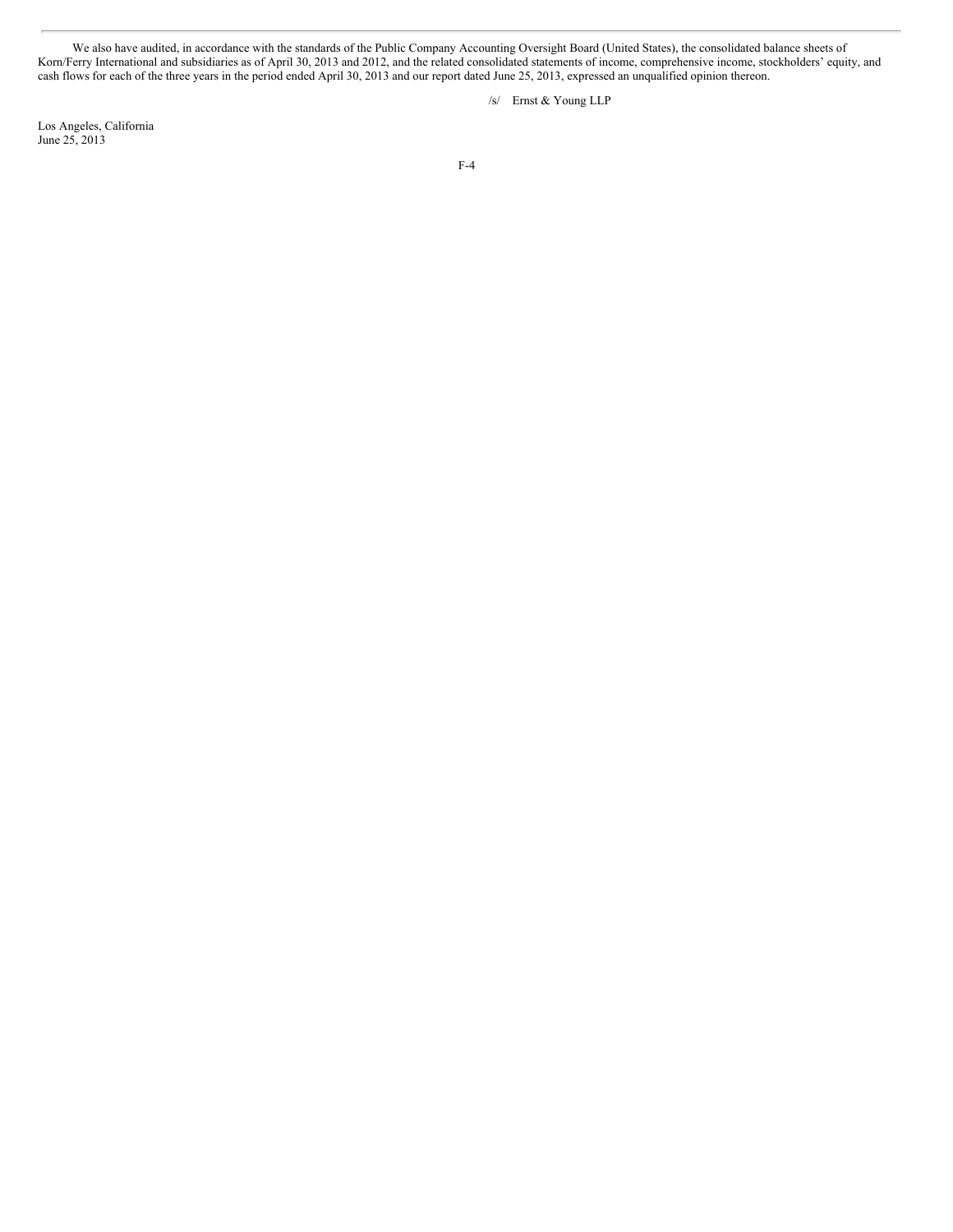## <span id="page-60-0"></span>**REPORT OF INDEPENDENT REGISTERED PUBLIC ACCOUNTING FIRM**

Stockholders and Board of Directors Korn/Ferry International

We have audited the accompanying consolidated balance sheets of Korn/Ferry International and subsidiaries (the "Company") as of April 30, 2013 and 2012, and the related consolidated statements of income, comprehensive income, stockholders' equity, and cash flows for each of the three years in the period ended April 30, 2013. Our audits also included the financial statement schedule listed in the index at Item 15(a). These financial statements and schedule are the responsibility of the Company's management. Our responsibility is to express an opinion on these financial statements and schedule based on our audits.

We conducted our audits in accordance with the standards of the Public Company Accounting Oversight Board (United States). Those standards require that we plan and perform the audit to obtain reasonable assurance about whether the financial statements are free of material misstatement. An audit includes examining, on a test basis, evidence supporting the amounts and disclosures in the financial statements. An audit also includes assessing the accounting principles used and significant estimates made by management, as well as evaluating the overall financial statement presentation. We believe that our audits provide a reasonable basis for our opinion.

In our opinion, the financial statements referred to above present fairly, in all material respects, the consolidated financial position of Korn/Ferry International and subsidiaries at April 30, 2013 and 2012, and the consolidated results of their operations and their cash flows for each of the three years in the period ended April 30, 2013, in conformity with U.S. generally accepted accounting principles. Also, in our opinion, the related financial statement schedule, when considered in relation to the basic financial statements taken as a whole, presents fairly in all material respects the information set forth therein.

We also have audited, in accordance with the standards of the Public Company Accounting Oversight Board (United States), the Company's internal control over financial reporting as of April 30, 2013, based on criteria established in Internal Control-Integrated Framework issued by the Committee of Sponsoring Organizations of the Treadway Commission and our report dated June 25, 2013, expressed an unqualified opinion thereon.

F-5

/s/ Ernst & Young LLP

Los Angeles, California June 25, 2013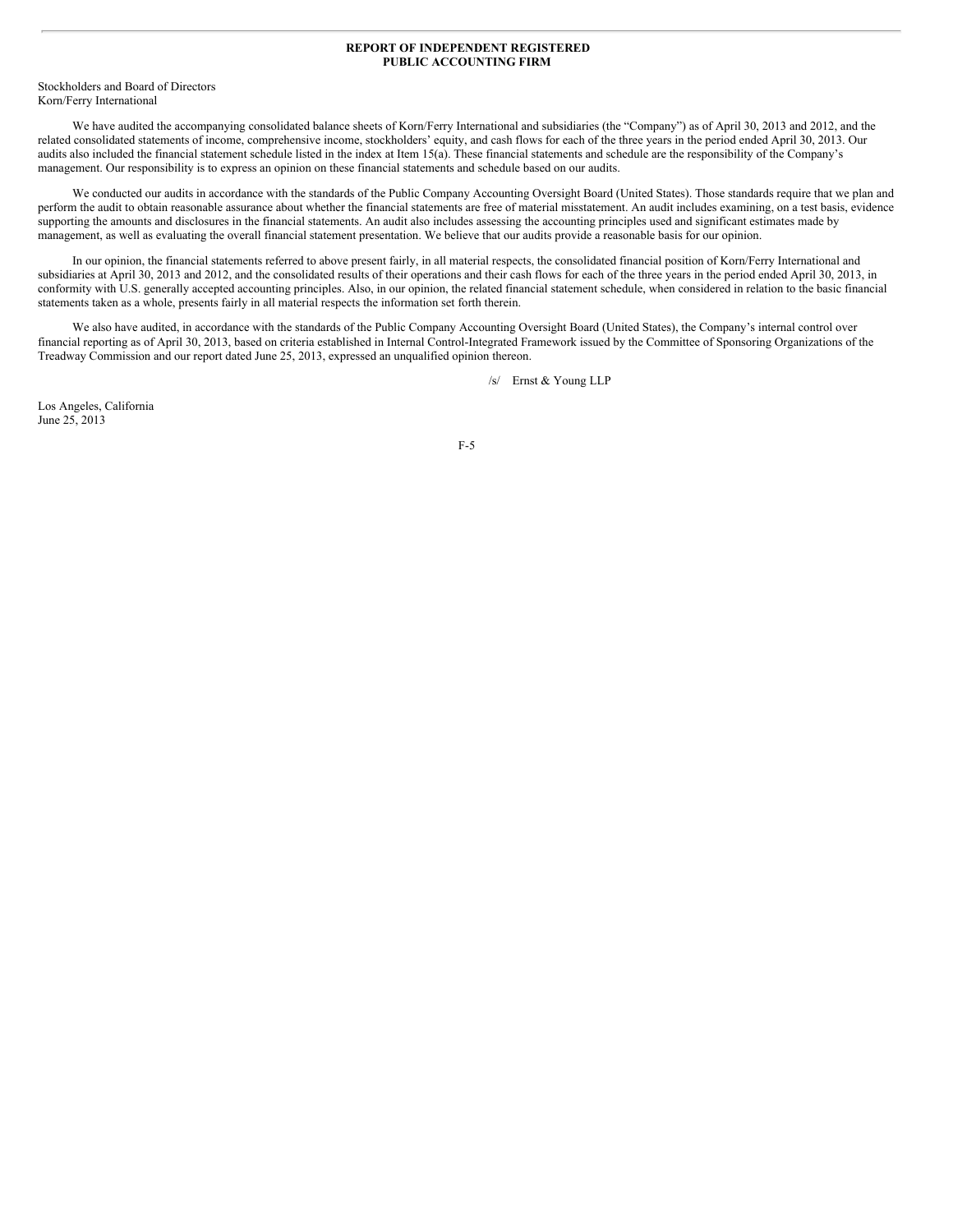## <span id="page-61-0"></span>**KORN/FERRY INTERNATIONAL AND SUBSIDIARIES CONSOLIDATED BALANCE SHEETS**

|                                                                                                                                                      |               | April 30,                                |
|------------------------------------------------------------------------------------------------------------------------------------------------------|---------------|------------------------------------------|
|                                                                                                                                                      | 2013          | 2012                                     |
|                                                                                                                                                      |               | (in thousands, except per<br>share data) |
| <b>ASSETS</b>                                                                                                                                        |               |                                          |
| Cash and cash equivalents                                                                                                                            | \$<br>224,066 | S<br>282,005                             |
| Marketable securities                                                                                                                                | 20,347        | 40,936                                   |
| Receivables due from clients, net of allowance for doubtful accounts of \$9,097 and \$9,437, respectively                                            | 161,508       | 126,579                                  |
| Income taxes and other receivables                                                                                                                   | 8,944         | 11,902                                   |
| Deferred income taxes                                                                                                                                | 3,511         | 10,830                                   |
| Prepaid expenses and other assets                                                                                                                    | 28,724        | 27,815                                   |
| Total current assets                                                                                                                                 | 447.100       | 500,067                                  |
| Marketable securities, non-current                                                                                                                   | 121,569       | 94,798                                   |
| Property and equipment, net                                                                                                                          | 53,628        | 49,808                                   |
| Cash surrender value of company owned life insurance policies, net of loans                                                                          | 85,873        | 77,848                                   |
| Deferred income taxes, net                                                                                                                           | 63,203        | 57,290                                   |
| Goodwill, net                                                                                                                                        | 257,293       | 176,338                                  |
| Intangible assets, net                                                                                                                               | 58,187        | 20,413                                   |
| Investments and other assets                                                                                                                         | 28,376        | 38,127                                   |
| Total assets                                                                                                                                         | \$1,115,229   | \$1,014,689                              |
| <b>LIABILITIES AND STOCKHOLDERS' EQUITY</b>                                                                                                          |               |                                          |
| Accounts payable                                                                                                                                     | \$<br>19,460  | S<br>14,667                              |
| Income taxes payable                                                                                                                                 | 5,502         | 8,720                                    |
| Compensation and benefits payable                                                                                                                    | 160,298       | 160,810                                  |
| Other accrued liabilities                                                                                                                            | 83,291        | 37,527                                   |
| Total current liabilities                                                                                                                            | 268,551       | 221.724                                  |
| Deferred compensation and other retirement plans                                                                                                     | 159,706       | 142,577                                  |
| Other liabilities                                                                                                                                    | 22,504        | 20,912                                   |
| <b>Total liabilities</b>                                                                                                                             | 450,761       | 385,213                                  |
| Commitments and contingencies                                                                                                                        |               |                                          |
| Stockholders' equity:                                                                                                                                |               |                                          |
| Common stock: \$0.01 par value, 150,000 shares authorized, 61,022 and 59,975 shares issued and 48,734 and 47,913 shares outstanding,<br>respectively | 431,508       | 419,998                                  |
| Retained earnings                                                                                                                                    | 236,090       | 202,797                                  |
| Accumulated other comprehensive (loss) income, net                                                                                                   | (2,631)       | 7,191                                    |
|                                                                                                                                                      | 664,967       | 629,986                                  |
| Stockholders' equity<br>Less: notes receivable from stockholders                                                                                     |               |                                          |
|                                                                                                                                                      | (499)         | (510)                                    |
| Total stockholders' equity                                                                                                                           | 664,468       | 629,476                                  |
| Total liabilities and stockholders' equity                                                                                                           | \$1,115,229   | \$1,014,689                              |

The accompanying notes are an integral part of these consolidated financial statements.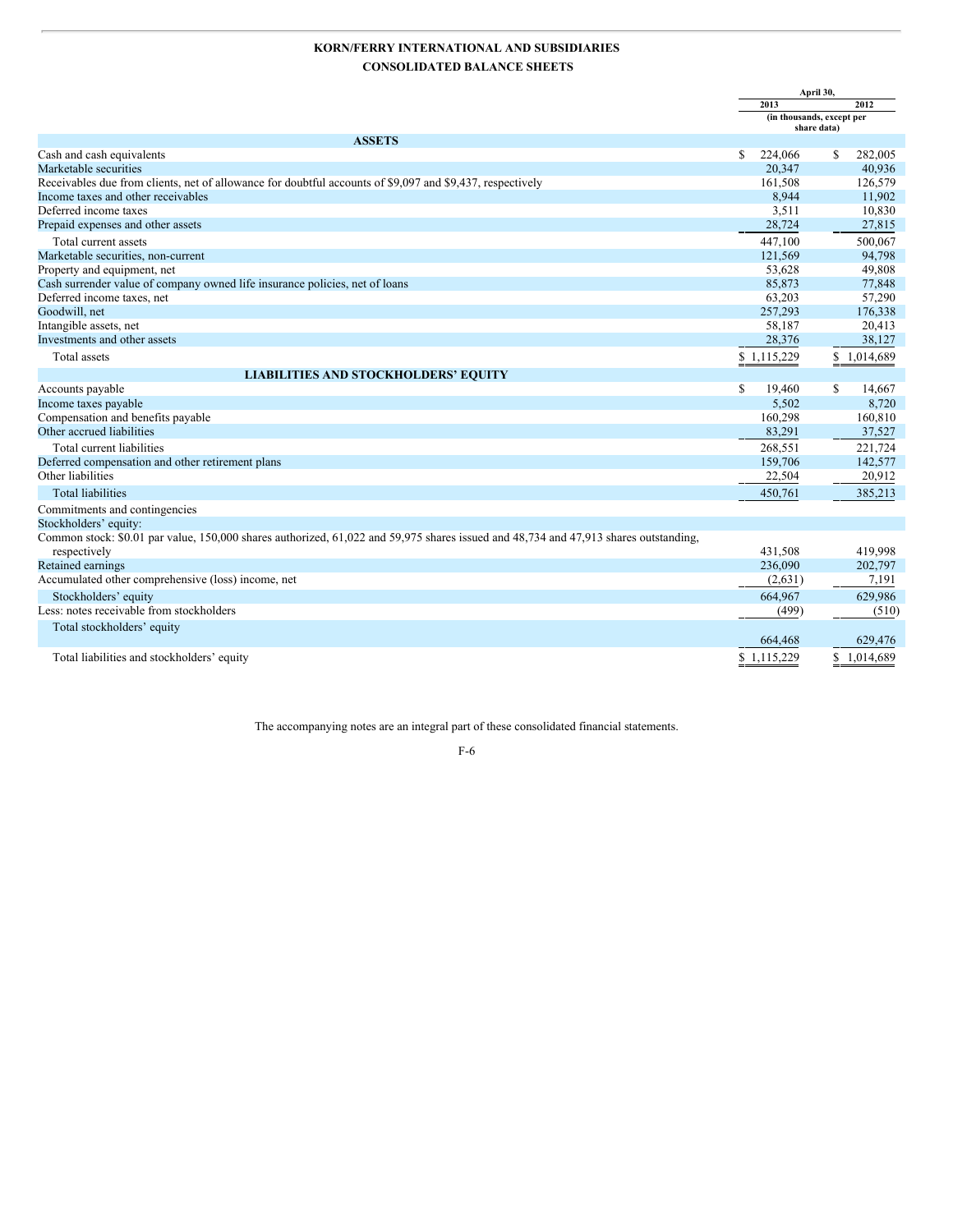## <span id="page-62-0"></span>**KORN/FERRY INTERNATIONAL AND SUBSIDIARIES CONSOLIDATED STATEMENTS OF INCOME**

|                                                                                                |           | Year Ended April 30,                  |           |  |
|------------------------------------------------------------------------------------------------|-----------|---------------------------------------|-----------|--|
|                                                                                                | 2013      | 2012                                  | 2011      |  |
|                                                                                                |           | (in thousands, except per share data) |           |  |
| Fee revenue                                                                                    | \$812,831 | \$790,505                             | \$744,249 |  |
| Reimbursed out-of-pocket engagement expenses                                                   | 36,870    | 36,254                                | 32,002    |  |
| Total revenue                                                                                  | 849,701   | 826,759                               | 776,251   |  |
| Compensation and benefits                                                                      | 555,346   | 534,186                               | 507,405   |  |
| General and administrative expenses                                                            | 142,771   | 138,872                               | 116,494   |  |
| Engagement expenses                                                                            | 65,847    | 55,889                                | 51,766    |  |
| Depreciation and amortization                                                                  | 19,004    | 14,017                                | 12,671    |  |
| Restructuring charges, net                                                                     | 22,857    | 929                                   | 2,130     |  |
| Total operating expenses                                                                       | 805,825   | 743,893                               | 690,466   |  |
| Operating income                                                                               | 43,876    | 82,866                                | 85,785    |  |
| Other income (loss), net                                                                       | 6,309     | (271)                                 | 6,454     |  |
| Interest expense, net                                                                          | (2,365)   | (1,791)                               | (2, 535)  |  |
| Income before provision for income taxes and equity in earnings of unconsolidated subsidiaries | 47,820    | 80,804                                | 89,704    |  |
| Income tax provision                                                                           | 16,637    | 28,351                                | 32,692    |  |
| Equity in earnings of unconsolidated subsidiaries, net                                         | 2,110     | 1,850                                 | 1,862     |  |
| Net income                                                                                     | \$33,293  | \$ 54,303                             | \$58,874  |  |
| Earnings per common share:                                                                     |           |                                       |           |  |
| Basic                                                                                          | 0.71      | 1.17                                  | S<br>1.30 |  |
| Diluted                                                                                        | 0.70      | 1.15                                  | 1.27      |  |
| Weighted-average common shares outstanding:                                                    |           |                                       |           |  |
| <b>Basic</b>                                                                                   | 47,224    | 46,397                                | 45,205    |  |
| Diluted                                                                                        | 47,883    | 47,261                                | 46,280    |  |

The accompanying notes are an integral part of these consolidated financial statements.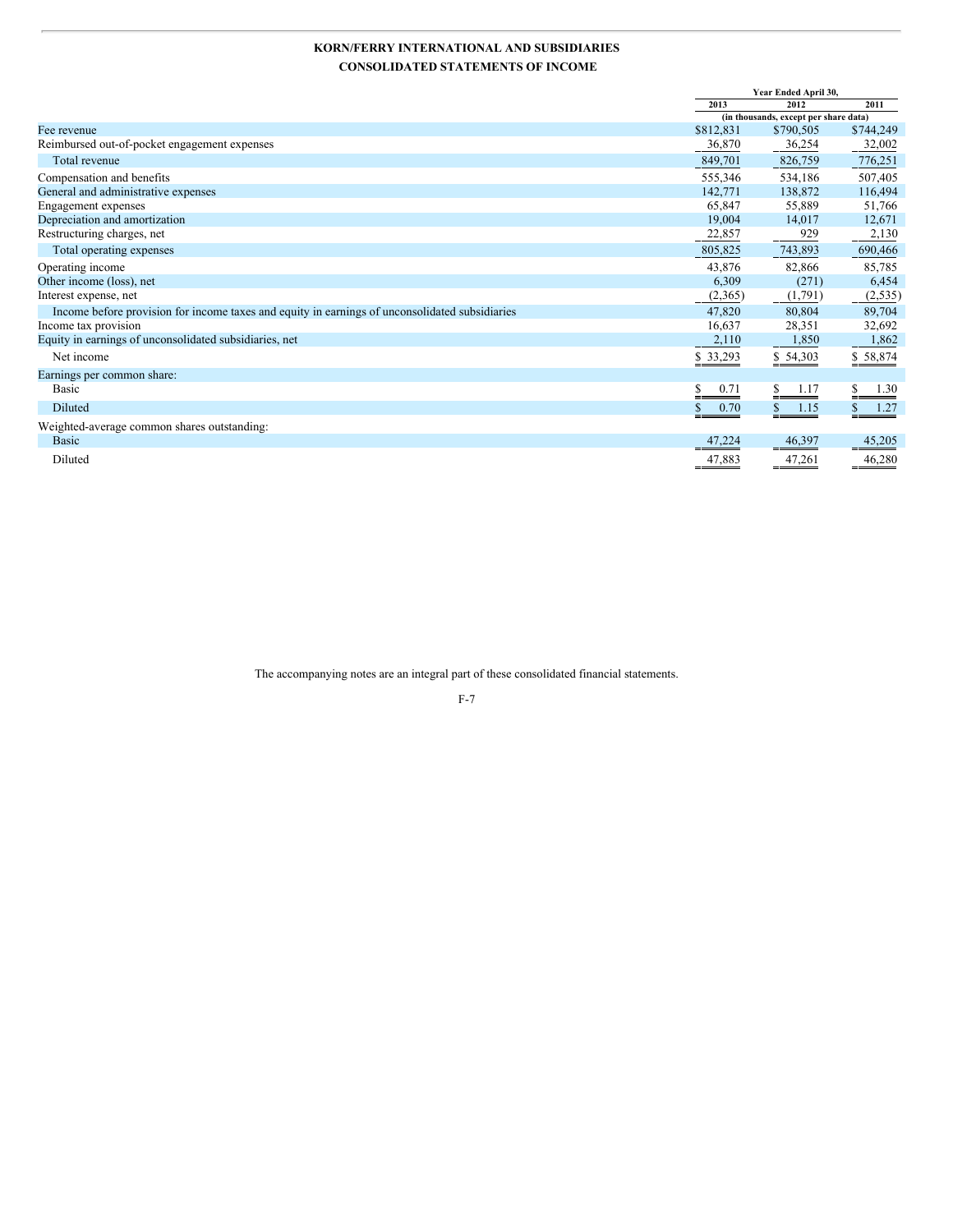## <span id="page-63-0"></span>**KORN/FERRY INTERNATIONAL AND SUBSIDIARIES CONSOLIDATED STATEMENTS OF COMPREHENSIVE INCOME**

|                                                       |                 | Year Ended April 30, |          |  |
|-------------------------------------------------------|-----------------|----------------------|----------|--|
|                                                       | 2013            | 2012                 |          |  |
|                                                       |                 | (in thousands)       |          |  |
| Net income                                            | \$33,293        | \$54,303             | \$58,874 |  |
| Other comprehensive income:                           |                 |                      |          |  |
| Foreign currency translation adjustments              | (5,254)         | (12, 826)            | 16,739   |  |
| Defined benefit pension plan, net of tax              | (4,578)         | (5,644)              | (4,048)  |  |
| Unrealized gains on marketable securities, net of tax | $\frac{10}{10}$ |                      |          |  |
| Comprehensive income                                  | \$23,471        | \$35,834             | \$71,600 |  |

The accompanying notes are an integral part of these consolidated financial statements.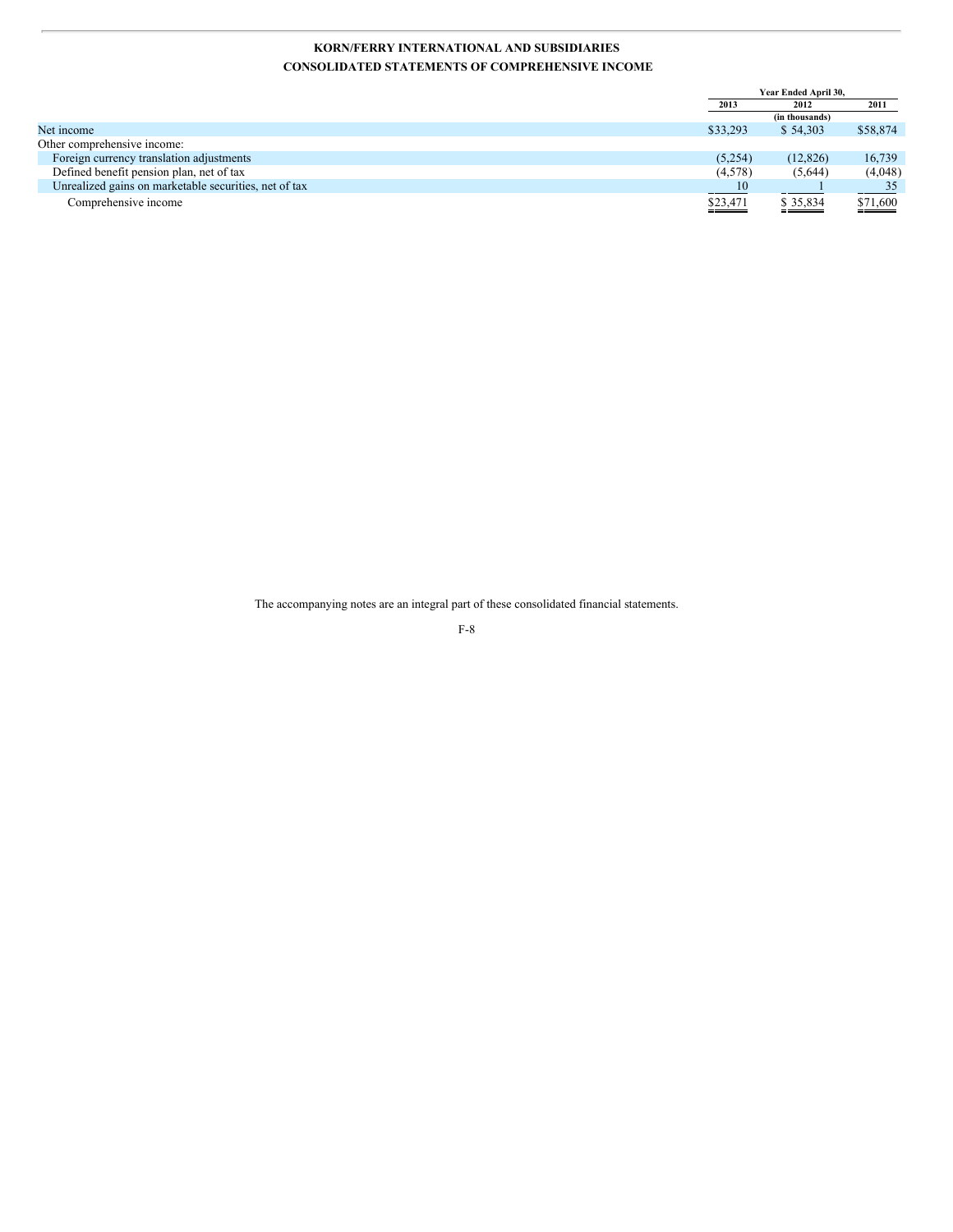## <span id="page-64-0"></span>**KORN/FERRY INTERNATIONAL AND SUBSIDIARIES CONSOLIDATED STATEMENTS OF STOCKHOLDERS' EQUITY**

|                                                                  | <b>Common Stock</b> |           |                      | Accumulated<br>Other<br>Comprehensive |           |
|------------------------------------------------------------------|---------------------|-----------|----------------------|---------------------------------------|-----------|
|                                                                  | <b>Shares</b>       | Amount    | Retained<br>Earnings | (Loss)<br>Income, Net                 | Total     |
|                                                                  |                     |           | (in thousands)       |                                       |           |
| <b>Balance at May 1, 2010</b>                                    | 45,979              | \$388,717 | \$90,220             | $\mathbb{S}$<br>12,934                | \$491,871 |
| Comprehensive income                                             |                     |           | 58,874               | 12,726                                | 71,600    |
| <b>Exercise of warrants</b>                                      | 274                 | 2,983     |                      |                                       | 2,983     |
| Purchase of stock                                                | (934)               | (13, 844) |                      |                                       | (13, 844) |
| Issuance of stock                                                | 1,684               | 10,084    |                      |                                       | 10,084    |
| Stock-based compensation                                         | -                   | 15,476    | -                    | -                                     | 15,476    |
| Tax benefit from exercise of stock options                       |                     | 1,287     |                      |                                       | 1,287     |
| Payment of dividends by majority owned consolidated subsidiaries |                     |           | (600)                |                                       | (600)     |
| Balance at April 30, 2011                                        | 47,003              | 404,703   | 148,494              | 25,660                                | 578,857   |
| Comprehensive income                                             |                     |           | 54,303               | (18, 469)                             | 35,834    |
| Purchase of stock                                                | (190)               | (4,215)   |                      |                                       | (4,215)   |
| Issuance of stock                                                | 1,100               | 4,371     | --                   |                                       | 4,371     |
| Stock-based compensation                                         |                     | 13,475    |                      |                                       | 13,475    |
| Tax benefit from exercise of stock options                       |                     | 1,664     |                      |                                       | 1,664     |
| Balance at April 30, 2012                                        | 47,913              | 419,998   | 202,797              | 7,191                                 | 629,986   |
| Comprehensive income                                             |                     |           | 33,293               | (9,822)                               | 23,471    |
| Purchase of stock                                                | (197)               | (2,838)   |                      |                                       | (2,838)   |
| Issuance of stock                                                | 1,018               | 2,134     |                      | --                                    | 2,134     |
| Stock-based compensation                                         |                     | 11,920    |                      |                                       | 11,920    |
| Tax benefit from exercise of stock options                       |                     | 294       |                      |                                       | 294       |
| Balance at April 30, 2013                                        | 48,734              | \$431,508 | \$236,090            | (2,631)<br>\$                         | \$664,967 |

The accompanying notes are an integral part of these consolidated financial statements.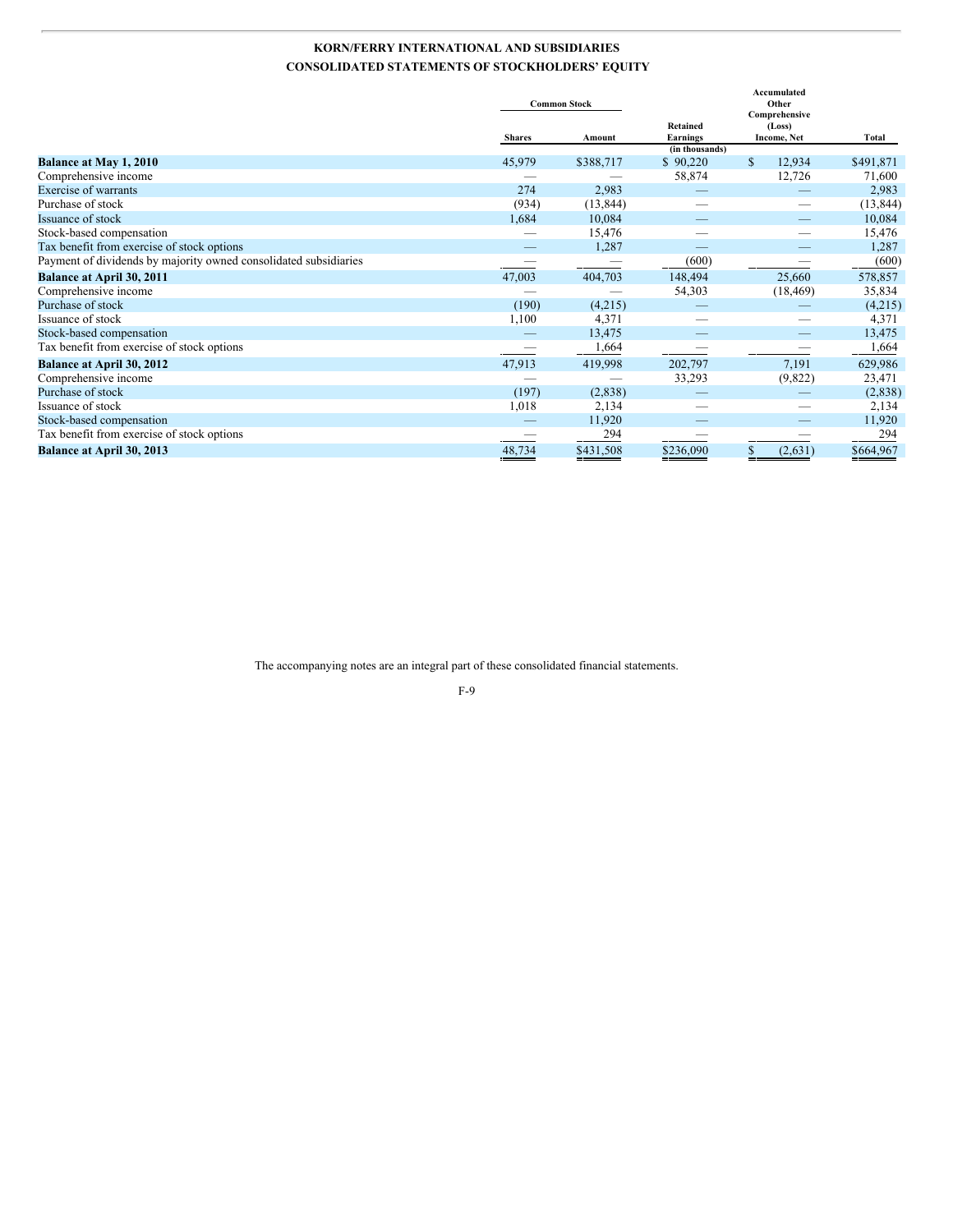## <span id="page-65-0"></span>**KORN/FERRY INTERNATIONAL AND SUBSIDIARIES CONSOLIDATED STATEMENTS OF CASH FLOWS**

|                                                                                                                         | Year Ended April 30, |                          |           |
|-------------------------------------------------------------------------------------------------------------------------|----------------------|--------------------------|-----------|
|                                                                                                                         | 2013                 | 2012                     | 2011      |
|                                                                                                                         |                      | (in thousands)           |           |
| Cash flows from operating activities:                                                                                   |                      |                          |           |
| Net income                                                                                                              | \$33,293             | \$54,303                 | \$58,874  |
| Adjustments to reconcile net income to net cash provided by operating activities:                                       |                      |                          |           |
| Depreciation and amortization                                                                                           | 19.004               | 14.017                   | 12,671    |
| Stock-based compensation expense                                                                                        | 11,906               | 13,399                   | 15,547    |
| Impairment of intangible assets                                                                                         |                      |                          | 880       |
| Provision for doubtful accounts                                                                                         | 6,748                | 5,732                    | 7,650     |
| Gain on cash surrender value of life insurance policies                                                                 | (6,502)              | (6,268)                  | (7,218)   |
| Gain on marketable securities                                                                                           | (7, 556)             | (1,013)                  | (7, 599)  |
| Change in fair value of acquisition-related contingent consideration                                                    |                      | (2,196)                  | (4, 919)  |
| Deferred income taxes                                                                                                   | (176)                | 6,512                    | 5,954     |
| Change in other assets and liabilities, net of effect of acquisitions:                                                  |                      |                          |           |
| Deferred compensation                                                                                                   | 8,477                | 6,320                    | 11,588    |
| Receivables due from clients                                                                                            | (16, 011)            | (4,227)                  | (29, 294) |
| Income taxes and other receivables                                                                                      | 4,616                | (6,664)                  | 1,154     |
| Prepaid expenses and other assets                                                                                       | 750                  | 2,194                    | (6,172)   |
| Investment in unconsolidated subsidiaries                                                                               | (2,110)              | (1, 850)                 | (1,862)   |
| Income taxes payable                                                                                                    | (3,399)              | 4,058                    | (1,686)   |
| Accounts payable and accrued liabilities                                                                                | 8,494                | (20, 519)                | 40,885    |
| Other                                                                                                                   | 4,173                | 7,177                    | (819)     |
| Net cash provided by operating activities                                                                               | 61,707               | 70,975                   | 95,634    |
| Cash flows from investing activities:                                                                                   |                      |                          |           |
| Purchase of property and equipment                                                                                      | (13, 101)            | (18, 632)                | (27, 889) |
| Purchase of intangible assets                                                                                           |                      | (325)                    |           |
| Cash paid for acquisitions, net of cash acquired and contingent consideration                                           | (112,064)            | (442)                    |           |
| Purchase of marketable securities                                                                                       | (50, 437)            | (55,718)                 | (65,964)  |
| Proceeds from sales/maturities of marketable securities                                                                 | 51,511               | 43,181                   | 28,618    |
| Change in restricted cash                                                                                               | 7,222                | (221)                    | (10,007)  |
| Payment of purchase price held back from previous acquisition                                                           |                      | (800)                    |           |
| Payment of contingent consideration from acquisitions                                                                   |                      |                          | (5,795)   |
| Premiums on life insurance policies                                                                                     | (1,739)              | (1,739)                  | (1,702)   |
| Dividends received from unconsolidated subsidiaries                                                                     | 1,897                | 1,669                    | 1,608     |
| Net cash used in investing activities                                                                                   | (116,711)            |                          | (81, 131) |
|                                                                                                                         |                      | (33,027)                 |           |
| Cash flows from financing activities:                                                                                   |                      |                          |           |
| Borrowings under life insurance policies                                                                                | $\sim$               | 366                      | 6,039     |
| Purchase of common stock                                                                                                | (2,838)              | (4,215)                  | (13, 844) |
| Proceeds from exercise of warrants                                                                                      |                      |                          | 2,983     |
| Proceeds from issuance of common stock upon exercise of employee stock options and in connection with an employee stock |                      |                          |           |
| purchase plan                                                                                                           | 2,134                | 4,371                    | 10,084    |
| Tax benefit from exercise of stock options                                                                              | 294                  | 1,664                    | 1,287     |
| Payment of dividends by majority owned consolidated subsidiaries                                                        |                      | $\overline{\phantom{0}}$ | (600)     |
| Net cash (used in) provided by financing activities                                                                     | (410)                | 2,186                    | 5,949     |
| Effect of exchange rate changes on cash and cash equivalents                                                            | (2,525)              | (4,985)                  | 7,171     |
| Net (decrease) increase in cash and cash equivalents                                                                    | (57, 939)            | 35,149                   | 27,623    |
| Cash and cash equivalents at beginning of year                                                                          | 282,005              | 246,856                  | 219,233   |
|                                                                                                                         |                      |                          |           |
| Cash and cash equivalents at end of year                                                                                | \$224,066            | \$282,005                | \$246,856 |
| Supplemental cash flow information:                                                                                     |                      |                          |           |
| Cash used to pay interest                                                                                               | 4,361                | 4,480                    | 4,834     |
| Cash used to pay income taxes                                                                                           | \$<br>10,611         | \$17,916                 | \$25,329  |
|                                                                                                                         |                      |                          |           |

The accompanying notes are an integral part of these consolidated financial statements.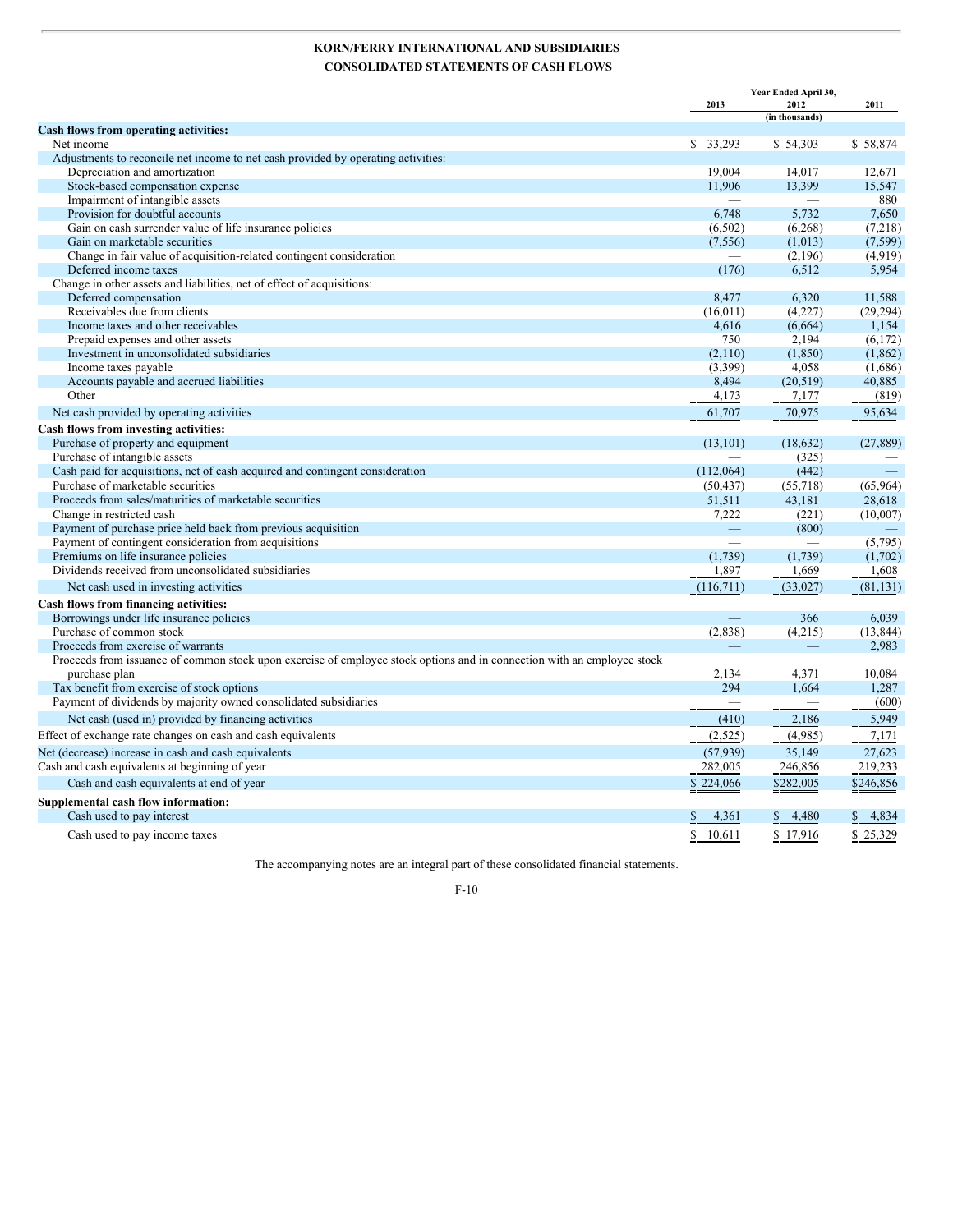## **1. Organization and Summary of Significant Accounting Policies**

## <span id="page-66-0"></span>*Nature of Business*

Korn/Ferry International, a Delaware corporation (the "Company"), and its subsidiaries are engaged in the business of providing talent management solutions, including executive recruitment on a retained basis, recruitment process outsourcing and leadership & talent consulting services. The Company's worldwide network of 87 offices in 37 countries enables it to meet the needs of its clients in all industries.

## *Basis of Consolidation and Presentation*

The consolidated financial statements include the accounts of the Company and its wholly and majority owned/controlled domestic and international subsidiaries. All intercompany balances and transactions have been eliminated in consolidation. The preparation of the consolidated financial statements conform with United States ("U.S.") generally accepted accounting principles ("GAAP") and prevailing practice within the industry. The consolidated financial statements include all adjustments, consisting of normal recurring accruals and any other adjustments that management considers necessary for a fair presentation of the results for these periods.

As previously announced, beginning in the first quarter of fiscal 2013, the Company disaggregated its previous reported business segment, Executive Recruitment, into two business segments, Executive Recruitment and Leadership & Talent Consulting ("LTC"). The Company now operates in three global business segments, as described in more detail in Note 11 – *Business Segments.*

The Company has revised comparative segment information to reflect the new global business segment structure. The adjusted segment information constitutes a reclassification and had no impact on reported net income or earnings per share for preceding periods. This change does not restate information previously reported in the consolidated statements of income, consolidated balance sheets, comprehensive income, consolidated statements of stockholders' equity or consolidated statements of cash flows for the Company for preceding periods.

Investments in affiliated companies, which are 50% or less owned and where the Company exercises significant influence over operations, are accounted for using the equity method. Dividends received from our unconsolidated subsidiaries were approximately \$1.9 million, \$1.7 million and \$1.6 million during fiscal 2013, 2012 and 2011, respectively.

The Company considers events or transactions that occur after the balance sheet date but before the consolidated financial statements are issued to provide additional evidence relative to certain estimates or to identify matters that require additional disclosures.

## *Use of Estimates and Uncertainties*

The preparation of the consolidated financial statements in conformity with GAAP requires management to make estimates and assumptions that affect the reported amounts of assets and liabilities and disclosure of contingent assets and liabilities at the date of the consolidated financial statements and the reported amounts of revenue and expenses during the reporting period. Actual results could differ from these estimates, and changes in estimates are reported in current operations as new information is learned or upon the amounts becoming fixed and determinable. The most significant areas that require management judgment are revenue recognition, restructuring, deferred compensation, annual performance related bonus, evaluation of the carrying value of receivables, marketable securities, goodwill and other intangible assets, fair value of contingent consideration, share-based payments and the recoverability of deferred income taxes.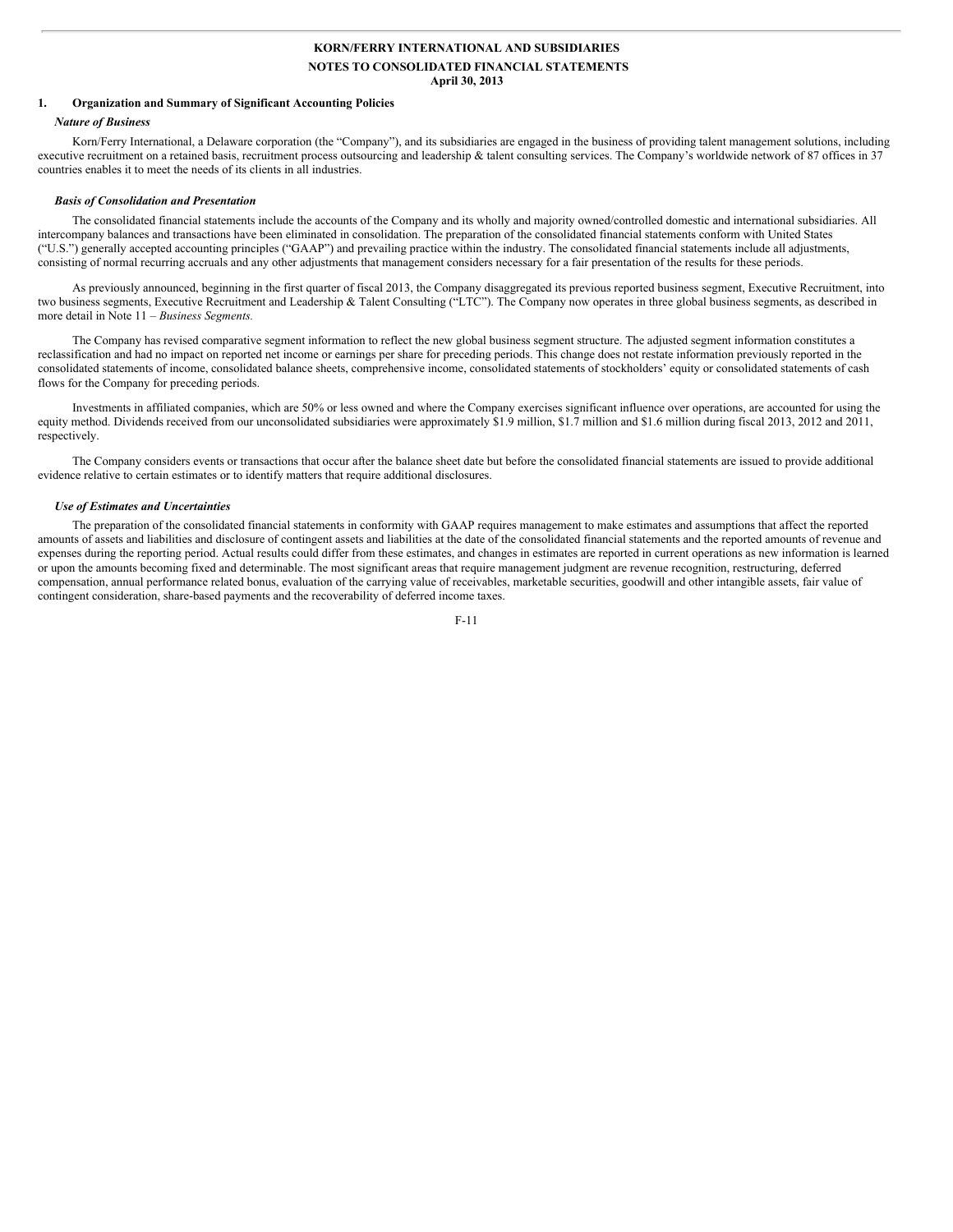### *Revenue Recognition*

Substantially all professional fee revenue is derived from fees for professional services related to executive recruitment performed on a retained basis, recruitment for non-executive professionals, recruitment process outsourcing and leadership & talent consulting services. Fee revenue from executive recruitment activities and recruitment for non-executive professionals are generally one-third of the estimated first year cash compensation of the placed executive plus a percentage of the fee to cover indirect expenses. The Company generally recognizes revenue straight-line over a three month period, commencing upon client acceptance, as this is the period over which the recruitment services are performed. Fees earned in excess of the initial contract amount are recognized upon completion of the engagement, which reflect the difference between the final actual compensation of the placed executive and the estimate used for purposes of the previous billings. Since the initial contract fees are generally not contingent upon placement of a candidate, our assumptions primarily relate to establishing the period over which such service is performed. These assumptions determine the timing of revenue recognition and profitability for the reported period. Any services that are provided on a contingent basis are recognized once the contingency is fulfilled. In addition to recruitment for non-executive professionals, Futurestep provides recruitment process outsourcing services and fee revenue is recognized as services are rendered. Fee revenue from LTC services is recognized as services are rendered for consulting engagements and other time based services, measured by total hours incurred to the total estimated hours at completion. It is possible that updated estimates for the consulting engagement may vary from initial estimates with such updates being recognized in the period of determination. LTC revenue is also derived from the sale of solution services, which includes revenue from licenses and from the sale of products. Revenue from licenses is recognized using a straight-line method over the term of the contract (generally 12 months), which begins upon execution and is invoiced in the same month. Products sold by the Company mainly consist of books covering a variety of topics including performance management, team effectiveness, and coaching and development. The Company recognizes revenue for its products when the product has been sold.

### *Reimbursements*

The Company incurs certain out-of-pocket expenses that are reimbursed by its clients, which are accounted for as revenue in its consolidated statements of income.

### *Allowance for Doubtful Accounts*

An allowance is established for doubtful accounts by taking a charge to general and administrative expenses. The amount of the allowance is based on historical loss experience, assessment of the collectability of specific accounts, as well as expectations of future collections based upon trends and the type of work for which services are rendered. After the Company exhausts all collection efforts, the amount of the allowance is reduced for balances identified as uncollectible.

### *Cash and Cash Equivalents*

The Company considers all highly liquid investments with original maturities of three months or less to be cash equivalents.

#### *Restricted Cash*

The Company had \$2.9 million and \$10.0 million of restricted cash at April 30, 2013 and 2012, respectively, related to standby letters of credit associated with certain leases for premises, which is included in investments and other assets in the accompanying consolidated balance sheets (see Note 10 — *Long-Term Debt*).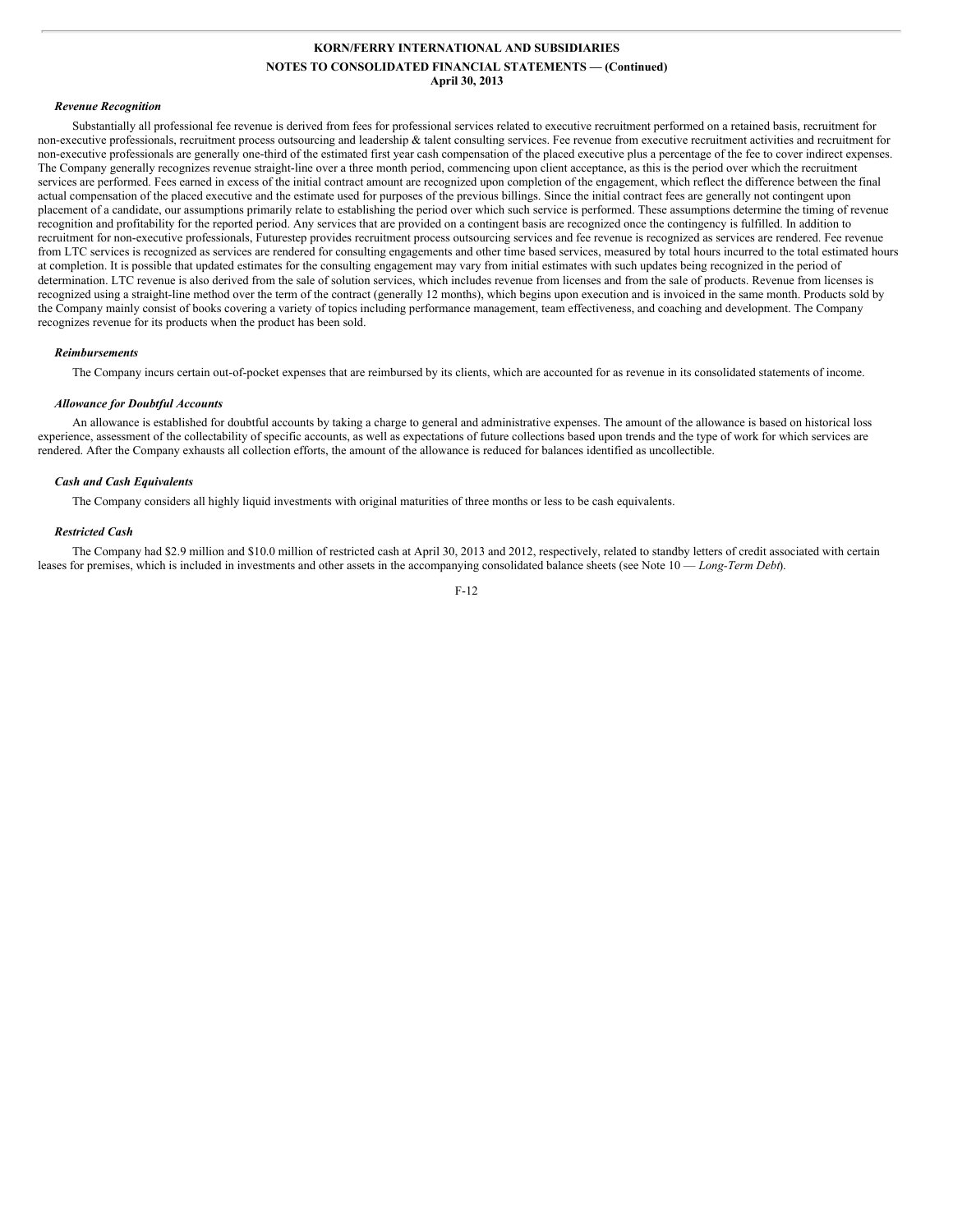### *Marketable Securities*

The Company currently has investments in marketable securities and mutual funds which are classified as either trading securities or available-for-sale, based upon management's intent and ability to hold, sell or trade such securities. The classification of the investments in these marketable securities and mutual funds is assessed upon purchase and reassessed at each reporting period. These investments are recorded at fair value and are classified as marketable securities in the accompanying consolidated balance sheets. The investments that the Company may sell within the next twelve months, are carried as current assets. Realized gains (losses) on marketable securities are determined by specific identification. Investments are made based on the Company's investment policy which restricts the types of investments that can be made. Interest is recognized on an accrual basis, dividends are recorded as earned on the ex-dividend date. Interest and dividend income are recorded in the accompanying consolidated statements of income in interest expense, net.

The Company's investments in mutual funds, (for which market prices are readily available), are held in trust to satisfy obligations under the Company's deferred compensation plans (see Note 5 — Marketable Securities), are classified as trading securities. The changes in fair values on trading securities are recorded in the accompanying consolidated statements of income in other income (loss), net.

The Company also invests cash in excess of its daily operating requirements and capital needs primarily in marketable fixed income (debt) securities in accordance with the Company's investment policy. The Company's investment portfolio includes corporate bonds, commercial paper and U. S. Treasury and agency securities. These marketable fixed income (debt) securities are classified as available-for-sale securities based on management's decision, at the date such securities are acquired, not to hold these securities to maturity or actively trade them. The Company carries these marketable debt securities at fair value based on the market prices for these marketable debt securities or similar debt securities whose prices are readily available. The changes in fair values, net of applicable taxes, are recorded as unrealized gains or losses as a component of comprehensive income. When, in the opinion of management, a decline in the fair value of an investment below its amortized cost is considered to be "other-than-temporary," a credit loss is recorded in the statement of income in other income (loss), net; any amount in excess of the credit loss is recorded as unrealized gains or losses as a component of comprehensive income. Generally, the amount of the loss is the difference between the cost or amortized cost and its then current fair value; a credit loss is the difference between the discounted expected future cash flows to be collected from the debt security and the cost or amortized cost of the debt security. The determination of the other-thantemporary decline includes, in addition to other relevant factors, a presumption that if the market value is below cost by a significant amount for a period of time, a write-down may be necessary. During fiscal 2013, 2012 and 2011, no other-than-temporary impairment was recognized.

## *Fair Value of Financial Instruments*

Fair value is the price the Company would receive to sell an asset or transfer a liability (exit price) in an orderly transaction between market participants. For those assets and liabilities recorded or disclosed at fair value, the Company determines the fair value based upon the quoted market price, if available. If a quoted market price is not available for identical assets, the fair value is based upon the quoted market price of similar assets. The fair values are assigned a level within the fair value hierarchy as defined below:

• *Level 1*: Observable inputs such as quoted prices (unadjusted) in active markets that are accessible at the measurement date for identical, unrestricted assets or liabilities.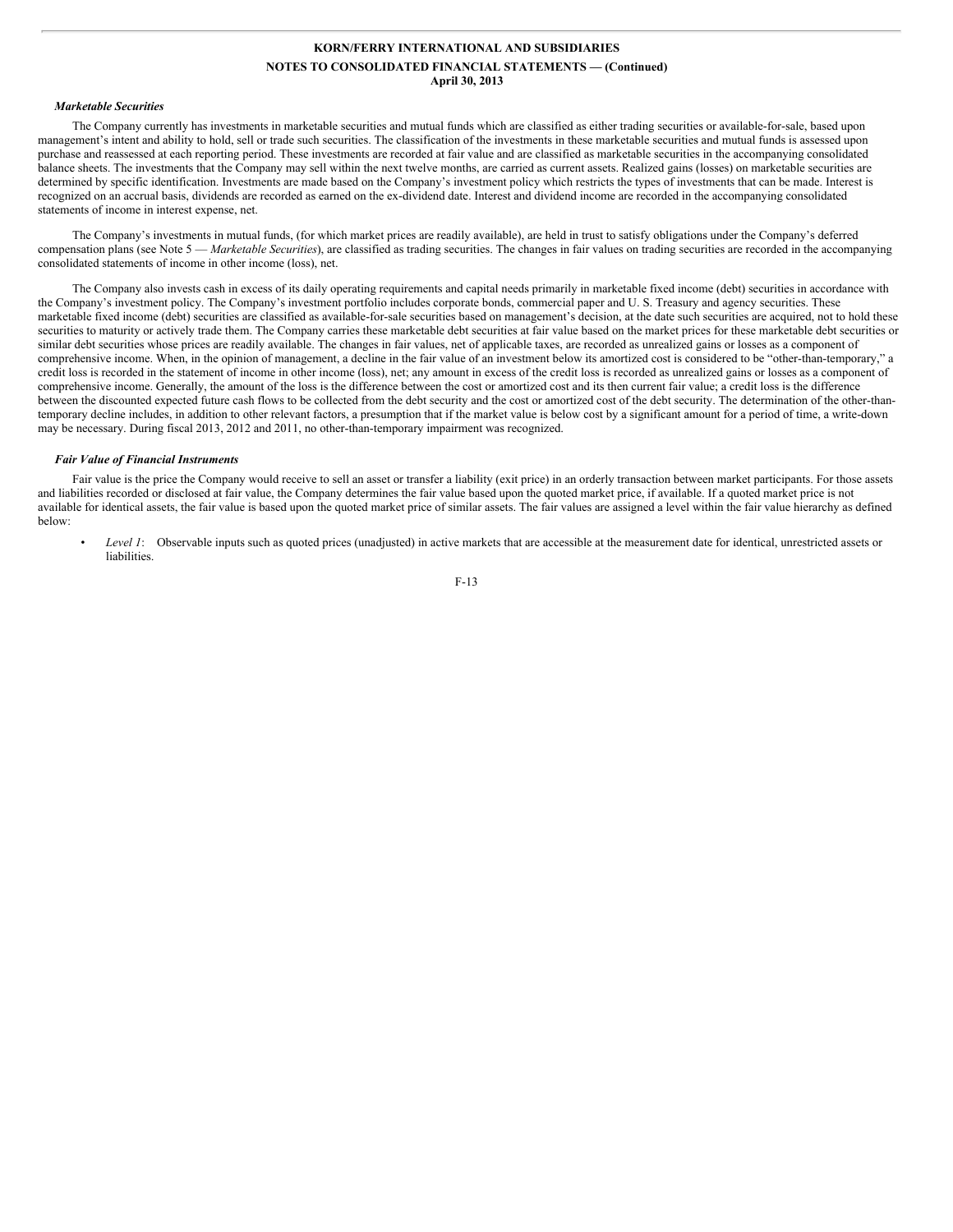- Level 2: Inputs other than quoted prices that are observable for the asset or liability, either directly or indirectly. These include quoted prices for similar assets or liabilities in active markets and quoted prices for identical or similar assets or liabilities in markets that are not active.
- Level 3: Unobservable inputs that reflect the reporting entity's own assumptions.

As of April 30, 2013 and 2012, the Company held certain assets that are required to be measured at fair value on a recurring basis. These included cash equivalents and marketable securities. The carrying amount of cash, cash equivalents and accounts receivable approximates fair value due to the short maturity of these instruments. The fair values of marketable securities classified as trading are obtained from quoted market prices, and the fair values of marketable securities classified as available-for-sale are obtained from a third party, which are based on quoted prices or market prices for similar assets.

### *Business Acquisitions*

Business acquisitions are accounted for under the acquisition method. The acquisition method requires the reporting entity to identify the acquirer, determine the acquisition date, recognize and measure the identifiable assets acquired, the liabilities assumed and any non-controlling interest in the acquired entity, and recognize and measure goodwill or a gain from the purchase. The acquiree's results are included in the Company's consolidated financial statements from the date of acquisition. Assets acquired and liabilities assumed are recorded at their fair values and the excess of the purchase price over the amounts assigned is recorded as goodwill, or if the fair value of the assets acquired exceeds the purchase price consideration, a bargain purchase gain is recorded. Adjustments to fair value assessments are generally recorded to goodwill over the measurement period (generally not longer than twelve months). The acquisition method also requires that acquisition-related transaction and post-acquisition restructuring costs be charged to expense as committed, and requires the Company to recognize and measure certain assets and liabilities including those arising from contingencies and contingent consideration in a business combination. During fiscal 2012 and fiscal 2011, the Company recorded a \$2.2 million and \$4.9 million reduction in the estimated fair value of contingent consideration relating to a prior acquisition, respectively, as a component of general and administrative expenses.

## *Property and Equipment*

Property and equipment is carried at cost less accumulated depreciation. Leasehold improvements are amortized on a straight-line basis over the estimated useful life of the asset, or the lease term, whichever is shorter. Software development costs for internal use are capitalized and, once placed in service, amortized using the straight-line method over the estimated useful life, generally three to seven years. All other property and equipment is depreciated or amortized on a straight-line basis over the estimated useful lives of three to ten years.

The Company reviews long-lived assets for impairment whenever events or changes in circumstances indicate that the carrying value of an asset may not be recoverable.

### *Goodwill and Intangible Assets*

Goodwill represents the excess of the purchase price over the fair value of assets acquired. The goodwill impairment test compares the fair value of a reporting unit with its carrying amount, including goodwill. If the carrying amount of a reporting unit exceeds its fair value, goodwill of the reporting unit would be considered impaired. To measure the amount of the impairment loss, the implied fair value of a reporting unit's goodwill is compared to the carrying amount of that goodwill. The implied fair value of goodwill is determined in the same manner as the amount of goodwill recognized in a business combination. If the carrying amount of a reporting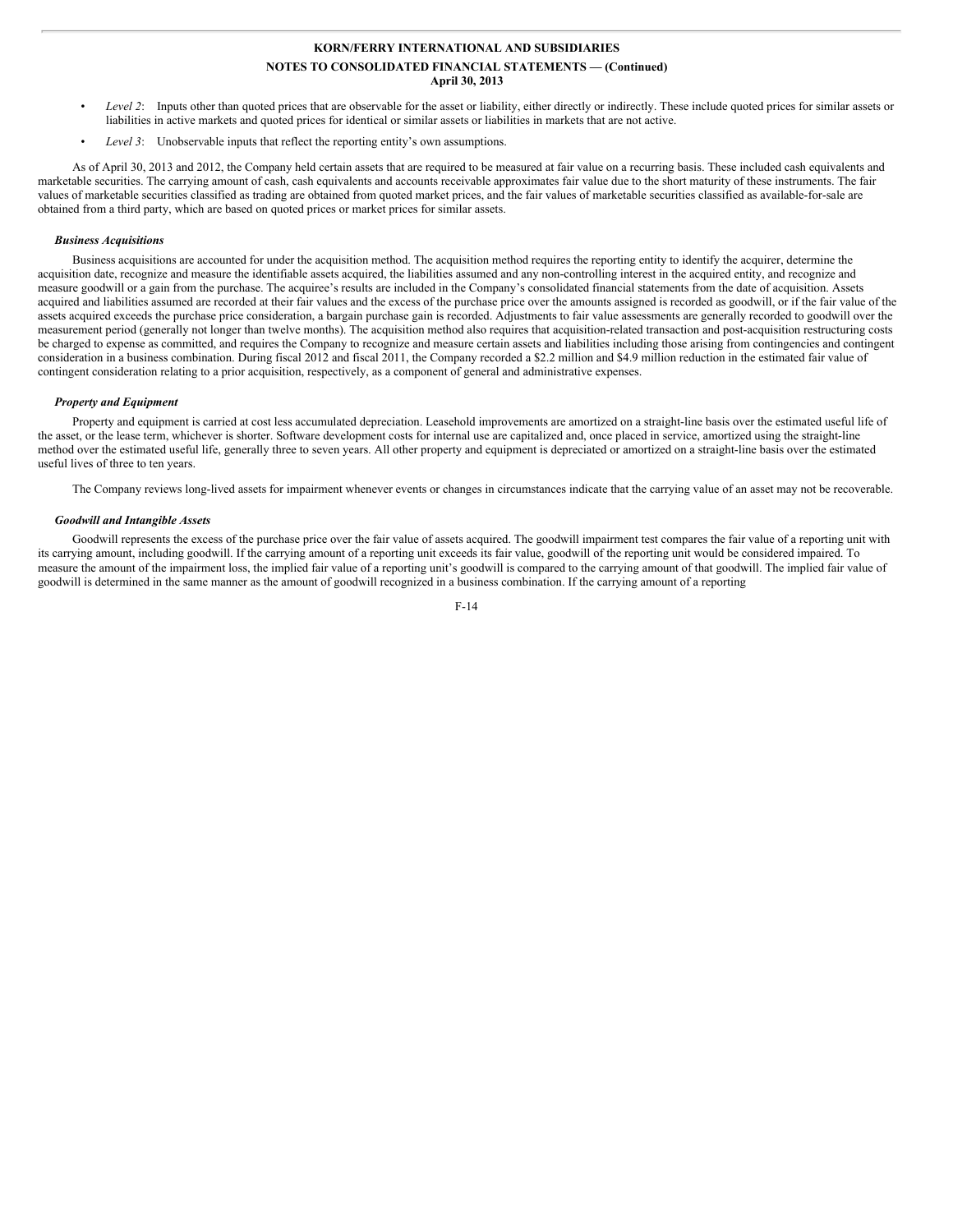unit's goodwill exceeds the implied fair value of that goodwill, an impairment loss is recognized in an amount equal to that excess. For each of these tests, the fair value of each of the Company's reporting units is determined using a combination of valuation techniques, including a discounted cash flow methodology. To corroborate the discounted cash flow analysis performed at each reporting unit, a market approach, is utilized using observable market data such as comparable companies in similar lines of business that are publicly traded or which are part of a public or private transaction (to the extent available). Results of the annual impairment test performed as of January 31, 2013, indicated that the fair value of each reporting unit exceeded its carrying amount. As a result, no impairment charge was recognized. There was also no indication of impairment during the fourth quarter of fiscal 2013.

Intangible assets primarily consist of customer lists, non-compete agreements, proprietary databases, intellectual property and trademarks and are recorded at their estimated fair value at the date of acquisition and are amortized in a pattern in which the asset is consumed if that pattern can be reliably determined, or using the straight-line method over their estimated useful lives which range from two to 24 years. For intangible assets subject to amortization, an impairment loss is recognized if the carrying amount of the intangible assets is not recoverable and exceeds fair value. The carrying amount of the intangible assets is considered not recoverable if it exceeds the sum of the undiscounted cash flows expected to result from use of the asset. Intangible assets with indefinite lives are not amortized, but are reviewed annually for impairment or more frequently whenever events or changes in circumstances indicate that the fair value of the asset may be less than its carrying amount. During fiscal 2011, the Company wrote-off a trademark no longer in use with a net book value of \$0.9 million. As of April 30, 2013 and 2012, there were no further indicators of impairment with respect to the Company's intangible assets.

## *Compensation and Benefits Expense*

Compensation and benefits expense in the accompanying consolidated statements of income consist of compensation and benefits paid to consultants (employees who originate business), executive officers and administrative and support personnel. The most significant portions of this expense are salaries and the amounts paid under the annual performance related bonus plan to employees. The portion of the expense applicable to salaries is comprised of wages and salaries earned by employees during a reporting period. The portion of the expenses applicable to annual performance related bonuses refers to the Company's annual employee performance related bonus with respect to a fiscal year, the amount of which is communicated and paid to each eligible employee following the completion of the fiscal year.

Each quarter, management makes its best estimate of its annual performance related bonuses, which requires management to, among other things, project annual consultant productivity (as measured by engagement fees billed and collected by executive search consultants and revenue for LTC and Futurestep consultants), Company performance including profitability, competitive forces and future economic conditions and their impact on the Company's results. At the end of each fiscal year, annual performance related bonuses take into account final individual consultant productivity, Company results including profitability, the achievement of strategic objectives and the results of individual performance appraisals, and the current economic landscape. Accordingly, each quarter the Company re-evaluates the assumptions used to estimate annual performance related bonus liability and adjusts the carrying amount of the liability recorded on the consolidated balance sheet and reports any changes in the estimate in current operations.

Because annual performance-based bonuses are communicated and paid only after the Company reports its full fiscal year results, actual performance-based bonus payments may differ from the prior year's estimate. Such changes in the bonus estimate historically have been immaterial and are recorded in current operations in the period in which they are determined. The performance related bonus expense was \$114.1 million, \$116.8 million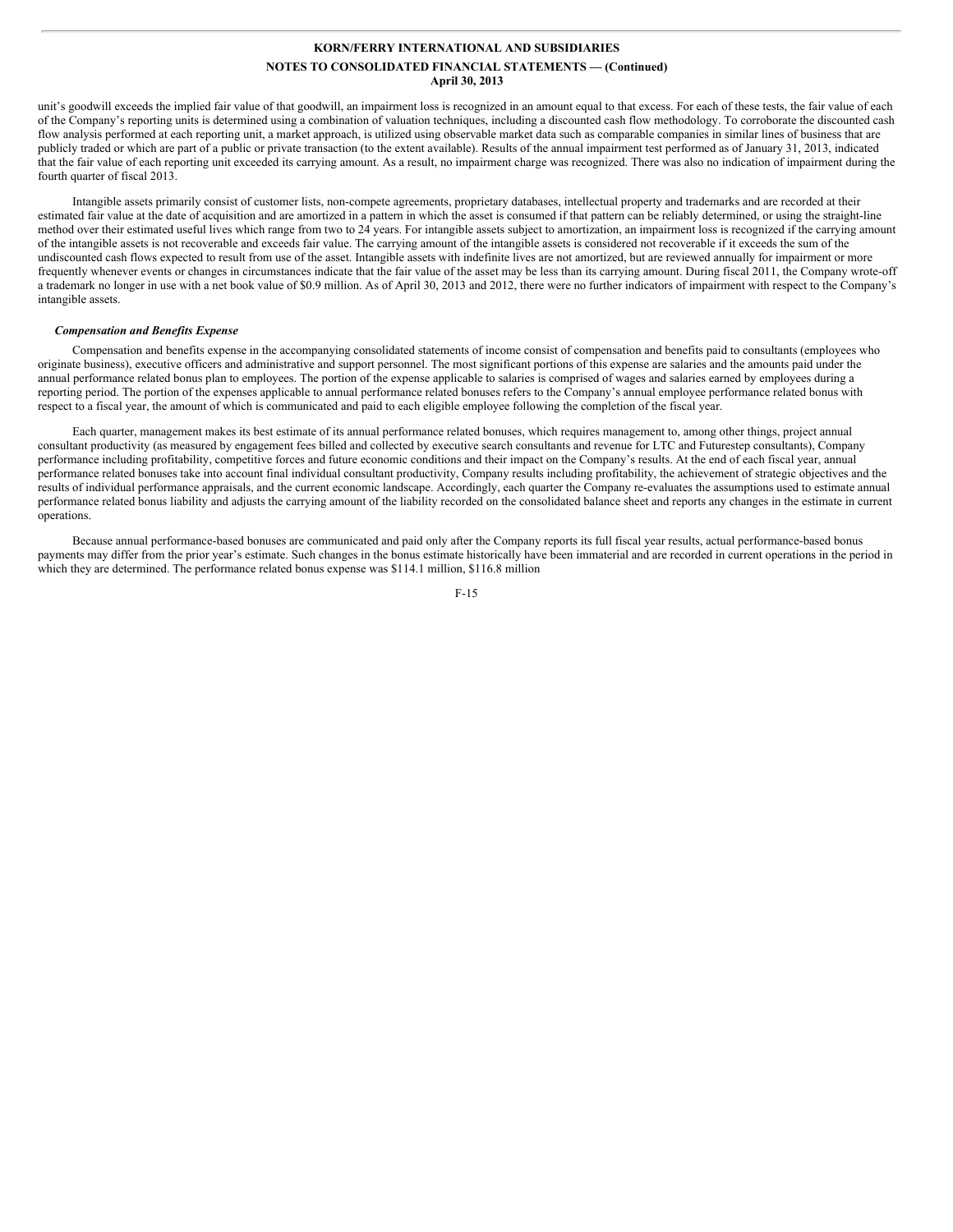and \$128.3 million for the years ended April 30, 2013, 2012 and 2011, respectively, which was reduced by a change in the previous years' estimate recorded in fiscal 2013, 2012 and 2011 of \$0.2 million, \$1.2 million and \$2.0 million, respectively. This resulted in net bonus expense of \$113.9 million, \$115.6 million and \$126.3 million for the years ended April 30, 2013, 2012 and 2011, respectively, included in compensation and benefits expense in the consolidated statements of income.

These annual performance related bonuses are generally paid within twelve months following the fiscal year end, though the Company delayed payment of \$5.4 million and \$10.2 million of bonuses earned in fiscal 2010 and 2009 respectively, due to economic conditions prevailing at the time. The bonuses earned in fiscal 2009 of \$10.2 million were paid in December 2010, and the bonuses earned in fiscal 2010 of \$5.4 million were paid in December 2011.

Other expenses included in compensation and benefits expense are due to changes in deferred compensation and pension plan liabilities, changes in cash surrender value ("CSV") of company owned life insurance ("COLI") contracts, amortization of stock compensation awards, payroll taxes and employee insurance benefits.

### *Deferred Compensation and Pension Plans*

For financial accounting purposes, the Company estimates the present value of the future benefits payable under the deferred compensation and pension plans as of the estimated payment commencement date. The Company also estimates the remaining number of years a participant will be employed by the Company. Then, each year during the period of estimated employment, the Company accrues a liability and recognizes expense for a portion of the future benefit using the "benefit/years of service" attribution method for Senior Executive Incentive Plan ("SEIP"), Wealth Accumulation Plan ("WAP") and Enhanced Wealth Accumulation Plan ("EWAP") and the "projected unit credit" method for the Worldwide Executive Benefit Plan ("WEB").

In calculating the accrual for future benefit payments, management has made assumptions regarding employee turnover, participant vesting, violation of non-competition provisions and the discount rate. Management periodically reevaluates all assumptions. If assumptions change in future reporting periods, the changes may impact the measurement and recognition of benefit liabilities and related compensation expense.

### *Executive Capital Accumulation Plan*

The Company, under its incentive plans, makes discretionary contributions and such contributions may be granted to key employees annually based on the employee's performance. Certain key management may also receive Company contributions upon commencement of employment. The Company amortizes these contributions on a straight-line basis as they vest, generally over a four year period. The amounts that are expected to be paid to employees over the next 12 months are classified as a current liability included in compensation and benefits payable on the accompanying balance sheet.

The ECAP is accounted for whereby the changes in the fair value of the vested amounts owed to the participants are adjusted with a corresponding charge (or credit) to compensation and benefits costs.

## *Cash Surrender Value of Life Insurance*

The Company purchased COLI policies or contracts insuring certain employees eligible to participate in the deferred compensation and pension plans as a means of funding benefits under such plans. The Company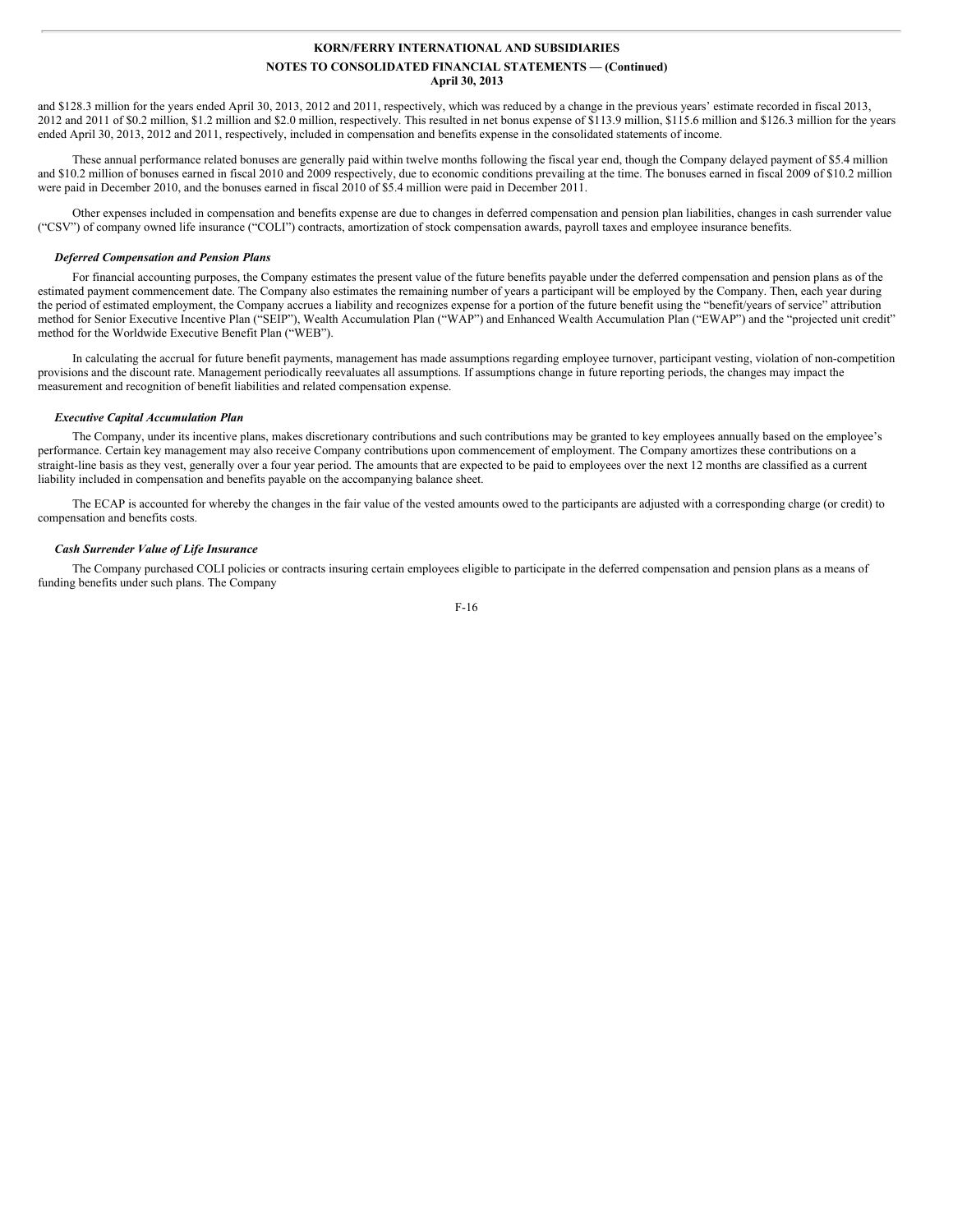purchased both fixed and variable life insurance contracts and does not purchase "split-dollar" life insurance policy contracts. The Company has both contracts or policies that provide for a fixed or guaranteed rate of return and a variable rate of return depending on the return of the policies' investment in their underlying portfolio in equities and bonds. The CSV of these COLI contracts are carried at the amounts that would be realized if the contract were surrendered at the balance sheet date, net of the outstanding loans borrowed from the insurer. The Company has the intention and ability to continue these COLI policies and contracts. Additionally, the loans secured by the policies do not have any scheduled payment terms and the Company also does not intend to repay the loans outstanding on these policies until death benefits under the policy have been realized. Accordingly, the investment in COLI is classified as long-term in the accompanying consolidated balance sheet.

The change in the CSV of COLI contracts, net of insurance premiums paid and gains realized, is reported in compensation and benefits expense. As of April 30, 2013 and 2012, the Company held contracts with gross CSV of \$159.2 million and \$151.1 million, offset by outstanding policy loans of \$73.3 million in both periods. If these insurance companies were to become insolvent, the Company would be considered a general creditor for \$40.5 million and \$35.4 million of net CSV as of April 30, 2013 and 2012, respectively; therefore, these assets are subject to credit risk. Management, together with its outside advisors, routinely monitors the claims paying abilities of these insurance companies.

### *Restructuring Charges*

The Company accounts for its restructuring charges as a liability when the obligations are incurred and records such charges at fair value. Changes in the estimates of the restructuring charges are recorded in the period the change is determined.

#### *Stock-Based Compensation*

The Company has employee compensation plans under which various types of stock-based instruments are granted. These instruments, principally include stock options, restricted stock units, restricted stock and an Employee Stock Purchase Plan ("ESPP"). The Company recognizes compensation expense related to restricted stock units, restricted stock and the estimated fair value of stock options and stock purchases under the ESPP on a straight-line basis over the service period for the entire award.

#### *Translation of Foreign Currencies*

Generally, financial results of the Company's foreign subsidiaries are measured in their local currencies. Assets and liabilities are translated into U.S. dollars at exchange rates in effect at the balance sheet date, while revenue and expenses are translated at weighted-average exchange rates during the fiscal year. Resulting translation adjustments are recorded as a component of accumulated comprehensive income. Gains and losses from foreign currency transactions of these subsidiaries and the translation of the financial results of subsidiaries operating in highly inflationary economies are included in general and administrative expense in the period incurred. Foreign currency losses, on an after tax basis, included in net income were \$0.5 million and \$1.6 million during fiscal 2013 and 2012, respectively. Foreign currency gains, on an after tax basis, included in net income were \$0.1 million in fiscal 2011.

#### *Income Taxes*

There are two components of income tax expense: current and deferred. Current income tax expense (benefit) approximates taxes to be paid or refunded for the current period. Deferred income tax expense (benefit)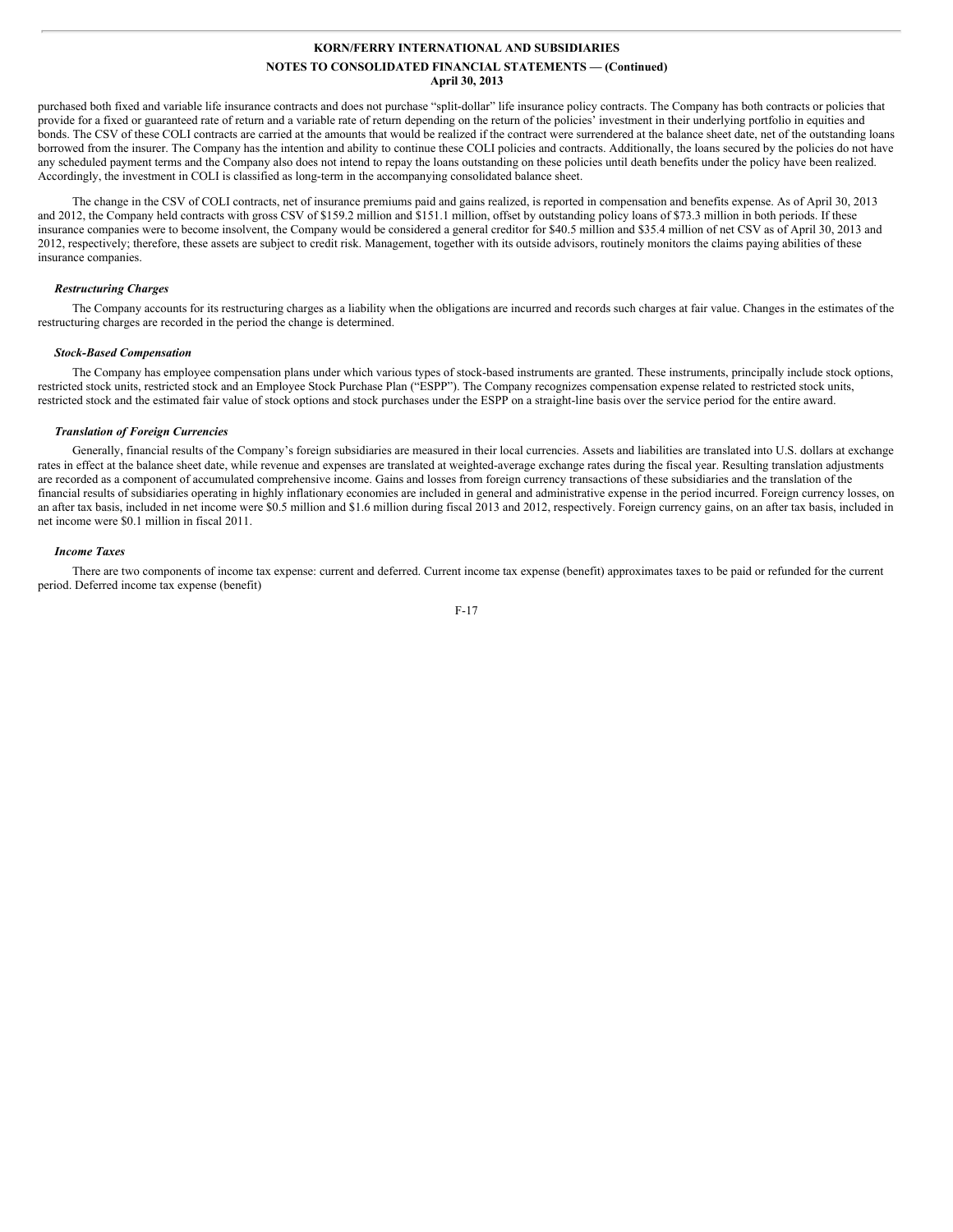results from changes in deferred tax assets and liabilities between periods. These gross deferred tax assets and liabilities represent decreases or increases in taxes expected to be paid in the future because of future reversals of temporary differences in the basis of assets and liabilities as measured by tax laws and their basis as reported in the consolidated financial statements. Deferred tax assets are also recognized for tax attributes such as net operating loss carryforwards and tax credit carryforwards. Valuation allowances are then recorded to reduce deferred tax assets to the amounts management concludes are more likely than not to be realized.

Income tax benefits are recognized and measured based upon a two-step model: (1) a tax position must be more-likely-than-not to be sustained based solely on its technical merits in order to be recognized and (2) the benefit is measured as the largest dollar amount of that position that is more-likely-than-not to be sustained upon settlement. The difference between the benefit recognized for a position and the tax benefit claimed on a tax return is referred to as an unrecognized tax benefit. The Company records income tax related interest and penalties within income tax expense.

#### *Concentration of Credit Risk*

Financial instruments which potentially subject the Company to concentrations of credit risk consist principally of cash, cash equivalents, investments, receivables due from clients and net CSV due from insurance companies, which is discussed above. Cash equivalents include investments in commercial paper of companies with high credit ratings, investments in money market securities and securities backed by the U.S. government. Investments are diversified throughout many industries and geographic regions. The Company conducts periodic reviews of its customers' financial condition and customer payment practices to minimize collection risk on accounts receivable. At April 30, 2013 and 2012, the Company had no other significant credit concentrations.

#### *Reclassifications*

Certain prior year amounts have been reclassified to conform to the current year presentation, including reclassifications related to the Company's new reporting segment structure as discussed above.

#### *Recently Adopted Accounting Standards*

In June 2011, the Financial Accounting Standards Board ("FASB") issued guidance on the presentation of comprehensive income in the financial statements. The new guidance eliminates the option to present other comprehensive income and its components as part of the statement of changes in stockholders' equity. Instead, it requires the Company to present either, a continuous statement of net income and other comprehensive income, or in two separate but consecutive statements. The new guidance was effective for the Company beginning May 1, 2012. The Company now presents the components of comprehensive income as a separate, consecutive statement. The adoption of this guidance did not have an impact on the Company's financial position or results of operations.

#### *Recently Proposed Accounting Standards*

In July 2012, the FASB issued updated guidance on the periodic testing of indefinite-lived intangible assets for impairment. This guidance allows companies to assess qualitative factors to determine if it is more likely than not that the indefinite–lived intangible asset might be impaired and whether it is necessary to perform a quantitative impairment test. This new guidance is effective for the Company beginning May 1, 2013, with early adoption permitted. The adoption of this update is not expected to have a material impact on the financial statements of the Company.

In February 2013, the FASB issued updated guidance requiring entities to provide information about the amounts reclassified out of accumulated other comprehensive income ("AOCI") by component. In addition, an

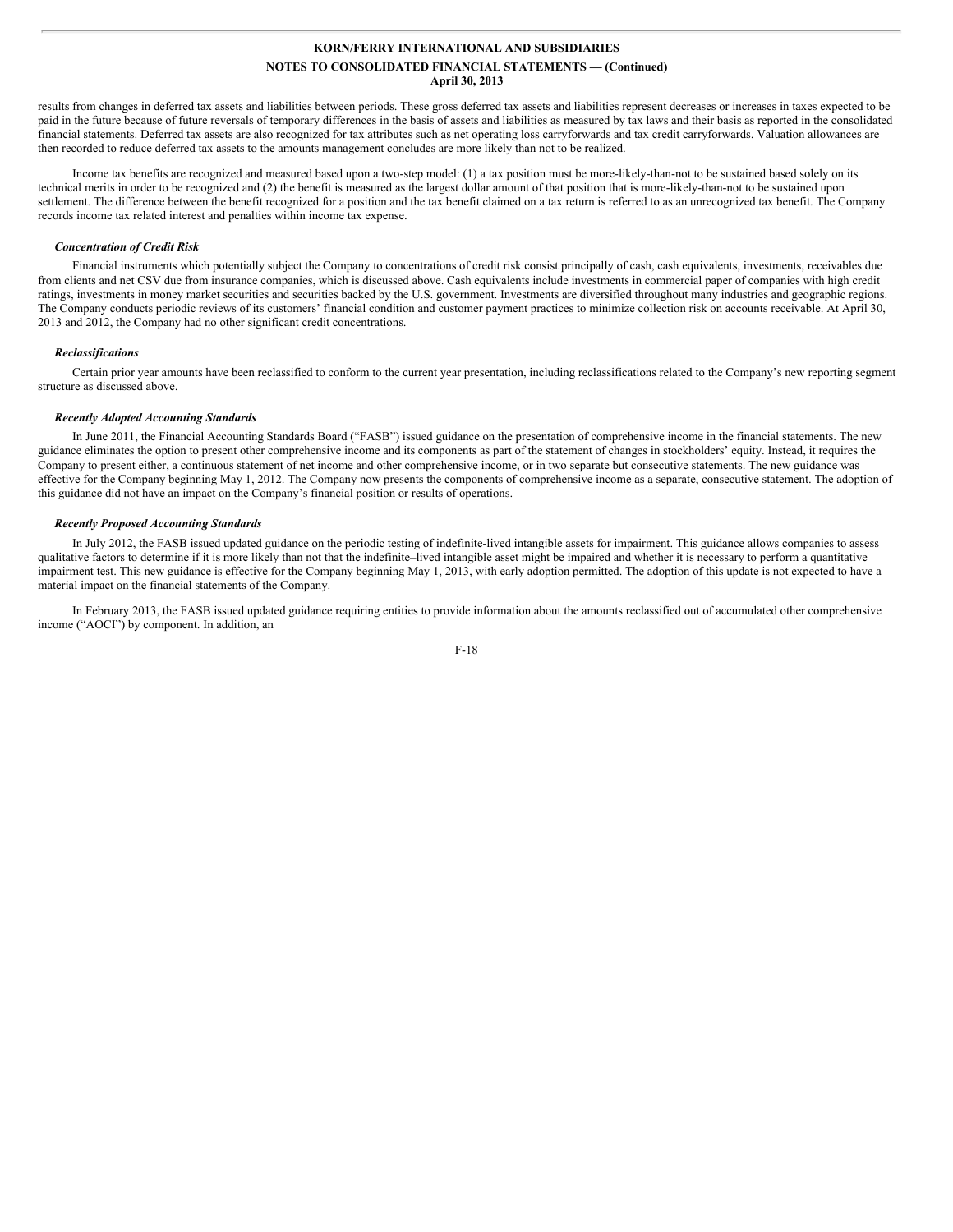entity is required to present, either on the face of the financial statements or in the notes, significant amounts reclassified out of AOCI by the respective line items of net income, but only if the amount reclassified is required to be reclassified in its entirety in the same reporting period. For amounts that are not required to be reclassified in their entirety to net income, an entity is required to cross-reference to other disclosures that provide additional details about those amounts. No changes were made to the current requirements for reporting net income or other comprehensive income in the financial statements. The guidance is effective for annual and interim reporting periods beginning after December 15, 2012. The adoption of this update is not expected to have a material impact on the consolidated financial statements of the Company.

In March 2013, the FASB issued guidance on releasing cumulative translation adjustments when a reporting entity (parent) ceases to have a controlling financial interest in a subsidiary or group of assets that is a nonprofit activity or a business within a foreign entity. In addition, these amendments provide guidance on the release of cumulative translation adjustments in partial sales of equity method investments and in step acquisitions. This new guidance is effective on a prospective basis for fiscal years and interim reporting periods beginning after December 15, 2013. The amendments should be applied prospectively to derecognition events occurring after the effective date. Prior periods should not be adjusted and early adoption is permitted. The Company plans to adopt this guidance beginning May 1, 2014.

### **2. Basic and Diluted Earnings Per Share**

Basic earnings per common share was computed by dividing net earnings attributable to common stockholders by the weighted-average number of common shares outstanding. Diluted earnings per common share was computed by dividing net earnings attributable to common stockholders by the weighted-average number of common shares outstanding plus dilutive common equivalent shares. Dilutive common equivalent shares include all in-the-money outstanding options or other contracts to issue common stock as if they were exercised or converted. During fiscal 2013, 2012 and 2011, options to purchase 0.50 million shares, 0.57 million shares and 0.39 million shares, respectively, were outstanding but not included in the computation of diluted earnings per share because they were anti-dilutive.

The following table summarizes basic and diluted earnings per share calculations:

|                                                              |          | Year Ended April 30,                  |          |  |  |
|--------------------------------------------------------------|----------|---------------------------------------|----------|--|--|
|                                                              | 2013     | 2012                                  |          |  |  |
|                                                              |          | (in thousands, except per share data) |          |  |  |
| Net earnings attributable to common stockholders             | \$33,293 | \$54,303                              | \$58,874 |  |  |
| Weighted-average common shares outstanding:                  |          |                                       |          |  |  |
| Basic weighted-average number of common shares outstanding   | 47.224   | 46,397                                | 45,205   |  |  |
| Effect of dilutive securities:                               |          |                                       |          |  |  |
| Restricted stock                                             | 485      | 582                                   | 646      |  |  |
| Stock options                                                | 174      | 267                                   | 425      |  |  |
| <b>ESPP</b>                                                  |          |                                       |          |  |  |
| Diluted weighted-average number of common shares outstanding | 47,883   | 47,261                                | 46,280   |  |  |
| Net earnings per common share:                               |          |                                       |          |  |  |
| Basic earnings per share                                     | 0.71     |                                       | 1.30     |  |  |
| Diluted earnings per share                                   | 0.70     | 1.15                                  | 1.27     |  |  |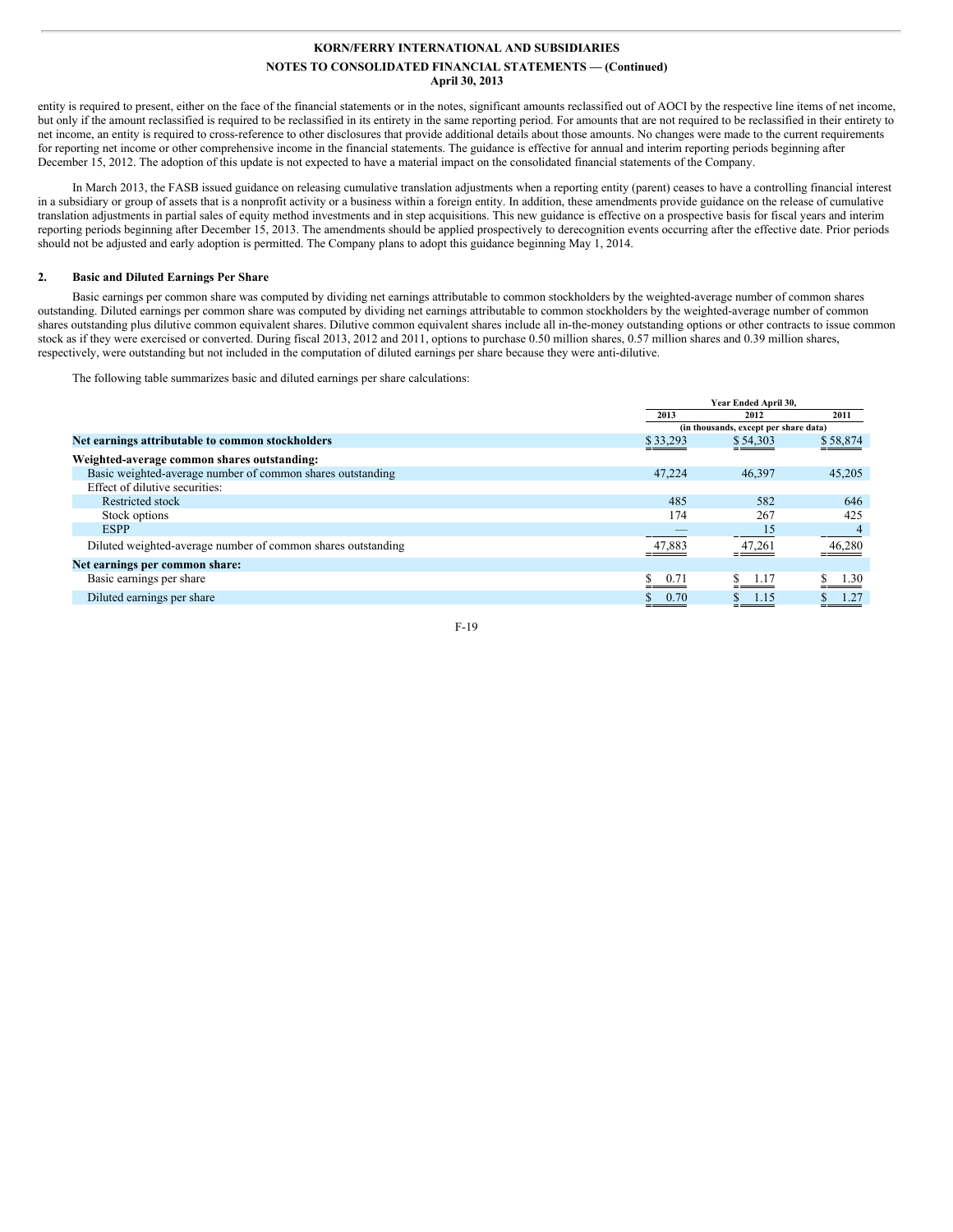### **3. Comprehensive (Loss) Income**

Comprehensive (loss) income is comprised of net income and all changes to stockholders' equity, except those changes resulting from investments by stockholders (changes in paid in capital) and distributions to stockholders (dividends) and is reported in the accompanying consolidated statements of comprehensive income. Accumulated comprehensive (loss) income, net of taxes, is recorded as a component of stockholders' equity.

The components of accumulated other comprehensive (loss) income were as follows:

|                                                         |            | April 30,      |
|---------------------------------------------------------|------------|----------------|
|                                                         | 2013       | 2012           |
|                                                         |            | (in thousands) |
| Foreign currency translation adjustments                | \$17.559   | \$22,813       |
| Defined benefit pension adjustments, net of taxes       | (20, 236)  | (15,658)       |
| Unrealized gains on marketable securities, net of taxes | 46         | 36             |
| Accumulated other comprehensive (loss) income, net      | \$ (2,631) | \$7,191        |

#### **4. Employee Stock Plans**

#### *Stock-Based Compensation*

The following table summarizes the components of stock-based compensation expense recognized in the Company's consolidated statements of income for the periods indicated:

|                                                    | Year Ended April 30,     |                |          |  |
|----------------------------------------------------|--------------------------|----------------|----------|--|
|                                                    | 2013                     | 2012           | 2011     |  |
|                                                    |                          | (in thousands) |          |  |
| <b>Restricted stock</b>                            | \$11,001                 | \$12,381       | \$14,090 |  |
| Stock options                                      | 905                      | 933            | 1.028    |  |
| <b>ESPP</b>                                        | $\overline{\phantom{a}}$ | 85             | 429      |  |
| Total stock-based compensation expense, pre-tax    | 11.906                   | 13.399         | 15.547   |  |
| Tax benefit from stock-based compensation expense  | (4,142)                  | (4,701)        | (5,675)  |  |
| Total stock-based compensation expense, net of tax | $\frac{$7,764}{}$        | \$8,698        | \$9,872  |  |

The Company uses the Black-Scholes option valuation model to estimate the grant date fair value of employee stock options. The expected volatility reflects consideration of the historical volatility in the Company's publicly traded stock during the period the option is granted. The Company believes historical volatility in these instruments is more indicative of expected future volatility than the implied volatility in the price of the Company's common stock. The expected life of each option is estimated using historical data. The risk-free interest rate is based on the U.S. Treasury zero-coupon issue with a remaining term approximating the expected term of the option. The Company uses historical data to estimate forfeiture rates applied to the gross amount of expense determined using the option valuation model.

The weighted-average assumptions used to estimate the fair value of each employee stock option for fiscal 2012 were 47.07% expected volatility, 1.47% risk-free interest rate, 5.0 years expected option life, and 0.00% dividend yield. The weighted-average assumptions used to estimate the fair value of each employee stock option for fiscal 2011 were 47.67% expected volatility, 1.83% risk-free interest rate, 5.0 years expected option life, and 0.00% dividend yield. There were no grants of stock options in fiscal 2013.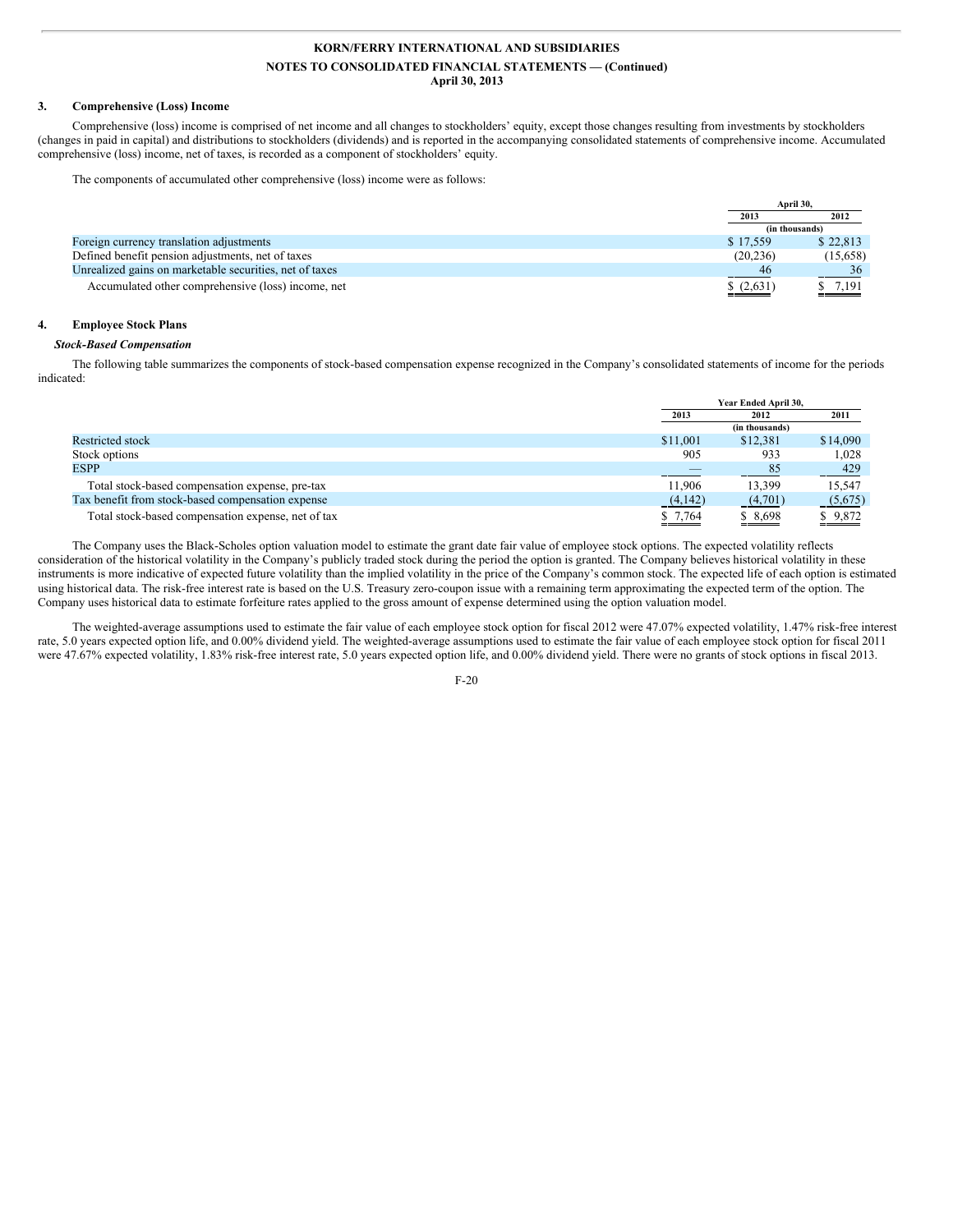The Black-Scholes option pricing model was developed for use in estimating the fair value of traded options. The assumptions used in option valuation models are highly subjective, particularly the expected stock price volatility of the underlying stock.

### *Stock Incentive Plan*

At the Company's 2012 Annual Meeting of Stockholders, held on September 27, 2012, the Company's stockholders approved an amendment and restatement to the Korn/Ferry International Amended and Restated 2008 Stock Incentive Plan (the 2012 amendment and restatement being the "Second A&R 2008 Plan"), which among other things, increased the current maximum number of shares that may be issued under the plan to 5,700,000 shares, subject to certain changes in the Company's capital structure and other extraordinary events. The Second A&R 2008 Plan provides for the grant of awards to eligible participants, designated as either nonqualified or incentive stock options, restricted stock and restricted stock units, any of which may be performance-based, and incentive bonuses, which may be paid in cash or a combination thereof. Under the Second A&R 2008 Plan, the ability to issue full-value awards is limited by requiring full-value stock awards to count 1.91 times as much as stock options.

Options granted to officers, non-employee directors and other key employees generally vest over a three to four year period and generally expire seven to ten years from the date of grant. Stock options are granted at a price equal to the fair market value of the common stock on the date of grant. Key employees are eligible to receive a grant of stock options annually with the number of options determined by the employee's performance level. In addition, certain key management members typically receive stock option grants upon commencement of employment.

#### *Stock Options*

Stock options transactions under the Company's Second A&R 2008 Plan, as amended to date, were as follows:

|                                |                |                |                                                  |                                       | April 30,      |                                           |                |              |                                           |
|--------------------------------|----------------|----------------|--------------------------------------------------|---------------------------------------|----------------|-------------------------------------------|----------------|--------------|-------------------------------------------|
|                                |                | 2013           |                                                  |                                       | 2012           |                                           |                | 2011         |                                           |
|                                | <b>Options</b> |                | Weighted-<br>Average<br><b>Exercise</b><br>Price | <b>Options</b>                        |                | Weighted-<br>Average<br>Exercise<br>Price | <b>Options</b> |              | Weighted-<br>Average<br>Exercise<br>Price |
|                                |                |                |                                                  | (in thousands, except per share data) |                |                                           |                |              |                                           |
| Outstanding, beginning of year | 1,492          | $\mathbb{S}^-$ | 14.00                                            | 1,833                                 | $\mathbb{S}$   | 13.78                                     | 2,723          | S.           | 14.72                                     |
| Granted                        | _              |                | _                                                | 48                                    | S.             | 22.71                                     | 211            | S.           | 13.97                                     |
| Exercised                      | (238)          | \$             | 9.32                                             | (235)                                 | S.             | 12.76                                     | (625)          | \$           | 12.81                                     |
| Forfeited/expired              | (154)          | S.             | 16.87                                            | (154)                                 | S.             | 15.63                                     | (476)          | S.           | 20.55                                     |
| Outstanding, end of year       | 1,100          |                | \$14.72                                          | 1,492                                 | $\mathbb{S}^-$ | 14.00                                     | 1,833          | $\mathbb{S}$ | 13.78                                     |
| Exercisable, end of year       | 864<br>_____   | S.             | 15.01                                            | 1,061                                 | S.             | 14.33                                     | 1,219          | \$           | 14.64                                     |

As of April 30, 2013, the aggregate intrinsic value of options outstanding and options exercisable were \$3.3 million and \$2.4 million, respectively.

As of April 30, 2013, there was \$0.7 million of total unrecognized compensation cost related to non-vested awards of stock options. That cost is expected to be recognized over a weighted-average period of 0.8 years. For stock option awards subject to graded vesting, the Company recognizes the total compensation cost on a straightline basis over the service period for the entire award.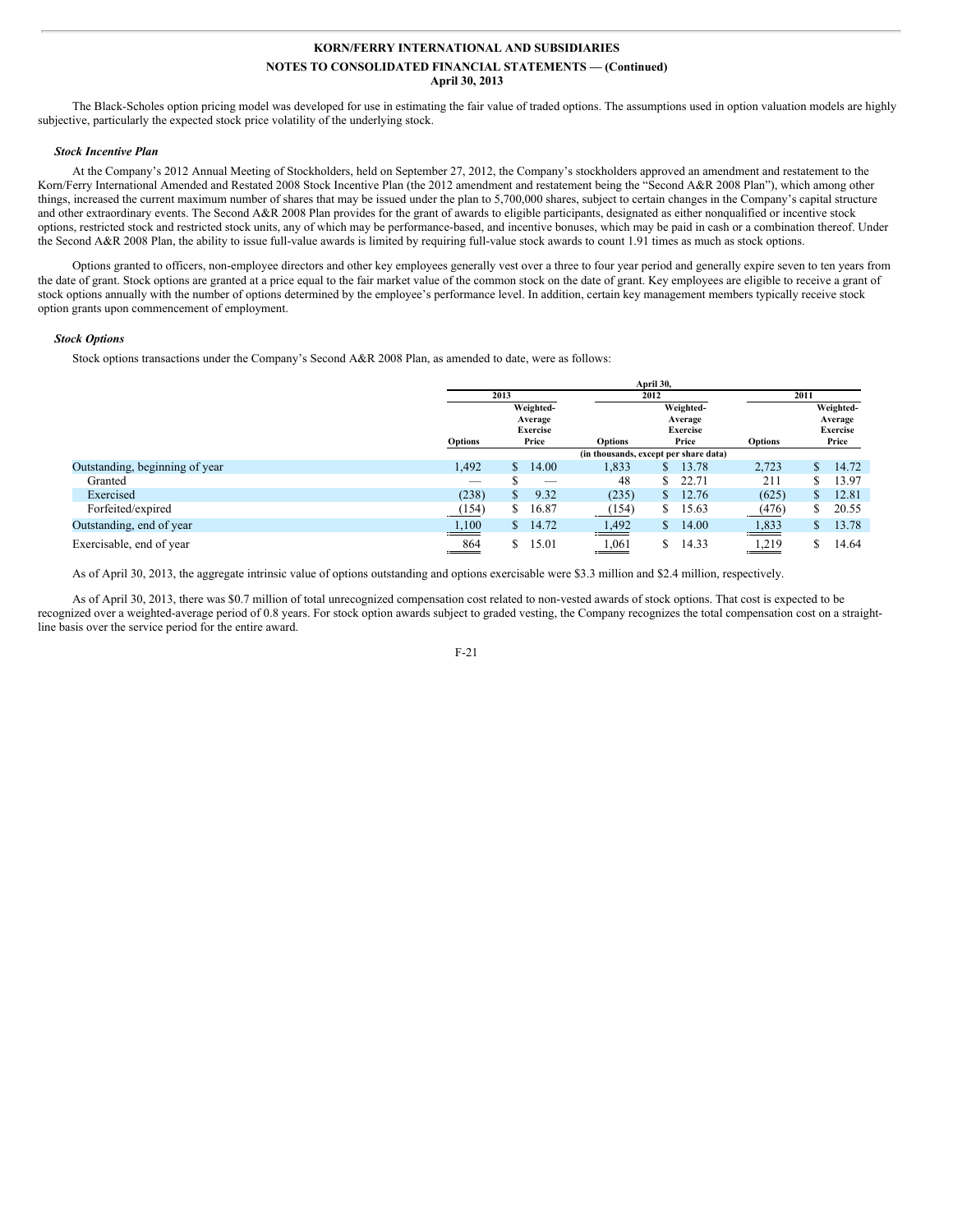Outstanding stock options:

|                                 |               | April 30, 2013             |                                       |               |                            |                      |  |  |  |
|---------------------------------|---------------|----------------------------|---------------------------------------|---------------|----------------------------|----------------------|--|--|--|
|                                 |               | <b>Options Outstanding</b> |                                       |               | <b>Options Exercisable</b> |                      |  |  |  |
|                                 |               | Weighted-                  |                                       |               | Weighted-                  |                      |  |  |  |
|                                 |               | Average                    |                                       |               | Average                    |                      |  |  |  |
|                                 |               | Remaining                  | Weighted-                             |               | Remaining                  | Weighted-            |  |  |  |
|                                 |               | Contractual                | Average                               |               | Contractual                | Average              |  |  |  |
|                                 |               | Life                       | <b>Exercise</b>                       |               | Life                       | <b>Exercise</b>      |  |  |  |
| <b>Range of Exercise Prices</b> | <b>Shares</b> | (in years)                 | Price                                 | <b>Shares</b> | (in years)                 | Price                |  |  |  |
|                                 |               |                            | (in thousands, except per share data) |               |                            |                      |  |  |  |
| $$7.76-S9.75$                   | 361           | 2.1                        | 9.19<br>\$.                           | 281           | 1.8                        | 9.03<br>$\mathbf{s}$ |  |  |  |
| $$9.76 - $14.93$                | 238           | 3.9                        | \$13.94                               | 120           | 3.8                        | \$14.06              |  |  |  |
| $$14.94 - $19.25$               | 239           | 2.1                        | \$17.81                               | 231           | 2.1                        | \$17.84              |  |  |  |
| $$19.26 - $24.08$               | 262           | 2.1                        | \$20.24                               | 232           | 1.7                        | \$19.92              |  |  |  |
|                                 | 1.100         | 2.5                        | 14.72<br>S.                           | 864           | 2.1                        | \$15.01              |  |  |  |

Additional information pertaining to stock options:

|                                                                | Year Ended April 30.                  |   |         |      |       |
|----------------------------------------------------------------|---------------------------------------|---|---------|------|-------|
|                                                                | 2013<br>2012                          |   |         | 2011 |       |
|                                                                | (in thousands, except per share data) |   |         |      |       |
| Weighted-average fair value per share of stock options granted |                                       | _ | 9.61    |      | 6.07  |
| Total fair value of stock options vested                       | \$1.001                               |   | \$1.065 |      | 747   |
| Total intrinsic value of stock options exercised               | \$1.547                               |   | 1.485   |      | 5.164 |

#### *Restricted Stock*

The Company grants time-based restricted stock to executive officers and other senior employees generally vesting over a three to four year period. Time-based restricted stock is granted at a price equal to fair value, which is determined based on the closing price of the Company's common stock on the grant date. The Company recognizes compensation expense for time-based restricted stock awards on a straight-line basis over the vesting period.

The Company also grants market-based restricted stock to executive officers and other senior employees. These market-based shares vest after three years depending upon the Company's total stockholder return over the three-year performance period relative to other companies in its selected peer group. The fair value of these market-based restricted stock awards was determined by a third-party valuation using extensive market data that are based on historical Company and peer group information. The Company recognizes compensation expense for market-based restricted stock awards on a straight-line basis over the vesting period. Employees may receive restricted stock annually in conjunction with the Company's performance review as well as upon commencement of employment.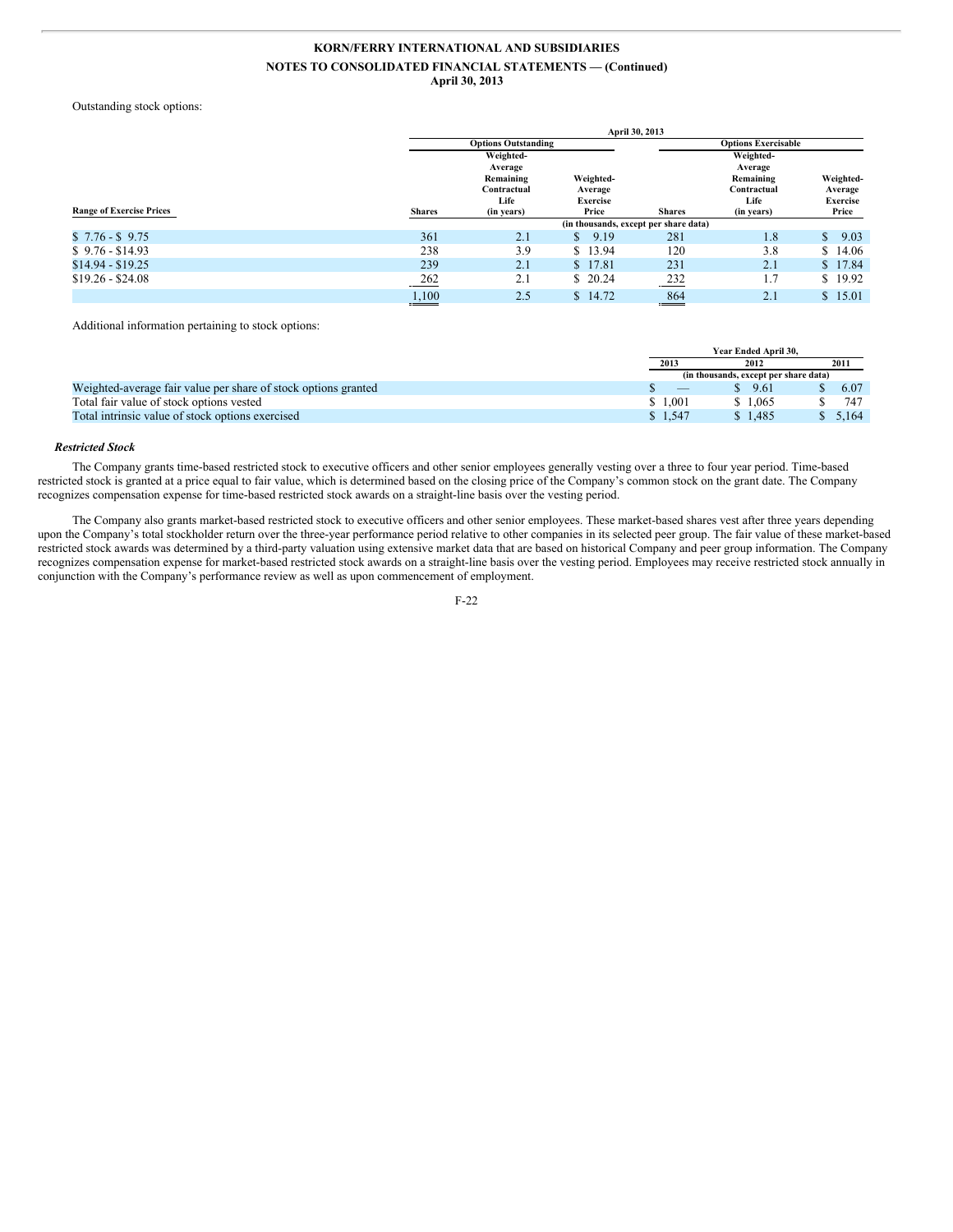Restricted stock activity is summarized below:

|                               |               |      |                   |                                       | April 30, |                   |                 |      |                   |  |
|-------------------------------|---------------|------|-------------------|---------------------------------------|-----------|-------------------|-----------------|------|-------------------|--|
|                               |               | 2013 |                   |                                       | 2012      |                   |                 | 2011 |                   |  |
|                               |               |      | Weighted-         |                                       |           | Weighted-         |                 |      | Weighted-         |  |
|                               |               |      | Average           |                                       |           | Average           |                 |      | Average           |  |
|                               |               |      | <b>Grant Date</b> |                                       |           | <b>Grant Date</b> |                 |      | <b>Grant Date</b> |  |
|                               | <b>Shares</b> |      | <b>Fair Value</b> | <b>Shares</b>                         |           | <b>Fair Value</b> | <b>Shares</b>   |      | <b>Fair Value</b> |  |
|                               |               |      |                   | (in thousands, except per share data) |           |                   |                 |      |                   |  |
| Non-vested, beginning of year | 1,781         | S.   | 9.85              | 2,007                                 |           | 8.64              | 2,480           | \$   | 9.93              |  |
| Granted                       | 889           | S.   | 13.93             | 687                                   | \$        | 21.46             | 562             |      | 15.12             |  |
| Vested                        | (780)         | S.   | 14.10             | (794)                                 | S.        | 15.58             | (920)           | a.   | 15.32             |  |
| Forfeited/expired             | (80)          | S.   | 14.75             | (119)                                 | S         | 18.19             | (115)           | \$   | 14.83             |  |
| Non-vested, end of year       | 1,810         | S.   | 9.80              | 1,781<br><b>Property</b> 2004         | \$.       | 9.85              | 2,007<br>$\sim$ | D    | 8.64              |  |
|                               |               |      |                   |                                       |           |                   |                 |      |                   |  |

As of April 30, 2013, there was \$17.7 million of total unrecognized compensation cost related to non-vested awards of restricted stock, which is expected to be recognized over a weighted-average period of 2.4 years. For restricted stock awards subject to graded vesting, the Company recognizes the total compensation cost on a straightline basis over the service period for the entire award. During fiscal 2013 and fiscal 2012, 197,456 shares and 190,141 shares of restricted stock totaling \$2.8 million and \$4.2 million, respectively, were repurchased by the Company, at the option of the employee, to pay for taxes related to vesting of restricted stock.

#### *Employee Stock Purchase Plan*

The Company has an ESPP that, in accordance with Section 423 of the Internal Revenue Code, allows eligible employees to authorize payroll deductions of up to 15% of their salary, or \$25,000 annually, to purchase shares of the Company's common stock at 85% of the fair market price of the common stock on the last day of the enrollment period. At the Company's 2011 Annual Meeting of Stockholders, held on September 28, 2011, the Company's stockholders approved an amendment and restatement of the ESPP, which among other things, increased the maximum number of shares that may be issued under the ESPP from 1.5 million shares to 3.0 million shares. During fiscal 2012 and 2011, employees purchased 76,909 shares at \$18.69 per share and 153,913 shares at \$14.13 per share, respectively. The ESPP was suspended during the second half of fiscal 2012 and as a result, no shares were purchased during fiscal 2013 or the second half of fiscal 2012. At April 30, 2013, the ESPP had approximately 1.6 million shares remaining available for future issuance.

### *Common Stock*

During fiscal 2013 and 2012, the Company issued 237,856 shares and 228,835 shares of common stock, respectively, as a result of the exercise of stock options, with cash proceeds from the exercise of \$2.1 million and \$2.9 million, respectively.

During fiscal 2011, the Company repurchased 724,064 shares of the Company's common stock on the open market for \$10.6 million. No shares were repurchased on the open market during fiscal 2013 and 2012.

In June 2002, the Company issued warrants to purchase 274,207 shares of its common stock at an exercise price of \$11.94, subject to anti-dilution provisions. During fiscal 2011, these warrants were exercised for 274,207 shares of common stock in exchange for \$3.0 million in cash.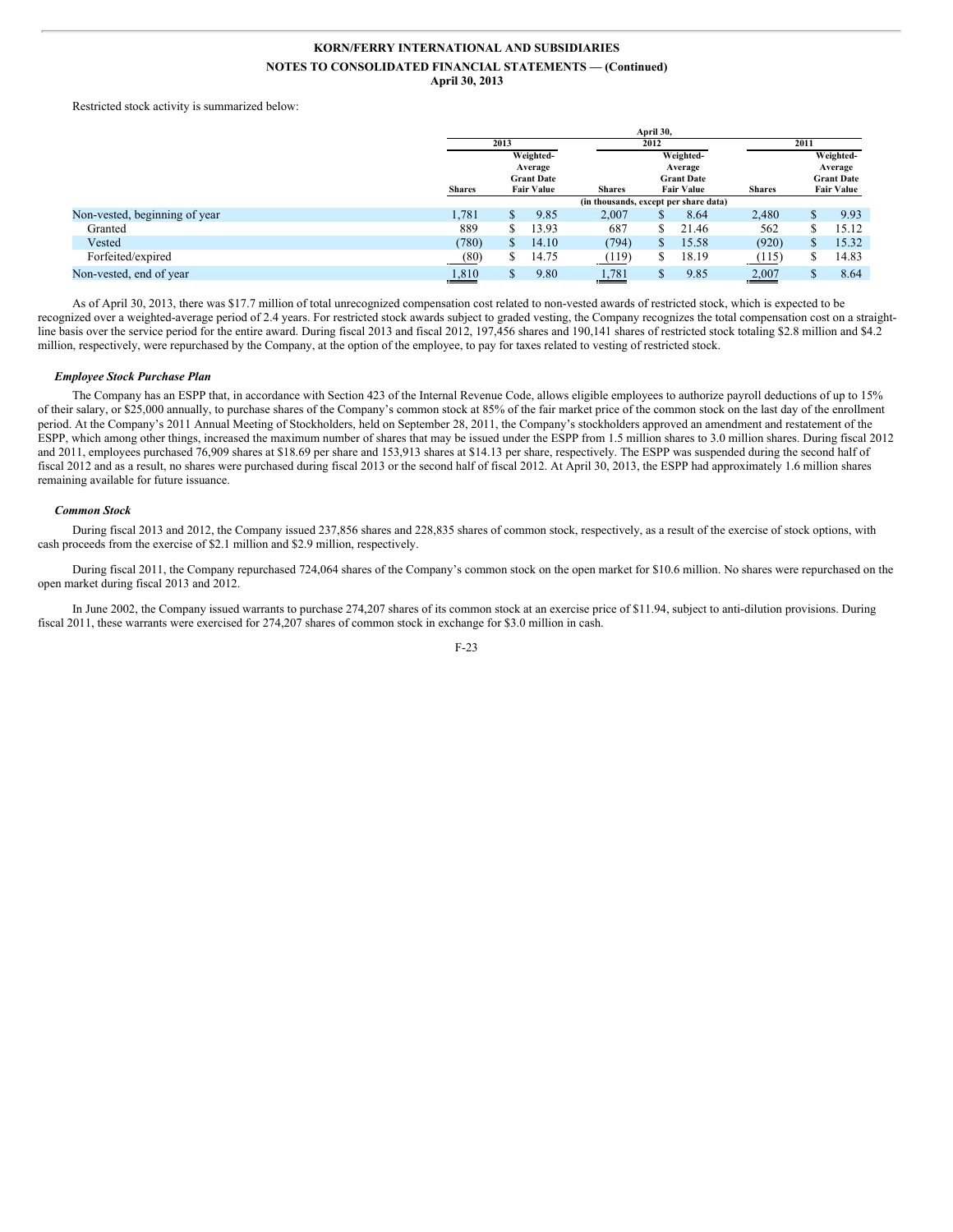### **5. Marketable Securities**

As of April 30, 2013, marketable securities consisted of the following:

|          | Available-     |           |
|----------|----------------|-----------|
| Trading  | for-           |           |
| (1)(3)   | Sale(2)(3)     | Total     |
|          | (in thousands) |           |
| \$98,001 |                | \$98,001  |
|          | 42,111         | 42,111    |
| _        |                | 1,804     |
| 98,001   | 43.915         | 141.916   |
| (4, 537) | (15, 810)      | (20, 347) |
| \$93,464 | \$28,105       | \$121,569 |
|          |                | 1,804     |

As of April 30, 2012, marketable securities consisted of the following:

|                                                |          | Available-                      |              |
|------------------------------------------------|----------|---------------------------------|--------------|
|                                                | Trading  | for-                            |              |
|                                                | (1)(3)   | Sale(2)(3)                      | <b>Total</b> |
|                                                |          | (in thousands)                  |              |
| Mutual funds                                   | \$82,176 | $\hspace{0.1mm}-\hspace{0.1mm}$ | \$82,176     |
| Corporate bonds                                |          | 44,563                          | 44,563       |
| Commercial paper                               |          | 5,989                           | 5,989        |
| U.S. Treasury and agency securities            |          | 3,006                           | 3,006        |
| Total                                          | 82,176   | 53,558                          | 135,734      |
| Less: current portion of marketable securities | (7,613)  | (33, 323)                       | (40, 936)    |
| Non-current marketable securities              | \$74,563 | \$20,235                        | \$94,798     |
|                                                |          |                                 |              |

(1) These investments are held in trust for settlement of the Company's obligations of \$99.2 million and \$82.6 million as of April 30, 2013 and 2012, respectively, under the Executive Capital Accumulation Plan (see Note 6 — *Deferred Compensation and Retirement Plans*).

(2) These securities represent excess cash available for general corporate purposes invested, under our investment policy, with a professional money manager.

(3) The Company's financial assets measured at fair value on a recurring basis include trading securities classified as Level 1 and available-for-sale securities classified as Level 2. As of April 30, 2013 and 2012, the Company had cash equivalents of \$93.6 million and \$60.5 million, and restricted cash of \$2.9 million and \$10.0 million, respectively, classified as Level 1. As of April 30, 2013 and 2012, the Company had no investments classified as Level 3.

The amortized cost and fair values of marketable securities classified as available-for-sale investments were as follows:

|                                     |                   | April 30, 2013    |                   |                  |  |  |  |
|-------------------------------------|-------------------|-------------------|-------------------|------------------|--|--|--|
|                                     |                   | Gross             | Gross             | <b>Estimated</b> |  |  |  |
|                                     | Amortized         | <b>Unrealized</b> | <b>Unrealized</b> | Fair             |  |  |  |
|                                     | Cost              | Gains             | Losses(1)         | Value            |  |  |  |
|                                     |                   | (in thousands)    |                   |                  |  |  |  |
| Corporate bonds                     | \$42,033          | 92                | (14)              | \$42,111         |  |  |  |
| U.S. Treasury and agency securities | 1,802             |                   | _                 | $-1,804$         |  |  |  |
| Total                               | \$43,835<br>_____ | 94<br>____        | (14)              | \$43,915         |  |  |  |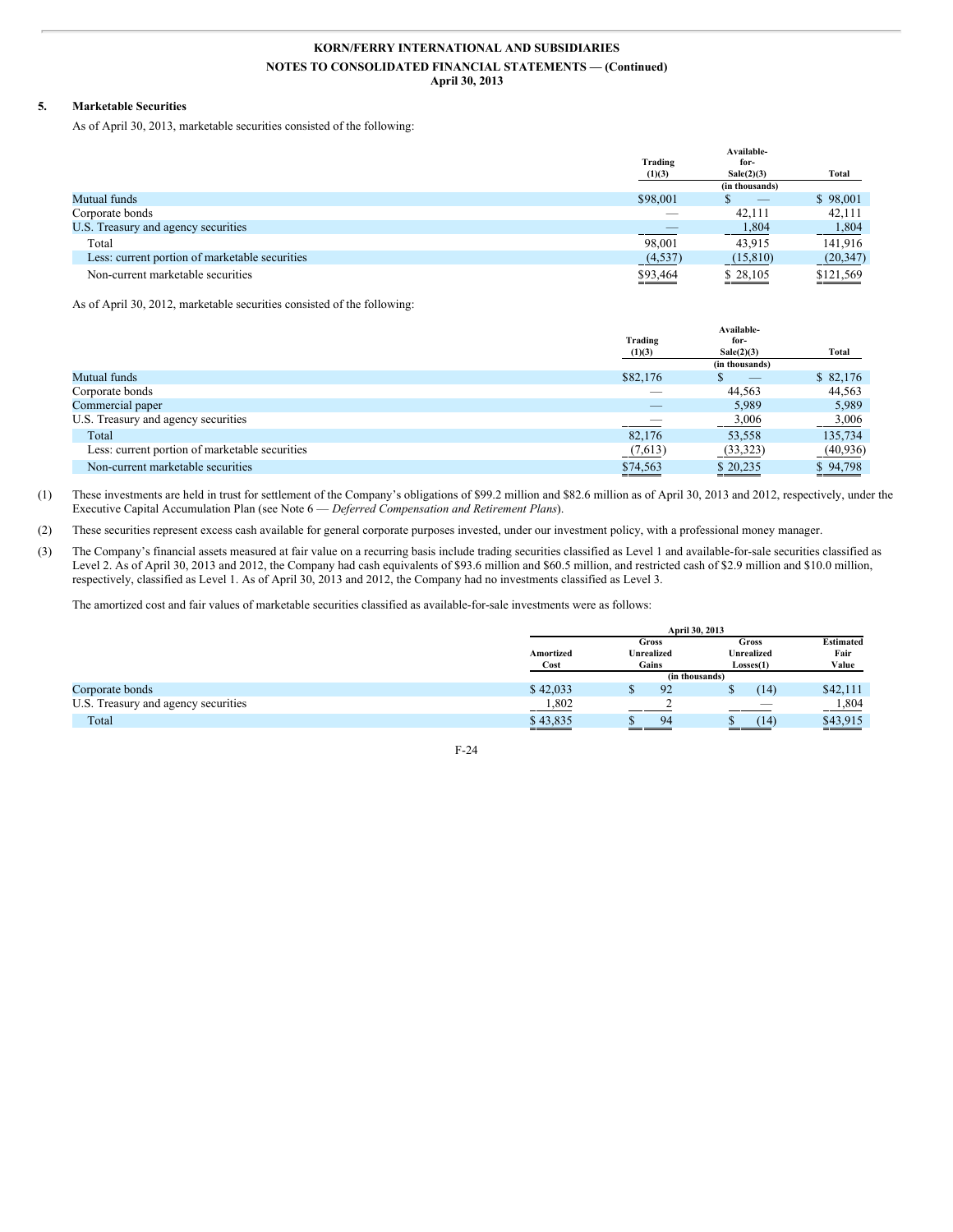|                                     |                     | April 30, 2012           |           |                            |                          |  |  |  |
|-------------------------------------|---------------------|--------------------------|-----------|----------------------------|--------------------------|--|--|--|
|                                     | Gross<br>Unrealized | Amortized                |           | Gross<br><b>Unrealized</b> | <b>Estimated</b><br>Fair |  |  |  |
|                                     | Cost                | Gains                    | Losses(1) | Value                      |                          |  |  |  |
|                                     |                     | (in thousands)           |           |                            |                          |  |  |  |
| Corporate bonds                     | \$44,498            | 81<br>٨D                 | (16)      | \$44,563                   |                          |  |  |  |
| Commercial paper                    | 5,993               |                          | (5)       | 5,989                      |                          |  |  |  |
| U.S. Treasury and agency securities | 3,006               | $\overline{\phantom{a}}$ | _         | 3,006                      |                          |  |  |  |
| Total                               | \$53,497            | 82                       | (21)      | \$53,558                   |                          |  |  |  |

(1) There are no marketable securities that have been in a continuous unrealized loss position for 12 months or more.

Investments in marketable securities classified as available-for-sale securities are made based on the Company's investment policy, which restricts the types of investments that can be made. As of April 30, 2013 and 2012, the Company's investments associated with cash equivalents, including restricted cash, consist of money market funds for which market prices are readily available. As of April 30, 2013 and 2012, marketable securities classified as available-for-sale consist of corporate bonds and U.S. Treasury and agency securities and as of April 30, 2012 also includes commercial paper, all for which market prices for similar assets are readily available. As of April 30, 2013, available-for-sale marketable securities have remaining maturities ranging from one month to 3.0 years. Investments in marketable securities classified as trading are based upon investment selections the employee elects from a pre-determined set of securities in the ECAP and the Company mirrors these elections. As of April 30, 2013 and 2012, the Company's investments in marketable securities classified as trading consist of mutual funds for which market prices are readily available.

As of April 30, 2013 and 2012, the Company's marketable securities were \$98.0 million (net of gross unrealized gains of \$3.1 million and no gross unrealized losses) and \$82.2 million (net of gross unrealized gains of \$3.5 million and gross unrealized losses of \$0.4 million), respectively.

### **6. Deferred Compensation and Retirement Plans**

The Company has several deferred compensation and retirement plans for eligible consultants and vice-presidents that provide defined benefits to participants based on the deferral of current compensation or contributions made by the Company subject to vesting and retirement or termination provisions.

The total benefit obligations for these plans were as follows:

|                                             |           | Year Ended April 30, |
|---------------------------------------------|-----------|----------------------|
|                                             | 2013      | 2012                 |
|                                             |           | (in thousands)       |
| Deferred compensation plans                 | \$85,562  | 78,479<br>S          |
| Pension plan                                | 4.536     | 4,214                |
| International retirement plans              | 3.646     | 2,776                |
| <b>Executive Capital Accumulation Plan</b>  | 75,913    | 71,134               |
| Total benefit obligations                   | 169,657   | 156,603              |
| Less: current portion of benefit obligation | (9,951)   | (14,026)             |
| Non-current benefit obligation              | \$159,706 | \$142,577            |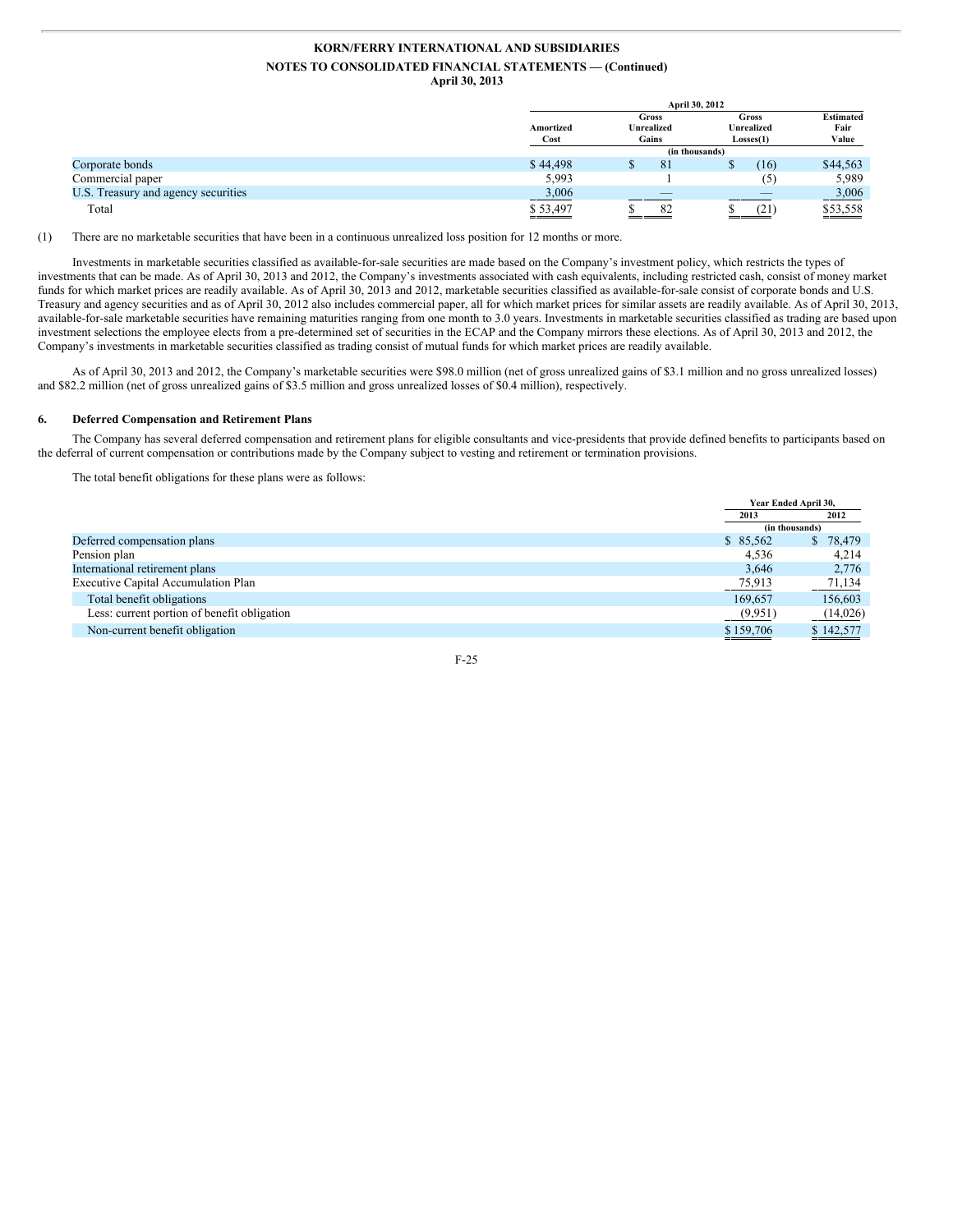#### *Deferred Compensation Plans*

The Enhanced Wealth Accumulation Plan ("EWAP") was established in fiscal 1994, which replaced the Wealth Accumulation Plan ("WAP"). Certain vice presidents elected to participate in a "deferral unit" that required the participant to contribute a portion of their compensation for an eight year period, or in some cases, make an after tax contribution, in return for defined benefit payments from the Company over a fifteen year period generally at retirement age of 65 or later. Participants were able to acquire additional "deferral units" every five years. Vice presidents who did not choose to roll over their WAP units into the EWAP continue to be covered under the earlier version in which participants generally vest and commence receipt of benefit payments at retirement age of 65. In June 2003, the Company amended the EWAP and WAP plans, so as not to allow new participants or the purchase of additional deferral units by existing participants.

The Company also maintains a Senior Executive Incentive Plan ("SEIP") for participants approved by the Board. Generally, to be eligible, the vice president must be participating in the EWAP. Participation in the SEIP required the participant to contribute a portion of their compensation during a four-year period, or in some cases make an after tax contribution, in return for a defined benefit paid by the Company generally over a fifteen year period after ten years of participation in the plan or such later date as elected by the participant. In June 2003, the Company amended the SEIP plan, so as not to allow new participants or the purchase of additional deferral units by existing participants.

### *Pension Plan*

The Company has a defined benefit pension plan, referred to as the Worldwide Executive Benefit ("WEB"), covering certain executives in the U.S. and foreign countries. The WEB is designed to integrate with government sponsored and local benefits and provide a monthly benefit to vice presidents upon retirement from the Company. Each year a plan participant accrued and was fully vested in one-twentieth of the targeted benefits expressed as a percentage set by the Company for that year. Upon retirement, a participant receives a monthly benefit payment equal to the sum of the percentages accrued over such participant's term of employment, up to a maximum of 20 years, multiplied by the participant's highest average monthly salary during the 36 consecutive months in the final 72 months of active full-time employment through June 2003. In June 2003, the Company froze the WEB, so as to not allow new participants, future accruals and future salary increases.

#### *Accounting for Deferred Compensation and Pension Plans*

During fiscal 2013, due to the change in the discount rate from 3.79% to 3.12%, the Company recorded an increase in deferred compensation and pension plan liabilities of \$7.5 million, a decrease in accumulated other comprehensive income of \$4.6 million and a net increase of \$2.9 million in deferred income tax assets.

During fiscal 2012, due to the change in the discount rate from 4.94% to 3.79%, the Company recorded an increase in deferred compensation and pension plan liabilities of \$8.8 million, a decrease in accumulated other comprehensive income of \$5.6 million and a net increase of \$3.2 million in deferred income tax assets.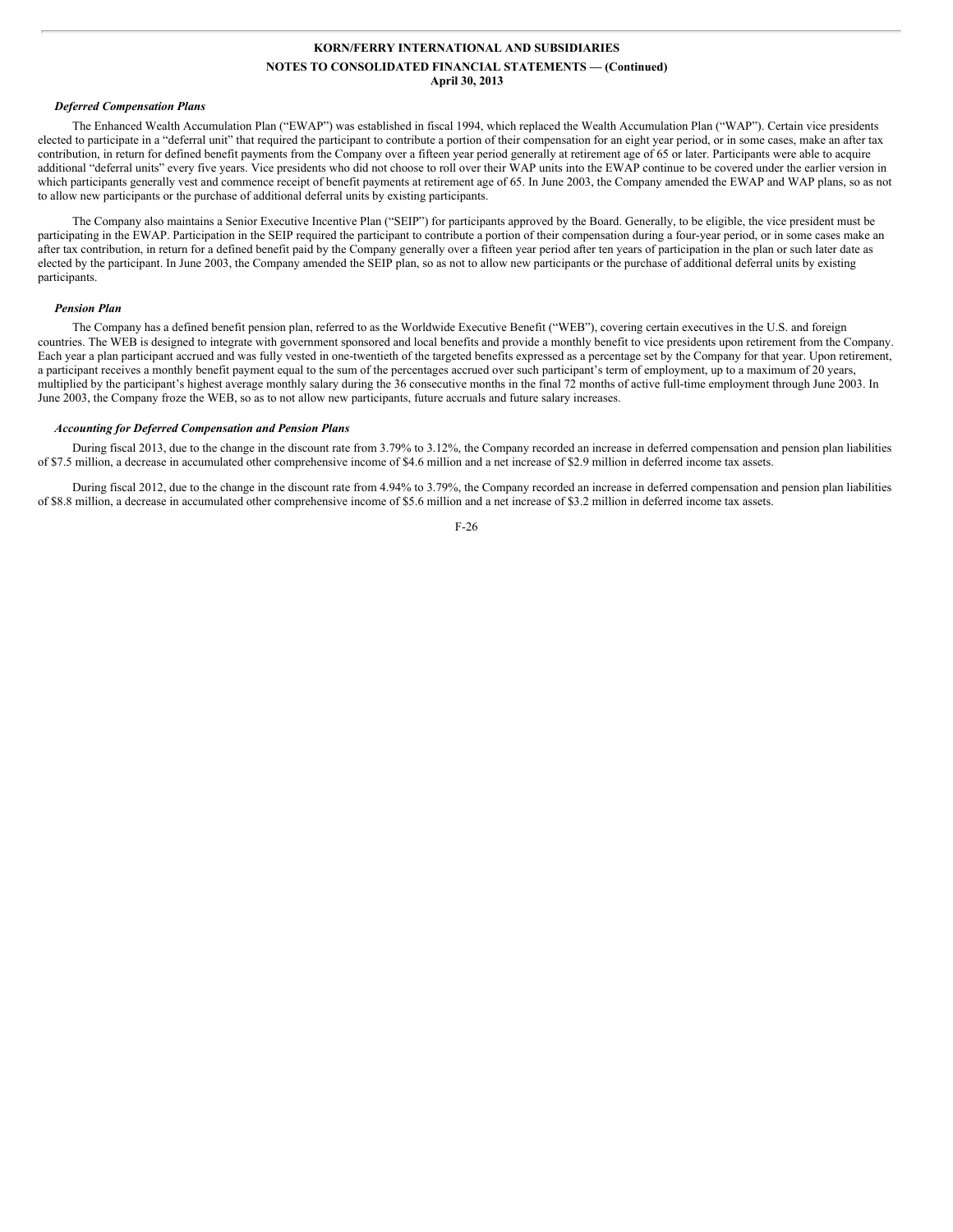## *Deferred Compensation Plan*

The following tables reconcile the benefit obligation for the deferred compensation plans:

|                                                | Year Ended April 30, |                |          |
|------------------------------------------------|----------------------|----------------|----------|
|                                                | 2013                 | 2012           |          |
|                                                |                      | (in thousands) |          |
| Change in benefit obligation:                  |                      |                |          |
| Benefit obligation, beginning of year          | \$78,479             | \$70,319       | \$64,890 |
| Service cost                                   |                      |                | 137      |
| Interest cost                                  | 2,868                | 3,346          | 3,495    |
| Plan participants' contributions with interest |                      |                | 65       |
| Actuarial loss                                 | 9,420                | 9,885          | 6,764    |
| Benefits paid                                  | (5,205)              | (5,071)        | (5,032)  |
| Benefit obligation, end of year                | 85,562               | 78,479         | 70,319   |
| Less: current portion of benefit obligation    | (5,182)              | (4,959)        | (3,682)  |
| Non-current benefit obligation                 | \$80,380             | \$73,520       | \$66,637 |

The components of net periodic benefits costs are as follows:

|                                | Year Ended April 30.     |                          |         |
|--------------------------------|--------------------------|--------------------------|---------|
|                                | 2013                     | 2012                     | 2011    |
|                                |                          | (in thousands)           |         |
| Service cost                   | $\overline{\phantom{a}}$ | $\overline{\phantom{a}}$ | \$137   |
| Interest cost                  | 2,868                    | 3,346                    | 3,495   |
| Amortization of actuarial loss | 2,357                    | 1,374                    | 422     |
| Net periodic benefit cost      | \$5,225                  | \$4,720                  | \$4,054 |

The weighted-average assumptions used in calculating the benefit obligations were as follows:

|                                  |          | Year Ended April 30. |          |  |
|----------------------------------|----------|----------------------|----------|--|
|                                  | 2013     | 2012                 | 2011     |  |
| Discount rate, beginning of year | 3.79%    | 4.94%                | $5.61\%$ |  |
| Discount rate, end of year       | 3.12%    | 3.79%                | 4.94%    |  |
| Rate of compensation increase    | $0.00\%$ | $0.00\%$             | $0.00\%$ |  |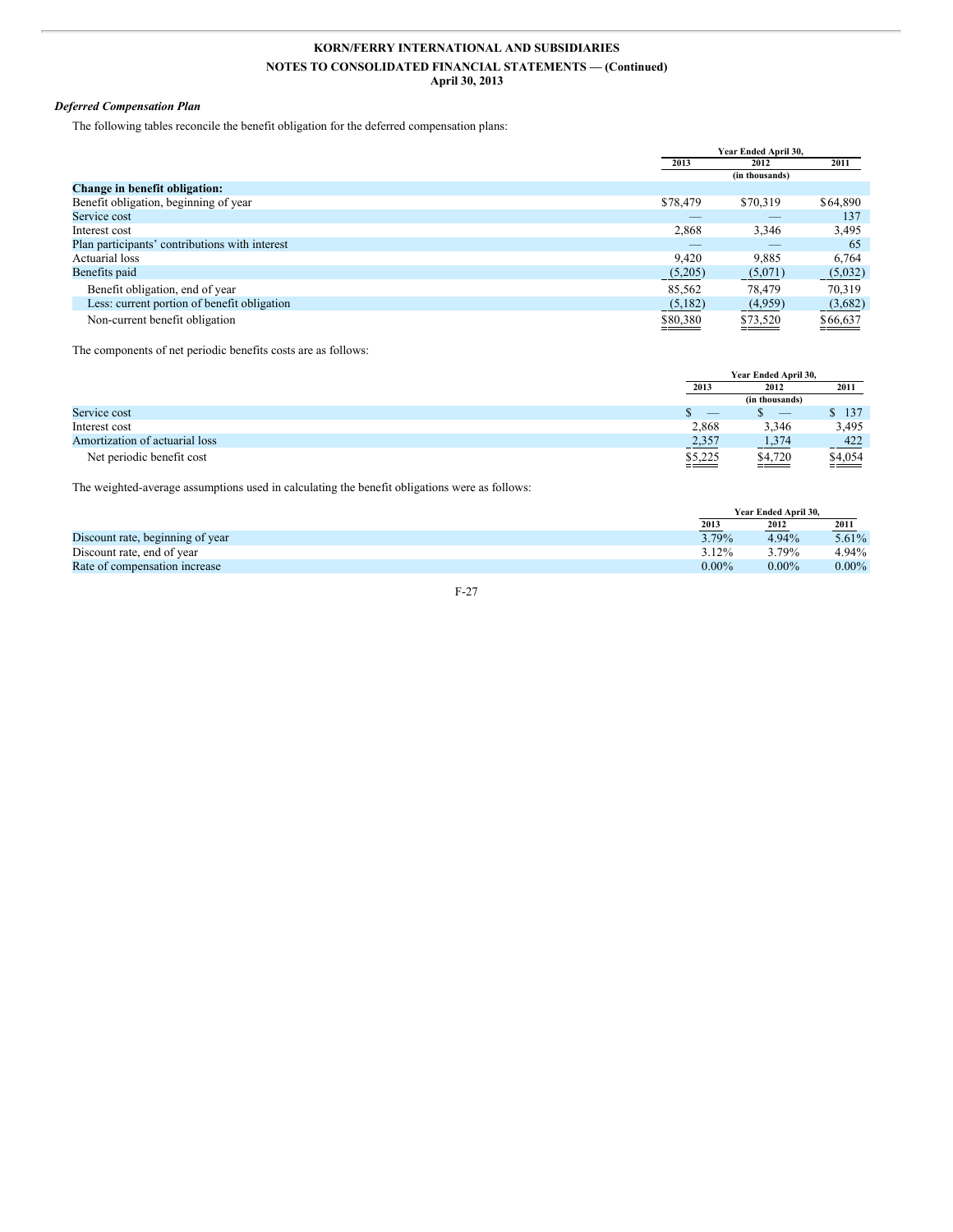### *Pension Plan*

The following tables reconcile the benefit obligation for the pension plan:

|                                             |         | Year Ended April 30, |         |  |
|---------------------------------------------|---------|----------------------|---------|--|
|                                             | 2013    | 2012                 | 2011    |  |
|                                             |         | (in thousands)       |         |  |
| <b>Change in benefit obligation:</b>        |         |                      |         |  |
| Benefit obligation, beginning of year       | \$4,214 | \$3,952              | \$3,630 |  |
| Interest cost                               | 154     | 189                  | 197     |  |
| Actuarial loss                              | 426     | 289                  | 307     |  |
| Benefits paid                               | (258)   | (216)                | (182)   |  |
| Benefit obligation, end of year             | 4.536   | 4.214                | 3,952   |  |
| Less: current portion of benefit obligation | (232)   | (212)                | (137)   |  |
| Non-current benefit obligation              | \$4,304 | \$4,002              | \$3,815 |  |

The components of net periodic benefits costs are as follows:

|                                       |              | Year Ended April 30. |              |  |
|---------------------------------------|--------------|----------------------|--------------|--|
|                                       | 2013<br>2012 |                      | 2011         |  |
|                                       |              | (in thousands)       |              |  |
| Interest cost                         | \$154        | \$189                | \$197        |  |
| Amortization of actuarial loss (gain) | 18           | -47                  | (2)          |  |
| Net periodic benefit cost             | \$172        | \$236<br>__          | \$195<br>--- |  |

The weighted-average assumptions used in calculating the benefit obligations were as follows:

|                                  | Year Ended April 30. |          |          |
|----------------------------------|----------------------|----------|----------|
|                                  | 2013                 | 2012     | 2011     |
| Discount rate, beginning of year | 3.79%                | 4.94%    | $5.61\%$ |
| Discount rate, end of year       | 3.12%                | 3.79%    | 4.94%    |
| Rate of compensation increase    | $0.00\%$             | $0.00\%$ | $0.00\%$ |

Benefit payments, which reflect expected future service, as appropriate, are expected to be paid over the next ten years as follows:

|                       |  | Deferred       |                 |
|-----------------------|--|----------------|-----------------|
|                       |  | Compensation   | Pension         |
| Year Ending April 30, |  | Plans          | <b>Benefits</b> |
|                       |  | (in thousands) |                 |
| 2014                  |  | 6,602          | 313<br>S        |
| 2015                  |  | 6,515          | 319             |
| 2016                  |  | 6,789          | 320             |
| 2017                  |  | 6,520          | 316             |
| 2018                  |  | 6,184          | 274             |
| 2019-2023             |  | 30,853         | 1,335           |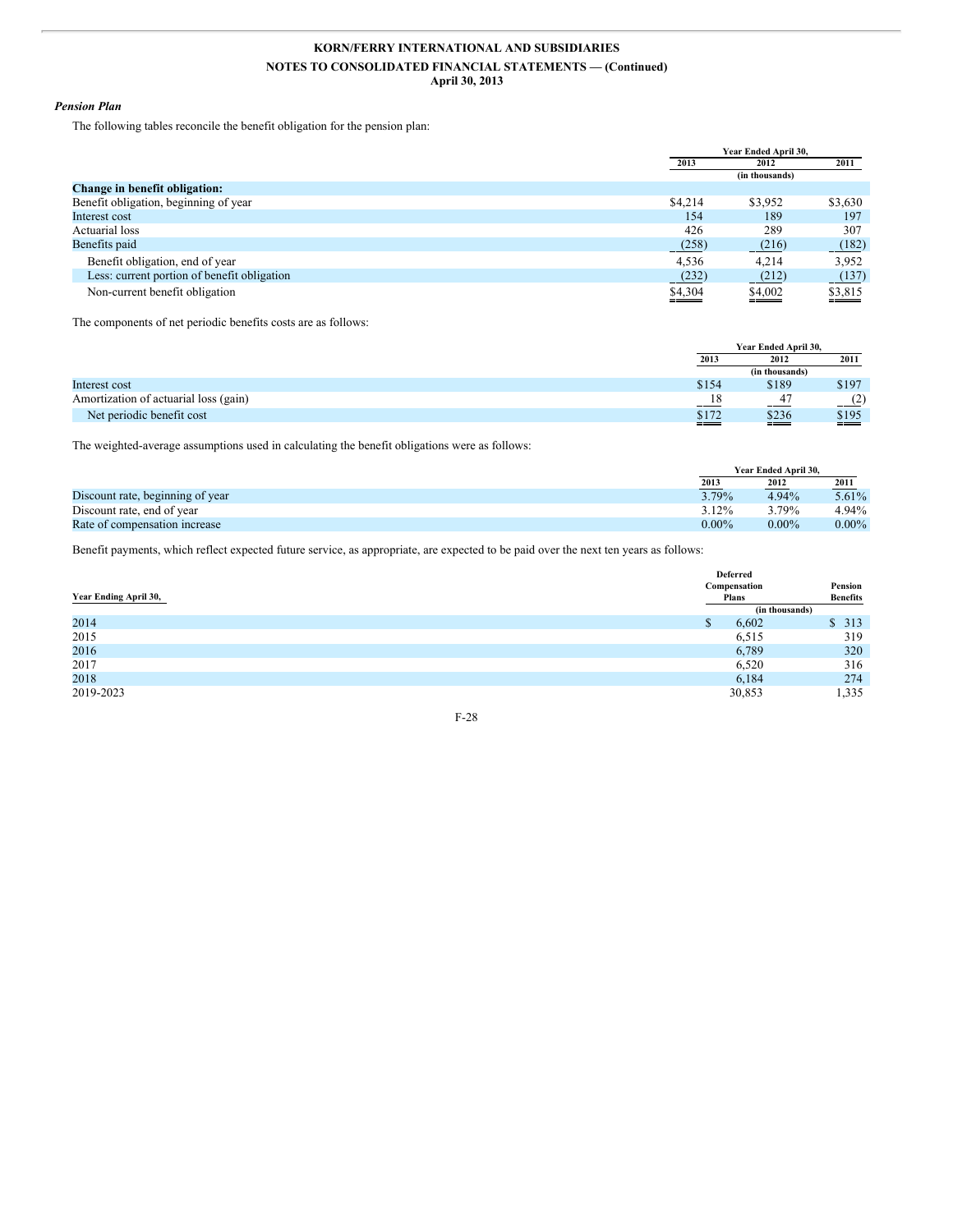#### *International Retirement Plans*

The Company also maintains various retirement plans and other miscellaneous deferred compensation arrangements in nine foreign jurisdictions. The aggregate of the long-term benefit obligation accrued at April 30, 2013 and 2012 is \$3.6 million for 221 participants and \$2.8 million for 188 participants, respectively. The Company's contribution to these plans was \$1.1 million in both fiscal 2013 and 2012.

### *Executive Capital Accumulation Plan*

The Company's Executive Capital Accumulation Plan and similar plans in Asia Pacific and Canada (collectively "ECAP"), are intended to provide certain employees an opportunity to defer salary and/or bonus on a pre-tax basis or make an after-tax contribution. In addition, the Company, under its incentive plans, makes discretionary contributions into the ECAP and such contributions may be granted to key employees annually based on the employee's performance. Certain key management may also receive Company ECAP contributions upon commencement of employment. The Company amortizes these contributions on a straight-line basis as they vest, generally over a four year period. Participants have the ability to allocate their deferrals among a number of investment options and may receive their benefits at termination, retirement or "in service" either in a lump sum or in quarterly installments over five, ten or fifteen years. The ECAP amounts that are expected to be paid to employees over the next 12 months are classified as a current liability included in compensation and benefits payable on the accompanying balance sheet.

The Company made contributions to the ECAP during fiscal 2013, 2012 and 2011, of \$20.0 million, \$15.8 million and \$0.4 million, respectively.

The ECAP is accounted for whereby the changes in the fair value of the vested amounts owed to the participants are adjusted with a corresponding charge (or credit) to compensation and benefits costs. During fiscal 2013, 2012 and 2011, the deferred compensation liability increased; therefore, the Company recognized compensation expense of \$6.3 million, \$0.9 million and \$6.7 million, respectively.

Changes in the ECAP liability were as follows:

|                                        |           | Year Ended April 30, |
|----------------------------------------|-----------|----------------------|
|                                        | 2013      | 2012                 |
|                                        |           | (in thousands)       |
| Balance, beginning of year             | \$71,134  | \$67,214             |
| Employee contributions                 | 1,943     | 3,483                |
| Amortization of employer contributions | 9,010     | 7,423                |
| Gain on investment                     | 6,281     | 884                  |
| <b>Employee distributions</b>          | (12, 244) | (7,661)              |
| Exchange rate translations             | (211)     | (209)                |
| Balance, end of year                   | 75,913    | 71,134               |
| Less: current portion                  | (4,537)   | (8,855)              |
| Non-current portion, end of year       | \$71,376  | \$62,279             |

As of April 30, 2013 and 2012, the unamortized portion of the Company contributions to the ECAP was \$23.3 million and \$11.5 million, respectively.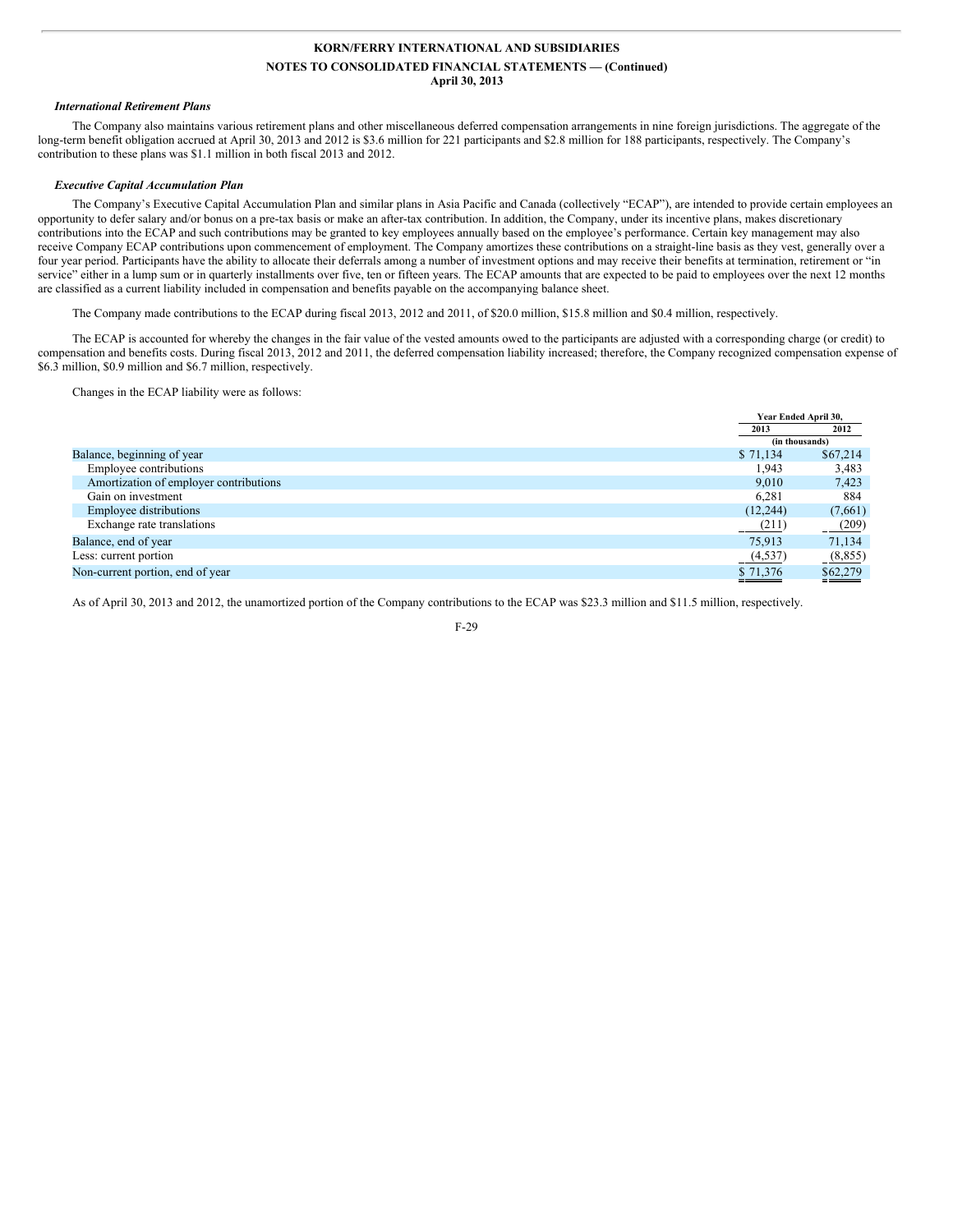### *Defined Contribution Plan*

The Company has a defined contribution plan ("401(k) plan") for eligible employees. Participants may contribute up to 50% of their base compensation as defined in the plan agreement. In addition, the Company has the option to make matching contributions. The Company did not make a matching contribution for fiscal 2013 and fiscal 2012 but did make a \$1.2 million matching contribution for fiscal 2011.

#### *Company Owned Life Insurance*

The Company purchased COLI contracts insuring employees eligible to participate in the deferred compensation and pension plans as a means of funding benefits under such plans. The gross CSV of these contracts of \$159.2 million and \$151.1 million is offset by outstanding policy loans of \$73.3 million in the accompanying consolidated balance sheets as of April 30, 2013 and 2012, respectively. Total death benefits payable, net of loans under COLI contracts, were \$212.7 million and \$202.9 million at April 30, 2013 and 2012, respectively. Management intends to use the future death benefits from these insurance contracts to fund the deferred compensation and pension arrangements; however, there may not be a direct correlation between the timing of the future cash receipts and disbursements under these arrangements. The CSV value of the underlying COLI investments increased by \$6.5 million and \$6.3 million during the year ended April 30, 2013 and 2012, respectively, recorded as a decrease in compensation and benefits expense. In addition, certain policies are held in trusts to provide additional benefit security for the deferred compensation and pension plans, excluding the WEB. As of April 30, 2013, COLI contracts with a net CSV of \$64.4 million and death benefits payable, net of loans, of \$123.9 million were held in trust for these purposes.

### **7. Restructuring Charges, Net**

During fiscal 2013, the Company implemented restructuring plans in order to align its cost structure to anticipated revenue levels and to integrate PDI Ninth House ("PDI") in order to eliminate redundant positions and consolidate premises. This resulted in restructuring charges of \$22.8 million against operations during fiscal 2013 of which \$16.3 million relates to severance and \$6.5 million relates to consolidation of premises.

During fiscal 2012 and 2011, the Company increased previously recorded restructuring charges resulting in restructuring costs of \$0.9 million and \$2.1 million, respectively. The increase in restructuring expense primarily relates to the inability to sublease space, which was included in the original estimate.

Changes in the restructuring liability are as follows:

|                                                 | Severance | <b>Facilities</b> | Total    |
|-------------------------------------------------|-----------|-------------------|----------|
|                                                 |           | (in thousands)    |          |
| Liability as of April 30, 2011                  | 978       | \$3,943           | \$4,921  |
| Restructuring (reductions) charges, net         | (324)     | 1,253             | 929      |
| Reductions for cash payments                    | (586)     | (2,324)           | (2,910)  |
| Exchange rate fluctuations                      | (30)      | (140)             | (170)    |
| Liability as of April 30, 2012                  | 38        | 2.732             | 2.770    |
| Restructuring charges, $net(1)$                 | 16,369    | 6.488             | 22,857   |
| Reductions for cash payments, net of recoveries | (11, 561) | (2, 437)          | (13,998) |
| Exchange rate fluctuations                      | (27)      | (54)              | (81)     |
| Liability as of April 30, 2013                  | \$4,819   |                   |          |
|                                                 |           | \$6,729           | \$11,548 |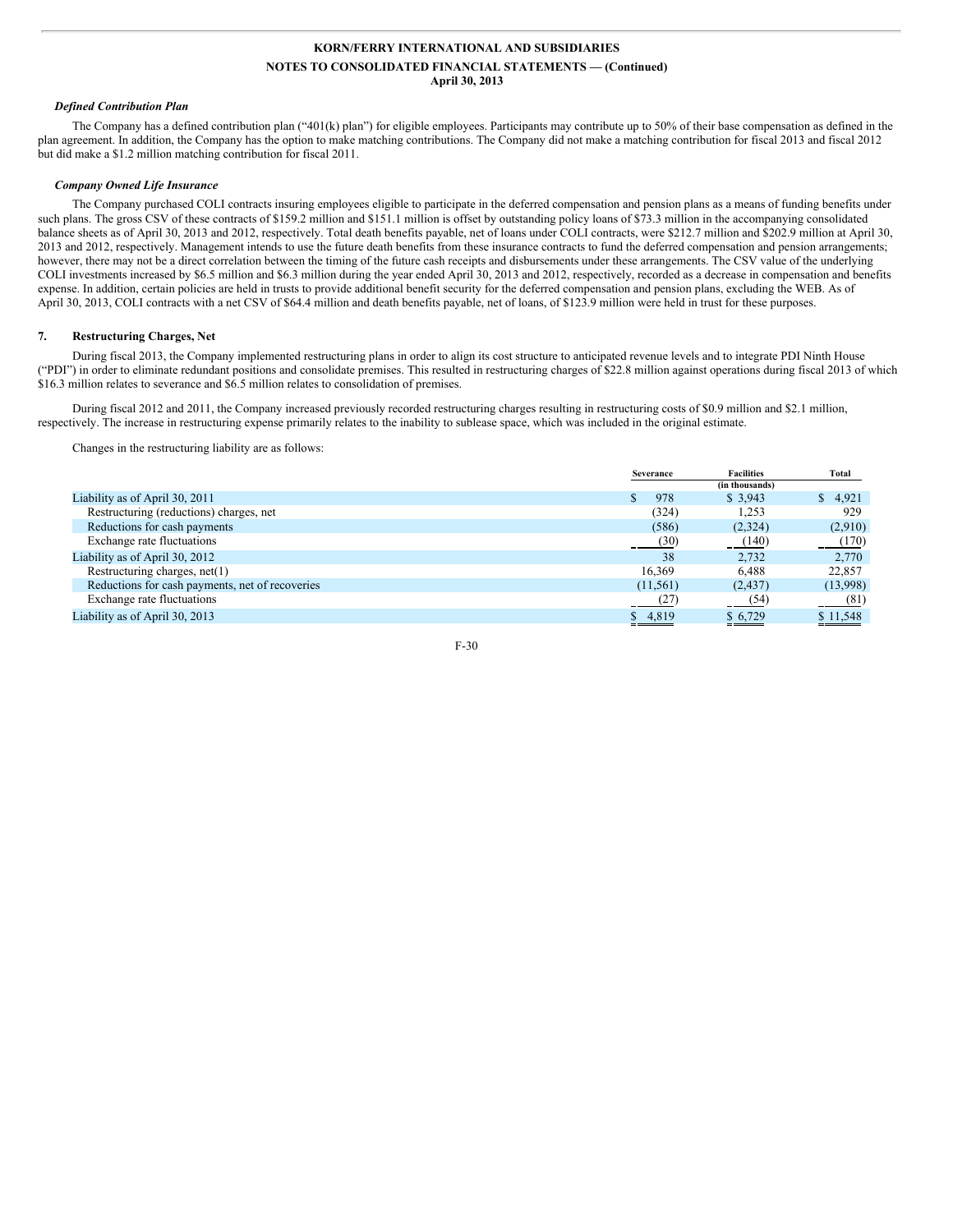(1) During fiscal 2013, the Company recovered \$1.0 million from a legal settlement (related to premises) attributable to a previous restructuring action.

As of April 30, 2013 and 2012, the restructuring liability is included in the current portion of other accrued liabilities on the consolidated balance sheets, except for \$2.4 million and \$1.4 million, respectively, of facilities costs which primarily relate to commitments under operating leases, net of sublease income, which are included in other long-term liabilities and will be paid over the next five years.

The restructuring liability by segment is summarized below:

|                                         |           | April 30, 2013    |          |  |
|-----------------------------------------|-----------|-------------------|----------|--|
|                                         | Severance | <b>Facilities</b> | Total    |  |
|                                         |           | (in thousands)    |          |  |
| <b>Executive Recruitment</b>            |           |                   |          |  |
| North America                           | 918<br>\$ | S.<br>659         | \$1,577  |  |
| Europe, Middle East and Africa ("EMEA") | 678       | 856               | 1,534    |  |
| Asia Pacific                            |           | 69                | -69      |  |
| <b>Total Executive Recruitment</b>      | 1,596     | 1,584             | 3,180    |  |
| <b>LTC</b>                              | 2,497     | 3,956             | 6,453    |  |
| <b>Futurestep</b>                       | 277       | 1,189             | 1,466    |  |
| Corporate                               | 449       |                   | 449      |  |
| Liability as of April 30, 2013          | \$4,819   | \$6,729           | \$11,548 |  |

|                                    |                                    | April 30, 2012    |       |  |
|------------------------------------|------------------------------------|-------------------|-------|--|
|                                    | Severance                          | <b>Facilities</b> |       |  |
|                                    |                                    | (in thousands)    |       |  |
| <b>Executive Recruitment</b>       |                                    |                   |       |  |
| North America                      | ¢<br>$\overline{\phantom{m}}$<br>Æ | S<br>43           | 43    |  |
| <b>EMEA</b>                        | 38                                 | 1,780             | 1,818 |  |
| <b>Total Executive Recruitment</b> | 38                                 | 1.823             | 1,861 |  |
| <b>Futurestep</b>                  |                                    | 909               | 909   |  |
| Liability as of April 30, 2012     | 38                                 | \$2,732           | .770  |  |

### **8. Income Taxes**

The provision for income taxes is based on reported income before income taxes. Deferred income tax assets and liabilities reflect the impact of temporary differences between the amounts of assets and liabilities recognized for financial reporting purposes and the amounts recognized for tax purposes, as measured by applying the currently enacted tax laws.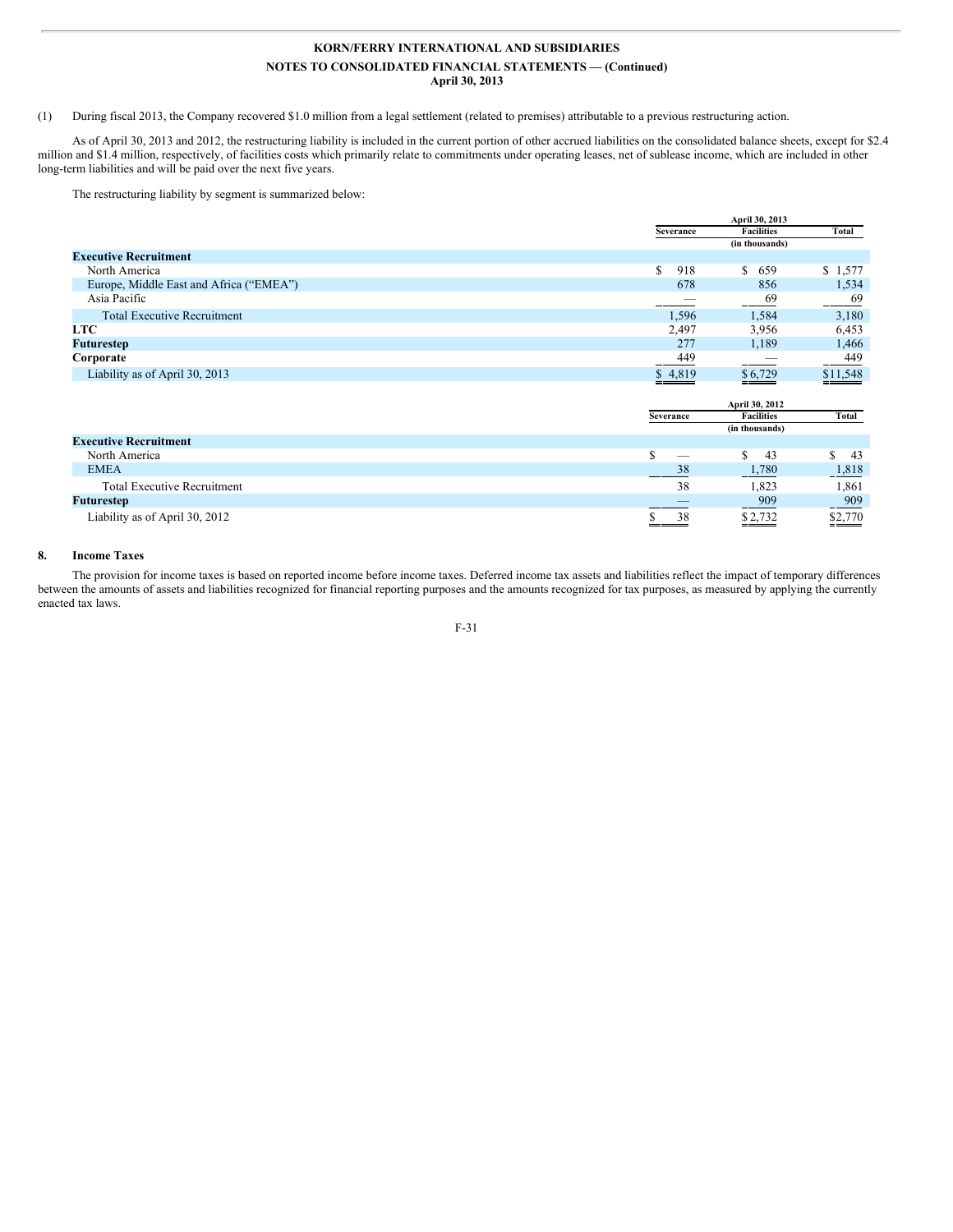The provision (benefit) for domestic and foreign income taxes was as follows:

|                                     |          | Year Ended April 30, |          |  |
|-------------------------------------|----------|----------------------|----------|--|
|                                     | 2013     | 2012                 | 2011     |  |
|                                     |          | (in thousands)       |          |  |
| <b>Current income taxes:</b>        |          |                      |          |  |
| Federal                             | \$4,100  | \$4,173              | \$7,606  |  |
| <b>State</b>                        | 1,237    | 1.609                | 5,714    |  |
| Foreign                             | 8,759    | 12,670               | 11,826   |  |
| Current provision for income taxes  | 14,096   | 18,452               | 25,146   |  |
| <b>Deferred income taxes:</b>       |          |                      |          |  |
| Federal                             | (423)    | 7,281                | (2, 442) |  |
| State                               | 1,895    | 3,508                | 830      |  |
| Foreign                             | 1,069    | (890)                | 9,158    |  |
| Deferred provision for income taxes | 2,541    | 9,899                | 7,546    |  |
| Total provision for income taxes    | \$16,637 | \$28,351             | \$32,692 |  |
|                                     |          |                      |          |  |

The domestic and foreign components of income from continuing operations before domestic and foreign income and other taxes and equity in earnings of unconsolidated subsidiaries were as follows:

|                                                   |          | Year Ended April 30, |          |  |
|---------------------------------------------------|----------|----------------------|----------|--|
|                                                   | 2013     | 2012                 | 2011     |  |
|                                                   |          | (in thousands)       |          |  |
| Domestic                                          | \$15.915 | \$42,375             | \$56,741 |  |
| Foreign                                           | 31,905   | 38,429               | 32,963   |  |
| Income before provision for income taxes and      |          |                      |          |  |
| equity in earnings of unconsolidated subsidiaries | \$47,820 | \$80,804             | \$89,704 |  |
|                                                   |          |                      |          |  |

The reconciliation of the statutory federal income tax rate to the effective consolidated tax rate is as follows:

|                                                       | Year Ended April 30, |       |          |
|-------------------------------------------------------|----------------------|-------|----------|
|                                                       | 2013                 | 2012  | 2011     |
| U.S. federal statutory income tax rate                | 35.0%                | 35.0% | $35.0\%$ |
| Foreign source income, net of credits generated       | 0.6                  | 3.0   | 1.9      |
| Foreign tax rates differential                        | (3.7)                | (2.9) | (3.8)    |
| COLI increase, net                                    | (4.8)                | (2.7) | (2.8)    |
| Repatriation of foreign earnings                      | (3.2)                | (1.7) | 0.1      |
| State income taxes, net of federal benefit            | 5.7                  | 4.0   | 4.6      |
| Adjustments for valuation allowance                   | (0.4)                | (0.7) | 4.8      |
| Non-deductible business acquisition transaction costs | 1.3                  |       |          |
| <b>Expense disallowances</b>                          | 1.1                  | 0.8   | 0.5      |
| Change in uncertain tax positions                     | 1.9                  | _     | (2.3)    |
| Other                                                 | 1.3                  | 0.3   | (1.6)    |
| Effective income tax rate                             | 34.8%                | 35.1% | 36.4%    |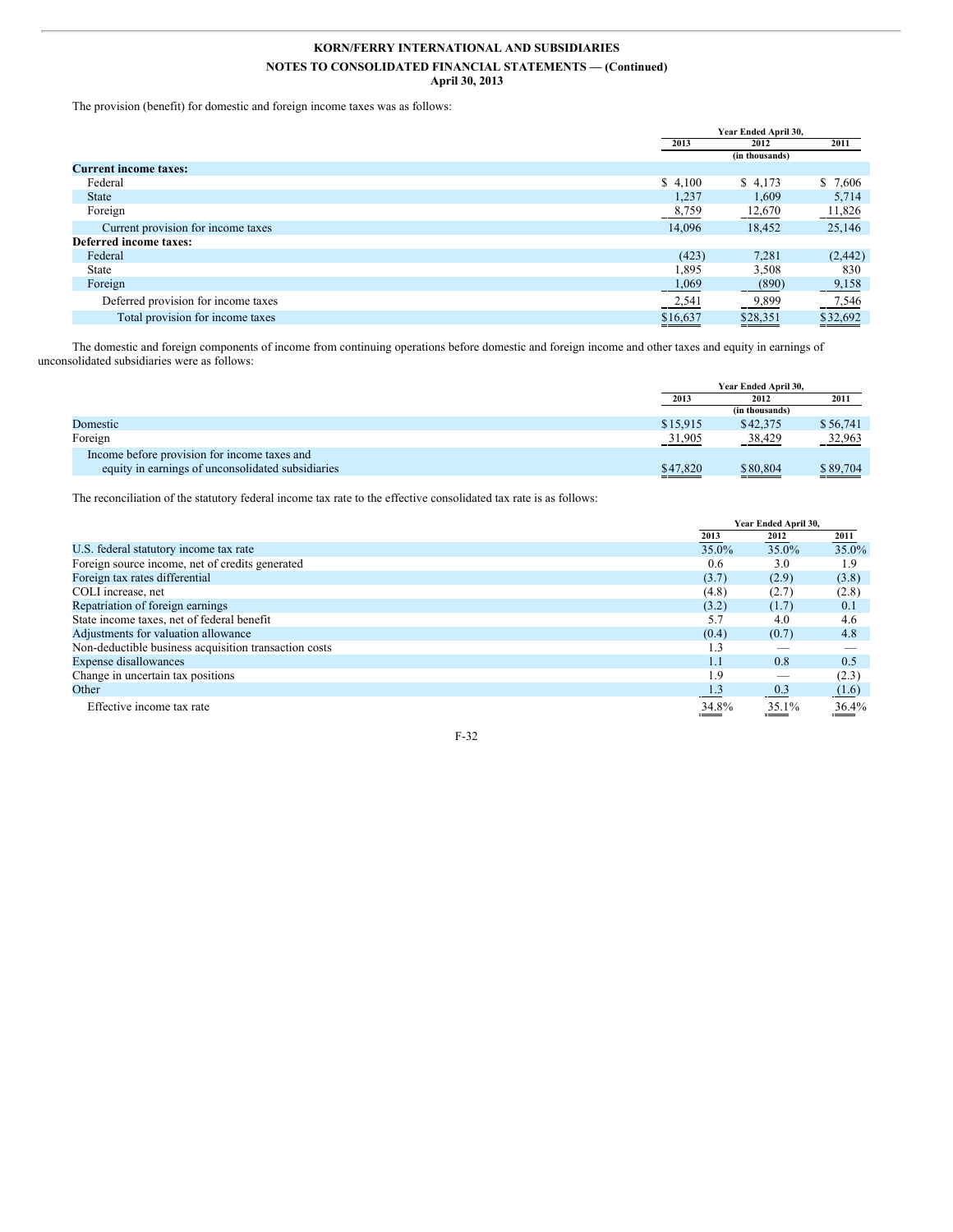Components of deferred tax assets and liabilities are as follows:

|                                  |           | April 30,      |
|----------------------------------|-----------|----------------|
|                                  | 2013      | 2012           |
|                                  |           | (in thousands) |
| Deferred tax assets:             |           |                |
| Deferred compensation            | \$64,791  | \$63,133       |
| Loss and credit carryforwards    | 42,984    | 33,355         |
| Allowance for doubtful accounts  | 1,804     | 1,388          |
| Deferred rent                    | 6,366     | 6,901          |
| Deferred revenue                 | 1,646     |                |
| Reserves and accruals            | 7,613     | 3,773          |
| Other                            | 4,556     | 4,284          |
| Gross deferred tax assets        | 129,760   | 112,834        |
| <b>Deferred tax liabilities:</b> |           |                |
| Intangibles                      | (21, 560) | (11, 103)      |
| Property and equipment           | (6,747)   | (4,527)        |
| Prepaid expenses                 | (4,184)   |                |
| Other                            | (2,824)   | (3,995)        |
| Gross deferred tax liabilities   | (35,315)  | (19,625)       |
| Valuation allowances             | (27, 731) | (25,089)       |
| Net deferred tax asset           | \$66,714  | \$68,120       |

Changes to the valuation allowance balances are recorded through the provision for income taxes in the respective year.

The deferred tax amounts have been classified in the consolidated balance sheets as follows:

|                                     |           | April 30,      |
|-------------------------------------|-----------|----------------|
|                                     | 2013      | 2012           |
|                                     |           | (in thousands) |
| <b>Current:</b>                     |           |                |
| Deferred tax assets                 | \$12,561  | \$15,868       |
| Deferred tax liabilities            | (9,050)   | (5,038)        |
| Current deferred tax asset          | 3,511     | 10,830         |
| <b>Non-current:</b>                 |           |                |
| Deferred tax asset                  | 117,199   | 96,966         |
| Deferred tax liabilities            | (26, 265) | (14, 587)      |
| Valuation allowance                 | (27, 731) | (25,089)       |
| Non-current deferred tax asset, net | 63,203    | 57,290         |
| Net deferred tax assets             | \$66,714  | \$68,120       |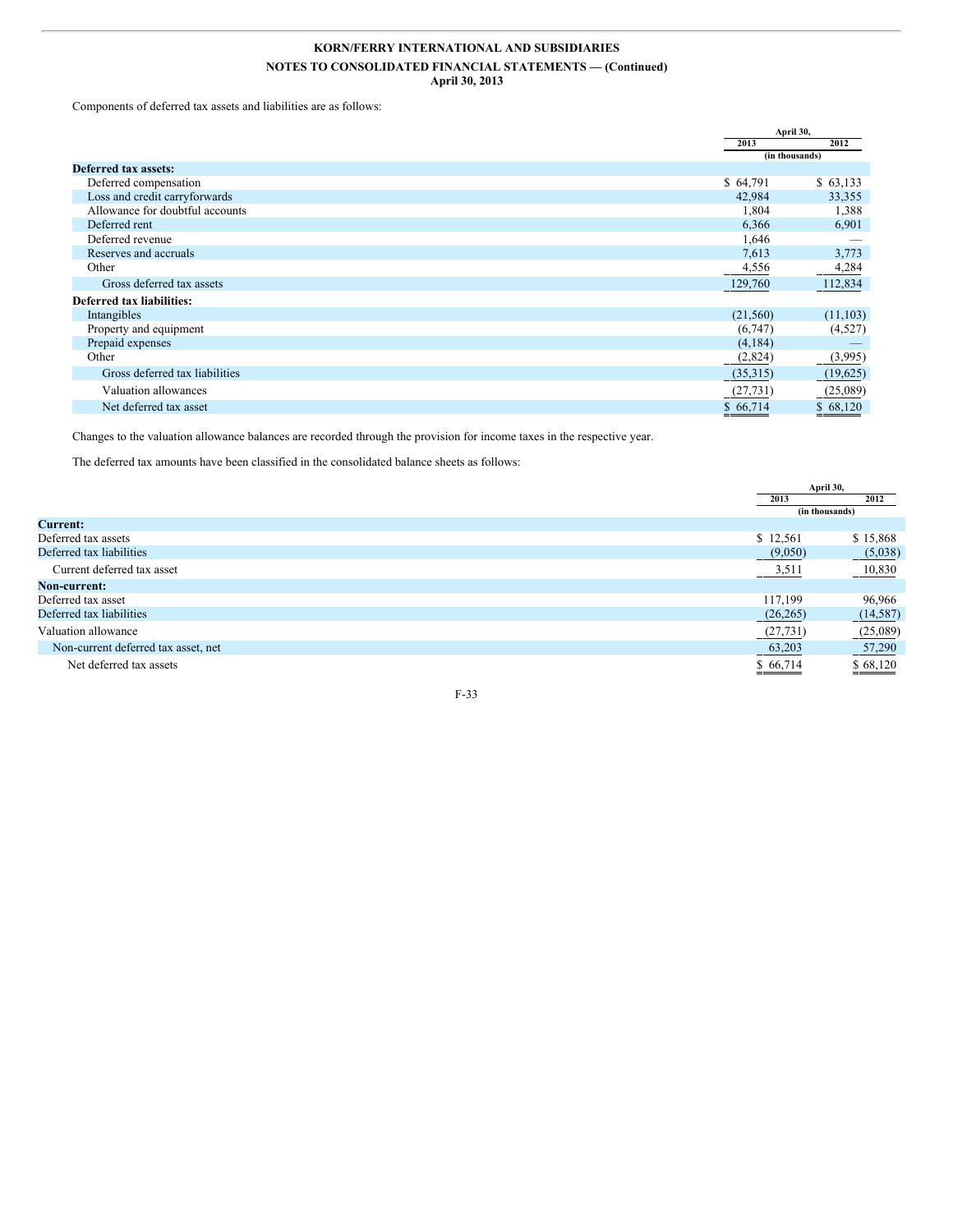Deferred tax assets are reduced by a valuation allowance if it is more likely than not that some portion or all of the deferred tax asset will not be realized. Management believes uncertainty exists regarding the realizability of certain operating losses and has, therefore, established a valuation allowance for this portion of the deferred tax asset. Realization of the deferred income tax asset is dependent on the Company generating sufficient taxable income of the appropriate nature in future years. Although realization is not assured, management believes that it is more likely than not that the net deferred income tax asset will be realized.

As of April 30, 2013, the Company has U.S. federal net operating loss carryforwards of \$20.4 million from the acquisition of PDI, which will begin to expire in 2028. The utilization of these losses is subject to an annual limitation as defined under Section 382 of the Internal Revenue Code. The Company also has U.S. federal foreign tax credit carryforwards of \$3.2 million, which will begin to expire in 2023. The Company has state net operating loss carryforwards of \$13.2 million, which will begin to expire in 2014. The Company also has foreign net operating loss carryforwards of \$108.0 million, which will begin to expire in 2014.

The Company has a plan to distribute a portion of the cash held in foreign locations to the United States and has recorded a \$0.9 million deferred tax liability for additional taxes that would arise in connection with these distributions. Other than these amounts, the Company has not provided for U.S. taxes or foreign withholding taxes on approximately \$119.0 million of undistributed earnings of its foreign subsidiaries as such earnings are intended to be reinvested indefinitely. If a distribution of these earnings were to be made, the Company might be subject to both foreign withholding taxes and U.S. income taxes, net of any allowable foreign tax credits or deductions. An estimate of these taxes, however, is not practicable.

The Company or one of its subsidiaries files federal and state income tax returns in the United States as well as foreign jurisdictions. These income tax returns are subject to audit by the Internal Revenue Service (the "IRS") and various state and foreign tax authorities. In October 2012, the IRS commenced an examination of the Company's U.S. federal income tax returns for the tax years ended April 30, 2011 and 2010. The Company's income tax returns are not otherwise under examination in any material jurisdiction. The statute of limitations varies by jurisdiction in which the Company operates. With few exceptions, however, the Company's tax returns for years prior to fiscal year 2008 are no longer open to examination by tax authorities (including U.S. federal, state and foreign).

Unrecognized tax benefits are the differences between the amount of benefits of tax positions taken, or expected to be taken, on a tax return and the amount of benefits recognized for financial reporting purposes. As of April 30, 2013, the Company had a liability of \$2.0 million for unrecognized tax benefits. A reconciliation of the beginning and ending balances of the gross unrecognized tax benefits is as follows:

|                                                              |         | Year Ended April 30, |          |  |
|--------------------------------------------------------------|---------|----------------------|----------|--|
|                                                              | 2013    | 2012                 | 2011     |  |
|                                                              |         | (in thousands)       |          |  |
| Unrecognized tax benefits, beginning of year                 |         | $s -$                | \$ 3,532 |  |
| Settlement with tax authority                                |         |                      | (1, 473) |  |
| Additions based on tax positions related to the current year | 1.454   |                      |          |  |
| Additions based on tax positions related to prior years      | 569     |                      | 72       |  |
| Reductions due to lapse of statute of limitations            |         |                      | (2,131)  |  |
| Unrecognized tax benefits, end of year                       | \$2,023 | <u> ъ — </u><br>===  |          |  |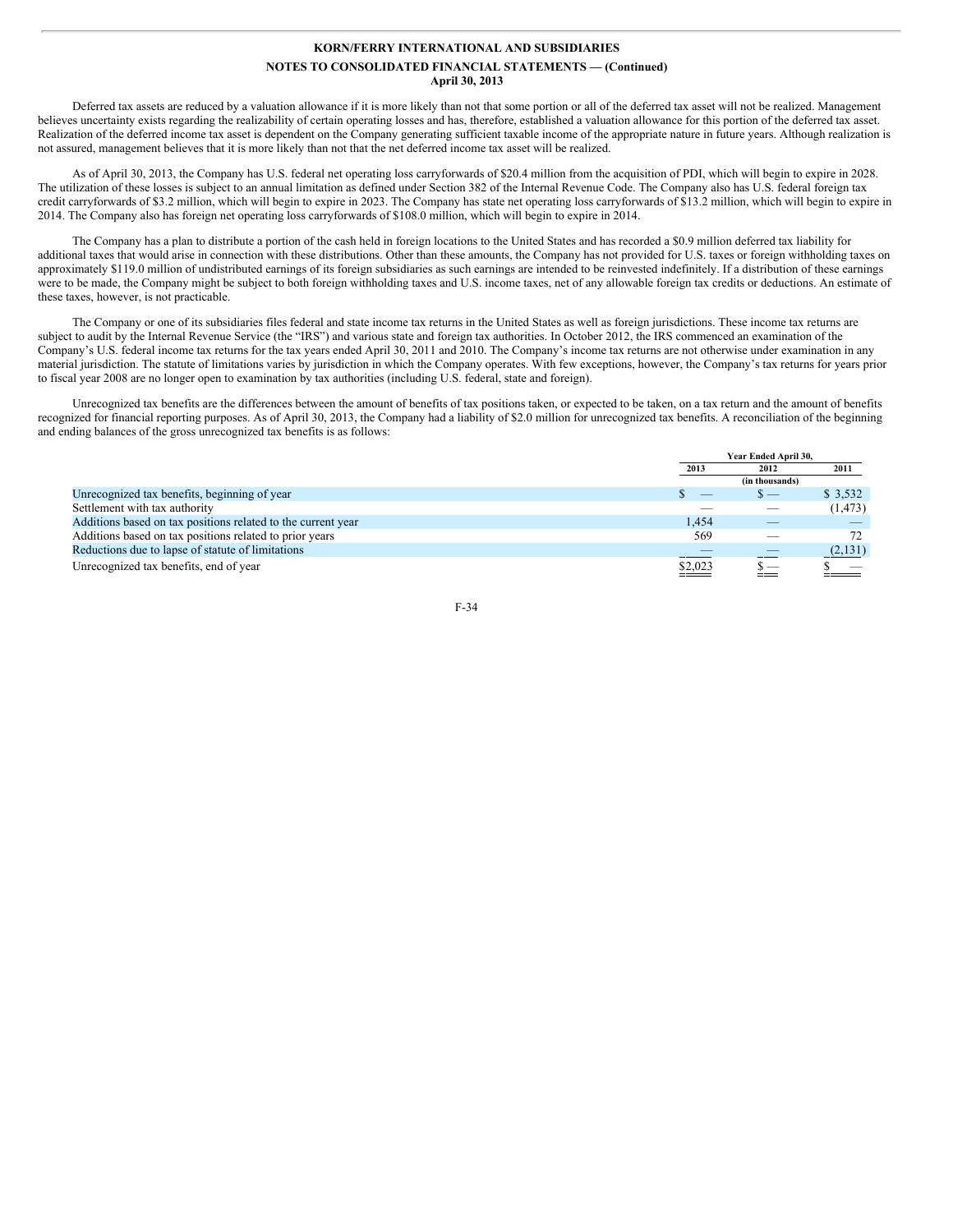The Company classifies interest and penalties related to unrecognized tax benefits as a component of the provision for income taxes. The liability for unrecognized tax benefits is included in income taxes payable in the consolidated balance sheets. The full amount of unrecognized tax benefits would impact the effective tax rate if recognized. The total liability for unrecognized tax benefits is not expected to change within the next twelve months.

### **9. Property and Equipment**

Property and equipment include the following:

|                                                 |            | April 30,      |
|-------------------------------------------------|------------|----------------|
|                                                 | 2013       | 2012           |
|                                                 |            | (in thousands) |
| Computer equipment and software $(1)$           | \$98,538   | \$75,096       |
| Leasehold improvements                          | 41,884     | 42.319         |
| Furniture and fixtures                          | 31,805     | 29,126         |
| Automobiles                                     | 1,725      | 1,870          |
|                                                 | 173,952    | 148,411        |
| Less: accumulated depreciation and amortization | (120, 324) | (98,603)       |
| Property and equipment, net                     | \$ 53,628  | \$49,808       |
|                                                 |            |                |

(1) Depreciation expense for capitalized software was \$4.0 million, \$2.5 million and \$2.3 million during fiscal 2013, 2012 and 2011, respectively.

### **10. Long-Term Debt**

The Company entered into a new senior unsecured revolving Credit Agreement (the "Facility") on January 18, 2013, which provides for an aggregate availability up to \$75.0 million with an option to increase the facility by an additional \$50.0 million, subject to lender consent, and a \$15.0 million sub-limit for letters of credit. The facility matures on January 18, 2018 and replaces the senior secured Loan Agreement dated as of March 14, 2011 (the "Previous Facility"), which was terminated on the same date the Facility was entered into with the exception of the letters of credits that are still outstanding under the Previous Facility. Borrowings under the Facility bear interest, at the election of the Company, at the London Interbank Offered Rate ("LIBOR") plus the applicable margin or the base rate plus the applicable margin. The base rate is the highest of (i) the published prime rate, (ii) the federal funds rate plus 1.50%, or (iii) one month LIBOR plus 1.50%. The applicable margin is based on a percentage per annum determined in accordance with a specified pricing grid based on the total funded debt to adjusted EBITDA ratio. For LIBOR loans, the applicable margin will range from 0.50% to 1.50% per annum, while for base rate loans the applicable margin will range from 0.00% to 0.25% per annum. The Company is required to pay a quarterly commitment fee of 0.25% to 0.35% on the Facility's unused commitments based on the Company's funded debt to adjusted EBITDA ratio. The financial covenants include a maximum consolidated funded debt to adjusted EBITDA ratio and a minimum adjusted EBITDA. As of April 30, 2013, the Company is in compliance with its financial covenants. In addition, there is a domestic liquidity requirement that the Company maintain \$50.0 million in unrestricted cash and/or marketable securities (excluding any marketable securities that are held in trust for the settlement of the Company's obligation under certain deferred compensation plans) as a condition to consummating permitted acquisitions, paying dividends to our shareholders and share repurchases of our common stock.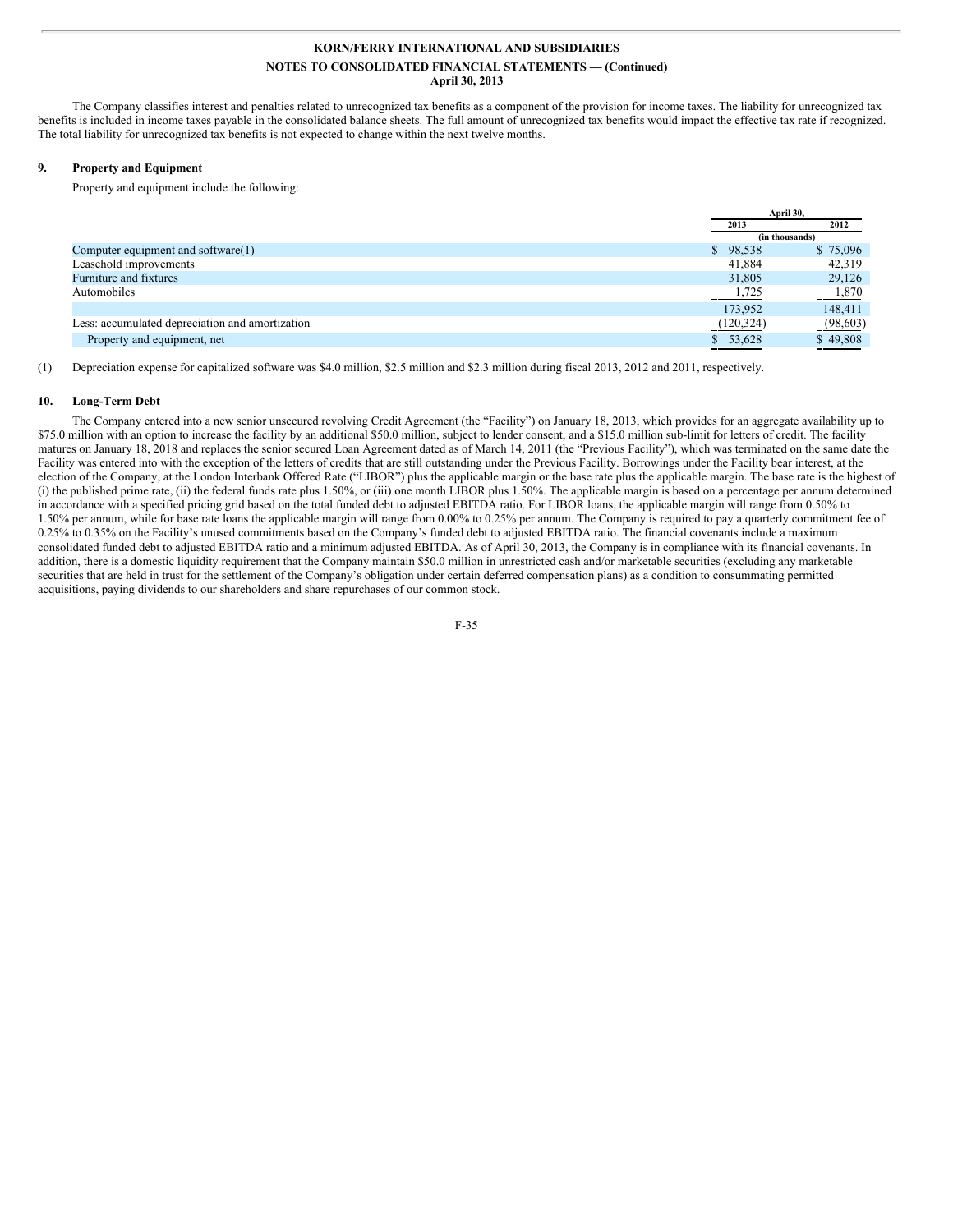As of April 30, 2013 and 2012, the Company had no borrowings under the Facility or Previous Facility. At April 30, 2013 and 2012, there was \$2.7 million and \$2.9 million, respectively, of standby letters of credit issued under the Previous Facility. The Company was required to maintain \$2.9 million in restricted cash to provide collateral for the standby letters of credit that remain outstanding under the Previous Facility as of April 30, 2013. As of April 30, 2012, under the Previous Facility, the Company had \$10.0 million of restricted cash. There is no restricted cash requirement under the Facility.

The Company has outstanding borrowings against the CSV of COLI contracts of \$73.3 million at April 30, 2013 and 2012. CSV reflected in the accompanying balance sheet is net of the outstanding borrowings, which are secured by the CSV of the life insurance policies. Principal payments are not scheduled and interest is payable at least annually at various fixed and variable rates ranging from 4.76% to 8.00%.

#### **11. Business Segments**

In the first quarter of fiscal 2013, the Company changed the composition of its global business segments. Given the importance to the Company's strategy and development of financial and operational metrics for the LTC business services, the Company's chief operating decision maker ("CODM") began to regularly make resource allocation decisions and assess performance separately for Executive Recruitment and LTC. Therefore, under the new reporting format Executive Recruitment and LTC are reported separately. Revenues are directly attributed to a segment and expenses not directly associated with a specific segment are allocated based on the most relevant measures applicable, including revenues, headcount and other factors. Operating results for fiscal 2012 and 2011 have been revised to conform to the new segment reporting. During fiscal 2012 and 2011, the Company also revised the presentation of expenses that are not directly associated with Futurestep resulting in an increase in Futurestep's operating income of \$2.2 million and \$2.0 million, respectively, offset by a decrease in Executive Recruitment operating income.

The Company currently operates in three global businesses: Executive Recruitment, LTC and Futurestep. The Executive Recruitment segment focuses on recruiting Board of Director and C-level positions, in addition to research-based interviewing and onboarding solutions, for clients predominantly in the consumer, financial services, industrial, life sciences/healthcare provider and technology industries. LTC provides a comprehensive blend of leadership and talent management solutions including both consulting services and product revenue. Service and product offerings in this segment include: Leadership Strategy, Board, CEO and Top Team Effectiveness, Succession Planning, Assessment, Leadership and Employee Development, Diversity and Inclusion as well as a rich library of online and blended learning modules. Futurestep is a global industry leader in high impact enterprise-wide consulting and recruitment solutions. Their portfolio of services includes recruitment process outsourcing, talent acquisition and management consulting services, project-based recruitment, mid-level recruitment and interim professionals. The Executive Recruitment business segment is managed by geographic regional leaders. LTC's and Futurestep's worldwide operations are managed by their respective Chief Executive Officers. The Executive Recruitment geographic regional leaders, the Chief Executive Officers of LTC and Futurestep report directly to the Chief Executive Officer of the Company. The Company also operates a Corporate segment to record global expenses of the Company.

The Company evaluates performance and allocates resources based on the CODM's review of (1) fee revenue and (2) earnings before interest, taxes, depreciation and amortization ("EBITDA"), which is further adjusted to exclude restructuring charges, transaction and integration costs, and certain separation costs (adjusted EBITDA). The accounting policies for the reportable segments are the same as those described in the summary of significant accounting policies, except that unusual or infrequent items are excluded from adjusted EBITDA.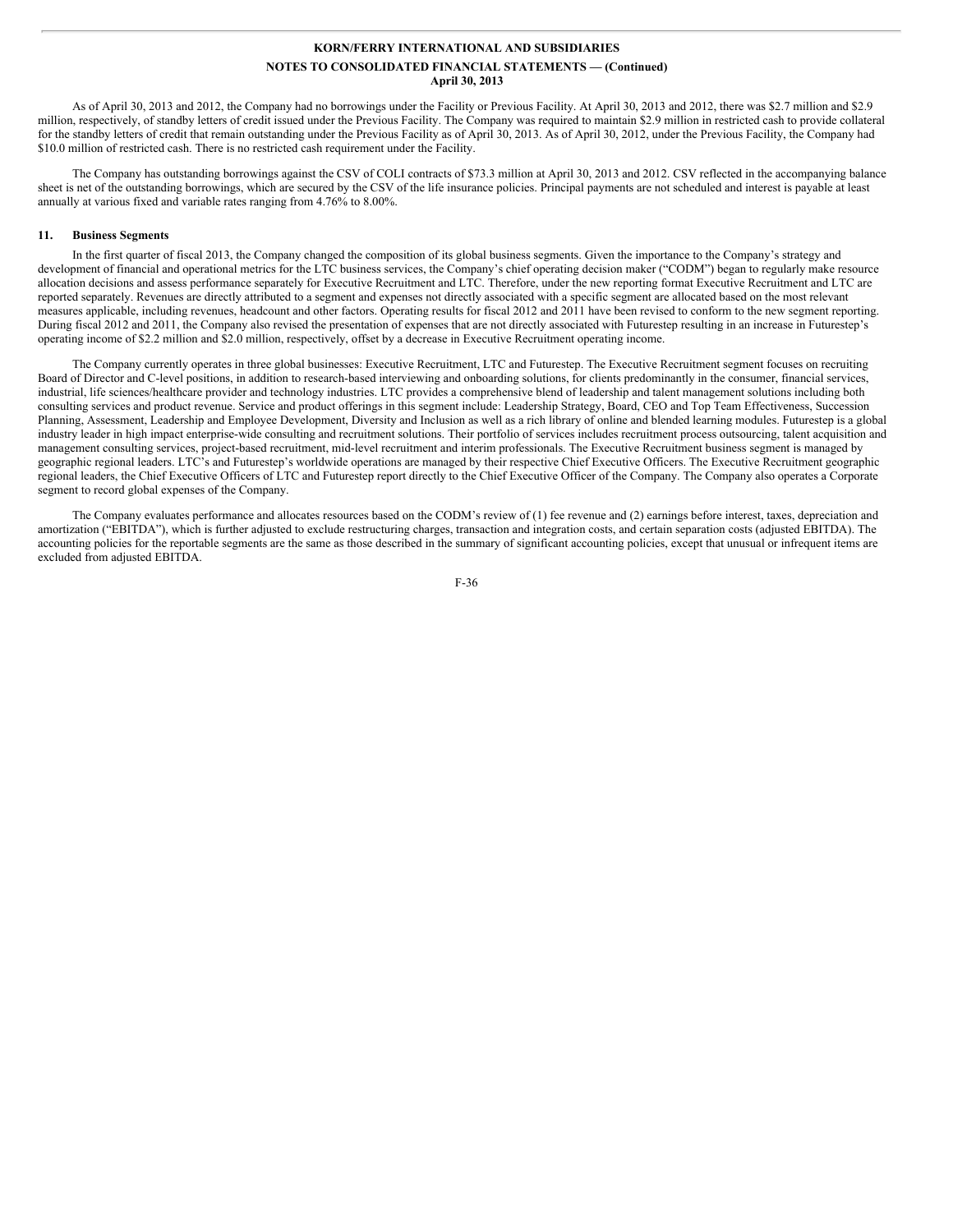Financial highlights by business segment are as follows:

|                                                        |           |             |                              |          | Year Ended April 30, 2013 |            |             |               |               |
|--------------------------------------------------------|-----------|-------------|------------------------------|----------|---------------------------|------------|-------------|---------------|---------------|
|                                                        |           |             | <b>Executive Recruitment</b> |          |                           |            |             |               |               |
|                                                        | North     |             | Asia                         | South    |                           |            |             |               |               |
|                                                        | America   | <b>EMEA</b> | Pacific                      | America  | Subtotal                  | <b>LTC</b> | Futurestep  | Corporate     | Consolidated  |
|                                                        |           |             |                              |          | (in thousands)            |            |             |               |               |
| Fee revenue                                            | \$290,317 | \$128,807   | \$73,221                     | \$30,134 | \$522,479                 | \$168,115  | \$122,237   | <sup>\$</sup> | 812,831<br>\$ |
| Total revenue                                          | \$305,993 | \$132,988   | \$75,359                     | \$30,491 | \$544,831                 | \$176,566  | \$128,304   | S             | 849,701       |
| Net income                                             |           |             |                              |          |                           |            |             |               | 33,293        |
| Other income, net                                      |           |             |                              |          |                           |            |             |               | (6,309)       |
| Interest expense, net                                  |           |             |                              |          |                           |            |             |               | 2,365         |
| Income tax provision                                   |           |             |                              |          |                           |            |             |               | 16,637        |
| Equity in earnings of unconsolidated subsidiaries, net |           |             |                              |          |                           |            |             |               | (2,110)       |
| Operating income (loss)                                | \$58,832  | 9,173<br>S. | \$6,973                      | \$5,987  | \$80,965                  | 6,424<br>S | \$10,975    | \$ (54, 488)  | 43,876        |
| Depreciation and amortization                          | 4,726     | 2,347       | 1,546                        | 372      | 8,991                     | 6,012      | 1,180       | 2,821         | 19,004        |
| Other income (loss), net                               | 466       | 95          | 200                          | 32       | 793                       | (75)       | 51          | 5,540         | 6,309         |
| Equity in earnings of unconsolidated subsidiaries, net | 434       |             |                              |          | 434                       |            |             | 1,676         | 2,110         |
| <b>EBITDA</b>                                          | 64,458    | 11,615      | 8,719                        | 6,391    | 91,183                    | 12,361     | 12,206      | (44, 451)     | 71,299        |
| Restructuring charges,                                 |           |             |                              |          |                           |            |             |               |               |
| net                                                    | 3,583     | 3,982       | 629                          |          | 8,194                     | 10,198     | 3,527       | 938           | 22,857        |
| Transaction and integration costs                      |           | --          | -                            | _        |                           | -          |             | 3,106         | 3,106         |
| Separation costs                                       |           | 516         |                              |          | 516                       |            |             |               | 516           |
| Adjusted EBITDA                                        | \$68,041  | \$16,113    | \$9,348                      | \$6,391  | \$99,893                  | \$22,559   | \$15,733    | \$ (40, 407)  | 97,778<br>SЬ. |
| Identifiable assets(2)                                 | \$209,079 | \$148,491   | \$72,303                     | \$23,616 | \$453,489                 | \$248,611  | \$93,331    | \$319,798     | \$1,115,229   |
| Long-lived assets $(2)$                                | \$19,167  | 6,312<br>S. | \$2,784                      | 894<br>S | \$29,157                  | \$10,383   | \$<br>2,523 | \$11,565      | 53,628        |
| Goodwill(2)                                            | \$54,513  | \$50,264    | 972<br>S                     |          | \$105,749                 | \$119,090  | \$ 32,454   | \$            | 257,293       |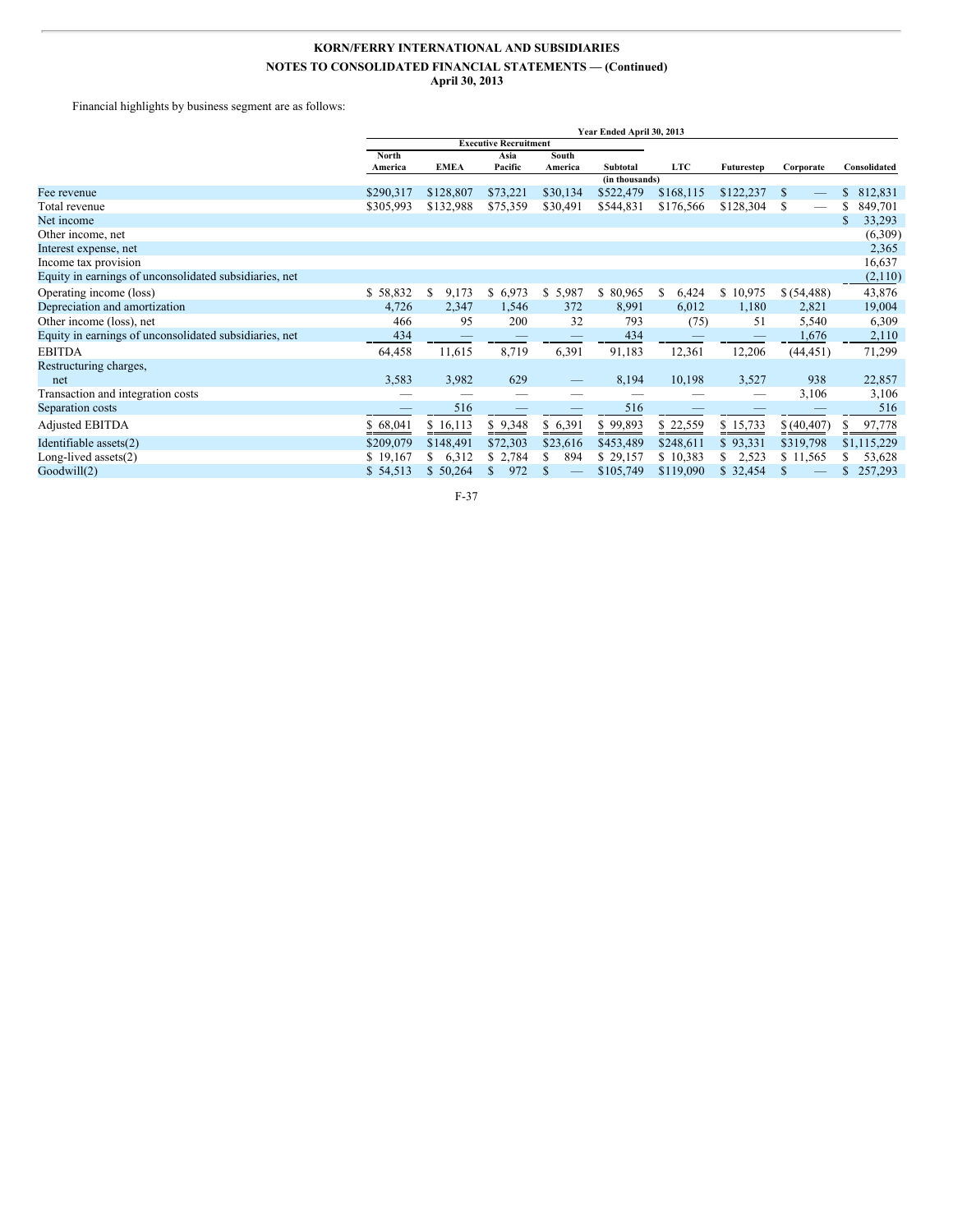|                                                        |           |             |                              |           | Year Ended April 30, 2012   |                        |                   |                   |               |
|--------------------------------------------------------|-----------|-------------|------------------------------|-----------|-----------------------------|------------------------|-------------------|-------------------|---------------|
|                                                        |           |             | <b>Executive Recruitment</b> |           |                             |                        |                   |                   |               |
|                                                        | North     |             | Asia                         | South     |                             |                        |                   |                   |               |
|                                                        | America   | <b>EMEA</b> | Pacific                      | America   | <b>Subtotal</b>             | <b>LTC</b>             | <b>Futurestep</b> | Corporate (1)     | Consolidated  |
| Fee revenue                                            | \$305,717 | \$141,409   | \$82,230                     | \$31,846  | (in thousands)<br>\$561,202 | \$115,407              | \$113,896         | -S                | 790,505<br>\$ |
| Total revenue                                          | \$323,116 | \$146,573   | \$84,279                     | \$32,517  | \$586,485                   | \$120,281              | \$119,993         | -S                | 826,759       |
| Net income                                             |           |             |                              |           |                             |                        |                   |                   | 54,303<br>\$. |
| Other loss, net                                        |           |             |                              |           |                             |                        |                   |                   | 271           |
| Interest expense, net                                  |           |             |                              |           |                             |                        |                   |                   | 1,791         |
| Income tax provision                                   |           |             |                              |           |                             |                        |                   |                   | 28,351        |
| Equity in earnings of unconsolidated subsidiaries, net |           |             |                              |           |                             |                        |                   |                   | (1, 850)      |
| Operating income (loss)                                | \$75,580  | \$13,288    | \$11,859                     | \$9,207   | \$109,934                   | \$16,360               | S.<br>8,445       | (51, 873)<br>S    | 82,866        |
| Depreciation and amortization                          | 4,624     | 1,881       | 1,268                        | 367       | 8,140                       | 2,613                  | 1,070             | 2,194             | 14,017        |
| Other income (loss), net                               | 5         | (149)       | 60                           | (61)      | (145)                       | 146                    | 41                | (313)             | (271)         |
| Equity in earnings of unconsolidated subsidiaries, net | 159       |             |                              |           | 159                         |                        |                   | 1,691             | 1,850         |
| <b>EBITDA</b>                                          | 80,368    | 15,020      | 13,187                       | 9,513     | 118,088                     | 19,119                 | 9,556             | (48,301)          | 98,462        |
| Restructuring charges, net                             | (15)      | 897         |                              | (99)      | 783                         |                        | 146               |                   | 929           |
| Separation costs                                       |           |             |                              |           |                             | -                      | 920               | 999               | 1,919         |
| <b>Adjusted EBITDA</b>                                 | \$80,353  | \$15,917    | \$13,187                     | \$9,414   | \$118,871                   | \$19,119               | \$10,622          | (47,302)          | \$101,310     |
| Identifiable assets(2)                                 | \$171,641 | \$140,980   | \$76,027                     | \$22,957  | \$411,605                   | \$83,576               | \$90,560          | 428,948           | \$1,014,689   |
| Long-lived assets $(2)$                                | \$22,288  | \$7,542     | \$3,938                      | 955<br>\$ | \$34,723                    | <sup>\$</sup><br>2,648 | 3,420<br>\$.      | 9,017<br><b>S</b> | 49,808<br>S.  |
| Goodwill(2)                                            | \$55,608  | \$50,664    | \$<br>972                    | \$        | \$107,244                   | \$ 36,251              | \$ 32,843         | S                 | S<br>176,338  |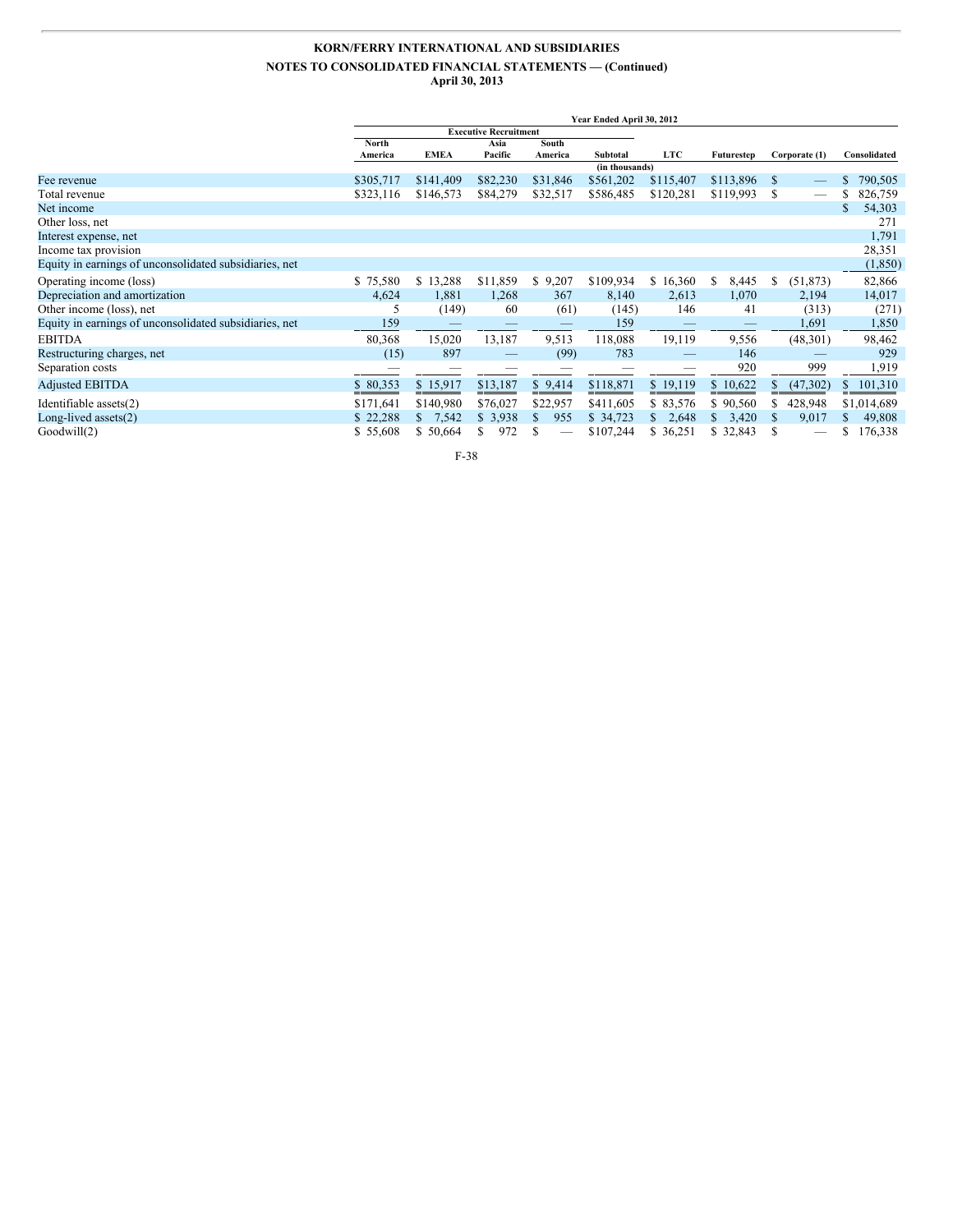|                                                        |                  |             |                              |                  | Year Ended April 30, 2011 |             |             |               |              |
|--------------------------------------------------------|------------------|-------------|------------------------------|------------------|---------------------------|-------------|-------------|---------------|--------------|
|                                                        |                  |             | <b>Executive Recruitment</b> |                  |                           |             |             |               |              |
|                                                        | North<br>America | <b>EMEA</b> | Asia<br>Pacific              | South<br>America | <b>Subtotal</b>           | <b>LTC</b>  | Futurestep  | Corporate (1) | Consolidated |
|                                                        |                  |             |                              |                  | (in thousands)            |             |             |               |              |
| Fee revenue                                            | \$306,180        | \$137,398   | \$81,951                     | \$29,177         | \$554,706                 | \$99,352    | \$90,191    | S             | \$744,249    |
| Total revenue                                          | \$323,251        | \$141,746   | \$83,711                     | \$29,739         | \$578,447                 | \$101,852   | \$95,952    | S             | \$776,251    |
| Net income                                             |                  |             |                              |                  |                           |             |             |               | 58,874       |
| Other income, net                                      |                  |             |                              |                  |                           |             |             |               | (6, 454)     |
| Interest expense, net                                  |                  |             |                              |                  |                           |             |             |               | 2,535        |
| Income tax provision                                   |                  |             |                              |                  |                           |             |             |               | 32,692       |
| Equity in earnings of unconsolidated subsidiaries, net |                  |             |                              |                  |                           |             |             |               | (1,862)      |
| Operating income (loss)                                | \$70,782         | \$12,768    | \$13,172                     | \$<br>7,539      | \$104,261                 | S<br>5,138  | \$<br>6,955 | (30, 569)     | 85,785       |
| Depreciation and amortization                          | 3,956            | 1,858       | 919                          | 335              | 7,068                     | 2,801       | 926         | 1,876         | 12,671       |
| Other income (loss), net                               | 319              | (156)       | 186                          | 56               | 405                       | 121         | 11          | 5,917         | 6,454        |
| Equity in earnings of unconsolidated subsidiaries, net |                  |             |                              |                  |                           |             |             | 1,862         | 1,862        |
| <b>EBITDA</b>                                          | 75,057           | 14,470      | 14,277                       | 7,930            | 111,734                   | 8,060       | 7,892       | (20, 914)     | 106,772      |
| Restructuring charges, net                             | (340)            | 2,569       |                              |                  | 2,229                     |             | (99)        |               | 2,130        |
| Adjusted EBITDA                                        | \$74,717         | \$17,039    | \$14,277                     | \$ 7,930         | \$113,963                 | 8,060<br>\$ | 7,793<br>S. | (20,914)      | \$108,902    |
| Identifiable assets(2)                                 | \$177,774        | \$156,485   | \$77,694                     | \$21,143         | \$433,096                 | \$79,774    | \$ 81,544   | 377,266       | \$971,680    |
| Long-lived assets $(2)$                                | \$22,249         | 5,319<br>\$ | \$2,633                      | S<br>808         | \$ 31,009                 | 1,559<br>\$ | \$2,410     | 8,164         | \$<br>43,142 |
| Goodwill(2)                                            | \$57,319         | \$53,908    | 972<br>S.                    |                  | \$112,199                 | \$36,251    | \$35,502    |               | \$183,952    |

(1) The Company recorded an adjustment to the fair value of contingent consideration for a prior acquisition of \$2.2 million and \$4.9 million during the years ended April 30, 2012 and 2011, respectively.

### (2) As of the end of the fiscal year.

Fee revenue attributed to an individual customer or country, other than the United States, did not account for more than 10% of the total in fiscal year 2013, 2012 or 2011. Fee revenue classified by country in which the Company derives revenues are as follows:

|                      |                   | Year Ended April 30. |                     |  |  |
|----------------------|-------------------|----------------------|---------------------|--|--|
|                      | 2013              | 2012                 | 2011                |  |  |
|                      |                   | (in thousands)       |                     |  |  |
| <b>United States</b> | \$416.987         | \$383,955            | \$365,919           |  |  |
| Other countries      | 395,844           | 406,550              | 378,330             |  |  |
| Total fee revenue    | \$812,831<br>____ | \$790,505            | \$744,249<br>______ |  |  |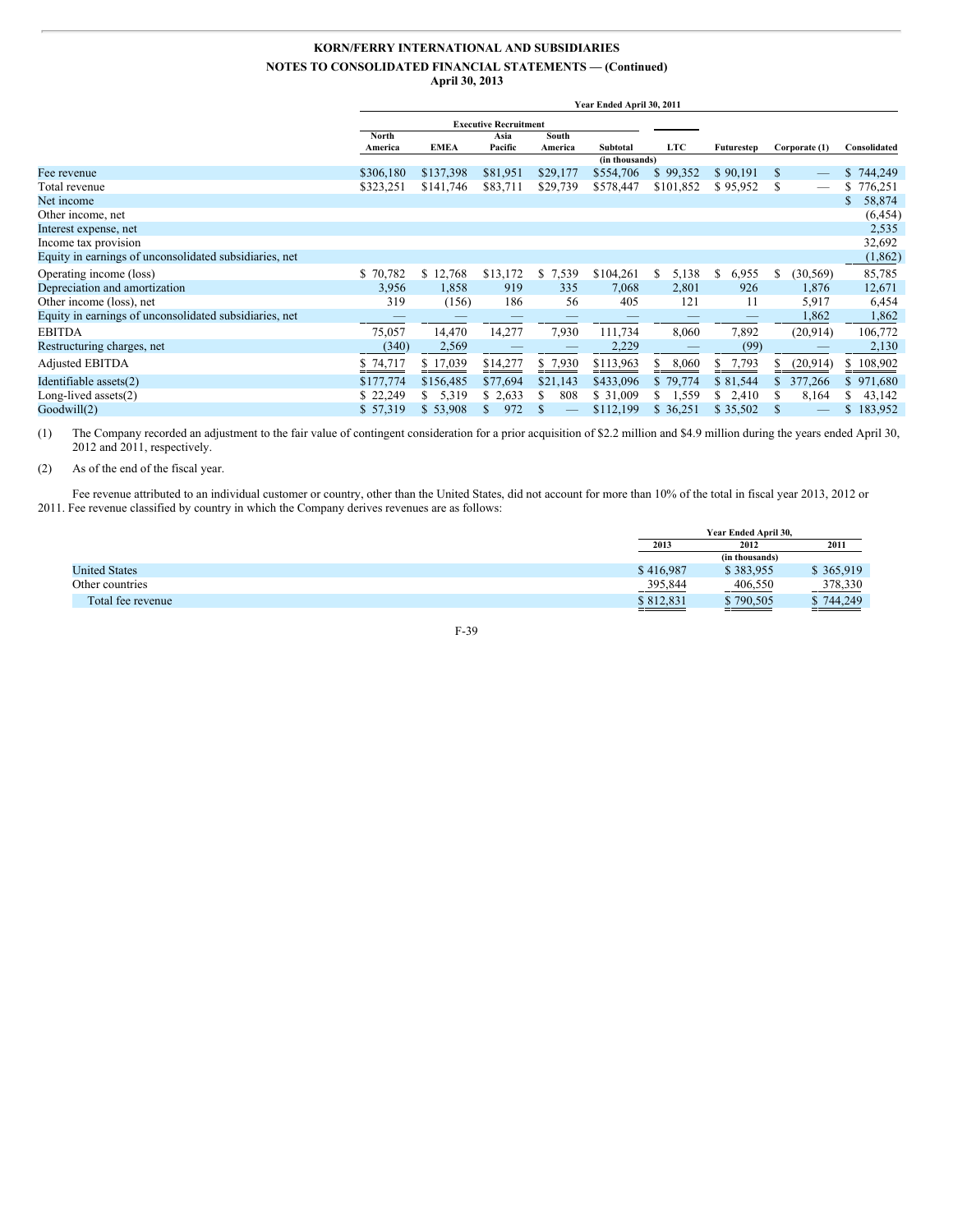Long-lived assets, excluding financial instruments and tax assets, classified by controlling countries over 10% of the total are as follows:

|                         |          | Year Ended April 30, |          |  |
|-------------------------|----------|----------------------|----------|--|
|                         | 2013     | 2012                 | 2011     |  |
|                         |          | (in thousands)       |          |  |
| United States(1)        | \$40,200 | \$33,559             | \$30,539 |  |
| United Kingdom          | 2.982    | 3.741                | 4,323    |  |
| Other countries         | 10,446   | 12,508               | 8,280    |  |
| Total long-lived assets | \$53,628 | \$49,808             | \$43,142 |  |

### (1) Includes Corporate long-lived assets

#### **12. Acquisitions**

Following is a summary of acquisitions the Company completed during the periods indicated (no acquisition completed in fiscal 2011):

|                              |            | Year Ended April 30,                    |
|------------------------------|------------|-----------------------------------------|
|                              | 2013(1)(2) | 2012(3)                                 |
|                              |            | (in thousands)                          |
| Assets acquired              | \$ 32,784  | \$137                                   |
| Intangibles acquired         | 42,800     |                                         |
| Liabilities acquired         | 31,506     | $\frac{38}{5}$                          |
| Net assets acquired          | 44,078     | 99                                      |
| Purchase price               | 126,917    | 442                                     |
| Goodwill                     | \$82,839   | \$343                                   |
| Acquisition costs            | \$2,710    | $\frac{\S}{\equiv}$                     |
| Goodwill by segment:         |            |                                         |
| <b>Executive Recruitment</b> | \$         | $\mathbf S$<br>$\overline{\phantom{a}}$ |
| <b>LTC</b>                   | 82,839     |                                         |
| Futurestep                   |            | 343                                     |
| Goodwill                     | \$82,839   | \$ 343                                  |

(1) On December 31, 2012, the Company acquired all outstanding shares of Minneapolis-based PDI, a leading, globally-recognized provider of leadership assessment and development solutions, for \$92.5 million, net of cash acquired, which includes \$14.9 million in contingent consideration, for the achievement of certain post-closing synergies. As of April 30, 2013, the contingent consideration is included in other accrued liabilities in the accompanying consolidated balance sheets, which is payable, upon reaching post-closing synergies up to \$8.0 million. The Company expects to pay the entire amount of the contingent consideration during the first quarter of fiscal 2014. PDI has been in business for over 45 years and operates in more than 20 global locations. The acquisition strengthens and expands the Company's talent management offerings through adding complementary product and service offerings and rich intellectual property. Actual results of operations of PDI are included in the Company's consolidated financial statements from December 31, 2012, the effective date of the acquisition, and include \$28.2 million in fee revenue during fiscal 2013.

F-40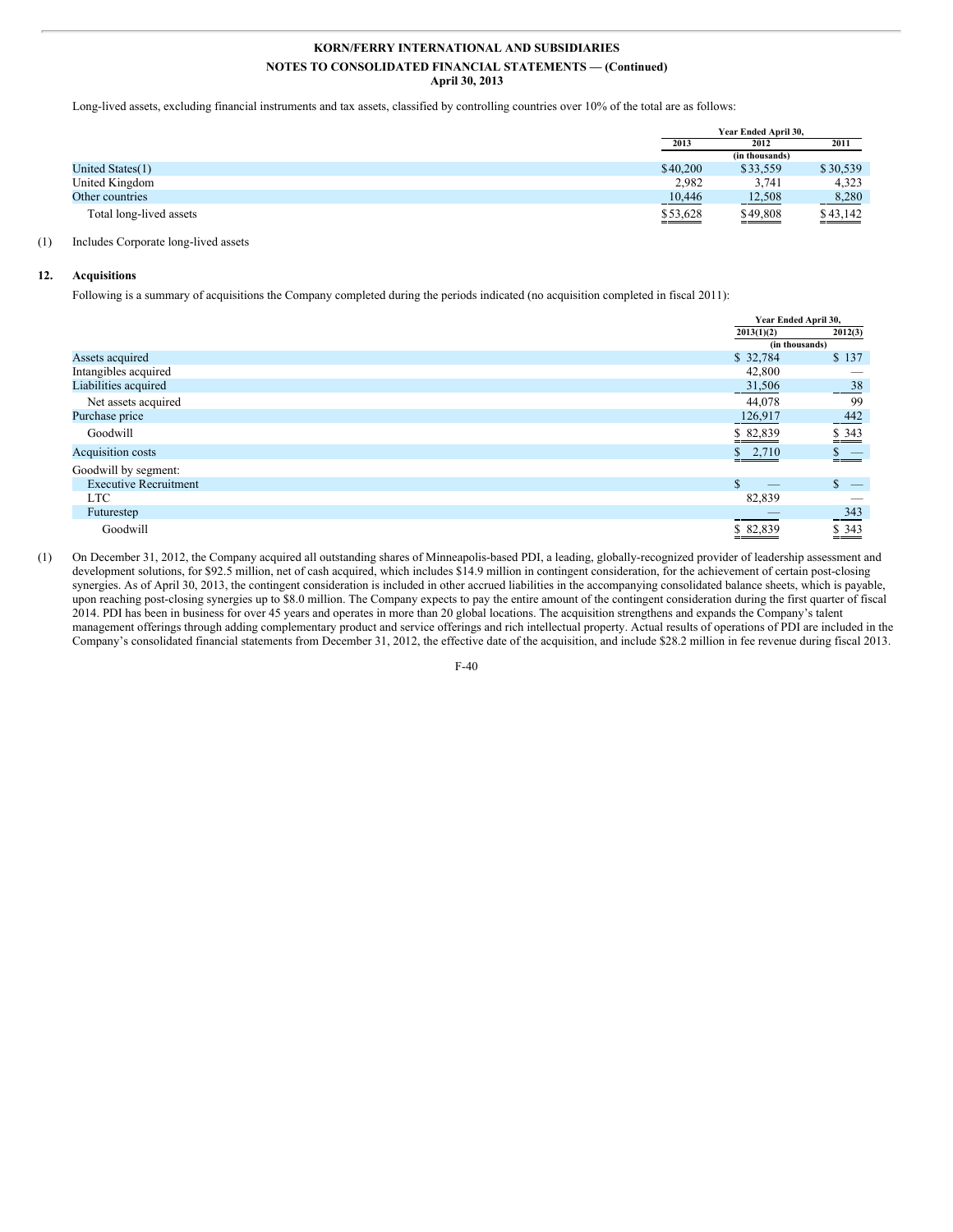- (2) On September 1, 2012, the Company acquired all outstanding membership interests of Global Novations, LLC, ("Global Novations") a leading provider of diversity and inclusion and leadership development solutions, for \$34.5 million in cash, net of cash acquired. Global Novations has more than 150 offerings designed to develop leaders, enable high-performing cultures and deliver business outcomes for its clients. Key diversity and inclusion and leadership offerings include consulting, training and education and e-learning. Global Novations has more than 30 years of experience and has served clients in more than 40 countries, including more than half of the Fortune 100. The acquisition strengthens and expands the Company's talent management offerings through adding complementary product and service offerings and rich intellectual property. Actual results of operations of Global Novations are included in the Company's consolidated financial statements from September 1, 2012, the effective date of the acquisition, and include \$17.4 million in fee revenue during fiscal 2013.
- (3) On March 1, 2012, the Company purchased Avature USA Recruiting Business and Avature Argentina Recruiting Business. Avature USA Recruiting Business and Avature Argentina Recruiting Business are engaged in providing back-office functions including, database candidate searching, data processing, filling forms, call-center activities, and other administrative functions. As a result of these acquisitions, the Company obtained the rights to certain client contracts from Avature USA, license agreements to use the Customer Relationship Management software, employees of Avature Argentina engaged in the recruiting business and the office lease and equipment in Argentina used in the recruiting business. Actual results of operations of Avature USA Recruiting Business and Avature Argentina Recruiting Business are included in the Company's consolidated financial statements from March 1, 2012, the effective date of the acquisition.

The aggregate purchase price for PDI and Global Novations was allocated on a preliminary basis to the assets acquired and liabilities assumed on their estimated fair values at the date of acquisition. As of April 30, 2013, these allocations remain preliminary as it relates to, among other things, items such as working capital adjustments and income taxes. The measurement period for purchase price allocation ends as soon as information on the facts and circumstances becomes available, not to exceed 12 months. Adjustments to purchase price allocation may require a recasting of the amounts allocated to goodwill retroactive to the period in which the acquisitions occurred. Tax deductible goodwill from fiscal 2013 acquisitions amounted to \$20.5 million.

### **13. Goodwill and Intangible Assets**

Changes in the carrying value of goodwill by reportable segment were as follows:

|                              |          | <b>Executive Recruitment</b> |         |                |            |                   |              |
|------------------------------|----------|------------------------------|---------|----------------|------------|-------------------|--------------|
|                              | North    | Asia                         |         |                |            |                   |              |
|                              | America  | <b>EMEA</b>                  | Pacific | Subtotal       | <b>LTC</b> | <b>Futurestep</b> | Consolidated |
|                              |          |                              |         | (in thousands) |            |                   |              |
| Balance as of April 30, 2011 | \$57,319 | \$53,908                     | \$972   | \$112,199      | \$ 36,251  | \$35,502          | \$183,952    |
| Additions                    |          |                              |         |                |            | 343               | 343          |
| Deletion(1)                  | (586)    |                              |         | (586)          | _          | _                 | (586)        |
| Exchange rate fluctuations   | (1,125)  | (3,244)                      |         | (4,369)        |            | (3,002)           | (7,371)      |
| Balance as of April 30, 2012 | 55,608   | 50.664                       | 972     | 107.244        | 36,251     | 32,843            | 176,338      |
| Additions                    |          |                              |         |                | 82,839     |                   | 82,839       |
| Exchange rate fluctuations   | (1,095)  | (400)                        |         | (1, 495)       |            | (389)             | (1,884)      |
| Balance as of April 30, 2013 | \$54,513 | \$50,264                     | \$972   | \$105,749      | \$119,090  | \$32,454          | \$257,293    |

(1) During fiscal 2012, the Company sold a majority interest in a previously consolidated subsidiary, requiring the Company to deconsolidate the subsidiary and reduce goodwill by \$0.6 million.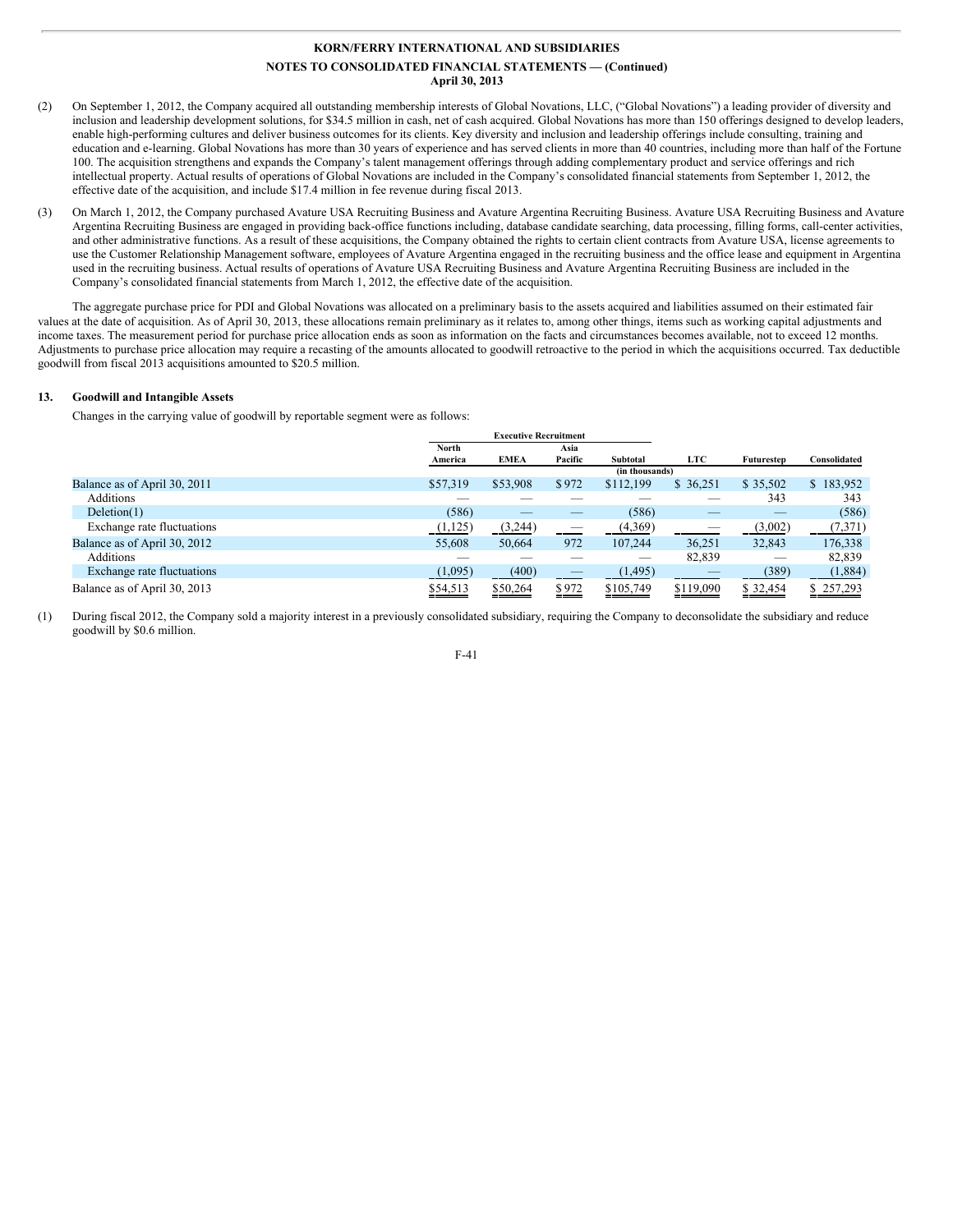Intangible assets include the following:

|                                | Weighted-Average<br><b>Amortization Period</b> |                       | April 30, 2013 |                |          | April 30, 2012 |          |
|--------------------------------|------------------------------------------------|-----------------------|----------------|----------------|----------|----------------|----------|
|                                |                                                |                       |                | (in thousands) |          |                |          |
|                                |                                                |                       | Accumulated    |                |          | Accumulated    |          |
|                                |                                                | Amortization<br>Gross |                | Net            | Gross    | Amortization   | Net      |
| Amortized intangible assets:   |                                                |                       |                |                |          |                |          |
| Customer lists                 | 10 years                                       | \$34,899              | S.<br>(4,887)  | \$30,012       | \$6,399  | \$<br>(2,748)  | \$3,651  |
| Proprietary databases          | 10 years                                       | 4,256                 | (1,500)        | 2,756          | 4,256    | (1,074)        | 3,182    |
| Intellectual property          | 20 years                                       | 22,900                | (3,887)        | 19,013         | 11,400   | (2,241)        | 9,159    |
| Trademarks(1)                  | 4 years                                        | 3,686                 | (1, 331)       | 2,355          | 1,186    | (698)          | 488      |
| Non-compete agreements         | 5 years                                        | 810                   | (510)          | 300            | 510      | (367)          | 143      |
| Total                          | 11 years                                       | \$66,551              | (12, 115)      | 54,436         | \$23,751 | (7,128)<br>D.  | 16,623   |
| Unamortized intangible assets: |                                                |                       |                |                |          |                |          |
| <b>Trademarks</b>              |                                                |                       |                | 3,800          |          |                | 3,800    |
| Exchange rate fluctuations     |                                                |                       |                | (49)           |          |                | (10)     |
| Intangible assets              |                                                |                       |                | \$58,187       |          |                | \$20,413 |
|                                |                                                |                       |                |                |          |                |          |

(1) During fiscal 2011, the Company wrote-off a trademark no longer in use with a net book value of \$0.9 million, which is included as a component of general and administrative expenses in the accompanying consolidated statements of income.

Amortization expense for amortized intangible assets was \$5.0 million, \$2.2 million and \$2.4 million during fiscal 2013, 2012 and 2011, respectively. Estimated annual amortization expense related to amortizing intangible assets is as follows:

|                       | <b>Estimated</b> |
|-----------------------|------------------|
|                       | Annual           |
|                       | Amortization     |
| Year Ending April 30, | <b>Expense</b>   |
|                       | (in thousands)   |
| 2014                  | 8,592<br>\$      |
| 2015                  | 8,156            |
| 2016                  | 7,017            |
| 2017                  | 5,696            |
| 2018                  | 5,008            |
| Thereafter            | 19,967           |
|                       | 54,436           |

All amortizable intangible assets will be fully amortized by the end of fiscal 2031.

### **14. Commitments and Contingencies**

### *Lease Commitments*

The Company leases office premises and certain office equipment under leases expiring at various dates through 2026. Total rental expense during fiscal 2013, 2012 and 2011 amounted to \$38.4 million, \$35.5 million and \$32.4 million, respectively.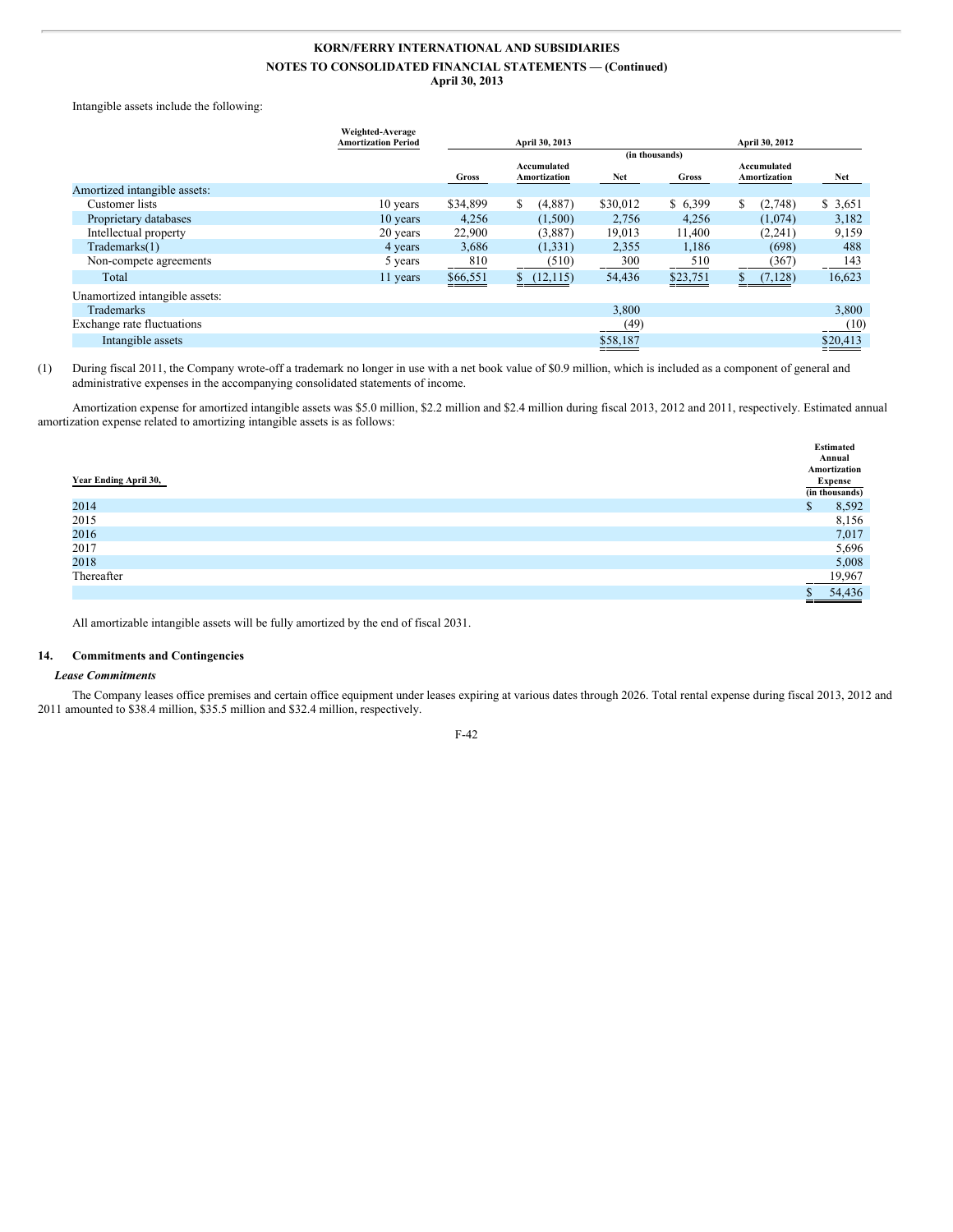Future minimum commitments under non-cancelable operating leases with lease terms in excess of one year excluding commitments accrued in the restructuring liability are as follows:

| Year Ending April 30, | <b>Lease Commitments</b><br>(in thousands) |
|-----------------------|--------------------------------------------|
|                       | 44,096                                     |
| 2014<br>2015          | 37,623                                     |
| 2016<br>2017          | 27,833                                     |
|                       | 20,893                                     |
| 2018                  | 16,788                                     |
| Thereafter            | 66,095                                     |
|                       | 213,328                                    |

#### *Employment Agreements*

As of April 30, 2013, the Company has employment agreements with certain of its executive officers that provide benefits if these executives are terminated or resign under certain limited circumstances. Though the Company could, on a case by case basis, agree to make termination payments to other employees and executive officers, the maximum aggregate amount payable under the agreements referenced above, is \$8.2 million in the absence of a change of control and \$10.8 million for terminations or resignations that occur within 12 months from the change of control. In certain cases, executives' outstanding options will immediately vest and remain exercisable for periods ranging from three months to their original expiration date following termination of employment.

The Company has a policy of entering into offer letters of employment or letters of promotion with vice presidents which provide for an annual base salary and discretionary and incentive bonus payments. Certain key vice presidents who typically have been employed by the Company for several years may also have a standard form employment agreement. In addition, the Company has a severance policy for all of its vice presidents that provides for minimum payments based on length of service. Upon termination without cause, the Company is required to pay the greater of the amount due under the employment agreement, if any, or the severance policy. The Company also requires its vice presidents to agree in their employment letters and their employment agreement, if applicable, not to compete with the Company both during the term of their employment, and for a period of up to two years after their employment ends. For a period of two years after their employment with the Company, former vice presidents are prohibited from soliciting employees of the Company for employment outside of the Company.

#### *Litigation*

From time to time, the Company has been and is involved in litigation incidental to its business. The Company is currently not a party to any litigation which, if resolved adversely against the Company, would, in the opinion of management, after consultation with legal counsel, have a material adverse effect on the Company's business, financial position or results of operations.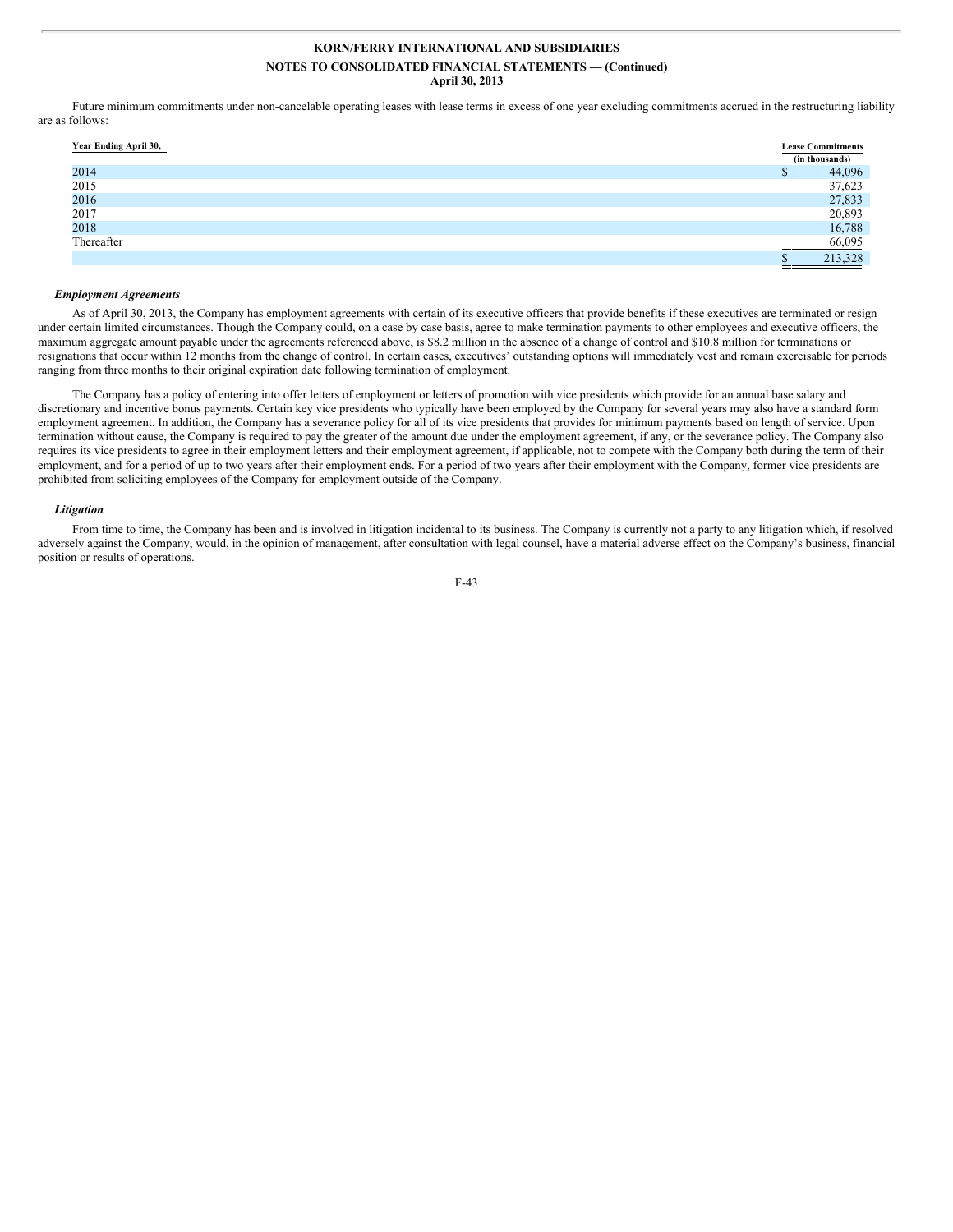### **15. Quarterly Results (Unaudited)**

The following table sets forth certain unaudited consolidated statement of income data for the quarters in fiscal 2013 and 2012. The unaudited quarterly information has been prepared on the same basis as the annual financial statements and, in management's opinion, includes all adjustments necessary to present fairly the information for the quarters presented.

|                       | <b>Quarters Ended</b>                 |  |            |              |            |  |             |  |           |  |            |  |            |  |         |
|-----------------------|---------------------------------------|--|------------|--------------|------------|--|-------------|--|-----------|--|------------|--|------------|--|---------|
|                       | Fiscal 2013                           |  |            |              |            |  | Fiscal 2012 |  |           |  |            |  |            |  |         |
|                       | April $30(1)$                         |  | January 31 |              | October 31 |  | July 31     |  | April 30  |  | January 31 |  | October 31 |  | July 31 |
|                       | (in thousands, except per share data) |  |            |              |            |  |             |  |           |  |            |  |            |  |         |
| Fee revenue           | \$227,902                             |  | \$ 202,004 | $\mathbf{S}$ | 196.231    |  | \$186,694   |  | \$198,087 |  | \$185,951  |  | \$200.136  |  | 206.331 |
| Operating income      | 15.392                                |  | 8.706      |              | 2.769      |  | 17.009      |  | 15,352    |  | 16,165     |  | 25,407     |  | 25,942  |
| Net income            | 12.197                                |  | 9.482      |              | .196       |  | 10,418      |  | 12,028    |  | 11,717     |  | 15,147     |  | 15,411  |
| Net income per share: |                                       |  |            |              |            |  |             |  |           |  |            |  |            |  |         |
| <b>Basic</b>          | 0.26                                  |  | 0.20       |              | 0.03       |  | 0.22        |  | 0.26      |  | 0.25       |  | 0.33       |  | 0.34    |
| Diluted               | 0.25                                  |  | 0.20       |              | 0.03       |  | 0.22        |  | 0.25      |  | 0.25       |  | 0.32       |  | 0.33    |

(1) During the three months ended April 30, 2013, the Company implemented a restructuring plan to continue to integrate PDI in order to eliminate redundant positions and consolidate premises. This resulted in restructuring charges, net of recoveries of \$2.9 million against operations during the three months ended April 30, 2013.

### **16. Supplemental Balance Sheet Information**

Other accrued liabilities included deferred revenue of \$33.8 million and \$13.5 million as of April 30, 2013 and 2012, respectively.

### **17. Subsequent Events**

During June 2013, the Company paid contingent consideration to the selling shareholders of PDI in the amount of \$15.0 million, as required under the purchase and sale agreement because the required post-closing synergies were accomplished.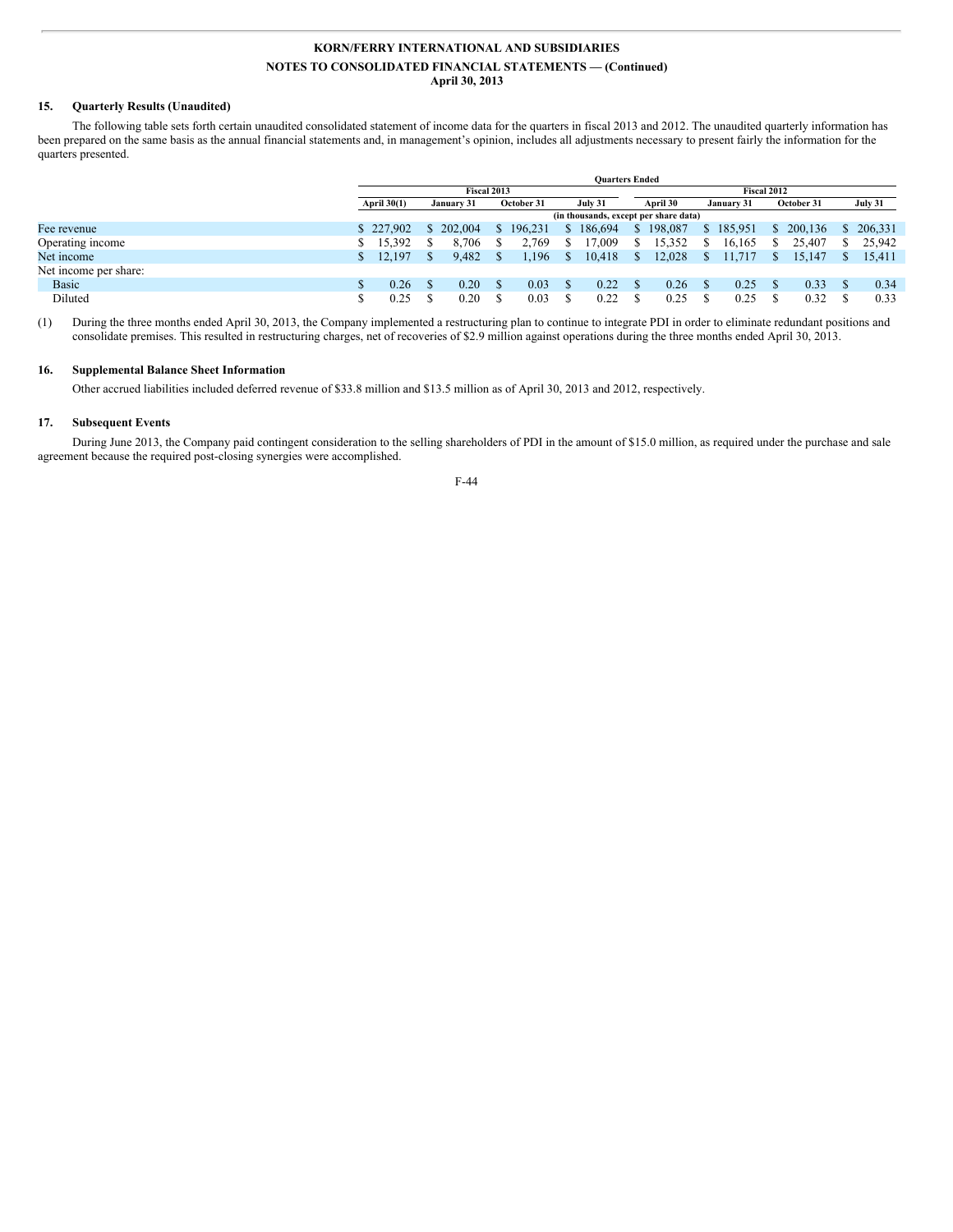# **KORN/FERRY INTERNATIONAL AND SUBSIDIARIES SCHEDULE II - VALUATION AND QUALIFYING ACCOUNTS April 30, 2013**

| Column A                                | Column B                                    |                                                  | Column C<br><b>Additions</b>              | Column D        | Column E                              |  |  |
|-----------------------------------------|---------------------------------------------|--------------------------------------------------|-------------------------------------------|-----------------|---------------------------------------|--|--|
| <b>Description</b>                      | <b>Balance at</b><br>Beginning<br>of Period | <b>Charges to</b><br>Cost and<br><b>Expenses</b> | <b>Charges to</b><br>Other<br>Accounts(1) | Deductions(2)   | <b>Balance</b> at<br>End of<br>Period |  |  |
|                                         |                                             |                                                  | (in thousands)                            |                 |                                       |  |  |
| Allowance for doubtful accounts:        |                                             |                                                  |                                           |                 |                                       |  |  |
| Year Ended April 30, 2013               | \$9,437                                     | \$ 6,748                                         | S<br>(118)                                | \$<br>(6,970)   | \$9,097                               |  |  |
| Year Ended April 30, 2012               | \$9.977                                     | \$5,732                                          | (220)<br>S.                               | \$<br>(6,052)   | \$9,437                               |  |  |
| Year Ended April 30, 2011               | \$5,983                                     | \$7,650                                          | \$<br>413                                 | \$<br>(4,069)   | \$9,977                               |  |  |
| Deferred tax asset valuation allowance: |                                             |                                                  |                                           |                 |                                       |  |  |
| Year Ended April 30, 2013               | \$25,089                                    | \$5,678                                          | S<br>-                                    | S<br>(3,036)    | \$27,731                              |  |  |
| Year Ended April 30, 2012               | \$26,168                                    | \$.<br>443                                       | $\mathbf{s}$<br>$\overline{\phantom{m}}$  | (1, 522)<br>\$  | \$25,089                              |  |  |
| Year Ended April 30, 2011               | \$21,037                                    | \$15,689                                         | ¢<br>ъ<br>_                               | (10, 558)<br>J. | \$26,168                              |  |  |

(1) Exchange rate fluctuations.

(2) Allowance for doubtful accounts represents accounts written-off, net of recoveries and deferred tax asset valuation represents release of prior valuation allowances.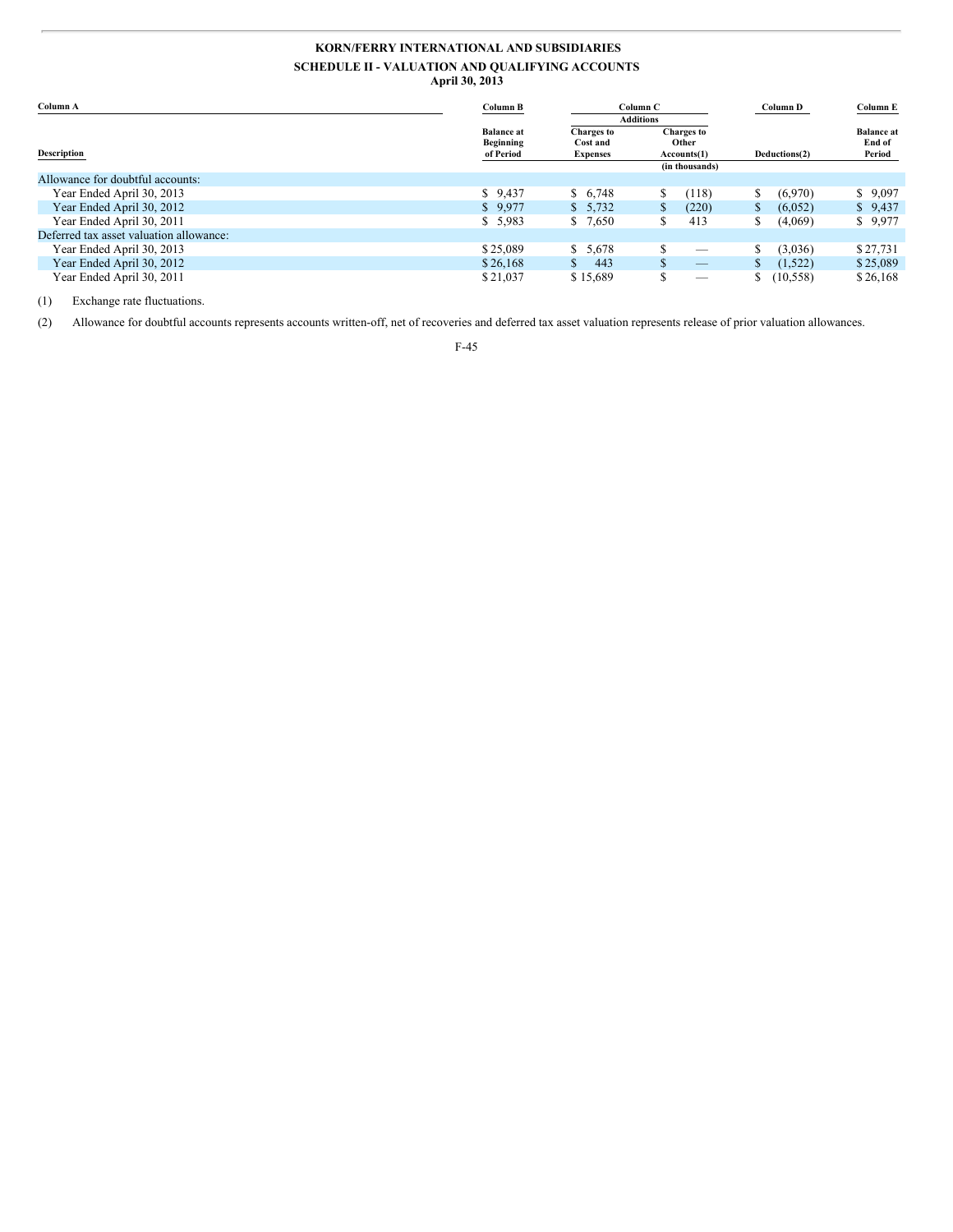#### **KORN/FERRY INTERNATIONAL 2008 STOCK INCENTIVE PLAN**

### **NOTICE OF NONEMPLOYEE DIRECTOR RESTRICTED STOCK UNIT AWARD**

#### Grantee's Name:

You have been granted Restricted Stock Units (the "Units" or individually a "Unit") of the Company (the "Award"), payable in shares of Common Stock of the Company (the "Shares"), subject to the terms and conditions of this Notice of Nonemployee Director Restricted Stock Unit Award (the "Notice"), the Korn/Ferry International 2008 Stock Incentive Plan, as amended from time to time (the "Plan") and the Nonemployee Director Restricted Stock Unit Award Agreement (the "Agreement") attached hereto. Capitalized terms used in this Notice and not otherwise defined shall have the same meanings as set forth in the Plan.

#### Date of Award

Total Number of Units Awarded

Vesting Schedule:

Subject to the Grantee's continued service as a member of the Board and other limitations set forth in this Notice, the Agreement and the Plan, the Units will "vest" in accordance with the following schedule:

100% of the Total Number of Units Awarded shall vest on the day before the next annual meeting of the Company's stockholders that follows the Grant Date.

For each Unit that vests in accordance with the terms hereof, one Share shall be issuable to the Grantee following the vesting of such Unit (subject to any election to defer payment by the Grantee as provided in Section 6 of the Agreement). The Grantee shall not acquire or have any rights as a stockholder of the Company by virtue of the Agreement (or the Award evidenced hereby) until the Shares issuable pursuant to this Award are actually issued and delivered to the Grantee in accordance with the terms of the Plan and the Agreement. No fractional Shares shall be issued with respect to the vesting of the Units. Notwithstanding the foregoing, the Units subject to this Notice will be subject to accelerated vesting and payment in the event of a Change in Control Event as provided in Section 7 of the Agreement.

#### Termination of Service; Forfeiture:

Vesting shall cease upon the date of termination of the Grantee's continued service as a member of the Board for any reason, including death or Disability. If the Grantee's continued service as a Board member terminates for any reason when the Grantee holds any unvested Units, such unvested Units shall be forfeited and no Shares shall be issued with respect to such forfeited Units.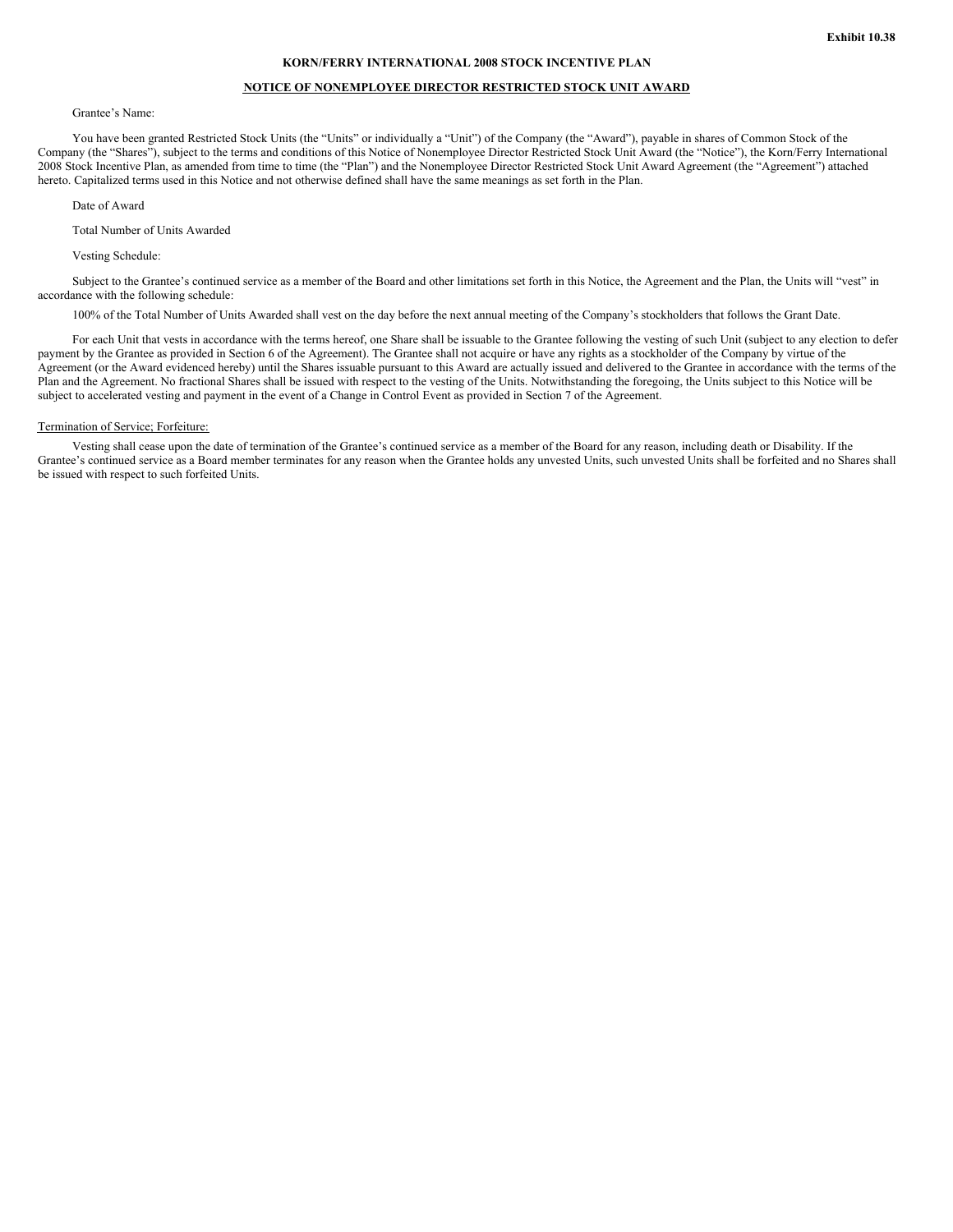IN WITNESS WHEREOF, the Company and the Grantee have executed this Notice and agree that the Award is to be governed by the terms and conditions of this Notice, the Plan, and the Agreement.

> Korn/Ferry International a Delaware corporation

By: /s/ Gary D. Burnison

Gary D. Burnison Chief Executive Officer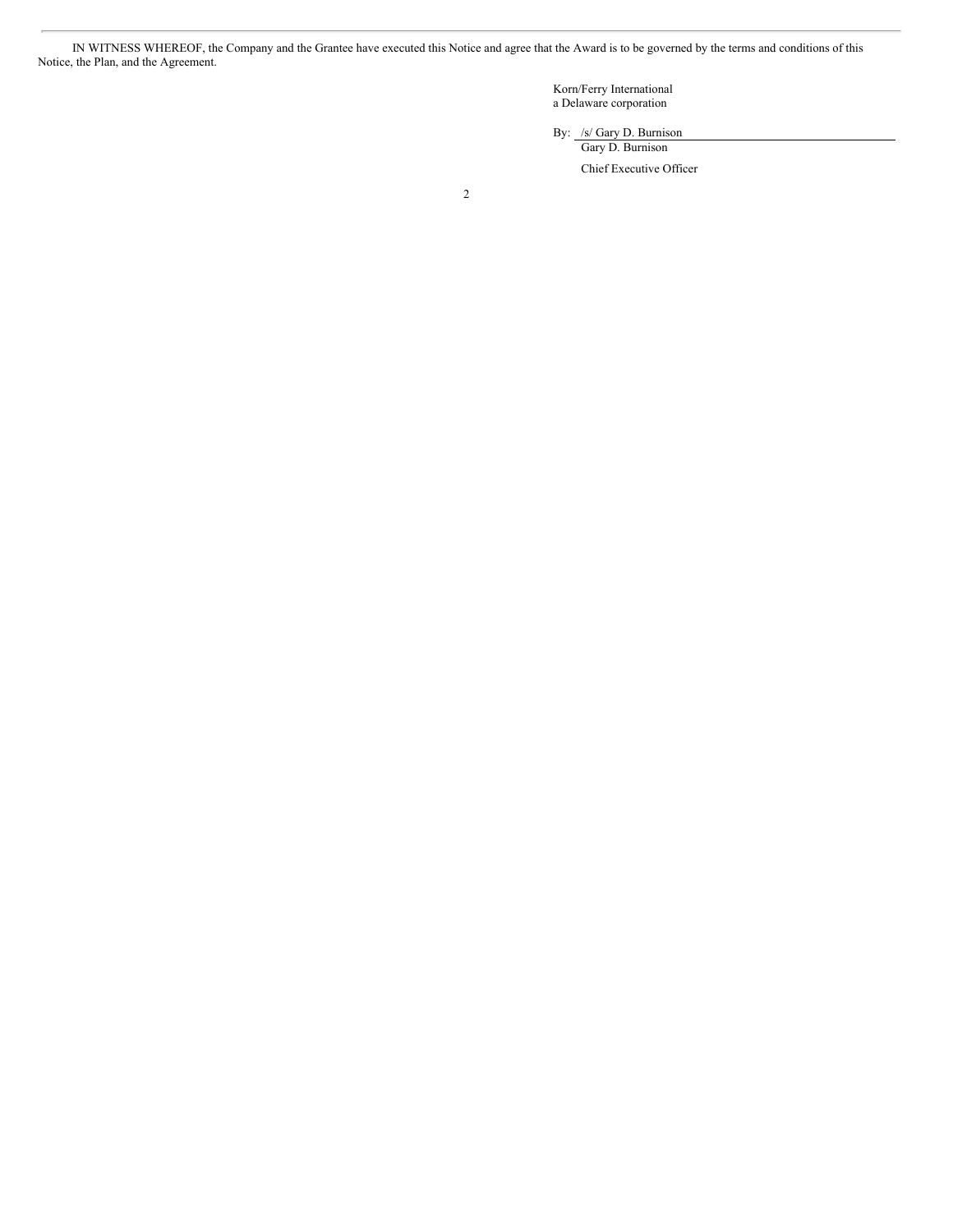THE GRANTEE ACKNOWLEDGES AND AGREES THAT THE UNITS SHALL VEST, IF AT ALL, ONLY DURING THE PERIOD OF GRANTEE'S CONTINUED SERVICE AS A DIRECTOR OF THE COMPANY (NOT THROUGH THE ACT OF BEING ELECTED OR APPOINTED, BEING GRANTED THIS AWARD OR ACQUIRING UNITS HEREUNDER). THE GRANTEE FURTHER ACKNOWLEDGES AND AGREES THAT NOTHING IN THIS NOTICE, THE AGREEMENT, NOR IN THE PLAN, SHALL CONFER UPON THE GRANTEE ANY RIGHT WITH RESPECT TO CONTINUATION OF GRANTEE'S SERVICE WITH THE COMPANY, NOR SHALL IT INTERFERE IN ANY WAY WITH THE COMPANY'S RIGHT TO INCREASE OR DECREASE THE COMPENSATION OF THE GRANTEE FROM THE RATE IN EXISTENCE AT ANY TIME.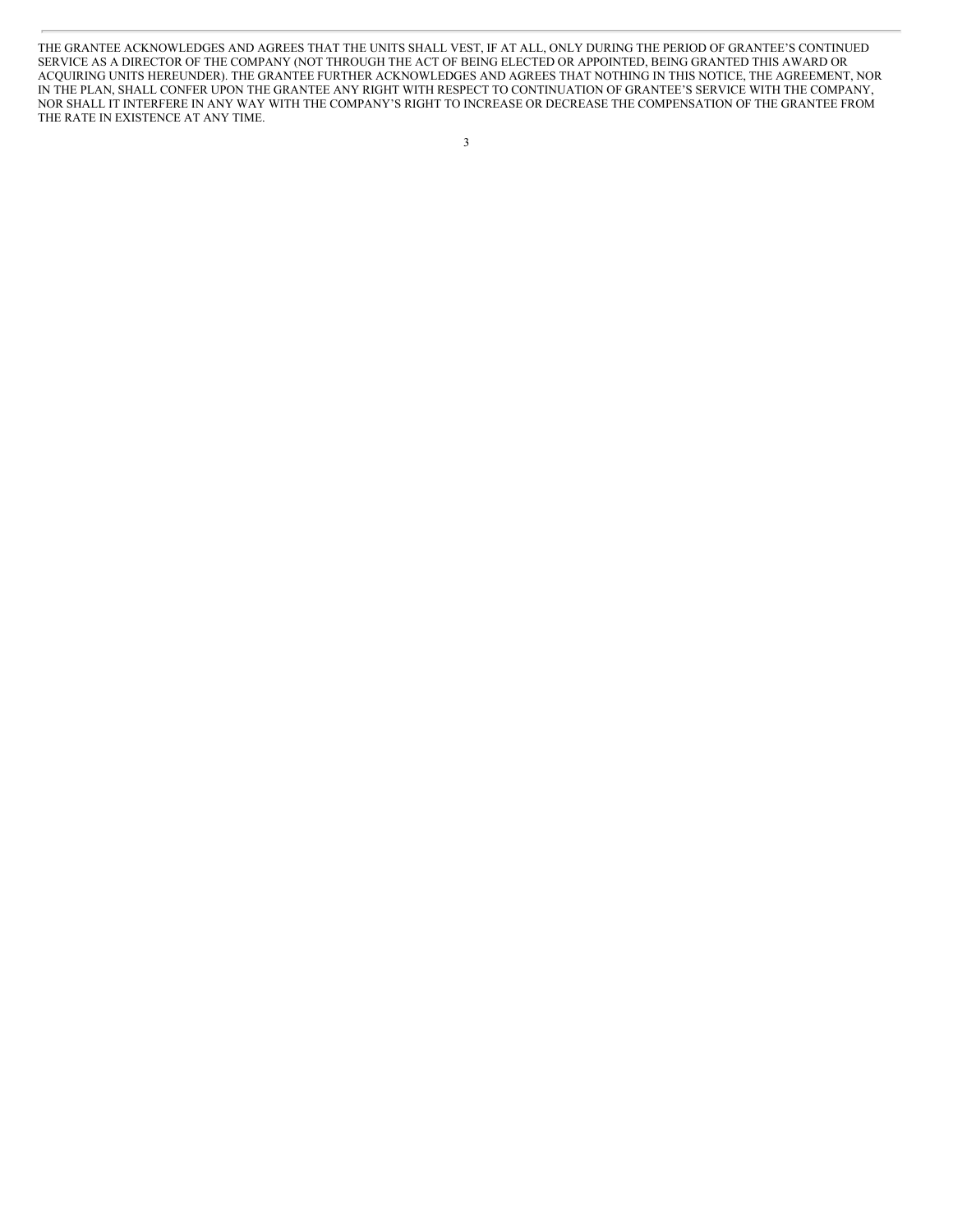The Grantee acknowledges receipt of a copy of the Plan and the Agreement and represents that he or she is familiar with the terms and provisions thereof, and hereby accepts the Award subject to all of the terms and provisions hereof and thereof. The Grantee has reviewed this Notice, the Agreement and the Plan in their entirety, has had an opportunity to obtain the advice of counsel prior to executing this Notice and fully understands all provisions of this Notice, the Agreement and the Plan. The Grantee hereby agrees that all disputes arising out of or relating to this Notice, the Plan and the Agreement shall be resolved in accordance with Section 23 of the Plan. The Grantee further agrees to notify the Company upon any change in the residence address indicated in this Notice.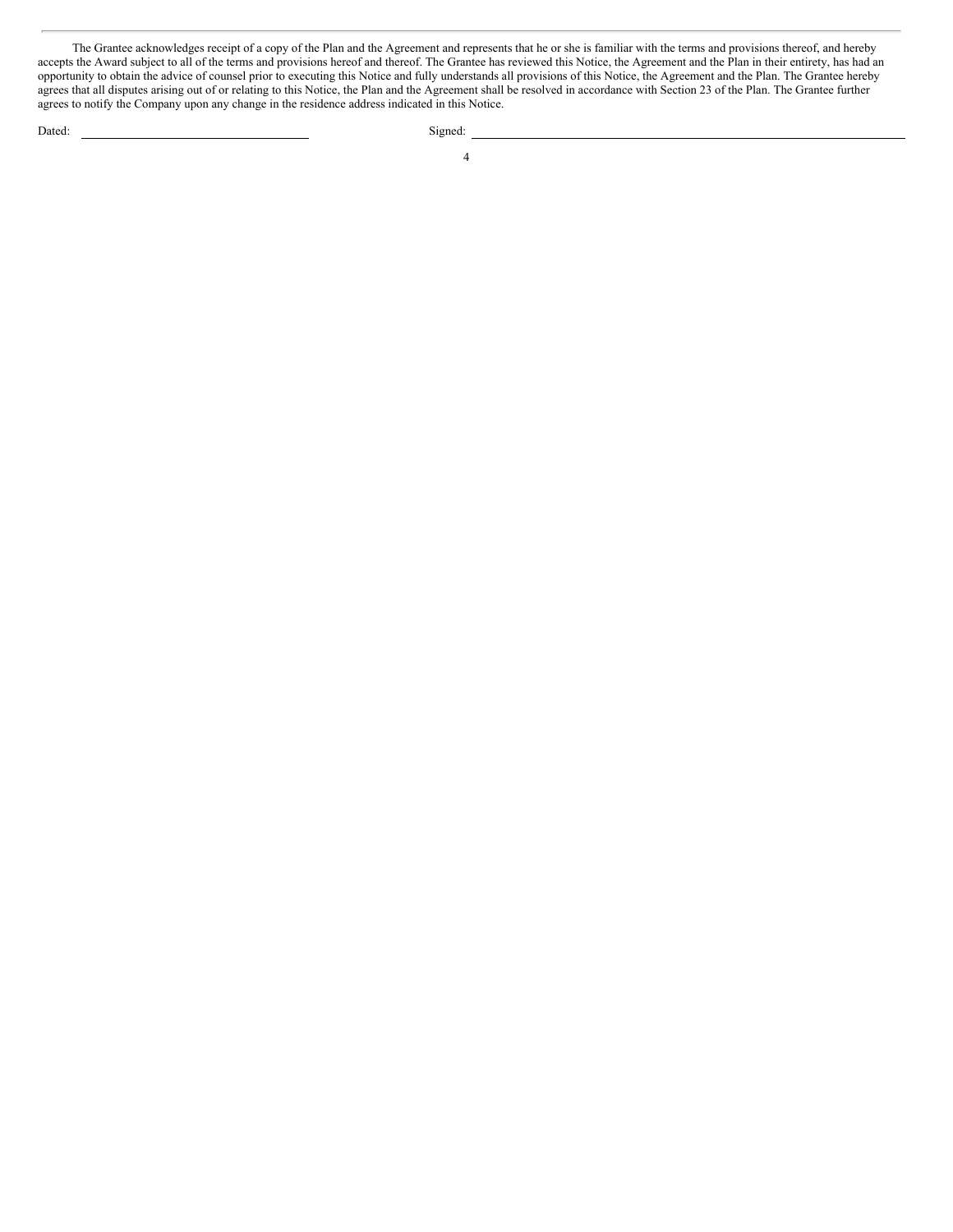### **KORN/FERRY INTERNATIONAL 2008 STOCK INCENTIVE PLAN**

### **NONEMPLOYEE DIRECTOR RESTRICTED STOCK UNIT AWARD AGREEMENT**

1. Grant of Units. Korn/Ferry International, a Delaware corporation (the "Company"), hereby awards to the Grantee (the "Grantee") named in the Notice of Nonemployee Director Restricted Stock Unit Award (the "Notice"), the Total Number of Restricted Stock Units (the "Units" or individually a "Unit") payable in shares of Common Stock of the Company (the "Shares") as set forth in the Notice, subject to the Notice, this Nonemployee Director Restricted Stock Unit Award Agreement (this "Agreement") and the terms and provisions of the Company's 2008 Stock Incentive Plan, as amended from time to time (the "Plan"), which is incorporated herein by reference. Capitalized terms used in this Agreement and not otherwise defined in this Agreement or the Notice, shall have the same meanings as set forth in the Plan.

2. Consideration. The Units have been granted to the Grantee principally for past services and in consideration for past services and continued service with the Company.

3. Transfer Restrictions. Except as expressly provided in Section 14 of the Plan, the Units granted to the Grantee hereunder, and the Shares subject thereto (and any right or interest therein), may not be sold, transferred, pledged, assigned or otherwise alienated or hypothecated by the Grantee prior to the issuance of Shares pursuant to Section 6. Any attempt to transfer Units or Shares in violation of this Section 3 will be null and void and will be disregarded.

4. Termination of Service; Forfeiture. Vesting shall cease upon the date of termination of the Grantee's continued service as a member of the Board for any reason, including death or Disability. If the Grantee's continued service as a Board member terminates for any reason when the Grantee holds any unvested portion of the Units, such unvested Units shall be forfeited as of the applicable termination date without payment of any Shares or any other consideration by the Company and without any other action by the Grantee, or the Grantee's beneficiary or personal representative, as the case may be.

### 5. Dividend and Voting Rights.

(a) Limitations on Rights Associated with Units. The Grantee shall have no rights as a stockholder of the Company, no dividend rights (except as expressly provided in Section 5(b) with respect to dividend equivalent rights) and no voting rights, with respect to the Units and any Shares underlying or issuable in respect of such Units until such Shares are actually issued to and held of record by the Grantee. No adjustments will be made for dividends or other rights of a holder for which the record date is prior to the date of issuance of the Shares.

(b) Dividend Equivalent Rights Distributions. As of any date that the Company pays an ordinary cash dividend on its Common Stock, the Company shall pay the Grantee an amount equal to the per-share cash dividend paid by the Company on its Common Stock on such date multiplied by the number of Units remaining subject to this Award as of the related dividend payment record date. No such payment shall be made with respect to any Units which, as of such record date, have either been paid pursuant to Section 6 or forfeited pursuant to Section 4.

5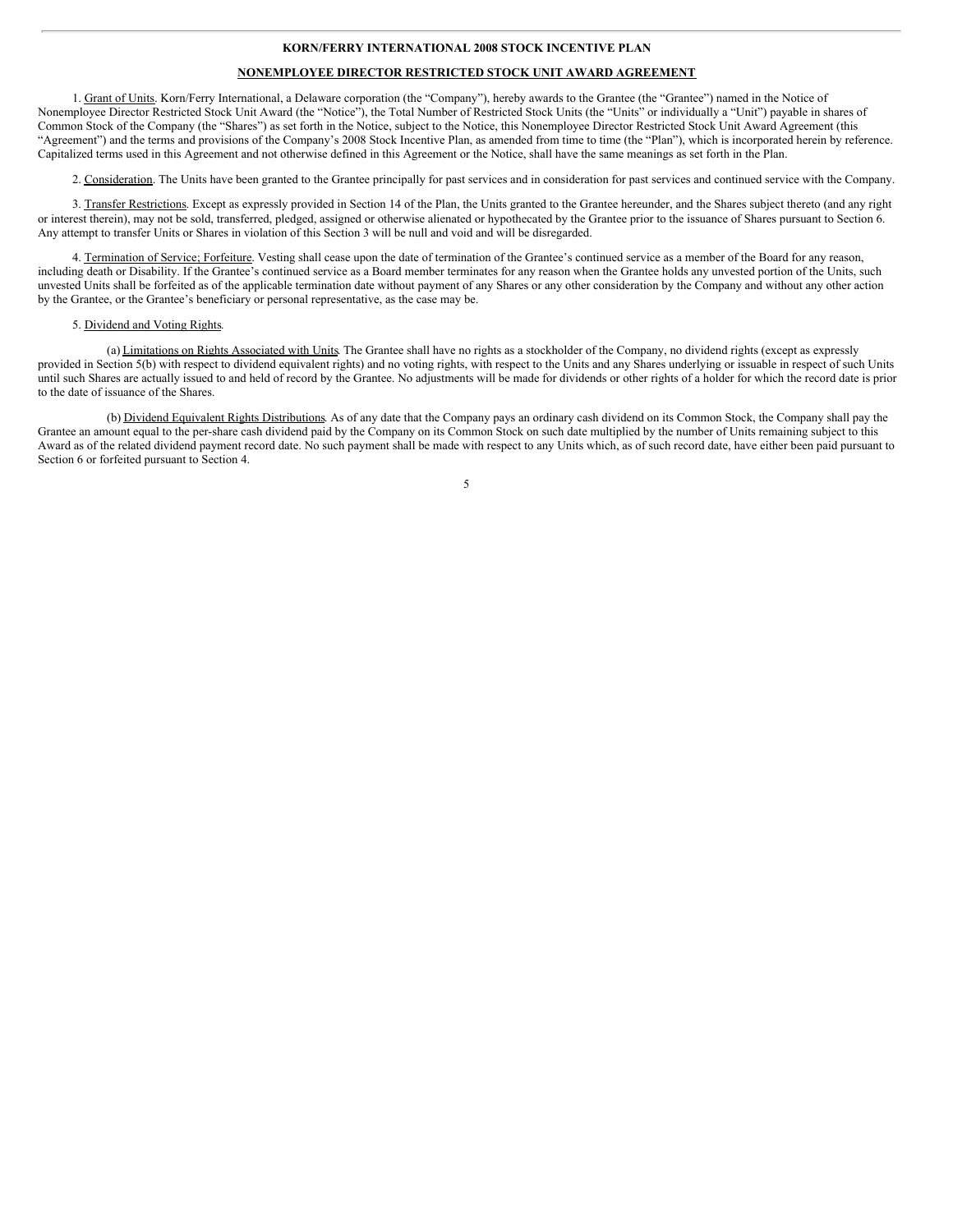6. Timing and Type of Payment. The Company shall issue to the Grantee one Share for each Unit that vests pursuant to the terms of this Agreement as soon as practicable after the vesting date. Notwithstanding the foregoing sentence, the Grantee may elect, on a form and in a manner prescribed by the Committee, to defer any such payment of vested Units, provided that any such deferral of payment must comply with any applicable requirements of Section 409A of the Code. The Grantee shall have no further rights with respect to any Units that are so paid or that terminate pursuant to Section 4.

7. Change in Control. Notwithstanding any other provision herein, in the event of a Change in Control, any Units that are then outstanding and unvested shall become fully vested and shall be paid to the Grantee immediately prior to such event.

8. Taxes. The Grantee is ultimately liable and responsible to pay for all taxes owed in connection with the Award. The Company does not make any representation or undertaking regarding the treatment of any tax withholding in connection with the grant or vesting of the Award or any subsequent sale of Shares issuable pursuant to the Award. The Company does not commit and is under no obligation to structure the Award to reduce or eliminate the Grantee's tax liability.

9. Limitation on Rights; No Right to Future Grants; Extraordinary Item By entering into this Agreement and accepting the Award, the Grantee acknowledges that: (i) the Grantee's participation in the Plan is voluntary; (ii) the value of the Award is an extraordinary item which is outside the scope of any employment contract with the Grantee; (iii) the Award is not part of normal or expected compensation for any purpose, including without limitation for calculating any benefits, severance, resignation, termination, redundancy, end of service payments, bonuses, long-service awards, pension or retirement benefits or similar payments, and the Grantee will not be entitled to compensation or damages as a consequence of the Grantee's forfeiture of any unvested portion of the Award as a result of the Grantee's termination of service with the Company for any reason; and (iv) in the event that the Grantee is not a direct employee of Company, the grant of the Award will not be interpreted to form an employment relationship with the Company and the grant of the Award will not be interpreted to form an employment contract with the Grantee's employer or the Company. The Company shall be under no obligation whatsoever to advise the Grantee of the existence, maturity or termination of any of the Grantee's rights hereunder and the Grantee shall be responsible for familiarizing himself or herself with all matters contained herein and in the Plan which may affect any of Grantee's rights or privileges hereunder.

10. Company Authority. Any question concerning the interpretation of this Agreement, the Notice or the Plan, any adjustments required to be made under the Plan, and any controversy that may arise under the Plan or this Agreement shall be determined by the Company (including any person(s) to whom the Company has delegated its authority) in its sole and absolute discretion. Such decision by the Company shall be final and binding.

6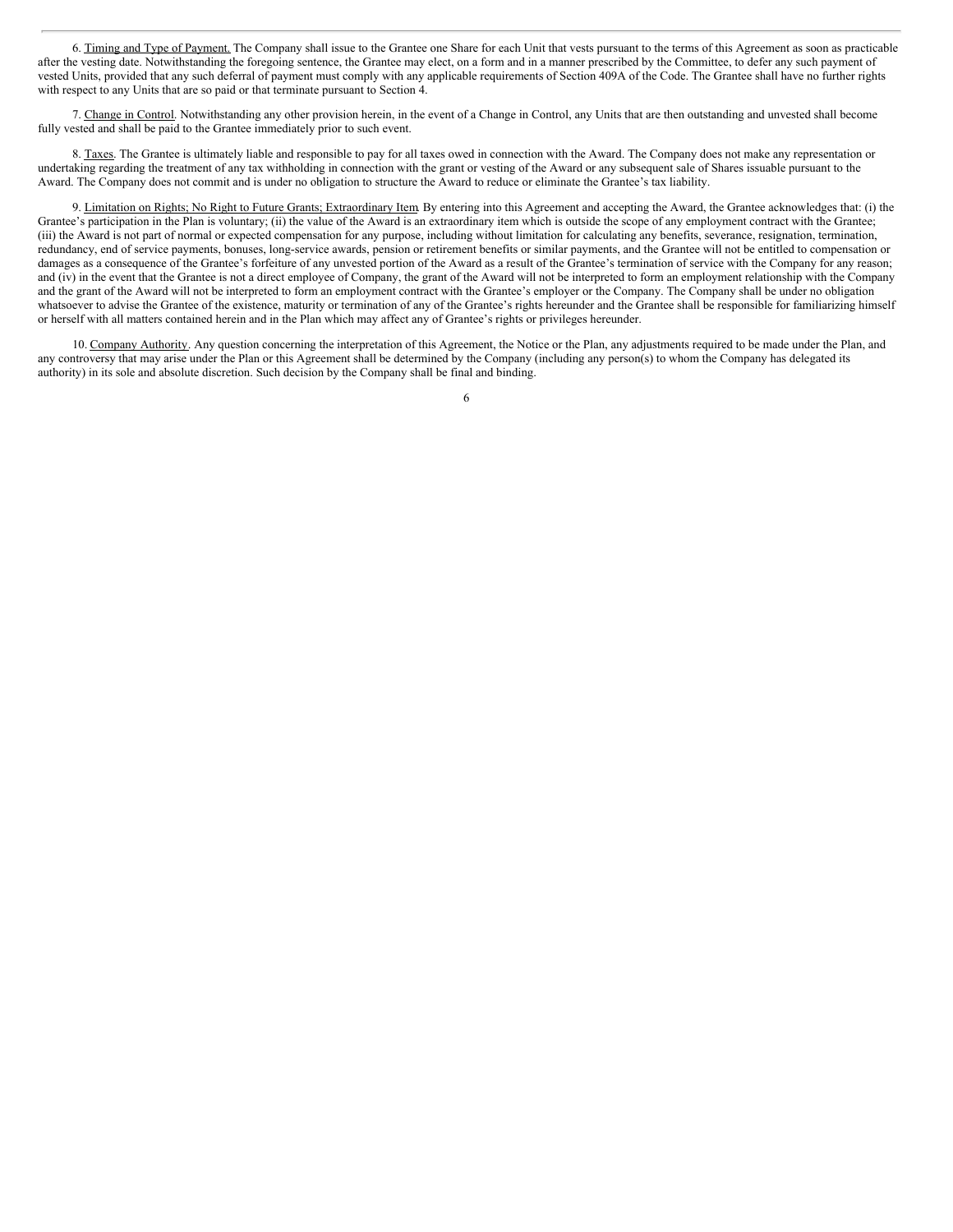11. Undertaking. The Grantee hereby agrees to take whatever additional action and execute whatever additional documents the Company may deem necessary or advisable in order to carry out or effect one or more of the obligations or restrictions imposed on either the Grantee or the Grantee's interest pursuant to the express provisions of this Agreement.

12. Entire Agreement: Governing Law. The Notice, the Plan and this Agreement constitute the entire agreement of the parties with respect to the subject matter hereof and supersede in their entirety all prior undertakings and agreements of the Company and the Grantee with respect to the subject matter hereof, and may not be modified adversely to the Grantee's interest except by means of a writing signed by the Company and the Grantee. These agreements are to be construed in accordance with and governed by the internal laws of the State of Delaware without giving effect to any choice of law rule that would cause the application of the laws of any jurisdiction other than the internal laws of the State of Delaware to the rights and duties of the parties. Should any provision of the Notice or this Agreement be determined by a court of law to be illegal or unenforceable, the other provisions shall nevertheless remain effective and shall remain enforceable.

13. Successors and Assigns. The provisions of this Agreement will inure to the benefit of, and be binding on, the Company and its successors and assigns and the Grantee and the Grantee's legal representatives, heirs, legatees, distributees, assigns and transferees by operation of law, whether or not any such person will have become a party to this Agreement and agreed in writing to join herein and be bound by the terms and conditions hereof.

14. Securities Law Compliance. The Company is under no obligation to register for resale the Shares, whether vested or unvested. The Company may impose such restrictions, conditions or limitations as it determines appropriate as to the timing and manner of any resales by the Grantee or other subsequent transfers by the Grantee of any Shares issued hereunder, including without limitation (a) restrictions under an insider trading policy, (b) restrictions that may be necessary in the absence of an effective registration statement under the Securities Act of 1933, as amended, covering the Award and/or the Shares and (c) restrictions as to the use of a specified brokerage firm or other agent for such resales or other transfers. Any sale of the Shares must also comply with other applicable laws and regulations governing the sale of such Shares.

15. Information Confidential. As partial consideration for the granting of the Award, the Grantee agrees that he or she will keep confidential all information and knowledge that the Grantee has relating to the manner and amount of his or her participation in the Plan; provided, however, that such information may be disclosed as required by law and may be given in confidence to the Grantee's spouse, tax and financial advisors, or to a financial institution to the extent that such information is necessary to secure a loan.

16. Headings. The captions used in this Agreement are inserted for convenience and shall not be deemed a part of this Agreement for construction or interpretation.

17. Application of the Plan. The terms of this Agreement are governed by the terms of the Plan, as it exists on the date of hereof and as the Plan is amended from time to time. In the event of any conflict between the provisions of this Agreement and the provisions of the Plan, the terms of the Plan shall control, except as expressly stated otherwise herein.

<sup>7</sup>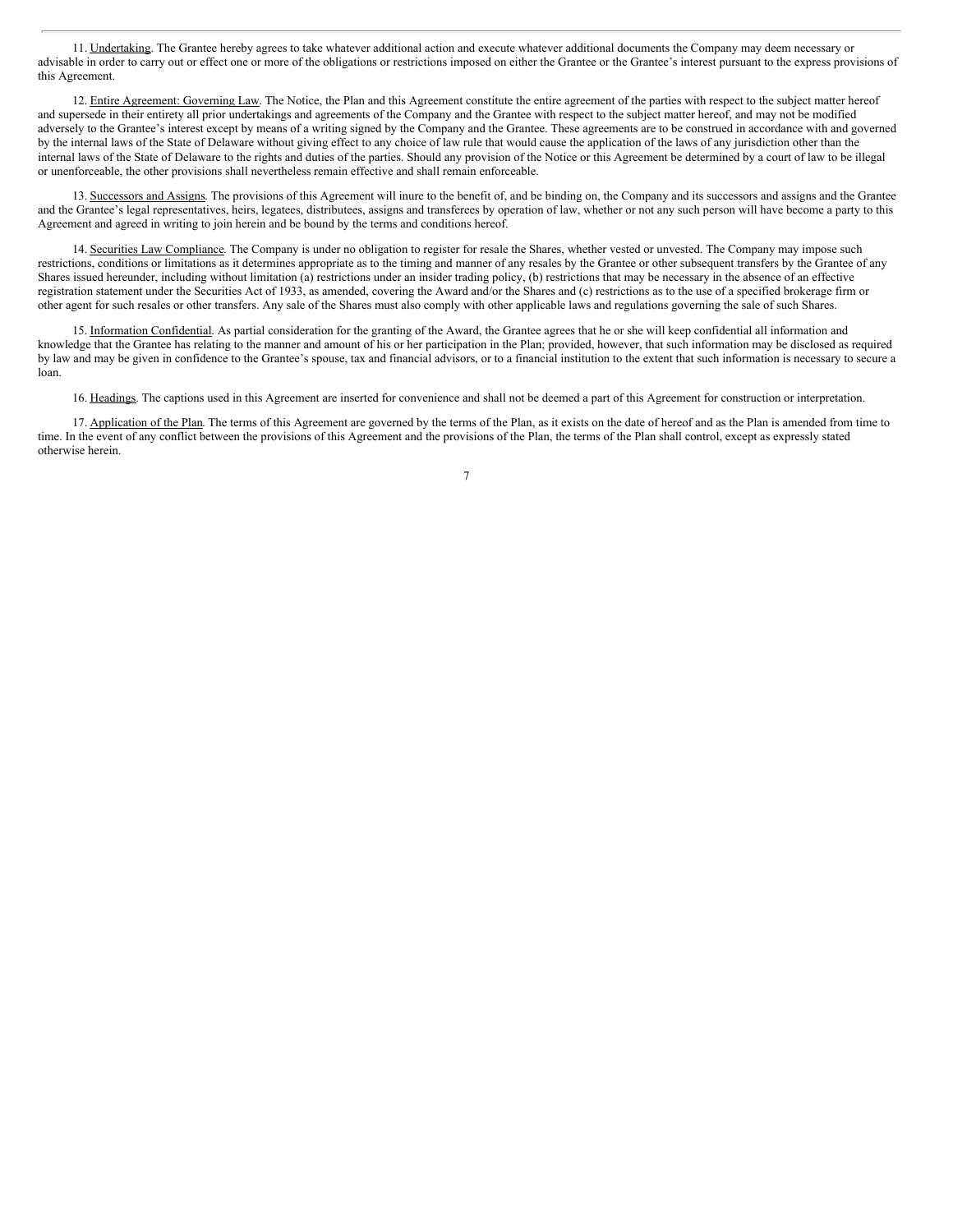18. Dispute Resolution. The provisions of this Section 18 shall be the exclusive means of resolving disputes arising out of or relating to the Notice, the Plan and this Agreement. The Company, the Grantee, and the Grantee's assignees (the "parties") shall attempt in good faith to resolve any disputes arising out of or relating to the Notice, the Plan and this Agreement by negotiation between individuals who have authority to settle the controversy. Negotiations shall be commenced by either party by notice of a written statement of the party's position and the name and title of the individual who will represent the party. Within thirty (30) days of the written notification, the parties shall meet at a mutually acceptable time and place, and thereafter as often as they reasonably deem necessary, to resolve the dispute. If the dispute has not been resolved by negotiation, the parties agree that any suit, action, or proceeding arising out of or relating to the Notice, the Plan or this Agreement shall be brought in the United States District Court for the Central District of California (or should such court lack jurisdiction to hear such action, suit or proceeding, in a California state court in the County of Los Angeles) and that the parties shall submit to the jurisdiction of such court. The parties irrevocably waive, to the fullest extent permitted by law, any objection the party may have to the laying of venue for any such suit, action or proceeding brought in such court. THE PARTIES ALSO EXPRESSLY WAIVE ANY RIGHT THEY HAVE OR MAY HAVE TO A JURY TRIAL OF ANY SUCH SUIT, ACTION OR PROCEEDING. If any one or more provisions of this Section 18 shall for any reason be held invalid or unenforceable, it is the specific intent of the parties that such provisions shall be modified to the minimum extent necessary to make it or its application valid and enforceable.

19. Notices. Any notice required or permitted hereunder shall be given in writing and shall be deemed effectively given upon personal delivery or upon deposit in the United States mail by certified mail (if the parties are within the United States) or upon deposit for delivery by an internationally recognized express mail courier service (for international delivery of notice), with postage and fees prepaid, addressed to the other party at its address as shown beneath its signature in the Notice, or to such other address as such party may designate in writing from time to time to the other party.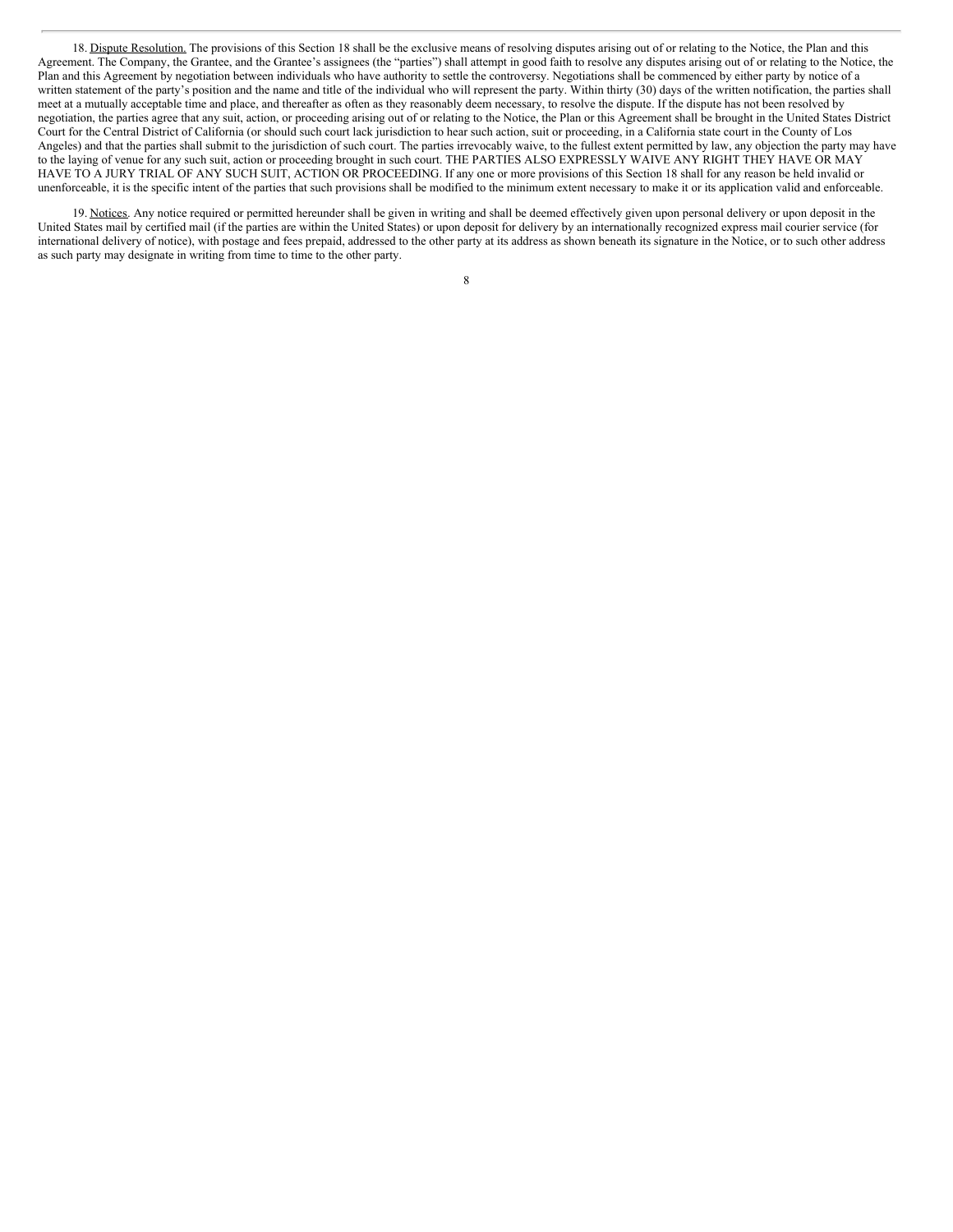# **EXHIBIT A CONSENT OF SPOUSE**

In consideration of the execution of the foregoing Nonemployee Director Restricted Stock Unit Award Agreement by Korn/Ferry International, the undersigned, the spouse of, the Participant named therein, do hereby agree to be bound by all of the terms and provisions thereof, the terms and conditions attached thereto, and those set forth in the Plan.

*Signature of Spouse Date*

*Print Spouse's Name*

# **[DECLARATION BELOW TO BE COMPLETED BY UNMARRIED INDIVIDUALS]**

I, \_\_\_\_\_\_\_\_\_\_\_\_, the undersigned, hereby declare that I am not married as of the date hereof.

Name: <u>Date</u>: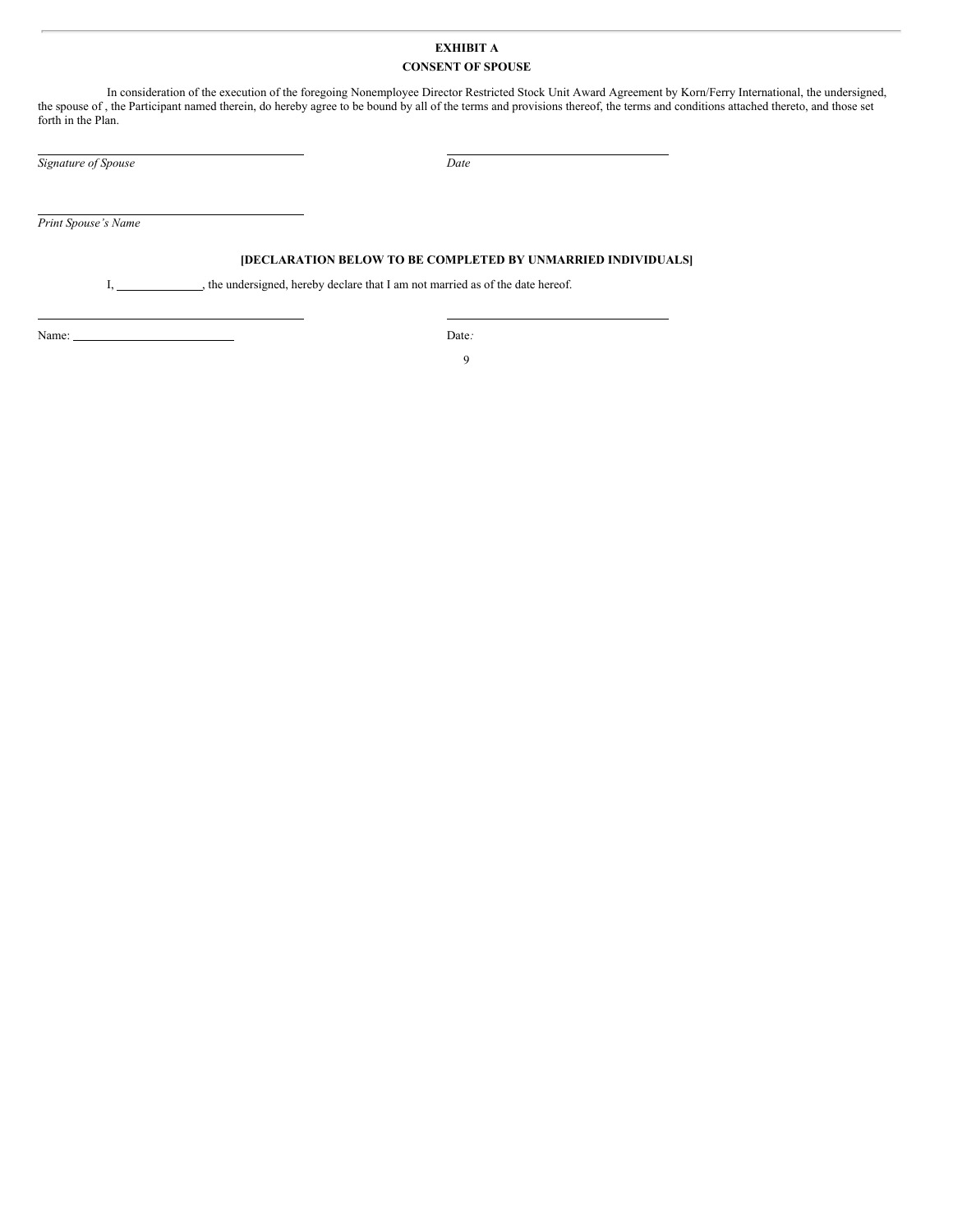# **KORN/FERRY INTERNATIONAL 2008 STOCK INCENTIVE PLAN**

## **NOTICE OF RESTRICTED STOCK UNIT AWARD**

Grantee's Name and Office:  $\qquad \qquad \text{``First Name''} \times \text{Last Name''}$ 

«OFFICE»

You have been granted Restricted Stock Units (the "Units" or individually a "Unit") of the Company (the "Award"), payable in shares of Common Stock of the Company (the "Shares"), subject to the terms and conditions of this Notice of Restricted Stock Unit Award (the "Notice"), the Korn/Ferry International 2008 Stock Incentive Plan, as amended from time to time (the "Plan") and the Restricted Stock Unit Award Agreement (the "Agreement") attached hereto. Capitalized terms used in this Notice and not otherwise defined shall have the same meanings as set forth in the Plan.

| Date of Award                  | «Grant Date»                                                                           |
|--------------------------------|----------------------------------------------------------------------------------------|
| Vesting Commencement Date      | «Grant Date»                                                                           |
| Target Number of Units Awarded | «NUMBER OF SHARES To nearest 10» (target; up to two times target<br>can become vested) |

## Vesting Schedule:

Subject to the Grantee's continued service with the Company and other limitations set forth in this Notice, the Agreement and the Plan, the Units will "vest" on the third anniversary of the Vesting Commencement Date (the "Vest Date"):

Up to 200% of the Target Number of Units Awarded shall vest on the third anniversary of the Vesting Commencement Date subject to Company performance against 3 year performance targets [for the three fiscal years ending April 30, 2014] as set by the Compensation Committee of the Board of Directors (please see Exhibit B attached hereto)(the "Performance Targets"). The percentage of the Units that will become vested (subject to the Grantee's continued Service through the Vest Date) shall be the percentage that corresponds to the Company's "Relative Ranking" and "Absolute 3-Year Average TSR" as shown in Exhibit B on the table having those headings. (For avoidance of doubt, the vesting percentage shall not exceed 100% unless (i) the Company's "Absolute 3-Year Average TSR" is greater than zero percent (0%), and (ii) the Company's "Relative Ranking" is 7 or better.)

 $\overline{\phantom{a}}$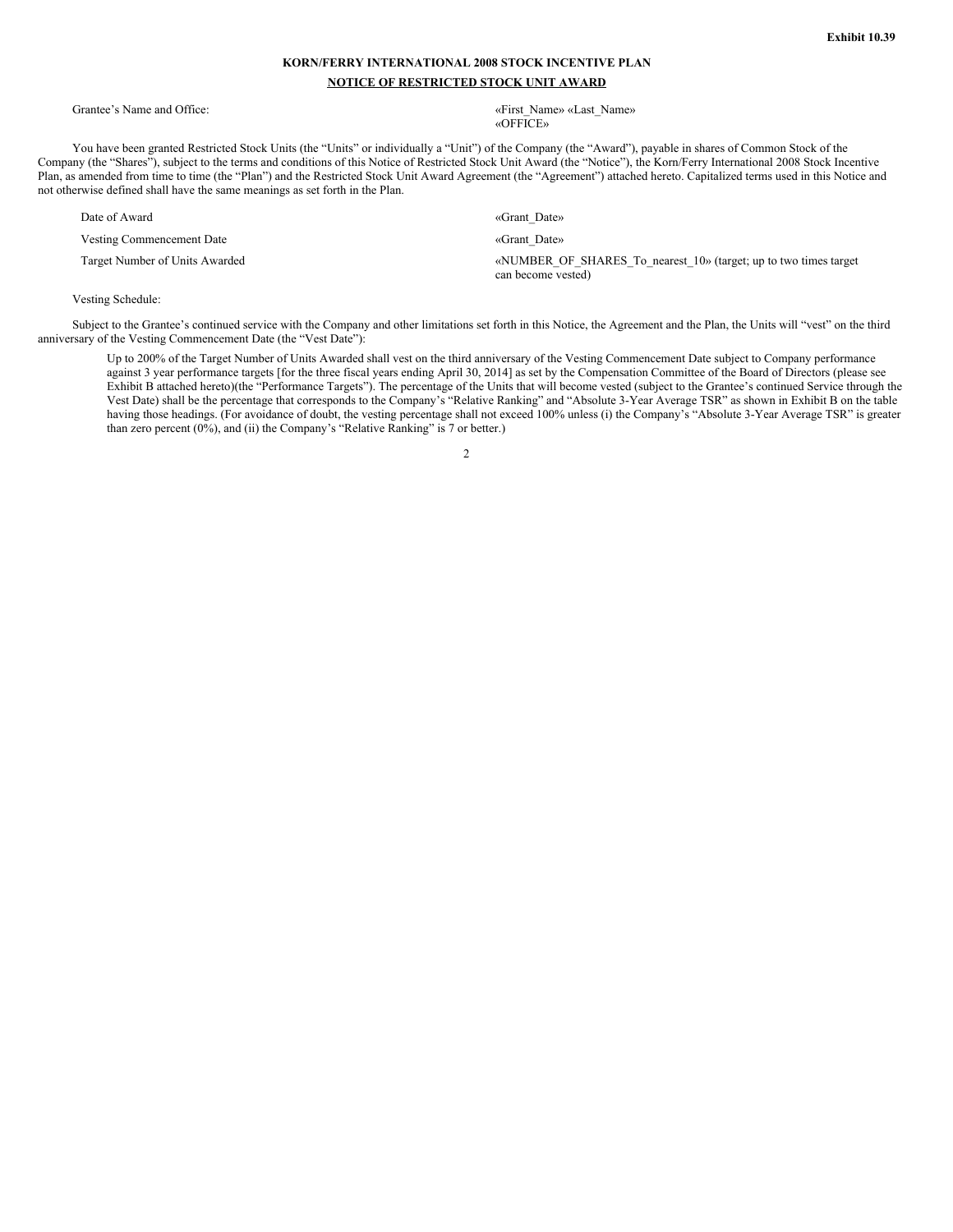In the event of the Grantee's change in status from employee to consultant, the Grantee shall continue to be eligible to vest in the Units (subject to satisfaction of the Performance Targets) only to the extent determined by the Committee as of such change in status.

Upon the vesting of all or a portion of the Units, one Share shall be issuable for each Unit that vests on the Vest Date. The Grantee shall not acquire or have any rights as a stockholder of the Company by virtue of this Agreement (or the Award evidenced hereby) until the Shares issuable pursuant to this Award are actually issued and delivered to the Grantee in accordance with the terms of the Plan and the Agreement. No fractional Shares shall be issued with respect to the vesting of the Units.

# Termination of Employment; Forfeiture:

Vesting shall cease upon the date of termination of the Grantee's continued service with the Company for any reason, including death or Disability. Furthermore, the Units shall not become vested to the extent the Performance Targets are not satisfied. If the Grantee's continued service with the Company terminates for any reason prior to the Vest Date, whether or not the Performance Targets are satisfied, the Units shall be forfeited and no Shares shall be issued with respect to the Units. The foregoing forfeiture provisions set forth in this Notice as to unvested Units shall also apply to the new capital stock or other property (including cash paid other than as a regular cash dividend) received in exchange for the unvested Units in consummation of any Change in Control and such stock or property shall be deemed Additional Securities for purposes of the Agreement, but only to the extent the unvested Units are at the time covered by such forfeiture provisions.

IN WITNESS WHEREOF, the Company and the Grantee have executed this Notice and agree that the Award is to be governed by the terms and conditions of this Notice, the Plan, and the Agreement.

> Korn/Ferry International a Delaware corporation

By: /s/ Gary D. Burnison

Gary D. Burnison Title: Chief Executive Officer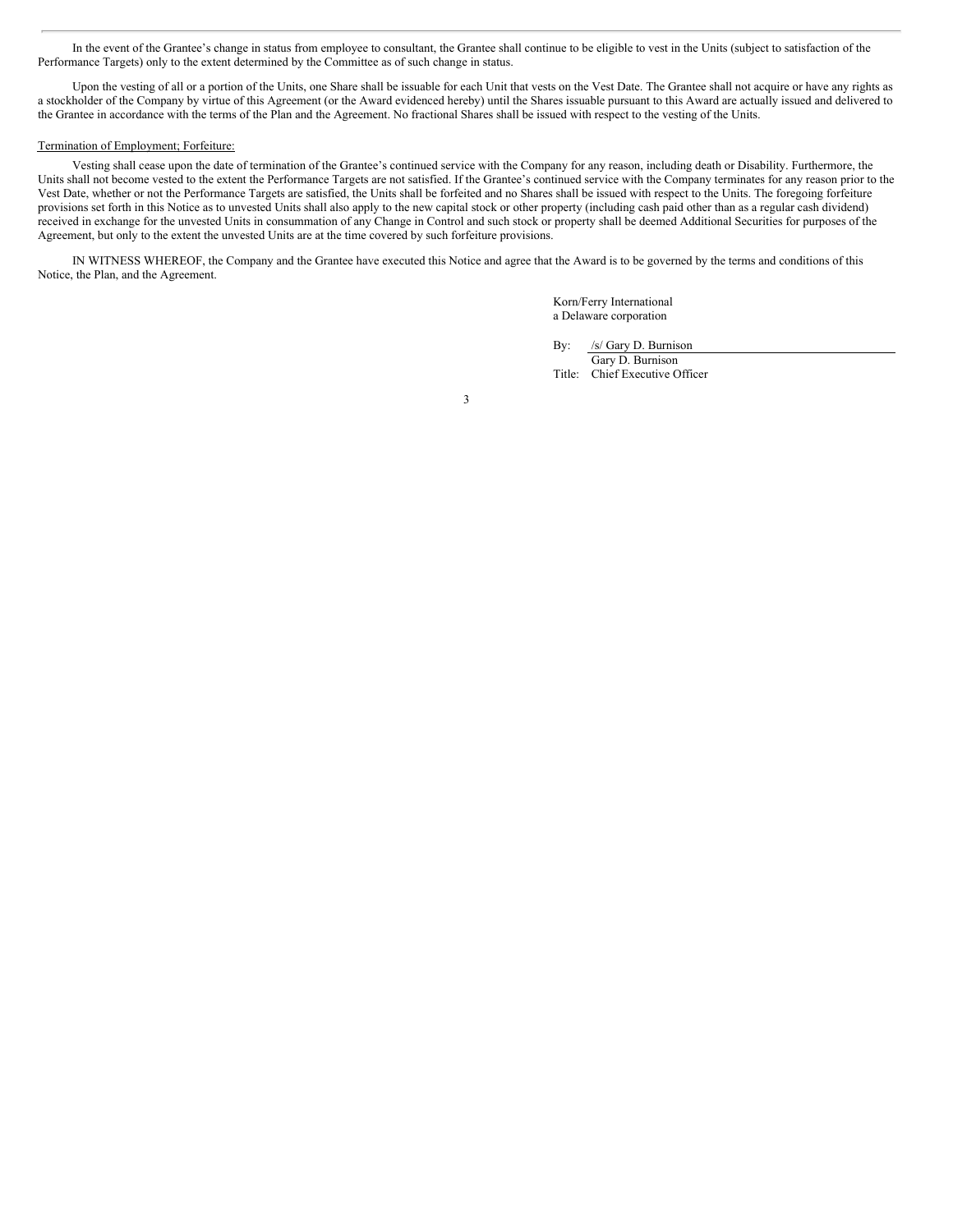THE GRANTEE ACKNOWLEDGES AND AGREES THAT THE UNITS SHALL VEST, IF AT ALL, ONLY DURING THE PERIOD OF GRANTEE'S CONTINUED SERVICE WITH THE COMPANY (NOT THROUGH THE ACT OF BEING HIRED, BEING GRANTED THIS AWARD OR ACQUIRING UNITS HEREUNDER). THE GRANTEE FURTHER ACKNOWLEDGES AND AGREES THAT NOTHING IN THIS NOTICE, THE AGREEMENT, NOR IN THE PLAN, SHALL CONFER UPON THE GRANTEE ANY RIGHT WITH RESPECT TO CONTINUATION OF GRANTEE'S SERVICE WITH THE COMPANY, NOR SHALL IT INTERFERE IN ANY WAY WITH THE GRANTEE'S RIGHT OR THE COMPANY'S RIGHT TO TERMINATE GRANTEE'S SERVICE WITH THE COMPANY AT ANY TIME, WITH OR WITHOUT CAUSE, AND WITH OR WITHOUT NOTICE. THE GRANTEE ACKNOWLEDGES THAT UNLESS THE GRANTEE HAS A WRITTEN EMPLOYMENT AGREEMENT WITH THE COMPANY TO THE CONTRARY, GRANTEE'S STATUS IS AT WILL.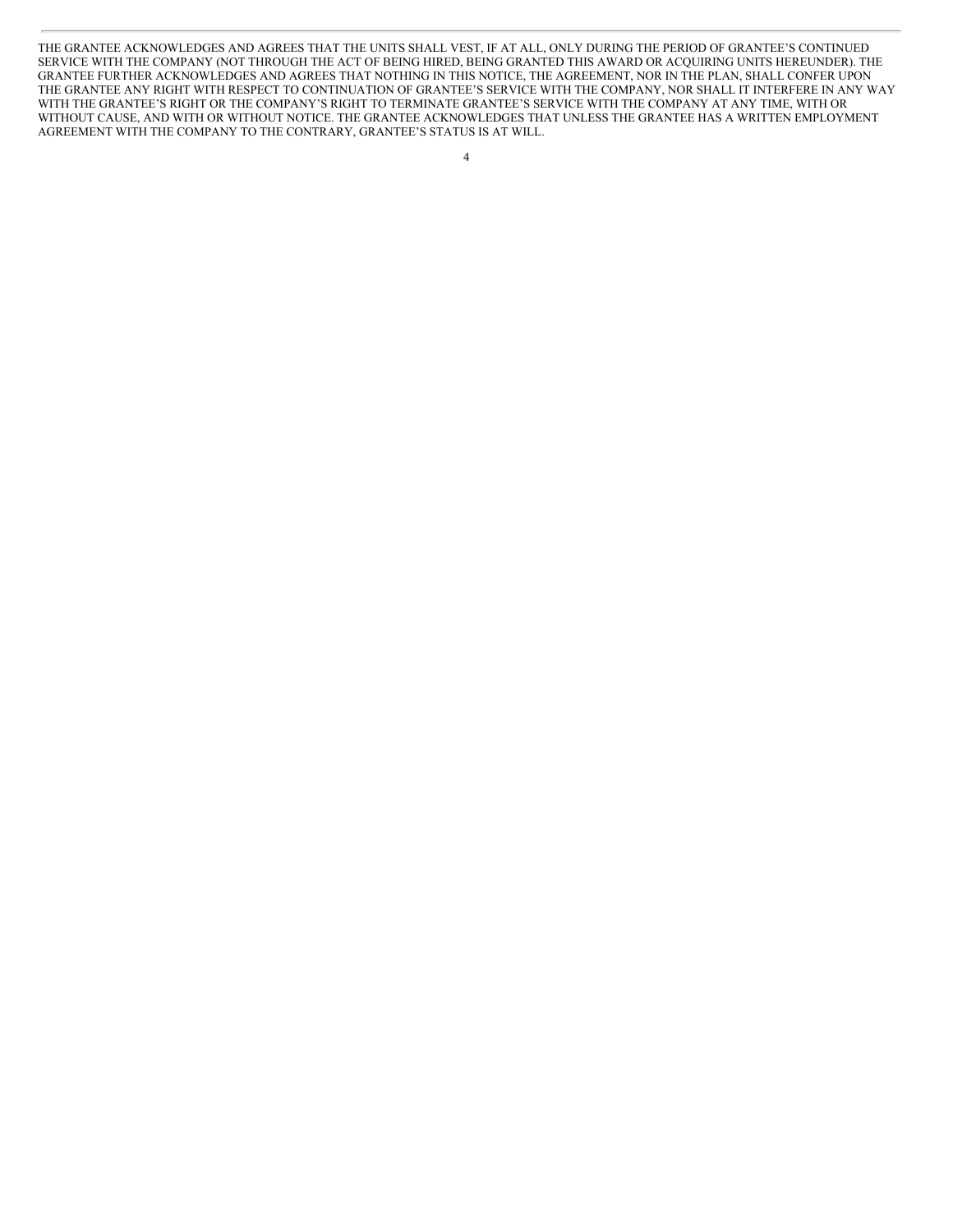The Grantee acknowledges receipt of a copy of the Plan and the Agreement and represents that he or she is familiar with the terms and provisions thereof, and hereby accepts the Award subject to all of the terms and provisions hereof and thereof. The Grantee has reviewed this Notice, the Agreement and the Plan in their entirety, has had an opportunity to obtain the advice of counsel prior to executing this Notice and fully understands all provisions of this Notice, the Agreement and the Plan. The Grantee hereby agrees that all disputes arising out of or relating to this Notice, the Plan and the Agreement shall be resolved in accordance with Section 23 of the Plan. The Grantee further agrees to notify the Company upon any change in the residence address indicated in this Notice.

Dated: Signed: Signed: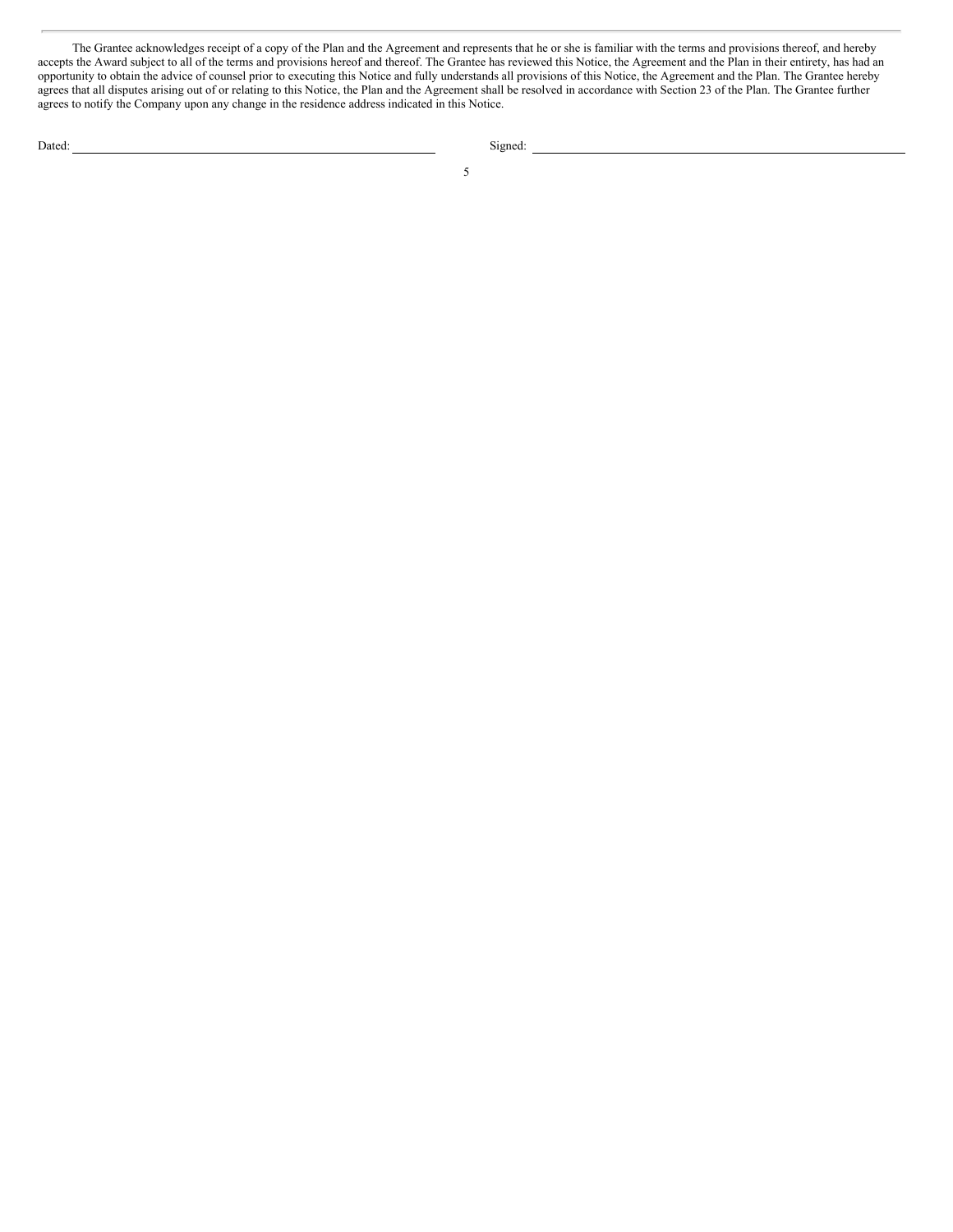# **KORN/FERRY INTERNATIONAL 2008 STOCK INCENTIVE PLAN RESTRICTED STOCK UNIT AWARD AGREEMENT**

1. Issuance of Units. Korn/Ferry International, a Delaware corporation (the "Company"), hereby awards to the Grantee (the "Grantee") named in the Notice of Restricted Stock Unit Award (the "Notice"), the Total Number of Restricted Stock Units (the "Units" or individually a "Unit") payable in shares of Common Stock of the Company (the "Shares") as set forth in the Notice, subject to the Notice, this Restricted Stock Unit Award Agreement (this "Agreement") and the terms and provisions of the Company's 2008 Stock Incentive Plan, as amended from time to time (the "Plan"), which is incorporated herein by reference. Capitalized terms used in this Agreement and not otherwise defined in this Agreement or the Notice, shall have the same meanings as set forth in the Plan.

2. Consideration. The Units have been issued to the Grantee principally for past services and in consideration for past services and continued service with the Company.

3. Transfer Restrictions. Except as expressly provided in Section 14 of the Plan, the Units issued to the Grantee hereunder, and the Shares subject thereto (and any right or interest therein), may not be sold, transferred, pledged, assigned or otherwise alienated or hypothecated by the Grantee prior to the issuance of Shares pursuant to Section 6. Any attempt to transfer Units or Shares in violation of this Section 3 will be null and void and will be disregarded.

4. Termination of Employment; Forfeiture. Vesting shall cease upon the date of termination of the Grantee's continued service with the Company for any reason, including death or Disability. If the Grantee's continued service with the Company terminates for any reason prior to the Vest Date, the Units shall be forfeited and no Shares shall be issued with respect to the Units. The foregoing forfeiture provisions set forth in this Agreement as to unvested Units shall also apply to the new capital stock or other property (including cash paid other than as a regular cash dividend) received in exchange for the unvested Units in consummation of any Change in Control and such stock or property shall be deemed Additional Securities for purposes of this Agreement, but only to the extent the unvested Units are at the time covered by such forfeiture provisions.

5. Dividend and Voting Rights. The Grantee shall have no rights as a stockholder of the Company, no dividend rights and no voting rights, with respect to the Units and any Shares underlying or issuable in respect of such Units until such Shares are actually issued to and held of record by the Grantee. No adjustments will be made for dividends or other rights of a holder for which the record date is prior to the date of issuance of the Shares.

6. Timing and Type of Payment. The Company shall issue to the Grantee one Share for each Unit that vests. Such stock issuance shall occur on a payment date determined by the Company (the "Payment Date") that is within 10 business days following the Vest Date.

7. Withholding of Taxes. The Grantee shall, as Units shall vest or at the time withholding is otherwise required by any applicable provisions of federal or state law, pay the Company the amount necessary to satisfy any applicable foreign, federal, state, and local income and employment tax withholding obligations. At the time the Grantee's Award is granted, or at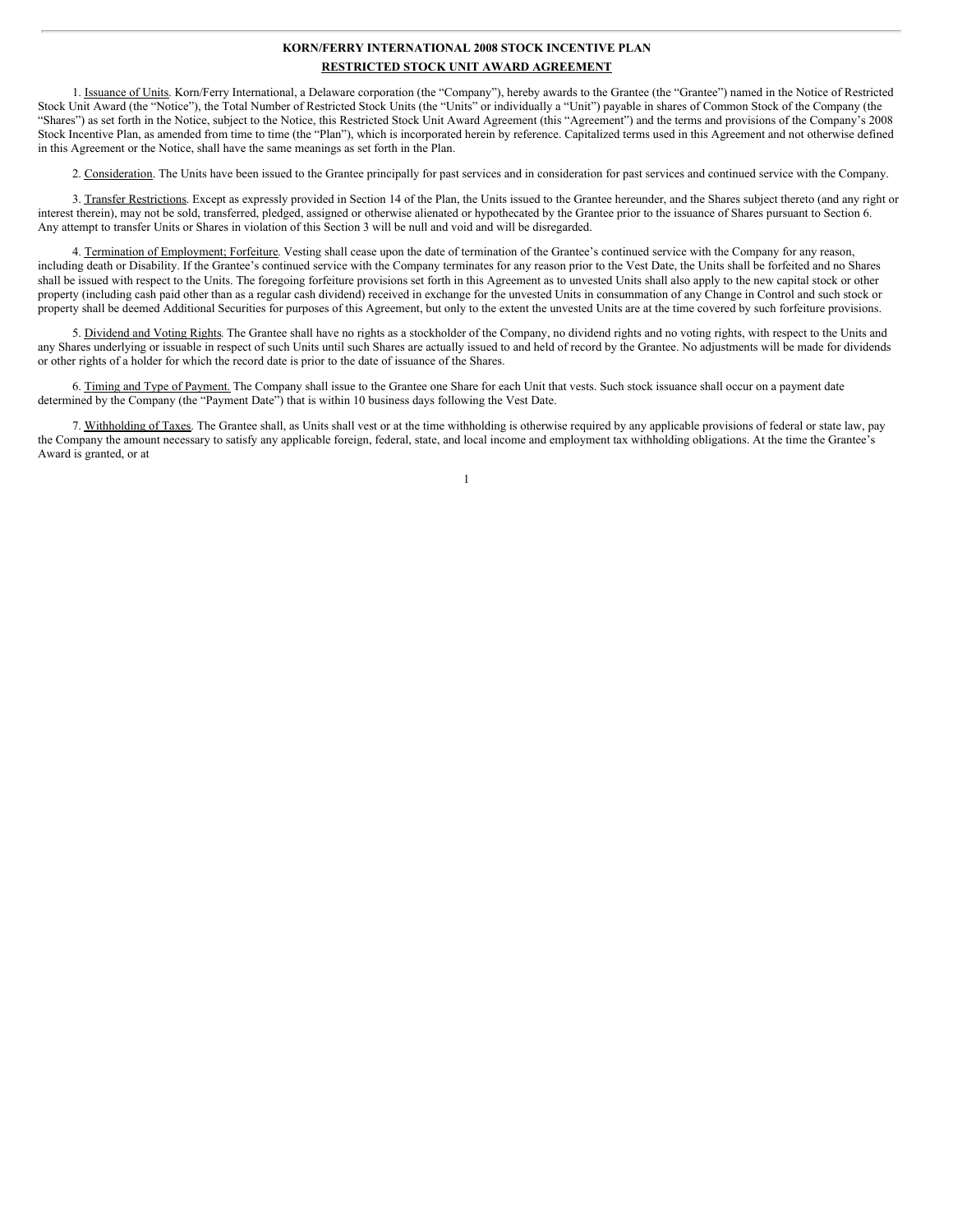any time thereafter as requested by the Company, the Grantee hereby authorizes, to the fullest extent not prohibited by applicable law, withholding from payroll and any other amounts payable to the Grantee, and otherwise agrees to make adequate provision for any sums required to satisfy the federal, state, local and foreign tax withholding obligations of the Company, if any, which arise in connection with the Award.

8. Limitation on Rights; No Right to Future Grants; Extraordinary Item By entering into this Agreement and accepting the Award, the Grantee acknowledges that: (i) the Grantee's participation in the Plan is voluntary; (ii) the value of the Award is an extraordinary item which is outside the scope of any employment contract with the Grantee; (iii) the Award is not part of normal or expected compensation for any purpose, including without limitation for calculating any benefits, severance, resignation, termination, redundancy, end of service payments, bonuses, long-service awards, pension or retirement benefits or similar payments, and the Grantee will not be entitled to compensation or damages as a consequence of the Grantee's forfeiture of any unvested portion of the Award as a result of the Grantee's termination of service with the Company for any reason; and (iv) in the event that the Grantee is not a direct employee of Company, the grant of the Award will not be interpreted to form an employment relationship with the Company and the grant of the Award will not be interpreted to form an employment contract with the Grantee's employer or the Company. The Company shall be under no obligation whatsoever to advise the Grantee of the existence, maturity or termination of any of the Grantee's rights hereunder and the Grantee shall be responsible for familiarizing himself or herself with all matters contained herein and in the Plan which may affect any of Grantee's rights or privileges hereunder.

9. Company Authority. Any question concerning the interpretation of this Agreement, the Notice or the Plan, any adjustments required to be made under the Plan, and any controversy that may arise under the Plan or this Agreement shall be determined by the Company (including any person(s) to whom the Company has delegated its authority) in its sole and absolute discretion. Such decision by the Company shall be final and binding.

10. Undertaking. The Grantee hereby agrees to take whatever additional action and execute whatever additional documents the Company may deem necessary or advisable in order to carry out or effect one or more of the obligations or restrictions imposed on either the Grantee or the Grantee's interest pursuant to the express provisions of this Agreement.

11. Entire Agreement: Governing Law. The Notice, the Plan and this Agreement constitute the entire agreement of the parties with respect to the subject matter hereof and supersede in their entirety all prior undertakings and agreements of the Company and the Grantee with respect to the subject matter hereof, and may not be modified adversely to the Grantee's interest except by means of a writing signed by the Company and the Grantee. These agreements are to be construed in accordance with and governed by the internal laws of the State of Delaware without giving effect to any choice of law rule that would cause the application of the laws of any jurisdiction other than the internal laws of the State of Delaware to the rights and duties of the parties. Should any provision of the Notice or this Agreement be determined by a court of law to be illegal or unenforceable, the other provisions shall nevertheless remain effective and shall remain enforceable.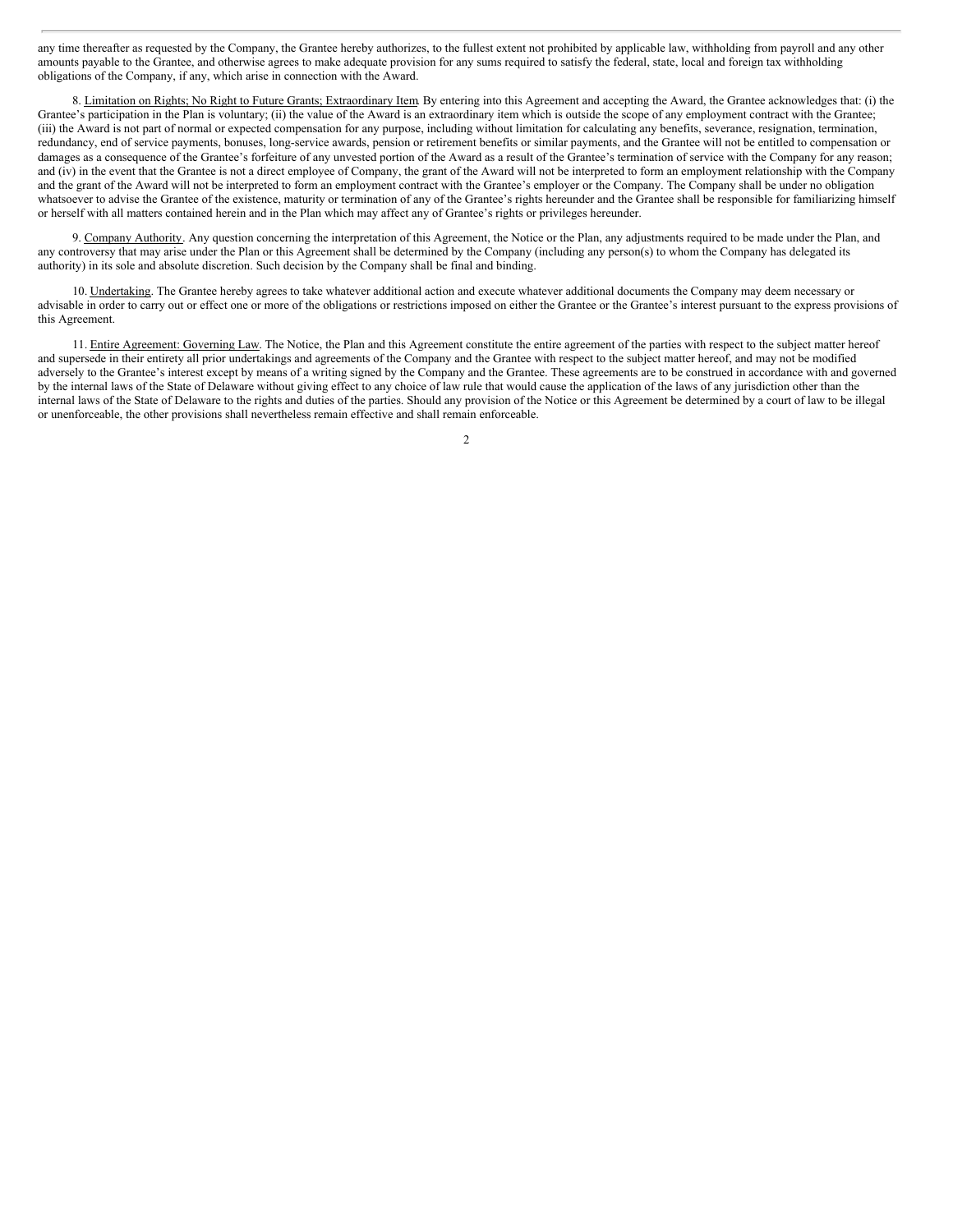12. Successors and Assigns. The provisions of this Agreement will inure to the benefit of, and be binding on, the Company and its successors and assigns and the Grantee and the Grantee's legal representatives, heirs, legatees, distributees, assigns and transferees by operation of law, whether or not any such person will have become a party to this Agreement and agreed in writing to join herein and be bound by the terms and conditions hereof.

13. Securities Law Compliance. The Company is under no obligation to register for resale the Shares, whether vested or unvested. The Company may impose such restrictions, conditions or limitations as it determines appropriate as to the timing and manner of any resales by the Grantee or other subsequent transfers by the Grantee of any Shares issued hereunder, including without limitation (a) restrictions under an insider trading policy, (b) restrictions that may be necessary in the absence of an effective registration statement under the Securities Act of 1933, as amended, covering the Award and/or the Shares and (c) restrictions as to the use of a specified brokerage firm or other agent for such resales or other transfers. Any sale of the Shares must also comply with other applicable laws and regulations governing the sale of such Shares.

14. Confidential Information. As partial consideration for the granting of the Award, the Grantee agrees that he or she will keep confidential all information and knowledge that the Grantee has relating to the manner and amount of his or her participation in the Plan; provided, however, that such information may be disclosed as required by law and may be given in confidence to the Grantee's spouse, tax and financial advisors, or to a financial institution to the extent that such information is necessary to secure a loan.

15. Headings. The captions used in this Agreement are inserted for convenience and shall not be deemed a part of this Agreement for construction or interpretation.

16. Application of the Plan. The terms of this Agreement are governed by the terms of the Plan, as it exists on the date of hereof and as the Plan is amended from time to time. In the event of any conflict between the provisions of this Agreement and the provisions of the Plan, the terms of the Plan shall control, except as expressly stated otherwise herein.

17. Dispute Resolution. The provisions of this Section 17 shall be the exclusive means of resolving disputes arising out of or relating to the Notice, the Plan and this Agreement. The Company, the Grantee, and the Grantee's assignees (the "parties") shall attempt in good faith to resolve any disputes arising out of or relating to the Notice, the Plan and this Agreement by negotiation between individuals who have authority to settle the controversy. Negotiations shall be commenced by either party by notice of a written statement of the party's position and the name and title of the individual who will represent the party. Within thirty (30) days of the written notification, the parties shall meet at a mutually acceptable time and place, and thereafter as often as they reasonably deem necessary, to resolve the dispute. If the dispute has not been resolved by negotiation, the parties agree that any suit, action, or proceeding arising out of or relating to the Notice, the Plan or this Agreement shall be brought in the United States District Court for the Central District of California (or should such court lack jurisdiction to hear such action, suit or proceeding, in a California state court in the County of Los Angeles) and that the parties shall submit to the jurisdiction of such court. The parties irrevocably waive, to the fullest extent permitted by law, any objection the party may have to the laying of venue for any such suit, action or proceeding brought in such court. THE PARTIES ALSO EXPRESSLY WAIVE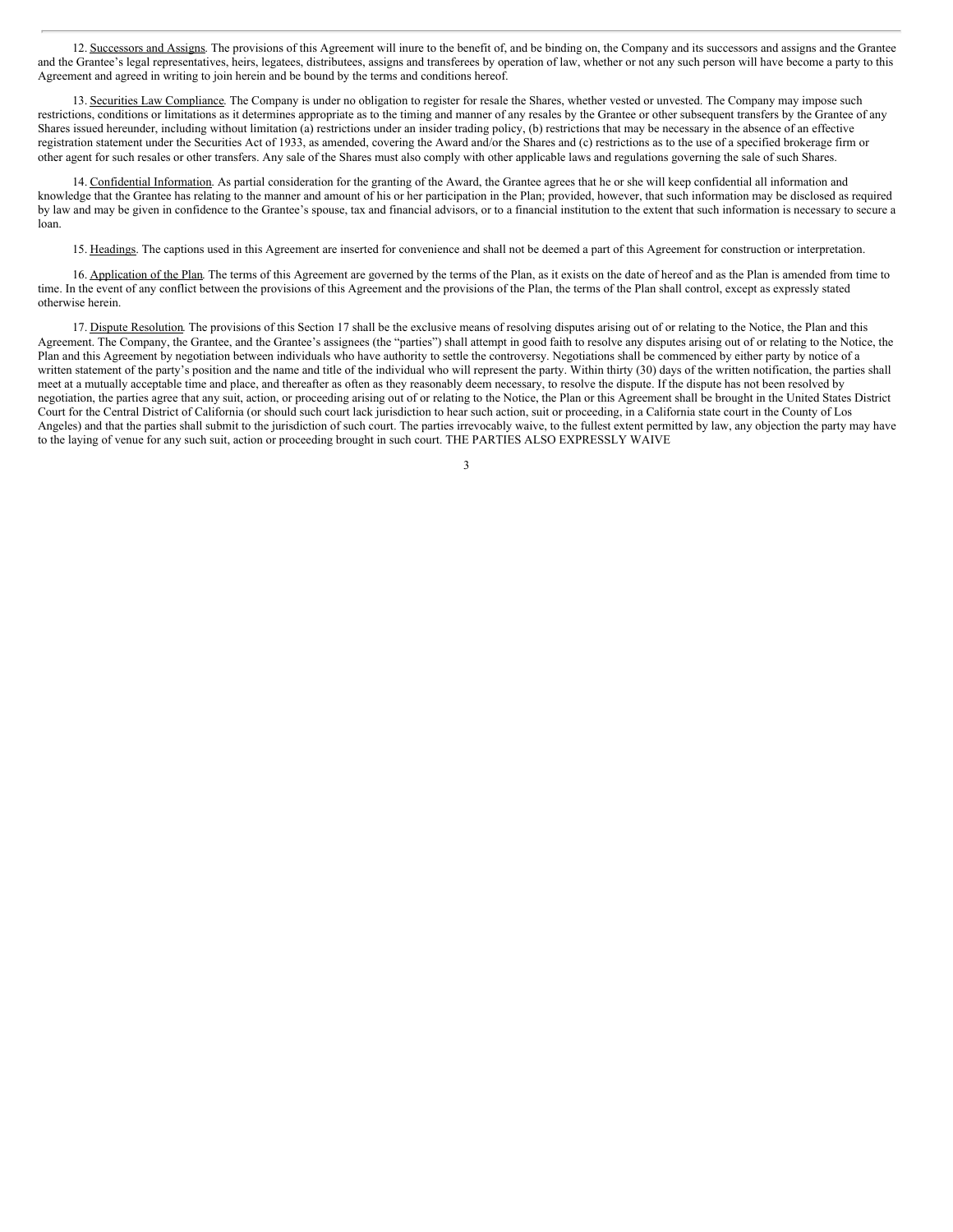ANY RIGHT THEY HAVE OR MAY HAVE TO A JURY TRIAL OF ANY SUCH SUIT, ACTION OR PROCEEDING. If any one or more provisions of this Section 17 shall for any reason be held invalid or unenforceable, it is the specific intent of the parties that such provisions shall be modified to the minimum extent necessary to make it or its application valid and enforceable.

18. Notices. Any notice required or permitted hereunder shall be given in writing and shall be deemed effectively given upon personal delivery or upon deposit in the United States mail by certified mail (if the parties are within the United States) or upon deposit for delivery by an internationally recognized express mail courier service (for international delivery of notice), with postage and fees prepaid, addressed to the other party at its address as shown beneath its signature in the Notice, or to such other address as such party may designate in writing from time to time to the other party.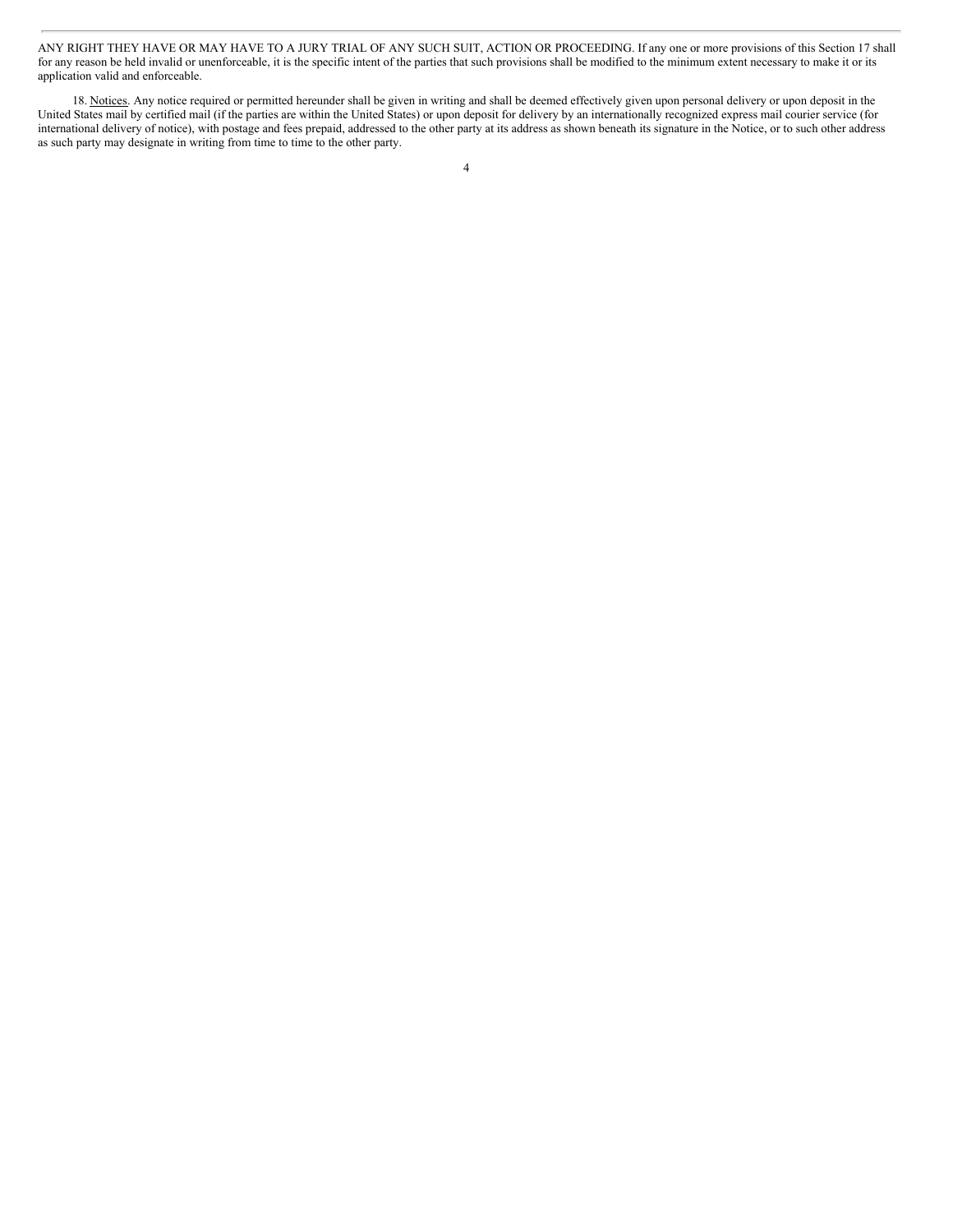# **EXHIBIT A CONSENT OF SPOUSE**

In consideration of the execution of the foregoing Restricted Stock Unit Award Agreement by Korn/Ferry International, the undersigned, the spouse of , the Participant named therein, does hereby agree to be bound by all of the terms and provisions thereof, the terms and conditions attached thereto, and those set forth in the Plan.

*Signature of Spouse Date*

*Print Spouse's Name*

# **[DECLARATION BELOW TO BE COMPLETED BY UNMARRIED INDIVIDUALS]**

I,  $\frac{1}{2}$  , the undersigned, hereby declare that I am not married as of the date hereof.

Name: Date: Date: Date: Date: Date: Date: Date: Date: Date: Date: Date: Date: Date: Date: Date: Date: Date: Date: Date: Date: Date: Date: Date: Date: Date: Date: Date: Date: Date: Date: Date: Date: Date: Date: Date: Date: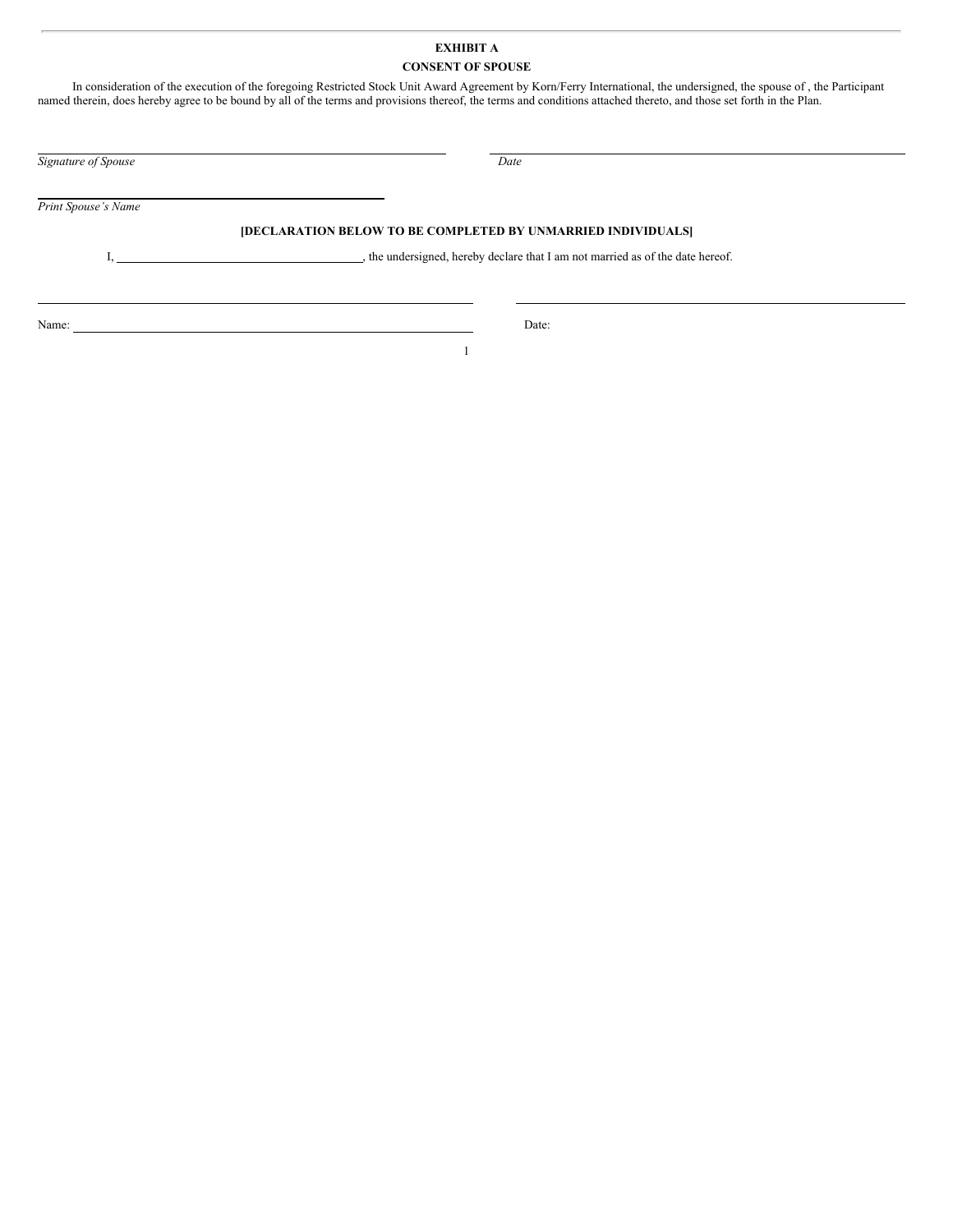# **EXHIBIT B TOTAL SHAREHOLDER RETURN PERFORMANCE TARGETS**

# **Performance Shares**

The actual number of shares earned at the end of the 3- year performance period will range from 0% to 200% of the target opportunity depending on Korn/Ferry's total shareholder return ("TSR") relative to a 16 company peer group. (see Table 1 below)

## Table 1:



TSR will be calculated as a straight 3-year average over the performance period, and will reflect stock price appreciation (plus the reinvestment of dividends for relevant companies.) In order to reduce volatility, each annual TSR measurement will start and end with the average closing stock price over a 20-trading day period.

[Continued on the next page.]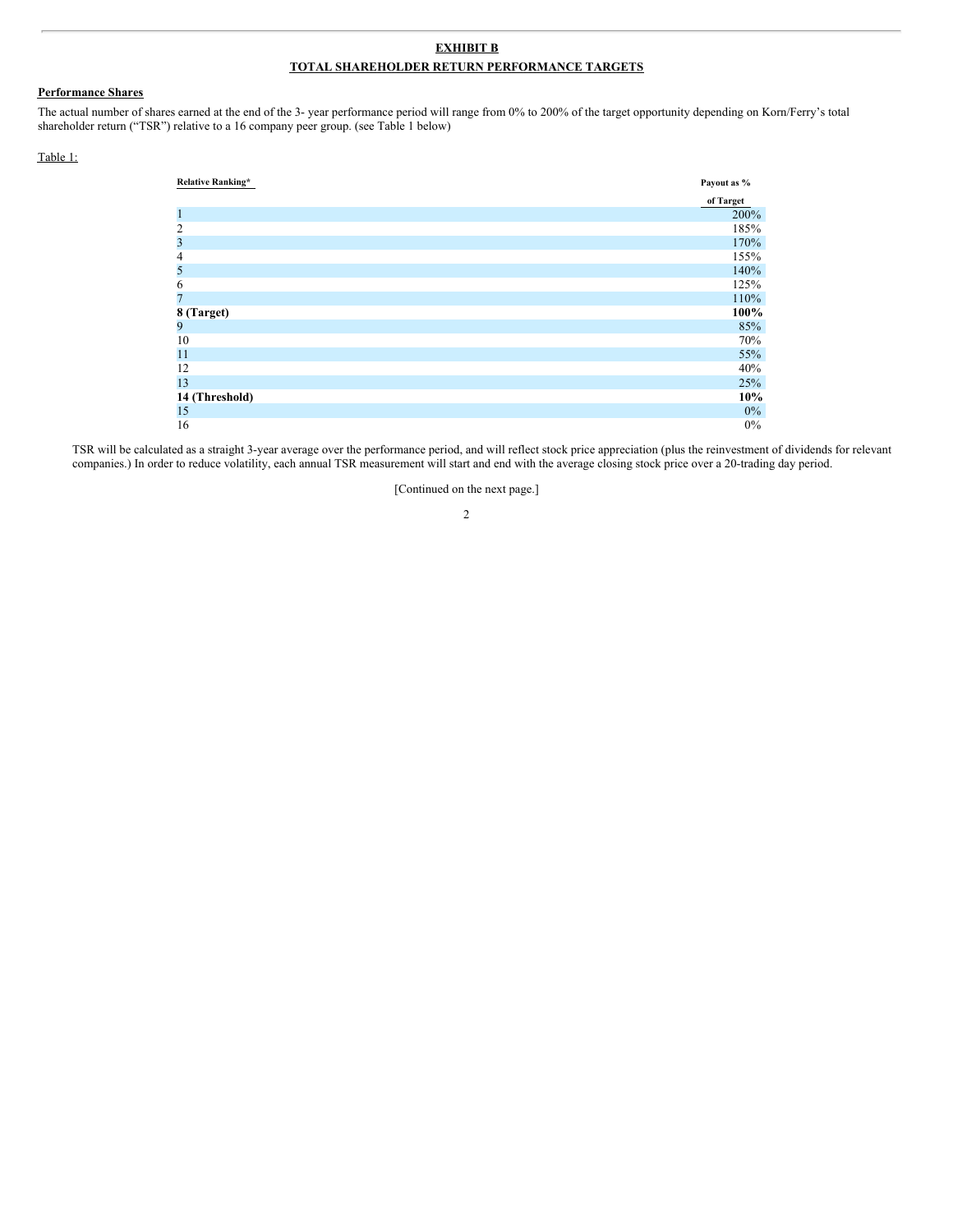Please note that if the average TSR for the 3 year period is less than 0% (i.e. negative) then the award may be reduced pursuant to Table 2 below.

| $-5\%$ or |                       |                        |                        |                                              |                        | Greater<br>than        |
|-----------|-----------------------|------------------------|------------------------|----------------------------------------------|------------------------|------------------------|
|           |                       |                        |                        |                                              |                        | $0\%$                  |
|           |                       |                        |                        |                                              |                        | 200%                   |
|           |                       |                        |                        |                                              |                        | 185%                   |
| 68%       | 73%                   | 78%                    | 83%                    | 88%                                          | 93%                    | 170%                   |
| 64.5%     | 69.5%                 | 74.5%                  | 79.5%                  | 84.5%                                        | 89.5%                  | 155%                   |
| 61%       | 66%                   | 71%                    | 76%                    | 81%                                          | 86%                    | 140%                   |
| 57.5%     | 62.5%                 | 67.5%                  | 72.5%                  | 77.5%                                        | 82.5%                  | 125%                   |
| 54%       | 59%                   | 64%                    | 69%                    | 74%                                          | 79%                    | 110%                   |
| 50%       | 55%                   | 60%                    | 65%                    | 70%                                          | 75%                    | 100%                   |
| $0\%$     | $0\%$                 | $0\%$                  | $0\%$                  | $0\%$                                        | $0\%$                  | 85%                    |
| 0%        | $0\%$                 | $0\%$                  | $0\%$                  | $0\%$                                        | $0\%$                  | 70%                    |
| $0\%$     | $0\%$                 | $0\%$                  | $0\%$                  | $0\%$                                        | $0\%$                  | 55%                    |
| 0%        | $0\%$                 | $0\%$                  | $0\%$                  | $0\%$                                        | $0\%$                  | 40%                    |
| $0\%$     | $0\%$                 | $0\%$                  | $0\%$                  | $0\%$                                        | $0\%$                  | 25%                    |
| $0\%$     | $0\%$                 | $0\%$                  | $0\%$                  | $0\%$                                        | $0\%$                  | 10%                    |
| $0\%$     | $0\%$                 | $0\%$                  | $0\%$                  | $0\%$                                        | $0\%$                  | $0\%$                  |
| 0%        | 0%                    | $0\%$                  | 0%                     | 0%                                           | $0\%$                  | $0\%$                  |
|           | lower<br>75%<br>71.5% | $-4\%$<br>80%<br>76.5% | $-3\%$<br>85%<br>81.5% | 3-Year Average TSR<br>$-2\%$<br>90%<br>86.5% | $-1\%$<br>95%<br>91.5% | $0\%$<br>100%<br>96.5% |

The following is a list of members of our 16 company peer group:

CBIZ, Inc Navigant Consulting, Inc.<br>
FTI Consulting, Inc.<br>
Resources Connection, Inc. Heidrick & Struggles International, Inc. The Struggles International Inc. Huron Consulting Group Inc. SFN Group, Inc. (formerly Spherion) Insperity, Inc.<br>
Insperity, Inc.<br>
Services, Inc.<br>
The Dun & Bradstreet Corporation<br>
Towers Watson & Co.<br>
Towers Watson & Co. Kelly Services, Inc. Towers Watson & Co.<br>
Kforce Inc. TrueBlue, Inc. TrueBlue, Inc.

Resources Connection, Inc.<br>Robert Half International Inc. ICF International, Inc. The Corporate Executive Board Company<br>Insperity, Inc. The Dun & Bradstreet Corporation TrueBlue, Inc.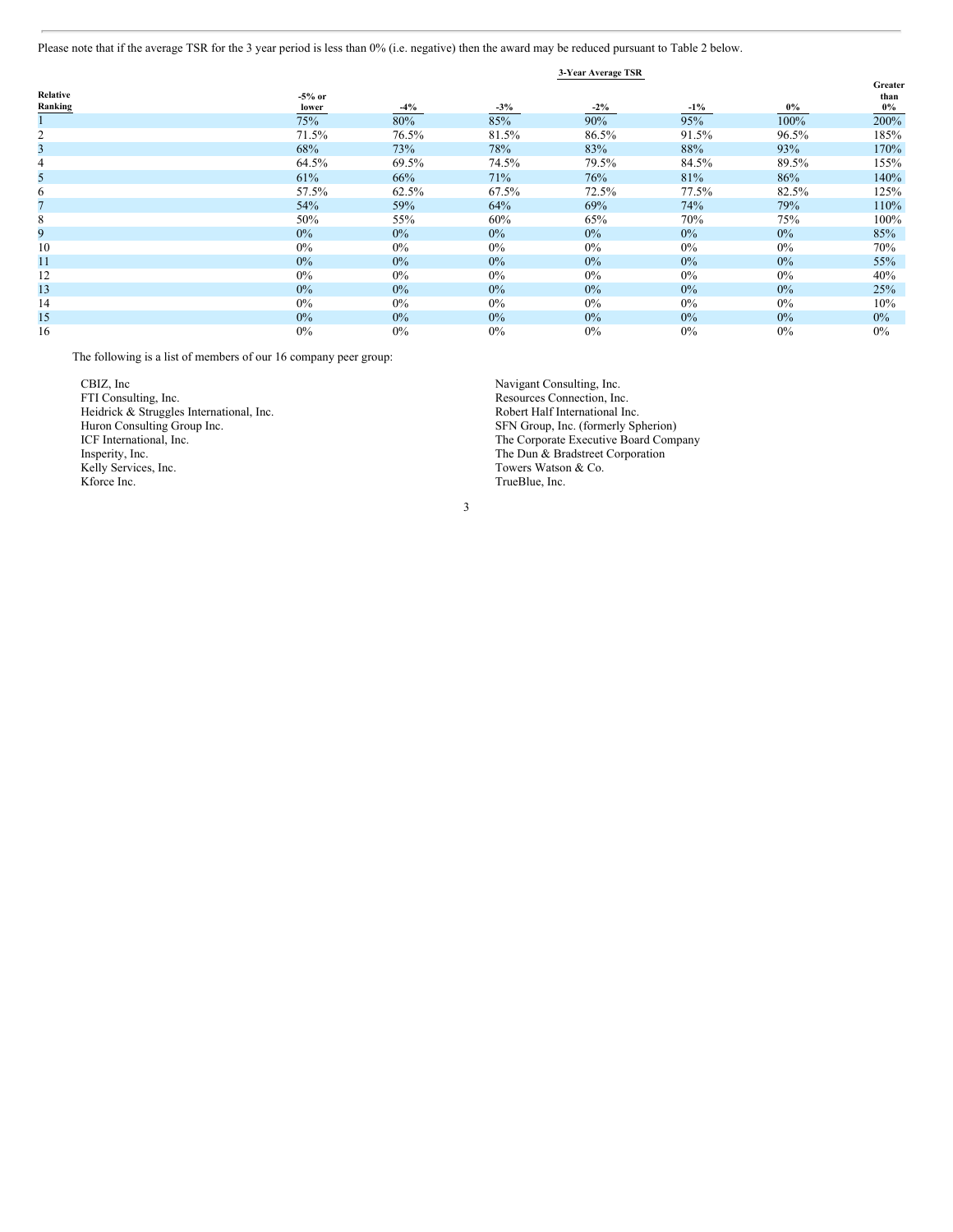# **KORN/FERRY INTERNATIONAL**

# **2008 STOCK INCENTIVE PLAN**

**Beneficiary Designation**

Name of Grantee of Restricted Stock Units:

# Spouse's Name:

Address:

Date of Grant «Grant Date». Number of restricted stock units granted was (the "Grant"). This Beneficiary Designation is intended to be effective with respect to all Restricted Stock Units granted to the undersigned except as designated by the undersigned with respect to specific grants or by the filing of a later Beneficiary Designation form.

In the event of my death and in lieu of disposing of my interest in the grant by my will or the laws of intestate succession, I hereby designate the following persons as Primary Beneficiary(ies) and Contingent Beneficiary(ies) of my interest in the Grant (please attach additional sheets if necessary):

## *I Primary Beneficiary(ies)* (Select only one alternative, check box and complete as appropriate)

### ¨ **(a) Individuals and/or Charities % Share**

| Name                                                                                                                                                                                                                                            |  |
|-------------------------------------------------------------------------------------------------------------------------------------------------------------------------------------------------------------------------------------------------|--|
| Address<br><u>and the control of the control of the control of the control of the control of the control of the control of the control of the control of the control of the control of the control of the control of the control of the con</u> |  |
| Name<br><u> 1989 - Andrea Andrew Maria (h. 1989).</u>                                                                                                                                                                                           |  |
| Address                                                                                                                                                                                                                                         |  |
|                                                                                                                                                                                                                                                 |  |
|                                                                                                                                                                                                                                                 |  |

A married grantee whose Grant is community property may dispose only of his or her own interest in the Grant. In such cases, the grantee's spouse may designate the grantee or any other person(s) as the beneficiary(ies) of his or her interest in the Grant on another Beneficiary Designation form. 1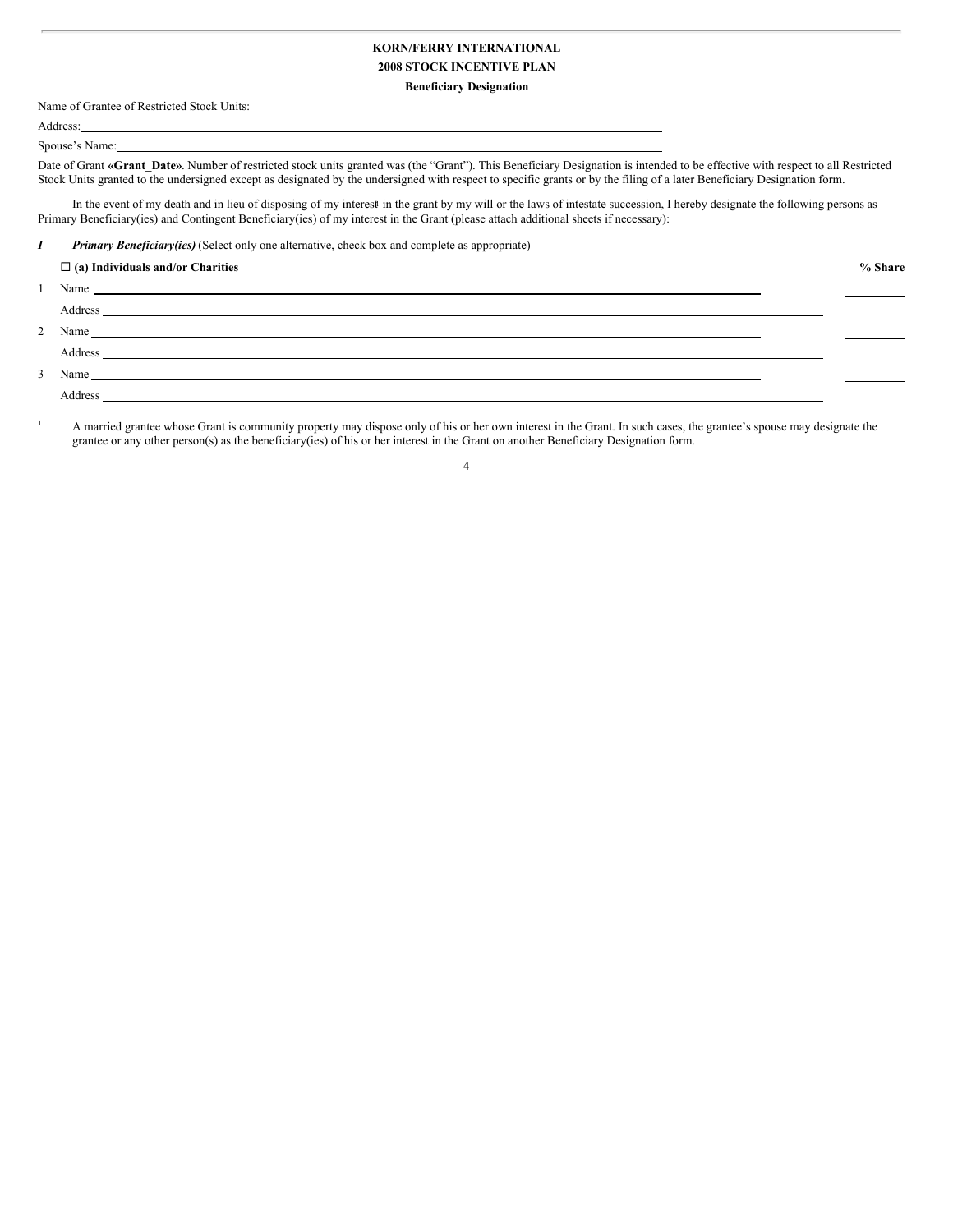# In trust, to the trustee of the trust named as the beneficiary of the residue of my probate estate. ¨ **(c) Living Trust** (or any successor), as Trustee of the *(print name of present trustee)* Trust, dated *(print name of trust) (fill in date trust was established) II Contingent Beneficiary(ies)* (Select only one of the three alternatives) ¨ **(a) Individuals and/or Charities % Share** 1 Name Address\_ <u> 1989 - Johann Barbara, martin a</u> 2 Name Address\_ <u> 1980 - Johann Barbara, martxa alemaniar a</u> 3 Name Address\_

5

# ¨ **(b) Residuary Testamentary Trust**

¨ **(b) Residuary Testamentary Trust**

In trust, to the trustee of the trust named as the beneficiary of the residue of my probate estate.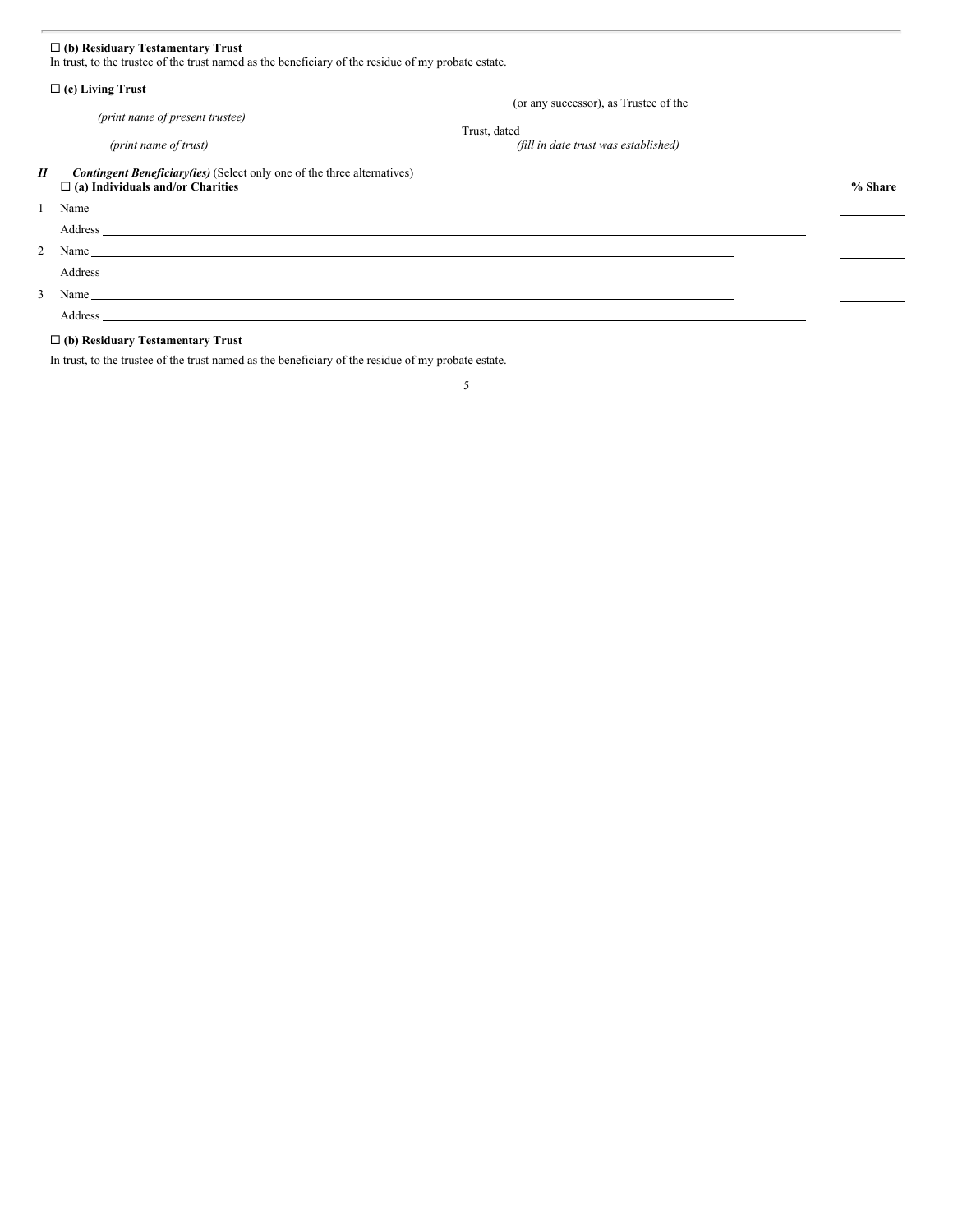### ¨ **(c) Living Trust**

*(print name of present trustee)*

(or any successor), as Trustee of the

Trust, dated

*(print name of trust) (fill in date trust was established)*

Should all the individual Primary Beneficiary(ies) fail to survive me or if the trust named as the Primary Beneficiary does not exist at my death (or no will of mine containing a residuary trust is admitted to probate within six months of my death), the Contingent Beneficiary(ies) shall be entitled to my interest in the Grant in the shares indicated. Should any individual beneficiary fail to survive me or a charity named as a beneficiary no longer exists at my death, such beneficiary's share shall be divided among the remaining named Primary or Contingent Beneficiaries, as appropriate, in proportion to the percentage shares I have allocated to them. This Beneficiary Designation is effective until I file another such designation with Korn/Ferry International. Any previous Beneficiary Designations are hereby revoked.

Submitted by: *(Check box and sign as applicable)* Accepted by:

¨ **Grantee** ¨ **Grantee's Spouse KORN/FERRY INTERNATIONAL**

By:

*(Signature)* Its:

Date: Date: Date:

*(Signature)* Date: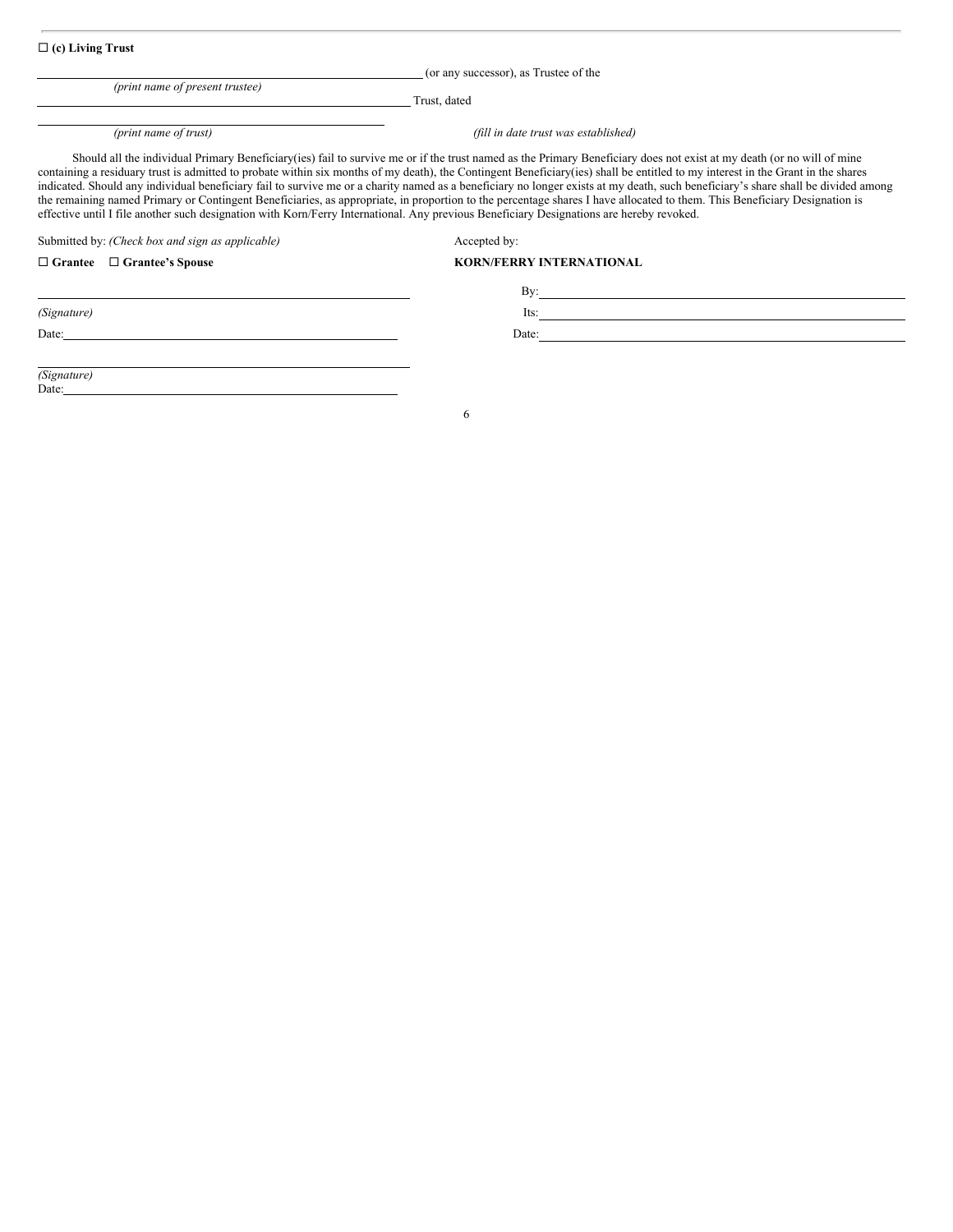December 4, 2012 PERSONAL AND CONFIDENTIAL

R.J. Heckman, Ph.D. 18731 Melrose Chase Eden Prairie, MN 55347-3483

Dear R.J.:

We are delighted to extend to you this offer of employment. The purpose of this offer letter (referred to herein as this "Offer Letter") is to confirm the terms of your employment, including your responsibilities, reporting relationships, compensation, employee benefits, and professional requirements.

This Offer Letter is being entered into in connection with that certain Agreement and Plan of Merger dated December 5, 2012 (the "Merger Agreement") between Personnel Decisions International Corporation, a Delaware corporation (the "Company"), the stockholders of the Company (the "Stockholders"), PDI Stockholder Representative LLC, a Delaware limited liability company, Korn/Ferry International, a Delaware corporation ("Korn/Ferry"), and Unity Sub, Inc., a Delaware corporation and wholly-owned subsidiary of Korn/Ferry ("Merger Sub"). Pursuant to the Merger Agreement, Merger Sub shall be merged with and into the Company (the "Merger"), and the Company, together with all of its business and the goodwill of its business, will be the surviving entity in such Merger and a wholly-owned subsidiary of Korn/Ferry.

### Effectiveness of Offer and Commencement Date

Written acceptance of this offer of employment must be received on or before December 31, 2012, or this offer of employment becomes automatically withdrawn and of no further force or effect. This offer of employment is contingent upon the receipt by the Company of results of certain employee information verifications, which may include education, employment, criminal background, and/or credit checks, satisfactory to the Company in its sole and absolute discretion.

In addition, this offer of employment is subject to and conditioned upon the consummation of the Merger (the "Transaction"). The extension of this offer of employment does not create any promise or assurance, express or implied, that the Transaction will take place, and neither the Company nor Korn/Ferry shall have any liability or responsibility to you, directly or indirectly, if for any reason the Transaction does not occur. If for any reason the Transaction is not consummated on or before December 31, 2012, then this offer of employment becomes automatically withdrawn and be of no further force or effect.

This offer letter shall become effective automatically upon consummation of the Transaction (the "Closing") and the commencement date of your employment with the Company shall be the first day following the date on which the Closing occurs ("Commencement Date").

Upon your written acceptance of this offer letter as evidenced by your signature below, and upon the occurrence of the Commencement Date, this offer letter and those documents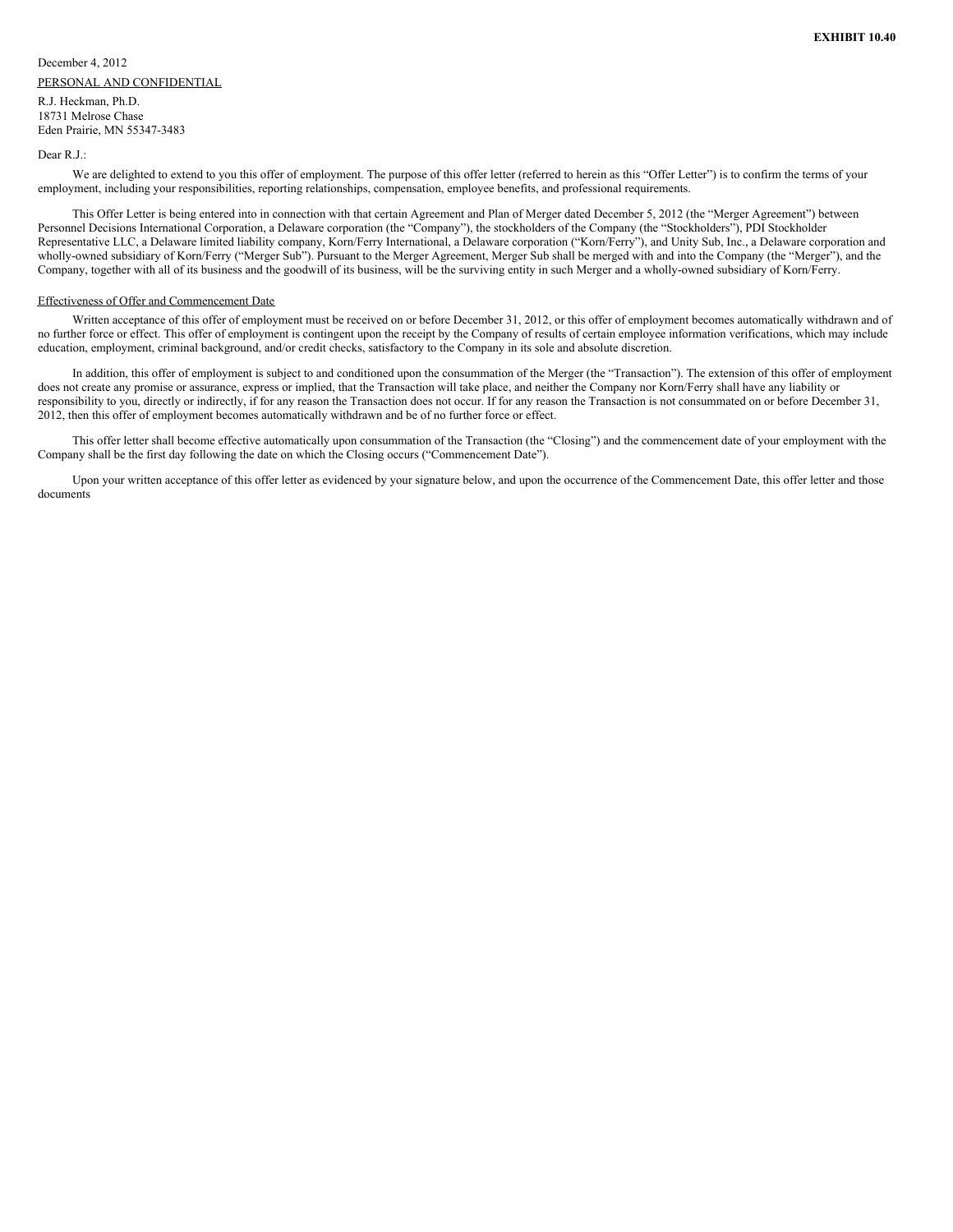expressly referred to herein shall embody the complete agreement and understanding between you and the Company regarding the terms and conditions of your employment. Upon the Closing, all prior offer letters or employment agreements between you and the Company, whether written or oral, are automatically terminated and of no further force or effect, without any liability to the Company or Korn/Ferry, and any and all rights and remedies, either at law or in equity, or under the express terms of such prior offer letters or employment agreements, which you may have had thereunder arising prior to or in connection with such termination are automatically discharged and waived in their entirety.

### Position and Title; Location; Duties and Responsibilities; Reporting Relationships

Upon the Commencement Date, you will be the Chief Executive Officer of the Company. You will be located in the principal office of the Company in Minneapolis, Minnesota, and you will report to the Board of Directors of the Company. You will also be an Executive Vice President of Korn/Ferry; provided, however, that your benefits will be those provided by the Company not Korn/Ferry and your employer of record will be the Company.

Your primary duties and responsibilities will consist of such reasonable and customary duties and responsibilities of a chief executive officer of a company similar to the Company, after giving effect to the consummation of the Merger. Without limiting the generality of the foregoing, your duties and responsibilities shall include (a) increasing the scale and growing the leadership business of Korn/Ferry to be the most globally relevant leadership business in the world; (b) accelerating the growth of the Company generally; (c) leading and implementing the effort to extract the agreed upon Net Cost Synergies as set forth in the Merger Agreement while the business of the Company is operated separately; (d) develop and design the integration process and methodology for the combination and integration of the Company and the Leadership & Talent Consulting division of Korn/Ferry and work the integration committee to effect such combination, with the goal of creating a \$500M leadership business; and (e) take a leadership role in designing, developing and implementing the strategic agenda of the leadership business of Korn/Ferry.

In addition to the foregoing, you shall have such other duties and responsibilities as may be assigned to you from time to time by the Board of Directors of the Company, so long as they are commensurate in title, scope and authority as your primary duties and responsibilities as the Chief Executive Officer of the Company.

### **Compensation**

## Monthly Base Salary

You shall receive a monthly base salary of \$33,333.33 payable in semi-monthly increments on the Company's regular payroll dates.

Annual Incentive Awards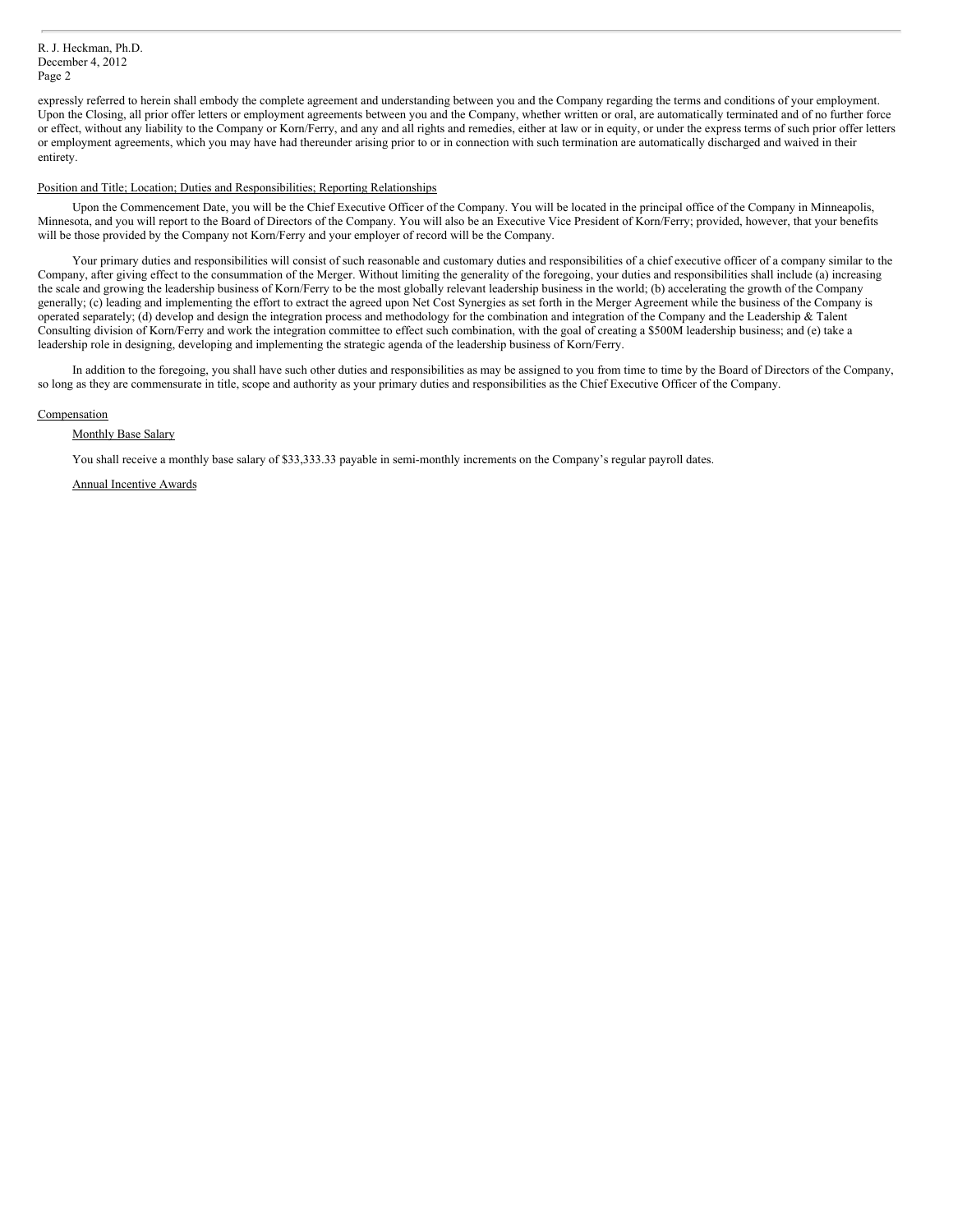You will be eligible to receive a discretionary annual incentive award in an amount up to \$800,000, consisting of cash and long-term incentive awards, with a combined target for annual cash bonuses and long-term incentive awards of \$400,000. This target does not constitute either a minimum or maximum. Long-term incentive awards may be cash or non-cash long-term incentive awards.

The amount of any annual incentive award will be determined by the Board of Directors of the Company and may be subject to the approval of the Compensation Committee of Korn/Ferry. The amount of any annual incentive award is dependent upon Korn/Ferry's overall performance, the performance of the Leadership & Talent Consulting segment of Korn/Ferry, the performance of the Company, your individual performance, and a favorable assessment being made as to your overall contribution to the Company.

All annual incentive award payments made to you will be subject to required tax withholdings and deductions.

Annual incentive awards are awarded and paid within a reasonable time following the close of the Company's fiscal year. Even if you would otherwise be entitled to an annual incentive award, you shall not be deemed to have earned any such award unless you meet or exceed the other performance thresholds established for similarly situated employees relating to bonus compensation (e.g. a Good or Exceptional rating on the Values scale of the Nine-Box appraisal system or similar appraisal system) with respect to the applicable fiscal year and you remain an active and full-time employee in good standing through the end of the applicable fiscal year and through the date on which such annual incentive award is scheduled to be paid to you. If your employment schedule or responsibilities diminish during a given fiscal year, your award may be adjusted accordingly.

The long-term non-cash incentive award portion of any annual incentive award will be granted pursuant to Korn/Ferry's Seconded Amended and Restated 2008 Stock Incentive Plan, as amended from time to time (the "PAP") in the form of a grant of options to purchase shares of Korn/Ferry common stock ("Bonus Stock Options"), or shares of Korn/Ferry restricted common stock ("Bonus Restricted Shares"), or in the form of ECAP contributions or other non-cash benefits provided for in the PAP. The value of the Bonus Stock Options and/or Bonus Restricted Shares to be granted or issued will be based upon a Black-Scholes valuation consistent with Korn/Ferry's valuation methodology generally.

Since your Commencement Date will be a date other than the first day of the Company's and Korn/Ferry's fiscal year, your first annual incentive award will be pro-rated based upon the number of calendar months between the Commencement Date and April 30, 2013. For example, if the Commencement Date is January 1, 2013, you shall receive one-third of any annual incentive award that would otherwise be granted to you with respect to the fiscal year ending on April 30, 2013. Thereafter, your annual incentive awards will be in respect of the fiscal years beginning on May 1<sup>st</sup> and ending on April 30<sup>th</sup>.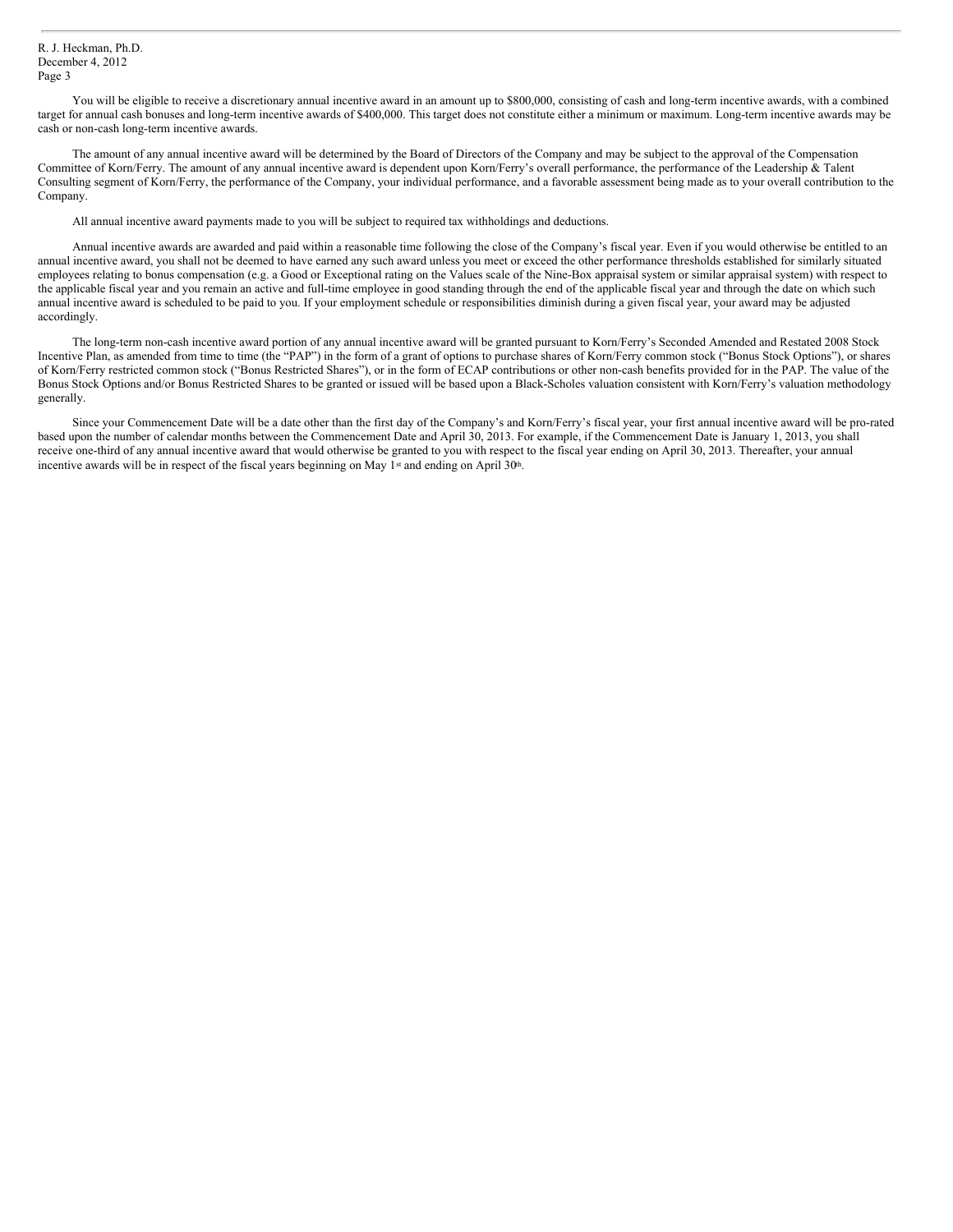Notwithstanding the above, the Company has agreed to pay you a minimum guaranteed incentive award in the aggregate amount of \$266,666.67 in cash ("Minimum Guaranteed Award"). This Minimum Guaranteed Award shall be for the period beginning on the Commencement Date and ending on April 30, 2014. The portion of the Minimum Guaranteed Award payable in respect of the period from the Commencement Date through April 30, 2013 is \$66,666.67. The portion of the Minimum Guaranteed Award payable with respect to the fiscal year May 1, 2013 through April 30, 2014 is \$200,000. The portion of the Minimum Guaranteed Award payable with respect to the period from the Commencement Date through April 30, 2013 shall constitute a credit against and otherwise reduce the amount of any annual incentive award otherwise granted to you with respect to such period. The portion of the Minimum Guaranteed Award payable with respect to the period May 1, 2013 through April 30, 2104 shall constitute a credit against and otherwise reduce the amount of the annual incentive award otherwise payable to you with respect to such period. The Minimum Guaranteed Award shall be payable in equal installments over the relative periods on the Company's regular payroll dates.

#### Sign-On Restricted Common Stock.

You shall be issued an aggregate of Four Hundred Thousand Dollars (\$400,000.00) worth of shares of the restricted common stock of Korn/Ferry ("Restricted Shares"), with the number of Restricted Shares to be based upon the closing price of Korn/Ferry's common stock on the New York Stock Exchange on the Commencement Date. The Restricted Shares will be "restricted shares" awarded pursuant to the PAP, and subject to the terms and conditions set forth therein. The Restricted Shares will vest in four equal installments on the 1st, 2nd, 3rd and 4th anniversaries of the date of grant. No pro rata portions of such award may be earned. The Restricted Shares will have such other terms and conditions as may be specified in the Notice of Restricted Stock Award.

#### **Benefits**

You shall be eligible for all benefits and employee benefit programs offered from time to time by the Company to its senior executives generally.

#### "At-Will" Nature of Employment; Termination

You understand that your employment with the Company is an employment "at will" and this arrangement may be altered only in writing upon the written approval of the Board of Directors of the Company. The "at will" nature of your employment means that either you or the Company may terminate your employment at any time, with or without cause or reason or notice.

In addition, your employment with the Company may also be terminated as follows:

Termination by Reason of Death. Your employment shall automatically terminate on the date of your death.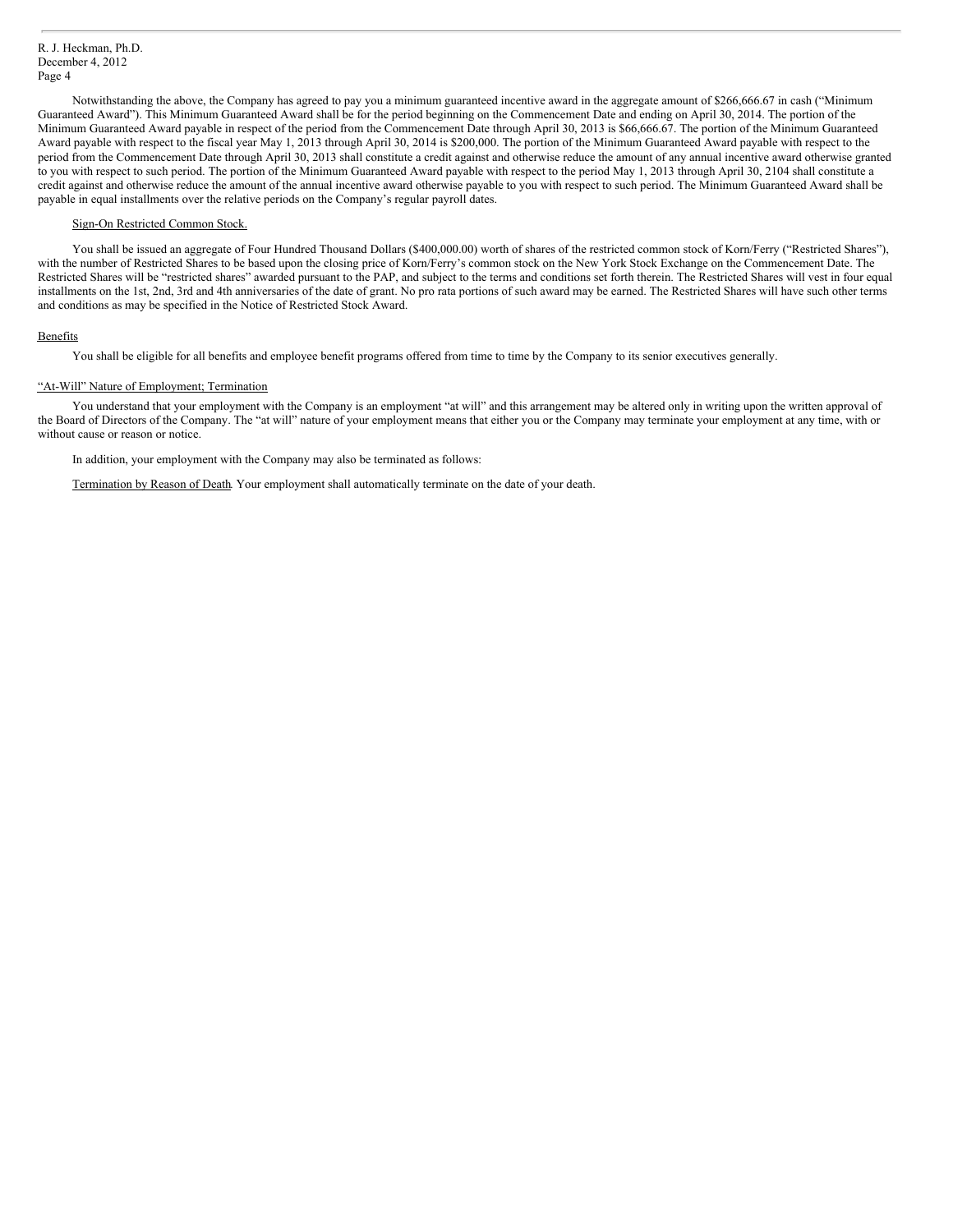Termination by Reason of Disability. To the extent permitted by applicable law, the Company shall have the right to terminate your employment hereunder in the event of your "Disability." The term "Disability" means any medically determinable physical or mental condition or impairment which renders or has rendered you substantially unable to perform your duties and responsibilities under this Offer Letter for one hundred and twenty (120) days or more during any given 12-month period during the Term. The effective date of your termination of employment pursuant to this Paragraph shall be such date after the one hundred and twentieth (120th) day specified above that the Company specifies in a written notice delivered to you. Such "Disability" shall be determined by a medical doctor mutually agreed upon by you and the Company and if we cannot mutually agree upon a medical doctor within ten (10) days after the Company has given written notice to you nominating its medical doctor, then the medical doctors selected by you and the Company shall select a third medical doctor who will make such determination.

Termination by Company for Cause. The Company may terminate you immediately for "Cause" (as this term is defined below). The term "Cause" shall mean any one or more of the following events, conditions or circumstances: (i) your conviction of any felony or misdemeanor involving moral turpitude; or (ii) any plea of nolo contendre entered by you or on your behalf to any felony or misdemeanor involving moral turpitude; or (iii) any conduct on your part which constitutes fraud, willful misconduct or gross negligence, or any misappropriation of Company funds or embezzlement, or any breach of fiduciary duty by you towards the Company or Korn/Ferry; or (iv) any breach by you of any material provision of this Offer Letter or the "Agreement to Protect Confidential Information" referred to below, which, if capable of being cured, is not cured within ten (10) days after receipt of written notice of such breach from the Company that sets forth in reasonable detail the nature of such breach; or (v) any material breach or material violation by you of any Company or Korn/Ferry written policy regarding ethics, code of business conduct, sexual harassment, workplace safety, or workplace discrimination, which, if capable of being cured, is not cured within ten (10) days after receipt of written notice of such breach or violation from the Company that sets forth in reasonable detail the nature of such breach or violation; or (vi) any misrepresentation by you of any material fact in your resume, or in the Employment Education and History Form, or in any other new hire paperwork or other employment-related questionnaires, or any omission to state a material fact in such resume, Employment Education and History Form, new hire paperwork or questionnaires; or (vii) any willful or knowing failure or willful or knowing refusal to perform your duties under this Offer Letter if such failure or refusal is not cured within ten (10) days after receipt of written notice of such failure or refusal from the Company that sets forth in reasonable detail the nature of such failure or refusal; or (viii) any habitual failure to perform your duties under this Offer Letter if such failure is not cured within ten (10) days after receipt of written notice of such failure from the Company that sets forth in reasonable detail the nature of such failure.

### Entitlements Upon Termination.

In General. Except as otherwise expressly provided in this Offer Letter, all compensation otherwise payable to you under this Offer Letter shall cease to accrue

upon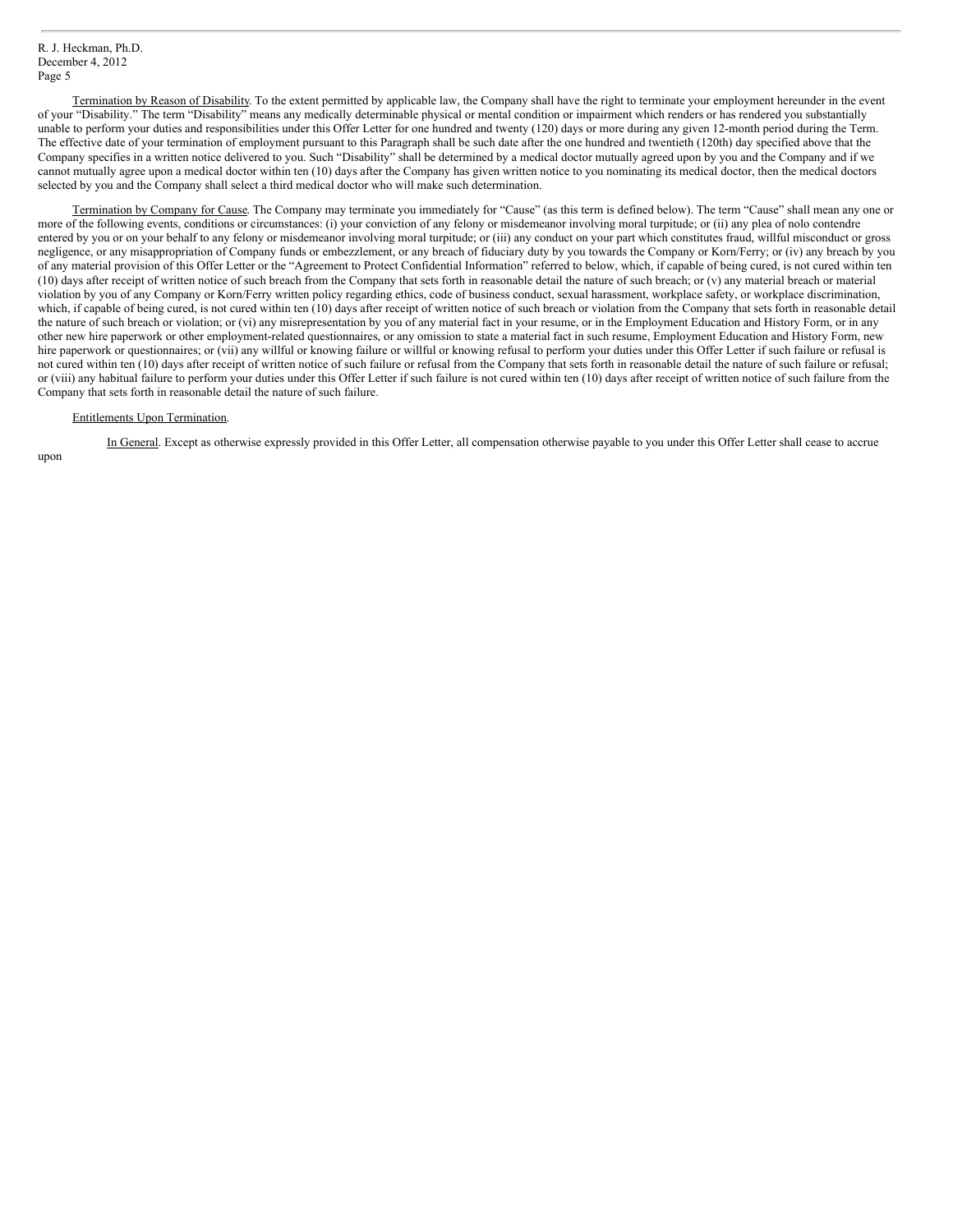termination of your employment for any reason, including, without limitation, by reason of your voluntary resignation and your entitlements under applicable plans and programs of the Company following termination of your employment will be determined under the terms of those plans and programs. As of the date of termination of your employment, the Company shall pay to you all "Accrued Compensation" (as this term is defined below), and you shall be reimbursed for any legitimate business expenses incurred prior to the date of termination of your employment and not previously reimbursed. For purposes of this Agreement, the term "Accrued Compensation" means, as of any date, the amount of any unpaid base salary earned by you through the date of termination of your employment and the amount of any unpaid annual incentive award earned by you through the termination date and through the date of payment or grant, plus any additional amounts and/or benefits payable to you under and in accordance with the provisions of any employee plan, program or arrangement under which you are covered immediately prior to the termination of your employment. In addition, except as otherwise provided in this Offer Letter and the terms and conditions of any restricted stock purchase agreement or stock option agreement, upon termination of your employment by either the Company or you for any reason: (a) any unvested restricted shares of Korn/Ferry's common stock, including the Restricted Shares, will be forfeited; (b) any unvested options to purchase Korn/Ferry common stock held by you as of the date of termination will be forfeited; (c) vested options held by you as of the date of termination may be exercised within 30 days after the termination date; (d) you will not be entitled to any severance; and (e) all of your unvested interests in the ECAP will terminate and become forfeited.

Severance Upon Termination by Company Without Cause. If your employment with the Company is terminated by the Company Without Cause prior to the third (3rd) anniversary of the Commencement Date, then, in addition to the amounts provided for above, the Company shall pay you, as severance, an amount equal to your monthly base salary for the period beginning on the date of termination of employment and ending on the third (3rd) anniversary of the Commencement Date ("Severance Period"), so long as you otherwise remain in compliance with your obligations under this Offer Letter during the Severance Period. Such severance shall be payable in accordance with the Company's regular payroll practices, and shall be subject to reduction for any compensation received by you from any other employment you engage in after the date of such termination.

Severance Agreement. Any entitlement to severance under this Offer Letter by reason of the termination of your employment by the Company without Cause prior to the third (3rd) anniversary of the Commencement Date as provided above shall be subject to and conditioned upon the execution and delivery by the Company and you of a severance agreement ("Severance Agreement"), containing a general release by you of all known and unknown claims against the Company and Korn/Ferry, and their officers, directors, employees, stockholders, agents and representatives, in form and substance mutually satisfactory to you and the Company. The Company will cause a draft of the Severance Agreement to be delivered to you following the date of termination of your employment by the Company without Cause. If for any reason no such Severance Agreement is executed and delivered by the Company and you within thirty (30) days after the date of termination of your employment by the Company without Cause, then you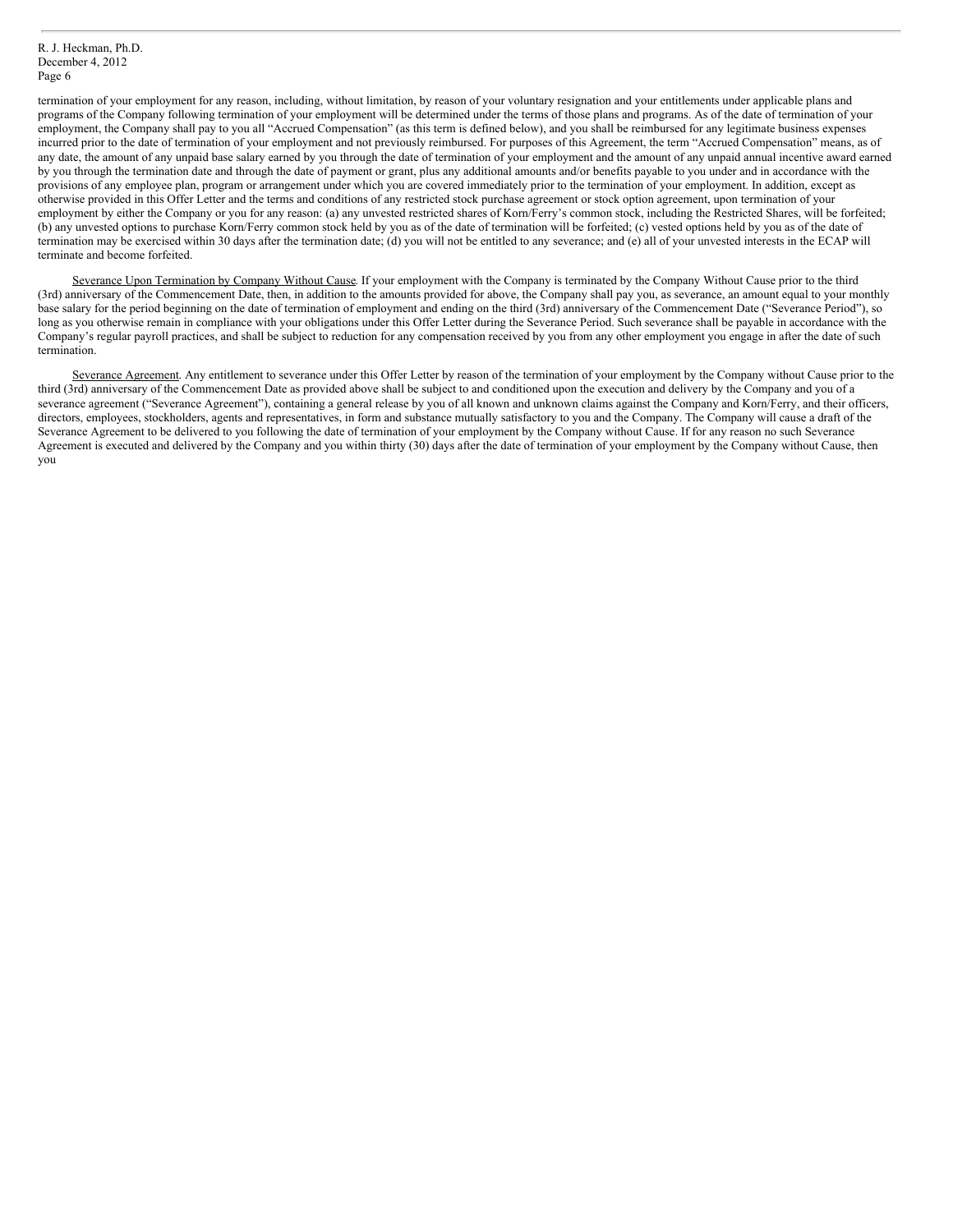shall not be entitled to any severance provided for in this Offer Letter or otherwise.

Non-Compete Payment Upon Termination of Employment by Employee. If you terminate your employment with the Company or otherwise voluntarily resign at any time prior to the third (3rd) anniversary of the Commencement Date, then within (30) days after the date of such termination, the Company shall have the right to elect, in its sole discretion, by delivery of written notice to you, that the provisions set forth in the section of this Offer Letter entitled "Restricted Covenants" shall not apply after the date of such termination ("Termination of Non-Compete Notice"). If for any reason the Company does not send you the Termination of Non-Compete Notice within such thirty day period, then all of the provisions set forth in the section of this Offer Letter entitled "Restrictive Covenants" shall continue to apply in accordance with their terms after the date of such termination. Whether or not the Company delivers a Termination of Non-Compete Notice to you, the Company shall pay you an amount equal to your monthly base salary for the period beginning on the date of such termination through the third (3rd) anniversary of the Commencement Date ("Non-Compete Payment"), in accordance with the Company's regular payroll practices, subject to required withholding and subject to reduction for any compensation received by you from any other employment you engage in after the date of such termination.

#### Professional Requirements

As part of your employment by the Company, we also ask that you provide a detailed description of your job history and educational background. An Employment Education and History Form for this purpose is enclosed. The information you provide concerning past employment and educational history may be verified by the firm. Your employment is contingent on the accuracy of the information you provide.

Pursuant to the Immigration and Nationality Act, our firm is required to verify the identity and employment eligibility of all new hires. In order to comply with this legal obligation, we must complete an Employment Eligibility Verification Form I-9 within three days of hire. We have enclosed a Form I-9 for your review. Please note that you will need to provide either (i) one document from "List A" or (ii) one document from "List B" and one document from "List C" of the form (see page two of the enclosed Form I-9). If you anticipate having difficulty completing the Form I-9 or producing the required documents, please contact me.

Further, all employees of Korn/Ferry and its subsidiaries, such as the Company, are required to review and acknowledge the firm's Code of Business Conduct, Code of Business Conduct and Ethics, Non-Harassment and Non-Discrimination Policy, Policy Statement Prohibiting Payments to Foreign Government Agencies and Officials, Political Parties, Leaders and Candidates, and False Entries in Books and Records, and the Agreement To Protect Confidential Information which govern all aspects of our professional practice. Copies of such Codes and Policies, and an execution version of the Agreement To Protect Confidential Information, are enclosed. Your employment is contingent on your abiding by the provisions of these documents. Please review the Codes and Policies carefully and return the signed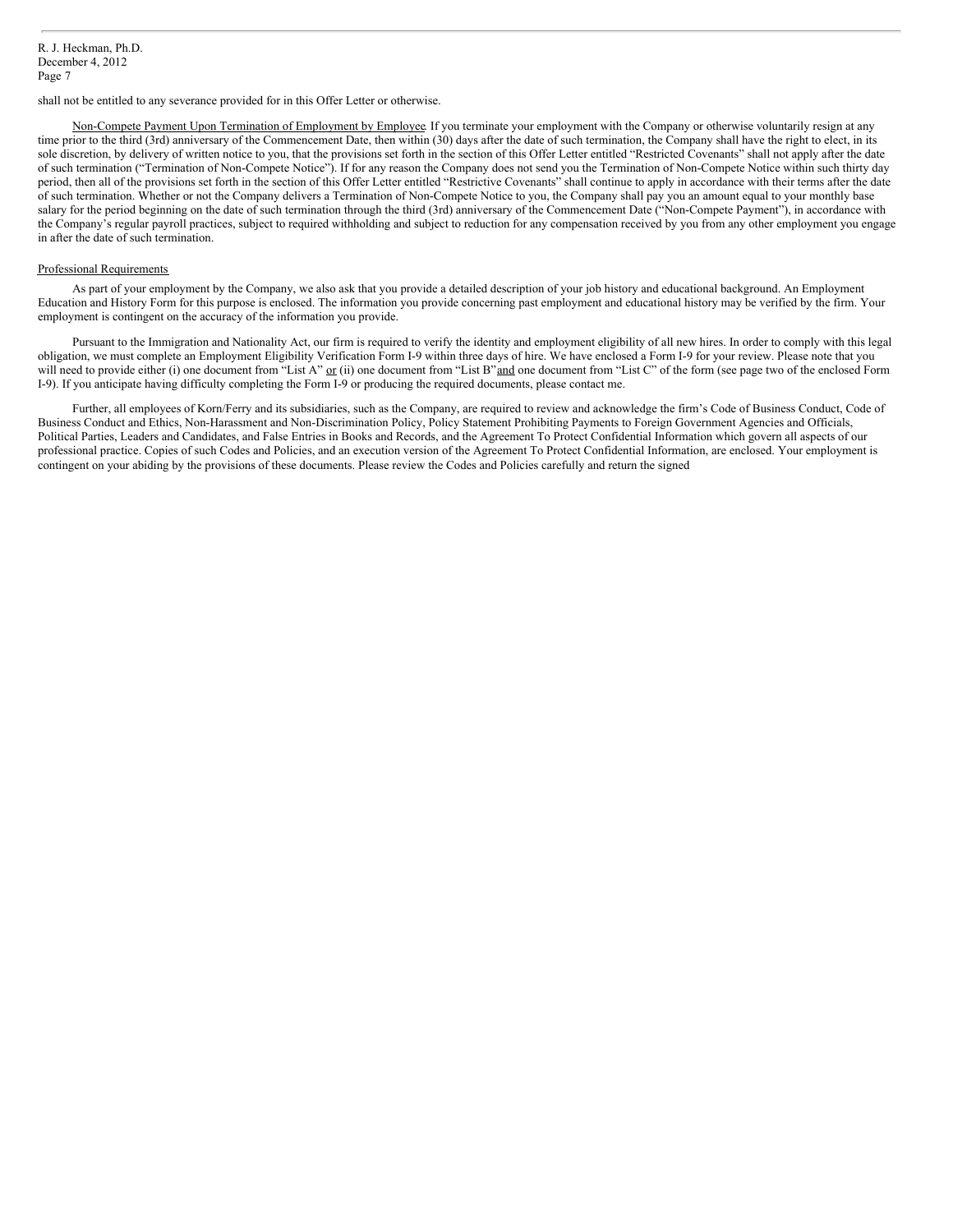acknowledgment forms with your acceptance of this offer. Please review the Agreement To Protect Confidential Information carefully and return a fully executed original of such Agreement with your acceptance of this offer. Please keep the Codes and Policies, as well as a copy of the Agreement To Protect Confidential Information, for your personal files.

Should you accept this Offer Letter, for so long as you are employed by the Company, you agree to (a) devote your full business time to the business and the affairs of the Company, (b) perform your duties diligently, to the best of your ability and at a level of competency and effectiveness consistent with the position occupied, and to do nothing which would be detrimental to the best interests of the Company or any Affiliate of the Company, (c) use your best efforts, skill, and ability to promote the interests of the Company and all Affiliates of the Company, and (d) adhere to the policies and procedures of Korn/Ferry which are applicable to the Company of which you are informed, from time to time, in writing (including, without limitation, by email).

#### Restrictive Covenants.

a. Preamble. You acknowledge that this Offer Letter, including, without limitation, the provisions of this section entitled "Restrictive Covenants" are a material inducement to Korn/Ferry entering into the Merger Agreement and consummating the acquisition of the Company and its business pursuant to such Merger Agreement and Korn/Ferry would not have entered into the Merger Agreement or consummated the Merger without your execution and delivery of this Offer Letter and the inclusions of the provisions of this section entitled "Restrictive Covenants". Further, you acknowledge and agree that the provisions set forth in this section entitled "Restrictive Covenants" are reasonable in terms of their substantive scope, geographic and temporal restrictions, and such Restrictive Covenants are necessary in order for the Company and Korn/Ferry to protect the business of the Company and the goodwill of the business of the Company being acquired by Korn/Ferry in connection with the Merger.

#### b. Certain Definitions

i. "Affiliate" of, or person affiliated with, a specified person, is a person that directly, or indirectly through one or more intermediaries, controls or is controlled by, or is under common control with, the person specified. The term control (including the terms controlling, controlled by and under common control with) means the possession, direct or indirect, of the power to direct or cause the direction of the management and policies of a person, whether through the ownership of voting securities, by contract, or otherwise.

ii. The term "Client" means only those clients or former clients of the Company and/or Korn/Ferry (including the Leadership & Talent Consulting division of Korn/Ferry) with respect to which or whom you, at any time during the three years preceding the date of termination or expiration of your employment with the Company, either alone or in conjunction with others: (a) had contact with or (b) engaged in activities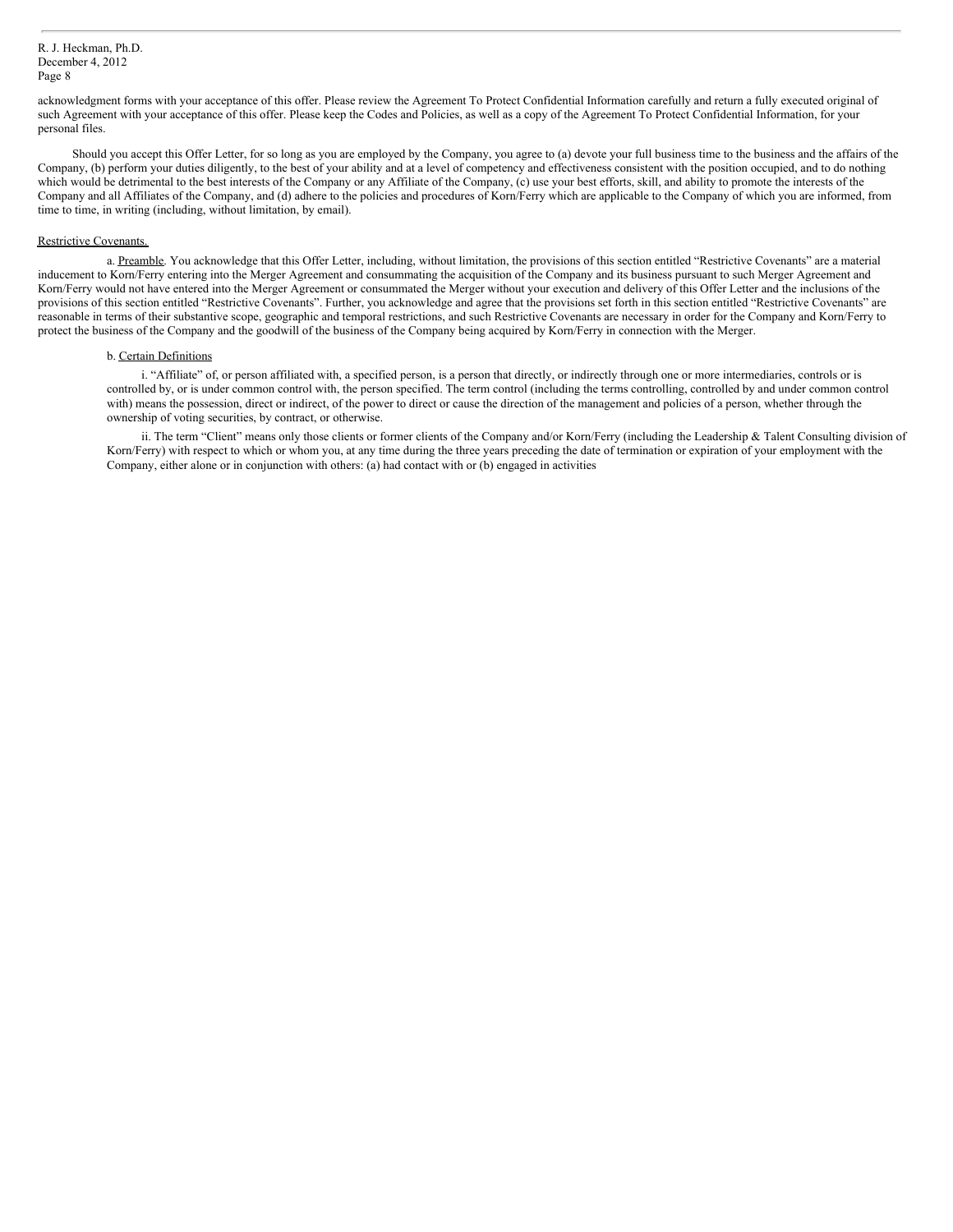or rendered services to on behalf of the Company and/or Korn/Ferry (including the Leadership & Talent Consulting division of Korn/Ferry).

iii. "Competitive Services" means human capital resources consulting services relating to talent management and development, including, without limitation (a) executive coaching, teambuilding and leadership development services, (b) the identification, recruitment and/or assessment of board, executive, management, technical and/or professional personnel, (c) management assessment services, (c) the management and/or supervision of all of the foregoing activities for or on behalf of others.

iv. "Competitor" means any person, firm or entity, or any division, department or business unit of any person, firm or entity, rendering or providing in whole or in part any of the Competitive Services, either for its own account or the account of others. The term "Competitor" includes any Affiliates of a Competitor.

v. The term "Employee" means any other employee, consultant, or provider of services to the Company and/or any Affiliate of the Company, whether an employee or independent contractor, who either (a) was an employee, consultant or provider as of the date on which your full-time employment with the Company ends or (b) was an employee, consultant or provider at any time during the one (1) year period preceding the date on which your full-time employment with the Company ends.

vi. "Non-Compete Restricted Period" means the period beginning on the Commencement Date and ending on the third (3rd) anniversary of the Commencement Date.

vii. "Non-Solicitation Restricted Period" means the period beginning on the Commencement Date and ending on the third (3rd) anniversary of the Commencement Date.

viii. "Territory" means only the geographic areas in which the Company conducts its business.

#### c. Non-Compete

During the Non-Compete Restricted Period, whether or not you are employed by the Company, you will not and will cause each of your Affiliates not to, directly or indirectly, either alone or with others (whether as an owner, director, officer, employee, proprietor, investor, lender, guarantor, consultant, independent contractor, partner, agent or otherwise), do or engage in or support any of the following business or activity:

i. own or control a Competitor who offers or renders Competitive Services within the Territory;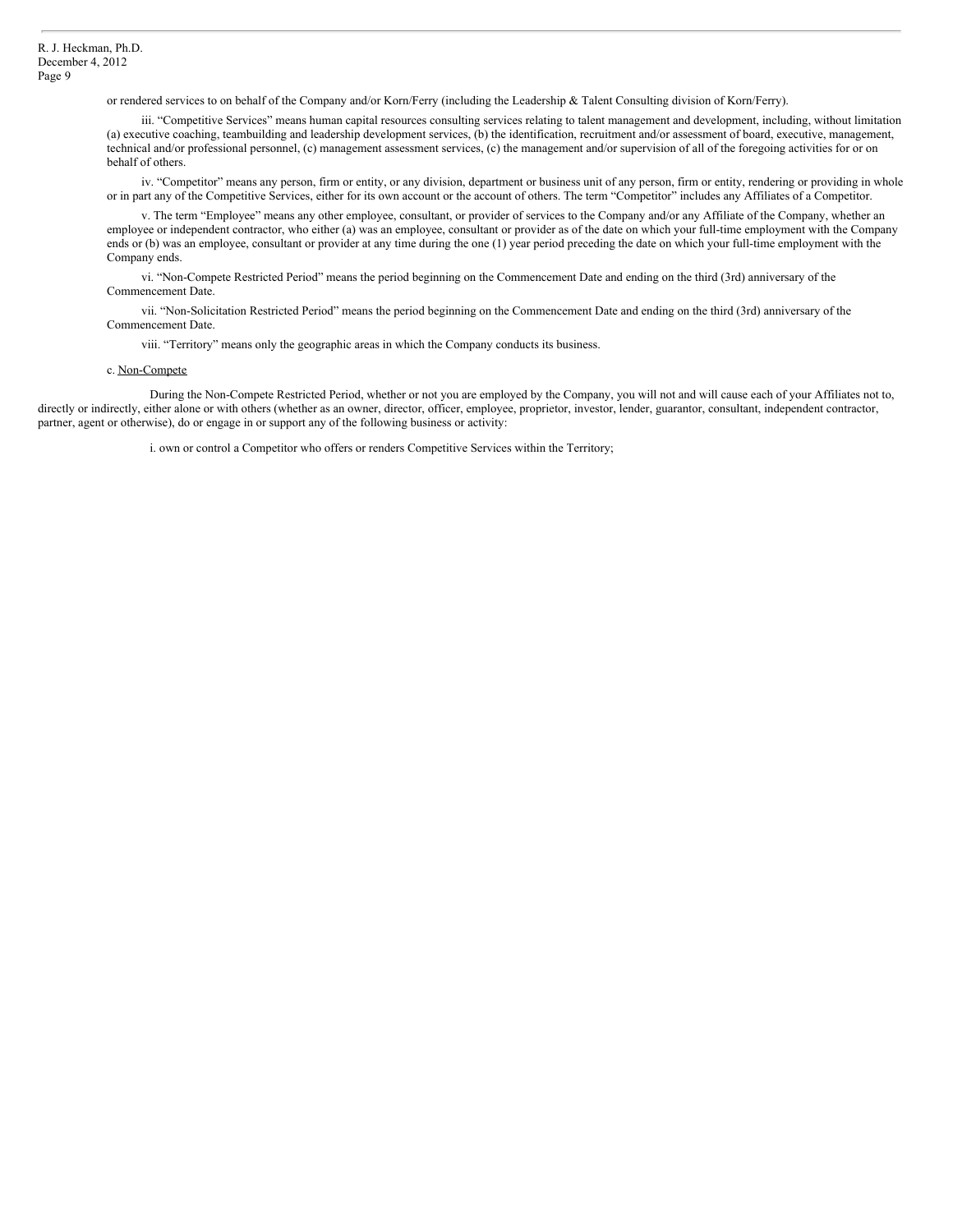ii. become a Competitor, or become an employee, independent contractor, manager, or agent of any person, firm or entity who is a Competitor where all or a part of your duties or responsibilities will involve the rendition, management or supervision of Competitive Services within the Territory;

# iii. engage in or render any services which are Competitive Services within the Territory; or

iv. solicit the trade or patronage of any Client with respect to the rendition of Competitive Services, or provide or render Competitive Services to any Client, or otherwise accept any assignment or engagement from any Client which involves Competitive Services, and you shall not recommend, encourage, or induce any Client to cease its relationship with the Company or Korn/Ferry or stop using the services of the Company or Korn/Ferry.

## d. Non-Solicitation

During the Non-Solicitation Restricted Period, you will not, directly or indirectly, either alone or with others (whether as an owner, director, officer, employee, proprietor, investor, lender, guarantor, consultant, independent contractor, partner, agent or otherwise), on behalf of a Competitor or otherwise recruit, solicit or hire any Employee, or induce or encourage any Employee to leave the employ or terminate or limit their business relationship with the Company or any Affiliate of the Company, or induce or encourage any Employee to provide Competitive Services for or on behalf of any Competitor.

e. Injunctive Relief. You acknowledge that the restrictions in this paragraph entitled "Restrictive Covenants" are reasonable and necessary in order to protect and maintain the proprietary and other legitimate business interests and good will of the Company, Korn/Ferry and their Affiliates, including, without limitation, the goodwill of the business of the Company which Korn/Ferry is acquiring in connection with the consummation of the Merger. You further agree that the actual or threatened breach by you of such covenants would cause immediate, substantial, and irreparable harm to the Company, Korn/Ferry and their Affiliates, for which the full extent of resulting injury would be impossible to calculate, and the Company and Korn/Ferry therefore will not have an adequate remedy at law. Accordingly, you agree that temporary and permanent injunctive relief would be appropriate remedies against such breach, without bond or security, which is hereby waived by you; provided that nothing herein shall be construed as limiting any other legal or equitable remedies the Company and/or Korn/Ferry might have.

f. Severability—Blue—Penciling. If one or more provisions of this section entitled "Restrictive Covenants" are held to be illegal, overly broad, or otherwise unenforceable, it is the intention and desire of both parties to this Offer Letter that such illegal, overly broad, or otherwise unenforceable portion(s) shall be amended (by bluepenciling or otherwise) as necessary to be enforced to the greatest extent possible or, if blue-penciling or similar procedures are not available, limited or excluded from this Offer Letter to the minimum extent required so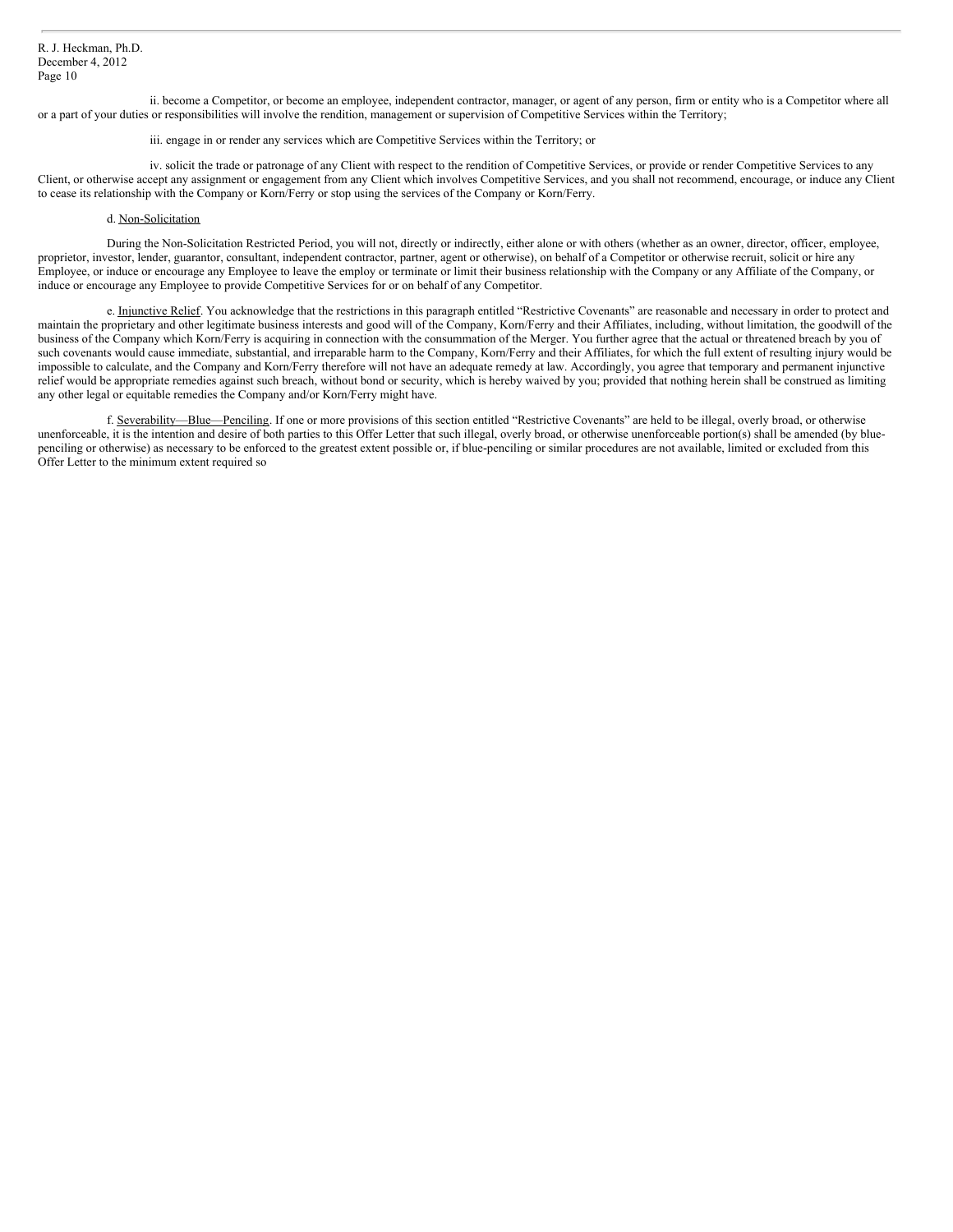that the provisions of this section entitled "Restrictive Covenants" shall otherwise remain in full force and effect and enforceable in accordance with its terms.

#### Application of Section 409A

This Offer Letter is intended to comply with Section 409A of the Internal Revenue Code, as amended ("Section 409A"), to the extent 409A is applicable, and installment payments are intended to be treated as separate payments for Section 409A purposes. In addition, notwithstanding any inconsistent provision of this Offer Letter, to the extent the Company determines in good faith that (a) one or more of the payments or benefits received or to be received by you pursuant to this Offer Letter in connection with your termination of employment would constitute deferred compensation subject to the rules of Section 409A, and (b) that you are a "specified employee" under Section 409A, then only to the extent required to avoid the your incurrence of any additional tax or interest under Section 409A, such payment or benefit will be delayed until the date which is six (6) months after your "separation from service" within the meaning of Section 409A. The Company and you agree to negotiate in good faith to reform any provisions of this Offer Letter to maintain to the maximum extent practicable the original intent of the applicable provisions without violating the provisions of Section 409A, if the Company deems such reformation necessary or advisable pursuant to guidance under Section 409A to avoid the incurrence of any such interest and penalties. Such reformation shall not result in a reduction of the aggregate amount of payments or benefits under this Offer Letter, nor the obligation of the Company to pay interest on any payments delayed for the purposes of avoiding a violation of Section 409A.

## Entire Agreement

This Offer Letter contains the entire agreement of the parties relating to its subject matter, and supersedes all prior or contemporaneous agreements, representations or understandings, whether written or oral, with respect to the subject matter hereof. This Offer Letter may not be modified, changed or discharged in whole or in part, except by an agreement in writing signed by you, in your capacity as the employee, and by another person duly authorized by the Board of Directors of the Company to execute any such modification, change or waiver on behalf of the Company.

#### Authorization to Enter into Agreement and Related Matters

You represent and warrant that you are currently legally available to work for the Company, that you have the full legal right and authority to negotiate and accept this Offer Letter and to render the services as required under this Offer Letter, and that by negotiating, accepting and signing this Offer Letter and rendering such services, you have not breached or violated and are not breaching or otherwise violating any contract or legal obligation that you may owe to any third party. You further represent and warrant that you have not and will not breach or violate any contract or legal obligation owed to any third party, e.g., a fiduciary obligation owed to your current employer. You understand that if for any reason any of the foregoing representations or warranties are untrue or inaccurate, or become untrue or inaccurate after your acceptance of this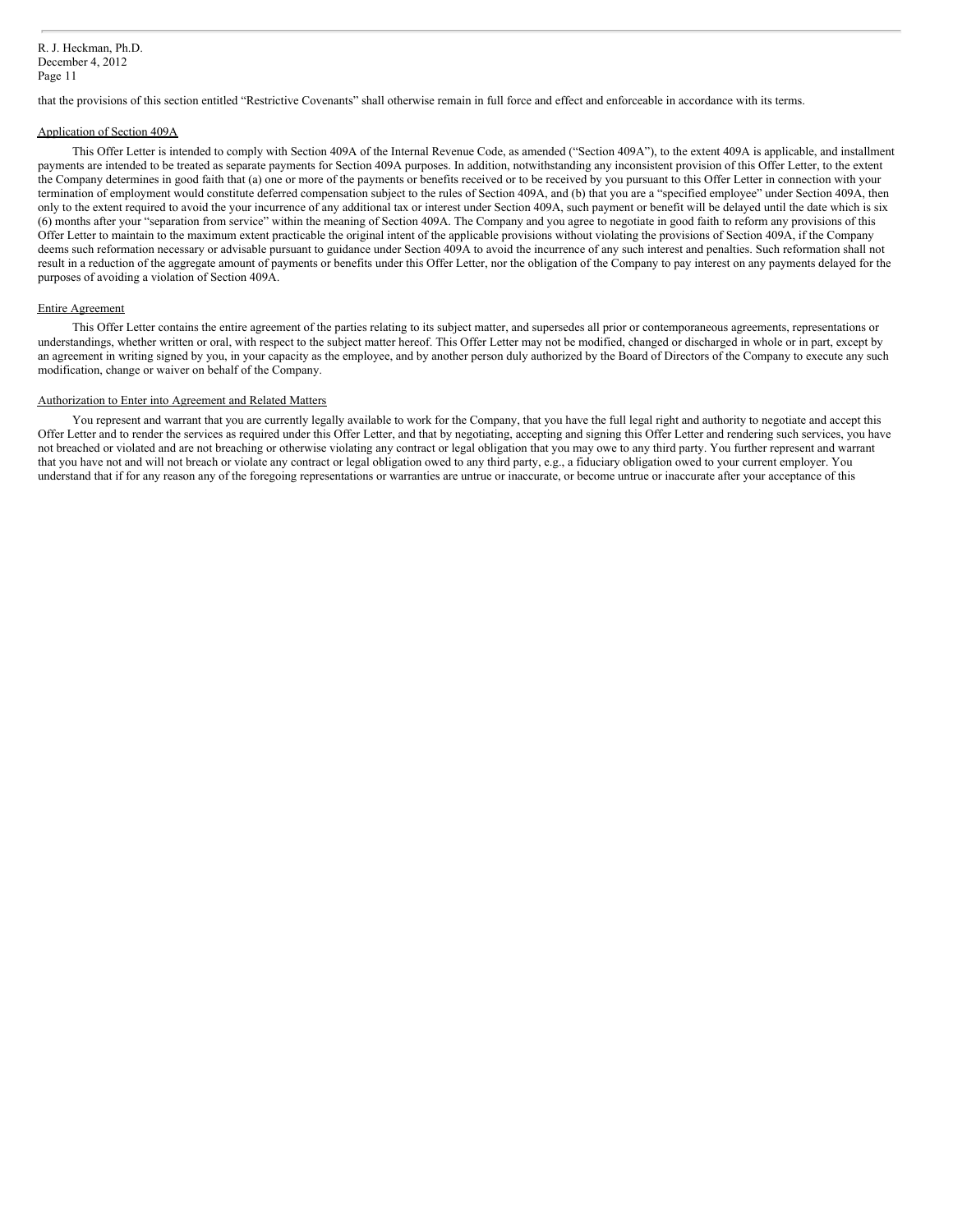Offer Letter, in any respect, then the Company will have the right to terminate your employment for "Cause", in which event the Company will have no further obligations under this Offer Letter and will have such other rights as may be available under applicable law.

You represent and warrant to the Company that: (i) you have full legal capacity or the requisite authority and power to execute and deliver this Offer Letter; (ii) this Offer Letter is a valid and binding obligation of you enforceable in accordance with its terms, except as enforcement thereof may be limited by bankruptcy, insolvency, reorganization, fraudulent conveyance, moratorium or other similar laws relating to or affecting enforcement of creditors' rights generally; (iii) you have executed this Offer Letter voluntarily and without any duress or undue influence; (iv) you have read this Offer Letter, understand the terms and consequences of it and have had adequate time to think about this Offer Letter and discuss it with your own legal counsel; and (v) you are fully aware of the legal and binding effect of this Agreement.

## Governing Law

This Offer Letter shall be governed by and construed in accordance with the laws of the State of Minnesota, without regard to its conflict of laws.

#### Waiver of Jury Trial

TO THE FULLEST EXTENT PERMITTED BY APPLICABLE LAW, EACH OF THE PARTIES HERETO WAIVES ANY RIGHT IT MAY HAVE TO TRIAL BY JURY IN RESPECT OF ANY LITIGATION BASED ON, ARISING OUT OF, UNDER OR IN CONNECTION WITH THIS OFFER LETTER OR ANY COURSE OF CONDUCT, COURSE OF DEALING, VERBAL OR WRITTEN STATEMENT OR ACTION OF ANY PARTY HERETO.

### Acceptance of Employment

In order to accept this offer of employment, please sign this Offer Letter in the spaces provided below and return it to me, together with the following documents, completed and signed as indicated:

- Employment and Education History Form
- Code of Business Conduct: Acknowledgment Form
- Code of Business Conduct and Ethics: Acknowledgment Form
- Non-Harassment/Non-Discrimination Policy: Acknowledgment Form
- Policy Statement Prohibiting Payments to Foreign Government Agencies and Officials, Political Parties, Leaders and Candidates, and False Entries in Books and Records: Acknowledgment Form
- Insider Trading Policy: Acknowledgment Form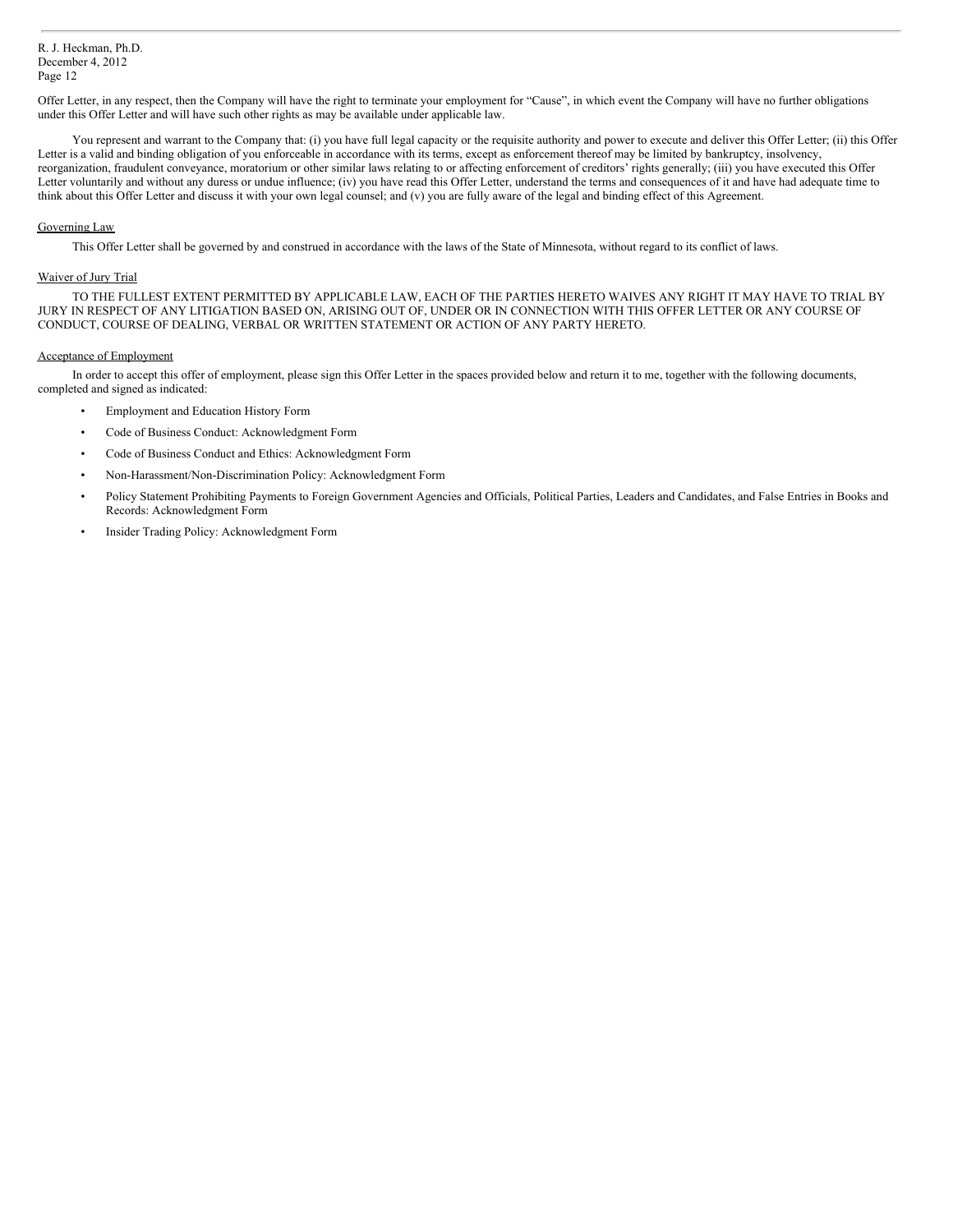- Agreement To Protect Confidential Information (copy attached to this Offer Letter)
- Personnel Information Form: (Section A)
- Form I-9
- W-4 Form
- Employee Authorization for Automatic Deposits Form
- Business Travel and Expense Reporting: Acknowledgment Form
- Notice of Restricted Stock Award (copy attached to this Offer Letter)

*[Next Page Is Signature Page]*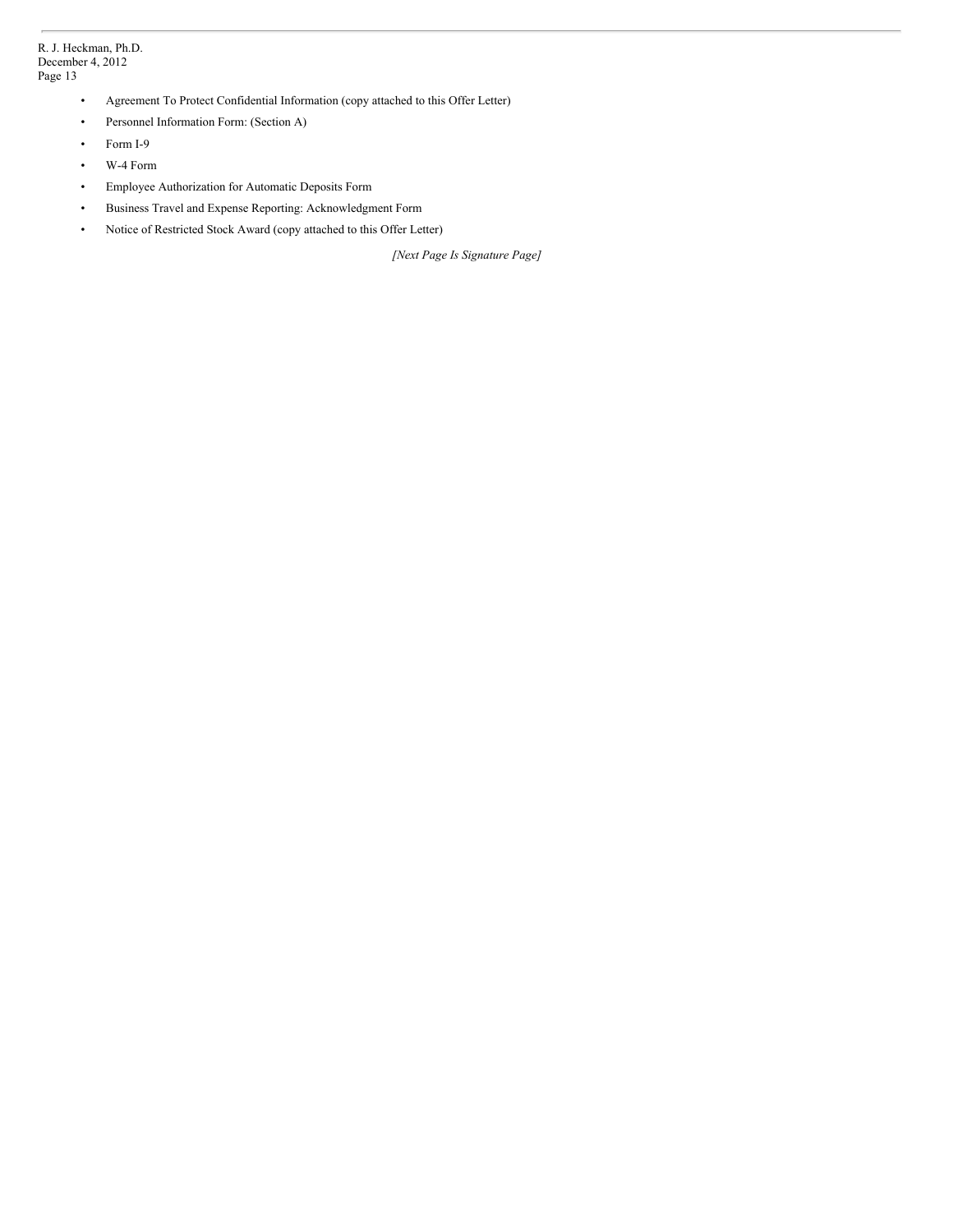# *[Signature Page]*

I look forward to your joining us and to your success with the Company. If you have any questions, please don't hesitate to call me.

Sincerely,

PERSONNEL DECISIONS INTERNATIONAL CORPORATION

/s/ Lowell W Hellervik

Name: Lowell W Hellervik Title: Chairman

ACCEPTED AND AGREED TO:

 $\sqrt{s/R}$ .J. Heckman 12/5/12 R.J. Heckman, Ph.D. Date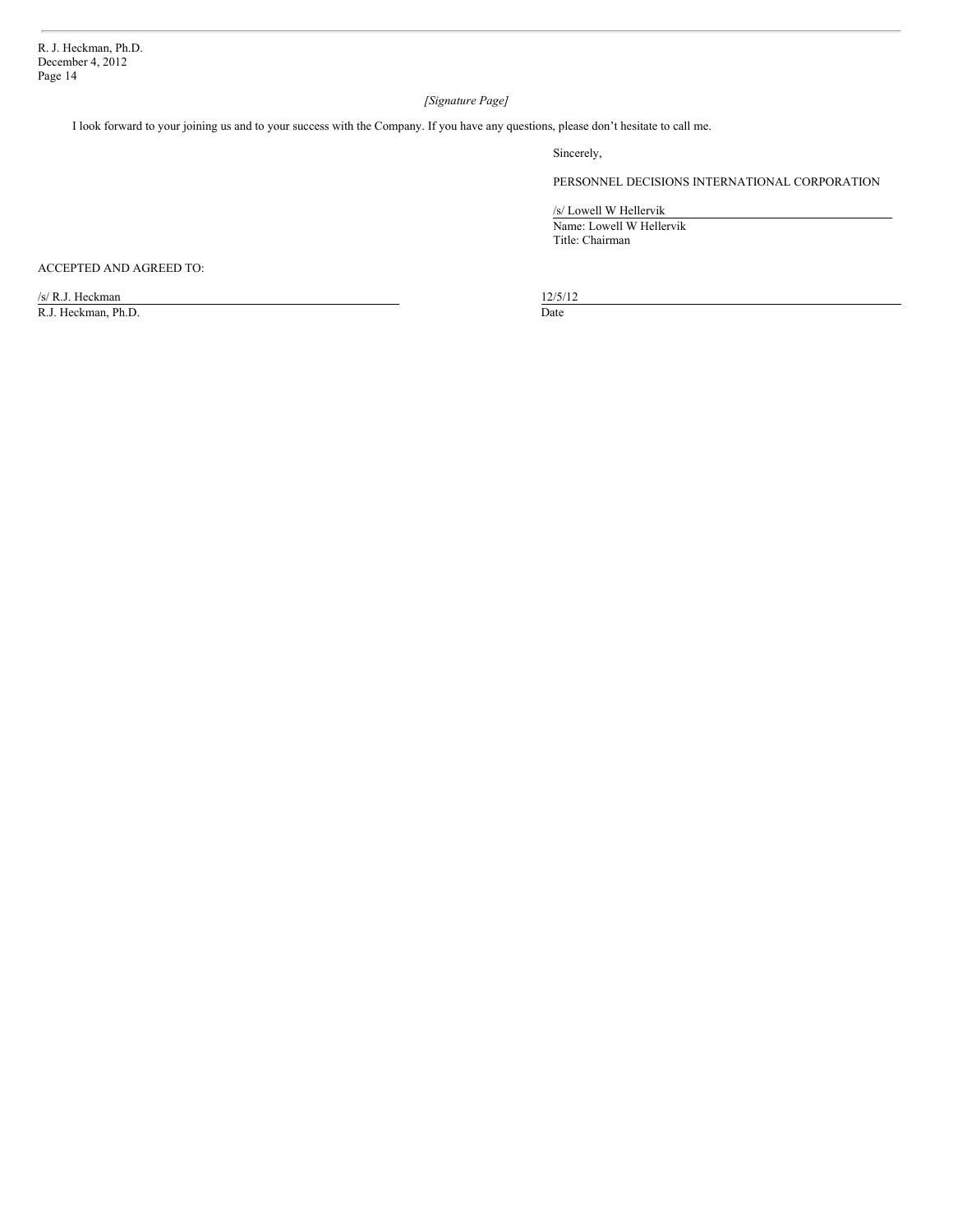# **EXHIBIT 21.1**

Note: Korn/Ferry International or one of its Subsidiaries has 100% ownership of the Subsidiaries listed below, except for Korn/Ferry International (M) Sdn. Bhd. (49%), Korn/Ferry International S.A. de C.V. (43.5%), Korn/Ferry International (H.K.) Limited (99% owned by Korn/Ferry International; and 1% owned by Paul C. Reilly in trust for Korn/Ferry International).

|     | <b>Subsidiaries</b>                                                     | <b>Jurisdiction</b> |
|-----|-------------------------------------------------------------------------|---------------------|
| 1.  | Korn Ferry International S.A.                                           | Argentina           |
| 2.  | Korn Ferry Futurestep Argentina S.R.L.                                  | Argentina           |
| 3.  | Korn/Ferry International Pty Limited                                    | Australia           |
| 4.  | Futurestep (Australia) Pty Ltd                                          | Australia           |
| 5.  | Korn/Ferry International GmbH                                           | Austria             |
| 6.  | Korn/Ferry International Futurestep (Belgium) BVBA                      | Belgium             |
| 7.  | Personnel Decisions International Belgium, BVBA                         | Belgium             |
| 8.  | Korn/Ferry International S/C Ltda.                                      | <b>Brazil</b>       |
| 9.  | Korn/Ferry Canada, Inc.                                                 | Canada              |
| 10. | Korn/Ferry International Futurestep (Canada) Inc.                       | Canada              |
| 11. | Korn/Ferry International, S.A.                                          | Chile               |
| 12. | Korn/Ferry International Human Capital Consulting (Beijing) Limited     | Beijing, China      |
| 13. | Guangzhou Korn/Ferry Human Capital Company Ltd.                         | Guangzhou, China    |
| 14. | Korn/Ferry (Shanghai) Human Capital Consulting Co., Ltd.                | Shanghai, China     |
| 15. | PuDe Management Consulting Co. Ltd.                                     | Shanghai, China     |
| 16. | Futurestep (Shanghai) Talent Consulting Company Limited                 | China               |
| 17. | Korn/Ferry International A/S                                            | Denmark             |
| 18. | Korn/Ferry International & Cie, S.N.C.                                  | France              |
| 19. | Korn/Ferry International Futurestep (France) SARL                       | France              |
| 20. | Personnel Decisions International, France sas                           | France              |
| 21. |                                                                         | Germany             |
|     | Korn/Ferry International GmbH                                           |                     |
| 22. | <b>Futurestep Germany GmbH</b>                                          | Germany             |
| 23. | Personnel Decisions International, Deutschland GmbH                     | Germany             |
| 24. | Korn/Ferry International SA                                             | Greece              |
| 25. | Korn/Ferry International (H.K.) Limited                                 | Hong Kong           |
| 26. | Futurestep (Hong Kong) Ltd.                                             | Hong Kong           |
| 27. | Korn/Ferry International Budapest Personnel Consulting and Service Ltd. | Hungary             |
| 28. | PDI Hungary, Kft.                                                       | Hungary             |
| 29. | Korn/Ferry International Private Limited                                | India               |
| 30. | Futurestep Recruitment Services Private Ltd.                            | India               |
| 31. | Personnel Decisions International India Pvt. Limited                    | India               |
| 32. | PT. Korn/Ferry International                                            | Indonesia           |
| 33. | Korn/Ferry International S.R.L.                                         | Italy               |
| 34. | Futurestep (Italia) S.r.l.                                              | Italy               |
| 35. | Nihon Korn/Ferry International K.K.                                     | Japan               |
| 36. | Futurestep (Japan) K.K.                                                 | Japan               |
| 37. | Personnel Decisions International Japan Kabushikigaisya                 | Japan               |
| 38. | Korn/Ferry International (Korea) Limited                                | Korea               |
| 39. | Korn/Ferry International (M) Sdn. Bhd.                                  | Malaysia            |
| 40. | Korn/Ferry Investment India Limited (Mauritius OCB)                     | Mauritius           |
| 41. | Korn/Ferry International S.A. de C.V.                                   | Mexico              |
| 42. | Korn/Ferry International B.V.                                           | Netherlands         |
| 43. | Korn/Ferry International Futurestep (Holdings) B.V.                     | Netherlands         |
| 44. | Korn Ferry International (New Zealand) Limited                          | New Zealand         |
| 45. | Futurestep (New Zealand) Ltd.                                           | New Zealand         |
| 46. | Korn/Ferry International Peru S.A.                                      | Peru                |
| 47. | Korn/Ferry International Sp.z.o.o.                                      | Poland              |
| 48. | Korn/Ferry International Futurestep (POLSKA) Sp.z.o.                    | Poland              |
| 49. | Korn/Ferry International Pte. Ltd.                                      | Singapore           |
|     | 50. Futurestep (Singapore) Pte Ltd.                                     | Singapore           |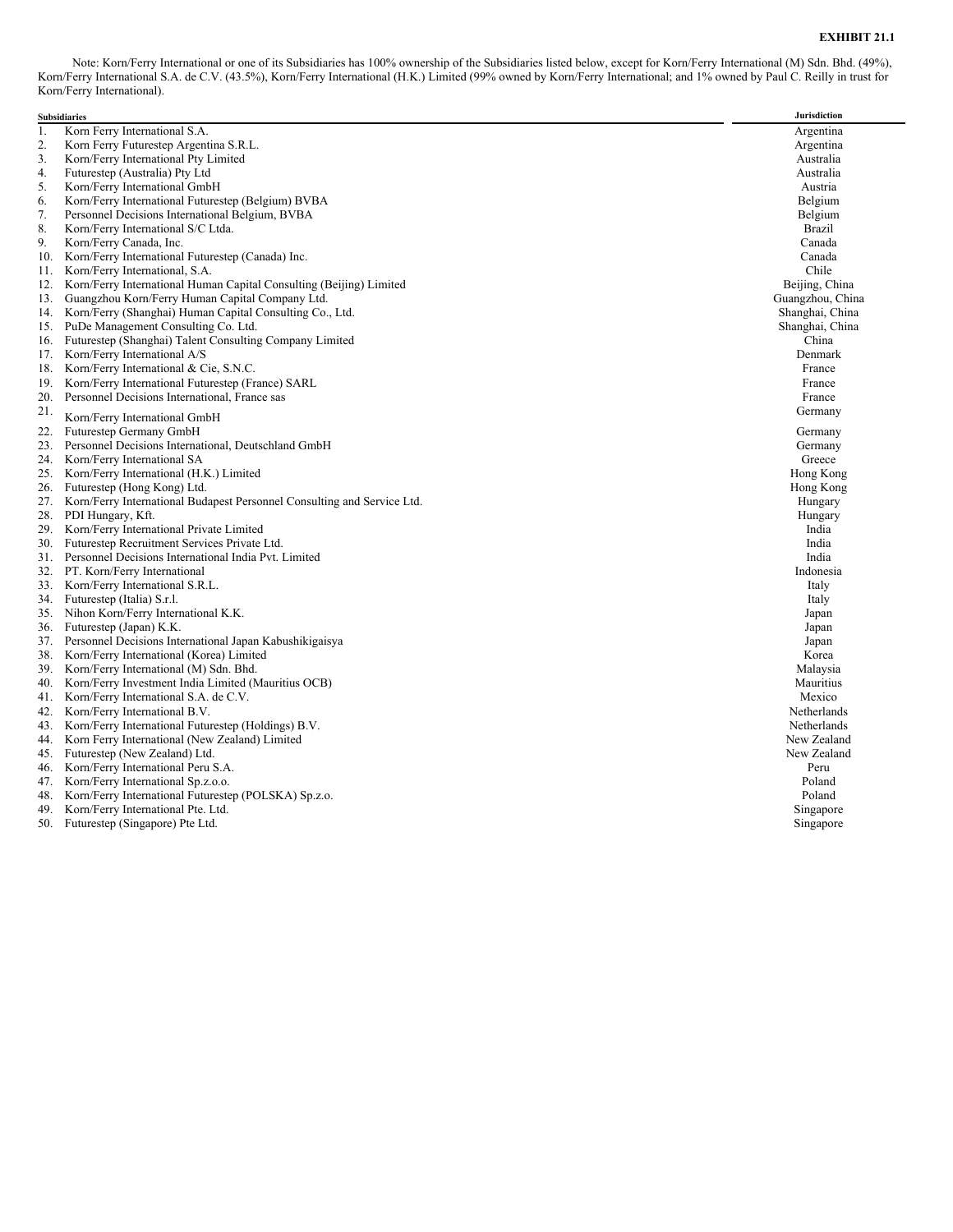|     | <b>Subsidiaries</b>                                         | <b>Jurisdiction</b>         |
|-----|-------------------------------------------------------------|-----------------------------|
| 51. | PDI Slovensko, sro                                          | Slovakia                    |
| 52. | Korn/Ferry International S.A.                               | Spain                       |
| 53. | Futurestep (Espana), S.L.                                   | Spain                       |
| 54. | Korn/Ferry International AB                                 | Sweden                      |
| 55. | Personnel Decisions International, Scandinavia A.B.         | Sweden                      |
| 56. | Korn/Ferry (Schweiz) AG                                     | Switzerland                 |
| 57. | Korn/Ferry International (Taiwan) Co. Limited               | Taiwan                      |
| 58. | Korn/Ferry International Musavirlik Limited Sirketi         | Turkey                      |
| 59. | Futurestep (UK) Limited                                     | United Kingdom              |
| 60. | Korn/Ferry International, Limited                           | United Kingdom              |
| 61. | K/FI (UK) Limited                                           | United Kingdom              |
| 62. | The Whitehead Mann Partnership LLP                          | United Kingdom              |
| 63. | Whitehead Mann Limited                                      | United Kingdom              |
| 64. | Personnel Decisions International, Europe Limited           | United Kingdom              |
| 65. | Personnel Decisions International UK, Ltd                   | United Kingdom              |
| 66. | Continental American Management Corp.                       | United States, California   |
| 67. | Korn/Ferry International Holding India                      | United States, California   |
| 68. | Korn/Ferry International Futurestep, Inc.                   | United States, Delaware     |
| 69. | Korn/Ferry International Futurestep (Holdings) Inc.         | United States, Delaware     |
| 70. | Korn/Ferry International Worldwide, Inc.                    | United States, Delaware     |
| 71. | K/FI Canada Holdings, LLC                                   | United States, Delaware     |
| 72. | Lore International Institute, LLC                           | United States, Delaware     |
| 73. | Personnel Decisions International Corporation               | United States, Delaware     |
| 74. | Ninth House, Inc.                                           | United States, Delaware     |
| 75. | Global Novations, LLC                                       | United States, Delaware     |
| 76. | Lominger Limited, Inc.                                      | United States, Minnesota    |
| 77. | Personnel Decisions International Greater China Corporation | United States, Minnesota    |
| 78. | Personnel Decisions International Singapore Corporation     | United States, Minnesota    |
| 79. | Simmons Associates                                          | United States, Pennsylvania |
| 80. | Sensa Solutions, Inc.                                       | United States, Virginia     |
| 81. | Korn/Ferry International Consultores Asociados, C.A.        | Venezuela                   |
|     |                                                             |                             |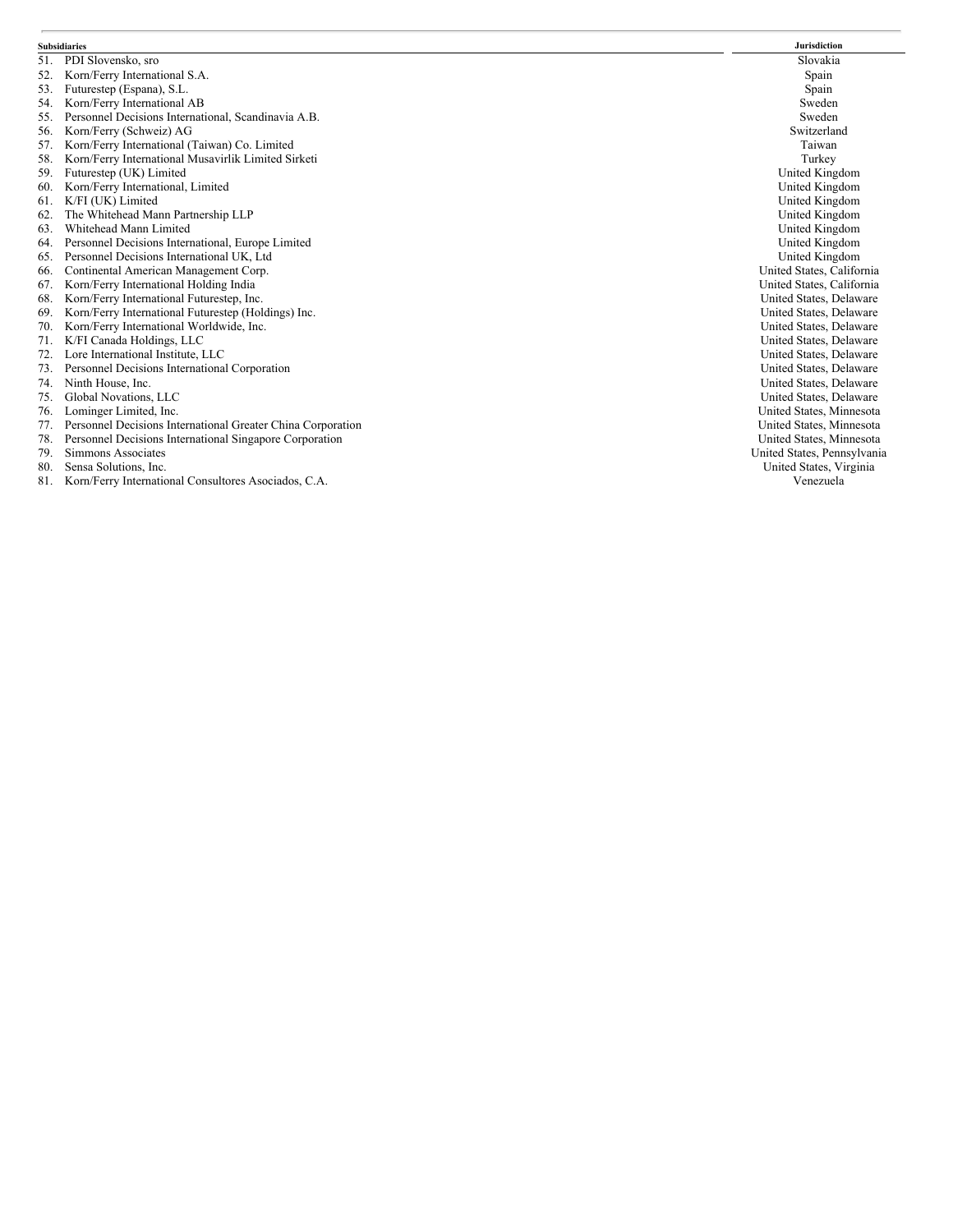# **CONSENT OF INDEPENDENT REGISTERED PUBLIC ACCOUNTING FIRM**

We consent to the incorporation by reference in the Registration Statements (Form S-8 Nos. 333-161844, 333-159900, 333-158632, 333-49580, 333-73147, 333-111038, 333-146346, 333-108696 and 333-185438 and Form S-3 No. 333-99429 and related Prospectus) of our reports dated June 25, 2013, with respect to the consolidated financial statements and schedule of Korn/Ferry International and the effectiveness of internal control over financial reporting of Korn/Ferry International and subsidiaries included in this Annual Report (Form 10-K) for the year ended April 30, 2013.

/s/ Ernst & Young LLP

Los Angeles, California June 25, 2013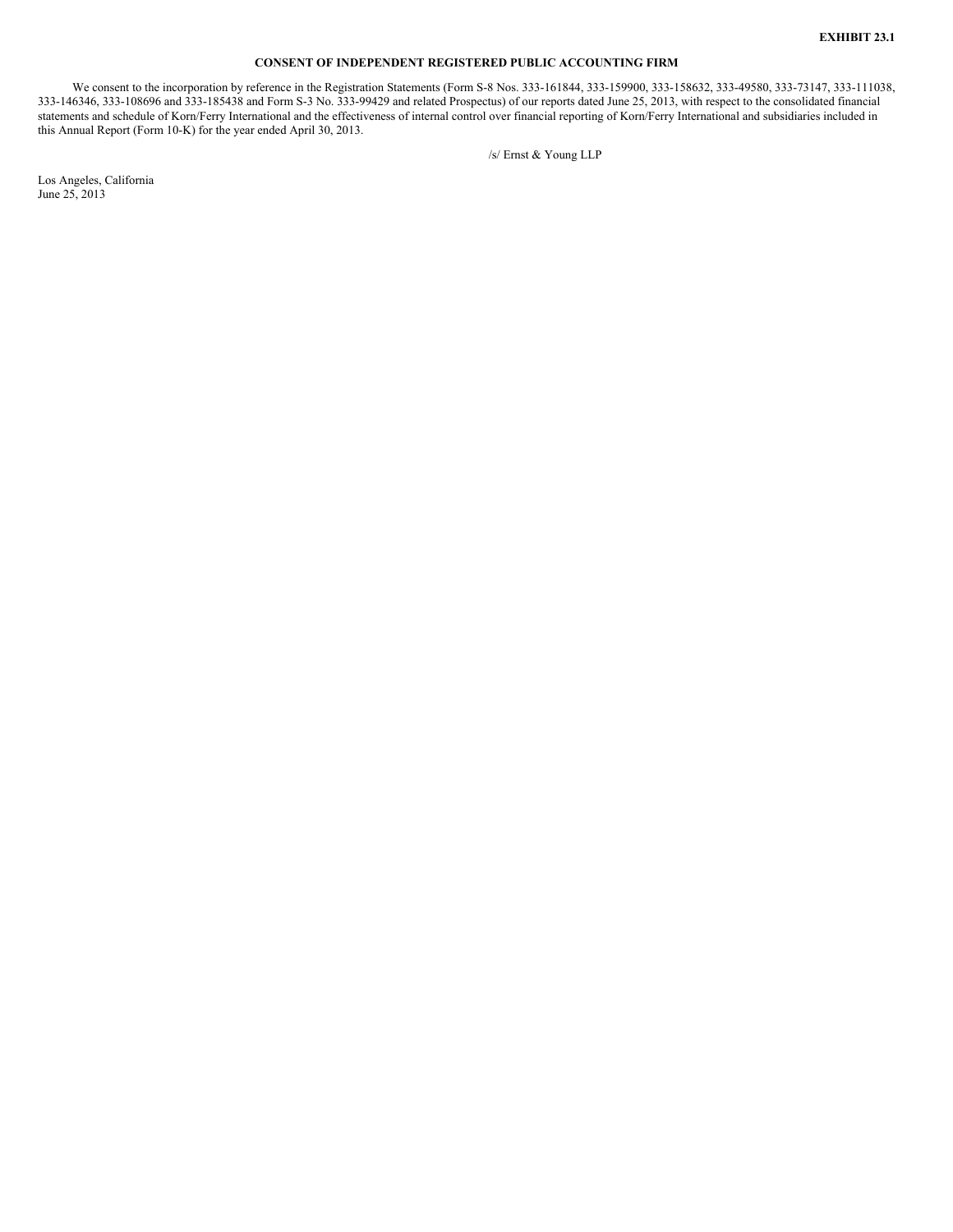I, Gary D. Burnison, certify that:

- 1. I have reviewed this annual report on Form 10-K of Korn/Ferry International;
- 2. Based on my knowledge, this report does not contain any untrue statement of a material fact or omit to state a material fact necessary to make the statements made, in light of the circumstances under which such statements were made, not misleading with respect to the period covered by this report;
- 3. Based on my knowledge, the financial statements, and other financial information included in this report, fairly present in all material respects the financial condition, results of operations and cash flows of the registrant as of, and for, the periods presented in this report;
- 4. The registrant's other certifying officer(s) and I are responsible for establishing and maintaining disclosure controls and procedures (as defined in Exchange Act Rules 13a-15(e) and 15d-15(e)) and internal control over financial reporting (as defined in Exchange Act Rules 13a-15(f) and 15d-15(f)) for the registrant and have:
	- a) Designed such disclosure controls and procedures, or caused such disclosure controls and procedures to be designed under our supervision, to ensure that material information relating to the registrant, including its consolidated subsidiaries, is made known to us by others within those entities, particularly during the period in which this report is being prepared;
	- b) Designed such internal control over financial reporting, or caused such internal control over financial reporting to be designed under our supervision, to provide reasonable assurance regarding the reliability of financial reporting and the preparation of financial statements for external purposes in accordance with generally accepted accounting principles;
	- c) Evaluated the effectiveness of the registrant's disclosure controls and procedures and presented in this report our conclusions about the effectiveness of the disclosure controls and procedures, as of the end of the period covered by this report based on such evaluation; and
	- d) Disclosed in this report any change in the registrant's internal control over financial reporting that occurred during the registrant's most recent fiscal quarter (the registrant's fourth fiscal quarter in the case of an annual report) that has materially affected, or is reasonably likely to materially affect, the registrant's internal control over financial reporting; and
- 5. The registrant's other certifying officer(s) and I have disclosed, based on our most recent evaluation of internal control over financial reporting, to the registrant's auditors and the audit committee of the registrant's board of directors (or persons performing the equivalent functions):
	- a) All significant deficiencies and material weaknesses in the design or operation of internal control over financial reporting which are reasonably likely to adversely affect the registrant's ability to record, process, summarize and report financial information; and
	- b) Any fraud, whether or not material, that involves management or other employees who have a significant role in the registrant's internal control over financial reporting.

By: /s/ GARY D. BURNISON

Name: **Gary D. Burnison Chief Executive Officer and President** 

Date: June 25, 2013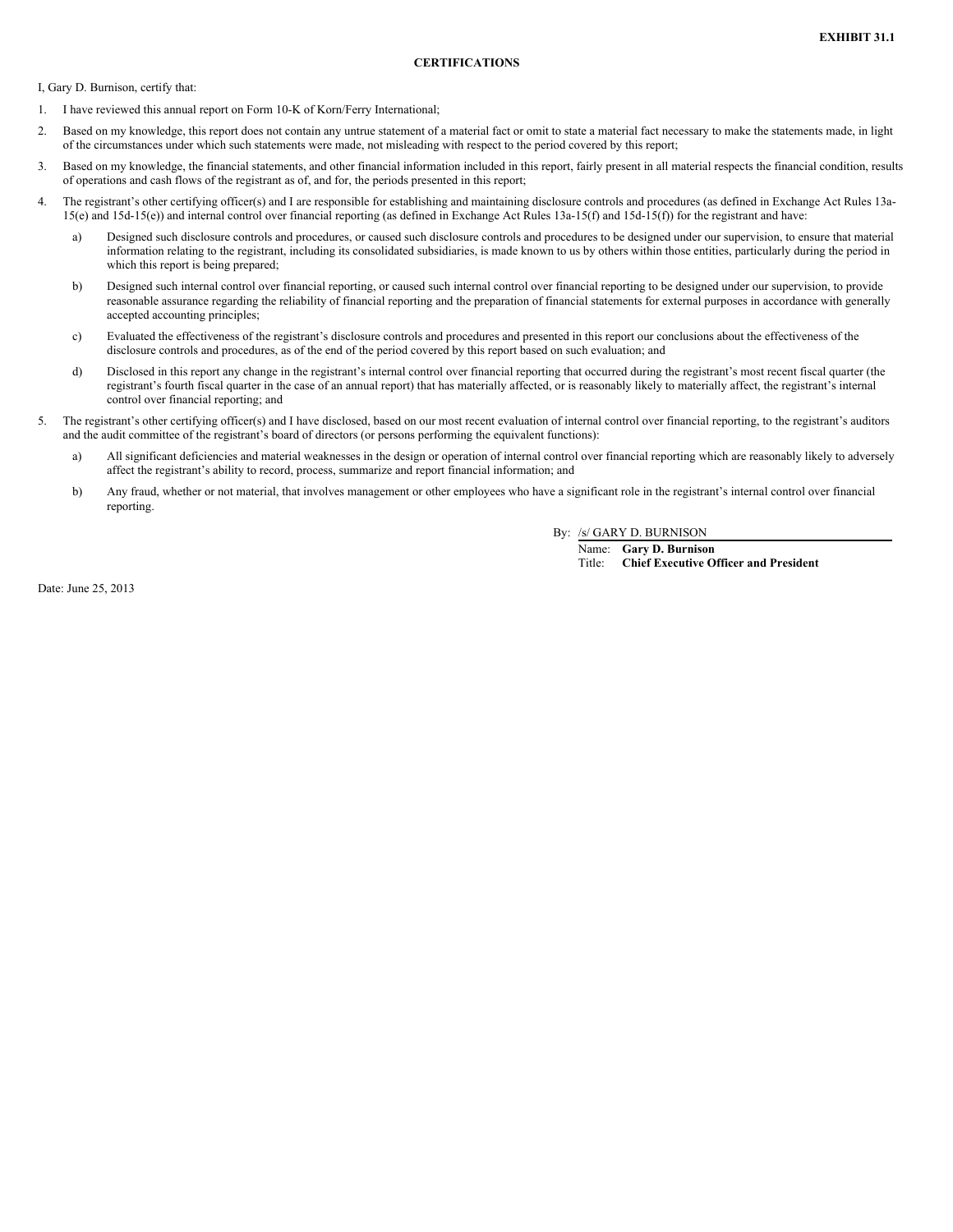I, Robert P. Rozek, certify that:

- 1. I have reviewed this annual report on Form 10-K of Korn/Ferry International;
- 2. Based on my knowledge, this report does not contain any untrue statement of a material fact or omit to state a material fact necessary to make the statements made, in light of the circumstances under which such statements were made, not misleading with respect to the period covered by this report;
- 3. Based on my knowledge, the financial statements, and other financial information included in this report, fairly present in all material respects the financial condition, results of operations and cash flows of the registrant as of, and for, the periods presented in this report;
- 4. The registrant's other certifying officer(s) and I are responsible for establishing and maintaining disclosure controls and procedures (as defined in Exchange Act Rules 13a-15(e) and 15d-15(e)) and internal control over financial reporting (as defined in Exchange Act Rules 13a-15(f) and 15d-15(f)) for the registrant and have:
	- a) Designed such disclosure controls and procedures, or caused such disclosure controls and procedures to be designed under our supervision, to ensure that material information relating to the registrant, including its consolidated subsidiaries, is made known to us by others within those entities, particularly during the period in which this report is being prepared;
	- b) Designed such internal control over financial reporting, or caused such internal control over financial reporting to be designed under our supervision, to provide reasonable assurance regarding the reliability of financial reporting and the preparation of financial statements for external purposes in accordance with generally accepted accounting principles;
	- c) Evaluated the effectiveness of the registrant's disclosure controls and procedures and presented in this report our conclusions about the effectiveness of the disclosure controls and procedures, as of the end of the period covered by this report based on such evaluation; and
	- d) Disclosed in this report any change in the registrant's internal control over financial reporting that occurred during the registrant's most recent fiscal quarter (the registrant's fourth fiscal quarter in the case of an annual report) that has materially affected, or is reasonably likely to materially affect, the registrant's internal control over financial reporting; and
- 5. The registrant's other certifying officer(s) and I have disclosed, based on our most recent evaluation of internal control over financial reporting, to the registrant's auditors and the audit committee of the registrant's board of directors (or persons performing the equivalent functions):
	- a) All significant deficiencies and material weaknesses in the design or operation of internal control over financial reporting which are reasonably likely to adversely affect the registrant's ability to record, process, summarize and report financial information; and
	- b) Any fraud, whether or not material, that involves management or other employees who have a significant role in the registrant's internal control over financial reporting.

By: /s/ ROBERT P. ROZEK

Name: **Robert P. Rozek** Title: **Executive Vice President and Chief Financial Officer**

Date: June 25, 2013